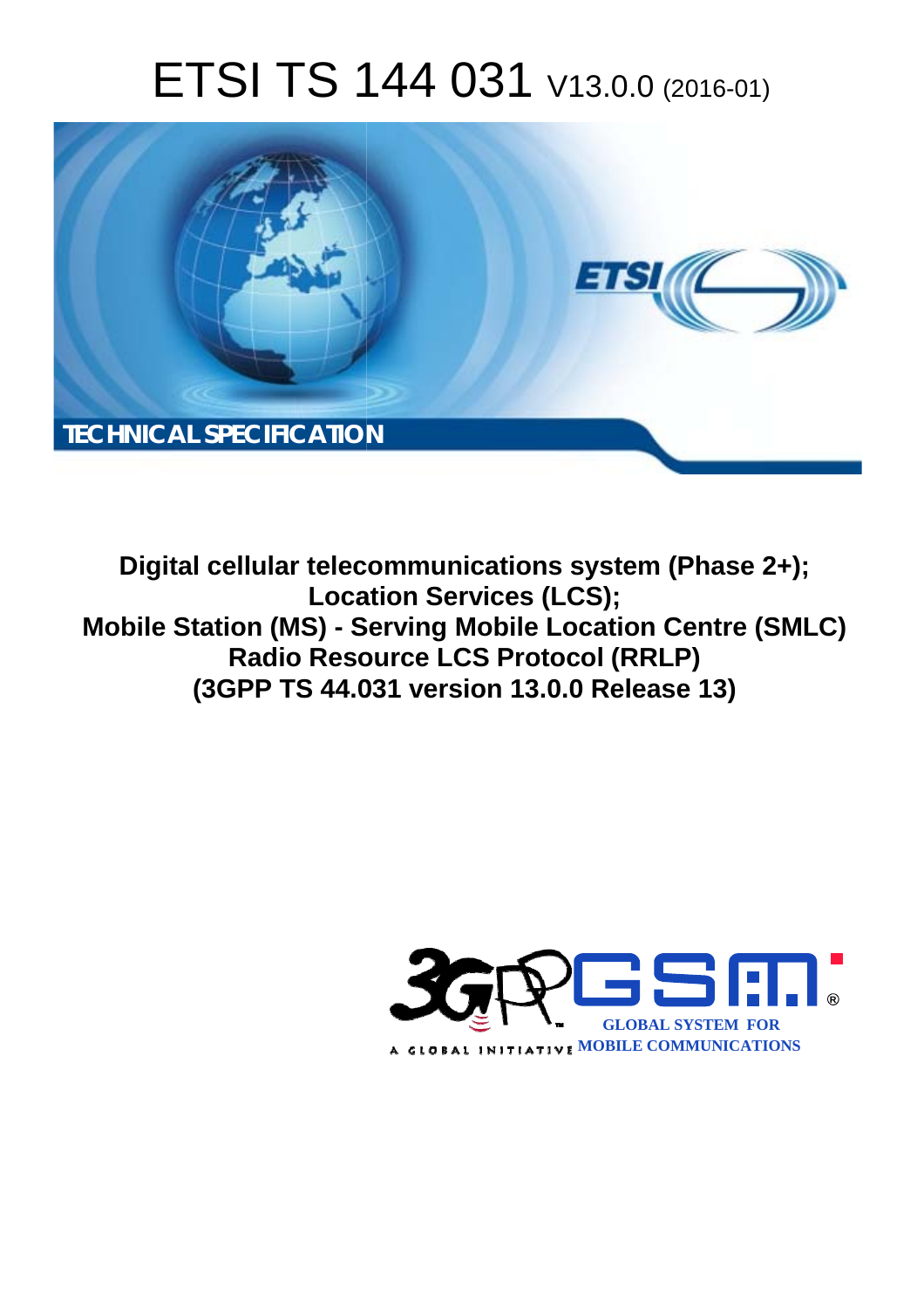Reference RTS/TSGG-0244031vd00

> Keywords GSM

#### *ETSI*

#### 650 Route des Lucioles F-06921 Sophia Antipolis Cedex - FRANCE

Tel.: +33 4 92 94 42 00 Fax: +33 4 93 65 47 16

Siret N° 348 623 562 00017 - NAF 742 C Association à but non lucratif enregistrée à la Sous-Préfecture de Grasse (06) N° 7803/88

#### *Important notice*

The present document can be downloaded from: <http://www.etsi.org/standards-search>

The present document may be made available in electronic versions and/or in print. The content of any electronic and/or print versions of the present document shall not be modified without the prior written authorization of ETSI. In case of any existing or perceived difference in contents between such versions and/or in print, the only prevailing document is the print of the Portable Document Format (PDF) version kept on a specific network drive within ETSI Secretariat.

Users of the present document should be aware that the document may be subject to revision or change of status. Information on the current status of this and other ETSI documents is available at <http://portal.etsi.org/tb/status/status.asp>

If you find errors in the present document, please send your comment to one of the following services: <https://portal.etsi.org/People/CommiteeSupportStaff.aspx>

#### *Copyright Notification*

No part may be reproduced or utilized in any form or by any means, electronic or mechanical, including photocopying and microfilm except as authorized by written permission of ETSI.

The content of the PDF version shall not be modified without the written authorization of ETSI. The copyright and the foregoing restriction extend to reproduction in all media.

> © European Telecommunications Standards Institute 2016. All rights reserved.

**DECT**TM, **PLUGTESTS**TM, **UMTS**TM and the ETSI logo are Trade Marks of ETSI registered for the benefit of its Members. **3GPP**TM and **LTE**™ are Trade Marks of ETSI registered for the benefit of its Members and of the 3GPP Organizational Partners.

**GSM**® and the GSM logo are Trade Marks registered and owned by the GSM Association.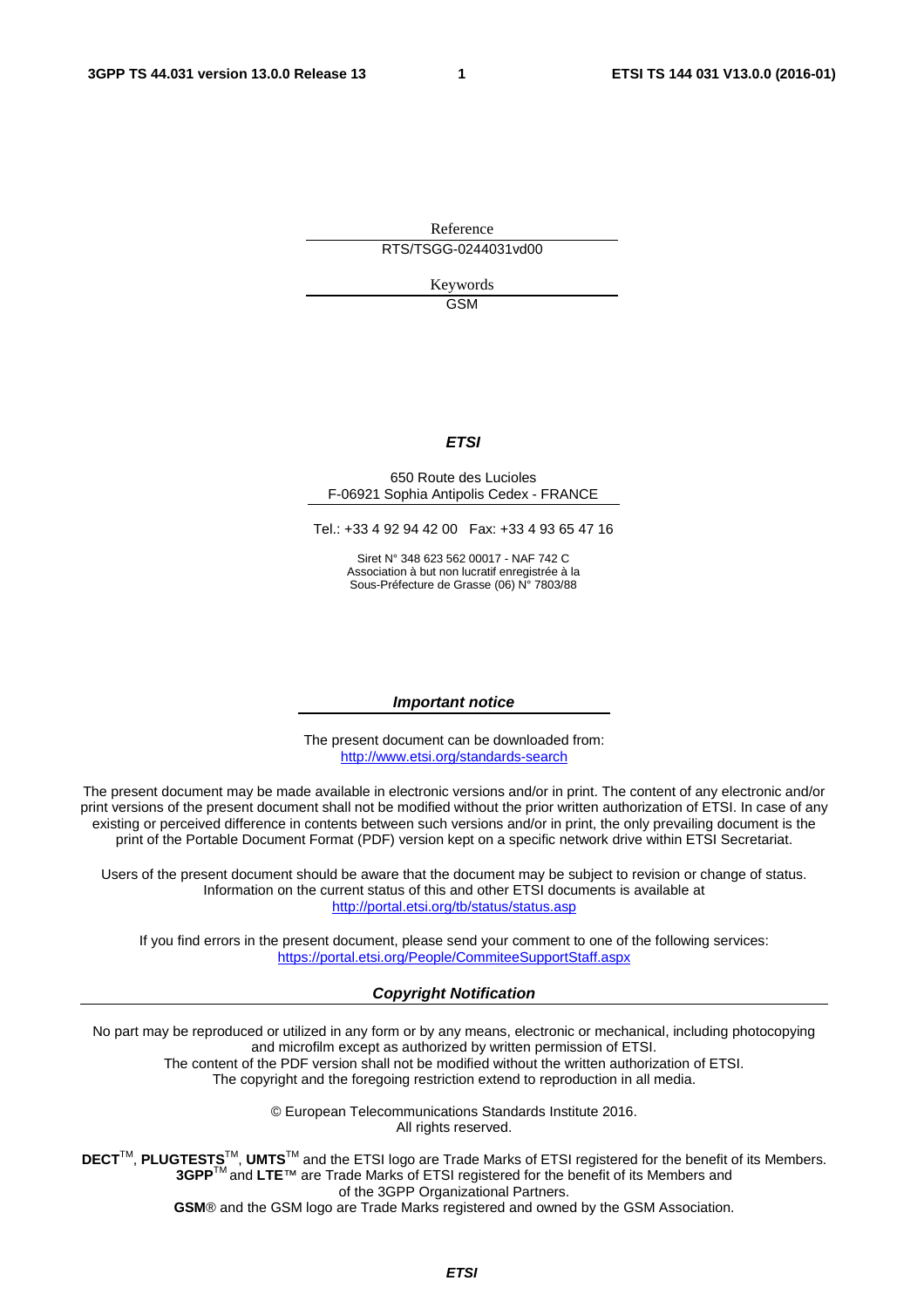# Intellectual Property Rights

IPRs essential or potentially essential to the present document may have been declared to ETSI. The information pertaining to these essential IPRs, if any, is publicly available for **ETSI members and non-members**, and can be found in ETSI SR 000 314: *"Intellectual Property Rights (IPRs); Essential, or potentially Essential, IPRs notified to ETSI in respect of ETSI standards"*, which is available from the ETSI Secretariat. Latest updates are available on the ETSI Web server [\(https://ipr.etsi.org/](https://ipr.etsi.org/)).

Pursuant to the ETSI IPR Policy, no investigation, including IPR searches, has been carried out by ETSI. No guarantee can be given as to the existence of other IPRs not referenced in ETSI SR 000 314 (or the updates on the ETSI Web server) which are, or may be, or may become, essential to the present document.

# Foreword

This Technical Specification (TS) has been produced by ETSI 3rd Generation Partnership Project (3GPP).

The present document may refer to technical specifications or reports using their 3GPP identities, UMTS identities or GSM identities. These should be interpreted as being references to the corresponding ETSI deliverables.

The cross reference between GSM, UMTS, 3GPP and ETSI identities can be found under [http://webapp.etsi.org/key/queryform.asp.](http://webapp.etsi.org/key/queryform.asp)

# Modal verbs terminology

In the present document "**shall**", "**shall not**", "**should**", "**should not**", "**may**", "**need not**", "**will**", "**will not**", "**can**" and "**cannot**" are to be interpreted as described in clause 3.2 of the [ETSI Drafting Rules](http://portal.etsi.org/Help/editHelp!/Howtostart/ETSIDraftingRules.aspx) (Verbal forms for the expression of provisions).

"**must**" and "**must not**" are **NOT** allowed in ETSI deliverables except when used in direct citation.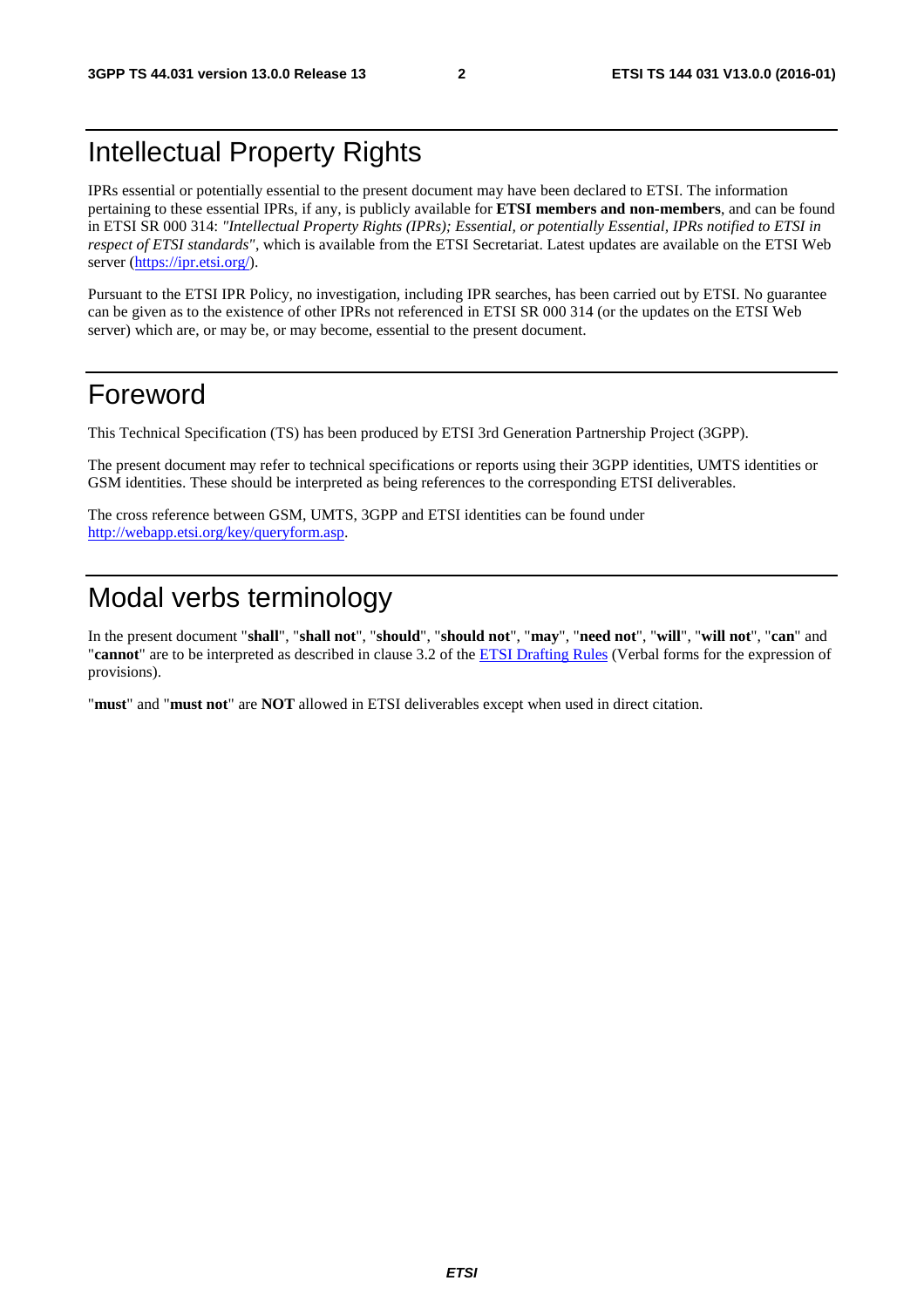$\mathbf{3}$ 

# Contents

| 1           |                               |  |  |
|-------------|-------------------------------|--|--|
| 1.1         |                               |  |  |
| 1.2         |                               |  |  |
| 2           |                               |  |  |
| 2.1         |                               |  |  |
| 2.2         |                               |  |  |
| 2.3         |                               |  |  |
| 2.3a<br>2.4 |                               |  |  |
| 2.5         |                               |  |  |
| 2.5.1       |                               |  |  |
| 2.5.1a      |                               |  |  |
| 2.5.2       |                               |  |  |
| 2.5.3       |                               |  |  |
| 2.5.4       |                               |  |  |
| 2.5.5       |                               |  |  |
| 2.5.6       |                               |  |  |
| 2.5.7       |                               |  |  |
| 2.5.8       |                               |  |  |
| 2.5.8a      |                               |  |  |
| 2.5.9       |                               |  |  |
| 3           |                               |  |  |
| 3.1         |                               |  |  |
| 3.2         |                               |  |  |
| 3.3         |                               |  |  |
| 4           |                               |  |  |
| 4.1         |                               |  |  |
| 4.2         |                               |  |  |
| 4.3         |                               |  |  |
| 4.4         |                               |  |  |
| 4.5         |                               |  |  |
| 4.6<br>4.7  |                               |  |  |
|             |                               |  |  |
| 5           |                               |  |  |
| 5.1         |                               |  |  |
| 6           |                               |  |  |
| 6.1         |                               |  |  |
| 6.2         |                               |  |  |
|             | <b>Annex A (informative):</b> |  |  |
| A.1         |                               |  |  |
| A.2         |                               |  |  |
| A.2.1       |                               |  |  |
| A.2.2       |                               |  |  |
| A.2.2.1     |                               |  |  |
| A.2.2.1a    |                               |  |  |
| A.2.2.2     |                               |  |  |
| A.2.2.3     |                               |  |  |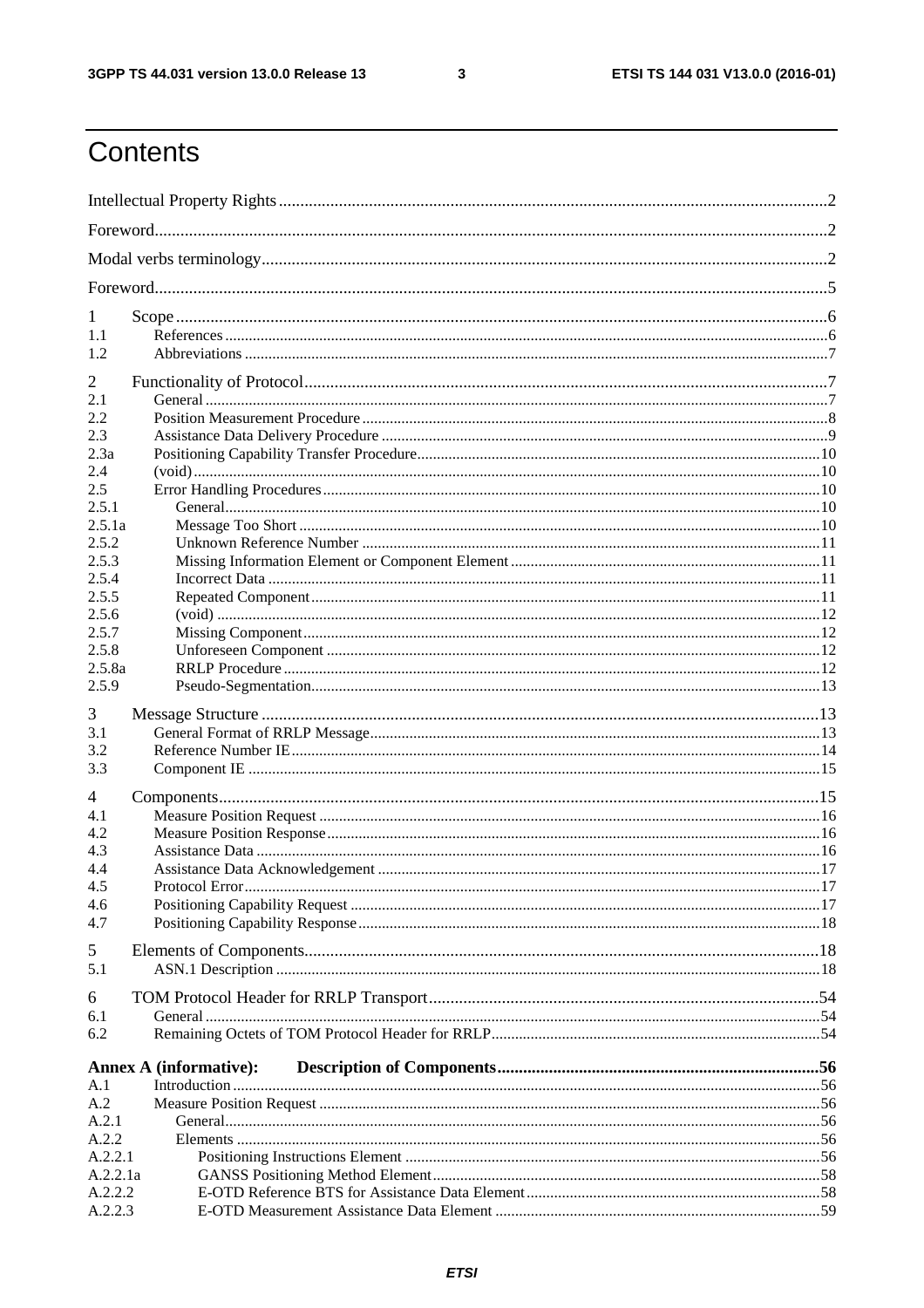| A.2.2.4            |                               |  |
|--------------------|-------------------------------|--|
| A.2.2.4a           |                               |  |
| A.2.2.4b           |                               |  |
| A.2.2.4c           |                               |  |
| A.2.2.4d           |                               |  |
| A.2.2.4e           |                               |  |
| A.2.2.4f           |                               |  |
| A.2.2.4g           |                               |  |
| A.2.2.5            |                               |  |
| A.3                |                               |  |
| A.3.1              |                               |  |
| A.3.2              |                               |  |
| A.3.2.1            |                               |  |
| A.3.2.2            |                               |  |
| A.3.2.3            |                               |  |
| A.3.2.3a           |                               |  |
| A.3.2.4            |                               |  |
| A.3.2.5            |                               |  |
| A.3.2.6            |                               |  |
| A.3.2.6a           |                               |  |
| A.3.2.6b           |                               |  |
| A.3.2.7            |                               |  |
| A.3.2.8            |                               |  |
| A.3.2.9            |                               |  |
| A.3.2.10           |                               |  |
| A.3.2.10.1         |                               |  |
| A.4                |                               |  |
| A.4.1              |                               |  |
| A.4.2              |                               |  |
| A.4.2.1            |                               |  |
| A.4.2.2            |                               |  |
| A.4.2.3            |                               |  |
| A.4.2.4            |                               |  |
| A.4.2.4a           |                               |  |
| A.4.2.4b           |                               |  |
| A.4.2.4c           |                               |  |
| A.4.2.5            |                               |  |
| A.4.2.5            |                               |  |
| A.4.2.6            |                               |  |
| A.4.2.6.1          |                               |  |
| A.4.2.6.2          |                               |  |
| A.4.2.7<br>A.4.2.8 |                               |  |
|                    |                               |  |
| A.5<br>A.5.1       |                               |  |
| A.6                |                               |  |
| A.6.1              |                               |  |
| A.6.2              |                               |  |
| A.7                |                               |  |
| A.7.1              |                               |  |
| A.8                |                               |  |
| A.8.1              |                               |  |
| A.8.2              |                               |  |
| A.8.2.1            |                               |  |
| A.8.2.2            |                               |  |
| A.8.2.3            |                               |  |
|                    | <b>Annex B (informative):</b> |  |
|                    |                               |  |
|                    |                               |  |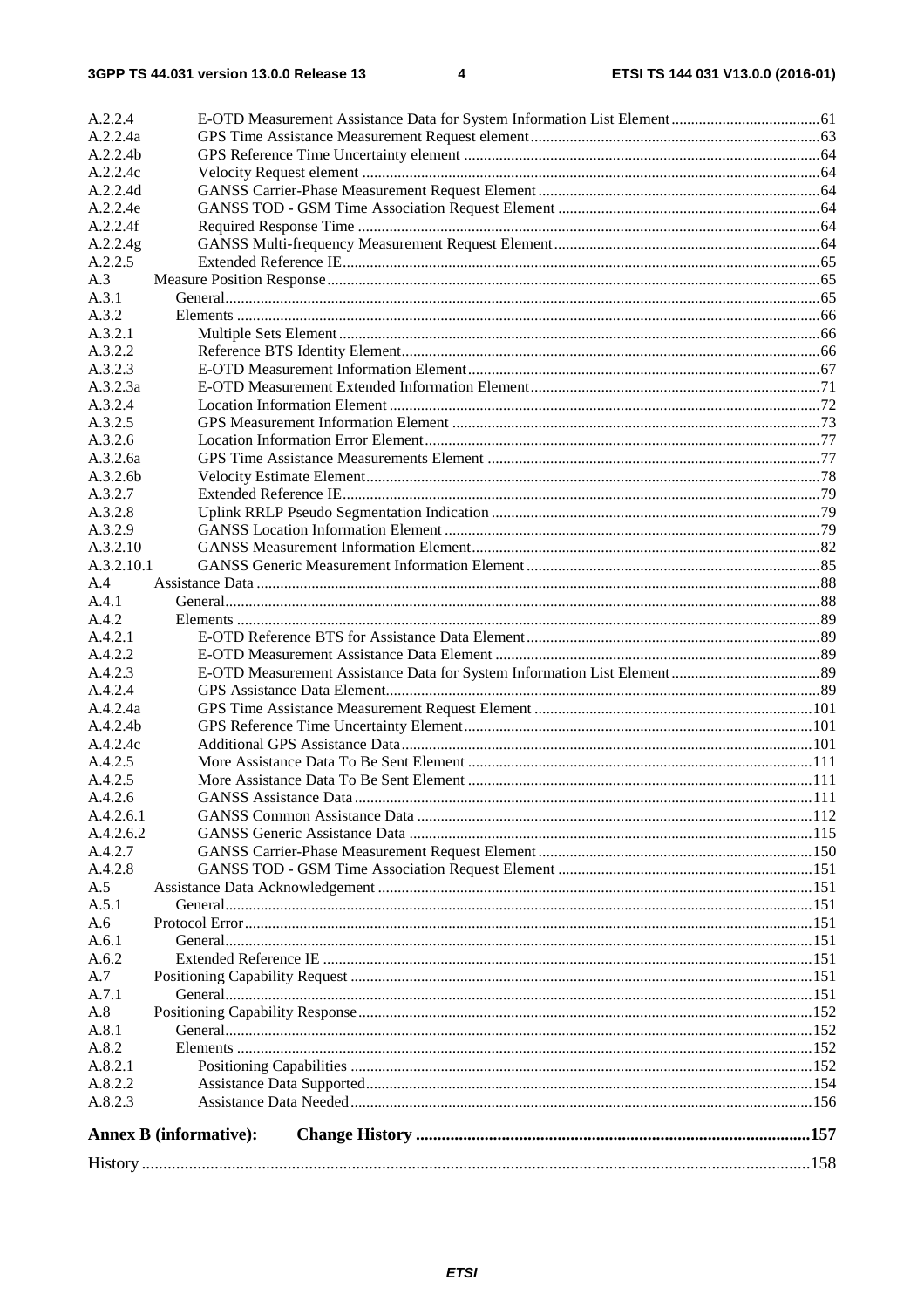# Foreword

This Technical Specification has been produced by the 3<sup>rd</sup> Generation Partnership Project (3GPP).

The contents of the present document are subject to continuing work within the TSG and may change following formal TSG approval. Should the TSG modify the contents of the present document, it will be re-released by the TSG with an identifying change of release date and an increase in version number as follows:

Version x.y.z

where:

- x the first digit:
	- 1 presented to TSG for information;
	- 2 presented to TSG for approval;
	- 3 or greater indicates TSG approved document under change control.
- y the second digit is incremented for all changes of substance, i.e. technical enhancements, corrections, updates, etc.
- z the third digit is incremented when editorial only changes have been incorporated in the document.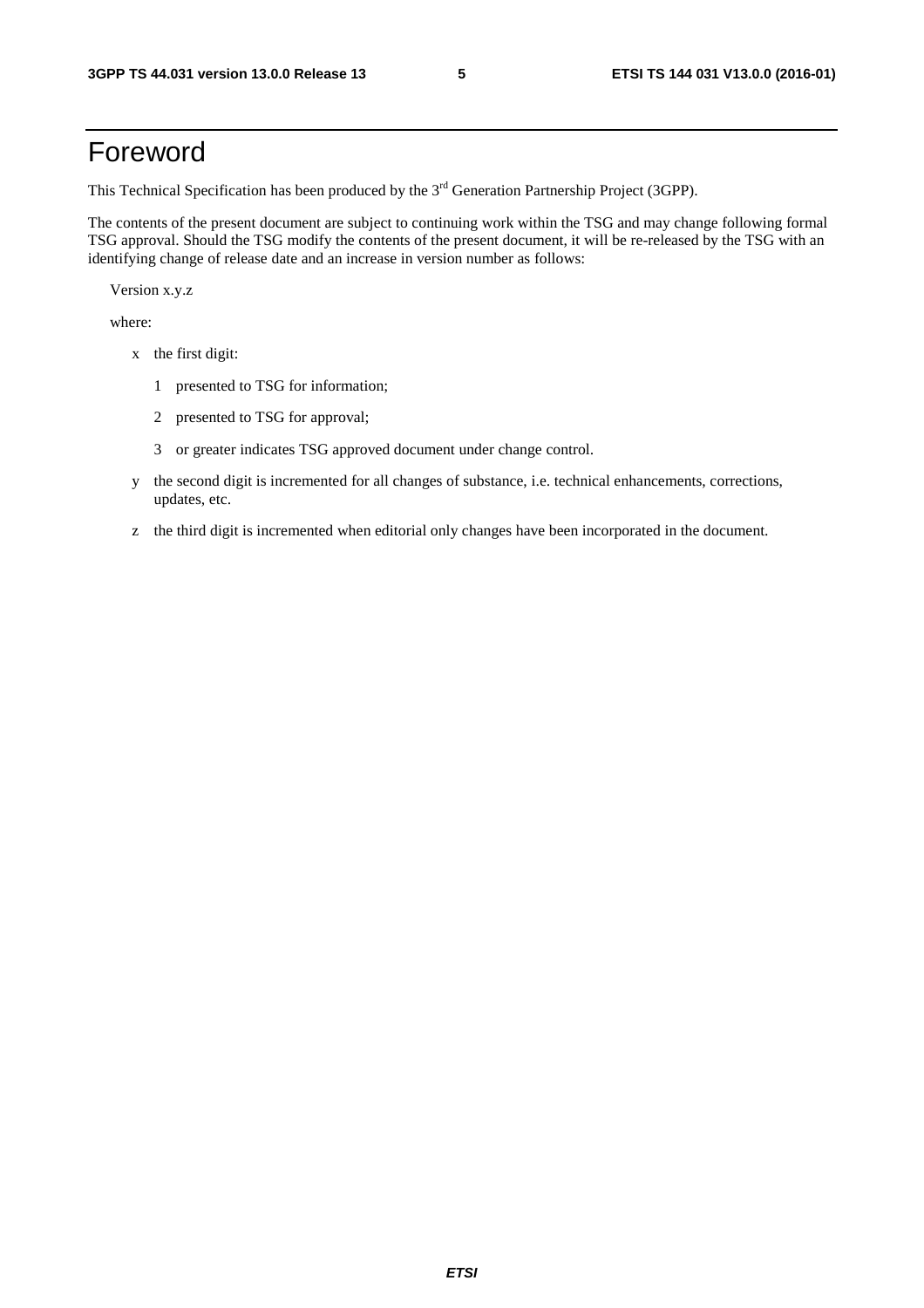## 1 Scope

The present document contains the definition of the Radio Resource LCS Protocol (RRLP) to be used between the Mobile Station (MS) and the Serving Mobile Location Centre (SMLC).

Clause 2 defines the functionality of the protocol. Clause 3 describes the message structure, and Clause 4 the structure of components. Clause 5 contains the ASN.1 description of the components.

#### 1.1 References

The following documents contain provisions which, through reference in this text, constitute provisions of the present document.

- References are either specific (identified by date of publication, edition number, version number, etc.) or non-specific.
- For a specific reference, subsequent revisions do not apply.
- For a non-specific reference, the latest version applies. In the case of a reference to a 3GPP document (including a GSM document), a non-specific reference implicitly refers to the latest version of that document *in the same Release as the present document*.
- [1] 3GPP TR 21.905: "Vocabulary for 3GPP Specifications".
- [2] 3GPP TS 43.059: "Functional Stage 2 Description of Location Services in GERAN".
- [3] 3GPP TS 29.002: "Mobile Application Part (MAP) specification".
- [4] ITU-T Recommendation X.691: "Information technology ASN.1 encoding rules: Specification of Packed Encoding Rules (PER)".
- [5] ITU-T Recommendation X.680: "Information technology Abstract Syntax Notation One (ASN.1): Specification of basic notation".
- [6] 3GPP TS 23.032: "Universal Geographical Area Description (GAD)".
- [7] 3GPP TS 49.031: "Location Services (LCS); Base Station System Application Part LCS Extension (BSSAP-LE)".
- [8] ICD-GPS-200, Navstar GPS Space Segment/Navigation User Interfaces.
- [9] RTCM-SC104, RTCM Recommended Standards for Differential GNSS Service (v.2.2).
- [10] 3GPP TS 44.064: "General Packet Radio Service (GPRS); Mobile Station Serving GPRS Support Node (MS-SGSN); Logical Link Control (LLC) layer specification".
- [11] Galileo OS Signal in Space ICD (OS SIS ICD), Issue 1.12, September February 20104, European Union.
- [12] IS-GPS-200, Revision D, Navstar GPS Space Segment/Navigation User Interfaces, March 7<sup>th</sup>, 2006.
- [13] IS-GPS-705, Navstar GPS Space Segment/User Segment L5 Interfaces, September 22, 2005.
- [14] IS-GPS-800, Navstar GPS Space Segment/User Segment L1C Interfaces, March 31, 2008.
- [15] Specification for the Wide Area Augmentation System (WAAS), US Department of Transportation, Federal Aviation Administration, DTFA01-96-C-00025, 2001.
- [16] IS-QZSS, Quasi Zenith Satellite System Navigation Service Interface Specifications for QZSS, Ver.1.0, June 17, 2008.
- [17] Global Navigation Satellite System GLONASS Interface Control Document, Version 5, 2002.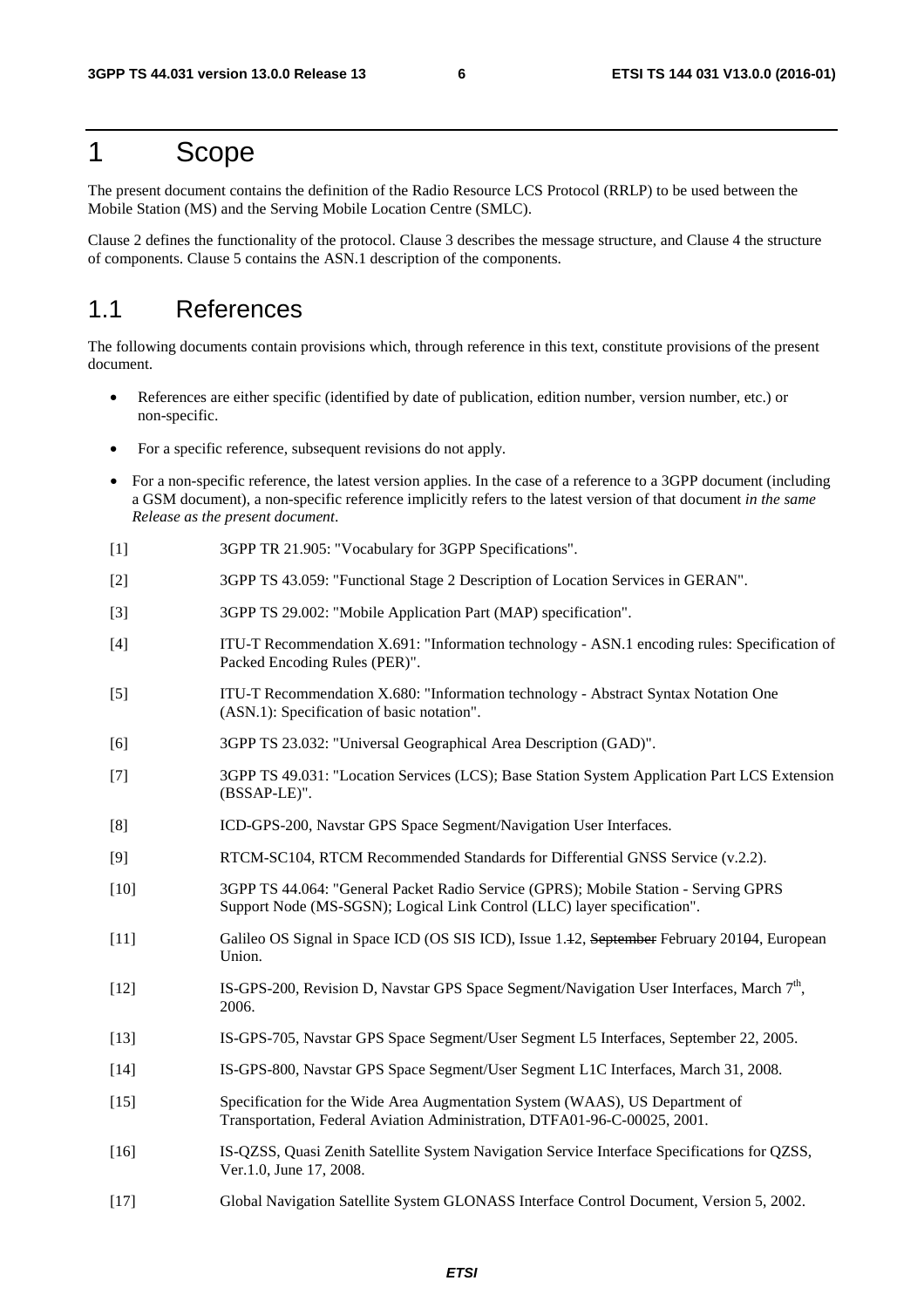[18] BDS-SIS-ICD-2.0: "BeiDou Navigation Satellite System Signal In Space Interface Control Document Open Service Signal (Version 2.0)", December 2013.

## 1.2 Abbreviations

For the purposes of the present document, the following abbreviations and the abbreviations given in 3GPP TR 21.905 or in 3GPP TS 43.059 apply.

| <b>ADR</b>     | <b>Accumulated Delta-Range</b>                                                               |
|----------------|----------------------------------------------------------------------------------------------|
| <b>BDS</b>     | BeiDou Navigation Satellite System                                                           |
| <b>CNAV</b>    | Civil Navigation                                                                             |
| <b>ECEF</b>    | Earth-Centered, Earth-Fixed                                                                  |
| ECI            | Earth-Centered-Inertial                                                                      |
| <b>EGNOS</b>   | European Geostationary Navigation Overlay Service                                            |
| <b>FEC</b>     | <b>Forward Error Correction</b>                                                              |
| <b>GAGAN</b>   | GPS Aided Geo Augmented Navigation                                                           |
| <b>ICD</b>     | Interface Control Document                                                                   |
| <b>GANSS</b>   | Galileo and Additional Navigation Satellite Systems                                          |
| <b>GLONASS</b> | GLObal'naya NAvigatsionnaya Sputnikovaya Sistema (Engl.: Global Navigation Satellite System) |
| <b>GNSS</b>    | Global Navigation Satellite System                                                           |
| <b>IOD</b>     | <b>Issue of Data</b>                                                                         |
| <b>LSB</b>     | Least Significant Bit                                                                        |
| <b>MSAS</b>    | Multi-functional Satellite Augmentation System                                               |
| <b>MSB</b>     | Most Significant Bit                                                                         |
| msd            | mean solar day                                                                               |
| <b>NAV</b>     | Navigation                                                                                   |
| <b>NICT</b>    | National Institute of Information and Communications Technology                              |
| <b>NTSC</b>    | National Time Service Center                                                                 |
| PZ-90          | Parametry Zemli 1990 Goda - Parameters of the Earth Year 1990                                |
| <b>QZSS</b>    | Quasi-Zenith Satellite System                                                                |
| <b>SBAS</b>    | Space Based Augmentation System                                                              |
| SV.            | Space Vehicle                                                                                |
| <b>USNO</b>    | <b>US Naval Observatory</b>                                                                  |
| <b>WAAS</b>    | Wide Area Augmentation System                                                                |
| <b>WGS-84</b>  | World Geodetic System 1984                                                                   |
|                |                                                                                              |

# 2 Functionality of Protocol

## 2.1 General

The present document defines one generic RRLP message that is used to transfer Location Services (LCS) related information between the Mobile Station (MS) and the Serving Mobile Location Centre (SMLC). Usage of the RRLP protocol on a general level is described in 3GPP TS 43.059 that includes Stage 2 description of LCS.

One message includes one of the following components:

- Measure Position Request;
- Measure Position Response;
- Assistance Data;
- Assistance Data Acknowledgement;
- Protocol Error;
- Positioning Capability Request;
- Positioning Capability Response.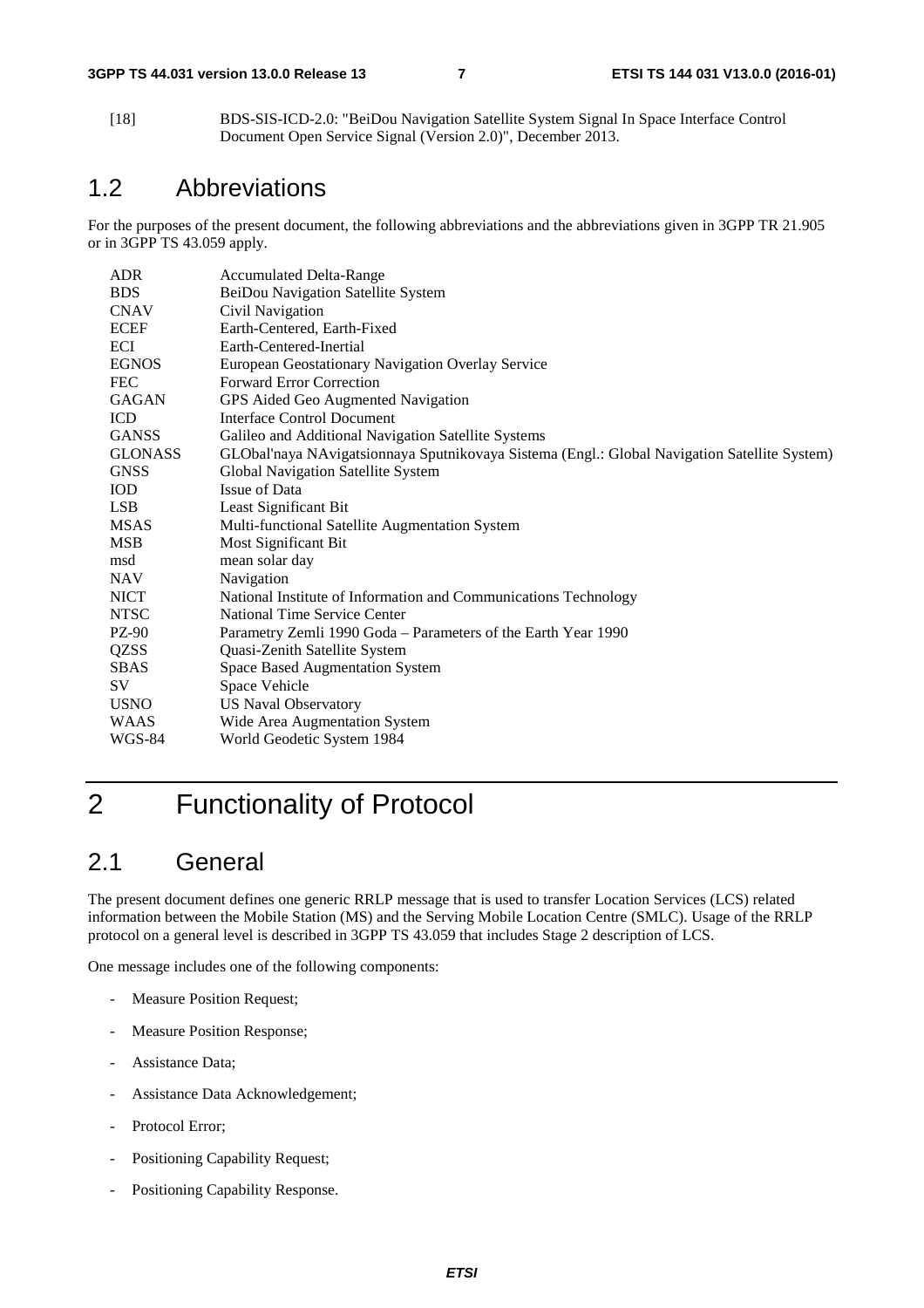Next sub-clauses describe the usage of these components.

Delivery of components may be supported in the RRLP level using pseudo-segmentation by sending several shorter messages instead of one long message. Any assistance data that is successfully delivered to an MS and acknowledged prior to the interruption of the positioning procedure by an event like handover, or by any other event that causes an MS to terminate the positioning procedure or delivery of assistance data (see 3GPP TS 43.059), shall be retained by the MS and need not be resent by the SMLC when positioning or delivery of assistance data is again re-attempted.

The RRLP maximum PDU size is 242 octets. If the amount of data that needs to be sent is larger than RRLP maximum PDU size, the RRLP pseudo-segmentation shall be used. The RRLP pseudo-segmentation is the use of several RRLP components (one in each RRLP message) to deliver a large amount of information. For SMLC to MS messages, the Assistance Data component is the one that is sent several times in order to deliver the information. For MS to SMLC messages, the Measure Position Response component may be sent twice in order to deliver the information. Legacy MS and SMLC (3GPP Rel-4 or older) may send RRLP components that are larger than the RRLP maximum PDU size. In this case lower level segmentation will be used.

#### 2.2 Position Measurement Procedure

The purpose of this procedure is to enable the SMLC to request for position measurement data or location estimate from the MS, and the MS to respond to the request with measurements or location estimate.



**Figure 2.1: Position Measurement procedure** 

- 1. The Measure Position Request component and any Assistance Data Delivery Procedure may be preceded by a Positioning Capability Transfer procedure (see sub-clause 2.3a) to transfer the MS positioning capabilities to the SMLC.
- 2. The Measure Position Request component may be preceded by an Assistance Data Delivery Procedure (see subclause 2.3) to deliver some or all of the entire set of assistance data that is needed by the subsequent positioning procedure (steps 3-5).
- 3. The SMLC sends the Measure Position Request component in a RRLP message to the MS. The component includes QoS, other instructions, and possible assistance data to the MS. The RRLP message contains a reference number and an extended reference ID of the request.
- 4. The MS sends a RRLP message containing the Protocol Error component to the SMLC, if there is a problem that prevents the MS to receive a complete and understandable Measure Position Request component. The RRLP message contains the reference number and, if available, the extended reference ID included in the Measure Position Request received incomplete. The Protocol Error component includes a more specific reason. When the SMLC receives the Protocol Error component, it may try to resend the Measure Position Request (go back to the step 3), abort location, or start a new position measurement procedure (e.g. with updated assistance data).
- 5. The MS tries to perform the requested location measurements, and possibly calculates it own position. When the MS has location measurements, location estimate, or an error indication (measurements/location estimation not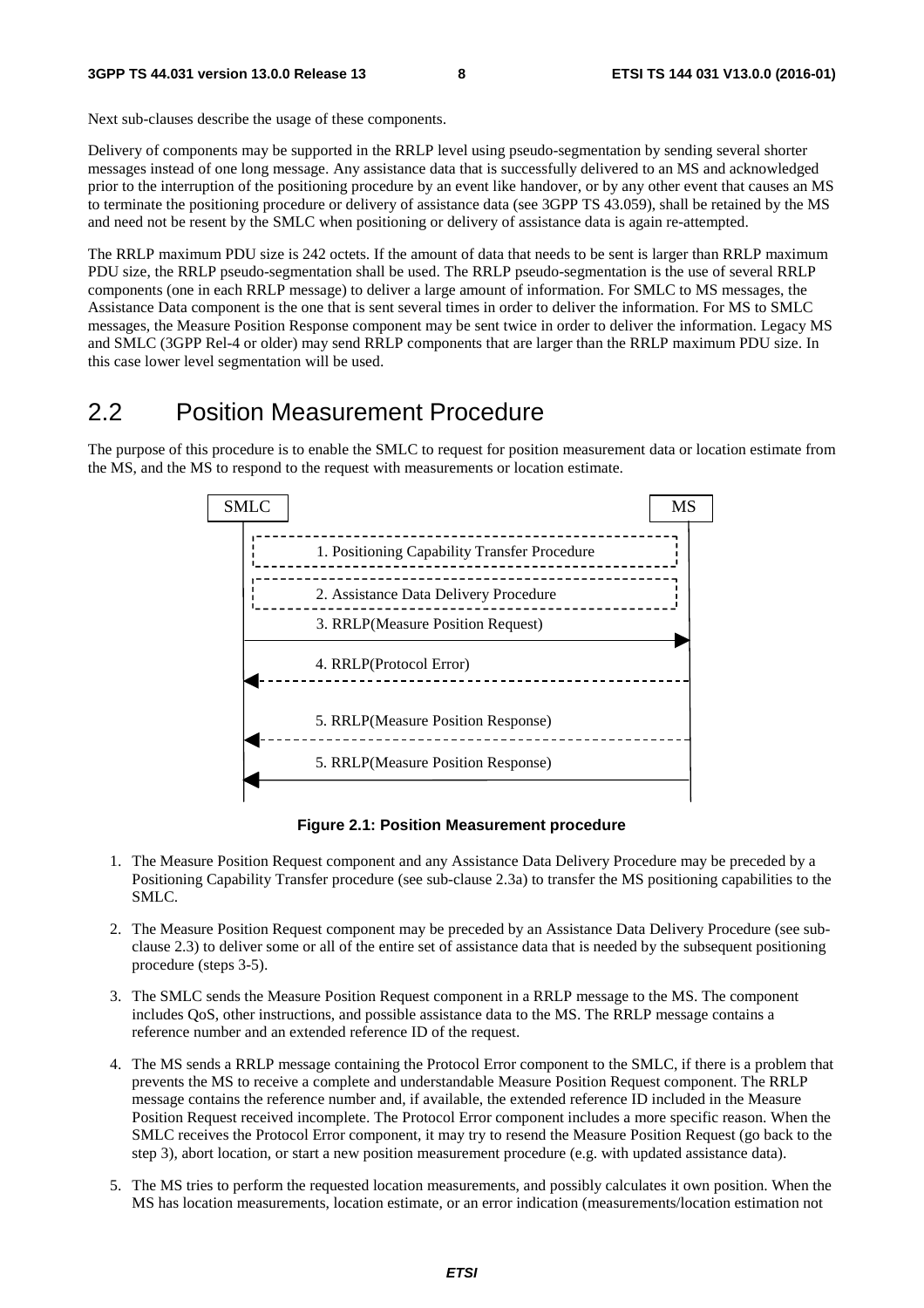possible), it sends the results in the Measure Position Response component to the SMLC. The RRLP message contains the reference number and, if received, the extended reference ID of the request originally received in the step 3. The MS may optionally send one additional Measure Position Response component in a second RRLP message to the SMLC if the amount of information it needs to transfer to the SMLC is too large to fit into one single Measure Position Response component (uplink RRLP pseudo-segmentation). This RRLP message also contains the reference number and, if received, the extended reference ID of the request originally received in the step 3. If two components are sent, the MS shall indicate in the first component that it is the first of many components and in the second one that it is the second of many components. If there is a problem that prevents the SMLC to receive a complete and understandable Measure Position Response component, the SMLC may decide to abort location, or start a new position measurement procedure instead. If additional Measure Position Response components are received by the SMLC after the  $1<sup>st</sup>$  and optional  $2<sup>nd</sup>$  one, they shall be ignored.

# 2.3 Assistance Data Delivery Procedure

The purpose of this procedure is to enable the SMLC to send assistance data to the MS related to position measurement and/or location calculation. Notice that RRLP protocol is not used by the MS to request assistance data, only to deliver it to the MS. The entire set of assistance data (i.e. the total amount of assistance data that the SMLC has decided to send in the current procedure) may be delivered in one or several Assistance Data components. In this case steps 1 and 3 below may be repeated several times by the SMLC. If several components are sent, the SMLC shall await the acknowledgement of each component before the next Assistance Data component is sent. If Assistance Data Delivery is used as part of the Position Measurement Procedure, as described in sub-clause 2.2, then some assistance data may be delivered in the final RRLP Measure Position Request.



**Figure 2.2: Assistance Data Delivery procedure** 

- 1. The SMLC sends the Assistance Data component to the MS. The component includes assistance data for location measurement and/or location calculation. The RRLP message contains a reference number and an extended reference ID of the delivery. The More Assistance Data To Be Sent Element in the Assistance Data component is used by the SMLC to indicate to the MS if either more Assistance Data components (in the current Assistance Data Delivery procedure) or a final RRLP Measure Position Request (if the Assistance Data Delivery Procedure forms part of a Position Measurement procedure as described in sub-clause 2.2) will be sent.
- 2. The MS sends a RRLP message containing the Protocol Error component to the SMLC, if there is a problem that prevents the MS to receive a complete and understandable Assistance Data component. The RRLP message contains the reference number and, if available, the extended reference ID included in the Assistance Data component received incomplete. The Protocol Error component includes a more specific reason. When the SMLC receives the Protocol Error component, it may try to resend the Assistance Data component (go back to the step 1), send a new measure Assistance Data set (e.g. with updated assistance data), or abort the delivery.
- 3. When the MS has received a complete Assistance Data component, it send the Assistance Data Acknowledgement component to the SMLC. The RRLP message contains the reference number of the Assistance Data originally received in step 1.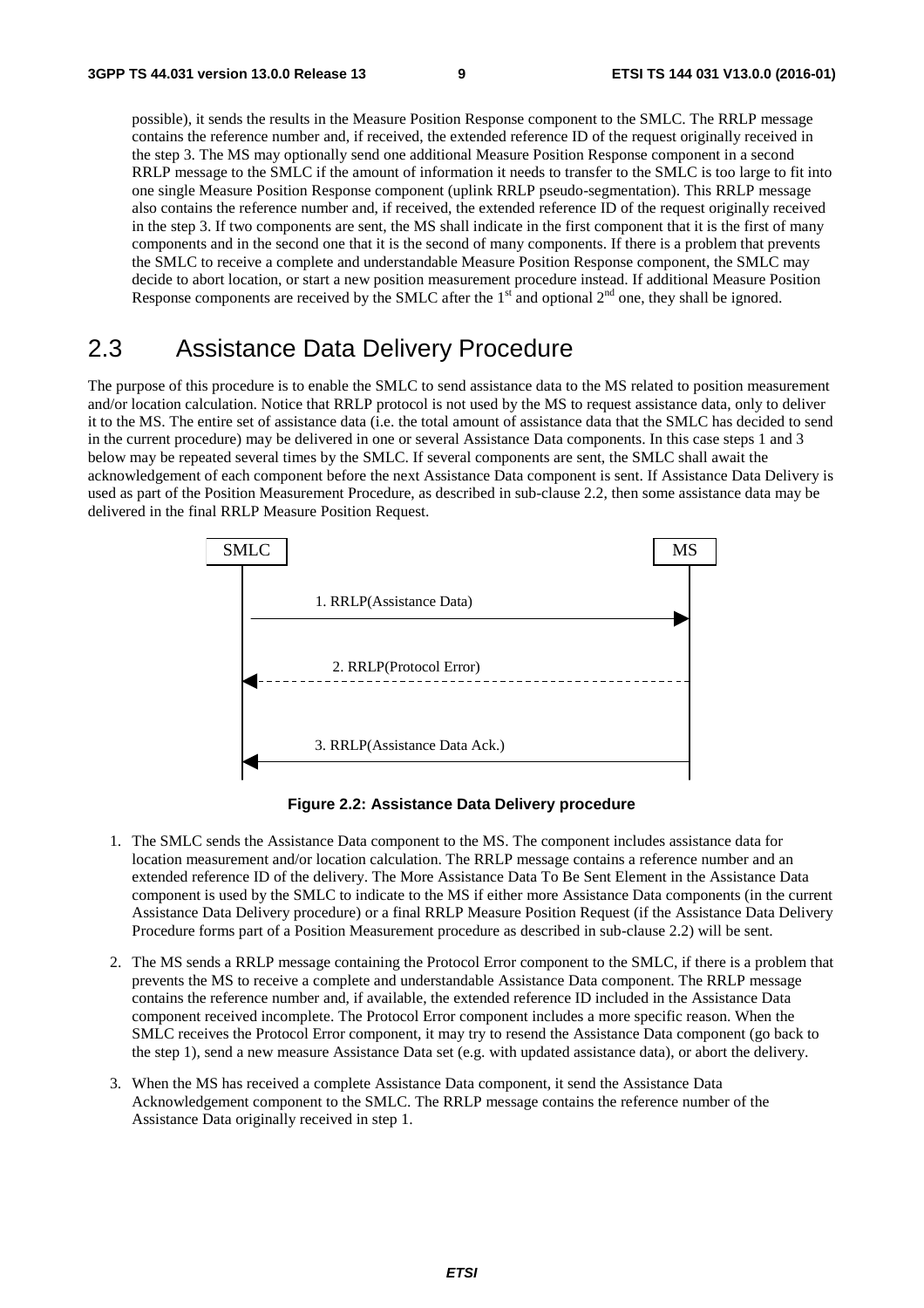## 2.3a Positioning Capability Transfer Procedure

The purpose of this procedure is to enable the SMLC to obtain the positioning capabilities of the MS, the types of assistance supported and the types of assistance data that may be needed from the SMLC. MS support for this procedure can be indicated to the SMLC using the MS Classmark 3 IE for GSM (see 3GPP TS 24.008), the PS LCS Capability IE for GERAN Gb mode (see 3GPP TS 24.008) and the MS Positioning Capability IE for GERAN Iu mode (see 3GPP TS 44.118).



**Figure 2.3: Positioning Capability Transfer procedure** 

- 1. The SMLC sends the Positioning Capability Request component to the MS. The RRLP message contains a reference number and an extended reference ID of the request. The message may contain indication of GANSS positioning support.
- 2. The MS sends a RRLP message containing the Protocol Error component to the SMLC, if there is a problem that prevents the MS to receive a complete and understandable Positioning Capability Request component. The RRLP message contains the reference number and the extended reference ID included in the Positioning Capability Request component. The Protocol Error component includes a more specific reason. When the SMLC receives the Protocol Error component, it may try to resend the Positioning Capability Request component (go back to the step 1) or abort the request.
- 3. When the MS has received a complete Positioning Capability Request component, it sends the Positioning Capability Response component to the SMLC. The component shall include the positioning capabilities of the MS and the types of supported assistance data. The component may include the types of assistance needed by the MS to obtain a location estimate or positioning measurements. The RRLP message also contains the reference number and extended Reference ID of the Positioning Capability Request originally received in step 1.

## 2.4 (void)

#### 2.5 Error Handling Procedures

#### 2.5.1 General

In this sub-clause it is described how a receiving entity behaves in cases when it receives erroneous data or detects that certain data is missing.

#### 2.5.1a Message Too Short

When MS receives a RRLP message, that is too short to contain all mandatory IEs, the MS sends a Protocol Error component with indication "Message Too Short". If the Reference Number can be found, it is included. If the Reference Number is not available, the Reference Number of the RRLP message carrying the Protocol Error component is set to '0'. If the Extended Reference IE can be found, it shall be included in the returned Protocol Error Component. If the Extended Reference IE is not available, an Extended Reference IE shall not be included. The original sending entity that receives the Protocol Error, may then resend the original message, or abort the procedure.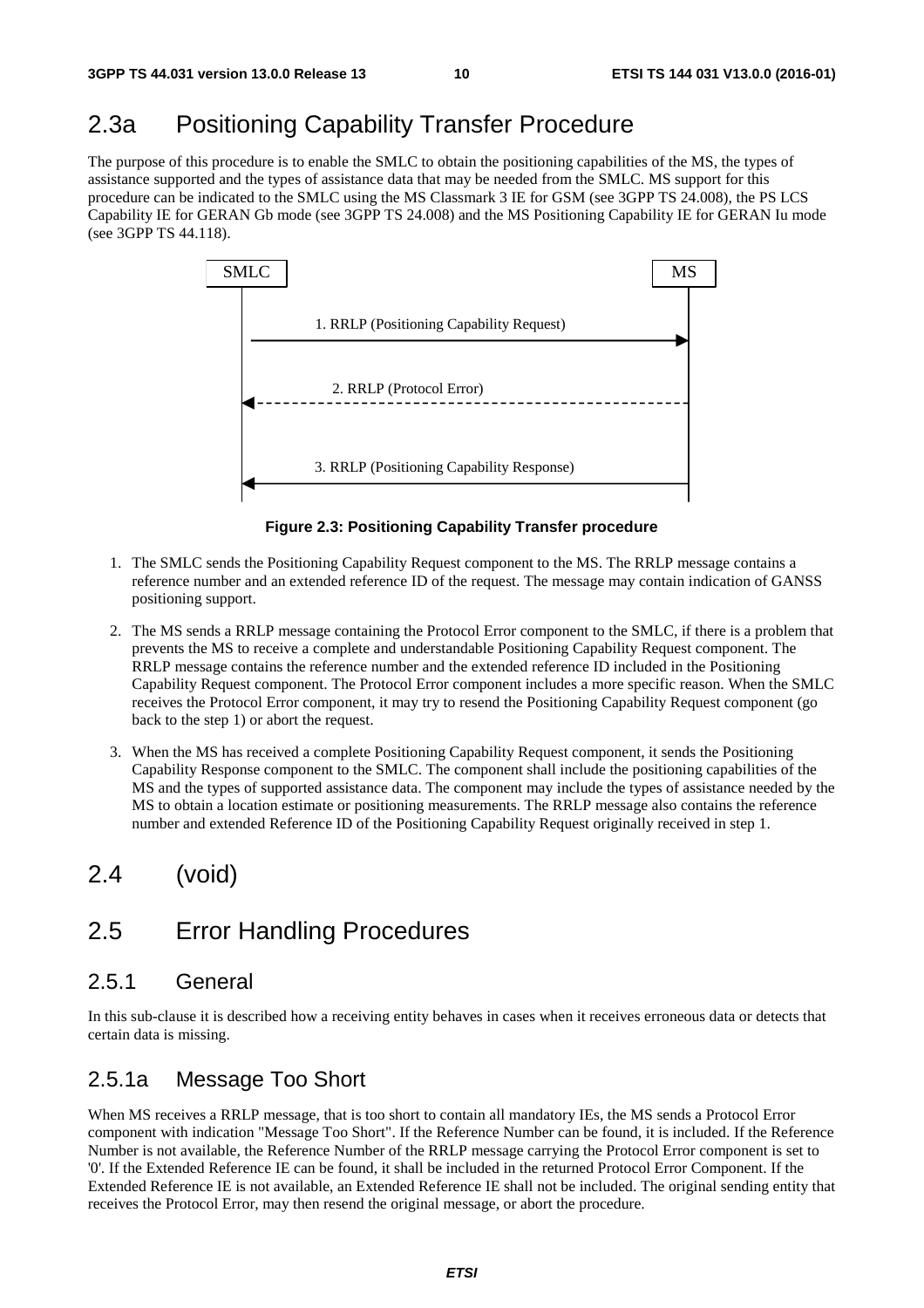## 2.5.2 Unknown Reference Number

A SMLC detects that it has received a RRLP message with an unknown or invalid Reference Number, when one or more of the following conditions occur:

- a Measure Position Response, Assistance Data Acknowledgement, Positioning Capability Response or Protocol Error component is received with a Reference Number that the SMLC has not sent in a Measure Position Request, Assistance Data or Positioning Capability Request component during a pending Position Measurement, Assistance Data Delivery or Positioning Capability Transfer procedure.
- a Measure Position Response, Positioning Capability Response or Protocol Error component is received with an Extended Reference IE value that the SMLC has not sent in a Measure Position Request Assistance Data or Positioning Capability Request component during a pending Position Measurement, Assistance Data Delivery or Positioning Capability Transfer procedure.
- a Measure Position Response, Positioning Capability Response or Protocol Error component is received with a Reference Number and an Extended Reference IE value that the SMLC has not sent together in the same Measure Position Request, the same Assistance Data or the same Positioning Capability Request component during a pending Position Measurement, Assistance Data Delivery or Positioning Capability Transfer procedure.

The SMLC shall then discard the message. If the SMLC receives a Measure Position Response or a Protocol Error component containing no Extended Reference ID, then the SMLC shall assume that the target MS is for Release 4 or earlier and shall only verify the received Reference Number.

#### 2.5.3 Missing Information Element or Component Element

When MS receives a RRLP message, that does not contain IEs or component elements expected to be present, the MS sends a Protocol Error component with indication "Missing Information Element or Component Element". If the Reference Number can be found, it is included. If the Reference Number is not available, the Reference Number of the RRLP message carrying the Protocol Error component is set to '0'. If the Extended Reference IE can be found, it shall be included in the returned Protocol Error Component. If the Extended Reference IE is not available, an Extended Reference IE shall not be included. The SMLC that receives the Protocol Error, may then resend the original message, or abort the procedure.

#### 2.5.4 Incorrect Data

When MS receives a RRLP message, that is contains IEs or elements of components that are syntactically incorrect, the MS sends a Protocol Error component with indication "Incorrect Data". If the Reference Number can be found, it is included. If the Reference Number is not available, the Reference Number of the RRLP message carrying the Protocol Error component is set to '0'. If the Extended Reference IE can be found, it shall be included in the returned Protocol Error Component. If the Extended Reference IE is not available, an Extended Reference IE shall not be included. The SMLC that receives the Protocol Error, may then resend the original message, or abort the procedure.

#### 2.5.5 Repeated Component

When after the reception of a Measure Position Request component, but before responding with a Measure Position Response or a Protocol Error component, the MS receives a new RRLP message with the Measure Position Request component, it acts as follows:

- if the old and new Measure Position Request components have the same Reference Number and, if included, the same Extended Reference IE, the MS ignores the later component;
- if the old and new Measure Position Request components have different Reference Numbers or, if included, different Extended Reference IEs or if one Measure Position Request component (old or new) contains an Extended Reference IE but the other component does not, the MS aborts activity for the former component, and starts to acts according to the later component, and sends a response to that.

When after the reception of an Assistance Data component, but before responding with an Assistance Data Acknowledgement or a Protocol Error component, the MS receives a new RRLP message with the Assistance Data component, it acts as follows: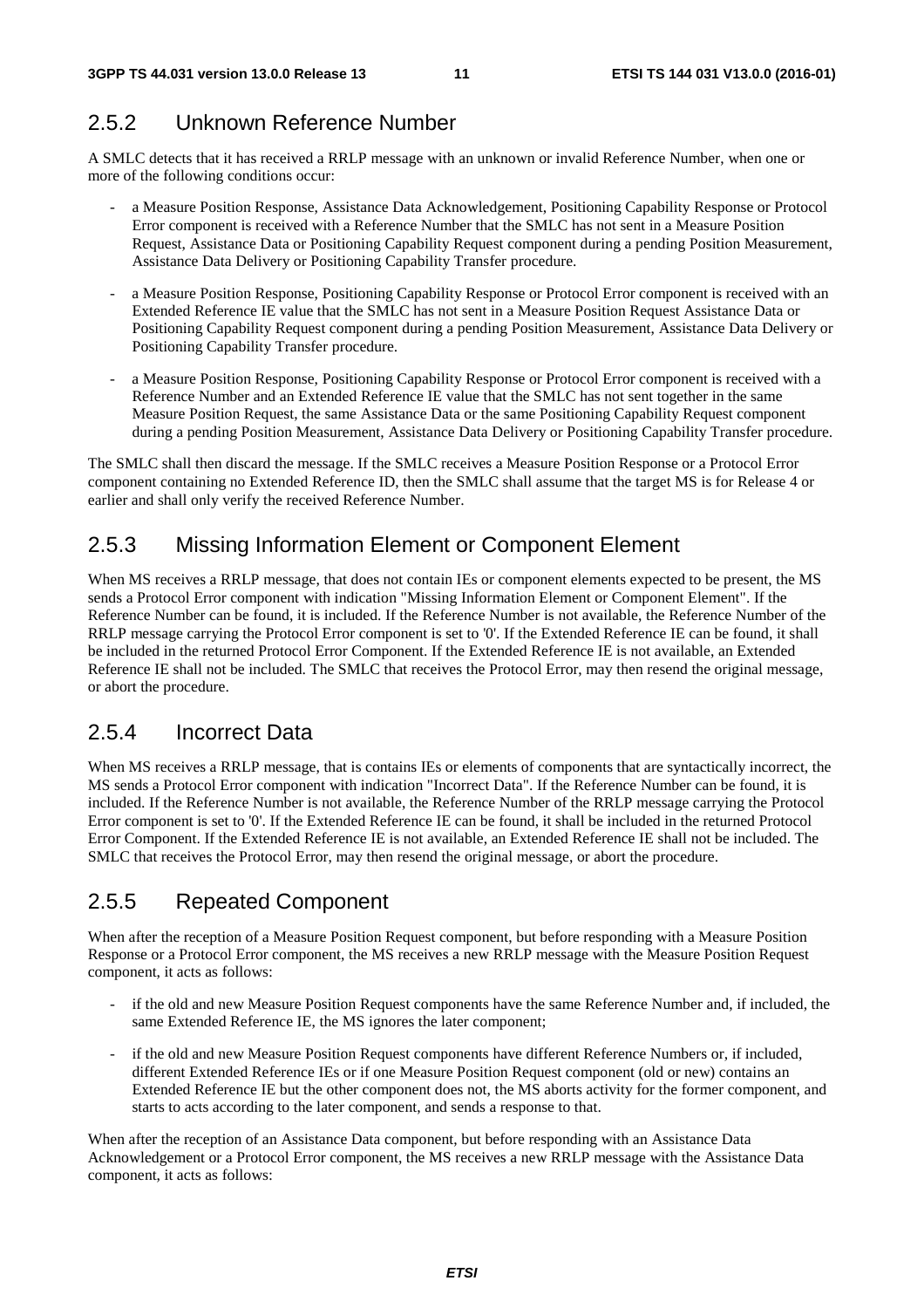- if the old and new Assistance Data components have the same Reference Number and, if included, the same Extended Reference IE and if pseudo-segmentation does not apply (see sub-clause 2.5.9), the MS ignores the later component;
- if the old and new Assistance Data components have different Reference Numbers or, if included, different Extended Reference IEs or if one Assistance Data component (old or new) contains an Extended Reference IE but the other component does not, the MS ignores the former component and sends an acknowledgement to the latter component.

When after the reception of a Positioning Capability Request component, but before responding with a Positioning Capability Response or a Protocol Error component, the MS receives a new RRLP message with the Positioning Capability Request component, it acts as follows:

- if the old and new Positioning Capability Request components have the same Reference Number and the same Extended Reference IE, the MS ignores the later component;
- if the old and new Positioning Capability Request components have different Reference Numbers or different Extended Reference IEs, the MS aborts activity for the former component, starts to act according to the later component and sends a response to that.

When after the reception of an Measure Position Response component, the SMLC receives a new RRLP message with the Measure Position Response component, it acts as follows:

if the old and new Measure Position Response components have the same Reference Number and, if included, the same Extended Reference IE values, the SMLC may ignore the later component;

#### 2.5.6 (void)

#### 2.5.7 Missing Component

When the SMLC sends a Measure Position Request component to the MS, it starts a timer. If the timer expires before the SMLC receives the last Measure Position Response component or a Protocol Error component from the MS with the same Reference Number and, if included, the same Extended Reference IE value as in the sent component, it may abort location attempt or send a new Measure Position Request.

When the SMLC receives a Measure Position Response component with the same Reference Number and, if included, the same Extended Reference IE value as in the sent component indicating that it is the second of many segments, but the first of the many segments was never received by the SMLC, it may abort location attempt or send a new Measure Position Request.

When the SMLC sends a Assistance Data component to the MS, it starts a timer. If the timer expires before the SMLC receives a Assistance Data Acknowledgement or Protocol Error component from the MS with the same Reference Number as in the sent component and, in the case of a Protocol Error component, either the same extended reference ID as in the sent component or no extended reference ID, it may abort delivery attempt or send a new Assistance Data.

When the SMLC sends a Positioning Capability Request component to the MS, it starts a timer. If the timer expires before the SMLC receives a Positioning Capability Response or Protocol Error component from the MS with the same Reference Number and the same Extended Reference ID as in the sent component, it may abort the Positioning Capability Transfer Procedure attempt or send a new Positioning Capability Request.

#### 2.5.8 Unforeseen Component

When the MS receives a complete Assistance Data pseudo-segmentation sequence or an Assistance Data component that was sent without pseudo-segmentation, that it is not expecting, MS may discard it.

#### 2.5.8a RRLP Procedure

The MS and SMLC shall only support one RRLP procedure at a time for either positioning, delivery of assistance data or positioning capability transfer. The normal sequence of events for either procedure is defined in sub-clause 2.2, subclause 2.3 or sub-clause2.3a, respectively. If the MS is engaged in an RRLP procedure and receives a correctly encoded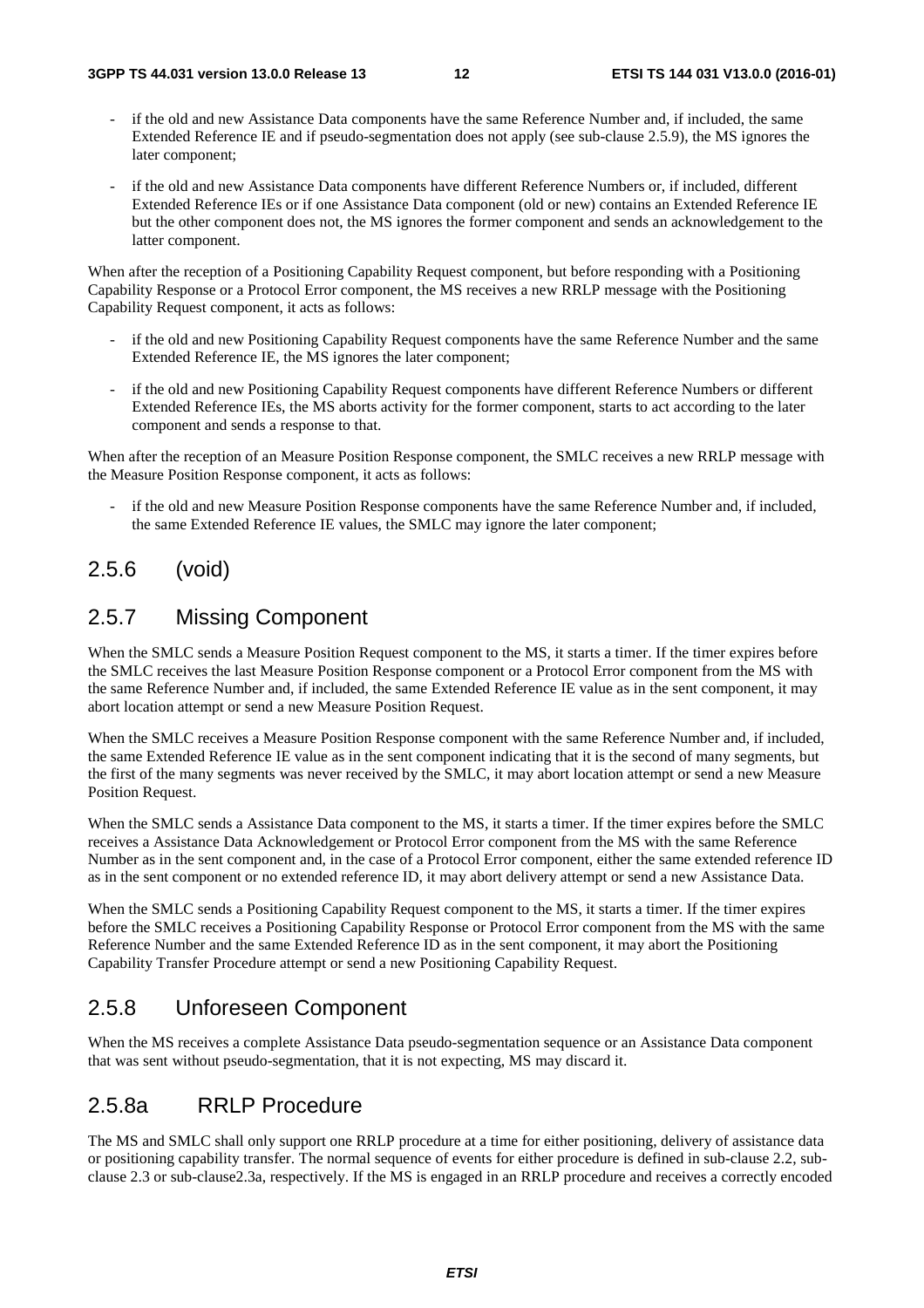RRLP message from the SMLC that starts a new procedure, the MS shall abort the first procedure without sending a response and start the second.

#### 2.5.9 Pseudo-Segmentation

When the SMLC employs pseudo-segmentation to send an RRLP Measure Position Request message or an RRLP Assistance Data message, the SMLC shall send one or more RRLP Assistance Data components followed by:

- a final RRLP Measure Position Request component (see sub-clause 2.2) or
- a final RRLP Assistance Data component (see sub-clause 2.3).

The SMLC shall indicate in all but the final component (Measure Position Request or Assistance Data, respectively) that more components are on the way.

When an MS receives an Assistance Data component indicating that more components are on the way, the MS may store the contents of the component. If the MS receives a subsequent Assistance Data component or a final Measure Position Request component that is correctly encoded, the MS shall assume that the new component continues the pseudo-segmentation of the earlier component and may then store the contents of the new component. If the new component is an Assistance Data component indicating that no more components are on the way or if it is a Measure Position Request, the MS shall assume that pseudo-segmentation is complete. The MS may then employ the rules defined in sub-clause 2.5.5 to verify if the new message is a repeated duplicate of a previous message.

# 3 Message Structure

## 3.1 General Format of RRLP Message

The general format of the RRLP message is given below, and based on:

- ITU-T Recommendation X.680;
- ITU-T Recommendation X.691:

and is consistent with these ITU-T recommendations. Also further definitions in the present document are based on ASN.1/94 defined in ITU-T Recommendation X.680 (ASN.1 1994). BASIC-PER, unaligned variant is used. Both RRLP ASN.1 modules, RRLP-Messages and RRLP-Components, are based on recommendations presented above.

ASN.1 identifiers have the same name as the corresponding parameters (information elements of the RRLP message, components, elements of components, fields of component elements etc) in other parts of the present document, except for the differences required by the ASN.1 notation (blanks between words are removed, the first letter of the first word is lower-case and the first letter of the following words are capitalized, e.g. "Reference Number" is mapped to "referenceNumber"). In addition some words may be abbreviated as follows:

| msr | measure         |
|-----|-----------------|
| req | request         |
| rsp | response        |
| nhr | number          |
| ack | acknowledgement |

Ellipsis Notation shall be used in the same way as described in 3GPP TS 29.002 and shall be supported on the radio interface by the MS and the network for all operations defined in the present document.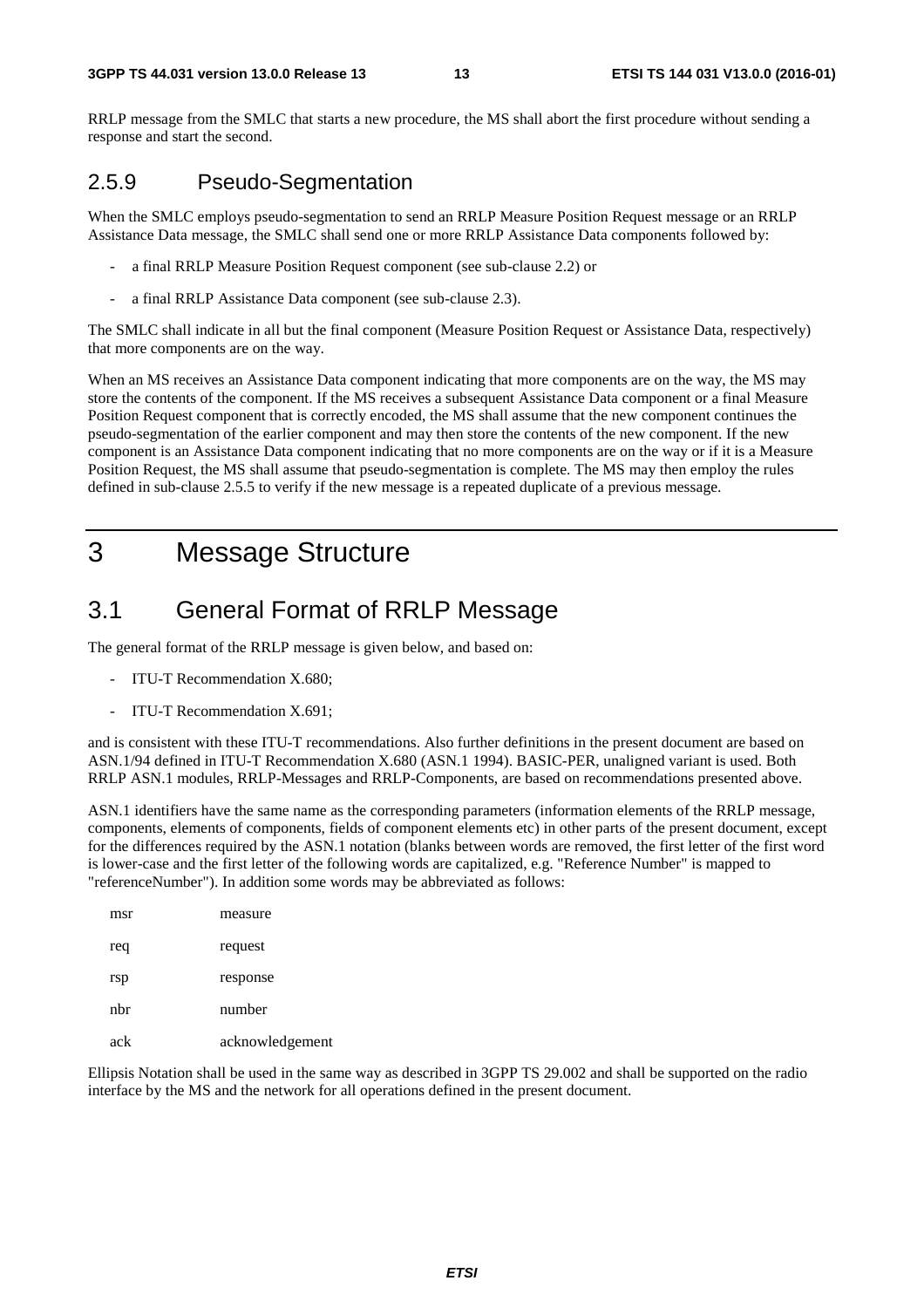```
RRLP-Messages 
-- { RRLP-messages } 
DEFINITIONS AUTOMATIC TAGS ::= 
BEGIN
IMPORTS 
    MsrPosition-Req, MsrPosition-Rsp, AssistanceData, 
     ProtocolError, PosCapability-Req, PosCapability-Rsp 
FROM 
     RRLP-Components -- { RRLP-Components } 
; 
PDU ::= SEQUENCE { 
     referenceNumber INTEGER (0..7), 
     component RRLP-Component 
} 
RRLP-Component ::= CHOICE {<br>msrPositionReq
                           MsrPosition-Req,
     msrPositionRsp MsrPosition-Rsp, 
    assistanceData AssistanceData, 
     assistanceDataAck NULL, 
    protocolError ProtocolError,
     ..., 
     posCapabilityReq PosCapability-Req, 
     posCapabilityRsp PosCapability-Rsp 
} 
END
```
**Table 3.1.a: RRLP Message Format** 

The message consists of two information elements, that are further described in the following sub-clauses.

#### 3.2 Reference Number IE

This element is mandatory, and appears only once per RRLP message. It has the range from 0 to 7. Value 0 is reserved for indicating unknown Reference Number. Its ASN.1 definition is in sub-clause 3.1. This element contains the Reference Number that shall be used as follows:

- in the Position Measurement procedure the SMLC shall select any number within the range 1-7 that it is not already using with the particular MS. The Reference Number serves as an identification of the Measure Position request component that it sends to the MS. When the MS responds either with the Measure Position Response component, or the Protocol Error component, it shall use the same Reference Number value and, if an Extended Reference ID was included by the SMLC, the same Extended Reference ID to identify to which Measure Position Request it is responding, if the Reference Number has been obtained. If the MS has not been able to decode the Reference Number (e.g. IE missing), it shall use '0' as the Reference number in the response. This mechanism helps for example in the cases where the SMLC sends a Measure Position Request to the MS, and before it receives the Response, it needs to send another Request (e.g. assistance data changes). Then the SMLC can identify to which Request the Response is related to;
- in the Assistance Data Delivery procedure the SMLC shall select any number within the range 1 7 that it is not already using with the MS. The Reference Number serves as an identification of the Assistance Data component that it sends to the MS. When the MS responds either with the Assistance Data Acknowledgement component or the Protocol Error component, it shall use the same Reference Number value if the Reference Number has been obtained and, in the case of Protocol Error, if an Extended Reference ID was included by the SMLC, the same Extended Reference ID to identify to which Assistance Data component it is responding. If the MS has not been able to decode the Reference Number (e.g. IE missing), it shall use '0' as the Reference number in the response.
- in the Position Capability Transfer procedure the SMLC shall select any number within the range 1 7 that it is not already using with the MS. The Reference Number serves as an identification of the Positioning Capability Request component that it sends to the MS. When the MS responds either with the Positioning Capability Response component, or the Protocol Error component, it shall use the same Reference Number value if the Reference Number has been obtained and the same Extended Reference ID value if that has been obtained to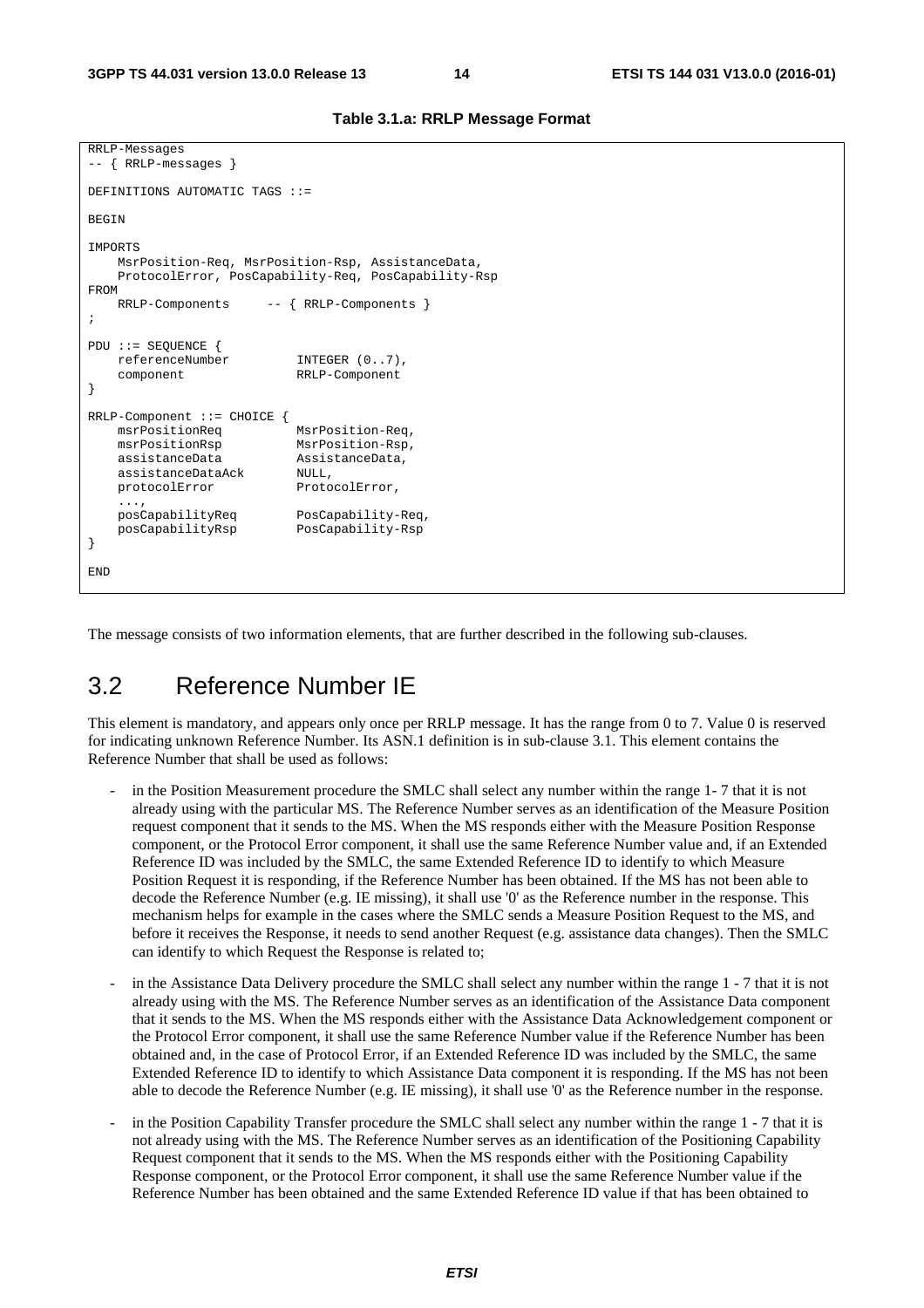identify to which Positioning Capability Request component it is responding. If the MS has not been able to decode the Reference Number (e.g. IE missing), it shall use '0' as the Reference number in the response.

- the SMLC shall use the same Reference Number and same Extended Reference ID to resend any RRLP component for which a response was not received from the MS.
- the SMLC shall use a different Reference Number to that in any RRLP component for which a response was not received from the MS if the SMLC aborts an existing RRLP procedure and starts a new procedure.
- the SMLC may use the same Reference Number and same Extended Reference ID or different Reference Numbers and Extended Reference IDs for different RRLP components within the same pseudo-segmentation sequence.

In all RRLP messages except Assistance Data Acknowledgement, the Reference Number IE shall be supplemented by an Extended Reference IE in order to distinguish valid from invalid RRLP responses at the SMLC and duplicate from non-duplicate RRLP commands at the MS. In order to remain backward compatible, the receiving entity shall be able to receive Measure Position Request, Measure Position Response, Assistance Data and Protocol Error messages without the Extended Reference IE. The ASN.1 definition of the Extended Reference IE is given in sub-clause 5.1 and the procedures associated with sending and receiving it are given in clause 2 and in Annex A, sub-clauses A.2.2.5, A.3.2.7 and A.6.6.

#### 3.3 Component IE

This element is mandatory, and appears only once per RRLP message. It contains the actual component to be transferred.

Different components are described further in Chapter 4. This IE contains only one component, i.e. it is not possible to include two or more components.

# 4 Components

This ASN.1 module contains the definitions of the components and datatypes defined in the components.

#### **Table 4.a: RRLP-Components format**

```
RRLP-Components 
-- { RRLP-Components } 
DEFINITIONS AUTOMATIC TAGS ::= 
BEGIN 
IMPORTS 
     Ext-GeographicalInformation, VelocityEstimate 
FROM 
     MAP-LCS-DataTypes { 
     itu-t identified-organization (4) etsi (0) mobileDomain (0) 
     gsm-Network (1) modules (3) map-LCS-DataTypes (25) version10 (10)} 
     ExtensionContainer 
FROM MAP-ExtensionDataTypes { 
     itu-t identified-organization (4) etsi (0) mobileDomain (0) 
     gsm-Network (1) modules (3) map-ExtensionDataTypes (21) version10 (10)} 
; 
-- Add here other ASN.1 definitions presented below 
-- in chapters 4 and 5. 
END
```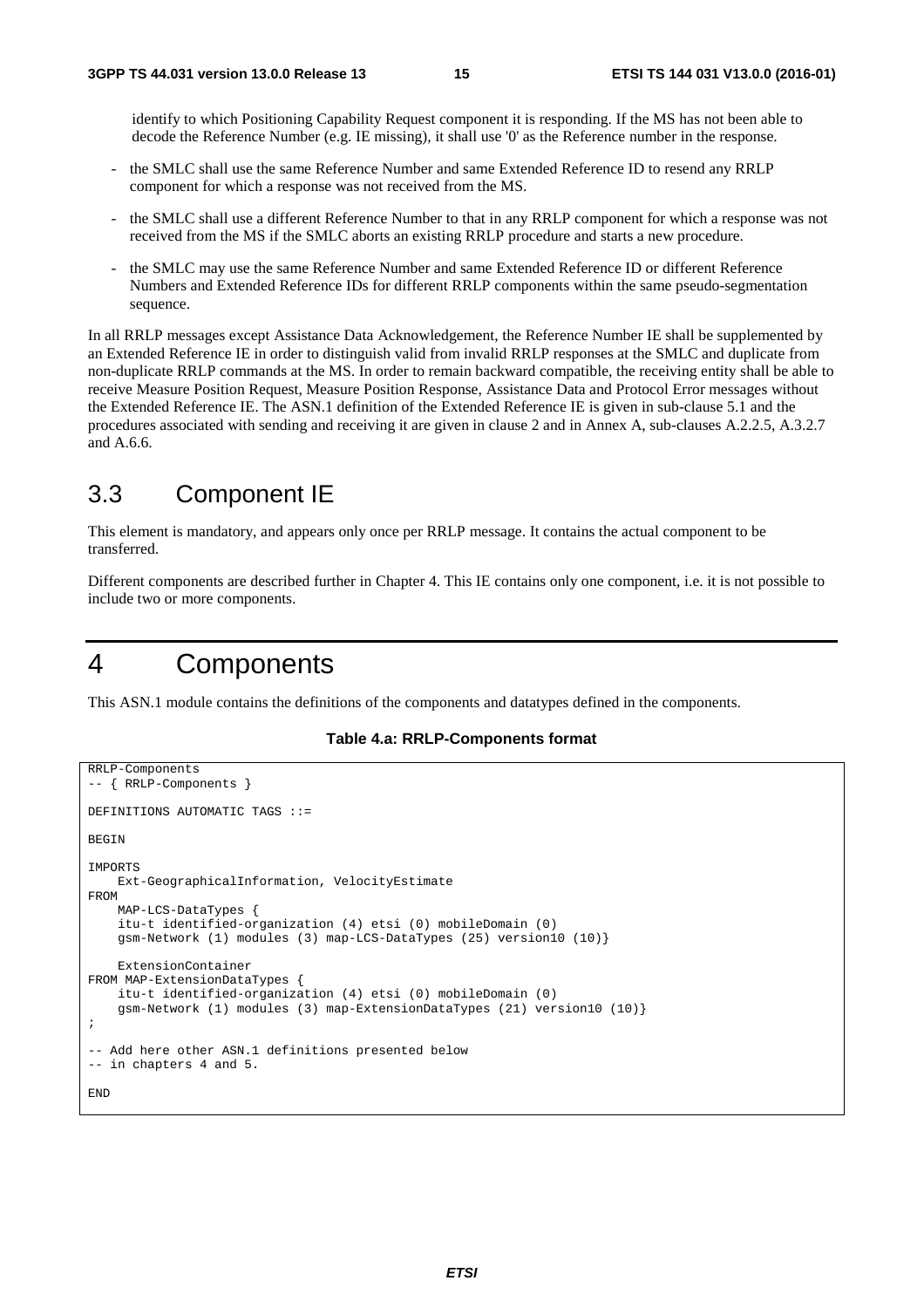#### 4.1 Measure Position Request

This component is used by the SMLC to request location measurements or a location estimate from the MS. It includes QoS, other instructions, and possible assistance data to the MS. This component is defined as follows:

#### **Table 4.1.a: Measure Position Request**

| -- add this definition to RRLP-Components module |                                 |                                |           |           |  |  |  |
|--------------------------------------------------|---------------------------------|--------------------------------|-----------|-----------|--|--|--|
| -- Measurement Position request component        |                                 |                                |           |           |  |  |  |
| MsrPosition-Req ::= SEOUENCE                     |                                 |                                |           |           |  |  |  |
| positionInstruct                                 | PositionInstruct,               |                                |           |           |  |  |  |
| referenceAssistData                              | ReferenceAssistData             |                                | OPTIONAL, |           |  |  |  |
| msrAssistData<br>MsrAssistData                   |                                 |                                | OPTIONAL, |           |  |  |  |
| systemInfoAssistData                             | SystemInfoAssistData            |                                | OPTIONAL, |           |  |  |  |
| qps-AssistData                                   | GPS-AssistData                  |                                | OPTIONAL, |           |  |  |  |
| extensionContainer                               | ExtensionContainer              |                                | OPTIONAL, |           |  |  |  |
| $\cdots$                                         |                                 |                                |           |           |  |  |  |
| -- Release 98 extension element                  |                                 |                                |           |           |  |  |  |
| rel98-MsrPosition-Req-extension                  | Rel98-MsrPosition-Req-Extension |                                | OPTIONAL, |           |  |  |  |
| -- Release 5 extension element                   |                                 |                                |           |           |  |  |  |
| rel5-MsrPosition-Req-extension                   |                                 | Rel5-MsrPosition-Req-Extension |           | OPTIONAL, |  |  |  |
| -- Release 7 extension element                   |                                 |                                |           |           |  |  |  |
| rel7-MsrPosition-Req-extension                   |                                 | Rel7-MsrPosition-Req-Extension |           | OPTIONAL  |  |  |  |
|                                                  |                                 |                                |           |           |  |  |  |

The elements of this component are defined in clause 5.

#### 4.2 Measure Position Response

This component is used by the MS to respond to a Measure Position Request from the SMLC with location measurements, a location estimate, or an error indication. This component is defined as follows:

#### **Table 4.2.a: Measure Position Response**

```
-- add this defintion to RRLP-Components module 
 -- Measurement Position response component 
MsrPosition-Rsp ::= SEQUENCE { 
    multipleSets MultipleSets OPTIONAL, 
    referenceIdentity ReferenceIdentity OPTIONAL, 
    otd-MeasureInfo OTD-MeasureInfo OPTIONAL, 
    locationInfo LocationInfo OPTIONAL, 
    gps-MeasureInfo GPS-MeasureInfo OPTIONAL, 
   locationError LocationError OPTIONAL,<br>extensionContainer ExtensionContainer OPTIONAL,
                           ExtensionContainer
    ..., 
     -- Release extension here 
    rel-98-MsrPosition-Rsp-Extension 
                            Rel-98-MsrPosition-Rsp-Extension OPTIONAL, 
    rel-5-MsrPosition-Rsp-Extension 
                            Rel-5-MsrPosition-Rsp-Extension OPTIONAL, 
    -- When RRLP pseudo-segmentation is used, rel-5-MsrPosition-Rsp-Extension 
    -- and other possible future extensions should be the ones included in 
     -- the 2nd MsrPosition-Rsp component. 
    rel-7-MsrPosition-Rsp-Extension 
                            Rel-7-MsrPosition-Rsp-Extension OPTIONAL 
}
```
The elements of this component are defined in clause 5.

#### 4.3 Assistance Data

This component is used by the SMLC to deliver assistance data for location measurement and/or location calculation. This component is defined as follows: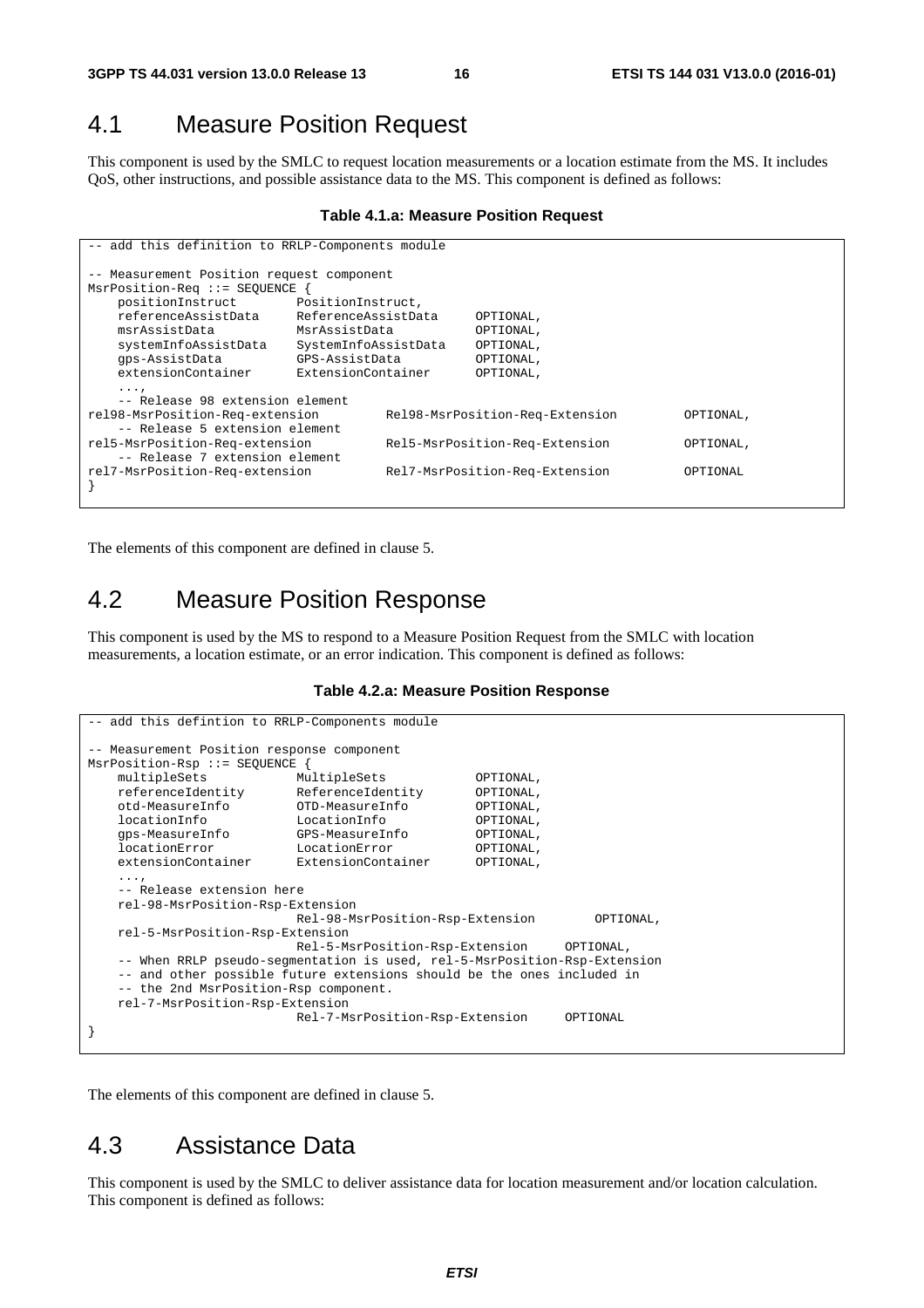| -- add this defintion to RRLP-Components module                                                                          |                                                                                              |                                                                                                                                                               |                                                  |            |                                                                                                                     |  |  |
|--------------------------------------------------------------------------------------------------------------------------|----------------------------------------------------------------------------------------------|---------------------------------------------------------------------------------------------------------------------------------------------------------------|--------------------------------------------------|------------|---------------------------------------------------------------------------------------------------------------------|--|--|
| -- Assistance Data component<br>AssistanceData ::= SEOUENCE {<br>msrAssistData<br>systemInfoAssistData<br>qps-AssistData | referenceAssistData ReferenceAssistData                                                      | MsrAssistData<br>SystemInfoAssistData<br>GPS-AssistData                                                                                                       | OPTIONAL,<br>OPTIONAL,<br>OPTIONAL,<br>OPTIONAL, |            |                                                                                                                     |  |  |
| moreAssDataToBeSent                                                                                                      |                                                                                              | MoreAssDataToBeSent                                                                                                                                           | OPTIONAL,                                        | $--$ data. | -- If not present, interpret as only<br>-- Assistance Data component used to<br>-- deliver entire set of assistance |  |  |
| extensionContainer<br>.                                                                                                  | -- Release extension here<br>rel98-AssistanceData-Extension<br>rel5-AssistanceData-Extension | ExtensionContainer<br>Rel98-AssistanceData-Extension<br>Rel5-AssistanceData-Extension<br>rel7-AssistanceData-Extension Rel7-AssistanceData-Extension OPTIONAL | OPTIONAL,                                        |            | OPTIONAL,<br>OPTIONAL,                                                                                              |  |  |

#### **Table 4.3.a: Assistance Data**

The elements of this component are defined in clause 5.

## 4.4 Assistance Data Acknowledgement

This component does not have any information contents. It presence indicates that the MS has received the complete Assistance Data component.

## 4.5 Protocol Error

This component is used by the receiving entity (SMLC or MS) to indicate to the sending entity, that there is a problem that prevents the receiving entity to receive a complete and understandable component. This component is defined as follows:

#### **Table 4.5.a: Protocol Error**

```
-- add this defintion to RRLP-Components module
-- Protocol Error component 
ProtocolError ::= SEQUENCE { 
   errorCause ErrorCodes,
    extensionContainer ExtensionContainer OPTIONAL, 
 ..., 
    -- Release extensions here 
    rel-5-ProtocolError-Extension Rel-5-ProtocolError-Extension OPTIONAL 
}
```
The elements of this component are defined in clause 5.

## 4.6 Positioning Capability Request

This component is used by the SMLC to request the positioning capabilities of the MS and optionally indicating GANSS positioning support. This component is defined as follows:

#### **Table 4.6.a: Positioning Capability Request**

```
-- add this definition to RRLP-Components module 
-- Positioning Capability request component 
PosCapability-Req ::= SEQUENCE { 
                              .<br>Extended-reference,
    gANSSPositionMethods GANSSPositionMethods OPTIONAL, 
    extensionContainer ExtensionContainer OPTIONAL,
```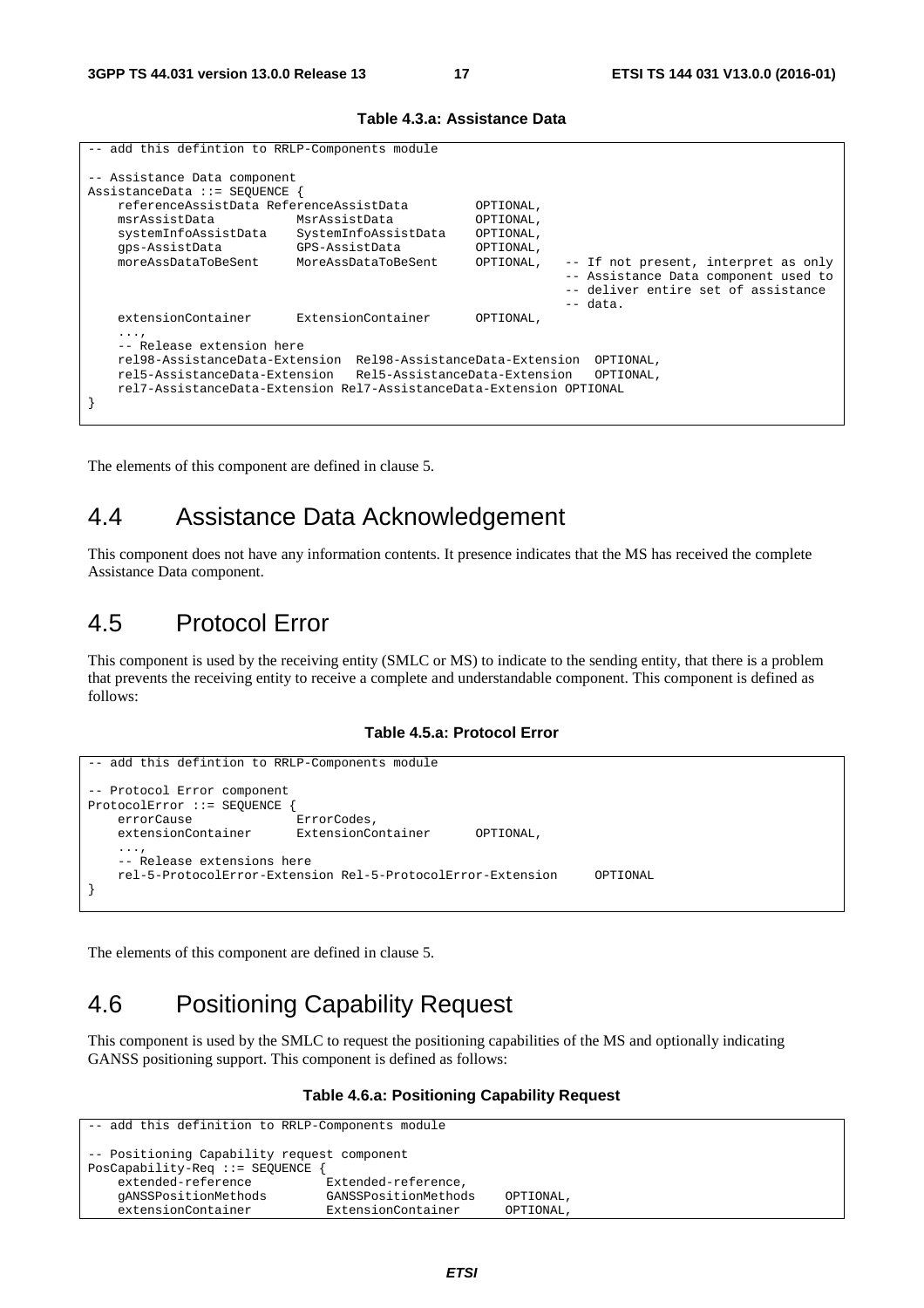... }

The elements of this component are defined in clause 5.

## 4.7 Positioning Capability Response

This component is used by the MS to respond to a Positioning Capability Request from the SMLC with the positioning capabilities of the MS, the types of assistance data supported and the types of assistance data possibly needed by the MS. This component is defined as follows:

#### **Table 4.7.a: Positioning Capability Response**

```
-- add this definition to RRLP-Components module 
 -- Positioning Capability response component 
PosCapability-Rsp ::= SEQUENCE { 
     extended-reference Extended-reference, 
     posCapabilities PosCapabilities, 
-- assistanceSupported shall be included if and only if any of the assistance data is supported<br>assistanceSupported assistanceSupported OPTIONAL.
   assistanceSupported AssistanceSupported assistanceNeeded AssistanceNeeded OPTIONAL, 
     extensionContainer ExtensionContainer OPTIONAL, 
 ... 
}
```
The elements of this component are defined in clause 5.

# 5 Elements of Components

#### 5.1 ASN.1 Description

The following ASN.1 code defines the elements of components. See the Annex A for further description of the contents of components and their elements.

```
add these defintions to RRLP-Components module
-- Position instructions 
PositionInstruct ::= SEQUENCE { 
     -- Method type 
    methodType MethodType,<br>positionMethod PositionMet
 positionMethod PositionMethod, 
 measureResponseTime MeasureResponseTime, 
     useMultipleSets UseMultipleSets, 
     environmentCharacter EnvironmentCharacter OPTIONAL 
} 
-- 
MethodType ::= CHOICE { 
    msAssisted AccuracyOpt, -- accuracy is optional<br>msBased Accuracy, -- accuracy is mandator
    msBased Accuracy, \overline{a} -- accuracy is mandatory<br>msBasedPref Accuracy, -- accuracy is mandatory
                       Accuracy, -- accuracy is mandatory<br>Accuracy -- accuracy is mandatory
     msAssistedPref Accuracy -- accuracy is mandatory 
} 
-- Accuracy of the location estimation 
AccuracyOpt ::= SEQUENCE { 
     accuracy Accuracy OPTIONAL 
}
```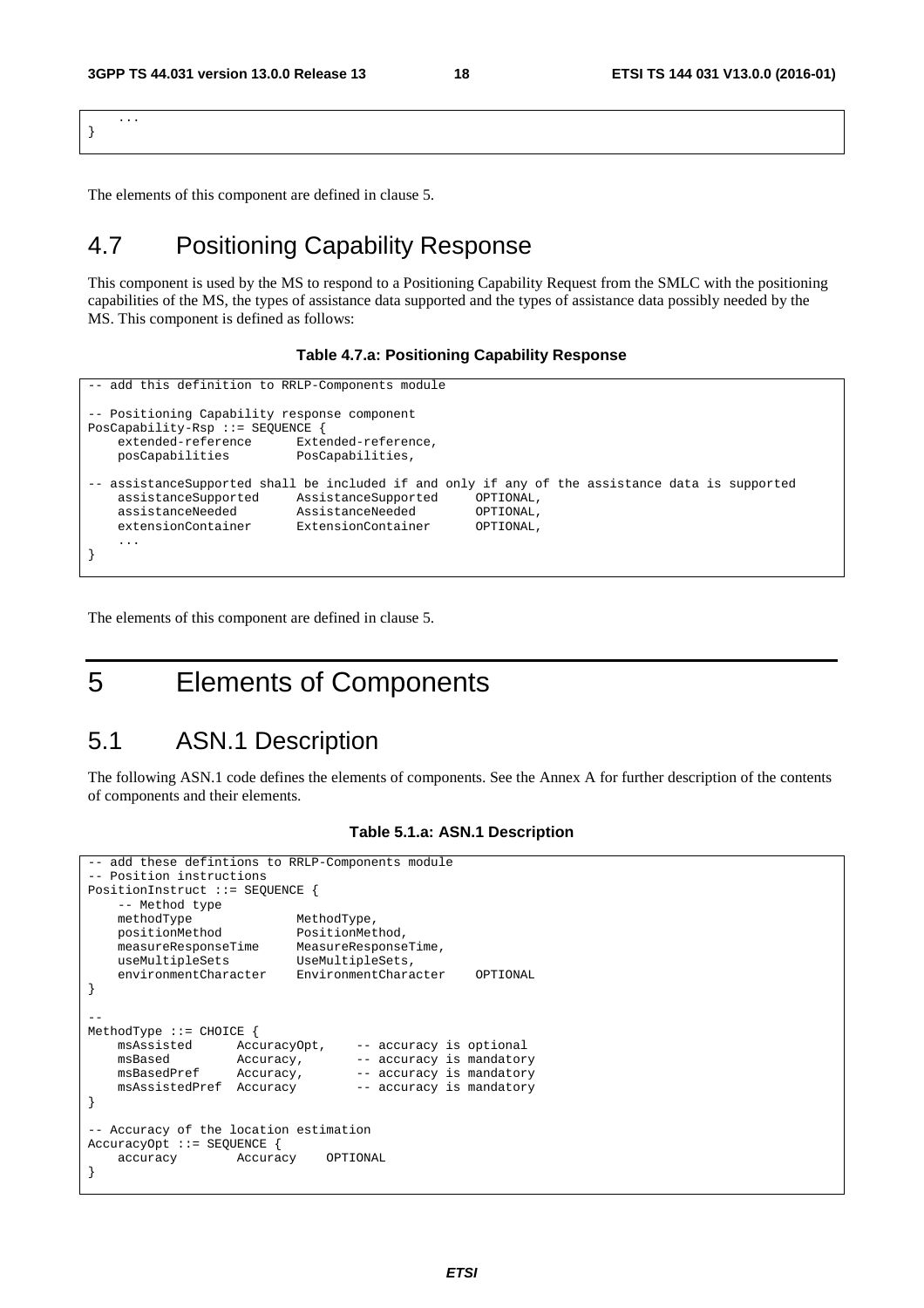**3GPP TS 44.031 version 13.0.0 Release 13 19 ETSI TS 144 031 V13.0.0 (2016-01)**

```
-- The values of this field are defined in 3GPP TS 23.032 (Uncertainty code) 
Accuracy ::= INTEGR (0.127)-- Position Method 
PositionMethod ::= ENUMERATED { 
    eotd (0), 
    gps (1), 
    gpsOrEOTD (2) 
} 
-- Measurement request response time 
MeasureResponseTime ::= INTEGER (0..7) 
-- useMultiple Sets, FFS! 
UseMultipleSets ::= ENUMERATED { 
   multipleSets (0), -- multiple sets are allowed
   oneSet (1) -- sending of multiple is not allowed
} 
-- Environment characterization 
EnvironmentCharacter ::= ENUMERATED { 
 badArea (0), -- bad urban or suburban, heavy multipath and NLOS 
notBadArea (1), -- light multipath and NLOS
 mixedArea (2), -- not defined or mixed environment 
    ... 
} 
-- E-OTD reference BTS for Assitance data IE 
ReferenceAssistData ::= SEQUENCE { 
   bcchCarrier BCCHCarrier, \overline{B} -- BCCH carrier<br>
bsic BSIC, \overline{B} -- BSIC
                                                       -- BSIC<br>-- Timeslot scheme
   timeSlotScheme TimeSlotScheme,<br>btsPosition BTSPosition OPTIONAL
   btsPosition BTSPosition
} 
-- ellipsoid point and 
-- ellipsoid point with altitude and uncertainty ellipsoid shapes are supported 
BTSPosition ::= Ext-GeographicalInformation 
-- RF channel number of BCCH 
BCCHCarrier ::= INTEGER (0..1023) 
-- Base station Identity Code 
BSIC ::= INTEGER (0..63)-- Timeslot scheme 
TimeSlotScheme ::= ENUMERATED { 
    equalLength (0), 
    variousLength (1) 
} 
 -- Time slot (modulo) 
ModuloTimeSlot ::= INTEGER (0..3) 
-- E-OTD measurement assistance data IE 
-- The total number of neighbors in this element (MsrAssistData) 
-- and in SystemInfoAssistData element (presented neighbors 
-- can be at a maximum 15!) 
MsrAssistData ::= SEQUENCE { 
     msrAssistList SeqOfMsrAssistBTS 
} 
SeqOfMsrAssistBTS ::= SEQUENCE (SIZE(1..15)) OF MsrAssistBTS 
MsrAssistBTS ::= SEQUENCE { 
bcchCarrier BCCHCarrier, -- BCCH carrier
bsic BSIC, - BSIC
 multiFrameOffset MultiFrameOffset, -- multiframe offset 
 timeSlotScheme TimeSlotScheme, -- Timeslot scheme 
 roughRTD RoughRTD, -- rough RTD value 
     -- Location Calculation Assistance data is moved here 
    calcAssistanceBTS CalcAssistanceBTS OPTIONAL 
}
```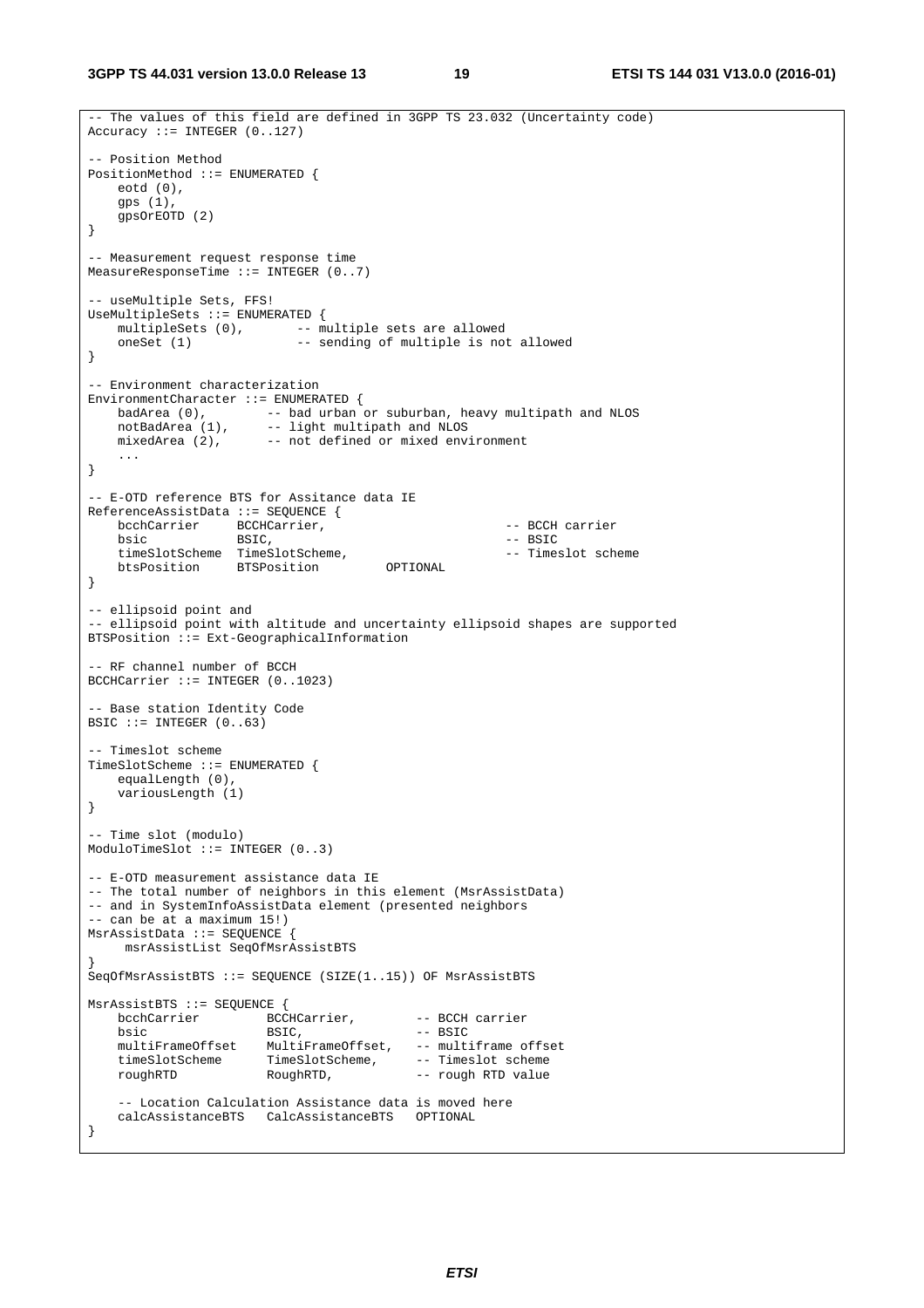-- Multiframe offset MultiFrameOffset ::= INTEGER (0..51) -- The Multiframe Offset value 51 shall not be encoded by the transmitting entity and -- shall be treated by the receiving entity as 0. -- Rough RTD value between one base station and reference BTS RoughRTD ::= INTEGER (0..1250) -- The RoughRTD value 1250 shall not be encoded by the transmitting entity and shall -- be treated by the receiving entity as 0. -- E-OTD Measurement assistance data for system information List IE -- The total number of base stations in this element (SystemInfoAssistData -- presented neighbors) and in MsrAssistData element can be at a maximum 15. SystemInfoAssistData ::= SEQUENCE { systemInfoAssistList SeqOfSystemInfoAssistBTS } SeqOfSystemInfoAssistBTS::= SEQUENCE (SIZE(1..32)) OF SystemInfoAssistBTS -- whether n.th is present or not ? SystemInfoAssistBTS ::= CHOICE { notPresent NULL, present AssistBTSData } -- Actual assistance data for system information base station AssistBTSData ::= SEQUENCE { bsic BSIC,  $-$ - BSIC multiFrameOffset MultiFrameOffset, -- multiframe offset<br>timeSlotScheme TimeSlotScheme, -- Timeslot scheme timeSlotScheme TimeSlotScheme, -- Timeslot scheme roughRTD RoughRTD, -- rough RTD value -- Location Calculation Assistance data<br>calcAssistanceBTS CalcAssistanceBTS OPTIONAL calcAssistanceBTS CalcAssistanceBTS } -- E-OTD Location calculation assistance data, -- CalcAssistanceBTS element is optional not subfields CalcAssistanceBTS ::= SEQUENCE { fineRTD FineRTD, -- fine RTD value between base stations referenceWGS84 ReferenceWGS84 -- reference coordinates } -- Coordinates of neighbour BTS, WGS-84 ellipsoid ReferenceWGS84 ::= SEQUENCE {<br>relativeNorth RelDistance, RelDistance, -- relative distance (south negative)<br>RelDistance, -- relative distance (west negative) relativeEast RelDistance, extending the relative distance (west negative) -- Relative Altitude is not always known relativeAlt RelativeAlt OPTIONAL -- relative altitude } -- Fine RTD value between this BTS and the reference BTS  $FinanceTD :: = INTERGEN (0..255)$ -- Relative north/east distance RelDistance ::= INTEGER (-200000..200000) - Relative altitude  $RelativeAlt ::= INTERER (-4000..4000)$ -- Measure position response IEs -- Reference Identity -- Multiple sets MultipleSets ::= SEQUENCE { -- number of reference sets nbrOfSets INTEGER (2..3), -- This field actually tells the number of reference BTSs nbrOfReferenceBTSs INTEGER (1..3), -- This field is conditional and included optionally only if -- nbrOfSets is 3 and number of reference BTSs is 2. referenceRelation ReferenceRelation OPTIONAL }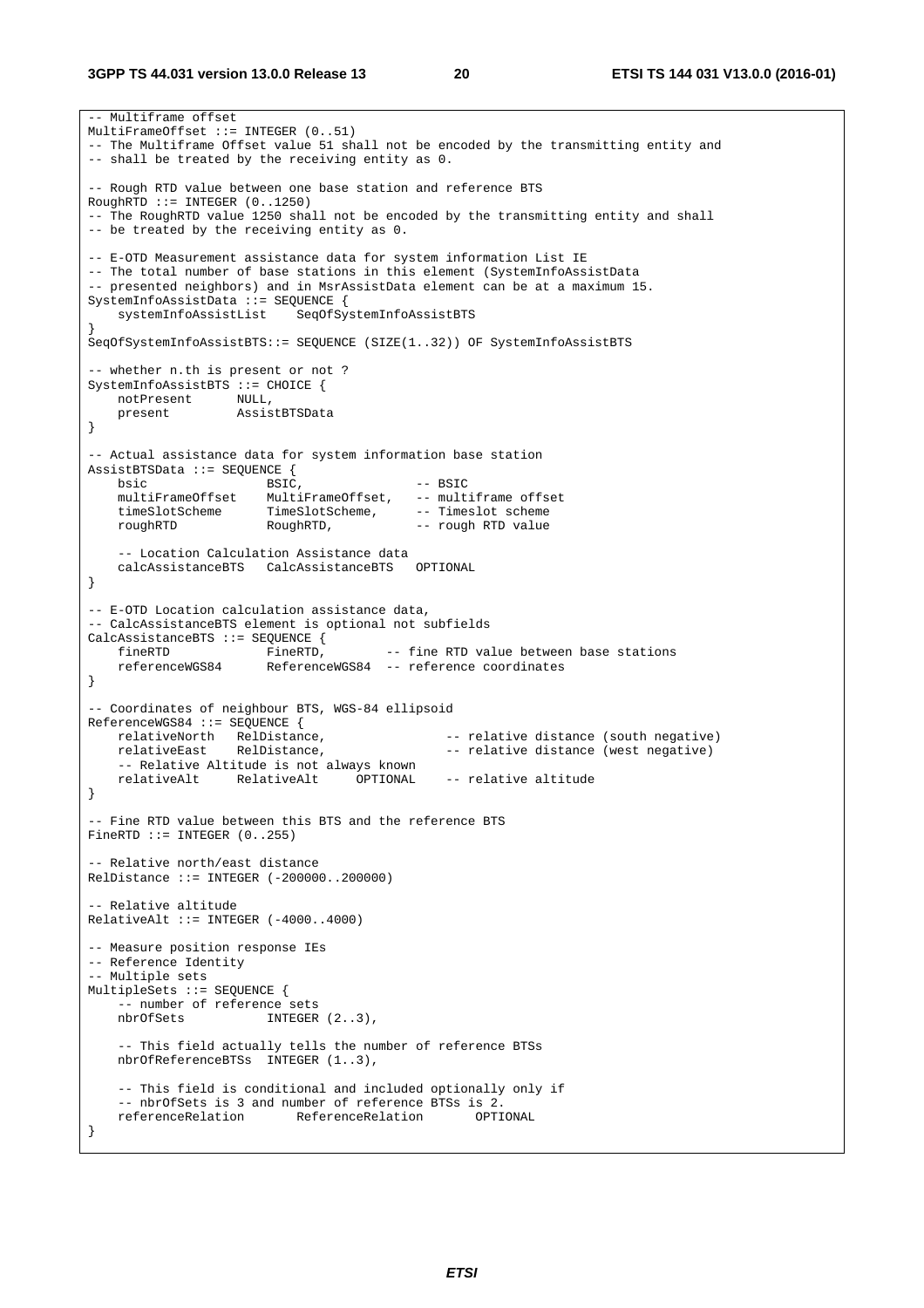```
-- Relation between refence BTSs and sets 
ReferenceRelation ::= ENUMERATED { 
    secondBTSThirdSet (0), -- 1st BTS related to 1st and 2nd sets 
    secondBTSSecondSet (1), -- 1st BTS related to 1st and 3rd sets
    firstBTSFirstSet (2) -- 1st BTS related to 1st set 
} 
-- Reference BTS Identity, this element contains number of 
-- BTSs told nbrOfReferenceBTSs field in Multiple sets element) 
ReferenceIdentity ::= SEQUENCE { 
    -- Reference BTS list 
    refBTSList SeqOfReferenceIdentityType 
} 
SeqOfReferenceIdentityType ::= SEQUENCE (SIZE(1..3)) OF ReferenceIdentityType 
-- Cell identity 
ReferenceIdentityType ::= CHOICE { 
 bsicAndCarrier BSICAndCarrier, -- BSIC and Carrier 
 ci CellID, -- Cell ID, LAC not needed 
   requestIndex RequestIndex, -- Index to Requested Neighbor List<br>systemInfoIndex SystemInfoIndex, -- Index to System info list, this t
                                       -- Index to System info list, this type of ref. identity
                                         -- shall not be used by the MS unless it has received 
                                       -- the SystemInfoAssistData from the SMLC for this cell.<br>-- CI and LAC
   ciAndLAC CellIDAndLAC -- CI and LAC 
} 
BSICAndCarrier ::= SEQUENCE { 
    carrier BCCHCarrier, 
    bsic BSIC 
} 
RequestIndex ::= INTEGER (1..16) 
SystemInfoIndex ::= INTEGER (1..32) 
CellIDAndLAC ::= SEQUENCE { 
   referenceLAC LAC, -- Location area code<br>referenceCI CellID -- Cell identity
                                       -- Cell identity
} 
CellID ::= INTEGER (0..65535) 
LAC ::= INTEGER (0..65535)-- OTD-MeasureInfo 
OTD-MeasureInfo ::= SEQUENCE { 
    -- Measurement info elements, OTD-MsrElement is repeated number of times 
     -- told in nbrOfReferenceBTSs in MultipleSets, default value is 1 
    otdMsrFirstSets OTD-MsrElementFirst, 
     -- if more than one sets are present this element is repeated 
   -- NumberOfSets - 1 (-1 = first set)
    otdMsrRestSets SeqOfOTD-MsrElementRest OPTIONAL 
} 
SeqOfOTD-MsrElementRest ::= SEQUENCE (SIZE(1..2)) OF OTD-MsrElementRest 
-- OTD measurent information for 1 set 
OTD-MsrElementFirst ::= SEQUENCE { 
    refFrameNumber INTEGER (0..42431), -- Frame number modulo 42432 
   referenceTimeSlot
    toaMeasurementsOfRef TOA-MeasurementsOfRef OPTIONAL, 
   stdResolution StdResolution,
   taCorrection INTEGER (0..960) OPTIONAL, -- TA correction
     -- measured neighbors in OTD measurements 
    otd-FirstSetMsrs SeqOfOTD-FirstSetMsrs OPTIONAL 
} 
SeqOfOTD-FirstSetMsrs ::= SEQUENCE (SIZE(1..10)) OF OTD-FirstSetMsrs
```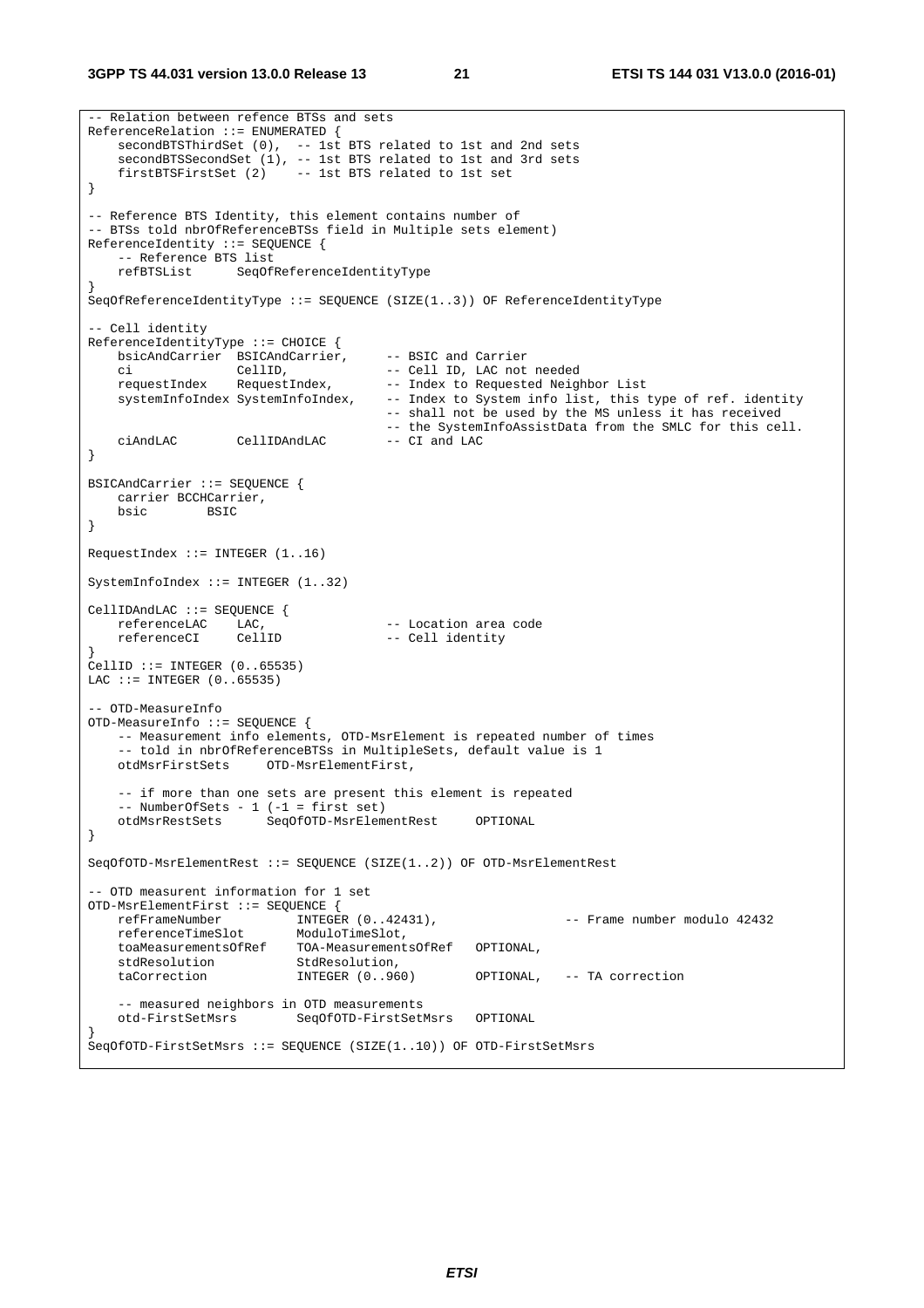**3GPP TS 44.031 version 13.0.0 Release 13 22 ETSI TS 144 031 V13.0.0 (2016-01)**

-- OTD measurent information 2 and 3 sets if exist OTD-MsrElementRest ::= SEQUENCE { refFrameNumber INTEGER (0..42431), -- Frame number modulo 42432 referenceTimeSlot ModuloTimeSlot, toaMeasurementsOfRef TOA-MeasurementsOfRef OPTIONAL,<br>stdResolution,<br> este<br>stdResolution taCorrection INTEGER (0...960) OPTIONAL, -- TA correction -- measured neighbors in OTD measurements otd-MsrsOfOtherSets SeqOfOTD-MsrsOfOtherSets OPTIONAL } SeqOfOTD-MsrsOfOtherSets ::= SEQUENCE (SIZE(1..10)) OF OTD-MsrsOfOtherSets -- Standard deviation of the TOA measurements from the reference BTS TOA-MeasurementsOfRef ::= SEQUENCE { refQuality RefQuality, numOfMeasurements NumOfMeasurements }  $RefQuality ::= INTER (0..31)$  -- St Dev of TOA of reference as defined in annex NumOfMeasurements ::= INTEGER (0..7) -- No. of measurements for RefQuality as defined in annex StdResolution ::= INTEGER (0..3) -- Values of resolution are defined in annex OTD-FirstSetMsrs ::= OTD-MeasurementWithID -- Neighbour info in OTD measurements 0-10 times in TD measurement info OTD-MsrsOfOtherSets ::= CHOICE { identityNotPresent OTD-Measurement, identityPresent OTD-MeasurementWithID } -- For this OTD measurement identity is same as the identity of BTS -- in the first set with same sequence number OTD-Measurement ::= SEQUENCE { nborTimeSlot ModuloTimeSlot,<br>eotdOuality EOTDOuality, eotdQuality EOTDQuality, otdValue OTDValue } -- This measurement contains the BTS identity and measurement OTD-MeasurementWithID ::=SEQUENCE { neighborIdentity NeighborIdentity, nborTimeSlot ModuloTimeSlot, eotdQuality EOTDQuality, otdValue OTDValue } EOTDQuality ::= SEQUENCE { nbrOfMeasurements INTEGER (0..7), stdOfEOTD INTEGER (0..31) } NeighborIdentity ::= CHOICE { bsicAndCarrier BSICAndCarrier, -- BSIC and Carrier -- Cell ID, LAC not needed multiFrameCarrier MultiFrameCarrier, -- MultiFrameOffest and BSIC<br>requestIndex RequestIndex, -- Index to Requested Neighbor List requestIndex RequestIndex,<br>systemInfoIndex SystemInfoIndex, -- Index to System info list, this type of neighbour -- identity shall not be used by the MS unless it has -- received the SystemInfoAssistData from the SMLC for -- this cell. CellIDAndLAC } -- Multiframe and carrier MultiFrameCarrier ::= SEQUENCE {<br>bcchCarrier BCCHCarr BCCHCarrier multiFrameOffset MultiFrameOffset } -- OTD measurement value for neighbour OTDValue ::= INTEGER (0..39999)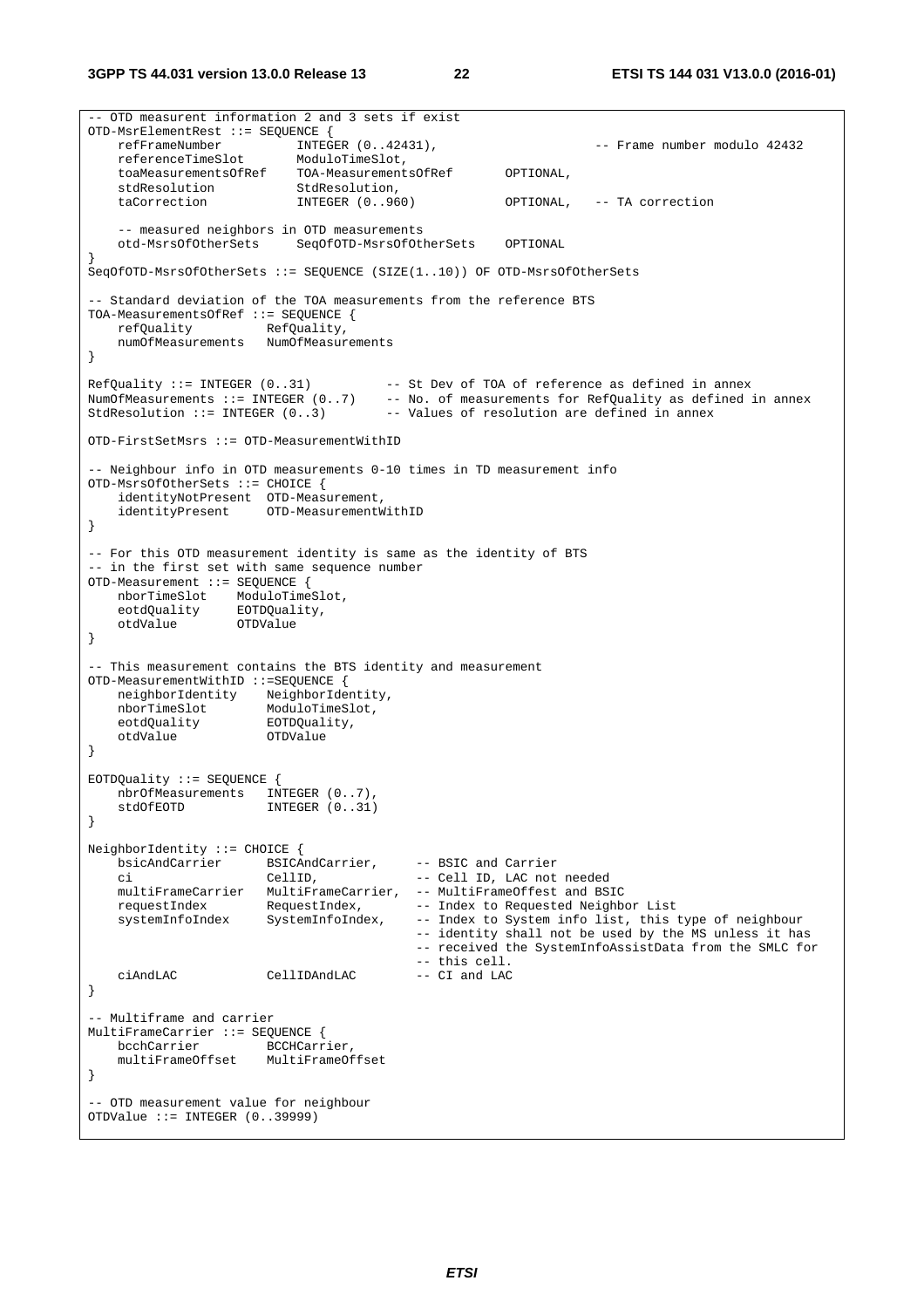```
-- Location information IE 
LocationInfo ::= SEQUENCE {<br>refFrame INTEGER (0..65535),
   refFrame INTEGER (0..65535), -- Reference Frame number
     -- If refFrame is within (42432..65535), it shall be ignored by the receiver 
    -- in that case the MS should provide GPS TOW if available<br>qpsTOW 1NTEGER (0..14399999) OPTIONAL, -- GPS TOW
   gpsTOW INTEGER (0..14399999) OPTIONAL,
    fixType FixType, 
   -- Note that applicable range for refFrame is 0 - 42431
    -- Possible shapes carried in posEstimate are 
     -- ellipsoid point, 
    -- ellipsoid point with uncertainty circle 
     -- ellipsoid point with uncertainty ellipse 
   -- ellipsoid point with altitude and uncertainty ellipsoid<br>posEstimate Ext-GeographicalInformation
                  Ext-GeographicalInformation
} 
FixType ::= INTEGER { 
     twoDFix (0), 
    threeDFix (1) 
} (0..1) 
-- GPS-Measurement information 
GPS-MeasureInfo ::= SEQUENCE { 
    -- Measurement info elements 
     -- user has to make sure that in this element is number of elements 
     -- defined in reference BTS identity 
    gpsMsrSetList SeqOfGPS-MsrSetElement 
} 
SeqOfGPS-MsrSetElement ::= SEQUENCE (SIZE(1..3)) OF GPS-MsrSetElement 
 -- OTD measurent information 1-3 times in message 
GPS-MsrSetElement ::= SEQUENCE { 
    refFrame INTEGER (0..65535) OPTIONAL, -- Reference Frame number 
     gpsTOW GPSTOW24b, -- GPS TOW 
     -- Note that applicable range for refFrame is 0 - 42431 
--N_SAT can be read from number of elements of gps-msrList 
    gps-msrList SeqOfGPS-MsrElement 
} 
 -- 24 bit presentation for GPSTOW 
GPSTOW24b ::= INTEGER (0..14399999) 
-- measured elements in measurement parameters field 
SeqOfGPS-MsrElement ::= SEQUENCE (SIZE(1..16)) OF GPS-MsrElement 
GPS-MsrElement ::= SEQUENCE { 
 satelliteID SatelliteID, -- Satellite identifier 
 cNo INTEGER (0..63), -- carrier noise ratio 
 doppler INTEGER (-32768..32767), -- doppler, mulltiply by 0,2 
wholeChips INTEGER (0..1022), - - whole value of the code phase measurement
 fracChips INTEGER (0..1024), -- fractional value of the code phase measurement 
                                             -- a value of 1024 shall not be encoded by the sender 
                                             -- the receiver shall consider a value of 1024 to be 
    -- invalid data<br>mpathIndic MpathIndic, 1992-1994 -- multipath
                                                -- multipath indicator<br>-- index
   pseuRangeRMSErr INTEGER (0..63)
} 
-- Multipath indicator 
MpathIndic ::= ENUMERATED { 
    notMeasured (0), 
    low (1), 
    medium (2), 
    high (3) 
}
```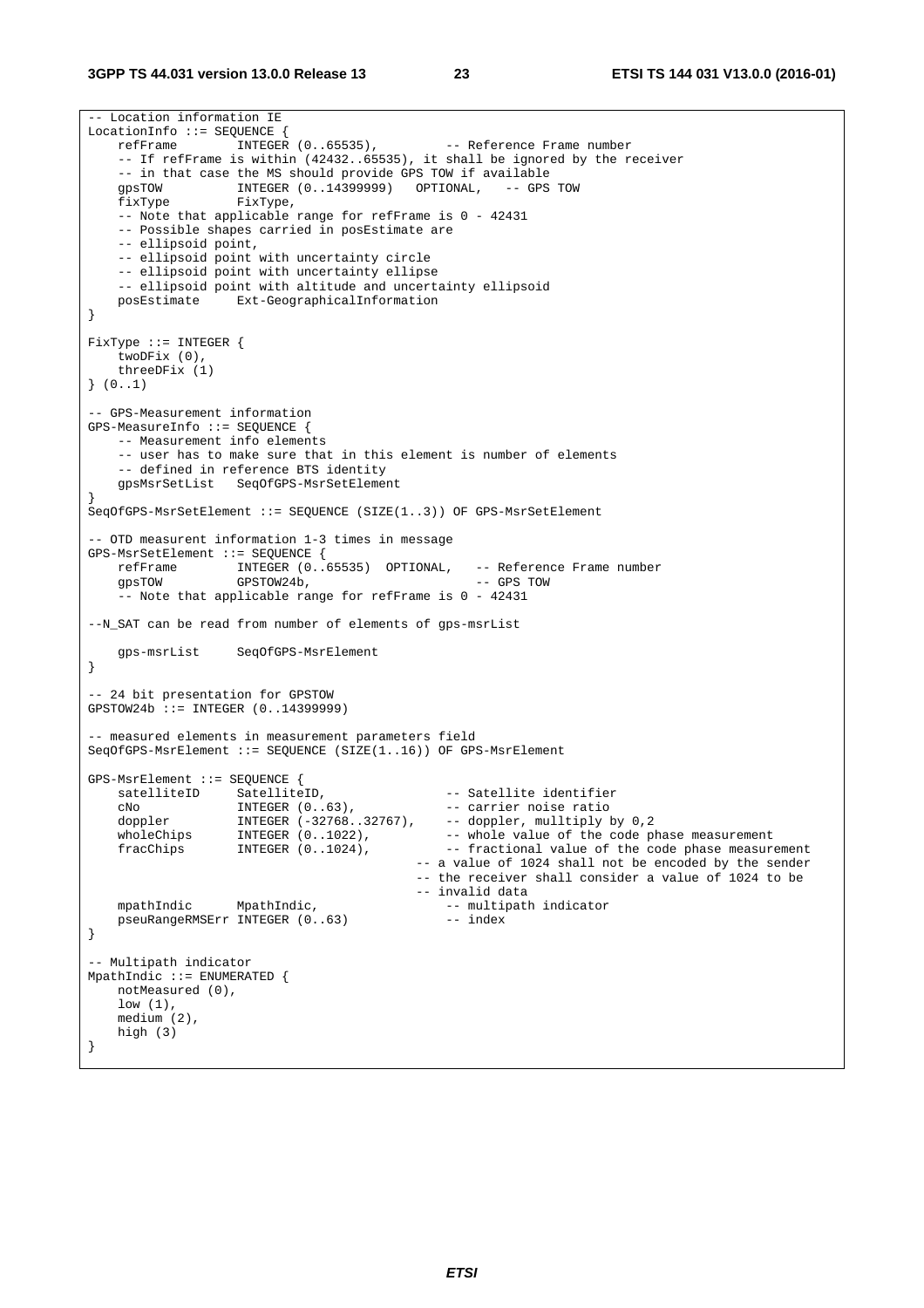```
-- Location error IE 
LocationError ::= SEQUENCE { 
    locErrorReason LocErrorReason, 
     additionalAssistanceData AdditionalAssistanceData OPTIONAL, 
     ... 
} 
LocErrorReason ::= ENUMERATED { 
    unDefined (0), 
    notEnoughBTSs (1), 
    notEnoughSats (2), 
    eotdLocCalAssDataMissing (3), 
    eotdAssDataMissing (4), 
    gpsLocCalAssDataMissing (5), 
    gpsAssDataMissing (6), 
    methodNotSupported (7), 
    notProcessed (8), 
    refBTSForGPSNotServingBTS (9), 
    refBTSForEOTDNotServingBTS (10), 
     ..., 
    notEnoughGANSSSats (11), 
 ganssAssDataMissing (12), 
    refBTSForGANSSNotServingBTS (13) 
} 
-- exception handling:
-- an unrecognized value shall be treated the same as value 0
-- defines additional assistance data needed for any new location attempt 
-- MS shall retain any assistance data already received 
AdditionalAssistanceData ::= SEQUENCE { 
 gpsAssistanceData GPSAssistanceData OPTIONAL, 
 extensionContainer ExtensionContainer OPTIONAL, 
 ..., 
    ganssAssistanceData GANSSAssistanceData OPTIONAL 
} 
GPSAssistanceData ::= OCTET STRING (SIZE (1..maxGPSAssistanceData)) 
-- GPSAssistanceData has identical structure and encoding to octets 3 to n of the 
-- GPS Assistance Data IE in 3GPP TS 49.031 
maxGPSAssistanceData INTEGER ::= 40 
GANSSAssistanceData ::= OCTET STRING (SIZE (1..maxGANSSAssistanceData)) 
-- GANSSAssistanceData has identical structure and encoding to octets 3 to n of the 
-- GANSS Assistance Data IE in 3GPP TS 49.031 
maxGANSSAssistanceData INTEGER ::= 40 
 -- Protocol Error Causes 
ErrorCodes ::= ENUMERATED { 
    unDefined (0), 
missingComponet (1), 
incorrectData (2), 
missingIEorComponentElement (3), 
messageTooShort (4), 
unknowReferenceNumber (5), 
... 
} 
-- exception handling: 
-- an unrecognized value shall be treated the same as value 0 
-- GPS assistance data IE 
GPS-AssistData ::= SEQUENCE { 
    controlHeader ControlHeader 
}
```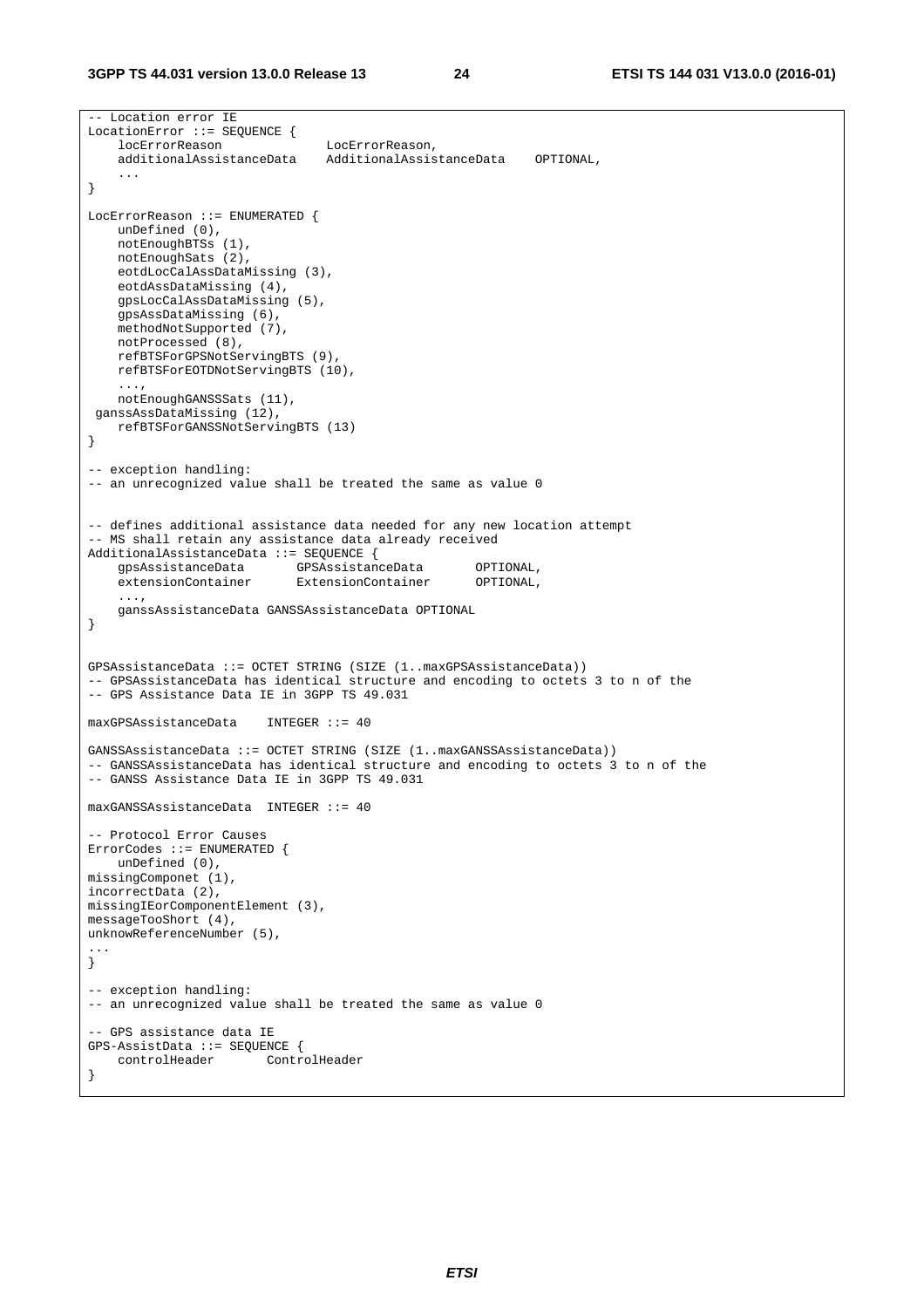-- More Assistance Data To Be Sent IE -- More Assistance Data Components On the Way indication for delivery of an entire set of assistance -- data in multiple Assistance Data components. MoreAssDataToBeSent ::= ENUMERATED { noMoreMessages (0), --- This is the only or last Assistance Data message used to deliver -- the entire set of assistance data.<br>moreMessagesOnTheWay (1) -- The SMLC will send more Assistance -- The SMLC will send more Assistance Data messages or a final RRLP -- Measure Position Request message to deliver the -- the entire set of assistance data. } -- Control header of the GPS assistance data ControlHeader ::= SEQUENCE { -- Field type Present information referenceTime ReferenceTime OPTIONAL, refLocation RefLocation OPTIONAL, dgpsCorrections DGPSCorrections OPTIONAL, navigationModel NavigationModel OPTIONAL, ionosphericModel IonosphericModel OPTIONAL, utcModel UTCModel OPTIONAL, almanac Almanac OPTIONAL, acquisAssist AcquisAssist OPTIONAL, realTimeIntegrity SeqOf-BadSatelliteSet OPTIONAL } ReferenceTime ::= SEQUENCE { gpsTime GPSTime, gsmTime GSMTime GSMTime OPTIONAL gpsTowAssist GPSTOWAssist OPTIONAL } -- GPS Time includes week number and time-of-week (TOW) GPSTime ::= SEQUENCE { gpsTOW23b GPSTOW23b,<br>apsWeek GPSWeek apsWeek } -- GPSTOW, range 0-604799,92, resolution 0,08 sec, 23-bit presentation GPSTOW23b ::= INTEGER (0..7559999) -- GPS week number GPSWeek ::= INTEGER (0..1023) -- GPSTOWAssist consists of TLM message, Anti-spoof flag, Alert flag, and 2 reserved bits in TLM Word -- for each visible satellite. -- N\_SAT can be read from number of elements in GPSTOWAssist GPSTOWAssist ::= SEQUENCE (SIZE(1..12)) OF GPSTOWAssistElement GPSTOWAssistElement ::= SEQUENCE { satelliteID SatelliteID,<br>tlmWord TLMWord, TLMWord, antiSpoof AntiSpoofFlag, alert AlertFlag,<br>tlmRsvdBits TLMReserve TLMReservedBits }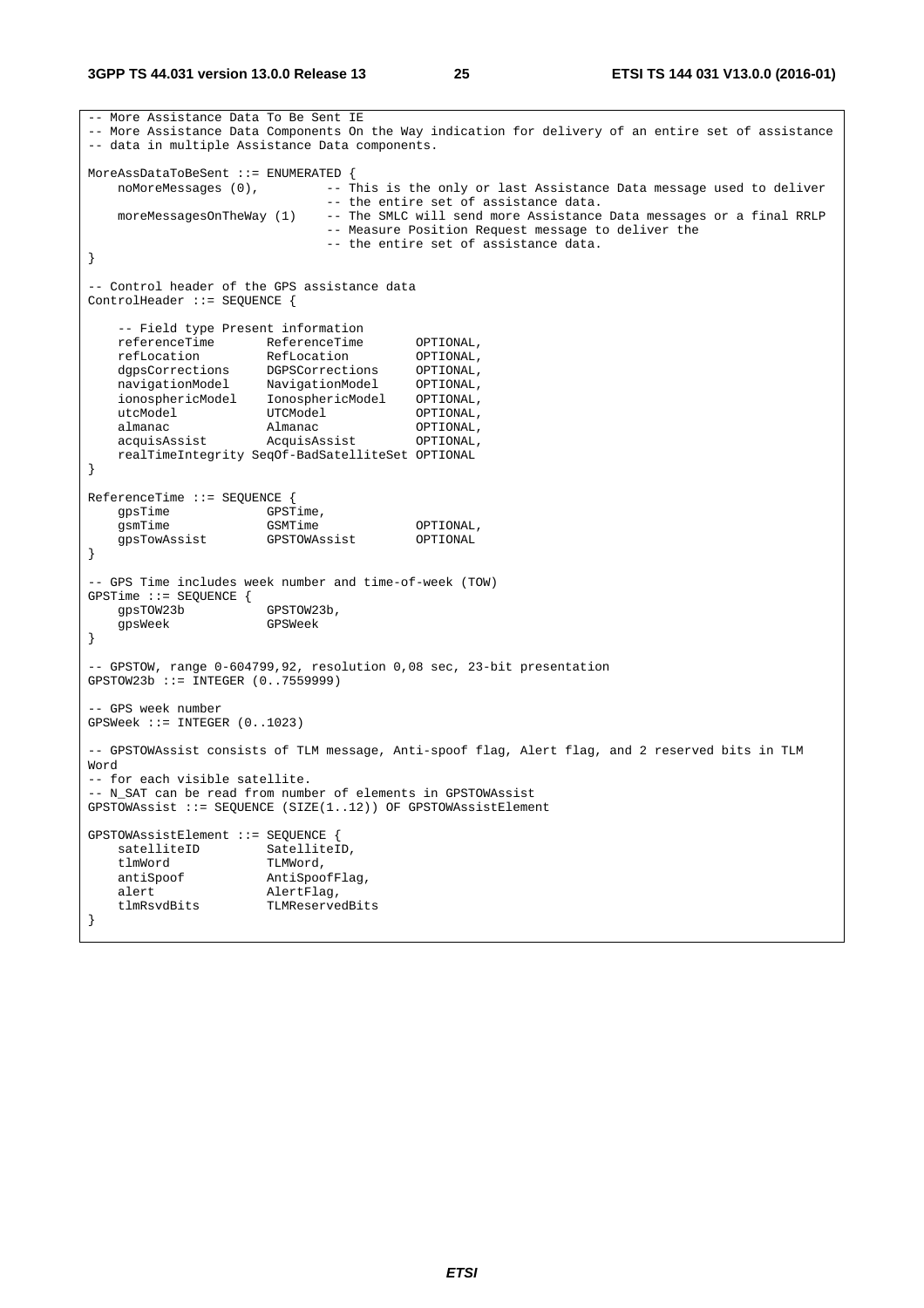```
-- TLM Word, 14 bits 
TLMWord ::= INTEGER (0.16383)-- Anti-Spoof flag 
AntiSpoofFlag ::= INTEGER (0..1) 
-- Alert flag 
AlertFlag ::= INTEGR (0..1)- Reserved bits in TLM word, MSB occurs earlier in TLM Word transmitted by satellite
TLMReservedBits ::= INTEGER (0..3) 
GSMTime ::= SEQUENCE { 
   bcchCarrier BCCHCarrier, -- BCCH carrier<br>bsic BSIC, -- BSIC
bsic BSIC, -- BSIC
 frameNumber FrameNumber, 
 timeSlot TimeSlot, 
 bitNumber BitNumber 
} 
-- Frame number 
FrameNumber ::= INTEGER (0..2097151) 
 -- Time slot number 
TimeSlot ::= INTEGER (0..7)- Bit number
BitNumber ::= INTEGER (0..156) 
-- Reference Location IE 
RefLocation ::= SEQUENCE {<br>threeDLocation
                           Ext-GeographicalInformation
} 
 -- DGPS Corrections IE 
DGPSCorrections ::= SEQUENCE { 
     gpsTOW INTEGER (0..604799), -- DGPS reference time 
   \frac{9 \text{ps} + \text{cm}}{1 \text{NTEGER}} (0..7),
     -- N_SAT can be read from number of elements of satList 
     satList SeqOfSatElement 
} 
SeqOfSatElement ::= SEQUENCE (SIZE (1..16)) OF SatElement 
-- number of correction for satellites 
SatElement ::= SEQUENCE {
   satelliteID SatelliteID,
--- Sequence number for ephemeris<br>iode INTEGER (0..2)
                   INTEGER (0..239),
     -- User Differential Range Error 
    udre INTEGER (0..3),
    -- Pseudo Range Correction, range is 
    --- 655,04 - +655,04,pseudoRangeCor INTEGER (-2047..2047),
     -- Pseudo Range Rate Correction, range is 
    - - 4,064 - 4,064, rangeRateCor INTEGER (-127..127), 
-- Delta Pseudo Range Correction 2<br>deltaPseudoRangeCor2 INTEGER (-127..127),
    deltaPseudoRangeCor2 INTEGER (-127..127), -- This IE shall be ignored by the receiver 
                                                      -- and set to zero by the sender 
     -- Delta Pseudo Range Correction 2 
   deltaRangeRateCor2 INTEGER (-7..7), -- This IE shall be ignored by the receiver
                                                      -- and set to zero by the sender 
     -- Delta Pseudo Range Correction 3 
    deltaPseudoRangeCor3 INTEGER (-127..127), -- This IE shall be ignored by the receiver 
                                                      -- and set to zero by the sender 
     -- Delta Pseudo Range Correction 3 
     deltaRangeRateCor3 INTEGER (-7..7) -- This IE shall be ignored by the receiver 
                                                      -- and set to zero by the sender 
} 
SatelliteID ::= INTEGER (0..63) -- identifies satellite
```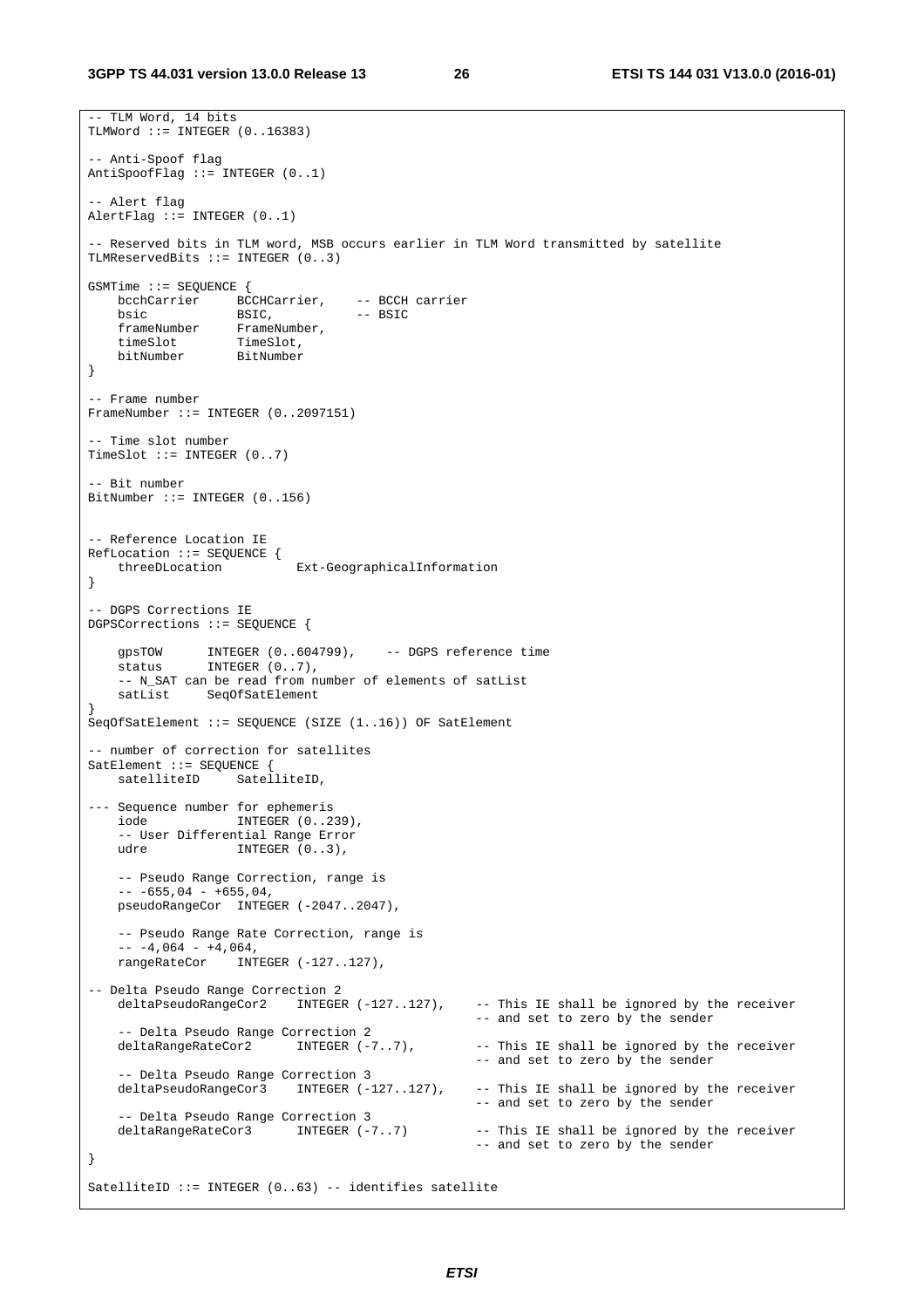```
-- Navigation Model IE 
NavigationModel ::= SEQUENCE { 
    navModelList SeqOfNavModelElement 
} 
 -- navigation model satellite list 
SeqOfNavModelElement ::= SEQUENCE (SIZE(1..16)) OF NavModelElement 
NavModelElement ::= SEQUENCE { 
   satelliteID SatelliteID,
   satStatus SatStatus -- satellite status
} 
-- the Status of the navigation model 
SatStatus ::= CHOICE { 
    -- New satellite, new Navigation Model 
    newSatelliteAndModelUC UncompressedEphemeris, 
   -- Existing satellite, Existing Navigation Model<br>oldSatelliteAndModel NULL,
   oldSatelliteAndModel
   -- Existing satellite, new Navigation Model<br>newNaviModelUC UncompressedEphemer
                         UncompressedEphemeris,
    ... 
} 
-- Uncompressed satellite emhemeris and clock corrections 
UncompressedEphemeris ::= SEQUENCE {<br>ephemCodeOnL2 INTEGER (0..3),
 ephemCodeOnL2 INTEGER (0..3), 
ephemURA INTEGER (0..15),
 ephemSVhealth INTEGER (0..63), 
ephemIODC INTEGER (0..1023),
 ephemL2Pflag INTEGER (0..1), 
 ephemSF1Rsvd EphemerisSubframe1Reserved, 
 ephemTgd INTEGER (-128..127), 
 ephemToc INTEGER (0..37799), 
ephemAF2 INTEGER (-128..127),
ephemAF1 INTEGER (-32768..32767),
ephemAF0 INTEGER (-2097152..2097151),
 ephemCrs INTEGER (-32768..32767), 
ephemDeltaN INTEGER (-32768..32767),
 ephemM0 INTEGER (-2147483648..2147483647), 
 ephemCuc INTEGER (-32768..32767), 
 ephemE INTEGER (0..4294967295), 
 ephemCus INTEGER (-32768..32767), 
 ephemAPowerHalf INTEGER (0..4294967295), 
 ephemToe INTEGER (0..37799), 
 ephemFitFlag INTEGER (0..1), 
 ephemAODA INTEGER (0..31), 
ephemCic INTEGER (-32768..32767),
 ephemOmegaA0 INTEGER (-2147483648..2147483647), 
 ephemCis INTEGER (-32768..32767), 
 ephemI0 INTEGER (-2147483648..2147483647), 
 ephemCrc INTEGER (-32768..32767), 
 ephemW INTEGER (-2147483648..2147483647), 
   ephemOmegaADot INTEGER (-8388608..8388607),<br>ephemIDot INTEGER (-8192..8191)
                  INTEGER (-8192..8191)
} 
-- Reserved bits in subframe 1 of navigation message 
EphemerisSubframe1Reserved ::= SEQUENCE { 
 reserved1 INTEGER (0..8388607), -- 23-bit field 
 reserved2 INTEGER (0..16777215), -- 24-bit field 
 reserved3 INTEGER (0..16777215), -- 24-bit field 
 reserved4 INTEGER (0..65535) -- 16-bit field 
}
```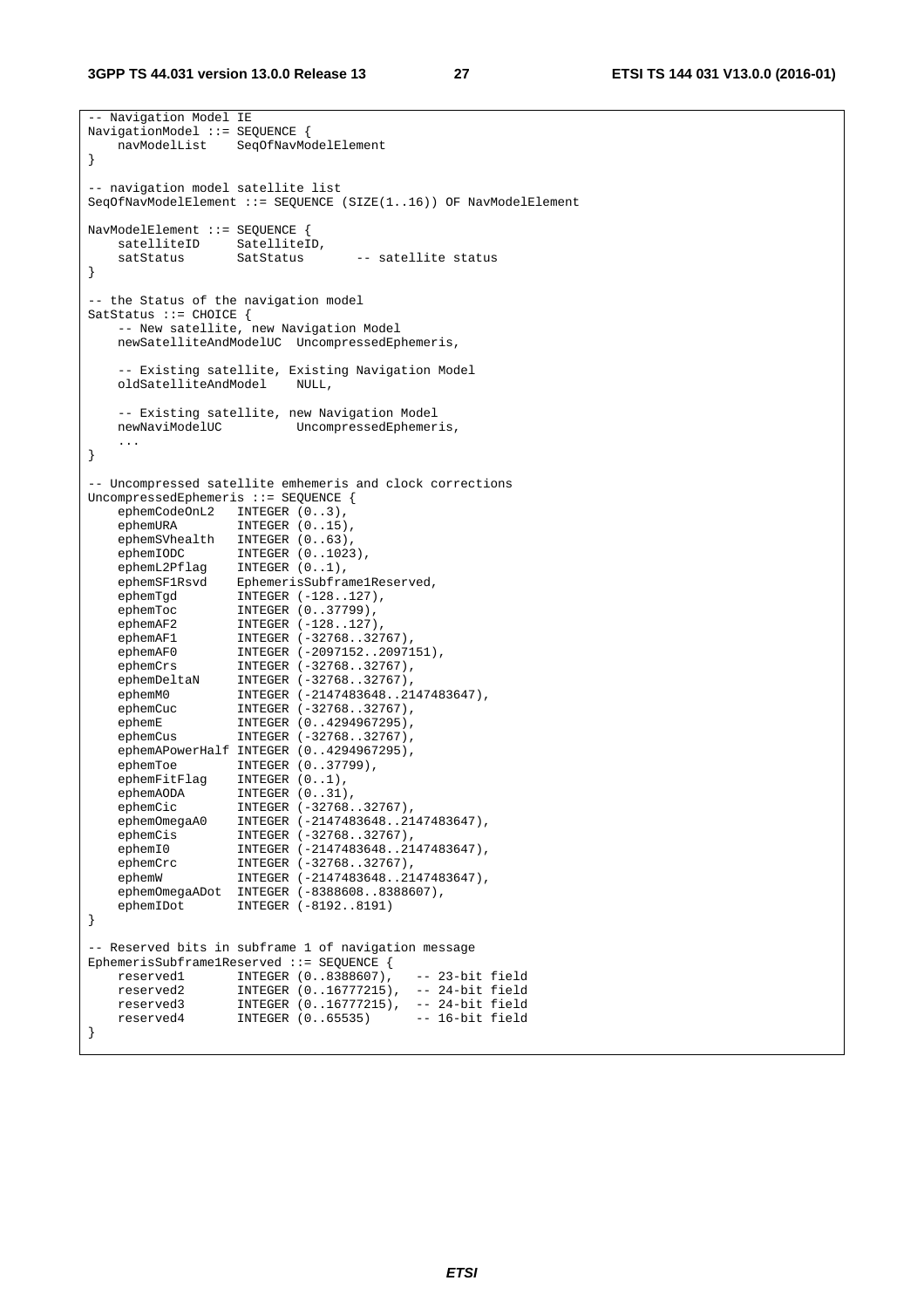```
-- Ionospheric Model IE 
IonosphericModel ::= SEQUENCE { 
 alfa0 INTEGER (-128..127), 
 alfa1 INTEGER (-128..127), 
 alfa2 INTEGER (-128..127), 
 alfa3 INTEGER (-128..127), 
beta0 INTEGER (-128..127),
 beta1 INTEGER (-128..127), 
   beta2 \frac{1}{2} INTEGER (-128..127),<br>beta3 INTEGER (-128..127)
                  INTEGER (-128..127)
} 
-- Universal Time Coordinate Model 
UTCModel ::= SEQUENCE { 
 utcA1 INTEGER (-8388608..8388607), 
 utcA0 INTEGER (-2147483648..2147483647), 
utcTot INTEGER (0..255),
utcWNt INTEGER (0..255),
 utcDeltaTls INTEGER (-128..127), 
 utcWNlsf INTEGER (0..255), 
utcDN INTEGER (-128..127),
    utcDeltaTlsf INTEGER (-128..127) 
} 
-- Almanac, Long term model 
-- NOTE: These are parameters are subset of the ephemeris 
-- NOTE: But with reduced resolution and accuracy 
Almanac ::= SEQUENCE { 
   alamanacWNa INTEGER (0..255), -- Once per message
     -- navigation model satellite list. 
   -- The size of almanacList is actually Nums_Sats_Total field<br>almanacList SegOfAlmanacElement
                 SeqOfAlmanacElement
} 
SeqOfAlmanacElement ::= SEQUENCE (SIZE(1..64)) OF AlmanacElement 
-- Almanac info once per satellite 
AlmanacElement ::= SEQUENCE { 
    satelliteID SatelliteID,
   almanacE INTEGER (0..65535),<br>almanacToa INTEGER (0..255),<br>almanacKsii INTEGER (-32768 32
 alamanacToa INTEGER (0..255), 
 almanacKsii INTEGER (-32768..32767), 
 almanacOmegaDot INTEGER (-32768..32767), 
 almanacSVhealth INTEGER (0..255), 
 almanacAPowerHalf INTEGER (0..16777215), 
 almanacOmega0 INTEGER (-8388608..8388607), 
 almanacW INTEGER (-8388608..8388607), 
   almanacW               INTEGER (-8388608..8388607),<br>almanacM0          INTEGER (-8388608..8388607),
 almanacAF0 INTEGER (-1024..1023), 
 almanacAF1 INTEGER (-1024..1023) 
} 
 -- Acquisition Assistance 
AcquisAssist ::= SEQUENCE { 
    -- Number of Satellites can be read from acquistList<br>timeRelation TimeRelation.
   timeRelation
     -- Acquisition assistance list 
     -- The size of Number of Satellites is actually Number of Satellites field 
    acquisList SeqOfAcquisElement 
} 
SeqOfAcquisElement ::= SEQUENCE (SIZE(1..16)) OF AcquisElement 
-- the relationship between GPS time and air-interface timing 
TimeRelation ::= SEQUENCE { 
 -- 
     gpsTOW GPSTOW23b, -- 23b presentation 
    gsmTime GSMTime OPTIONAL 
}
```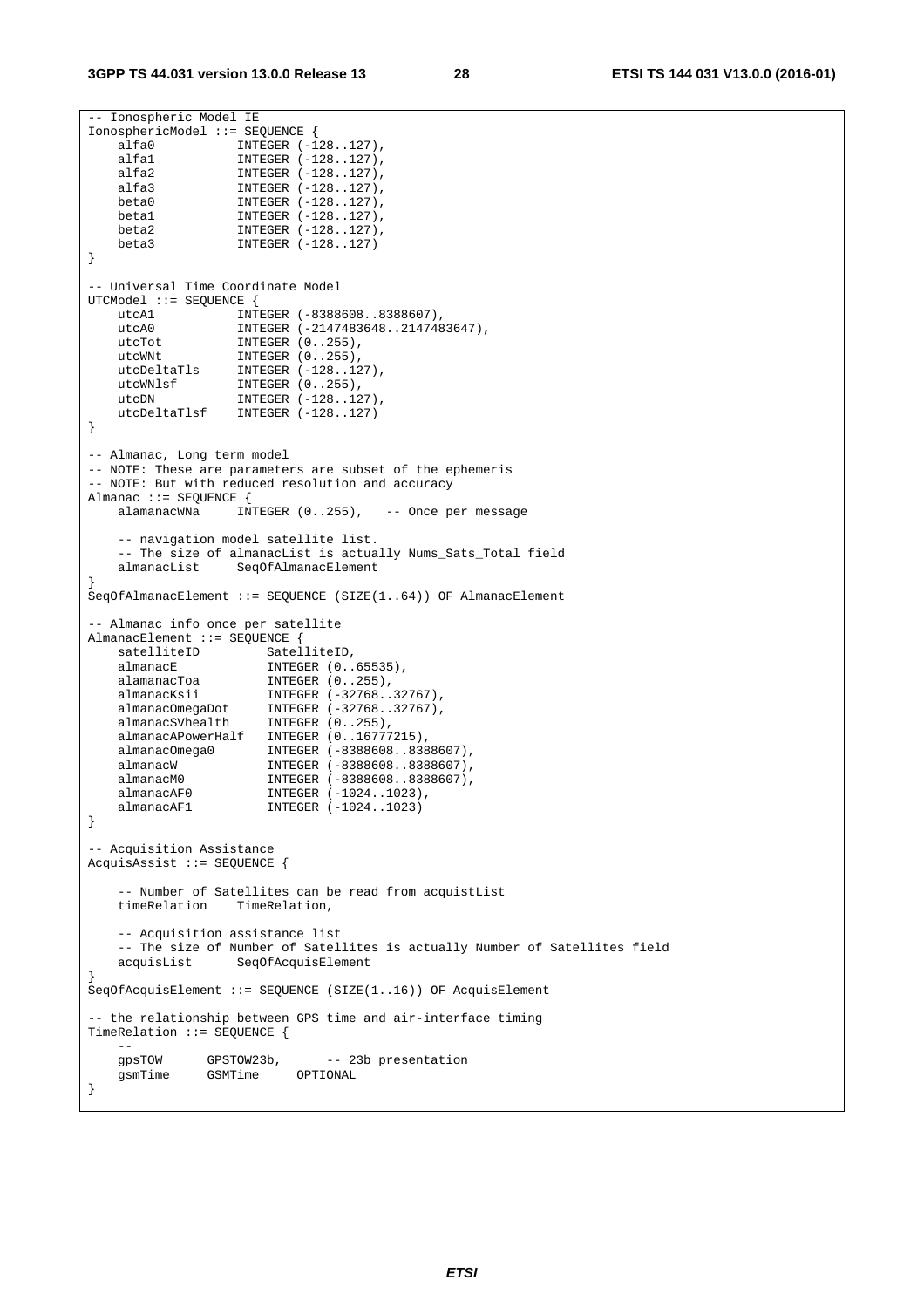-- data occuring per number of satellites AcquisElement ::= SEQUENCE { svid SatelliteID, -- Doppler 0th order term, -- -5120,0 - 5117,5 Hz (= -2048 - 2047 with 2,5 Hz resolution) doppler0 INTEGER (-2048..2047), dopplers<br>addionalDoppler AddionalDopplerFields OPTIONAL,<br>codePhase INTEGER (0..1022), -- CodePhase  $INTEGER (0..1022)$ , -- Code Phase intCodePhase INTEGER (0..19), -- Integer Code Phase gpsBitNumber INTEGER (0..3), -- GPS bit number codePhaseSearchWindow INTEGER (0..15), -- Code Phase Search Window gpspillenter and the code phase of the code phase code Phase Code Phase and include addional Addional AngleFields OPTIONAL } AddionalDopplerFields ::= SEQUENCE {  $--$  Doppler 1st order term,  $-1,0 - +0,5$  Hz/sec  $--$  (=  $-42 + (0 \text{ to } 63)$  with  $1/42$  Hz/sec. resolution) doppler1 INTEGER (0..63),<br>dopplerUncertainty INTEGER (0..7) dopplerUncertainty -- a sender shall not encode any DopplerUncertainty value in the range 5 to 7 -- a receiver shall ignore any value between 5 and 7. } AddionalAngleFields ::= SEQUENCE {  $--$  azimuth angle,  $0 - 348,75$  deg  $(= 0 - 31$  with 11,25 deg resolution) azimuth INTEGER (0..31),  $--$  elevation angle,  $0 - 78,75$  deg (=  $0 - 7$  with 11,25 deg resolution) elevation INTEGER (0..7) } -- Real-Time Integrity -- number of bad satellites can be read from this element SeqOf-BadSatelliteSet ::= SEQUENCE (SIZE(1..16)) OF SatelliteID -- Extension Elements -- Release 98 Extensions here Rel98-MsrPosition-Req-Extension ::= SEQUENCE { rel98-Ext-ExpOTD Rel98-Ext-ExpOTD OPTIONAL, -- ExpectedOTD extension ..., gpsTimeAssistanceMeasurementRequest NULL OPTIONAL, gpsReferenceTimeUncertainty GPSReferenceTimeUncertainty OPTIONAL -- Further R98 extensions here } Rel98-AssistanceData-Extension ::= SEQUENCE { rel98-Ext-ExpOTD Rel98-Ext-ExpOTD OPTIONAL, -- ExpectedOTD extension ..., gpsTimeAssistanceMeasurementRequest NULL OPTIONAL, gpsReferenceTimeUncertainty GPSReferenceTimeUncertainty OPTIONAL -- Further R98 extensions here } -- Release 98 ExpOTD extension Rel98-Ext-ExpOTD ::= SEQUENCE { -- If MsrAssistBTS is included in message, msrAssistData-R98-ExpOTD shall be included. msrAssistData-R98-ExpOTD MsrAssistData-R98-ExpOTD OPTIONAL, -- If SystemInfoAssistaData is included in message, systemInfoAssistData-R98-ExpOTD shall be -- included. systemInfoAssistData-R98-ExpOTD SystemInfoAssistData-R98-ExpOTD OPTIONAL } -- MsrAssistData R98 extension MsrAssistData-R98-ExpOTD ::= SEQUENCE { msrAssistList-R98-ExpOTD SeqOfMsrAssistBTS-R98-ExpOTD } -- Indexes in SeqOfMsrAssistBTS-R98-ExpOTD refer to SeqOfMsrAssistBTS -- If the index exceeds the SegOfMsrAssistBTS range or if there is other -- inconsistencies between the BTS indices, the MS shall apply protocol -- error cause incorrectData SeqOfMsrAssistBTS-R98-ExpOTD ::= SEQUENCE (SIZE(1..15)) OF MsrAssistBTS-R98-ExpOTD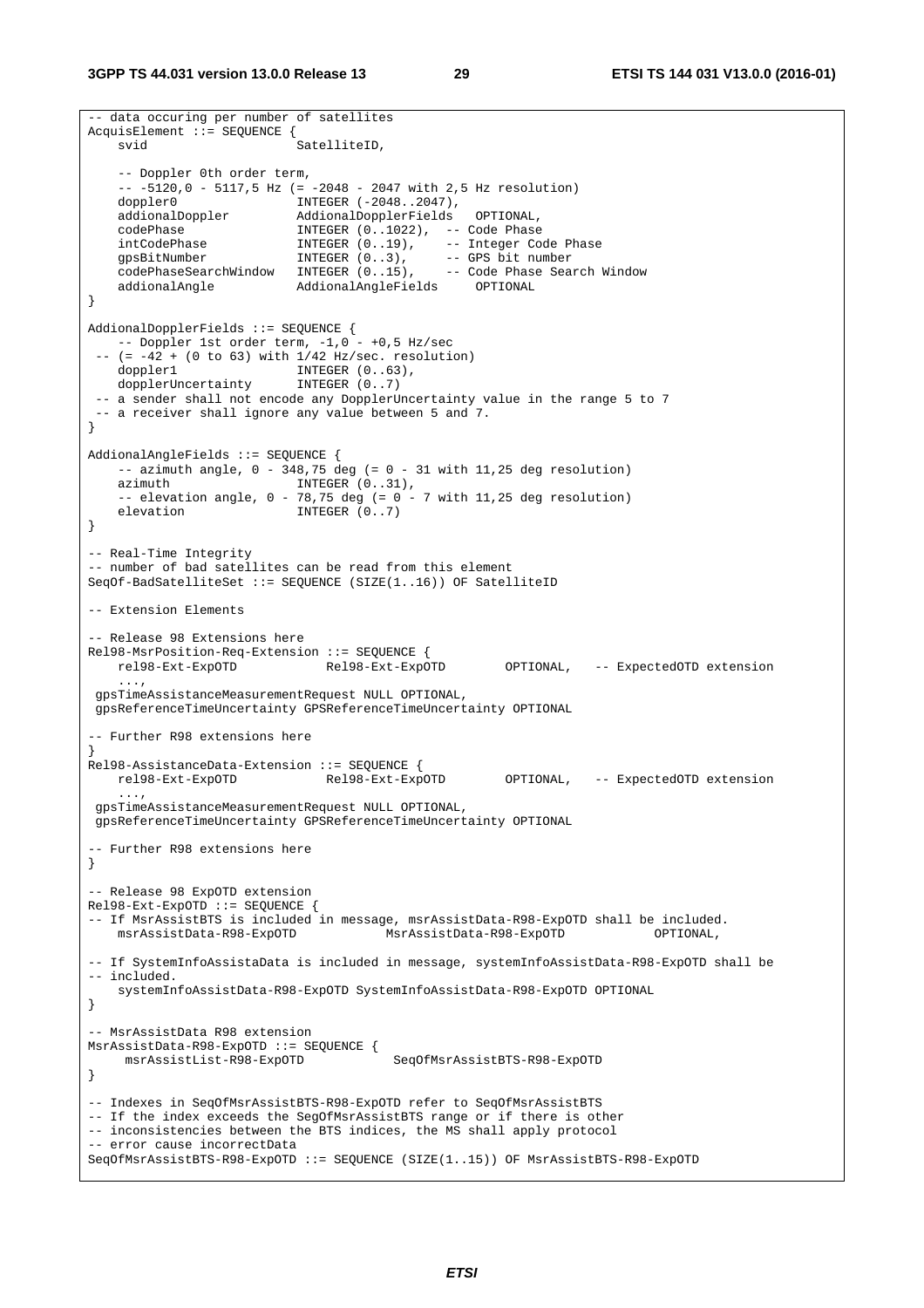**3GPP TS 44.031 version 13.0.0 Release 13 30 ETSI TS 144 031 V13.0.0 (2016-01)**

```
-- This element completes MsrAssistBTS IE 
MsrAssistBTS-R98-ExpOTD ::= SEQUENCE { 
   expectedOTD ExpectedOTD,
     expOTDUncertainty ExpOTDUncertainty 
} 
-- SystemInfoAssistData R98 extension 
SystemInfoAssistData-R98-ExpOTD ::= SEQUENCE { 
    systemInfoAssistListR98-ExpOTD SeqOfSystemInfoAssistBTS-R98-ExpOTD 
} 
-- SeqOfSystemInfoAssistBTS-R98-ExpOTD index refer to SeqOfSystemInfoAssistBTS 
-- If the index exceeds the SegOfSystemInfoAssistBTS range or if there is other 
-- inconsistencies between the BTS indices, the MS shall apply protocol 
-- error cause incorrectData 
SeqOfSystemInfoAssistBTS-R98-ExpOTD ::= SEQUENCE (SIZE(1..32)) OF SystemInfoAssistBTS-R98-ExpOTD 
-- whether n.th is present or not ? 
SystemInfoAssistBTS-R98-ExpOTD ::= CHOICE { 
   notPresent NULL,<br>present Assis
                     present AssistBTSData-R98-ExpOTD 
} 
-- This element completes AssistBTSData IE 
AssistBTSData-R98-ExpOTD ::= SEQUENCE { 
   expectedOTD ExpectedOTD,
    expOTDuncertainty ExpOTDUncertainty -- Uncertainty of expected OTD 
} 
-- Expected OTD value between nbor base station and reference BTS 
-- at MS's current estimated location.
ExpectedOTD ::= INTEGER (0..1250)-- The ExpectedOTD value 1250 shall not be encoded by the transmitting entity and 
-- shall be treated by the receiving entity as 0. 
-- Uncertainty of Exptected OTD in bits 
ExpOTDUncertainty ::= INTEGER(0..7)
-- Release 98 extensions 
GPSReferenceTimeUncertainty ::= INTEGER (0 .. 127) -- Coding according to Annex 
GPSTimeAssistanceMeasurements ::= SEQUENCE { 
referenceFrameMSB INTEGER (0 . . 63) OPTIONAL, -- MSB of frame number<br>gpsTowSubms INTEGER (0 . . . 9999) OPTIONAL, -- in units of 100ns, for MS based AGPS<br>deltaTow INTEGER (0 . . . 127) OPTIONAL, -- for MS assisted AGPS
gpsTowSubms INTEGER (0 .. 9999) OPTIONAL, -- in units of 100ns, for MS based AGPS
deltaTow INTEGER (0 .. 127) OPTIONAL, -- for MS assisted AGPS
 gpsReferenceTimeUncertainty GPSReferenceTimeUncertainty OPTIONAL 
} 
Rel-98-MsrPosition-Rsp-Extension ::= SEQUENCE { 
     -- First extension to Release 98 
     rel-98-Ext-MeasureInfo SEQUENCE { 
         otd-MeasureInfo-R98-Ext OTD-MeasureInfo-R98-Ext OPTIONAL 
     }, 
 ..., 
  timeAssistanceMeasurements GPSTimeAssistanceMeasurements OPTIONAL 
  - Further R98 extensions here
} 
-- This is an addition to OTD-MeasureInfo element defined in original message, 
-- If OTD-MeasureInfo is absent, or if one or more OTD-MsrElementRest are present 
-- OTD-MeasureInfo-R98-Ext shall be absent. 
-- OTD-MeasureInfo-R98-Ext 
OTD-MeasureInfo-R98-Ext ::= SEQUENCE { 
    -- Measurement info elements<br>otdMsrFirstSets-R98-Ext
                                OTD-MsrElementFirst-R98-Ext
}
```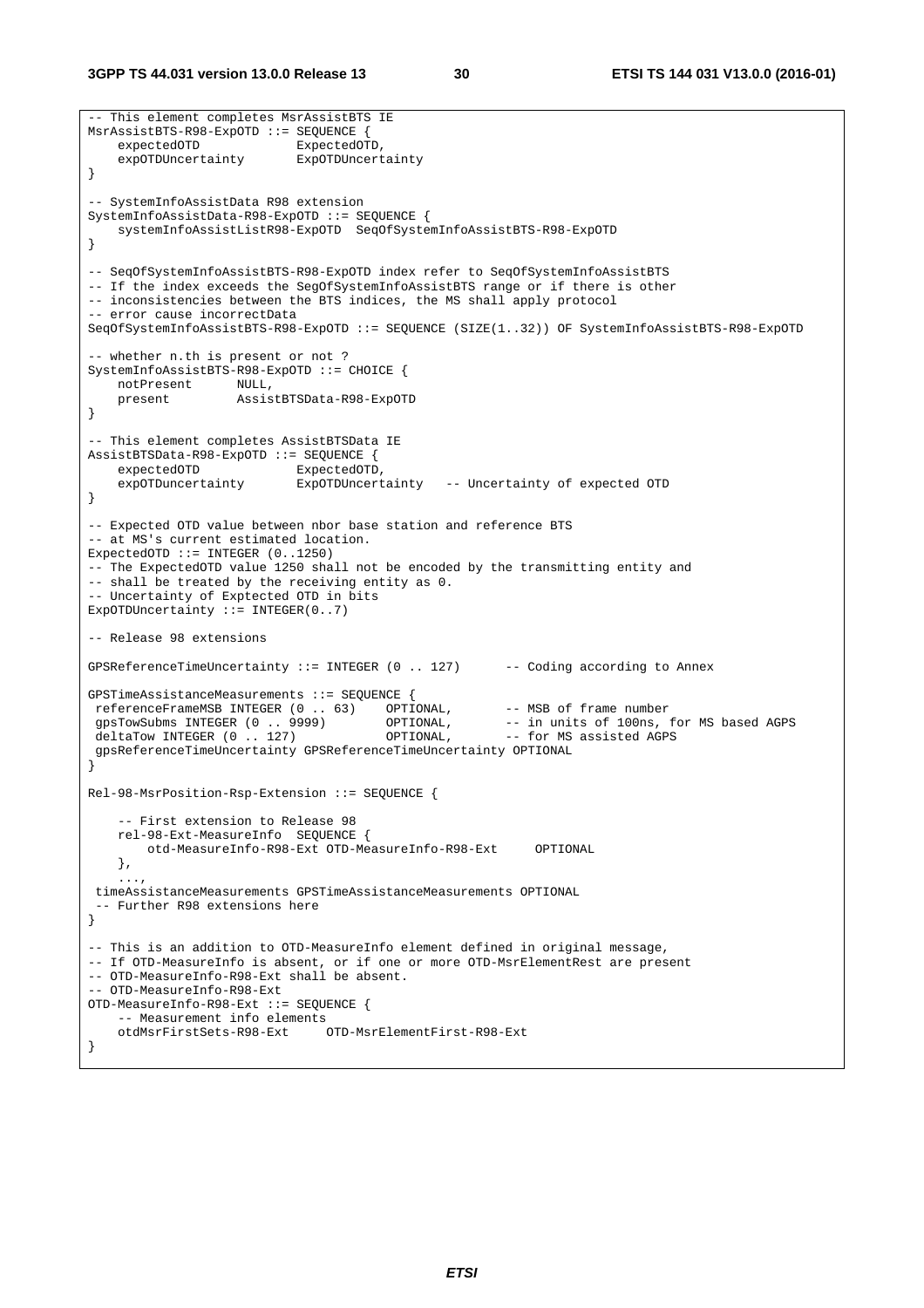```
-- OTD measurement information Ext for the first set only 
OTD-MsrElementFirst-R98-Ext ::= SEQUENCE { 
    -- additional measured neighbors in OTD measurements 
    otd-FirstSetMsrs-R98-Ext SeqOfOTD-FirstSetMsrs-R98-Ext OPTIONAL 
} 
SeqOfOTD-FirstSetMsrs-R98-Ext ::= SEQUENCE (SIZE(1..5)) OF OTD-FirstSetMsrs 
Rel-5-MsrPosition-Rsp-Extension ::= SEQUENCE { 
    extended-reference Extended-reference OPTIONAL, 
    -- The extended-reference shall be included by the MS if and only if previously 
    -- received from the SMLC in a Measure Position Request. When included, the value sent 
    -- by the MS shall equal the value received from the SMLC. 
    -- extension to Release 5, for RRLP pseudo-segmentation here 
    otd-MeasureInfo-5-Ext OTD-MeasureInfo-5-Ext OPTIONAL, 
    ulPseudoSegInd UlPseudoSegInd OPTIONAL, -- Included when uplink RRLP 
    -- Pseudo-segmentation is used, not included when no uplink pseudo-segmentation is used 
    ... 
                   -- Possibly more extensions for Release 5 here later 
} 
Extended-reference ::= SEQUENCE { 
smlc-code INTEGER (0..63),
 transaction-ID INTEGER (0..262143) 
} 
OTD-MeasureInfo-5-Ext ::= SeqOfOTD-MsrElementRest 
    -- if more than one measurement sets are present this element is repeated 
    -- NumberOfSets - 1 (-1 = first set) combined in OTD-MeasureInfo-5-Ext and 
   -- OTD-MeasureInfo (e.g. if NumberOfSets is 3, then one otdMsrRestSets may
    -- be sent in OTD-MeasureInfo-5-Ext and one in OTD-MeasureInfo) 
-- First part of Uplink RRLP Pseudo-segmentation indication, possibly more may be defined 
-- in the future for segmentation with more than two segments.
UlPseudoSegInd ::= ENUMERATED { 
    firstOfMany (0), 
    secondOfMany(1) 
} 
Rel5-MsrPosition-Req-Extension ::= SEQUENCE { 
    extended-reference Extended-reference, 
 ... 
    -- Possibly more extensions for Release 5 here later 
} 
Rel5-AssistanceData-Extension ::= SEOUENCE {
   extended-reference Extended-reference, 
 ... 
-- Possibly more extensions for Release 5 here later 
} 
Rel-5-ProtocolError-Extension::= SEQUENCE { 
   extended-reference Extended-reference OPTIONAL, 
    -- The extended-reference shall be included by the MS if and only if previously 
    -- received from the SMLC. 
    -- When included, the value sent by the MS shall equal the value received from the SMLC. 
 ... 
    -- Possibly more extensions for Release 5 here later 
} 
-- Release 7 Extensions here 
Rel7-MsrPosition-Req-Extension ::= SEQUENCE { 
   velocityRequested \sim NULL NULL OPTIONAL,
    ganssPositionMethod GANSSPositioningMethod OPTIONAL, 
                                                 ganss-AssistData GANSS-AssistData OPTIONAL, 
    ganssCarrierPhaseMeasurementRequest NULL OPTIONAL, 
    ganssTODGSMTimeAssociationMeasurementRequest NULL OPTIONAL, 
    requiredResponseTime RequiredResponseTime OPTIONAL, 
   add-GPS-AssistData and CPS-AssistData OPTIONAL,
    ganssMultiFreqMeasurementRequest NULL OPTIONAL, 
 ... 
    -- Further Release 7 extentions here 
}
```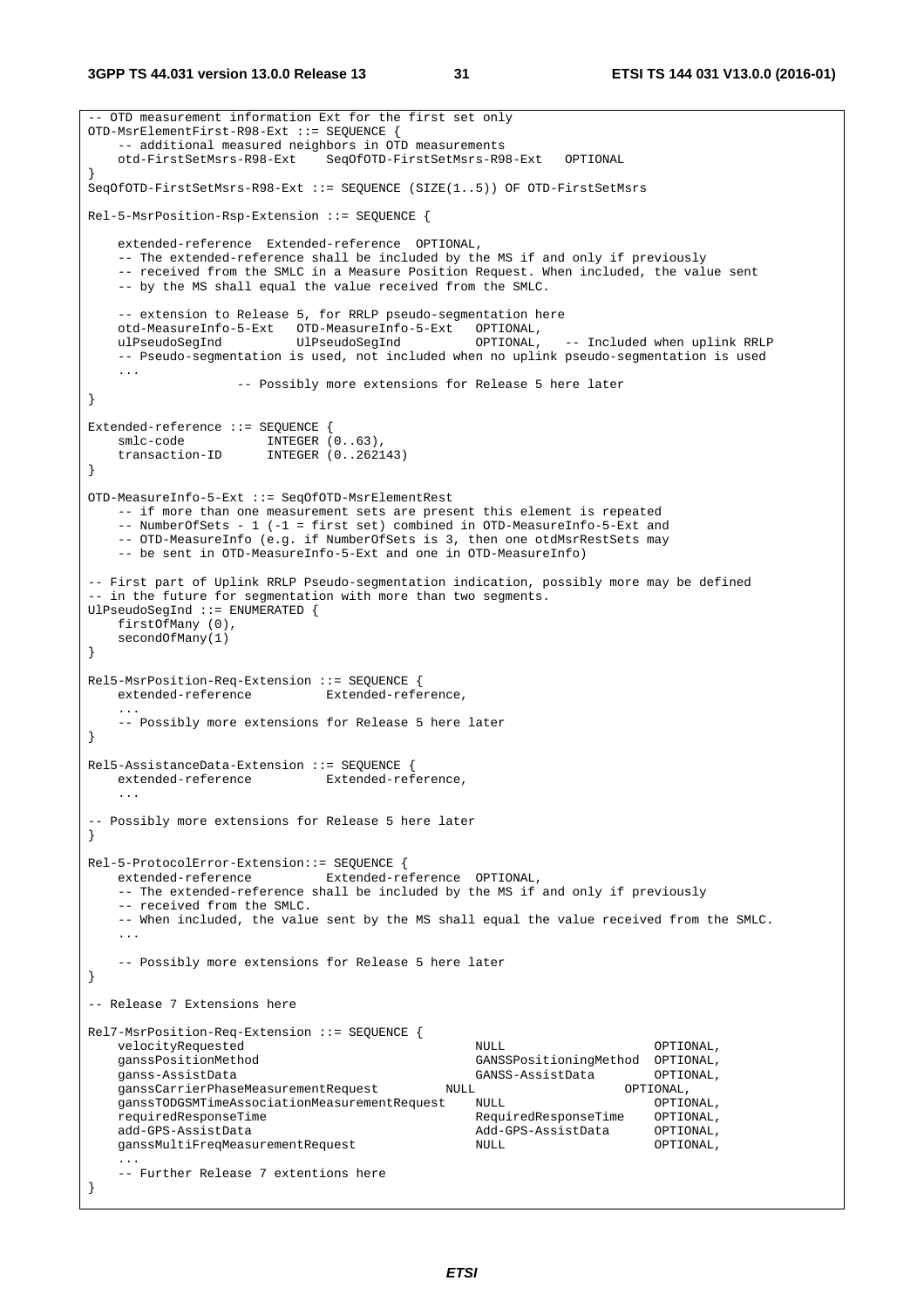**3GPP TS 44.031 version 13.0.0 Release 13 32 ETSI TS 144 031 V13.0.0 (2016-01)**

-- additional satellite systems may be added in future versions of the protocol -- Bit 0 of GANSSPositioningMethod bit map shall not be the only one set to TRUE ('1') GANSSPositioningMethod ::= BIT STRING { gps (0), galileo (1), sbas (2), modernizedGPS (3), qzss  $(4)$ ,<br>qlonass  $(5)$ , glonass<br>bds  $(6)$  (SIZE  $(2..16)$ ) GANSS-AssistData ::= SEQUENCE { ganss-controlHeader GANSS-ControlHeader } GANSS-ControlHeader ::= SEQUENCE { ganssCommonAssistData GANSSCommonAssistData OPTIONAL, ganssGenericAssistDataList SeqOfGANSSGenericAssistDataElement OPTIONAL } -- GANSS Common Assistance Data Elements GANSSCommonAssistData ::= SEQUENCE { ganssReferenceTime GANSSReferenceTime OPTIONAL, ganssRefLocation GANSSRefLocation OPTIONAL, ganssIonosphericModel GANSSIonosphericModel OPTIONAL, ... , ganssAddIonosphericModel GANSSAddIonosphericModel OPTIONAL, ganssEarthOrientParam GANSSEarthOrientParam OPTIONAL, -- If GANSSReferenceTime is included, GANSSReferenceTime-R10-Ext shall also be included. ganssReferenceTime-R10-Ext GANSSReferenceTime-R10-Ext OPTIONAL } -- List of GANSS Generic Assistance Data Elements, up to 8 GANSS SeqOfGANSSGenericAssistDataElement ::= SEQUENCE (SIZE (1..8)) OF GANSSGenericAssistDataElement -- GANSS Generic Assistance Data Elements GANSSGenericAssistDataElement ::= SEQUENCE { ganssID INTEGER (0..7) OPTIONAL, -- Coding according to Annex SeqOfGANSSTimeModel OPTIONAL,<br>GANSSDiffCorrections OPTIONAL, ganssDiffCorrections GANSSDiffCorrections OPTIONAL, ganssNavigationModel GANSSNavModel OPTIONAL, ganssRealTimeIntegrity GANSSRealTimeIntegrity OPTIONAL, ganssDataBitAssist GANSSDataBitAssist OPTIONAL, ganssRefMeasurementAssist GANSSRefMeasurementAssist OPTIONAL, ganssAlmanacModel GANSSAlmanacModel OPTIONAL, ganssUTCModel GANSSUTCModel OPTIONAL, s<br>ganssEphemerisExtension<br>ganssEphemerisExtCheck GANSSEphemerisExtensionCheck OPTIONAL, ... , sbasID **INTEGER** (0..7) OPTIONAL, -- Coding according to Annex ganssAddUTCModel GANSSAddUTCModel OPTIONAL, ganssAuxiliaryInfo GANSSAuxiliaryInformation OPTIONAL, ganssDiffCorrectionsValidityPeriod GANSSDiffCorrectionsValidityPeriod OPTIONAL, -- If SeqOfGANSSTimeModel is included, SeqOfGANSSTimeModel-R10-Ext shall also be included. ganssTimeModel-R10-Ext SeqOfGANSSTimeModel-R10-Ext OPTIONAL, -- If GANSSRefMeasurementAssist is included, GANSSRefMeasurementAssist-R10-Ext shall also be -- included. ganssRefMeasurementAssist-R10-Ext GANSSRefMeasurementAssist-R10-Ext OPTIONAL, -- If GANSSAlmanacModel is included, GANSSAlmanacModel-R10-Ext shall also be included. ganssAlmanacModel-R10-Ext GANSSAlmanacModel-R10-Ext OPTIONAL, ganssAlmanacModel-R12-Ext GANSSAlmanacModel-R12-Ext OPTIONAL, ganssRefMeasurementAssist-R12-Ext GANSSRefMeasurementAssist-R12-Ext OPTIONAL, --The field may be present if the ganssID indicates BDS, otherwise it is not present. bdsDifferentialCorrections-r12 BDS-DiffCorrections-r12 OPTIONAL, --The field may be present if the ganssID indicates BDS, otherwise it is not present. bdsGridModel-r12 BDS-GridModelParameter-r12 OPTIONAL } -- GANSS COMMON ASSISTANCE DATA ELEMENTS -- GANSS Reference Time IE GANSSReferenceTime ::= SEQUENCE { ganssRefTimeInfo GANSSRefTimeInfo, ganssTOD-GSMTimeAssociation GANSSTOD-GSMTimeAssociation OPTIONAL }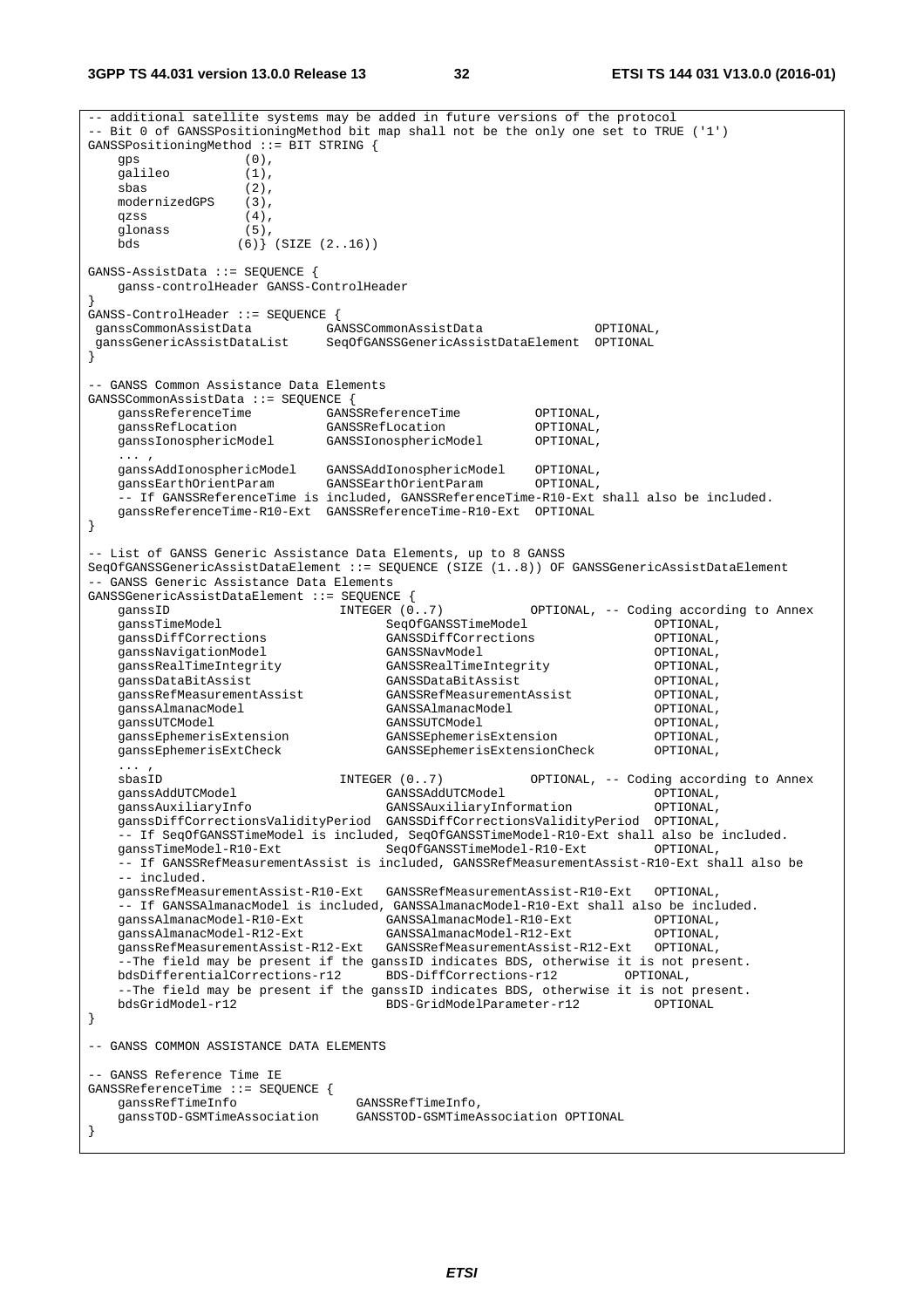*ETSI* 

```
-- GANSS Reference Time includes GANSS TOD, GANSS Day, uncertainty 
GANSSRefTimeInfo ::= SEQUENCE { 
   -- ganssDay shall be present in this version of the protocol 
  ganssDay INTEGER(0 . 8191) OPTIONAL,
   ganssTOD GANSSTOD,
 ganssTODUncertainty GANSSTODUncertainty OPTIONAL, 
ganssTimeID INTEGER (0 .. 7) OPTIONAL
} 
-- GANSS TOD integer seconds 
GANSSTOD ::= INTEGER (0 .. 86399) 
-- GANSS TOD uncertainty 
GANSSTODUncertainty ::= INTEGER (0 .. 127) -- Coding according to Annex 
-- GANSS Reference Time Rel-10 Extension: 
GANSSReferenceTime-R10-Ext ::= SEQUENCE { 
   ganssDayCycleNumber INTEGER(0..7) -- coding according to annex 
} 
-- GANSS TOD-GSM Time association 
GANSSTOD-GSMTimeAssociation ::= SEQUENCE { 
  bcchCarrier BCCHCarrier, -- BCCH carrier<br>bsic BSIC, -- BSIC
bsic BSIC, - BSIC
 frameNumber FrameNumber, 
 timeSlot TimeSlot, 
 bitNumber BitNumber, 
 frameDrift FrameDrift OPTIONAL 
} 
-- Frame drift 
FrameDrift ::= INTEGER(-64 .. 63)
-- GANSS Reference Location IE 
GANSSRefLocation ::= SEQUENCE { 
    threeDLocation Ext-GeographicalInformation 
}
```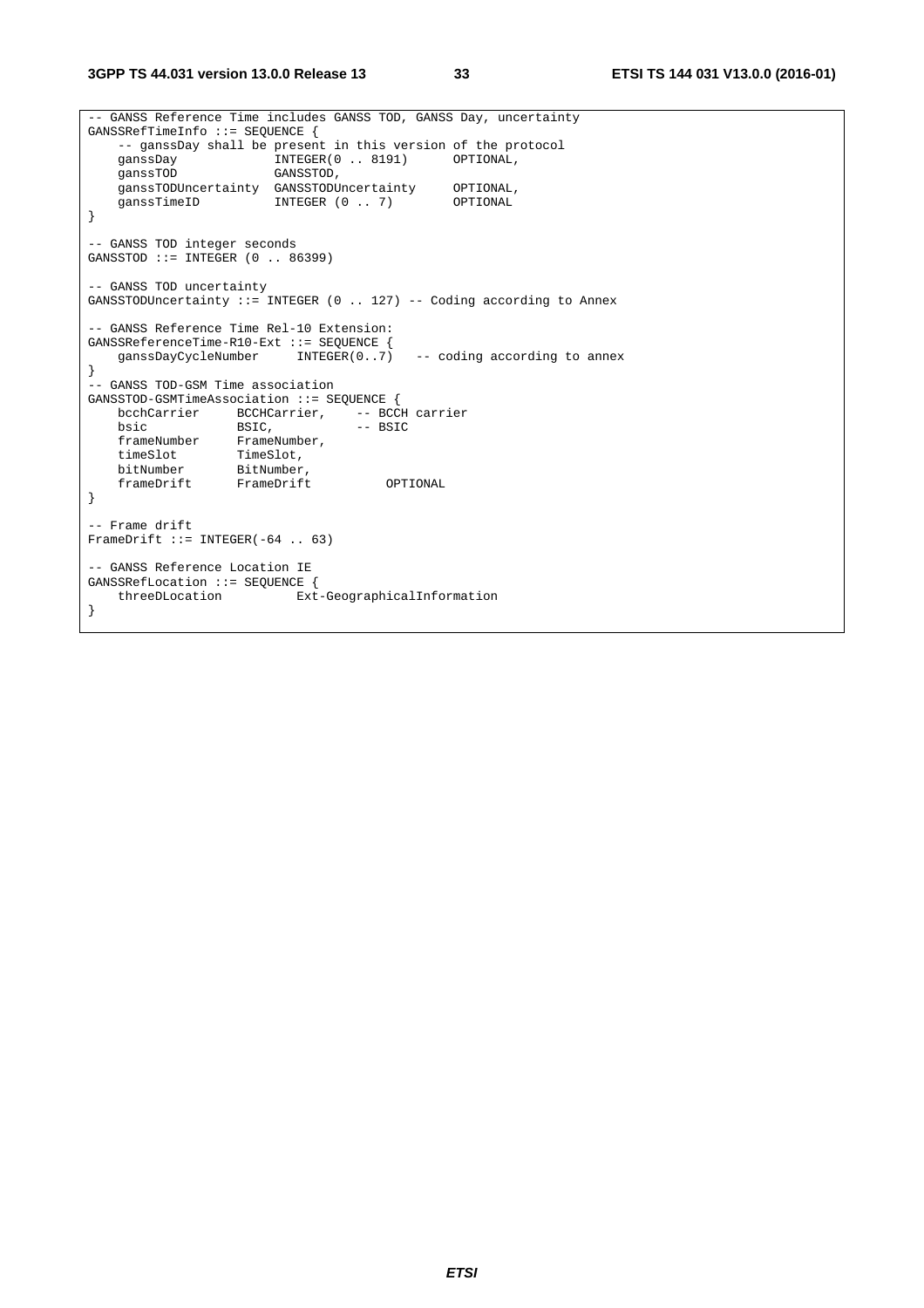```
-- GANSS Ionospheric Model IE 
 -- GANSS Ionospheric Model consists of NeQuick model parameters and storm flags 
GANSSIonosphericModel ::= SEQUENCE { 
 ganssIonoModel GANSSIonosphereModel, 
 ganssIonoStormFlags GANSSIonoStormFlags OPTIONAL, 
    ... 
} 
-- GANSS ionosphere model. Coding according to Annex 
GANSSIonosphereModel ::= SEQUENCE { 
   ai0 INTEGER (0 .. 2047), 
    ai1 INTEGER (-1024 .. 1023), 
    ai2 INTEGER (-8192 .. 8191) 
} 
-- GANSS ionosphere storm flags 
GANSSIonoStormFlags ::= SEQUENCE { 
 ionoStormFlag1 INTEGER (0 .. 1), 
 ionoStormFlag2 INTEGER (0 .. 1), 
 ionoStormFlag3 INTEGER (0 .. 1), 
 ionoStormFlag4 INTEGER (0 .. 1), 
 ionoStormFlag5 INTEGER (0 .. 1) 
} 
-- GANSS Additional Ionospheric Model IE 
-- GANSS Additional Ionospheric Model consists of Klobuchar model parameters 
GANSSAddIonosphericModel ::= SEQUENCE { 
   dataID BIT STRING (SIZE (2)), -- Coding according to Annex
    ionoModel IonosphericModel 
} 
-- GANSS Earth Orientation Paramaters IE 
GANSSEarthOrientParam ::= SEQUENCE { 
 teop INTEGER (0..65535), 
 pmX INTEGER (-1048576..1048575), 
 pmXdot INTEGER (-16384..16383), 
 pmY INTEGER (-1048576..1048575), 
   -<br>pmYdot INTEGER (-16384..16383),
 deltaUT1 INTEGER (-1073741824..1073741823), 
 deltaUT1dot INTEGER (-262144..262143) 
} 
-- GANSS GENERIC ASSISTANCE DATA ELEMENTS 
-- GANSS Time Model IE consists of time offset and first and second order parameters to relate GNSS 
-- specific system time to selected time reference 
SeqOfGANSSTimeModel ::= SEQUENCE (SIZE(1..7)) OF GANSSTimeModelElement 
GANSSTimeModelElement ::= SEQUENCE { 
  ganssTimeModelRefTime INTEGER(0 .. 65535),
    tA0 TA0, 
    tA1 TA1 OPTIONAL, 
    tA2 TA2 OPTIONAL, 
   gnssTOID                        INTEGER (0 . . 7),      -- coding according to annex<br>weekNumber                INTEGER (0 . . 8191)      OPTIONAL
                             INTEGER (0 .. 8191)
} 
 -- GANSS time model parameter A0 
TA0 ::= INTEGER (-2147483648 .. 2147483647) 
-- GANSS time model parameter A1 
TA1 ::= INTEGER (-8388608 .. 8388607) 
 -- GANSS time model parameter A2 
TA2 ::= INTEGER (-64 .. 63)
-- GANSS Time Model Rel-10 Extension: 
SeqOfGANSSTimeModel-R10-Ext ::= SEQUENCE (SIZE(1..7)) OF GANSSTimeModelElement-R10-Ext 
GANSSTimeModelElement-R10-Ext ::= SEQUENCE { 
 gnssTOID INTEGER (0 .. 7), -- coding according to annex 
deltaT INTEGER (-128..127)
}
```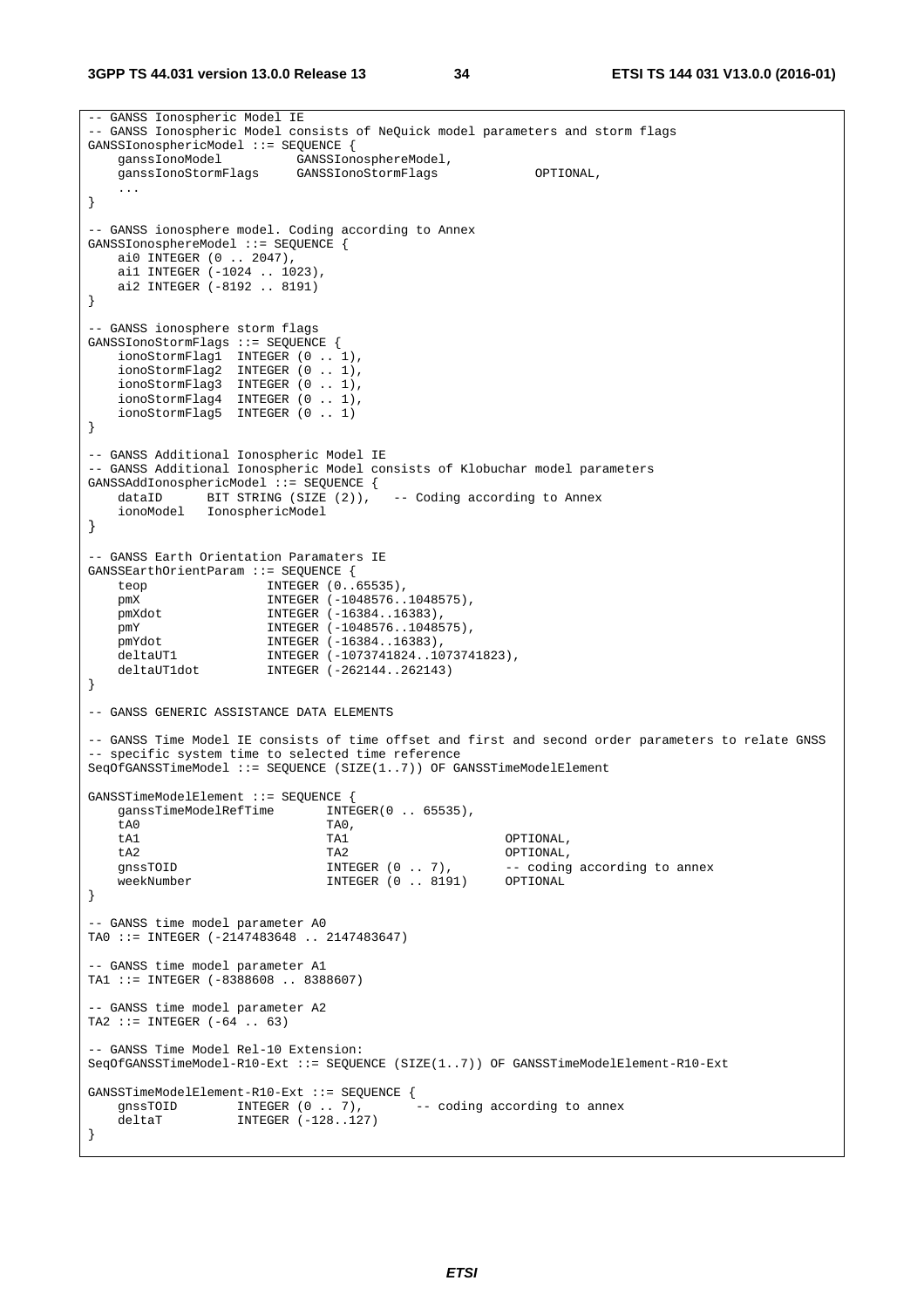```
-- DGANSS Corrections IE 
GANSSDiffCorrections ::= SEQUENCE { 
   dganssRefTime INTEGER (0 .. 119), -- DGANSS reference time
      -- N_SGN_TYPE can be read from number of elements of sgnTypeList 
    sgnTypeList SeqOfSgnTypeElement 
} 
SeqOfSgnTypeElement ::= SEQUENCE (SIZE (1..3)) OF SgnTypeElement -- max three signals per GNSS 
-- DGANSS signal type element, once per GNSS signal type included in DGANSS 
SgnTypeElement ::= SEQUENCE { 
   ganssSignalID GANSSSignalID, - signal type identity<br>ganssStatusHealth INTEGER (0 .. 7),
                      INTEGR (0 .. 7),
     -- N_SAT can be read from number of elements of dganssSgnList 
    dganssSgnList SeqOfDGANSSSgnElement 
} 
GANSSSignalID ::= INTEGER (0 .. 7) -- Coding according to Annex 
SeqOfDGANSSSgnElement ::= SEQUENCE (SIZE (1..16)) OF DGANSSSgnElement 
-- number of correction for signals 
DGANSSSgnElement ::= SEQUENCE { 
   svID SVID, -- Satellite identity
--- Sequence number for GANSS Navigation Model that matches the DGANSS correction set 
   iod INTEGER (0 .. 1023), 
    -- User Differential Range Error 
   udre INTEGER (0..3),
    -- Pseudo Range Correction, range is 
   - - 655,04 - 655,04,pseudoRangeCor INTEGER (-2047..2047),
     -- Pseudo Range Rate Correction, range is 
    - - 4,064 - 4,064, rangeRateCor INTEGER (-127..127) 
} 
SVID ::= INTEGER (0 \ldots 63) -- Coding according to Annex
-- GANSS Navigation Model IE 
GANSSNavModel ::= SEQUENCE { 
    nonBroadcastIndFlag INTEGER (0 .. 1), 
    ganssSatelliteList SeqOfGANSSSatelliteElement 
} 
SeqOfGANSSSatelliteElement ::= SEQUENCE (SIZE(1..32)) OF GANSSSatelliteElement 
GANSSSatelliteElement ::= SEQUENCE { 
svID SVID,
svHealth BIT STRING (SIZE(5)), -- Coding according to Annex<br>iod                     INTEGER (0 . 1023),   -- Coding according to Annex
                                           -- Coding according to Annex
 ganssClockModel GANSSClockModel, 
 ganssOrbitModel GANSSOrbitModel, 
 ..., 
 svHealthMSB BIT STRING (SIZE(1)) OPTIONAL, -- Coding according to Annex
iodMSB           INTEGER (0 . . 1)       OPTIONAL, -- Coding according to Annex
svHealthExt BIT STRING (SIZE(4)) OPTIONAL -- Coding according to Annex
} 
-- GANSS orbit model for the GNSS satellite according to the choice 
GANSSOrbitModel ::= CHOICE { 
   keplerianSet NavModel-KeplerianSet, -- Model-1
\mathbf{r} , \mathbf{r} , \mathbf{r} , \mathbf{r} navKeplerianSet NavModel-NAVKeplerianSet, -- Model-2 
 cnavKeplerianSet NavModel-CNAVKeplerianSet, -- Model-3 
glonassECEF NavModel-GLONASSecef, -- Model-4
 sbasECEF NavModel-SBASecef, -- Model-5 
    bdsKeplerianSet-r12 NavModel-BDSKeplerianSet-r12 -- Model-6 
}
```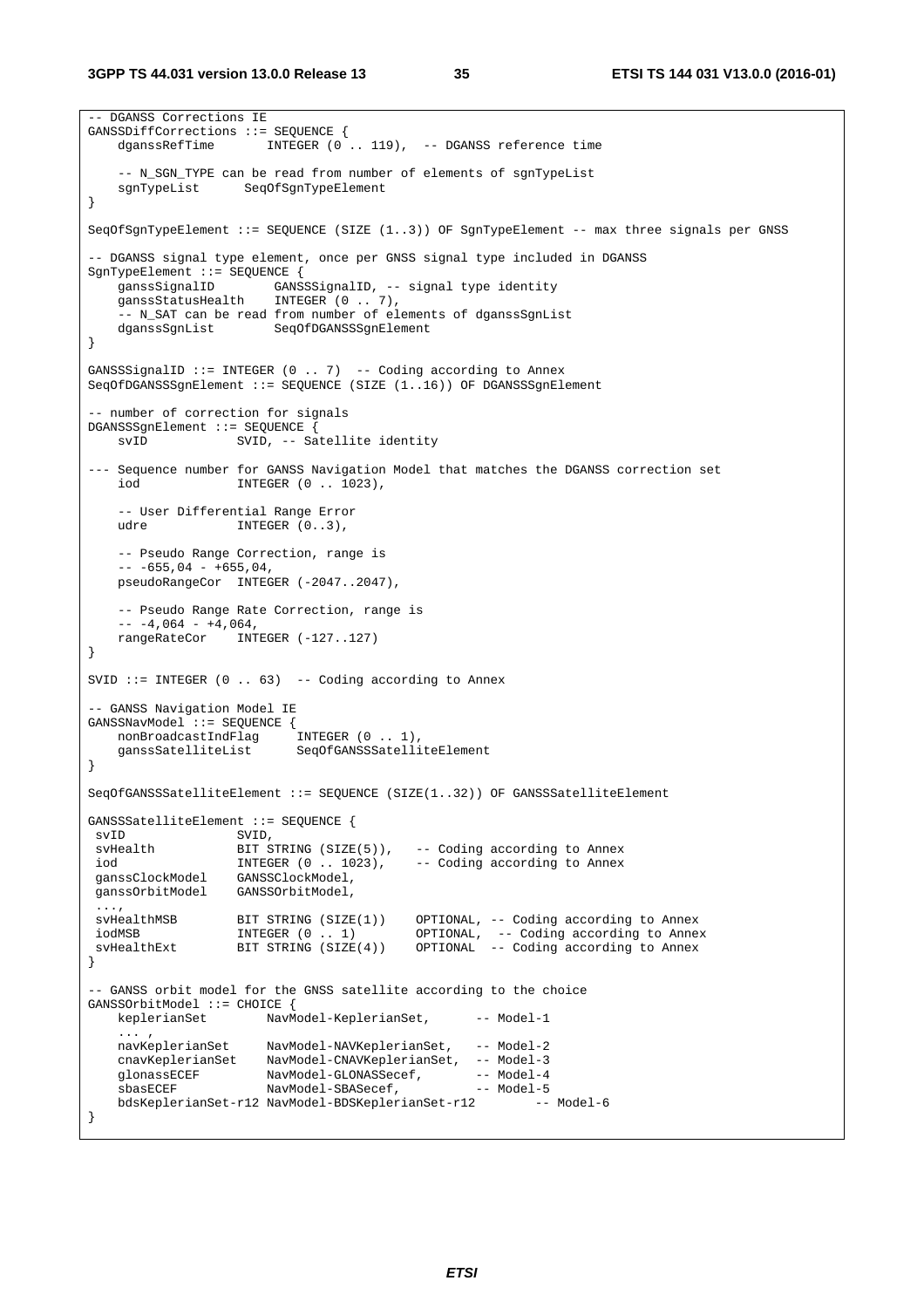|   |                   | -- Navigation model in Keplerian parameters |
|---|-------------------|---------------------------------------------|
|   |                   | NavModel-KeplerianSet ::= SEQUENCE {        |
|   | keplerToe         | INTEGER (0  16383),                         |
|   | keplerW           | INTEGER (-21474836482147483647),            |
|   | keplerDeltaN      | INTEGER (-3276832767),                      |
|   | keplerM0          | INTEGER (-21474836482147483647),            |
|   | keplerOmegaDot    | INTEGER (-83886088388607),                  |
|   | keplerE           | INTEGER (04294967295),                      |
|   | keplerIDot        | INTEGER (-81928191),                        |
|   |                   | keplerAPowerHalf INTEGER (0 4294967295),    |
|   | keplerI0          | INTEGER (-21474836482147483647),            |
|   | keplerOmega0      | INTEGER (-21474836482147483647),            |
|   | keplerCrs         | INTEGER (-3276832767),                      |
|   | keplerCis         | INTEGER (-3276832767),                      |
|   | keplerCus         | INTEGER (-3276832767),                      |
|   | keplerCrc         | INTEGER (-3276832767),                      |
|   | keplerCic         | INTEGER (-3276832767),                      |
|   | keplerCuc         | INTEGER (-3276832767)                       |
| } |                   |                                             |
|   |                   |                                             |
|   |                   | NavModel-NAVKeplerianSet ::= SEQUENCE {     |
|   | navURA            | INTEGER $(015)$ ,                           |
|   | navFitFlag        | INTEGER $(01)$ ,                            |
|   | navToe            | INTEGER (037799),                           |
|   | nav0mega          | INTEGER (-21474836482147483647),            |
|   | navDeltaN         | INTEGER (-3276832767),                      |
|   | navM0             | INTEGER (-21474836482147483647),            |
|   | navOmegaADot      | INTEGER (-83886088388607),                  |
|   | navE              | INTEGER (04294967295),                      |
|   | navIDot           | INTEGER (-81928191),                        |
|   | navAPowerHalf     | INTEGER (04294967295),                      |
|   | navI0             | INTEGER (-21474836482147483647),            |
|   | nav0megaA0        | INTEGER (-21474836482147483647),            |
|   | navCrs            | INTEGER (-3276832767),                      |
|   | navCis            | INTEGER (-3276832767),                      |
|   | navCus            | INTEGER (-3276832767),                      |
|   | navCrc            | INTEGER (-3276832767),                      |
|   | navCic            | INTEGER (-3276832767),                      |
|   | navCuc            | INTEGER (-3276832767)                       |
| } |                   |                                             |
|   |                   |                                             |
|   |                   |                                             |
|   |                   | NavModel-CNAVKeplerianSet ::= SEQUENCE {    |
|   | cnavTop           | INTEGER $(02015)$ ,                         |
|   | cnavURAindex      | INTEGER $(-1615)$ ,                         |
|   | cnavDeltaA        | INTEGER (-3355443233554431),                |
|   | cnavAdot          | INTEGER (-1677721616777215),                |
|   | cnavDeltaNo       | INTEGER (-6553665535),                      |
|   | cnavDeltaNoDot    | INTEGER (-41943044194303),                  |
|   | cnavMo            | INTEGER (-42949672964294967295),            |
|   | cnavE             | INTEGER (08589934591),                      |
|   | cnavOmega         | INTEGER (-42949672964294967295),            |
|   | cnavOMEGA0        | INTEGER (-42949672964294967295),            |
|   | cnavDeltaOmegaDot | INTEGER (-6553665535),                      |
|   | cnavIo            | INTEGER (-42949672964294967295),            |
|   | cnavIoDot         | INTEGER (-1638416383),                      |
|   | cnavCis           | INTEGER (-3276832767),                      |
|   | cnavCic           | INTEGER (-3276832767),                      |
|   | cnavCrs           | INTEGER (-83886088388607),                  |
|   | cnavCrc           | INTEGER (-83886088388607),                  |
|   | cnavCus           | INTEGER (-10485761048575),                  |
|   | cnavCuc           | INTEGER (-10485761048575)                   |
|   |                   |                                             |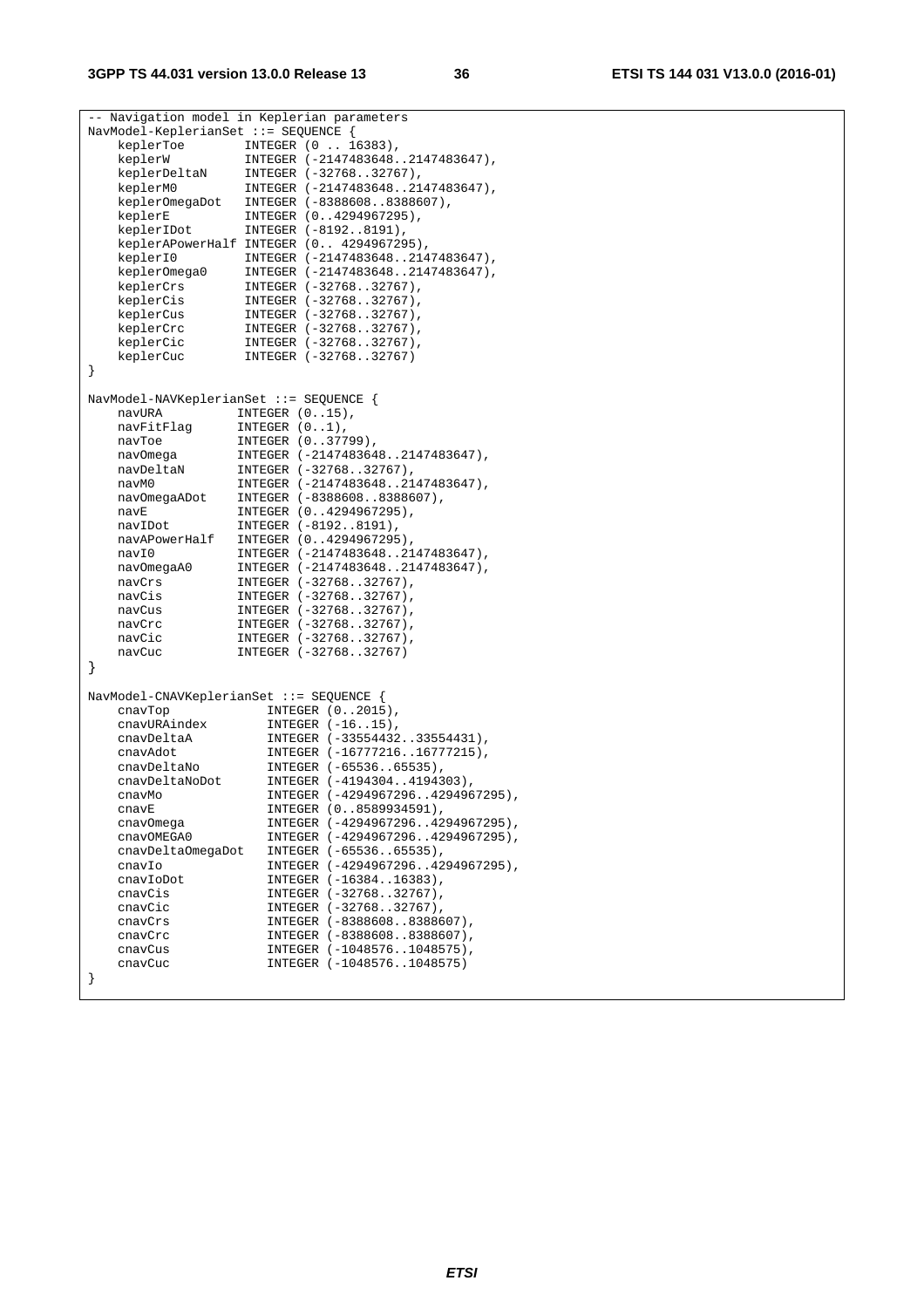```
NavModel-GLONASSecef ::= SEQUENCE { 
                    INTEGR (0.31),
   gloP1 BIT STRING (SIZE(2)),
   gloP2 BOOLEAN,
gloM INTEGER (0..3),
 gloX INTEGER (-67108864..67108863), 
 gloXdot INTEGER (-8388608..8388607), 
gloXdotdot INTEGER (-16..15),
 gloY INTEGER (-67108864..67108863), 
 gloYdot INTEGER (-8388608..8388607), 
gloYdotdot INTEGER (-16..15),
 gloZ INTEGER (-67108864..67108863), 
 gloZdot INTEGER (-8388608..8388607), 
   gloZdot INTEGER (-8388608)<br>gloZdotdot INTEGER (-16..15)
} 
NavModel-SBASecef ::= SEQUENCE { 
 sbasTo INTEGER (0..5399) OPTIONAL, 
 sbasAccuracy BIT STRING (SIZE(4)), 
 sbasXg INTEGER (-536870912..536870911), 
 sbasYg INTEGER (-536870912..536870911), 
 sbasZg INTEGER (-16777216..16777215), 
 sbasXgDot INTEGER (-65536..65535), 
 sbasYgDot INTEGER (-65536..65535), 
 sbasZgDot INTEGER (-131072..131071), 
 sbasXgDotDot INTEGER (-512..511), 
 sbagYgDotDot INTEGER (-512..511), 
 sbasZgDotDot INTEGER (-512..511) 
} 
NavModel-BDSKeplerianSet-r12 ::= SEQUENCE { 
\begin{tabular}{llllll} \texttt{bdsADDE-r12} & & \texttt{INTER} (0..31), \\ \texttt{bdsURAI-r12} & & \texttt{INTER} (0..15), \\ \end{tabular} bdsURAI-r12 INTEGER (0..15), 
 bdsToe-r12 INTEGER (0..131071), 
 bdsAPowerHalf-r12 INTEGER (0..4294967295), 
 bdsE-r12 INTEGER (0..4294967295), 
 bdsW-r12 INTEGER (-2147483648..2147483647), 
 bdsDeltaN-r12 INTEGER (-32768..32767), 
 bdsM0-r12 INTEGER (-2147483648..2147483647), 
 bdsOmega0-r12 INTEGER (-2147483648..2147483647), 
 bdsOmegaDot-r12 INTEGER (-8388608..8388607), 
 bdsI0-r12 INTEGER (-2147483648..2147483647), 
 bdsIDot-r12 INTEGER (-8192..8191), 
 bdsCuc-r12 INTEGER (-131072..131071), 
 bdsCus-r12 INTEGER (-131072..131071), 
 bdsCrc-r12 INTEGER (-131072..131071), 
   bdsCrs-r12 INTEGER (-131072..131071),
   bdsCic-r12 INTEGER (-131072..131071), 
                       bdsCis-r12 INTEGER (-131072..131071) 
} 
-- GANSS clock model for the GNSS satellite according to the choice 
GANSSClockModel ::= CHOICE { 
   standardClockModelList SeqOfStandardClockModelElement, -- Model-1 
   ... ,<br>navClockModel
                       navClockModel NAVclockModel, -- Model-2 
    cnavClockModel CNAVclockModel, -- Model-3 
glonassClockModel GLONASSclockModel, -- Model-4
 sbasClockModel SBASclockModel , -- Model-5 
    bdsClockModel-r12 BDSClockModel-r12 -- Model-6 
} 
SeqOfStandardClockModelElement ::= SEQUENCE (SIZE(1..2)) OF StandardClockModelElement 
StandardClockModelElement ::= SEQUENCE { 
 stanClockToc INTEGER (0 .. 16383), 
 stanClockAF2 INTEGER (-32 .. 31), 
   stanClockAF2 INTEGER (-32 .. 31),<br>stanClockAF1 INTEGER (-1048576 .. 1048575),<br>stanClockAF0 INTEGER (-1072741904 107274
   stanClockAF0 INTEGER (-1073741824 .. 1073741823),<br>stanClockTqd INTEGER (-512 .. 511) 0PTIONAL,
   stanClockTgd INTEGER (-512 .. 511)
   stanModelID INTEGER (0 . 1) OPTIONAL,
 ... 
}
```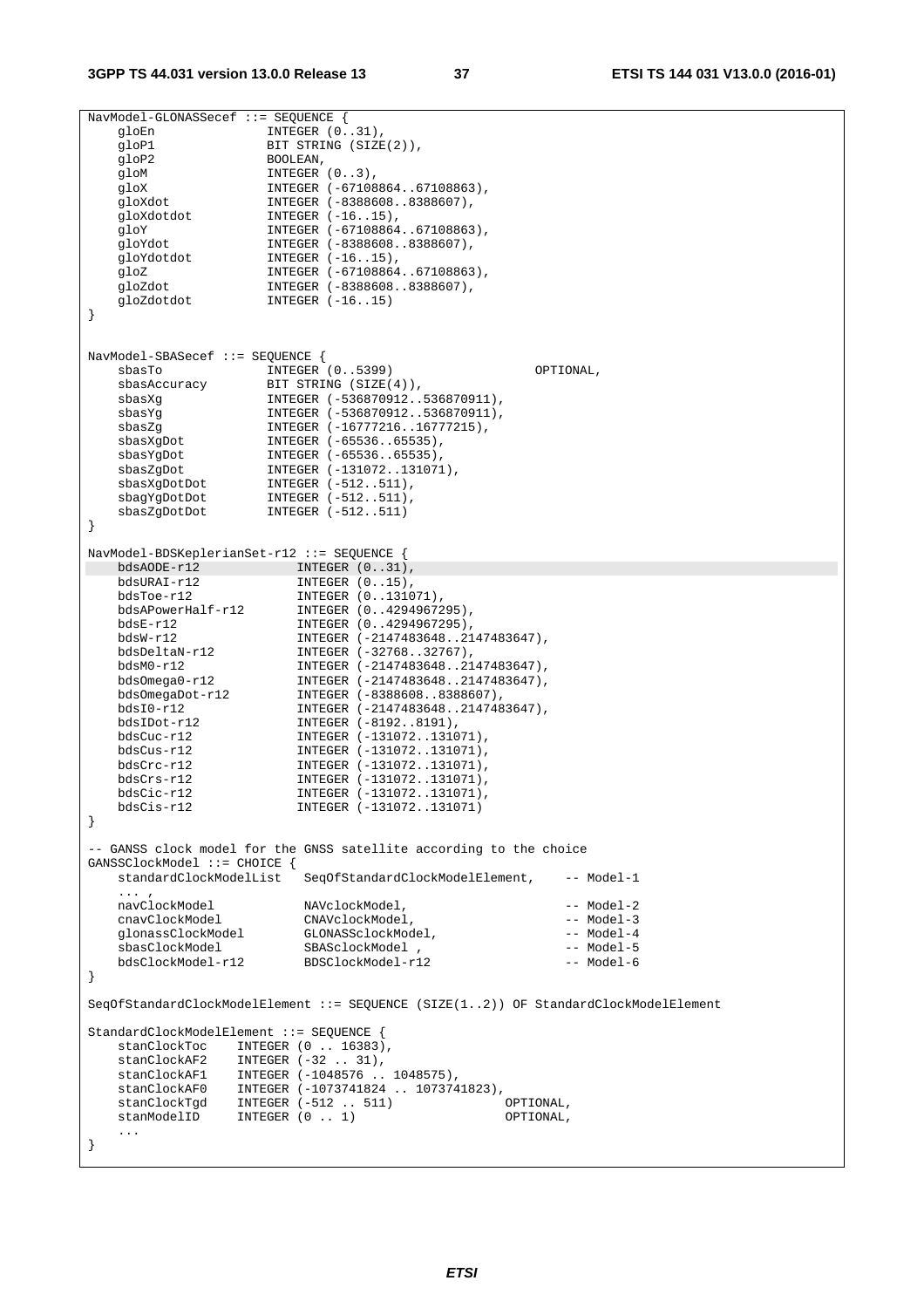```
NAVclockModel ::= SEQUENCE { 
 navToc INTEGER (0.. 37799), 
 navaf2 INTEGER (-128..127), 
   navaf1 128.127),<br>
navaf1 1NTEGER (-32768..32767),<br>
navaf0 1NTEGER (-2097152..20971
 navaf0 INTEGER (-2097152..2097151), 
 navTgd INTEGER (-128..127) 
} 
CNAVclockModel ::= SEQUENCE { 
  cnavToc INTEGER (0..2015),<br>cnavTop INTEGER (0..2015),
 cnavTop INTEGER (0..2015), 
 cnavURA0 INTEGER (-16..15), 
 cnavURA1 INTEGER (0..7), 
 cnavURA2 INTEGER (0..7), 
 cnavAf2 INTEGER (-512..511), 
 cnavAf1 INTEGER (-524288..524287), 
 cnavAf0 INTEGER (-33554432..33554431), 
 cnavTgd INTEGER (-4096..4095), 
 cnavISCl1cp INTEGER (-4096..4095) OPTIONAL, 
 cnavISCl1cd INTEGER (-4096..4095) OPTIONAL, 
 cnavISCl1ca INTEGER (-4096..4095) OPTIONAL, 
 cnavISCl2c INTEGER (-4096..4095) OPTIONAL, 
 cnavISCl5i5 INTEGER (-4096..4095) OPTIONAL, 
 cnavISCl5q5 INTEGER (-4096..4095) OPTIONAL 
} 
GLONASSclockModel ::= SEQUENCE { 
 gloTau INTEGER (-2097152..2097151), 
 gloGamma INTEGER (-1024..1023), 
    gloDeltaTau INTEGER (-16..15) OPTIONAL 
} 
SBASclockModel ::= SEQUENCE { 
 sbasTo INTEGER (0..5399), 
 sbasAgfo INTEGER (-2048..2047), 
 sbasAgf1 INTEGER (-128..127) 
} 
BDSClockModel-r12 ::= SEQUENCE { 
bdsAODC-r12 INTEGER (0..31),
 bdsToc-r12 INTEGER (0..131071), 
 bdsA0-r12 INTEGER (-8388608..8388607), 
 bdsA1-r12 INTEGER (-2097152..2097151), 
 bdsA2-r12 INTEGER (-1024..1023), 
 bdsTgd1-r12 INTEGER (-512..511) 
} 
-- GANSS Real-Time Integrity IE 
GANSSRealTimeIntegrity ::= SEQUENCE { 
 -- list of satellites with bad signals 
 -- NBS can be read from number of elements in SeqOf-BadSignalSet 
    ganssBadSignalList SeqOfBadSignalElement 
} 
SeqOfBadSignalElement ::= SEQUENCE (SIZE(1..16)) OF BadSignalElement 
BadSignalElement ::= SEQUENCE {<br>badSVID SVID,<br>badSignalIP SILER
   badSVID SVID, -- Coding according to Annex 
                GANSSignals OPTIONAL -- Coding according to Annex
} 
-- GANSS Data Bit Assistance IE 
GANSSDataBitAssist ::= SEQUENCE { 
   ganssTOD INTEGER (0 . . 59),
   -- N_SAT can be read from number of elements in SeqOfGanssDataBitsElement<br>qanssDataBitsSatList SeqOfGanssDataBitsElement,
                           SeqOfGanssDataBitsElement,
    ... 
} 
SeqOfGanssDataBitsElement ::= SEQUENCE (SIZE(1 .. 32))OF GanssDataBitsElement 
GanssDataBitsElement ::= SEQUENCE { 
  svID SVID,
    -- N_SGN can be read from number of elements in Seq-OfGANSSDataBitsSgn 
    ganssDataBitsSgnList Seq-OfGANSSDataBitsSgn, 
    ... 
}
```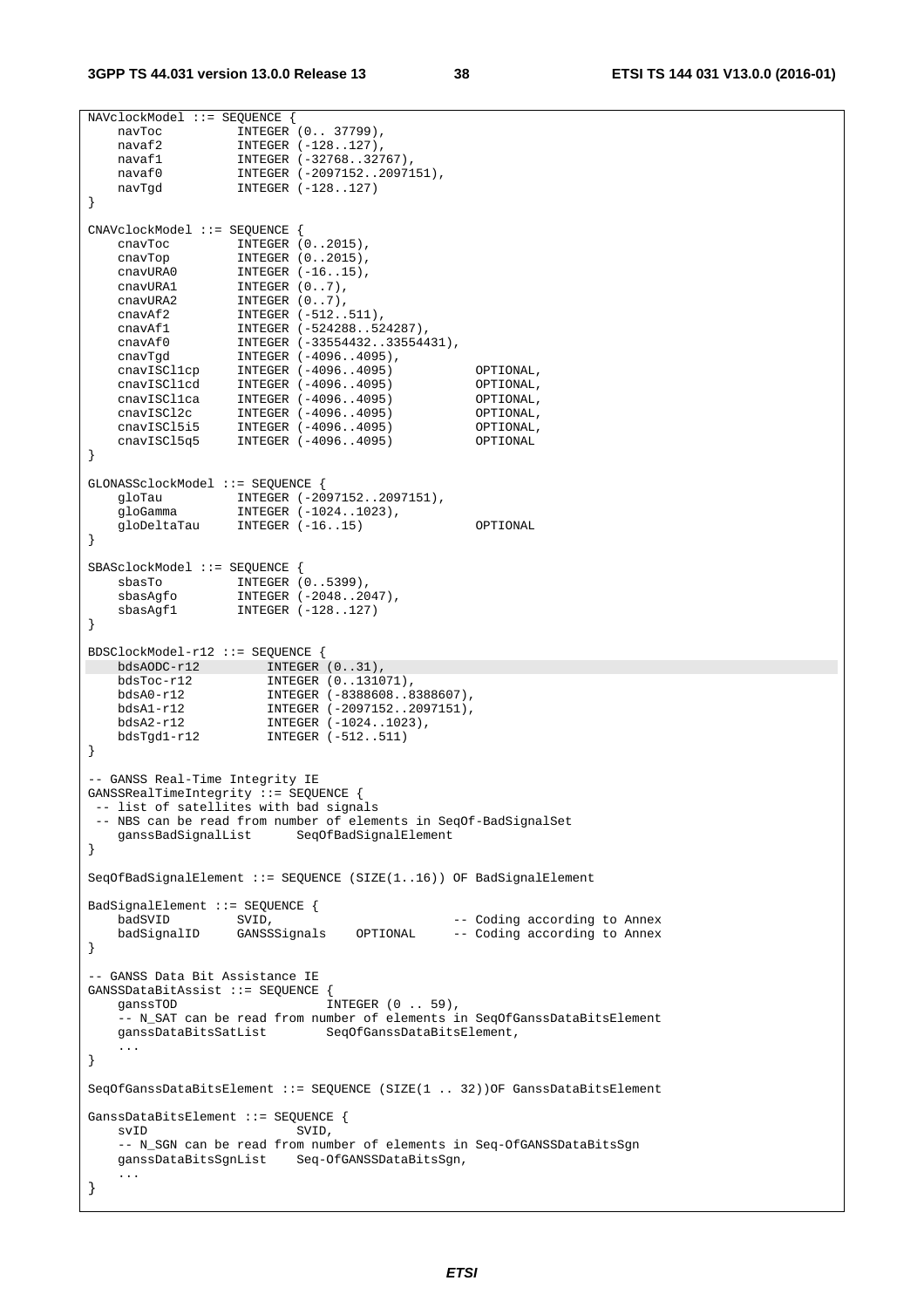**3GPP TS 44.031 version 13.0.0 Release 13 39 ETSI TS 144 031 V13.0.0 (2016-01)**

```
Seq-OfGANSSDataBitsSgn ::= SEQUENCE (SIZE(1..8)) OF GANSSDataBitsSgnElement 
GANSSDataBitsSgnElement ::= SEQUENCE { 
    ganssSignalType GANSSSignalID, 
     -- N_BIT can be read from number of elements in SeqOf-DataBits 
    ganssDataBits SeqOf-GANSSDataBits, 
 ... 
} 
SeqOf-GANSSDataBits ::= SEQUENCE (SIZE(1 .. 1024)) OF GANSSDataBit 
GANSSDataBit ::= INTEGER(0 .. 1) 
-- GANSS Reference Measurement Assistance IE 
-- Code and Doppler assistance from the network. 
GANSSRefMeasurementAssist ::= SEQUENCE { 
    ganssSignalID GANSSSignalID, -- Coding according to Annex 
    ganssRefMeasAssistList SeqOfGANSSRefMeasurementElement 
} 
SeqOfGANSSRefMeasurementElement ::= SEQUENCE (SIZE(1 .. 16)) OF GANSSRefMeasurementElement 
GANSSRefMeasurementElement ::= SEQUENCE { 
   svID SVID,
    -- Doppler 0th order term, 
   -- -1024 m/s to 1023,5 m/s with 0,5 m/s resolution)
   doppler0 INTEGER (-2048 . 2047), -- Coding according to Annex<br>additionalDoppler AdditionalDopplerFields OPTIONAL,
   additionalDoppler AdditionalDopplerFields
 codePhase INTEGER (0 .. 1022), -- Code Phase in ms 
intCodePhase            INTEGER (0 .. 127),                                  - Integer Code Phase in ms
 codePhaseSearchWindow INTEGER (0 .. 31), -- Code Phase Search Window, see Annex 
 additionalAngle AddionalAngleFields OPTIONAL, 
   additionalAngle<br>...,
    codePhase1023 BOOLEAN OPTIONAL 
} 
AdditionalDopplerFields ::= SEQUENCE { 
   -- Doppler 1st order term, -0, 2 - +0, 1 m/s2
   -- ( = -42 + (0 \text{ to } 63) with 1/210 \text{ m/s2 resolution})<br>doppler1 INTEGER (0..63),
                       INTEGER (0..63),
   dopplerUncertainty INTEGER (0..4)
} 
-- GANSS Reference Measurement Rel-10 Extension: 
-- GANSSRefMeasurementAssist-R10-Ext shall contain the same number of elements as the 
-- SeqOfGANSSRefMeasurementElement included in GANSSRefMeasurementAssist IE 
GANSSRefMeasurementAssist-R10-Ext ::= SEQUENCE (SIZE(1 .. 16)) OF
                                                       GANSSRefMeasurement-R10-Ext-Element 
GANSSRefMeasurement-R10-Ext-Element ::= SEQUENCE {<br>syID SVID.
           SVID,
   azimuthLSB INTEGER(0..15),
   elevationLSB INTEGER(0..15)
} 
-- GANSS Reference Measurement Rel-12 Extension: 
GANSSRefMeasurementAssist-R12-Ext ::= SEQUENCE { 
   ganssSignalID GANSSSignalID,
    confidence INTEGER (0..100) OPTIONAL, 
    ganssRefMeasAssistList SeqOfGANSSRefMeasurementElement-R12 OPTIONAL 
} 
SeqOfGANSSRefMeasurementElement-R12 ::= SEQUENCE (SIZE(1 .. 16)) OF
                                                       GANSSRefMeasurement-R12-Ext-Element 
GANSSRefMeasurement-R12-Ext-Element ::= SEQUENCE { 
   svID<br>dopplerUncertaintvExt. ENUMERATED {
   dopplerUncertaintyExt ENUMERATED { d60,
d80 ,
d100 ,
d120 ,
                                             noInformation, ...} 
}
```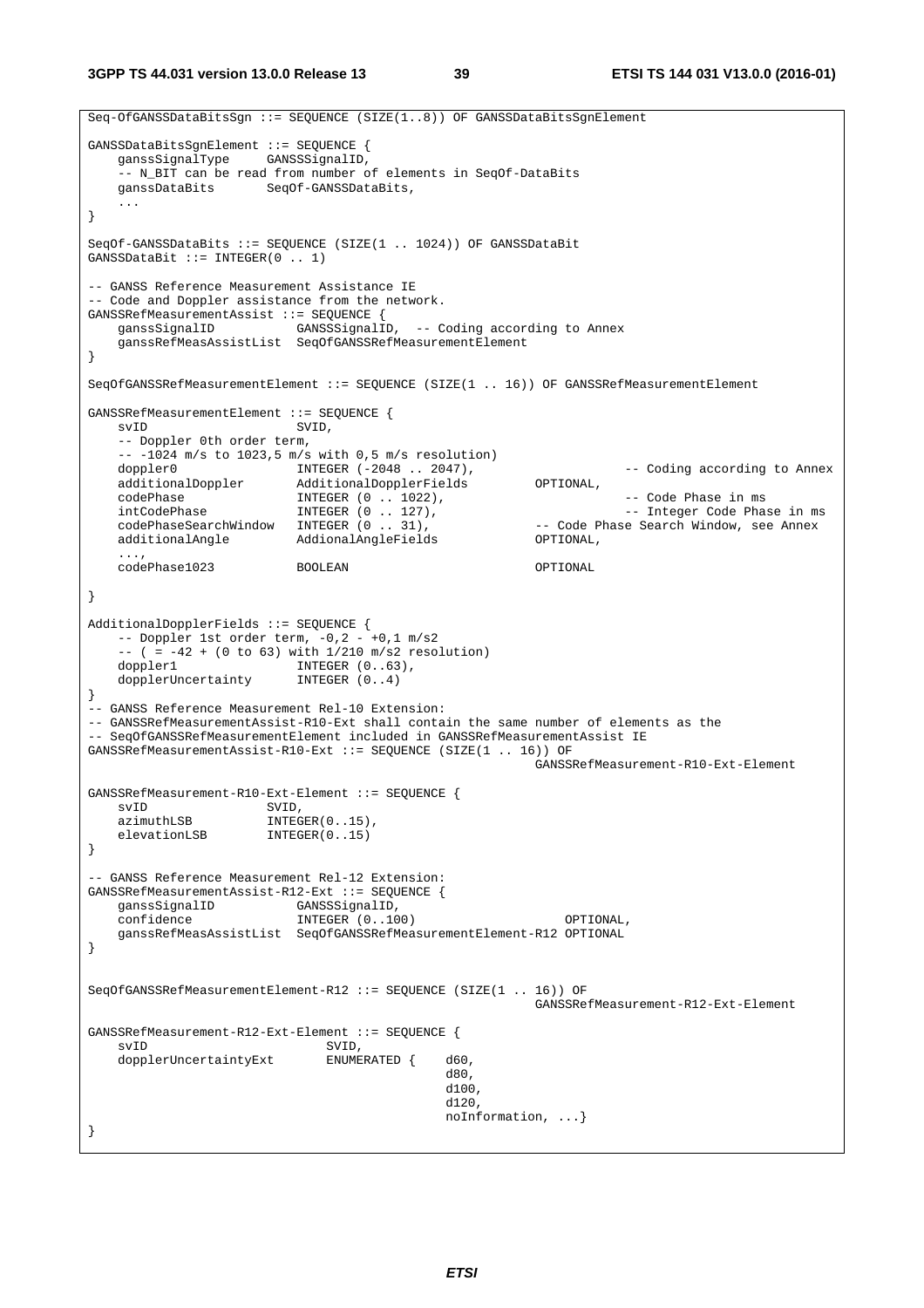-- GANSS Almanac Model IE GANSSAlmanacModel ::= SEQUENCE { weekNumber INTEGER (0 .. 255), toa INTEGER (0 .. 255) OPTIONAL, ioda INTEGER (0 .. 3) OPTIONAL, ganssAlmanacList SeqOfGANSSAlmanacElement } SeqOfGANSSAlmanacElement ::= SEQUENCE (SIZE(1 .. 36)) OF GANSSAlmanacElement -- GANSS Almanac Model GANSSAlmanacElement ::= CHOICE { keplerianAlmanacSet Almanac-KeplerianSet, -- Model-1 ..., keplerianNAVAlmanac Almanac-NAVKeplerianSet, -- Model-2 keplerianReducedAlmanac Almanac-ReducedKeplerianSet, -- Model-3 keplerianMidiAlmanac Almanac-MidiAlmanacSet, -- Model-4 keplerianGLONASS Almanac-GlonassAlmanacSet, -- Model-5 ecefSBASAlmanac Almanac-ECEFsbasAlmanacSet, -- Model-6 ecefSBASAlmanac Almanac-rosponimanacoso,<br>keplerianBDSAlmanac-r12 Almanac-BDSAlmanacSet-r12 -- Model-7} -- Almanac parameters according to Keplerian parameters Almanac-KeplerianSet ::= SEQUENCE { svID SVID, kepAlmanacE INTEGER (0 .. 2047), kepAlmanacDeltaI INTEGER (-1024 .. 1023), kepAlmanacOmegaDot INTEGER (-1024 .. 1023), kepSVStatusINAV BIT STRING (SIZE (4)), kepSVStatusFNAV BIT STRING (SIZE (2)) OPTIONAL, kepAlmanacAPowerHalf INTEGER (-4096..4095), kepAlmanacOmega0 INTEGER (-32768 .. 32767), kepAlmanacW INTEGER (-32768 .. 32767), kepAlmanacM0 INTEGER (-32768 .. 32767), kepAlmanacAF0 INTEGER (-32768..32767), kepAlmanacAF1 INTEGER (-4096..4095) }  $\begin{tabular}{cclclcl} {\bf Almanac-NAVKeplerianSet} & : := & & \\ {\bf SVID} & & \\ {\bf SVID} & & \\ {\bf navAlmE} & & {\bf INTEGR} & (0 \\ \end{tabular}$ svID SVID, navAlmE INTEGER (0..65535), navAlmDeltaI INTEGER (-32768..32767), navAlmOMEGADOT INTEGER (-32768..32767), navAlmSVHealth INTEGER (0..255), navAlmSqrtA INTEGER (0..16777215), navAlmOMEGAo INTEGER (-8388608..8388607), navAlmOmega INTEGER (-8388608..8388607), navAlmMo INTEGER (-8388608..8388607), navAlmaf0 INTEGER (-1024..1023), navAlmaf1 INTEGER (-1024..1023) } Almanac-ReducedKeplerianSet ::= SEQUENCE { svID SVID, redAlmDeltaA INTEGER (-128..127), redAlmOmega0 INTEGER (-64..63), redAlmPhi0 INTEGER (-64..63), redAlmL1Health BOOLEAN, redAlmL2Health BOOLEAN, redAlmL5Health BOOLEAN } Almanac-MidiAlmanacSet ::= SEQUENCE {  $s$ vID  $s$ VID, midiAlmE INTEGER (0..2047), midiAlmDeltaI INTEGER (-1024..1023), midiAlmOmegaDot INTEGER (-1024..1023), midiAlmSqrtA INTEGER (0..131071), midiAlmOmega0 INTEGER (-32768..32767), midiAlmOmega INTEGER (-32768..32767), midiAlmMo INTEGER (-32768..32767), midiAlmaf0 **INTEGER** (-1024..1023), midiAlmaf1 INTEGER (-512..511), midiAlmL1Health BOOLEAN, midiAlmL2Health BOOLEAN, midiAlmL5Health BOOLEAN }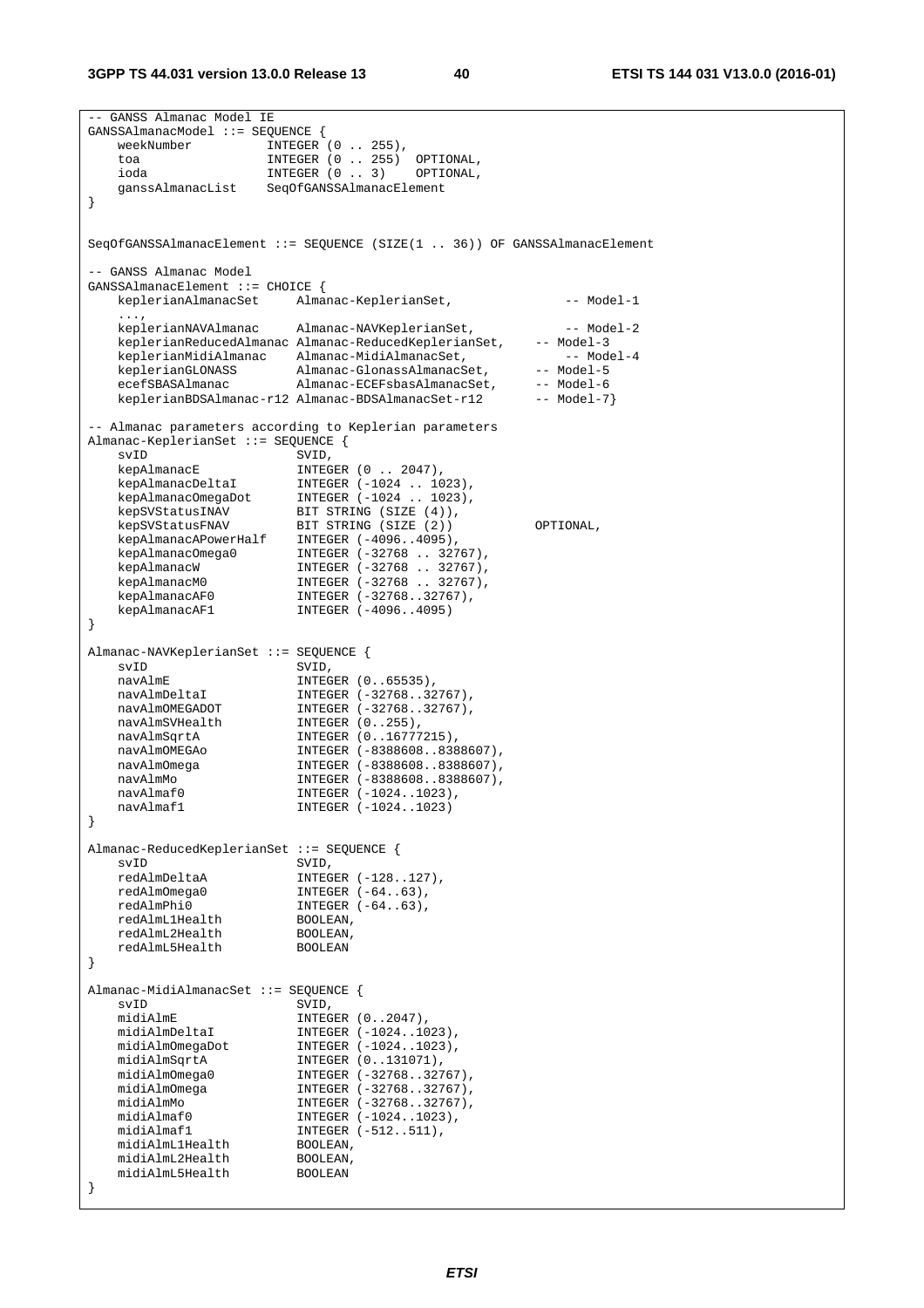```
Almanac-GlonassAlmanacSet ::= SEQUENCE { 
gloAlmNA INTEGER (1..1461),
gloAlmnA INTEGER (1..24),
gloAlmHA INTEGER (0..31),
 gloAlmLambdaA INTEGER (-1048576..1048575), 
 gloAlmtlambdaA INTEGER (0..2097151), 
 gloAlmDeltaIa INTEGER (-131072..131071), 
 gloAlmDeltaTA INTEGER (-2097152..2097151), 
 gloAlmDeltaTdotA INTEGER (-64..63), 
gloAlmEpsilonA INTEGER (0..32767),
gloAlmOmegaA INTEGER (-32768..32767),
gloAlmTauA INTEGER (-512..511),
gloAlmCA INTEGER (0..1),
 gloAlmMA BIT STRING (SIZE(2)) OPTIONAL 
} 
Almanac-ECEFsbasAlmanacSet ::= SEQUENCE { 
sbasAlmDataID INTEGER (0..3),
svID SVID,
sbasAlmHealth BIT STRING (SIZE(8)),
 sbasAlmXg INTEGER (-16384..16383), 
 sbasAlmYg INTEGER (-16384..16383), 
sbasAlmZg               INTEGER (-256..255),
sbasAlmXgdot INTEGER (-4..3),
sbasAlmYgDot INTEGER (-4..3),
   sbasAlmYgDot INTEGER (-4..3),<br>sbasAlmZgDot INTEGER (-8..7),<br>INTEGER (-8..7),
   sbasAlmTo INTEGER (0..2047)
} 
Almanac-BDSAlmanacSet-r12 ::= SEQUENCE { 
  svID SVID,
    --This field may be present if the toa is not the same for all SVs; otherwise it is not present 
and the toa is provided in GANSSAlmanacModel 
 bdsAlmToa-r12 INTEGER (0..255) OPTIONAL, 
 bdsAlmSqrtA-r12 INTEGER (0..16777215), 
 bdsAlmE-r12 INTEGER (0..131071), 
 bdsAlmW-r12 INTEGER (-8388608..8388607), 
 bdsAlmM0-r12 INTEGER (-8388608..8388607), 
 bdsAlmOmega0-r12 INTEGER (-8388608..8388607), 
 bdsAlmOmegaDot-r12 INTEGER (-65536..65535), 
 bdsAlmDeltaI-r12 INTEGER (-32768..32767), 
 bdsAlmA0-r12 INTEGER (-1024..1023), 
 bdsAlmA1-r12 INTEGER (-1024..1023), 
   --This field is mandatory present if SV-ID is between 0 and 29; otherwise it is not present.<br>bdsSvHealth-r12 BIT STRING (SIZE(9)) OPTIONAL
  bdsSvHealth-rl2 BIT STRING (SIZE(9))
} 
-- GANSS Almanac Model Rel-10 Extension 
GANSSAlmanacModel-R10-Ext ::= SEQUENCE { 
   completeAlmanacProvided BOOLEAN -- TRUE means that complete Almanac is provided 
} 
-- GANSS Almanac Model Rel-12 Extension 
GANSSAlmanacModel-R12-Ext ::= SEQUENCE { 
-- Either toa in GANSSAlmanacModel or toa-ext shall be present if GANSS-ID indicates Galileo 
  toa-ext INTEGER (256..1023) OPTIONAL,
-- Either ioda in GANSSAlmanacModel or ioda-ext shall be present if GANSS-ID indicates Galileo 
   ioda-ext INTEGER (4..15) OPTIONAL 
} 
-- GANSS Universal Time Coordinate Model (Model-1) 
GANSSUTCModel ::= SEQUENCE {<br>ganssUtcAl INTEGER (-8388608..8388607),<br>cancellical INTEGER (3147492649..914749) ganssUtcA1 INTEGER (-8388608..8388607), 
 ganssUtcA0 INTEGER (-2147483648..2147483647), 
ganssUtcTot INTEGER (0..255),
ganssUtcWNt INTEGER (0..255),
 ganssUtcDeltaTls INTEGER (-128..127), 
 ganssUtcWNlsf INTEGER (0..255), 
ganssUtcDN INTEGER (-128..127),
   yanssUtcDN INTEGER (-128..127),<br>ganssUtcDeltaTlsf INTEGER (-128..127)
}
```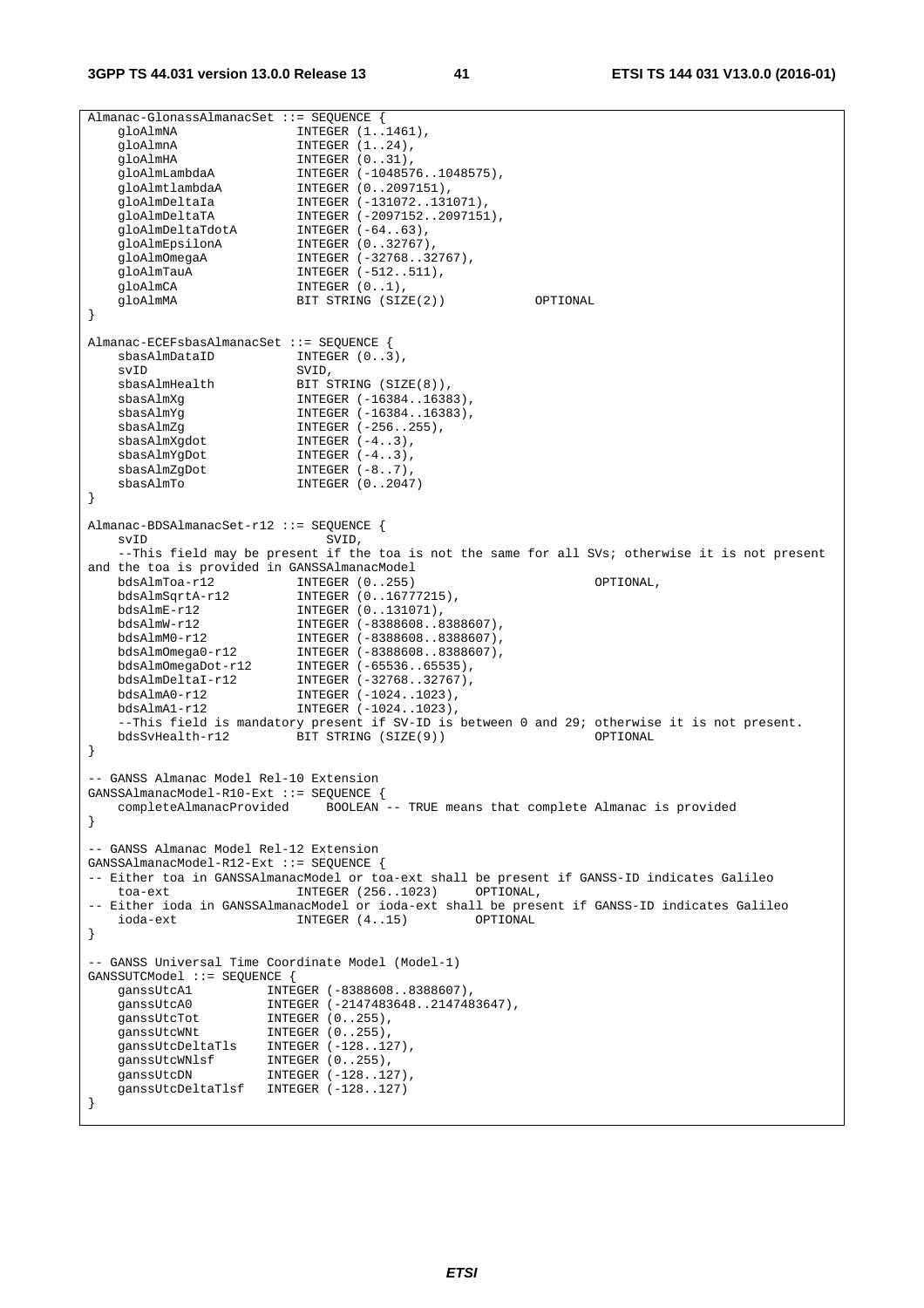--GANSS Ephemeris Extension GANSSEphemerisExtension ::= SEQUENCE { ganssEphemerisHeader GANSSEphemerisExtensionHeader OPTIONAL, ganssReferenceSet SeqOfGANSSRefOrbit OPTIONAL, ganssephemerisDeltasMatrix GANSSEphemerisDeltaMatrix OPTIONAL, ... } -- The ganssEphemerisHeader and the ganssReferenceSet are mandatory only once in the delivery of the -- GANSS Ephemeris Extension. The ganssReferenceSet shall include all healthy satellite vehicles -- at the time of message construction. GANSSEphemerisExtensionHeader ::= SEQUENCE { timeAtEstimation<br>validityPeriod  $INTEGR(1..8)$ , -- The validity period, represented in hours, is the validity period of each individual ephemeris -- delta payload ephemerisExtensionDuration INTEGER(1..512), -- If the ephemerisExtensionDuration does not match the request duration made by the MS, the MS -- should regard the provided ephemerisExtensionDuration as the limit of the SMLC ephemeris -- extension capability at this time. ... } GANSSEphemerisExtensionTime ::= SEQUENCE { ganssEphExtDay INTEGER(0..8191), ganssEphExtTOD GANSSTOD, ... } -- Reference Nav Model for Ephepmeris Extension ReferenceNavModel ::= SEQUENCE { keplerToe INTEGER (0..37799), keplerW INTEGER (-2147483648..2147483647), keplerDeltaN INTEGER (-32768..32767), keplerM0 INTEGER (-2147483648..2147483647), keplerOmegaDot INTEGER (-8388608..8388607), keplerE INTEGER (0..4294967295), keplerIDot INTEGER (-8192..8191), keplerAPowerHalf INTEGER (0.. 4294967295), keplerI0 INTEGER (-2147483648..2147483647), keplerOmega0 INTEGER (-2147483648..2147483647), keplerCrs INTEGER (-32768..32767), keplerCis INTEGER (-32768..32767), keplerCus INTEGER (-32768..32767), keplerCrc INTEGER (-32768..32767), keplerCic INTEGER (-32768..32767), keplerCuc INTEGER (-32768..32767) } SeqOfGANSSRefOrbit ::= SEQUENCE (SIZE(1..32)) OF GANSSReferenceOrbit --The number of reference orbits can be read from number of elements in this sequence GANSSReferenceOrbit ::= SEQUENCE {<br>svID SVID SVID,<br>ReferenceNavModel. ganssOrbitModel<br>ganssClockModel GANSSClockModel, ... } GANSSEphemerisDeltaMatrix ::= SEQUENCE (SIZE(1 .. 128)) OF GANSSEphemerisDeltaEpoch GANSSEphemerisDeltaEpoch ::= SEQUENCE { ganssDeltaEpochHeader GANSSDeltaEpochHeader OPTIONAL, ganssDeltaElementList GANSSDeltaElementList, ... } -- Each GANSSDeltaEpoch element contains a header and the delta values for a particular time window -- for all PRN's.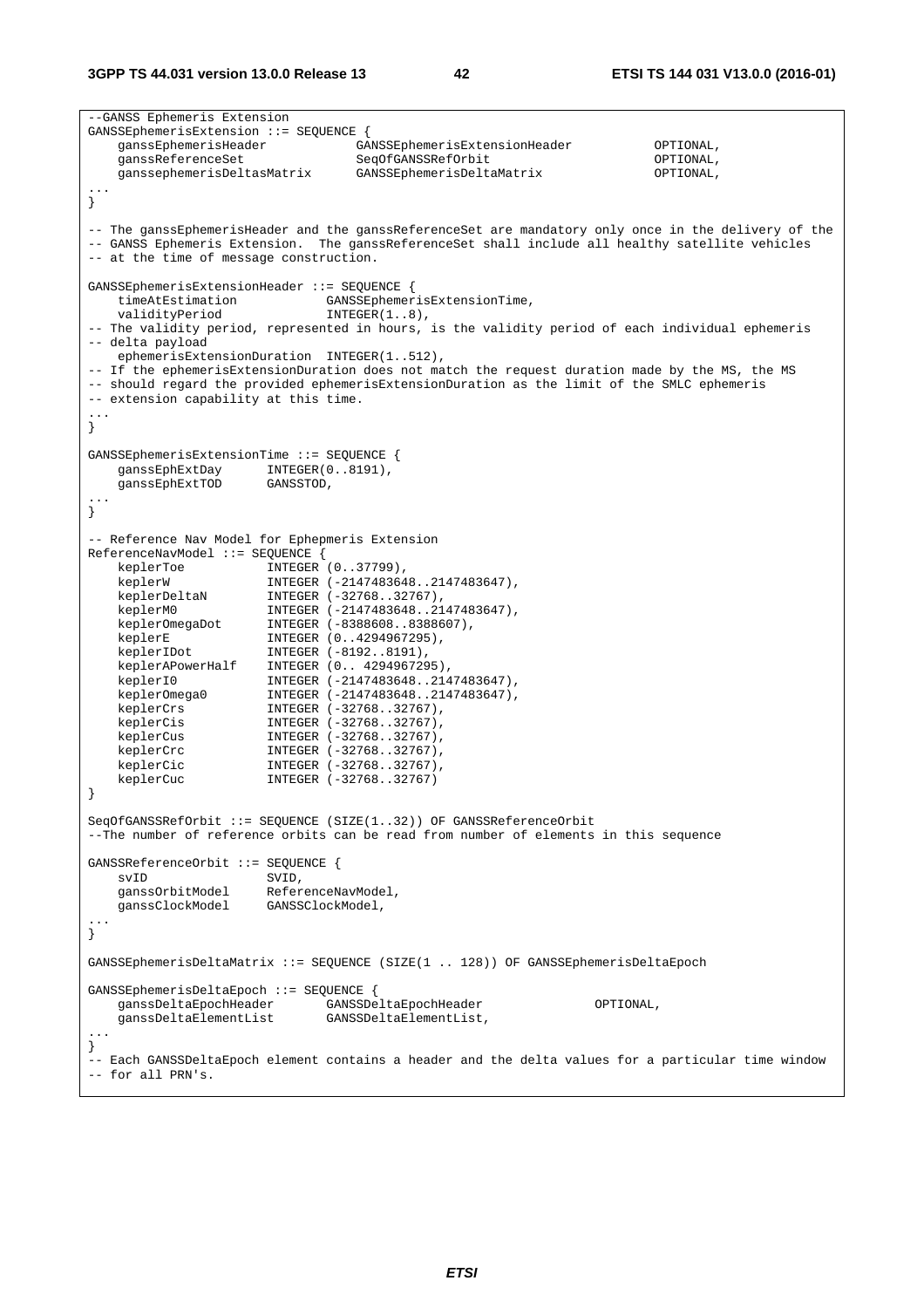**3GPP TS 44.031 version 13.0.0 Release 13 43 ETSI TS 144 031 V13.0.0 (2016-01)**

| $GANSSDeltaEpochHeader :: = SEQUENCE$      |                                                                                                                                                                                          |                                                                                                    |
|--------------------------------------------|------------------------------------------------------------------------------------------------------------------------------------------------------------------------------------------|----------------------------------------------------------------------------------------------------|
| validityPeriod                             | INTER(18)                                                                                                                                                                                | OPTIONAL,                                                                                          |
| ephemerisDeltaSizes                        | GANSSEphemerisDeltaBitSizes                                                                                                                                                              | OPTIONAL,                                                                                          |
| ephemerisDeltaScales                       | GANSSEphemerisDeltaScales                                                                                                                                                                | OPTIONAL,                                                                                          |
| $\sim$ $\sim$ $\sim$                       |                                                                                                                                                                                          |                                                                                                    |
|                                            |                                                                                                                                                                                          |                                                                                                    |
|                                            |                                                                                                                                                                                          | -- In each of the GANSSDeltaEpochs, if the optional element, validityPeriod is not included, the   |
|                                            | -- value in GANSSEphemerisExtensionHeader shall be used. If the optional elements                                                                                                        | -- ephemerisDeltaSizes or ephemerisDeltaScales are not included, then the default ephemeris delta  |
|                                            |                                                                                                                                                                                          | -- sizes and scales shall be used. The default sizes and scales are found in the annex in the      |
| $--$ table $55.11.$                        |                                                                                                                                                                                          |                                                                                                    |
|                                            |                                                                                                                                                                                          |                                                                                                    |
|                                            | GANSSDeltaElementList ::= SEQUENCE (SIZE(1  32)) OF OCTET STRING(SIZE (149))                                                                                                             |                                                                                                    |
|                                            | -- Each octet string element in GANSSDeltaElementList corresponds to one PRN within one epoch                                                                                            |                                                                                                    |
|                                            |                                                                                                                                                                                          |                                                                                                    |
|                                            | -- Table 55.11 of the annex shows the organization of the delta ephemeris octet string.                                                                                                  |                                                                                                    |
|                                            |                                                                                                                                                                                          | -- Decoding of each of the octet strings is accomplished by consulting the ephemerisDeltaSizes     |
|                                            |                                                                                                                                                                                          | -- table to learn the length and order of each of the parameters in the ephemerisDelta payload.    |
|                                            |                                                                                                                                                                                          |                                                                                                    |
|                                            |                                                                                                                                                                                          | -- Post decode scaling is accomplished by consulting the ephemerisDeltaScales table to learn the   |
|                                            | -- scale factors to apply to the terms in the delta ephemeris.                                                                                                                           |                                                                                                    |
|                                            |                                                                                                                                                                                          |                                                                                                    |
| -- Ephemeris Delta Bit Sizes.              |                                                                                                                                                                                          |                                                                                                    |
|                                            |                                                                                                                                                                                          |                                                                                                    |
| GANSSEphemerisDeltaBitSizes ::= SEQUENCE { |                                                                                                                                                                                          |                                                                                                    |
|                                            |                                                                                                                                                                                          |                                                                                                    |
|                                            |                                                                                                                                                                                          | -- This structure defines the order and sizes of the fields in the GANSSDeltaEpoch octet string    |
|                                            | -- seqNum and svID are the first two elements of each GANSS Ephemeris Delta Element Structure<br>-- seqNum is always 7 bits, and svID is always 6 bits long and are thus not included in |                                                                                                    |
|                                            |                                                                                                                                                                                          | -- the GANSSEphemerisDeltaBitSizes table. The value of seqNum indicates the GANSSDeltaEpoch number |
|                                            |                                                                                                                                                                                          |                                                                                                    |
|                                            |                                                                                                                                                                                          | -- The Ephemeris delta element payload mimics the bitsize table, but also includes the svID and    |
|                                            | -- seqNum as the first two elements (in that order), in each block.                                                                                                                      |                                                                                                    |
|                                            |                                                                                                                                                                                          |                                                                                                    |
| bitsize-delta-omega                        | $INTEGER(132)$ ,                                                                                                                                                                         |                                                                                                    |
| bitsize-delta-deltaN                       | $INTEGER(116)$ ,                                                                                                                                                                         |                                                                                                    |
| bitsize-delta-m0                           | $INTEGER(132)$ ,                                                                                                                                                                         |                                                                                                    |
| bitsize-delta-omegadot                     | $INTEGER(124)$ ,                                                                                                                                                                         |                                                                                                    |
| bitsize-delta-e                            | $INTEGER(132)$ ,                                                                                                                                                                         |                                                                                                    |
| bitsize-delta-idot                         | $INTEGER(1.14)$ ,                                                                                                                                                                        |                                                                                                    |
| bitsize-delta-sqrtA                        | $INTEGER(132)$ ,                                                                                                                                                                         |                                                                                                    |
| bitsize-delta-i0                           | $INTEGER(132)$ ,                                                                                                                                                                         |                                                                                                    |
| bitsize-delta-omega0                       | $INTEGER(132)$ ,                                                                                                                                                                         |                                                                                                    |
| bitsize-delta-crs                          | $INTEGER(116)$ ,                                                                                                                                                                         |                                                                                                    |
| bitsize-delta-cis                          | $INTEGER(116)$ ,                                                                                                                                                                         |                                                                                                    |
| bitsize-delta-cus                          | $INTEGER(116)$ ,                                                                                                                                                                         |                                                                                                    |
| bitsize-delta-crc                          | $INTEGER(116)$ ,                                                                                                                                                                         |                                                                                                    |
| bitsize-delta-cic<br>bitsize-delta-cuc     | $INTEGER(1.16)$ ,                                                                                                                                                                        |                                                                                                    |
| bitsize-delta-tgdl                         | $INTEGER(116)$ ,<br>$INTER(110)$ ,                                                                                                                                                       |                                                                                                    |
| bitsize-delta-tgd2                         | $INTEGER(110)$ ,                                                                                                                                                                         |                                                                                                    |
|                                            |                                                                                                                                                                                          |                                                                                                    |
|                                            |                                                                                                                                                                                          |                                                                                                    |
|                                            |                                                                                                                                                                                          |                                                                                                    |
| GANSSEphemerisDeltaScales ::= SEQUENCE {   |                                                                                                                                                                                          |                                                                                                    |
|                                            |                                                                                                                                                                                          |                                                                                                    |
| scale-delta-omega                          | $INTEGER(-1615)$ ,                                                                                                                                                                       |                                                                                                    |
| scale-delta-deltaN                         | $INTEGER(-1615)$ ,                                                                                                                                                                       |                                                                                                    |
| scale-delta-m0                             | $INTEGER(-1615)$ ,                                                                                                                                                                       |                                                                                                    |
| scale-delta-omegadot                       | $INTEGER(-1615)$ ,                                                                                                                                                                       |                                                                                                    |
| scale-delta-e                              | $INTEGER(-1615)$ ,                                                                                                                                                                       |                                                                                                    |
| scale-delta-idot                           | $INTEGER(-1615)$ ,                                                                                                                                                                       |                                                                                                    |
| scale-delta-sqrtA                          | $INTEGER(-1615)$ ,                                                                                                                                                                       |                                                                                                    |
| scale-delta-i0                             | $INTEGER(-1615)$ ,                                                                                                                                                                       |                                                                                                    |
| scale-delta-omega0<br>scale-delta-crs      | $INTEGER(-1615)$ ,                                                                                                                                                                       |                                                                                                    |
| scale-delta-cis                            | $INTEGER(-1615)$ ,<br>$INTEGER(-1615)$ ,                                                                                                                                                 |                                                                                                    |
| scale-delta-cus                            | $INTEGER(-1615)$ ,                                                                                                                                                                       |                                                                                                    |
| scale-delta-crc                            | $INTEGER(-1615)$ ,                                                                                                                                                                       |                                                                                                    |
| scale-delta-cic                            | $INTEGER(-1615)$ ,                                                                                                                                                                       |                                                                                                    |
| scale-delta-cuc                            | $INTEGER(-1615)$ ,                                                                                                                                                                       |                                                                                                    |
| scale-delta-tgd1                           | $INTEGER(-1615)$ ,                                                                                                                                                                       |                                                                                                    |
| scale-delta-tgd2                           | $INTEGER(-1615)$ ,                                                                                                                                                                       |                                                                                                    |
|                                            |                                                                                                                                                                                          |                                                                                                    |
|                                            |                                                                                                                                                                                          |                                                                                                    |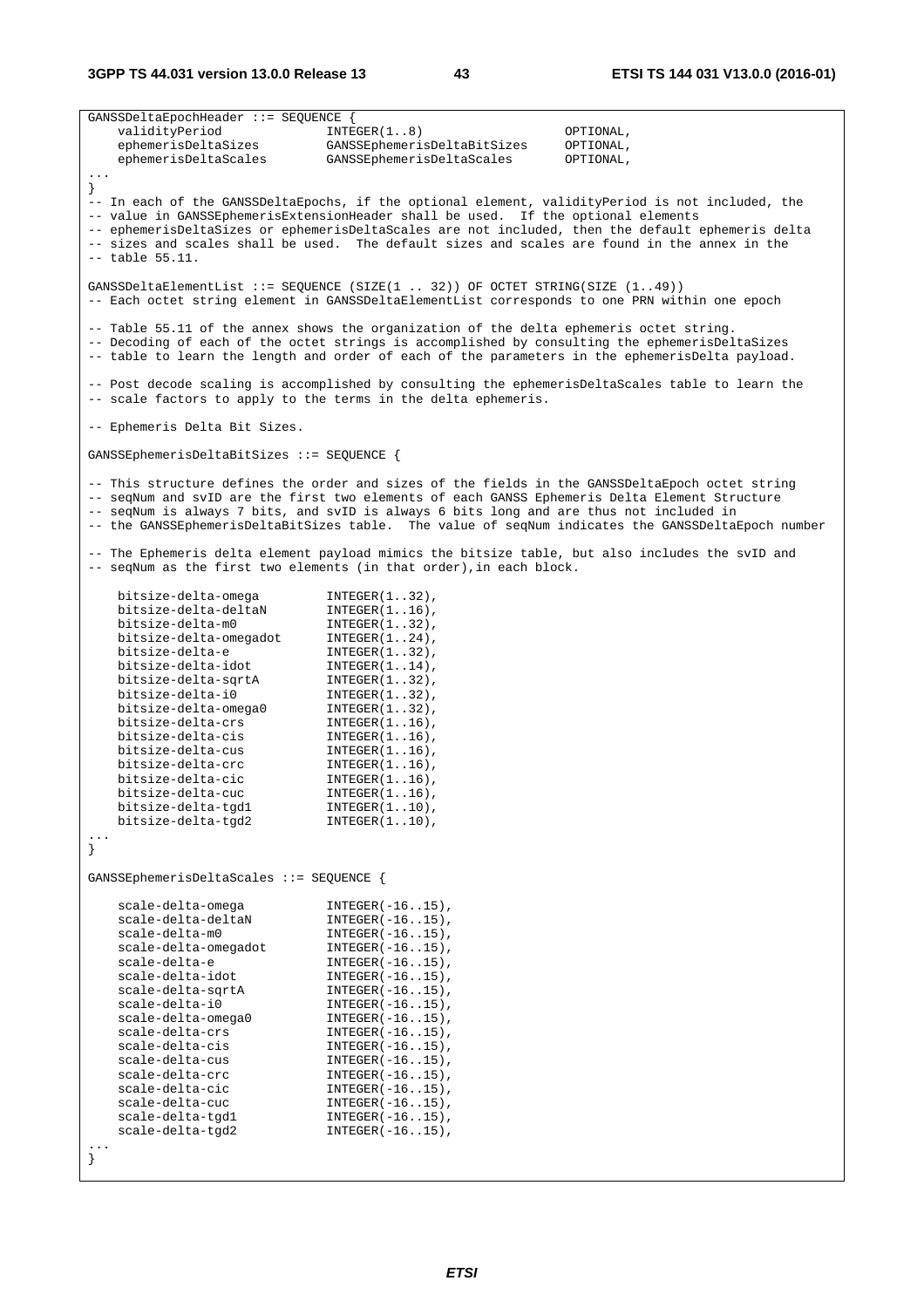**3GPP TS 44.031 version 13.0.0 Release 13 44 ETSI TS 144 031 V13.0.0 (2016-01)**

```
-- GANSS Ephemeris Extension Check 
GANSSEphemerisExtensionCheck ::= SEQUENCE { 
 ganssBeginTime GANSSEphemerisExtensionTime, 
 ganssEndTime GANSSEphemerisExtensionTime, 
    ganssSatEventsInfo GANSSSatEventsInfo, 
... 
} 
GANSSSatEventsInfo ::= SEQUENCE {<br>eventOccured BIT STRIN
                       BIT STRING (SIZE (64)),
    futureEventNoted BIT STRING (SIZE (64)), 
... 
} 
-- If a bit is clear in the eventOccured field it indicates that no known errors have occured 
-- between the current time and the ganssBeginTime nor is a maneuver planned for the next sixty 
-- minutes. 
-- If a bit is set in the futureEventNoted field it indicates that a maneuver is planned during the 
-- time period between current time plus sixty minutes and the ganssEndTime
-- GANSS Additional Universal Time Coordinate Model 
GANSSAddUTCModel ::= CHOICE { 
   utcModel2 UTCmodelSet2,
   utcModel3 UTCmodelSet3,<br>utcModel4 UTCmodelSet4,
                       UTCmodelSet4,
   ... ,<br>utcModel5-r12
                      UTCmodelSet5-r12
} 
UTCmodelSet2 ::= SEQUENCE { 
   utcA0 INTEGER (-32768..32767),
   utcA1 <br>
INTEGER (-4096.. 4095),<br>
INTEGER (-64..63),
   utcA2 <br>utcDeltaTls INTEGER (-64..63),<br>INTEGER (-128..12
   utcDeltaTls INTEGER (-128...127),<br>utcTot. INTEGER (0..65535).
utcTot INTEGER (0..65535),
utcWNot INTEGER (0..8191),
   utcWNlsf INTEGER (0..255),<br>
utcDN BIT STRING (SIZE)<br>
utcDeltaTlsf INTEGER (-128..12
                       BIT STRING (SIZE(4)),
                       INTER <math>(-128..127)</math>} 
UTCmodelSet3 ::= SEQUENCE { 
    nA INTEGER (1..1461), 
     tauC INTEGER (-2147483648..2147483647), 
    b1 INTEGER (-1024..1023) OPTIONAL, 
    b2 INTEGER (-512..511) OPTIONAL, 
                       BIT STRING (SIZE(2))
} 
UTCmodelSet4 ::= SEQUENCE { 
 utcA1wnt INTEGER (-8388608..8388607), 
 utcA0wnt INTEGER (-2147483648..2147483647), 
   utcTot INTEGER (0..255),<br>
utcNNt INTEGER (0..255),<br>
utcDeltaTls INTEGER (-128..12<br>
utcNNlsf INTEGER (0..255),<br>
utcDN TNTEGER (0..255),
utcWNt INTEGER (0..255),
 utcDeltaTls INTEGER (-128..127), 
                       1NTEGER (0..255),<br>INTEGER (0..255),<br>INTEGER (-128..127),
utcDN INTEGER (-128..127),
 utcDeltaTlsf INTEGER (-128..127), 
 utcStandardID INTEGER (0..7) -- coding according to annex 
} 
UTCmodelSet5-r12 ::= SEQUENCE { 
   utcA0-r12 INTEGER (-2147483648..2147483647),
 utcA1-r12 INTEGER (-8388608..8388607), 
 utcDeltaTls-r12 INTEGER (-128..127), 
 utcWNlsf-r12 INTEGER (0..255), 
 utcDN-r12 INTEGER (0..255), 
   utcDN-112 INTEGER (0..255),<br>utcDeltaTlsf-r12 INTEGER (-128..127)
} 
 -- GANSS Auxiliary Information 
GANSSAuxiliaryInformation ::= CHOICE{ 
    ganssID1 GANSS-ID1, -- This choice may only be present if GANSS ID indicates Modernized GPS 
    ganssID3 GANSS-ID3, -- This choice may only be present if GANSS ID indicates GLONASS 
     ... 
}
```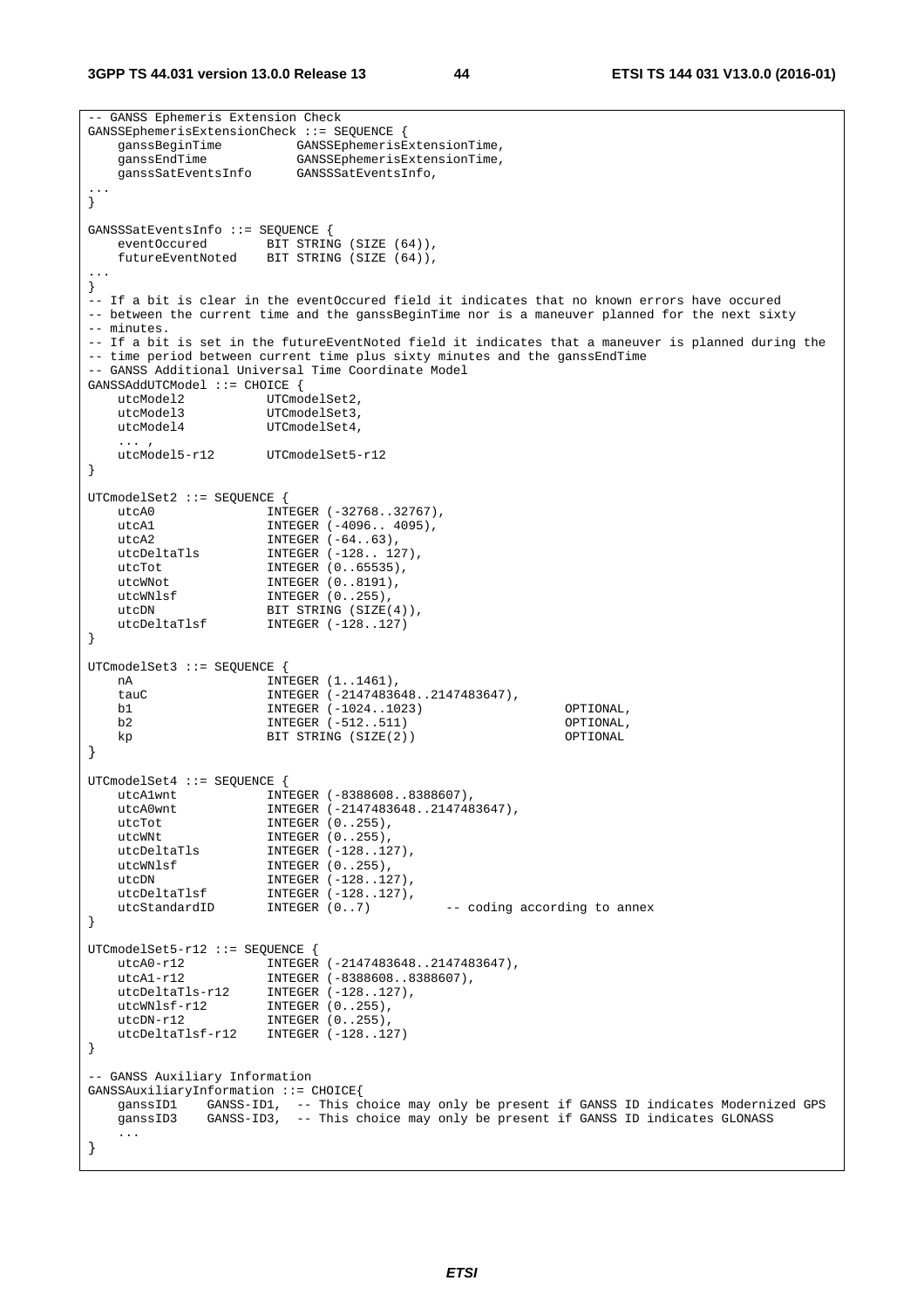```
GANSS-ID1 ::= SEQUENCE (SIZE(1..64)) OF GANSS-ID1-element
GANSS-ID1-element ::= SEQUENCE {<br>svID SVID,
                          SVID,
     signalsAvailable GANSSSignals, 
 ... 
} 
GANSS-ID3 ::= SEQUENCE (SIZE(1..64)) OF GANSS-ID3-element 
GANSS-ID3-element ::= SEQUENCE {
     svID SVID, 
     signalsAvailable GANSSSignals, 
    channelNumber INTEGER (-7..13),
     ... 
} 
-- DGANSS Corrections Validity Period: 
-- This element may only be included if GANSSDiffCorrections IE is included in 
-- GANSSGenericAssistDataElement element. 
-- GANSSDiffCorrectionsValidityPeriod shall contain the same number of elements as the 
 -- SeqOfSgnTypeElement included in GANSSDiffCorrections IE 
GANSSDiffCorrectionsValidityPeriod ::= SEQUENCE (SIZE (1..3)) OF DGANSSExtensionSgnTypeElement 
DGANSSExtensionSgnTypeElement ::= SEQUENCE { 
     ganssSignalID GANSSSignalID, -- signal type identity 
                                   SeqOfDGANSSExtensionSqnElement
} 
-- SeqOfDGANSSExtensionSgnElement shall contain the same number of elements as the 
-- SeqOfDGANSSSgnElement included in GANSSDiffCorrections IE 
SeqOfDGANSSExtensionSgnElement ::= SEQUENCE (SIZE (1..16)) OF DGANSSExtensionSgnElement 
\begin{tabular}{ll} {\bf DGANSSExtensionSgnElement} & := & {\bf SEQUENCE} \hspace{1.5cm} \{ \\ {\bf SVID} & {\bf SVID} \hspace{1.5cm} \\ \bf udreGrowthRate & {\bf INTEGRER} \hspace{1.5cm} \bf \end{tabular}svID SVID, -- Satellite identity
 udreGrowthRate INTEGER(0..7), -- coding according to annex 
    udreValidityTime INTEGER(0..7), -- coding according to annex
 ... 
} 
--Required Measurement Request Response Time, range is 1 to 128 seconds. 
RequiredResponseTime ::= INTEGER (1..128) 
 -- Control header for additional GPS assistance data 
Add-GPS-AssistData ::= SEQUENCE { 
                               add-GPS-controlHeader Add-GPS-ControlHeader 
} 
Add-GPS-ControlHeader ::= SEQUENCE { 
     gpsEphemerisExtension GPSEphemerisExtension OPTIONAL, 
                                        gpsEphemerisExtensionCheck GPSEphemerisExtensionCheck OPTIONAL, 
      ... , 
     dgpsCorrectionsValidityPeriod DGPSCorrectionsValidityPeriod OPTIONAL, 
      -- If ReferenceTime is included in ControlHeader, GPSReferenceTime-R10-Ext 
    -- shall also be included.<br>gpsReferenceTime-R10-Ext
                                         gpsReferenceTime-R10-Ext GPSReferenceTime-R10-Ext OPTIONAL, 
     -- If AcquisAssist is included in ControlHeader, GPSAcquisAssist-R10-Ext 
    -- shall also be included.<br>gpsAcquisAssist-R10-Ext
                                     gpsAcquisAssist-R10-Ext GPSAcquisAssist-R10-Ext OPTIONAL, 
      -- If Almanac is included in ControlHeader, GPSAlmanac-R10-Ext 
    -- shall also be included.<br>gpsAlmanac-R10-Ext
                                         gpsAlmanac-R10-Ext GPSAlmanac-R10-Ext OPTIONAL, 
     gpsAcquisAssist-R12-Ext GPSAcquisAssist-R12-Ext OPTIONAL 
} 
GPSClockModel ::= SEQUENCE { 
     af2 INTEGER (-128..127), 
    af1 INTEGER (-32768..32767)<br>af0 INTEGER (-2097152..2097)
    af0 INTEGER (-2097152..2097151),<br>tgd INTEGER (-128..127)
            1...____.<br>INTEGER (-128..127)
}
```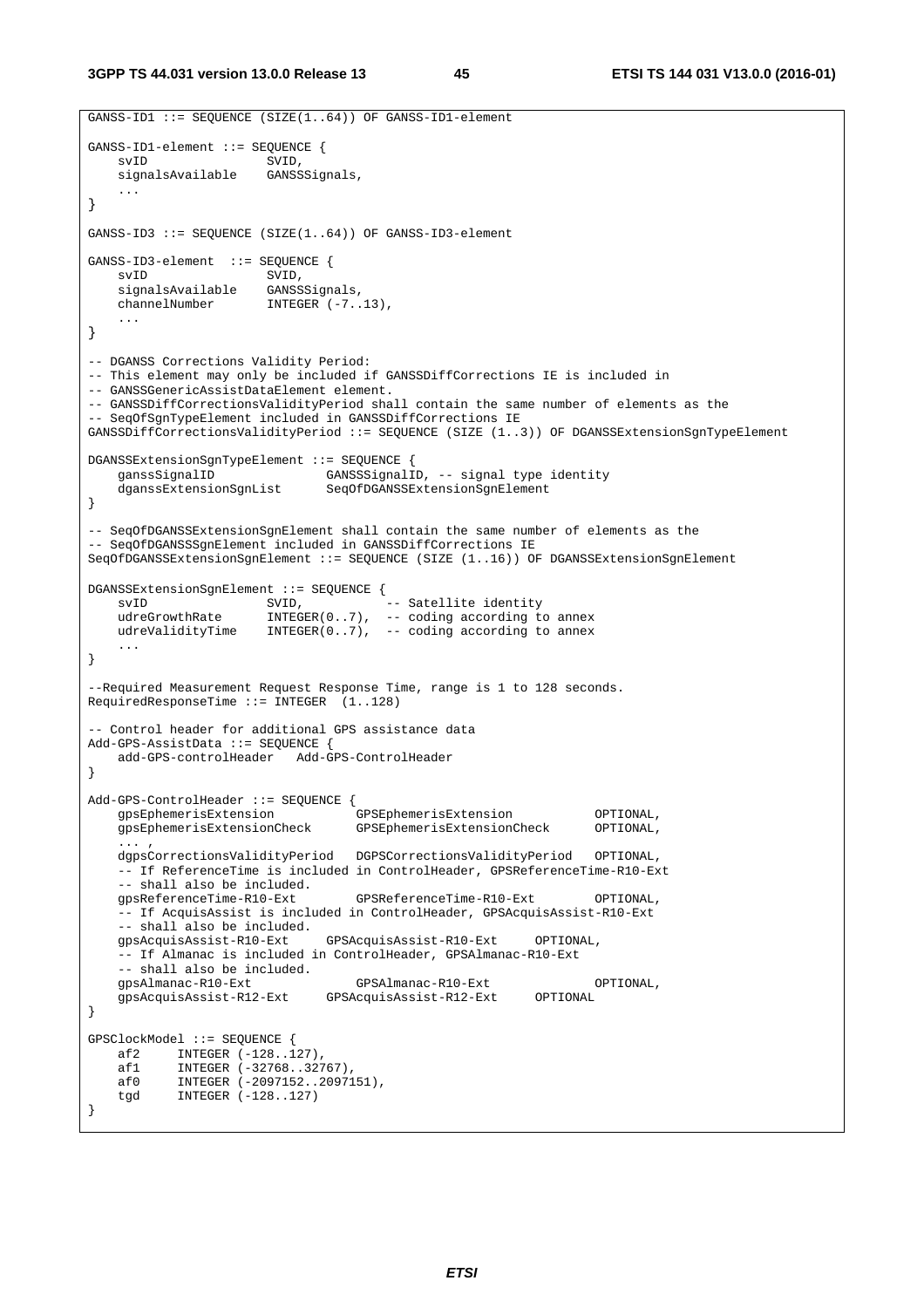--GPS Ephemeris Extension GPSEphemerisExtension ::= SEQUENCE {<br>gpsEphemerisHeader (<br>gpsEphemerisHeader ( gpsEphemerisHeader GPSEphemerisExtensionHeader OPTIONAL, gpsReferenceSet SeqOfGPSRefOrbit OPTIONAL, gpsephemerisDeltaMatrix GPSEphemerisDeltaMatrix OPTIONAL, ... } -- The gpsEphemerisHeader and the gpsReferenceSet are mandatory only once in the delivery of the -- GPS Ephemeris Extension. The gpsReferenceSet shall include all healthy satellite vehicles at the -- time of message construction -- The SMLC is required to deliver the gpsReferenceSet for all healthy satellite vehicles -- at the time of message construction. GPSEphemerisExtensionHeader ::= SEQUENCE { timeofEstimation GPSEphemerisExtensionTime, validityPeriod INTEGER(1..8), -- The validity period, represented in hours is the validity period of each individual ephemeris -- delta payload ephemerisExtensionDuration INTEGER(1..512), -- If the ephemerisExtensionDuration does not match the request duration made by the MS, the MS -- should regard the provided ephemerisExtensionDuration as the limit of the SMLC ephemeris -- extension capability at this time. ... } GPSEphemerisExtensionTime ::= SEQUENCE { gpsWeek GPSWeek,<br>gpsTOW INTEGER INTEGER (0..604799), ... } SeqOfGPSRefOrbit ::= SEQUENCE (SIZE(1..32)) OF GPSReferenceOrbit --The number of reference orbits can be read from number of elements in this sequence GPSReferenceOrbit ::= SEQUENCE { svID SVID, ReferenceNavModel,<br>GPSClockModel, gpsClockModel ... } GPSEphemerisDeltaMatrix ::= SEQUENCE (SIZE(1 .. 128)) OF GPSEphemerisDeltaEpoch GPSEphemerisDeltaEpoch ::= SEQUENCE { gpsDeltaEpochHeader GPSDeltaEpochHeader OPTIONAL, gpsDeltaElementList GPSDeltaElementList, ... } -- Each GPSDeltaEpoch element contains a header and the delta values for a particular time window -- for all PRN's. GPSDeltaEpochHeader ::= SEQUENCE { validityPeriod  $NTEGER(1..8)$  OPTIONAL,<br>ephemerisDeltaSizes GPSEphemerisDeltaBitSizes OPTIONAL, ephemerisDeltaSizes GPSEphemerisDeltaBitSizes OPTIONAL, ephemerisDeltaScales GPSEphemerisDeltaScales OPTIONAL, ... } -- In each of the GPSDeltaEpochs, if the optional element validityPeriod is not included, -- the value in GPSEphemerisExtensionHeader shall be used. if the optional elements -- ephemerisDeltaSizes or ephemerisDeltaScales are not included, then the default ephemeris delta -- sizes and scales shall be used. The default sizes and scales are found in the annex in section  $-- A.29.m$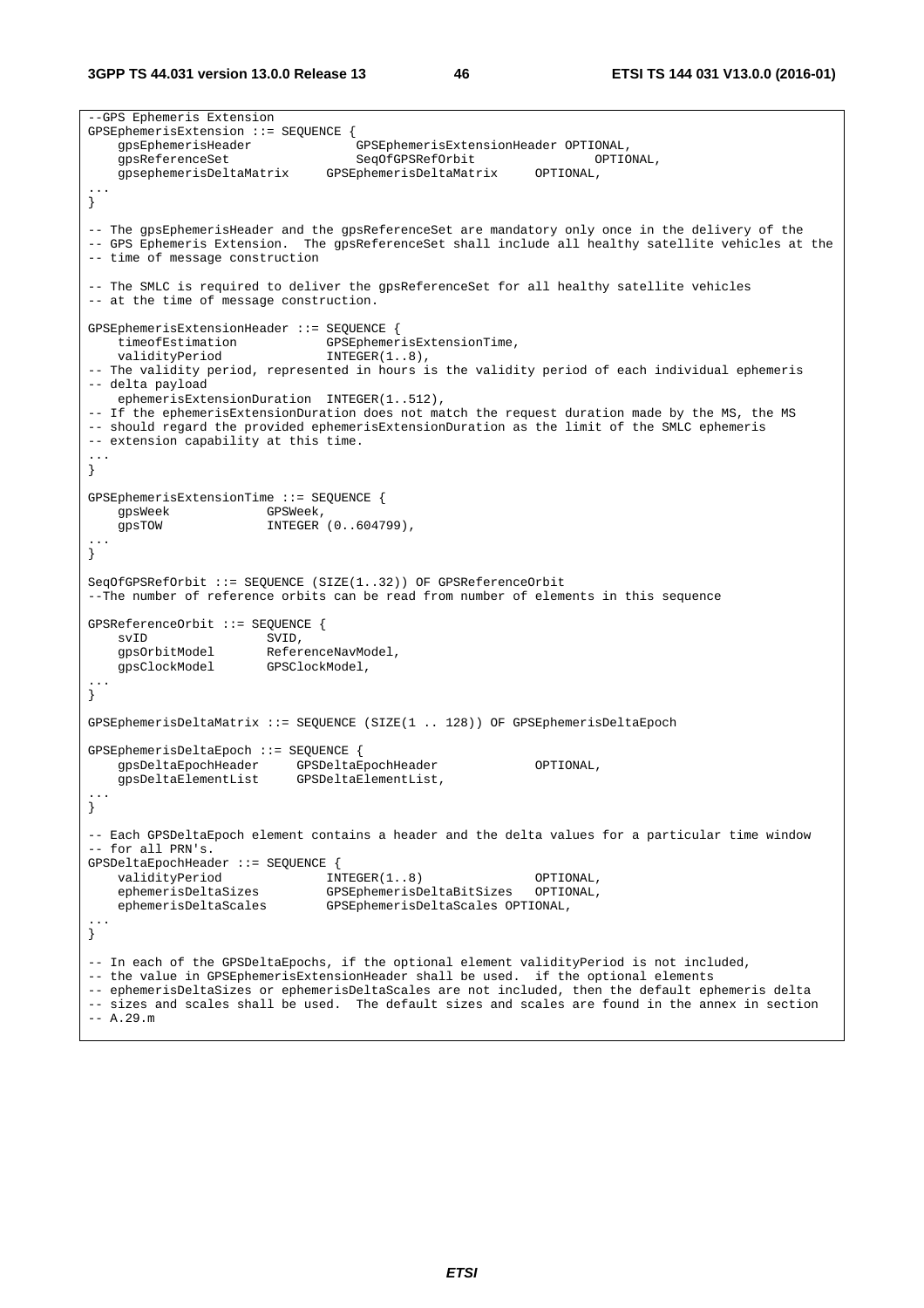GPSDeltaElementList ::= SEQUENCE (SIZE(1 .. 32)) OF OCTET STRING(SIZE (1..47)) -- Each octet string element in GPSDeltaElementList corresponds to one PRN within one epoch -- Table A.29.m of the annex shows the organization of the delta ephemeris octet string. -- Decoding of each of the octet strings is accomplished by consulting the ephemerisDeltaSizes -- table to learn the length and order of each of the parameters in the ephemerisDelta payload -- Post decode scaling is accomplished by consulting the ephemerisDeltaScales table to learn the. -- scale factors to apply to the terms in the delta ephemeris -- Ephemeris Delta Bit Sizes. GPSEphemerisDeltaBitSizes ::= SEQUENCE { -- This structure defines the order and sizes of the fields in the GPSsDeltaEpoch octet string -- seqNum and svID are the first two elements of each GPS Ephemeris Delta Element Structure -- seqNum is always 7 bits, and svID is always 5 bits long and are thus not included in -- the GPSEphemerisDeltaBitSizes table. seqNum indicates the GPSDeltaEpoch number. -- The Ephemeris delta element payload mimics the bitsize table, but also includes the svID and -- seqNum as the first two elements (in that order),in each block. bitsize-delta-omega INTEGER(1..32), bitsize-delta-deltaN INTEGER(1..16), bitsize-delta-m0 INTEGER(1..32), bitsize-delta-omegadot INTEGER(1..24), bitsize-delta-e INTEGER(1..32), bitsize-delta-idot INTEGER(1..14), bitsize-delta-sqrtA bitsize-delta-i0 INTEGER(1..32),  $\begin{minipage}{0.9\textwidth} \begin{tabular}{p{0.8cm}p{0.8cm}p{0.8cm}} \begin{tabular}{p{0.8cm}p{0.8cm}p{0.8cm}} \multicolumn{2}{p{0.8cm}p{0.8cm}} \multicolumn{2}{p{0.8cm}p{0.8cm}} \multicolumn{2}{p{0.8cm}p{0.8cm}} \multicolumn{2}{p{0.8cm}p{0.8cm}} \multicolumn{2}{p{0.8cm}p{0.8cm}} \multicolumn{2}{p{0.8cm}p{0.8cm}} \multicolumn{2}{p{0.8cm}p{0.8cm}} \multicolumn{2$  bitsize-delta-crs INTEGER(1..16), bitsize-delta-cis INTEGER(1..16), bitsize-delta-cus INTEGER(1..16), bitsize-delta-crc INTEGER(1..16), bitsize-delta-cic INTEGER(1..16), bitsize-delta-cuc INTEGER(1..16), bitsize-delta-tgd INTEGER(1..10), ... } GPSEphemerisDeltaScales ::= SEQUENCE { scale-delta-omega INTEGER(-16..15), scale-delta-deltaN INTEGER(-16..15), scale-delta-m0 INTEGER(-16..15), scale-delta-omegadot INTEGER(-16..15), scale-delta-e INTEGER(-16..15), scale-delta-idot INTEGER(-16..15), scale-delta-sqrtA INTEGER(-16..15), scale-delta-i0 INTEGER(-16..15), scale-delta-omega0 INTEGER(-16..15), scale-delta-crs INTEGER(-16..15), scale-delta-cis INTEGER(-16..15), scale-delta-cus INTEGER(-16..15), scale-delta-crc INTEGER(-16..15), scale-delta-cic INTEGER(-16..15), scale-delta-cuc INTEGER(-16..15), scale-delta-tgd INTEGER(-16..15), ... } GPSEphemerisExtensionCheck ::= SEQUENCE { gpsBeginTime GPSEphemerisExtensionTime, gpsEndTime GPSEphemerisExtensionTime, gpsSatEventsInfo GPSSatEventsInfo, ... }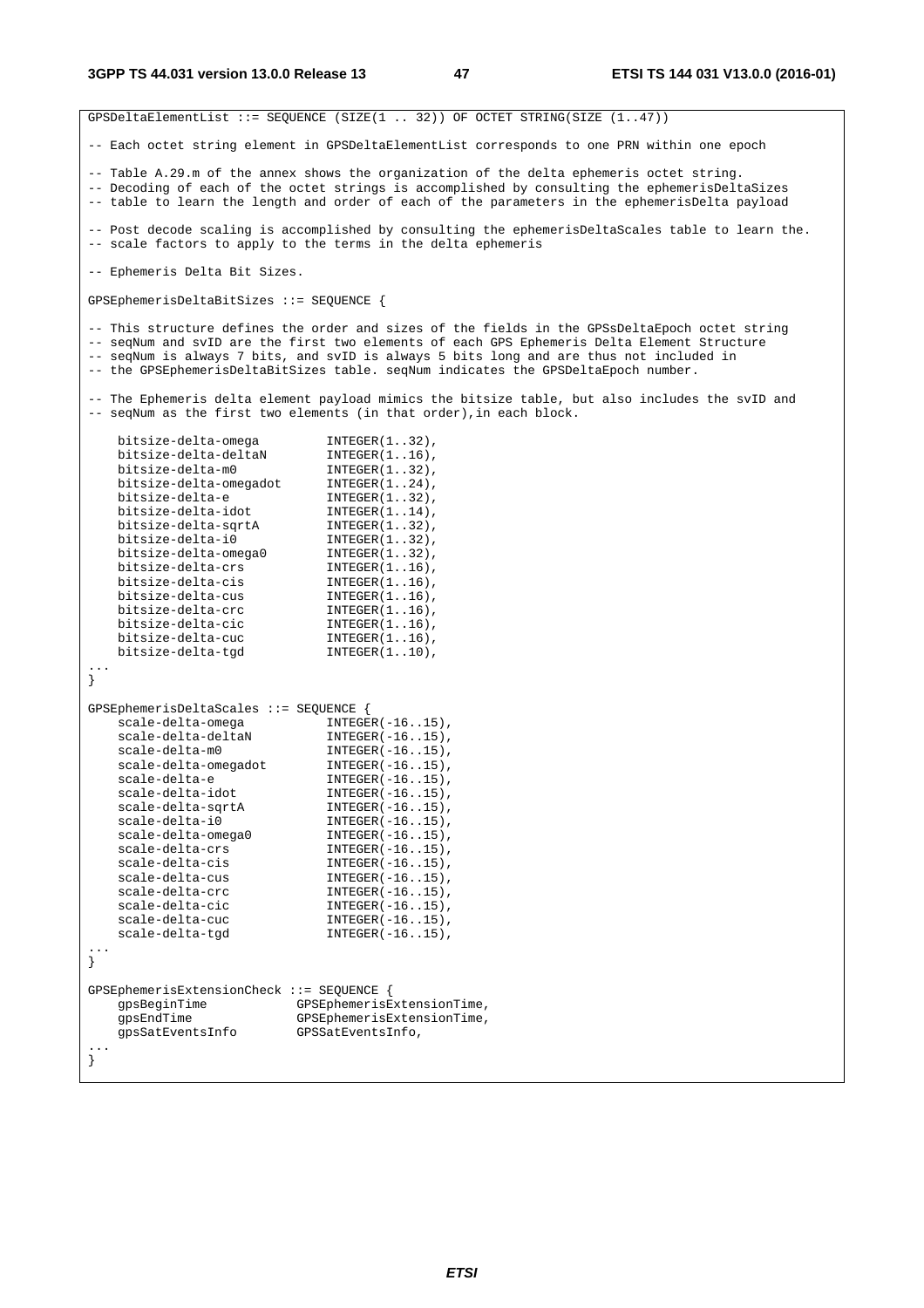**3GPP TS 44.031 version 13.0.0 Release 13 48 ETSI TS 144 031 V13.0.0 (2016-01)**

```
GPSSatEventsInfo ::= SEQUENCE {<br>eventOccured BIT STR
                      BIT STRING (SIZE (32)),
    futureEventNoted BIT STRING (SIZE (32)), 
... 
} 
-- If a bit is clear in the eventOccured field it indicates that no known errors have occured since 
-- the gpsBeginTime nor is a maneuver planned for the next sixty minutes. 
-- If a bit is set in the futureEventNoted field it indicates that a maneuver is planned during the 
-- time period between current time plus sixty minutes and gpsEndTime 
-- DGPS Corrections Validity Period: 
-- This element may only be included if DGPSCorrections IE is included in ControlHeader element. 
-- DGPSCorrectionsValidityPeriod shall contain the same number of elements as the SeqOfSatElement 
-- included in DGPSCorrections IE 
DGPSCorrectionsValidityPeriod ::= SEQUENCE (SIZE (1..16)) OF DGPSExtensionSatElement 
DGPSExtensionSatElement ::= SEQUENCE { 
satelliteID SatelliteID,
 udreGrowthRate INTEGER(0..7), -- coding according to annex 
   udreValidityTime INTEGER(0..7), -- coding according to annex
 ... 
} 
 - GPS Reference Time Rel-10 Extension:
SPERE frenceTime-R10-Ext ::= SEQUENCE {<br>
gpsWeekCvcleNumber INTEGER(0..7) -- coding according to annex
   qpsWeekCycleNumber INTEGER(0..7)} 
-- GPS Acquisition Assistance Rel-10 Extension: 
-- GPSAcquisAssist-R10-Ext shall contain the same number of elements as the SeqOfAcquisElement 
-- included in AcquisAssist IE 
GPSAcquisAssist-R10-Ext ::= SEQUENCE(SIZE (1..16)) OF GPSAcquisAssist-R10-Ext-Element 
GPSAcquisAssist-R10-Ext-Element::= SEQUENCE { 
   satelliteID SatelliteID,<br>azimuthLSB INTEGER(0.1
   azimuthLSB INTEGER(0..15)<br>elevationLSB INTEGER(0..15)
                       INTEGR(0..15)} 
-- GPS Acquisition Assistance Rel-12 Extension: 
GPSAcquisAssist-R12-Ext ::= SEQUENCE { 
    confidence INTEGER (0..100) OPTIONAL, 
    acquisList SeqOfGPSAcquisAssist-R12-Ext OPTIONAL 
} 
SeqOfGPSAcquisAssist-R12-Ext ::= SEQUENCE (SIZE(1..16)) OF GPSAcquisAssist-R12-Ext-Element 
GPSAcquisAssist-R12-Ext-Element ::= SEQUENCE { 
   satelliteID, SatelliteID,
   dopplerUncertaintyExt ENUMERATED { d300,<br>d400,
d400 ,
d500 ,
d600 ,
                                               noInformation, ...} 
} 
-- GPS Almanac Rel-10 Extension: 
GPSAlmanac-R10-Ext ::= SEQUENCE { 
    completeAlmanacProvided BOOLEAN -- TRUE means that complete Almanac is provided 
} 
Rel-7-MsrPosition-Rsp-Extension ::= SEQUENCE { 
    velEstimate VelocityEstimate OPTIONAL, 
  -- Horizontal Velocity 
  -- Horizontal with Vertical Velocity 
 -- Horizontal Velocity with Uncertainty 
  -- Horizontal with Vertical Velocity and Uncertainty 
  ganssLocationInfo GANSSLocationInfo OPTIONAL, 
 ganssMeasureInfo GANSSMeasureInfo OPTIONAL, 
 ... 
-- Further Release 7 extensions here 
}
```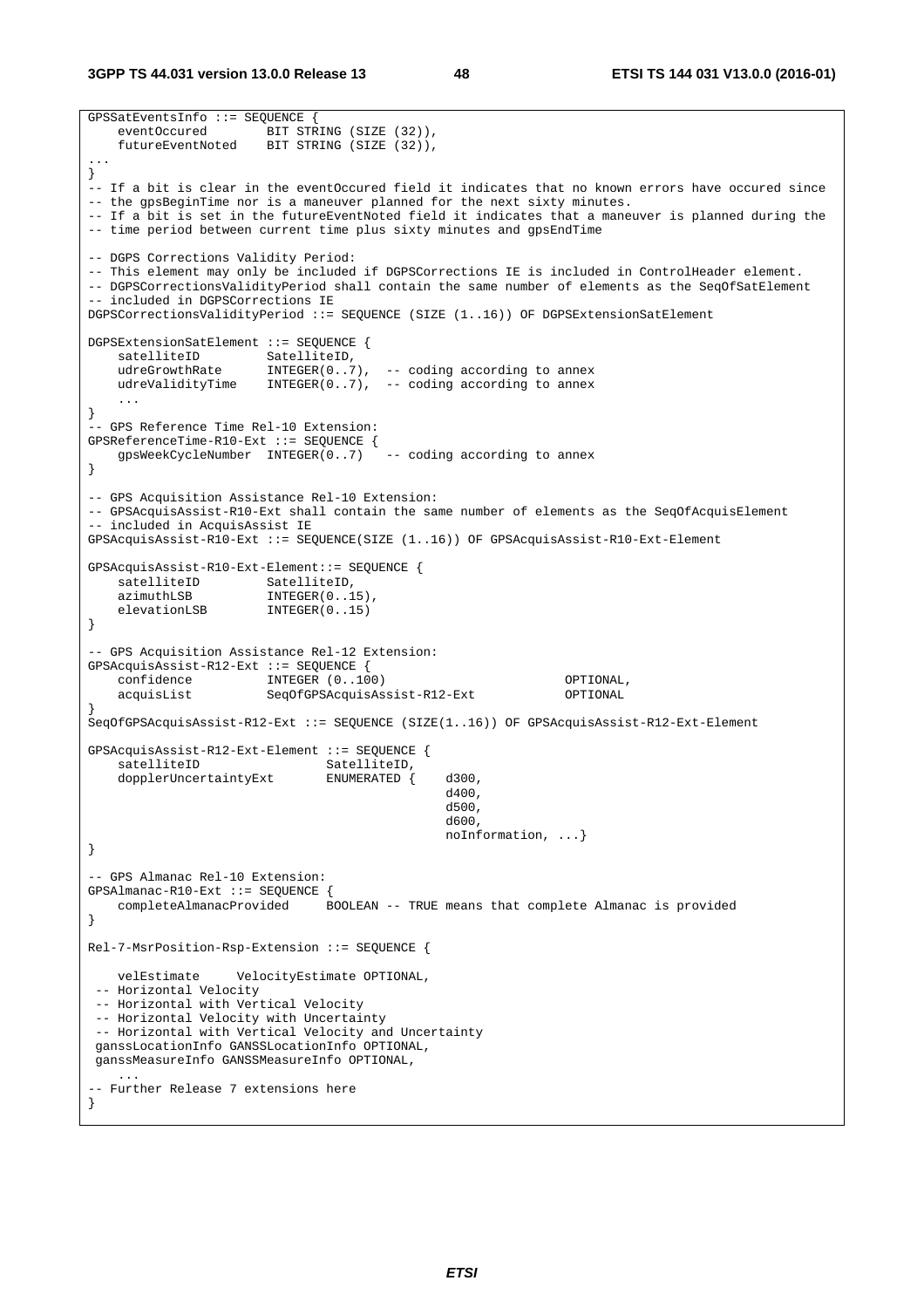**3GPP TS 44.031 version 13.0.0 Release 13 49 ETSI TS 144 031 V13.0.0 (2016-01)**

```
-- GANSS Location Information contains location estimate, time stamp with uncertainty 
 -- and optionally Reference Frame field 
GANSSLocationInfo ::= SEQUENCE {<br>referenceFrame ReferenceFrame
    referenceFrame ReferenceFrame OPTIONAL, -- Reference Frame Number 
    ganssTODm GANSSTODm OPTIONAL, -- GNSS TOD modulo 
    ganssTODFrac INTEGER (0 .. 16384) OPTIONAL, -- Coding according to Annex 
     -- a value of 16384 shall not be encoded by the sender 
   -- the receiver shall consider a value of 16384 to be invalid data<br>ganssTODUncertainty GANSSTODUncertainty OPTIONAL, -- CO
   ganssTODUncertainty GANSSTODUncertainty OPTIONAL, -- Coding according to Annex<br>ganssTimeID 1NTEGER (0 . 7) OPTIONAL, -- Coding according to Annex
                                                      OPTIONAL, -- Coding according to Annex
   FixType FixType,<br>posData PositionI
   posData <br>stationaryIndication INTEGER(0 ..
 stationaryIndication INTEGER(0 .. 1) OPTIONAL, -- '0' if moving or motion not 
 -- known 
     -- Possible shapes carried in posEstimate are 
     -- ellipsoid point, 
     -- ellipsoid point with uncertainty circle 
     -- ellipsoid point with uncertainty ellipse 
     -- ellipsoid point with altitude and uncertainty ellipsoid 
    posEstimate Ext-GeographicalInformation, 
 ... 
} 
PositionData ::= BIT STRING { 
   e-otd (0)
   qps (1),
    galileo (2), 
    sbas (3), 
    modernizedGPS (4), 
    qzss (5),
   glonass (6),<br>bds (7)
                    (7) (SIZE (3..16))
-- GANSS TOD modulo 1 hour 
GANSSTODm ::= INTEGER (0 .. 3599999) 
ReferenceFrame ::= SEQUENCE { 
 referenceFN INTEGER (0 .. 65535), 
     -- Note that applicable range for referenceFN is 0 - 42431 
 referenceFNMSB INTEGER (0 .. 63) OPTIONAL -- MSB of Reference Frame Number
} 
-- GANSS Measurement Information 
GANSSMeasureInfo ::= SEQUENCE { 
   -- Measurement info elements 
ganssMsrSetList SeqOfGANSS-MsrSetElement 
} 
SeqOfGANSS-MsrSetElement ::= SEQUENCE (SIZE(1..3)) OF GANSS-MsrSetElement 
-- GANSS measurement information 1-3 times in a message 
GANSS-MsrSetElement ::= SEQUENCE { 
    referenceFrame ReferenceFrame OPTIONAL, -- Reference Frame Number 
     -- if ganssTODm is included, it is the GNSS specific system time of the GANSS reported 
     -- first in ganss-SgnTypeList. If GPS Measurement Information element is not included in 
   -- a Measure Position Response component, this field shall be present.<br>qanssTODm (GANSSTODm OPTIONAL, -- GANSS TOD
    ganssTODm GANSSTODm OPTIONAL, -- GANSS TOD modulo 1 hour deltaGANSSTOD INTEGER (0 . 127) OPTIONAL,
 deltaGANSSTOD INTEGER (0 .. 127) OPTIONAL, 
 ganssTODUncertainty GANSSTODUncertainty OPTIONAL, -- Coding according to Annex 
     --N_GANSS can be read from number of elements of SeqOfGANSS-MsrElement 
    ganss-MsrElementList SeqOfGANSS-MsrElement 
} 
SeqOfGANSS-MsrElement ::= SEQUENCE (SIZE(1..8)) OF GANSS-MsrElement 
GANSS-MsrElement ::= SEQUENCE { 
ganssID INTEGER (0..7) OPTIONAL, --Absence means Galileo
    ganss-SgnTypeList SeqOfGANSS-SgnTypeElement 
}
```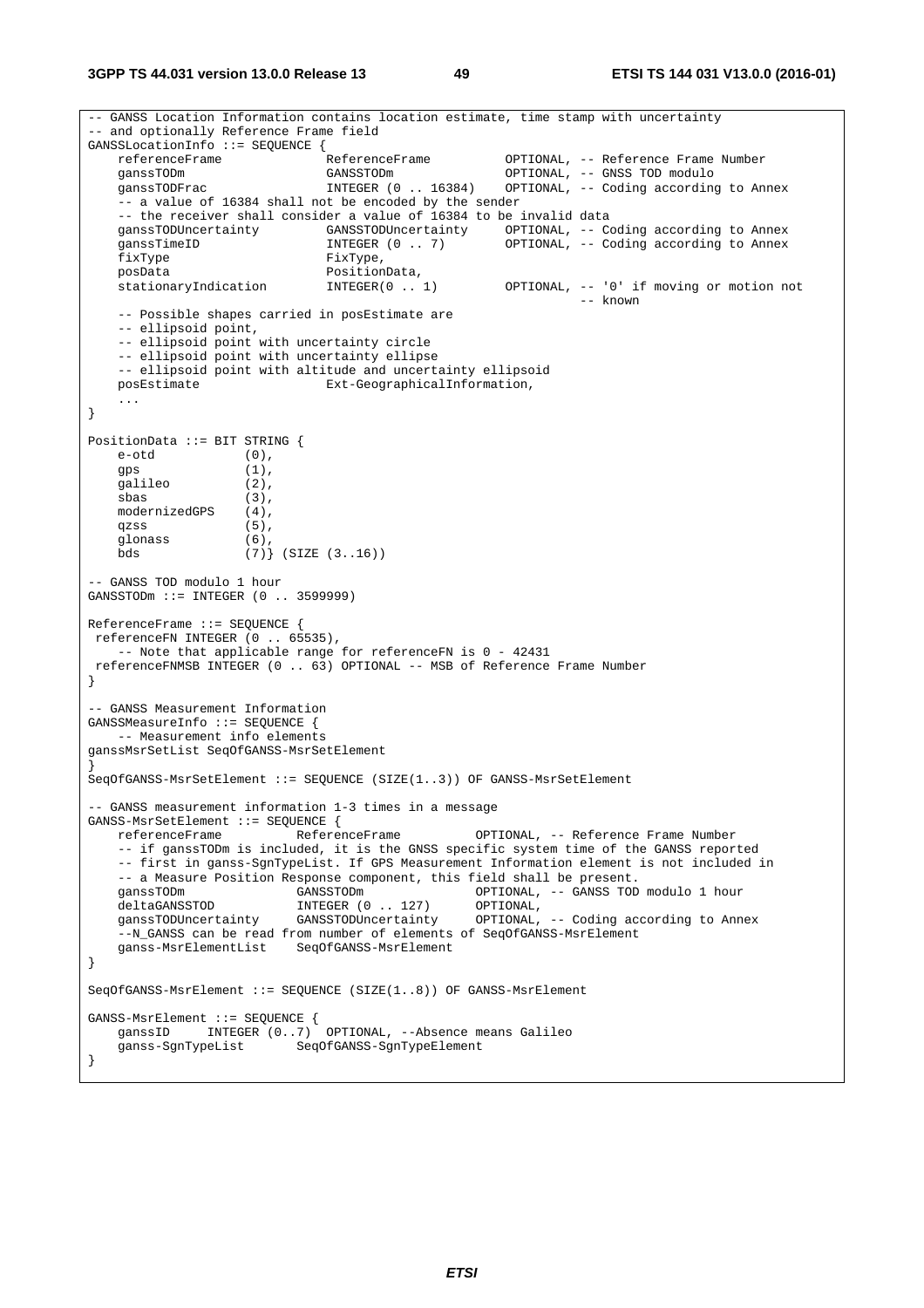|                                                                                                                                | -- Measurements can be returned up to 8 different signal types<br>-- N_SGN_TYPE can be read from number of elements of SeqOfGANSS-SqnTypeElement<br>-- Reporting of multiple signal types as defined in A.2.2.4g<br>SeqOfGANSS-SgnTypeElement ::= SEQUENCE (SIZE(18)) OF GANSS-SgnTypeElement |           |                              |
|--------------------------------------------------------------------------------------------------------------------------------|-----------------------------------------------------------------------------------------------------------------------------------------------------------------------------------------------------------------------------------------------------------------------------------------------|-----------|------------------------------|
| $GANSS-SgnTypeElement :: = SEQUENCE$<br>qanssSiqnalID<br>ganss-SqnList SeqOfGANSS-SqnElement,                                  | GANSSSignalID, -- Coding according to Annex<br>ganssCodePhaseAmbiguity INTEGER (0  127)<br>--N_SGN can be read from number of elements of SeqOfGANSS-SqnElement                                                                                                                               |           | OPTIONAL,                    |
| $\cdots$                                                                                                                       |                                                                                                                                                                                                                                                                                               |           |                              |
| -- Up to 16 Measurements can be returned per signal type<br>SeqOfGANSS-SqnElement ::= SEOUENCE (SIZE(116)) OF GANSS-SqnElement |                                                                                                                                                                                                                                                                                               |           |                              |
| $GANSS-SgnElement :: = SEQUENCE$                                                                                               |                                                                                                                                                                                                                                                                                               |           |                              |
| svID                                                                                                                           | SVID,                                                                                                                                                                                                                                                                                         |           |                              |
| CNO                                                                                                                            | INTEGER (0 63),                                                                                                                                                                                                                                                                               |           |                              |
| mpathDet                                                                                                                       | MpathIndic,                                                                                                                                                                                                                                                                                   |           | -- Coding according to Annex |
| carrierOualityInd<br>codePhase                                                                                                 | INTEGER $(0 \ldots 3)$<br>INTEGER (0  2097151),                                                                                                                                                                                                                                               | OPTIONAL, | -- Coding according to Annex |
| integerCodePhase                                                                                                               | INTEGER (0  127)                                                                                                                                                                                                                                                                              | OPTIONAL, |                              |
| codePhaseRMSError                                                                                                              | INTEGER $(0.063)$ ,                                                                                                                                                                                                                                                                           |           | -- Coding according to Annex |
| doppler                                                                                                                        | INTEGER (-32768  32767)                                                                                                                                                                                                                                                                       | OPTIONAL, |                              |
| adr                                                                                                                            | INTEGER (0  33554431)                                                                                                                                                                                                                                                                         | OPTIONAL  |                              |
|                                                                                                                                |                                                                                                                                                                                                                                                                                               |           |                              |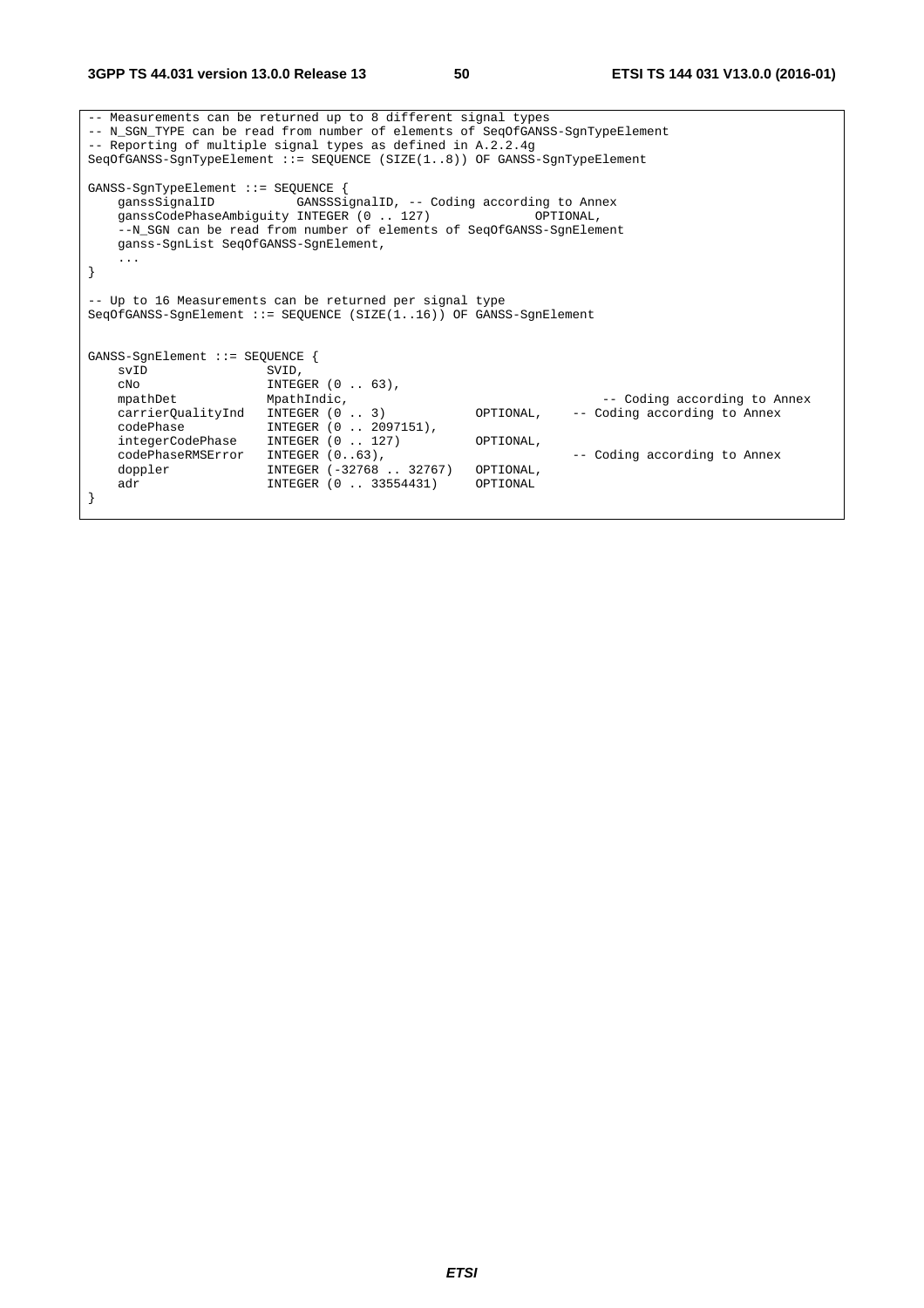**3GPP TS 44.031 version 13.0.0 Release 13 51 ETSI TS 144 031 V13.0.0 (2016-01)**

Rel7-AssistanceData-Extension ::= SEQUENCE { ganss-AssistData GANSS-AssistData OPTIONAL, ganssCarrierPhaseMeasurementRequest NULL OPTIONAL, ganssTODGSMTimeAssociationMeasurementRequest NULL OPTIONAL, add-GPS-AssistData Add-GPS-AssistData OPTIONAL, ... -- Possibly more extensions for Release 7 here } BDS-DiffCorrections-r12 ::= SEQUENCE {<br>dbds-RefTime-r12 INTEGER (0..3599),  $dbds-RefTime- r12$  -- N\_SGN\_TYPE can be read from number of elements of bds-SgnTypeList-r12 bds-SgnTypeList-r12 BDS-SgnTypeList-r12, ... } BDS-SgnTypeList-r12 ::= SEQUENCE (SIZE (1..3)) OF BDS-SgnTypeElement-r12 BDS-SgnTypeElement-r12 ::= SEQUENCE { ganssSignalID GANSSSignalID OPTIONAL, -- N\_SAT can be read from number of elements of dbds-CorrectionList-r12<br>dbds-CorrectionList-r12 DBDS-CorrectionList-r12, DBDS-CorrectionList-r12, ... } DBDS-CorrectionList-r12 ::= SEQUENCE (SIZE (1..64)) OF DBDS-CorrectionElement-r12 DBDS-CorrectionElement-r12 ::= SEQUENCE { SVID, bds-UDREI-r12 INTEGER (0..15), bds-RURAI-r12 INTEGER  $(0..15)$ , bds-ECC-DeltaT-r12 INTEGER (-4096..4095), ... } BDS-GridModelParameter-r12 ::= SEQUENCE {<br>bds-RefTime-r12 INTEGER (0..3 INTEGER  $(0.3599)$ , --N\_IGP can be read from number of elements of GridIonList-r12 gridIonList-r12 GridIonList-r12, ... } --Up to 16 instances are used in this version of the specification. The values 17 to 320 are reserved for future use. GridIonList-r12 ::= SEQUENCE (SIZE (1..320)) OF GridIonElement-r12 GridIonElement-r12 ::= SEQUENCE {<br>iqp-ID-r12 INTEGER  $(1..320)$ ,  $i$ gp-ID- $r12$ dt-r12 **INTEGER** (0..511), givei-r12 INTEGER (0..15), ... }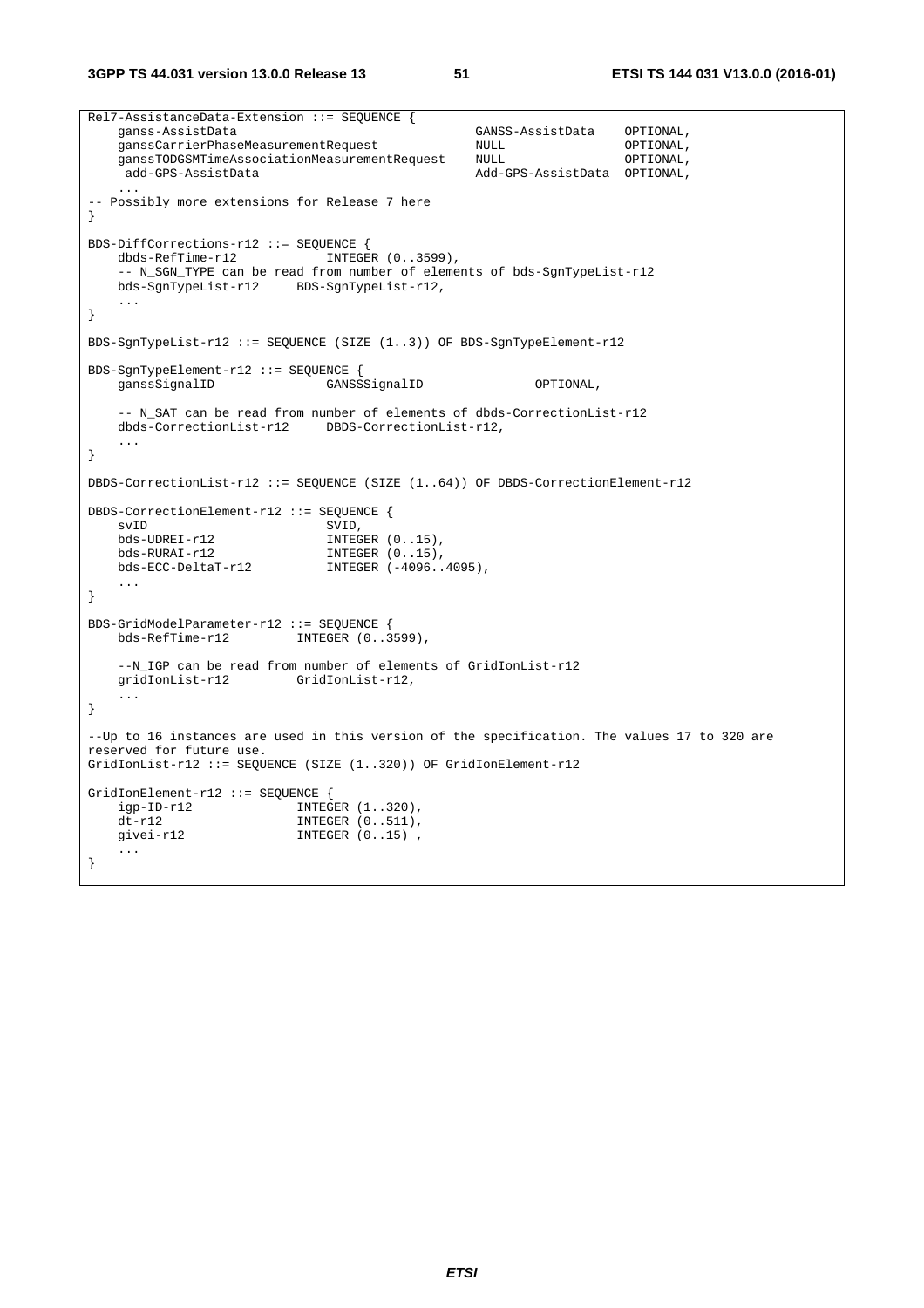```
-- Rel-7 Positioning Capability parameters here 
PosCapabilities ::= SEQUENCE { 
-- nonGANSSpositionMethods shall be included if and only if any 
-- of the non-GANSS methods is supported. 
    nonGANSSpositionMethods NonGANSSPositionMethods OPTIONAL, 
-- gANSS position Methods shall be included if and only if any of the GANSS methods is supported.<br>gANSSPosition Methods GANSSPosition Methods OPTIONAL,
                                 GANSSPositionMethods
-- multipleMeasurementSets shall be present if and only if 'multiple sets' is supported 
-- for any of the positioning methods<br>multipleMeasurementSets Multi
                                 MultipleMeasurementSets OPTIONAL,
     ... 
} 
NonGANSSPositionMethods ::= BIT STRING { 
    msAssistedEOTD (0), 
    msBasedEOTD (1),
    msAssistedGPS (2), -- If this bit is set, gpsAssistance in AssistanceSupported IE
   -- shall be present<br>msBasedGPS (3), -- If this bit is se
                      (3), -- If this bit is set, gpsAssistance in AssistanceSupported IE
                             -- shall be present 
    standaloneGPS (4) (SIZE (1..16))GANSSPositionMethods ::= SEQUENCE (SIZE(1..16)) OF GANSSPositionMethod 
GANSSPositionMethod ::= SEQUENCE { 
   ganssID                             INTEGER (0..7)             OPTIONAL, --Absence means Galileo
-- gANSSPositioningMethodTypes may be present for PosCapability-Req 
-- and shall be present for PosCapability-Rsp<br>gANSSPositioningMethodTypes GANSSPosi
                                      gANSSPositioningMethodTypes GANSSPositioningMethodTypes OPTIONAL, 
     gANSSSignals GANSSSignals, 
\ldots , \ldots-- sbasID shall be present if and only if ganssID indicates SBAS 
 sbasID SBASID OPTIONAL 
} 
GANSSPositioningMethodTypes ::= BIT STRING { 
    msAssisted (0), -- If this bit is set, gANSSAssistanceSet in AssistanceSupported IE 
    -- shall be present.<br>msBased (1), -- If this bit is se
                         -- If this bit is set, gANSSAssistanceSet in AssistanceSupported IE
                          -- shall be present. 
     standalone (2) } (SIZE (1..8)) 
-- indicates MS support for particular GANSS signals and frequencies 
GANSSSignals ::= BIT STRING { 
    signal1 (0),
 signal2 (1), 
 signal3 (2), 
     signal4 (3), 
    signal5(4),
     signal6 (5), 
 signal7 (6), 
 signal8 (7) } (SIZE (1..8)) 
SBASID ::= BIT STRING { 
   waas (0),<br>egnos (1),
    egnos
     masas (2), 
     gagan (3) } (SIZE (1..8))
```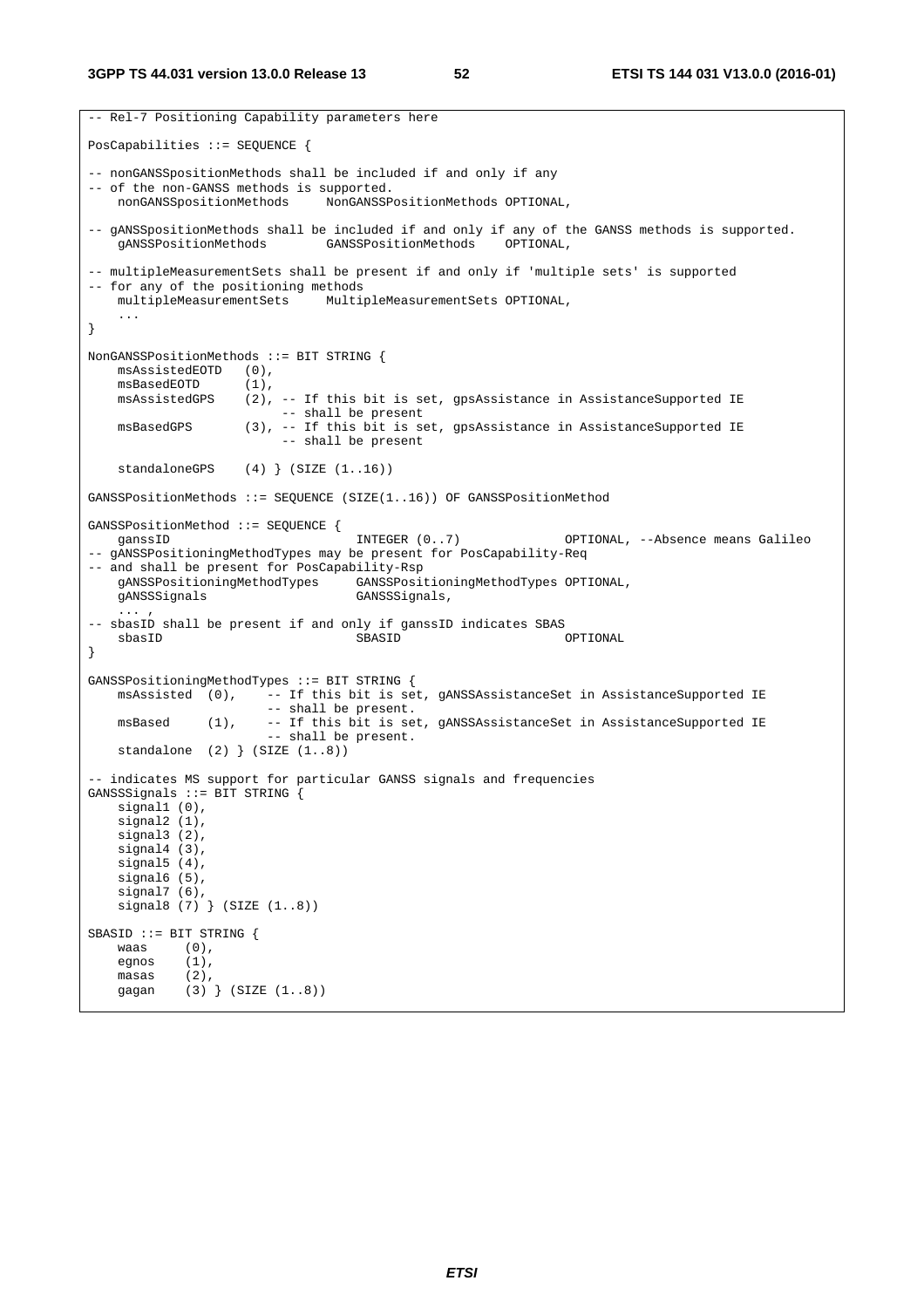```
-- indicates MS support of multiple measurement sets for MS assisted position methods 
MultipleMeasurementSets ::= BIT STRING { 
    eotd (0), 
    gps (1), 
    ganss (2) } (SIZE (1..8)) 
-- indicates MS support of different types of assistance data 
AssistanceSupported ::= SEQUENCE {<br>gpsAssistance
   gpsAssistance GPSAssistance GPSAssistance OPTIONAL,<br>gANSSAssistanceSet GANSSAssistanceSet OPTIONAL,
                                        GANSSAssistanceSet
\ldots , \ldots , \ldots-- gANSSAdditionalAssistanceChoices shall be present if the MS supports other than native models 
    gANSSAdditionalAssistanceChoices GANSSAdditionalAssistanceChoices OPTIONAL 
} 
-- GPS assistance data supported 
GPSAssistance ::= BIT STRING { 
   almanac (0),
   uTCmodel (1),<br>ionosphericModel (2),
   ionosphericModel
navigationmodel (3),
dGPScorrections (4),
    referenceLocation (5), 
    referenceTime (6), 
   acquisitionAssistance (7),
   realTimeIntegrity (8),<br>ephemerisExtension (9),
    ephemerisExtension
     ephemerisExtensionCheck (10), 
    gPSAcquisAssist-R12-Ext (11) } (SIZE (1..16)) 
-- GANSS assistance data supported 
GANSSAssistanceSet ::= SEQUENCE { 
     commonGANSSAssistance CommonGANSSAssistance, 
     specificGANSSAssistance SpecificGANSSAssistance, 
     ... 
} 
-- Common GANSS assistance data supported 
CommonGANSSAssistance ::= BIT STRING { 
   referenceTime (0),
    referenceLocation (1), 
 ionosphericModel (3), 
 addIonosphericModel (4), 
 earthOrientationParam (5) } (SIZE (1..8)) 
SpecificGANSSAssistance ::= SEQUENCE (SIZE(1..16)) OF GANSSAssistanceForOneGANSS 
-- assistance data supported for a particular GANSS system 
GANSSAssistanceForOneGANSS ::= SEQUENCE { 
   ganssID                       INTEGER (0..\dot{7}) OPTIONAL, --Absence means Galileo<br>gANSSAssistance           GANSSAssistance,
                           GANSSAssistance,
     ... 
}
```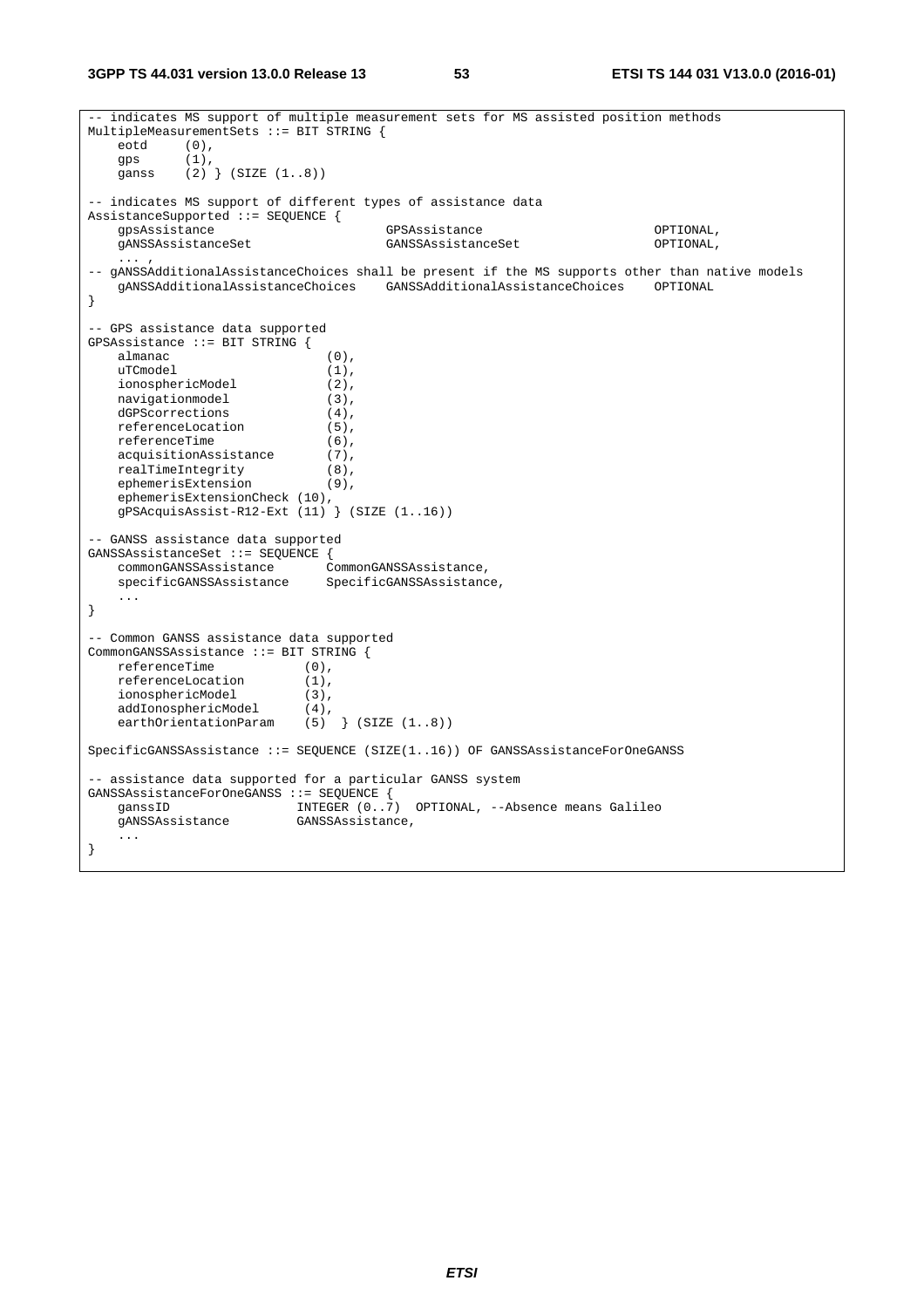```
-- specific GANSS assistance data supported 
GANSSAssistance ::= BIT STRING { 
   realTimeIntegrity (0),
   differentialCorrections (1),
   almanac (2),
   referenceMeasurementInformation (3),<br>navigationModel (4),
    navigationModel (4), 
    timeModelGNSS-UTC (5),<br>timeModelGNSS-GNSS (6),
    timeModelGNSS-GNSS (6),<br>databitassistance (7),
   databitassistance
   ephemerisExtension (8),<br>ephemerisExtensionCheck (9),
     ephemerisExtensionCheck (9), 
   addUTCmodel (10),<br>auxiliaryInformation (11),
   auxiliaryInformation
     gANSSRefMeasurementAssist-R12-Ext (12), 
     bdsDifferentialCorrections-r12 (13), 
    bdsGridModel-r12 (14) } (SIZE (1..16)) 
GANSSAdditionalAssistanceChoices ::= SEQUENCE (SIZE(1..16)) OF 
GANSSAdditionalAssistanceChoicesForOneGANSS 
GANSSAdditionalAssistanceChoicesForOneGANSS ::= SEQUENCE { 
ganssID                            INTEGER (0..7) OPTIONAL, --Absence means Galileo
 ganssClockModelChoice GANSSModelID OPTIONAL, 
 gannsOrbitModelChoice GANSSModelID OPTIONAL, 
 ganssAlmanacModelChoice GANSSModelID OPTIONAL, 
    ganssAdditionalUTCModelChoice GANSSModelID OPTIONAL, 
     ... 
} 
GANSSModelID ::= BIT STRING { 
    model1 (0), 
    model2 (1), 
    model3 (2), 
    model4 (3), 
    model5 (4), 
    model6 (5), 
    model7 (6), 
    model8 (7) } (SIZE (1..8)) 
-- indicates assistance data that may be needed by the MS 
-- These elements are coded as defined in TS 49.031 with the exceptions defined in section A.8.2.3 
AssistanceNeeded ::= SEQUENCE { 
   gpsAssistanceData GPSAssistanceData OPTIONAL,<br>ganssAssistanceData GANSSAssistanceData OPTIONAL,
                           GANSSAssistanceData
     ... 
}
```
# 6 TOM Protocol Header for RRLP Transport

## 6.1 General

For the specification of the TOM protocol, see 3GPP TS 44.064.

## 6.2 Remaining Octets of TOM Protocol Header for RRLP

The number of remaining octet following the first octets of the TOM protocol header for RRLP is one. The encoding of this octet is defined in the figure 6.1 and the table 6.1.



**Figure 6.1: Remaining Octets of TOM Protocol Header for RRLP**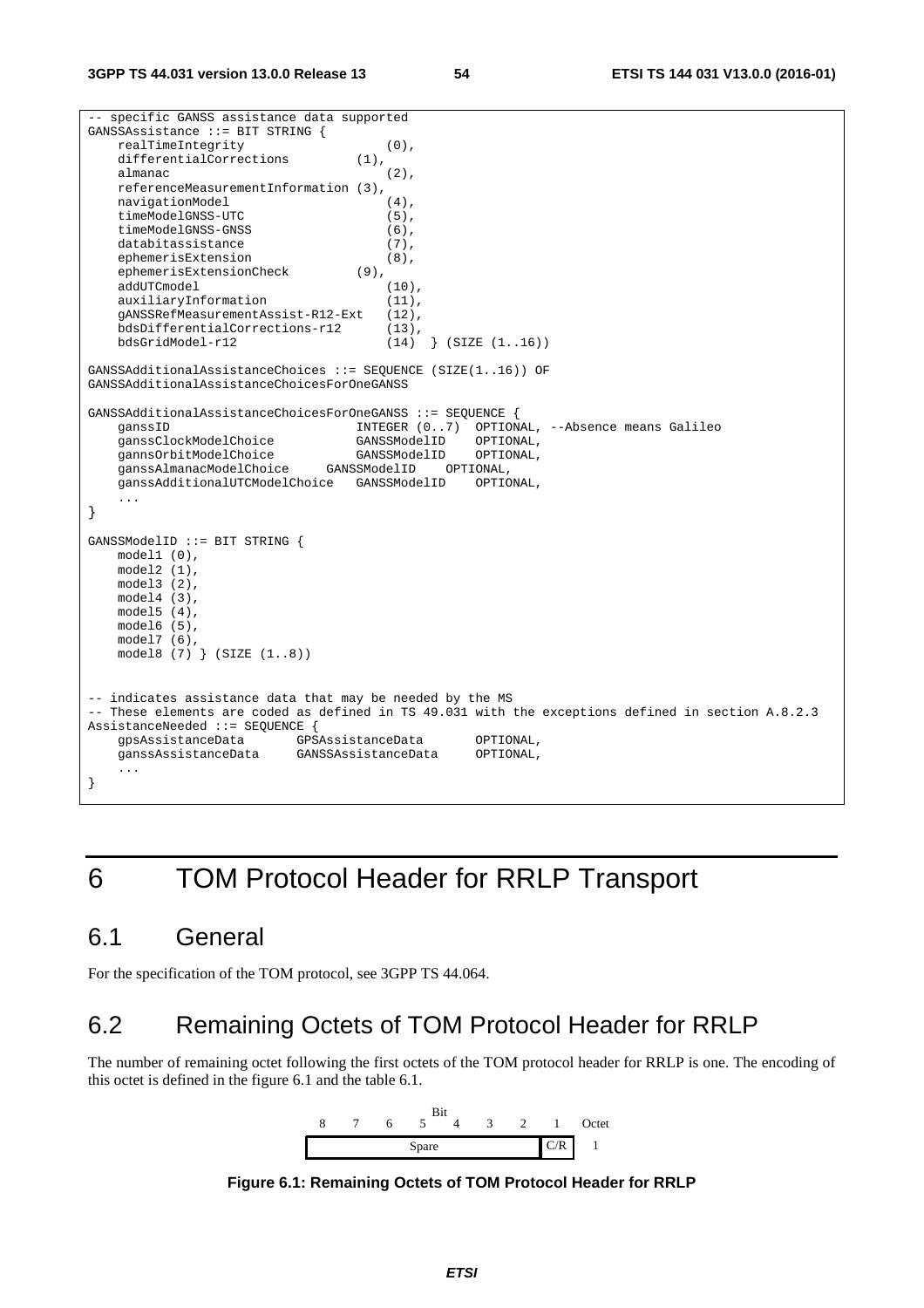| C/R | UI frame information field                             |
|-----|--------------------------------------------------------|
|     | Command (SMLC to MS) or Final Response (MS to<br>SMLC) |
|     | Not Command or Final Response                          |

The setting of the C/R flag is provided by the sending RRLP entity, for further details see 3GPP TS 43.059.

The Spare bits shall be ignored by the receiver and set to 0 by the sender. If a protocol header with more than one remaining octet of the TOM protocol header is received, the additional octets after the first remaining octet shall be ignored by the receiver.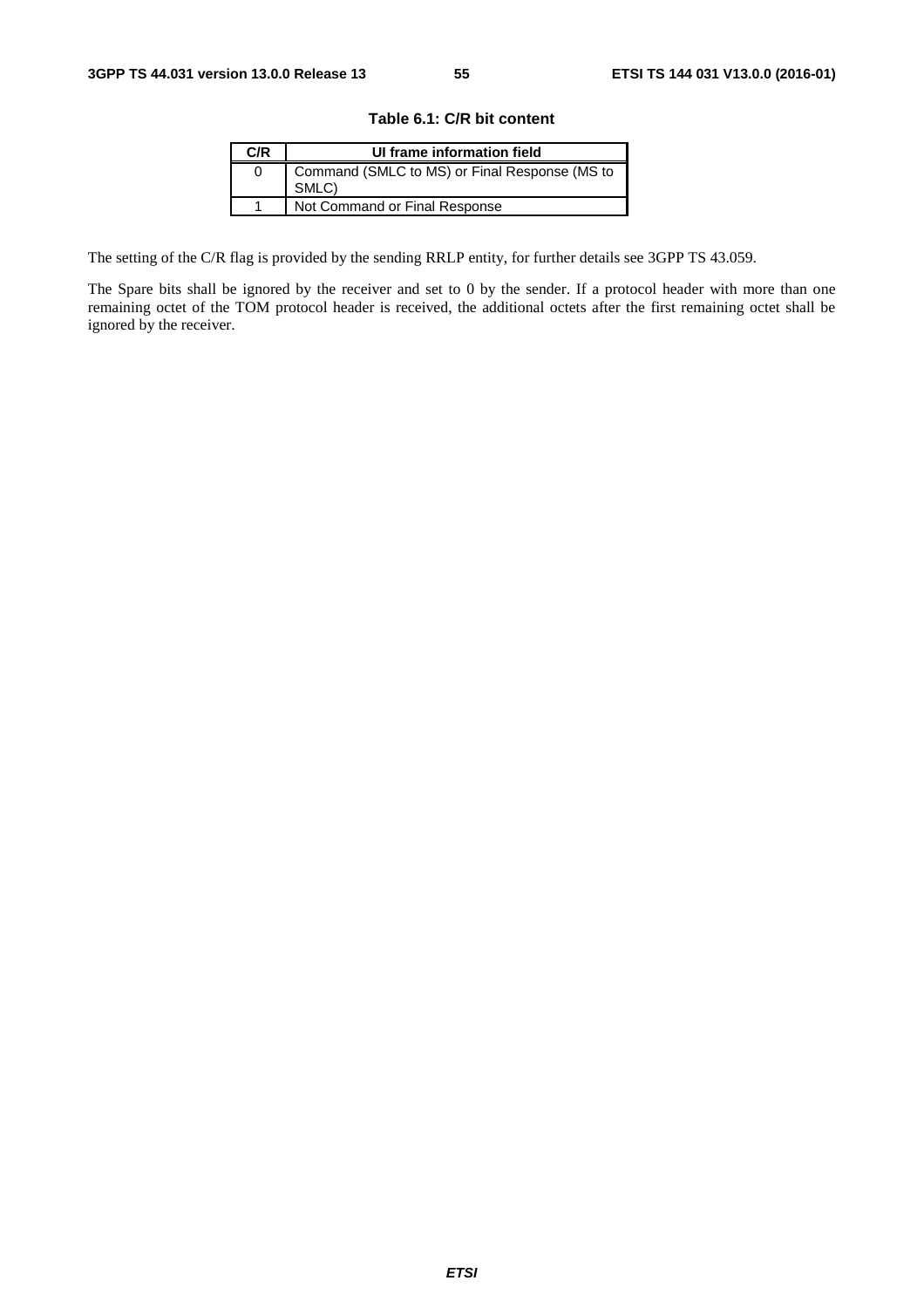## Annex A (informative): Description of Components

## A.1 Introduction

This annex describes the contents of components.

## A.2 Measure Position Request

### A.2.1 General

The Measure Position Request is a RRLP component from the SMLC to the MS. This component is common to E-OTD,GPS and GANSS (Galileo and Additional Navigation Satellite Systems) location methods. As a response to this component, the MS performs E-OTD,GPS or GANSS measurements and possibly calculates its own position, if the MS and/or the network support these options. It contains the following elements.

| <b>Element</b>                         | <b>Type/Reference</b>                    | <b>Presence</b> |
|----------------------------------------|------------------------------------------|-----------------|
| Positioning Instructions               | Positioning Instructions 2.2.1           | м               |
| E-OTD Reference BTS for                | E-OTD Reference BTS for Assistance       | Ω               |
| Assistance Data                        | Data 2.2.2                               |                 |
| E-OTD Measurement Assistance           | E-OTD Measurement Assistance Data        | Ω               |
| Data                                   | 2.2.3                                    |                 |
| <b>E-OTD Measurement Assistance</b>    | E-OTD Measurement Assistance Data        | Ω               |
| Data for System Information List       | for System Information List 2.2.4        |                 |
| <b>GPS Assistance Data</b>             | GPS Assistance Data 4.2.4                | O               |
| Additional GPS Assistance Data         | Additional GPS Assistance Data 4.2.4c    | O               |
| <b>GPS Time Assistance Measurement</b> | <b>GPS Time Assistance Measurement</b>   | Ω               |
| Request                                | Request 2.2.4a                           |                 |
| <b>GPS Reference Time Uncertainty</b>  | GPS Reference Time Uncertainty 2.2.4b    | O               |
| <b>Velocity Request</b>                | Velocity Request 2.2.4c                  | O               |
| <b>Extended Reference</b>              | Extended Reference 2.2.5                 | O               |
| <b>GANSS Positioning Method</b>        | <b>GANSS Positioning Method Element</b>  | റ               |
| Element                                | 2.2.1a                                   |                 |
| <b>GANSS Carrier-Phase</b>             | <b>GANSS Carrier-Phase Measurement</b>   | റ               |
| <b>Measurement Request</b>             | Request 2.2.4d                           |                 |
| <b>GANSS TOD - GSM Time</b>            | <b>GANSS TOD - GSM Time Association</b>  | റ               |
| <b>Association Request</b>             | Request 2.2.4e                           |                 |
| <b>GANSS Multi-frequency</b>           | <b>GANSS Multi-frequency Measurement</b> | റ               |
| <b>Measurement Request</b>             | Request 2.2.4g                           |                 |
| <b>GANSS Assistance Data</b>           | GANSS Assistance Data 4.2.6              | O               |
| Required Response Time                 | Required Response Time 2.2.4f            | Ω               |

### **Table A.1: Measure Position Request component content**

### A.2.2 Elements

### A.2.2.1 Positioning Instructions Element

The purpose of Positioning Instructions element is to express the allowed/required location method(s), and to provide information required QoS. This element is mandatory in the Measure Position Request message, and contains the following fields:

### **Method Type**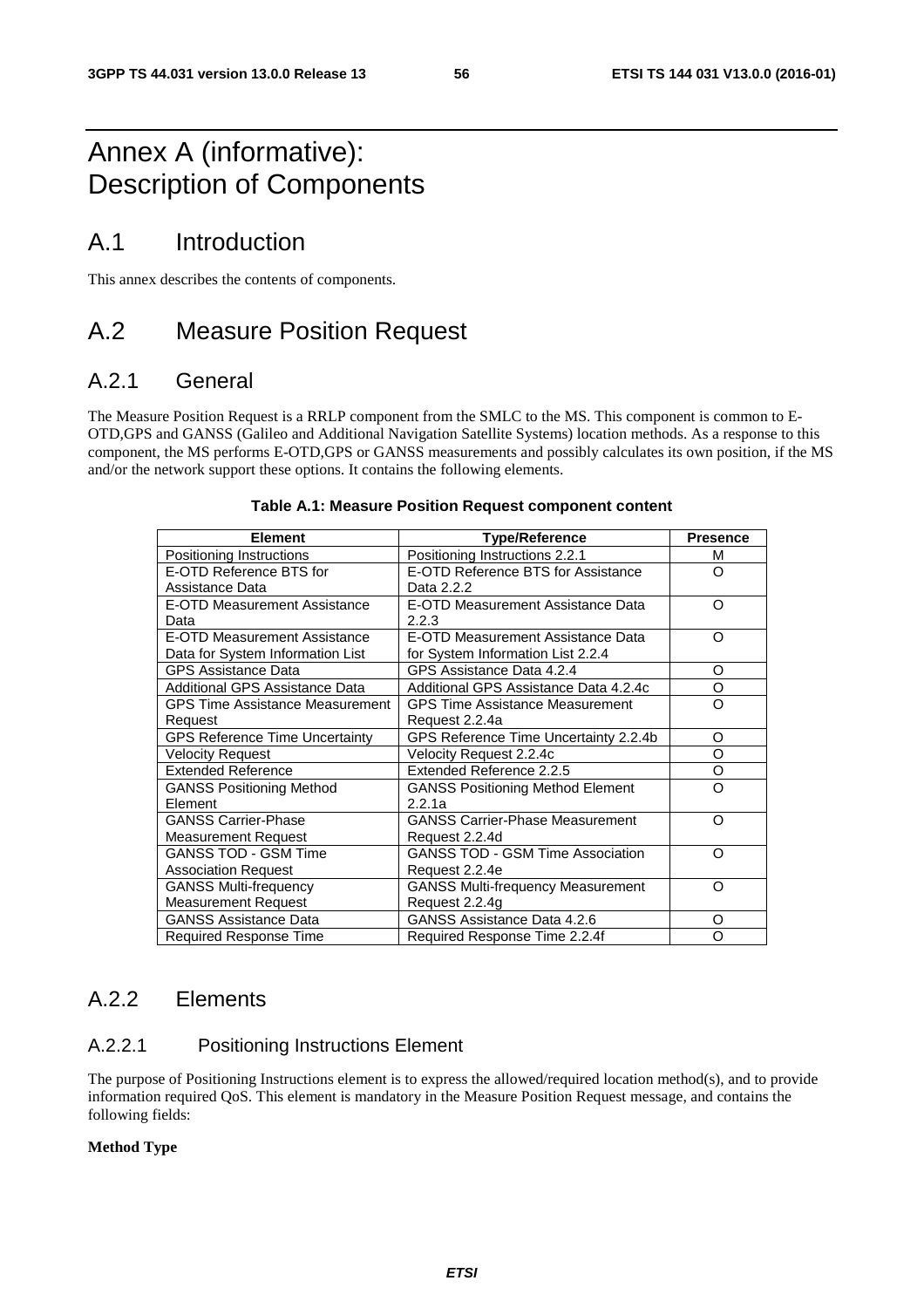This field indicates whether MS based or assisted version is allowed/requested. If the Positioning Methods field includes more than one method, the Method Type applies to all of them. This field is mandatory, and has the following values:

'0': MS assisted;

'1': MS based;

'2': MS based is preferred, but MS assisted is allowed;

'3': MS assisted is preferred, but MS based is allowed.

In GPS positioning methods, 'MS based' may indicate either MS Based Assisted GPS method or Conventional GPS method. If 'MS based is indicated with no GPS assistance data then the MS may interpret this as either Conventional GPS or MS based A-GPS without assistance data. The same interpretation applies also to the GANSS positioning method.

### **Positioning Methods**

This field indicates which location method or methods should be used. This field is mandatory.

'0': E-OTD;

'1': GPS;

'2': E-OTD or GPS (i.e. both can be reported).

NOTE: If the selected positioning method is 'GPS' or 'E-OTD or GPS', the field GANSS Positioning Method, if present in a Measure Position Request component, indicates request of GANSS method and indicates the allowed satellite systems.

### **Response Time**

This field indicates the desired response time. However, when performing measurements, the desired response time may be exceeded. This field is mandatory.

The response time is  $2^N$  seconds, where N is the value in this field. Thus the desired maximum response time can be 1, 2, 4, 8, 16, 32, 64, or 128 seconds.

Range: 0-7

### **Accuracy**

This field indicates the required accuracy of the location estimate. This is field is mandatory when Method Type is '1', '2', or '3' and optional when Method Type is '0'.

This field is 7 bit Uncertainty Code as defined in 3GPP TS 23.032.

### **Multiple Sets**

This field indicates whether MS is requested to send multiple *E-OTD/GPS/GANSS Measurement Information Sets*. The maximum number of measurement sets is three. This is field is mandatory. MS is expected to include the current measurement set. Additionally MS may include historical measurement sets, or measure new additional sets if the response time allows that.

- '0': multiple IEs can be send;
- '1': sending of multiple sets is not allowed.

#### **Environment Characterization**

Environment Characterization field provides the MS with information about expected multipath and NLOS in the current area. This field is optional.

'0': possibly heavy multipath and NLOS conditions (e.g. bad urban or urban).

'1': no or light multipath and usually LOS conditions (e.g. suburban or rural).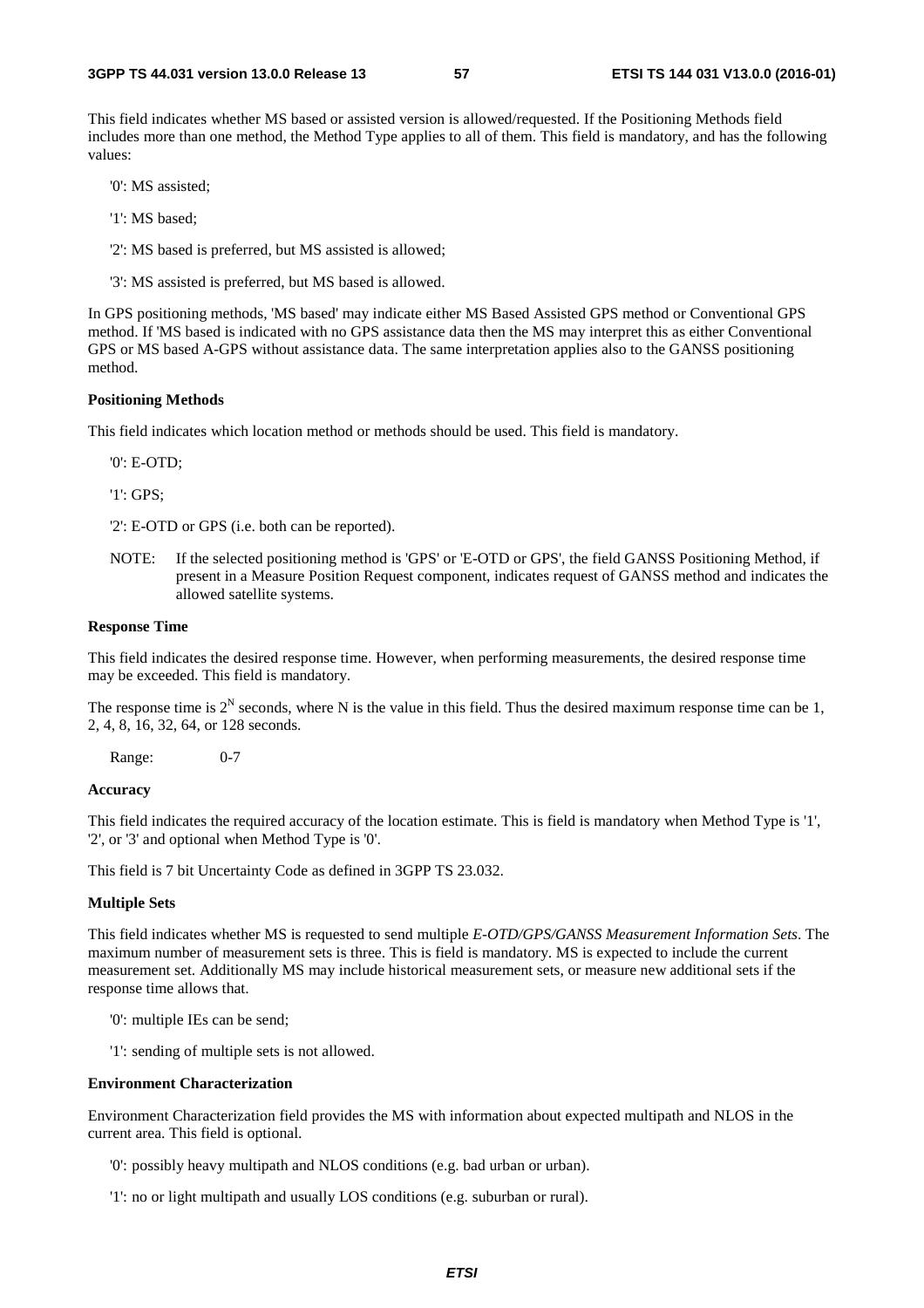'2': not defined or mixed environment.

'3': reserved for future use.

### A.2.2.1a GANSS Positioning Method Element

This bit map indicates the satellite systems allowed by the SMLC corresponding to allowance of 'GPS' in the Positioning Methods field. Each bit is of type Boolean, where TRUE ('1') means the particular satellite system is allowed. For example EOTD + Galileo method can be indicated by setting 'E-OTD or GPS' in Positioning Methods and setting only the 'bit 1' to TRUE value in the GANSS Positioning Method element. The MS shall not request assistance data or report measurements for the systems that are not indicated in the bit map.

NOTE: Bit 0 of this bit map shall not be the only one set to TRUE ('1').

| "bit $0$ ":    | GPS:                             |
|----------------|----------------------------------|
| 'bit $1$ ':    | Galileo:                         |
| 'bit $2$ ':    | SBAS (WAAS, EGNOS, MSAS, GAGAN); |
| 'bit $3$ ':    | Modernized GPS (L1C, L2C, L5);   |
| 'bit $4$ ':    | OZSS:                            |
| 'bit $5$ ':    | GLONASS:                         |
| "bit $6$ ":    | BDS;                             |
| "bit $7-15$ ": | Reserved for future GNSSes.      |

### A.2.2.2 E-OTD Reference BTS for Assistance Data Element

The RTD and 51 multiframe offset values in the E-OTD Measurement Assistance Data element and the E-OTD Measurement Assistance Data for System Information List element are calculated relative to the BTS indicated in this element. Also the E-OTD Measurement Assistance data for System Information List element, if present, refers to the System Information Neighbor List of this reference BTS.

Inclusion of this parameter is mandatory for E-OTD since it is not possible to reliably default to the current serving BTS for the target MS, as there is a small chance that the SMLC does not know this. If the E-OTD Measurement Assistance data for System Information List element is present, the current serving cell must be the same as reference BTS identified in this element.

### **BCCH Carrier**

This field indicates the absolute RF channel number of BCCH of the reference BTS. This field is mandatory.

Range: 0 - 1023

### **BSIC**

This field indicates the BSIC (Base Station Identity Code) of the reference BTS. This field is mandatory.

Range: 0 - 63

### **Time Slot Scheme**

The Time Slot Scheme field indicates the type of transmission scheme the reference BTS is using. If the MS measures BTSs signals from time slots other than 0 or 4, and it is informed about the burst length schemes used by BTSs, then it can compensate for the possible error. (This is necessary if the MS averages bursts from different time slots, and the BTS uses varying lengths of bursts.) This field is mandatory.

 $0'$  = all time slots are 156,25 bits long.

 $'1'$  = time slots 0 and 4 are 157 bits long and other time slots are 156 bits long.

### **BTS Position**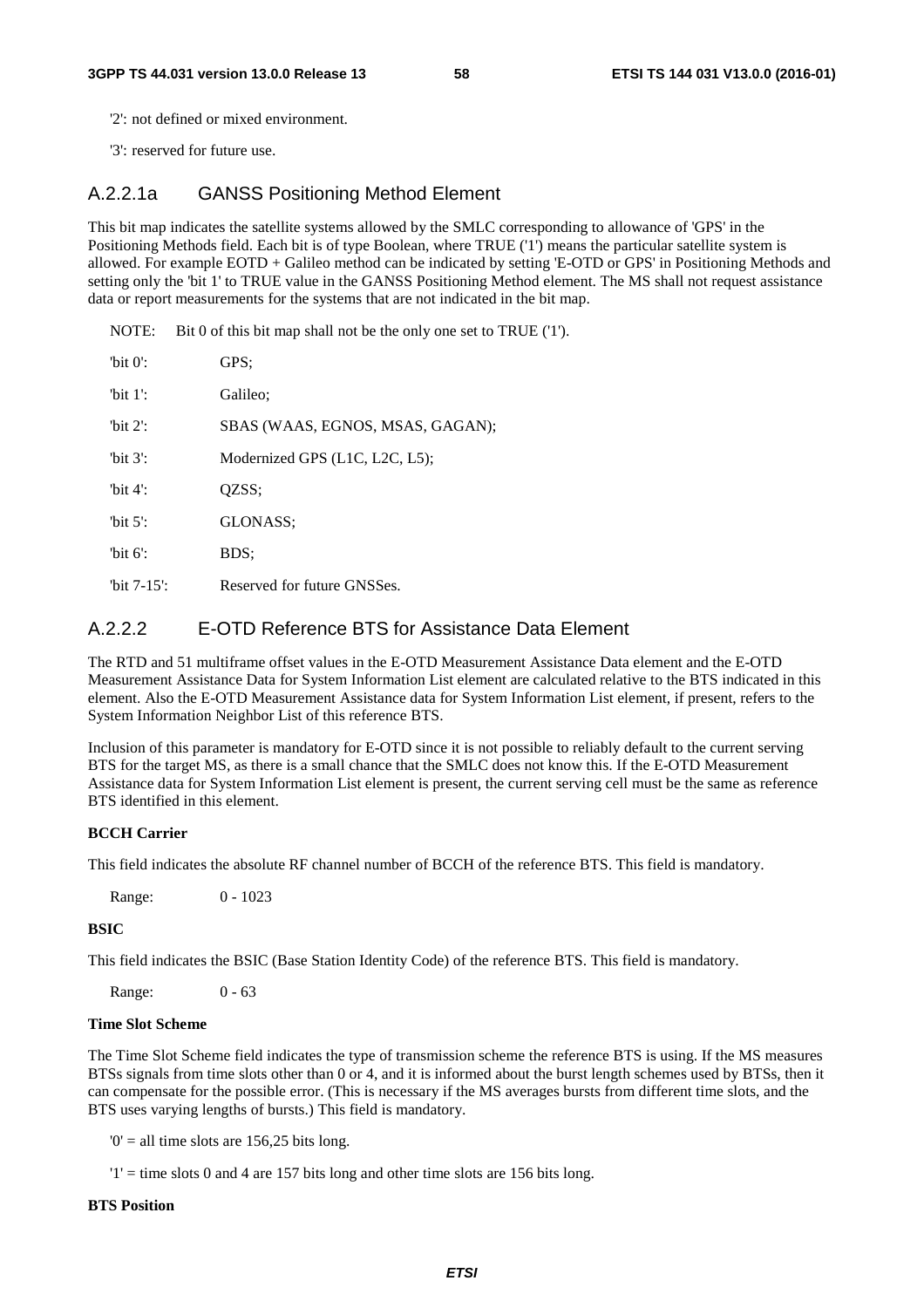This field contains the BTS position in the format defined in 3GPP TS 23.032. This field is optional, but should be present for MS based E-OTD positioning. The allowed shapes are:

- ellipsoid point;
- ellipsoid point with altitude and uncertainty ellipsoid.

### A.2.2.3 E-OTD Measurement Assistance Data Element

This element identifies BTSs that are used for E-OTD measurements. This element helps the MS to make measurements from neighbor BTS (even below decoding level). This element is optional in the Measure Position Request component. The presence of this element means that the MS should try to measure the E-OTD values between the reference BTS and the BTSs identified in this element.

This element is used to deliver E-OTD measurement assistance data for those BTSs, that are not included in the System Information Neighbor List of the reference BTS, if necessary.

The RTD and 51 multiframe offset values are calculated relative to the BTS indicated in the E-OTD Reference BTS for Assistance Data element. This element contains the following fields.

### **Number of BTSs**

This field indicates how many BTSs are included in this IE. This field is mandatory. The maximum number of BTSs in this message for whom the assistance data can be given is 16 (reference BTS and 15 neigbour BTSs). Thus the sum of **Number of BTSs** field in this IE and total amount of **E-OTD Neighbor present** bits with value '1' in **E-OTD Measurement Assistance Data for System Information List IE** can be at a maximum 15.

Range: 1 to 15.

The following fields are repeated for the number of BTSs included in the Number of BTSs field.

### **BCCH Carrier**

This field indicates the absolute RF channel number of BCCH of the particular BTS. This field is mandatory.

Range: 0 - 1023

### **BSIC**

This field indicates the BSIC (Base Station Identity Code) of the particular BTS. This field is mandatory.

Range: 0 - 63

### **Multiframe Offset**

This field indicates the frame difference between the start of the 51 multiframes frames being transmitted from this BTS and the reference BTS. The multiframe offset is defined as  $T_{\rm BTS}$  -  $T_{\rm Ref}$ , where  $T_{\rm BTS}$  is the time of the start of the 51 multiframe in the BTS in question, and  $T_{\text{Ref}}$  is the time of the start of the 51 multiframe in the reference BTS. This field is mandatory. Multiframe Offset may be used to calculate the Expected Multiframe Offset (the Multiframe Offset value that MS is expected to measure between this BTS and reference BTS in its current estimated location).

Expected Multiframe Offset = (Multiframe Offset + Adjustment) modulo 51

| $\text{Adjustment} =$ | 1 if Rough RTD - Expected OTD $>= 850$       |
|-----------------------|----------------------------------------------|
| $\text{Adjustment} =$ | $-1$ if Rough RTD - Expected OTD $=< -850$   |
| $\text{Adjustment} =$ | 0 if -400 =< Rough RTD - Expected OTD =< 400 |

If the Rough RTD - Expected OTD is not within any of the ranges above, an error has occurred and the Expected OTD should be ignored and no Expected Multiframe Offset can be calculated.

Range: 0 - 51

Usable range of Multiframe Offset value is 0 - 50. The Multiframe Offset value 51 shall not be encoded by the transmitting entity and shall be treated by the receiving entity as 0.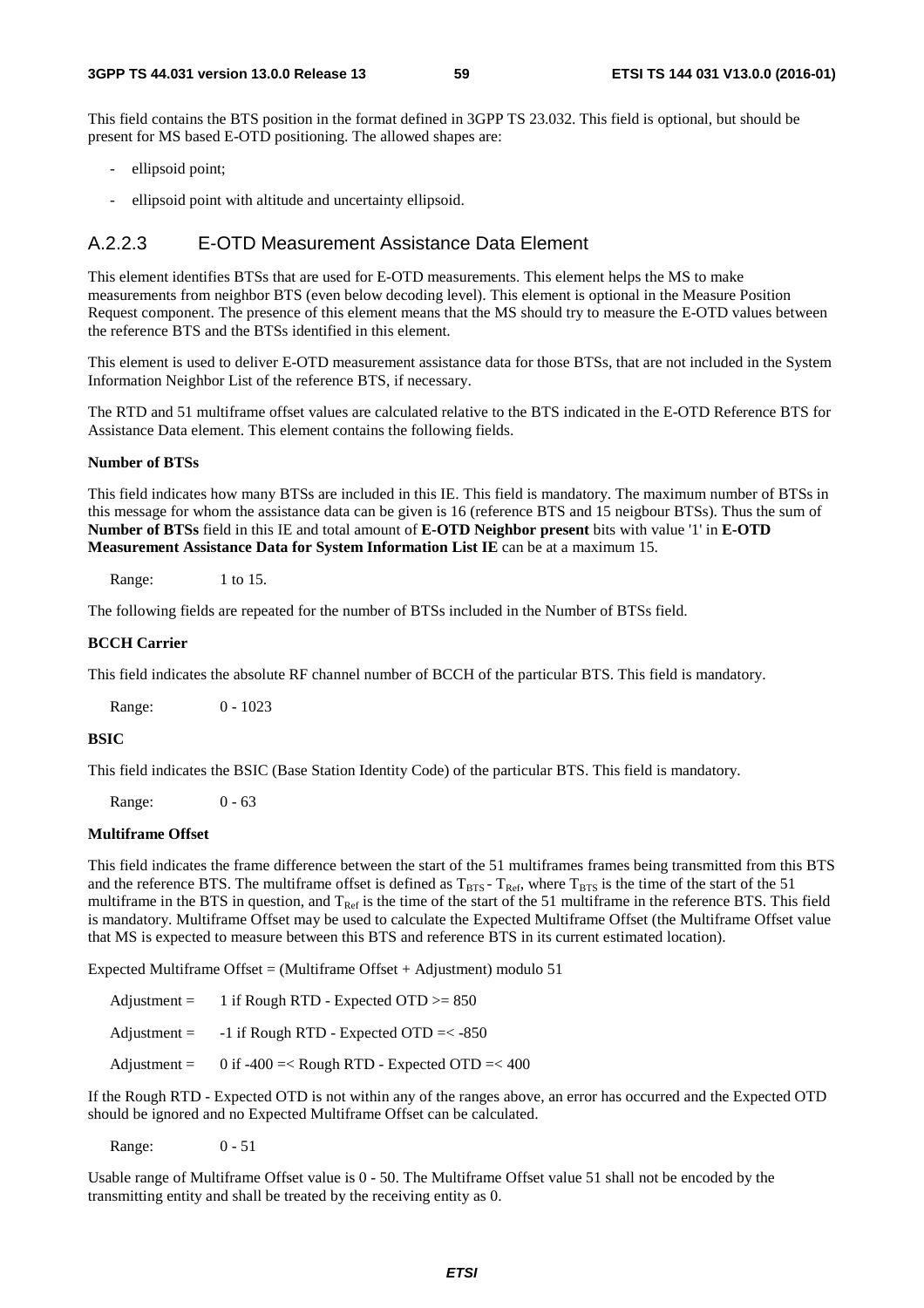### **Time Slot Scheme**

The Time Slot Scheme field indicates the type of transmission scheme the particular BTS is using. If the MS measures BTSs signals from time slots other than 0 or 4, and it is informed about the burst length schemes used by BTSs, then it can compensate for the possible error. (This is necessary if the MS averages bursts from different time slots, and the BTS uses varying lengths of bursts.) This field is mandatory.

 $0'$  = all time slots are 156,25 bits long.

 $'1'$  = time slots 0 and 4 are 157 bits long and other time slots are 156 bits long.

#### **Rough RTD**

This field indicates the rough RTD value between this BTS and reference BTS. The used resolution is 1 bits. This RTD value is the RTD value of TS0s (i.e. the difference in starting of TS0), not only the RTD between starts of bursts. The RTD is defined as  $T_{BTS}$  -  $T_{Ref}$ , where  $T_{BTS}$  is the time of the start of TS0 in the BTS in question, and  $T_{Ref}$  is the time of the start of the TS0 in the reference BTS. This field is mandatory.

Range: 0 - 1250

Usable range of Rough RTD value is 0 - 1249. The Rough RTD value 1250 shall not be encoded by the transmitting entity and shall be treated by the receiving entity as 0.

Accurate RTD values are needed for MS based E-OTD, i.e. when the MS calculates its own position.

#### **Expected OTD**

This field indicates the OTD value that MS is expected to measure between this BTS and reference BTS in its current estimated location. SMLC can estimate MS's location roughly e.g. based on serving BTS coordinates, TA, and possibly some other information. The used resolution is 1 bits. This OTD value is the OTD value of TS0s (i.e. the difference in starting of TS0), not only the OTD between starts of bursts. The OTD is defined as  $T_{BTS}$ - T<sub>Ref</sub>, where T<sub>BTS</sub> is the time of the start of TS0 in the BTS in question, and  $T_{\text{Ref}}$  is the time of the start of the TS0 in the reference BTS. This is element is Release 98 extension and it is an optional element included in Release98-Ext IE. SMLC shall send this element to MS supporting MS Assisted or MS Based E-OTD.

Range: 0 - 1250

Usable range of Expected OTD value is 0 - 1249. The Expected OTD value 1250 shall not be encoded by the transmitting entity and shall be treated by the receiving entity as 0.

#### **Uncertainty Of Expected OTD**

This field indicates the uncertainty in Expected OTD value. The uncertainty is related to SMLC's estimation of MS's location. The uncertainty defines following search window for MS, that it can use to speed up the OTD measurements:

Expected OTD - Uncertainty < measured OTD < Expected OTD + Uncertainty.

This is element is Release 98 extension and it is an optional element included in Release98-Ext IE. SMLC shall send this element to MS supporting MS Assisted or MS Based E-OTD.

Range is 0 - 7 with following encoding:

| 'O' | $0$ < uncertainty <= 2 bit;      |
|-----|----------------------------------|
| '1' | $2 <$ uncertainty $\leq 4$ bit;  |
| '2' | $4$ < uncertainty $\leq 8$ bit;  |
| '3' | $8$ < uncertainty $\leq 12$ bit; |
| '4' | $12$ < uncertainty <= 16 bit;    |
| '5' | $16$ < uncertainty <= 22 bit;    |
| '6' | $22$ < uncertainty <= 30 bit;    |
| י7' | uncertainty $>$ 30 bit.          |

NOTE: If uncertainty in MS's location is x bits, uncertainty in Expected OTD is  $2*x$  (in the worst case). When the uncertainty is given with value '7' no upper bound exist for the uncertainty.

The following fields tell the coordinates of neighbor BTSs that are used for E-OTD measurements, and also fine RTD values. This information allows the MS to calculate its own location. These fields (Fine RTD, Relative north, Relative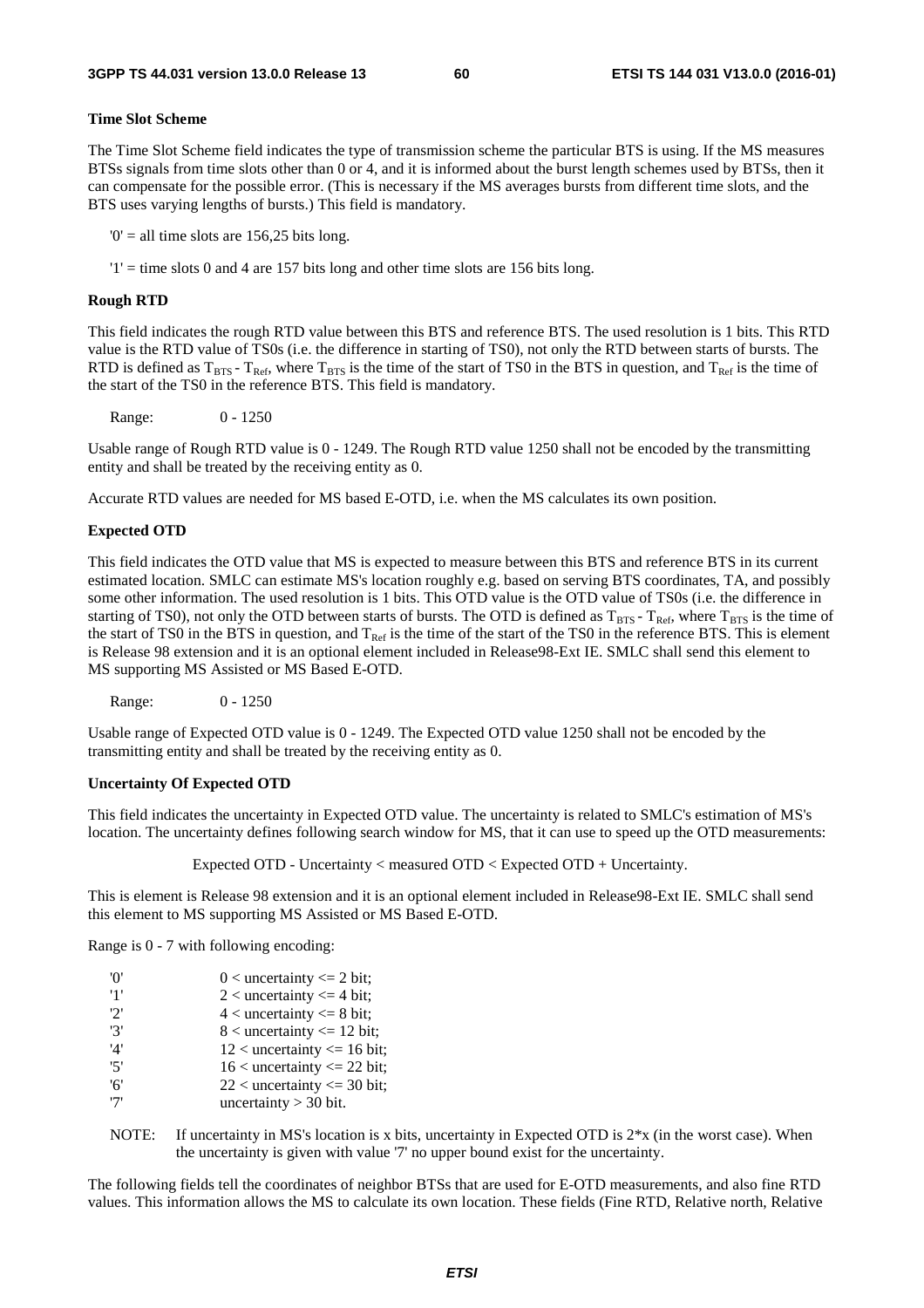east and Relative altitude) are optional. All of Fine RTD, Relative north, and Relative east fields must be present, if some of them is included.

### **Fine RTD**

This field indicates the fine RTD value between this BTS and reference BTS. It provides the 1/256 bit duration resolution to the value expressed in the corresponding Rough RTD field. This RTD value is the RTD value of TS0s (i.e. the difference in starting of TS0), not only the RTD between starts of bursts. The RTD is defined as  $T_{BTS} - T_{Ref}$ , where  $T_{BTS}$  is the time of the start of TS0 in the BTS in question, and  $T_{Ref}$  is the time of the start of the TS0 in the reference BTS. This field is optional.

Range: 0 - 255

### **Relative North**

This field indicates the distance of the neighbor BTS from the reference BTS in north- (negative values mean south) direction. This field is optional. The units are 0,03 seconds. The used reference ellipsoid is WGS 84 ellipsoid.

Range: -200000...200000

### **Relative East**

This field indicates the distance of the neighbor BTS from the reference BTS in east (negative values mean west) direction. This field is optional. The units are 0,03 seconds. The used reference ellipsoid is WGS 84 ellipsoid.

Range: -200000 ... 200000

### **Relative Altitude**

This field indicates the altitude of the neighbor BTS relative to the reference BTS in meters. This field is optional.

Range: -4000 .. 4000 meters

### A.2.2.4 E-OTD Measurement Assistance Data for System Information List Element

This element identifies those BTSs in the System Information Neighbor List that are used for E-OTD measurements. The System Information Neighbor Lists, to which this assistance data is given, are System Information Neighbor Lists that are sent in the dedicated mode, packet idle mode, packet transfer mode, or dual transfer mode. This element helps the MS to make measurements from those neighbor BTS (even below decoding level). This element is optional in the Measure Position Request component. The presence of this element means that the MS should use the BTSs identified here to the E-OTD measurements.

The RTD and 51 multiframe offset values are calculated relative to the reference BTS. This element contains the following fields.

#### **Number of Neighbors**

This field indicates how many neighbors are included in this IE.

Range: 1-32

The following fields are repeated for the number indicated in the Number of Neighbors field.

### **E-OTD Neighbor present**

This field indicates whether the information concerning a certain BTS in the Neighbor List is present. Altogether no more than 15 BTS can have the indication "Neighbor is included". The maximum number of BTSs in this message for whom the assistance data can be given is 16 (reference BTS and 15 neigbour BTSs). Thus the sum of total amount of **E-OTD Neighbor present** bits with value '1' in this IE and **Number of BTSs** field in **E-OTD Measurement Assistance Data IE** can be at a maximum 15.

- '0' Neighbor not included;
- '1' Neighbor is included.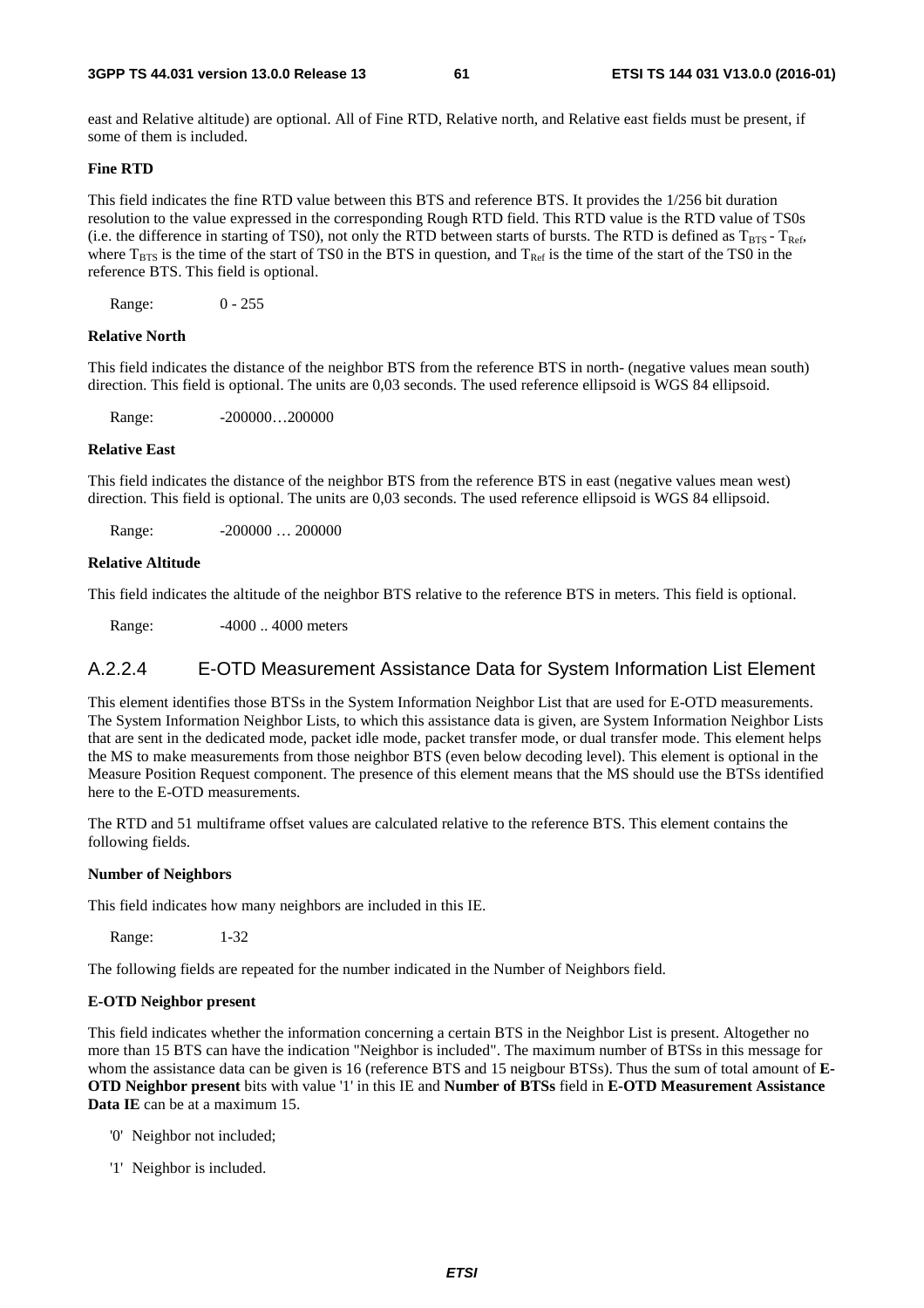The following fields (BSIC, Multiframe Offset, Time Slot Sscheme and Rough RTD) are included if E-OTD neighbor present field is set to '1'.

#### **BSIC**

This field indicates the BSIC (Base Station Identity Code) of the particular BTS. This field is mandatory.

Range: 0 - 63

### **Multiframe Offset**

This field indicates the frame difference between the start of the 51 multiframes frames being transmitted from this BTS and the reference BTS. The multiframe offset is defined as  $T_{\rm BTS}$  -  $T_{\rm Ref}$ , where  $T_{\rm BTS}$  is the time of the start of the 51 multiframe in the BTS in question, and  $T_{Ref}$  is the time of the start of the 51 multiframe in the reference BTS. This field is mandatory. Multiframe Offset may be used to calculate the Expected Multiframe Offset (the Multiframe Offset value that MS is expected to measure between this BTS and reference BTS in its current estimated location).

Expected Multiframe Offset = (Multiframe Offset + Adjustment) modulo 51

| $\text{Adjustment} =$ | 1 if Rough RTD - Expected OTD $>= 850$                      |
|-----------------------|-------------------------------------------------------------|
| $\text{Adjustment} =$ | $-1$ if Rough RTD - Expected OTD $=< -850$                  |
|                       | Adjustment = $0$ if -400 =< Rough RTD - Expected OTD =< 400 |
| Range:                | $0 - 51$                                                    |

Usable range of Multiframe Offset value is 0 - 50. The Multiframe Offset value 51 shall not be encoded by the transmitting entity and shall be treated by the receiving entity as 0.

### **Time Slot Scheme**

The Time Slot Scheme field indicates the type of transmission scheme the particular BTS is using. If the MS measures BTSs signals from time slots other than 0 or 4, and it is informed about the burst length schemes used by BTSs, then it can compensate for the possible error. (This is necessary if the MS averages bursts from different time slots, and the BTS uses varying lengths of bursts.) This field is mandatory.

 $0' =$  all time slots are 156,25 bits long;

 $'1'$  = time slots 0 and 4 are 157 bits long and other time slots are 156 bits long.

### **Rough RTD**

This field indicates the RTD value between this BTS and the reference BTS. The used resolution is 1 bit. This RTD value is the RTD value of TS0s (i.e. the difference in starting of TS0), not only the RTD between starts of bursts. The RTD is defined as  $T_{BTS}$  -  $T_{Ref}$ , where  $T_{BTS}$  is the time of the start of TS0 in the BTS in question, and  $T_{Ref}$  is the time of the start of the TS0 in the reference BTS. This field is mandatory.

Range: 0 - 1250

Usable range of Rough RTD value is 0 - 1249. The RoughRTD value 1250 shall not be encoded by the transmitting entity and shall be treated by the receiving entity as 0.

### **Expected OTD**

This field indicates the OTD value that MS is expected to measure between this BTS and reference BTS in its current estimated location. SMLC can estimate MS's location roughly e.g. based on serving BTS coordinates, TA, and possibly some other information. The used resolution is 1 bits. This OTD value is the OTD value of TS0s (i.e. the difference in starting of TS0), not only the OTD between starts of bursts. The OTD is defined as  $T_{BTS}$  -  $T_{Ref}$ , where  $T_{BTS}$  is the time of the start of TS0 in the BTS in question, and  $T_{Ref}$  is the time of the start of the TS0 in the reference BTS. This element is Release 98 extension and it is an optional element included in Release98-Ext IE. SMLC shall send this element to MS supporting MS Assisted or MS Based E-OTD.

Range: 0 - 1250

Usable range of Expected OTD value is 0 - 1249. The Expected OTD value 1250 shall not be encoded by the transmitting entity and shall be treated by the receiving entity as 0.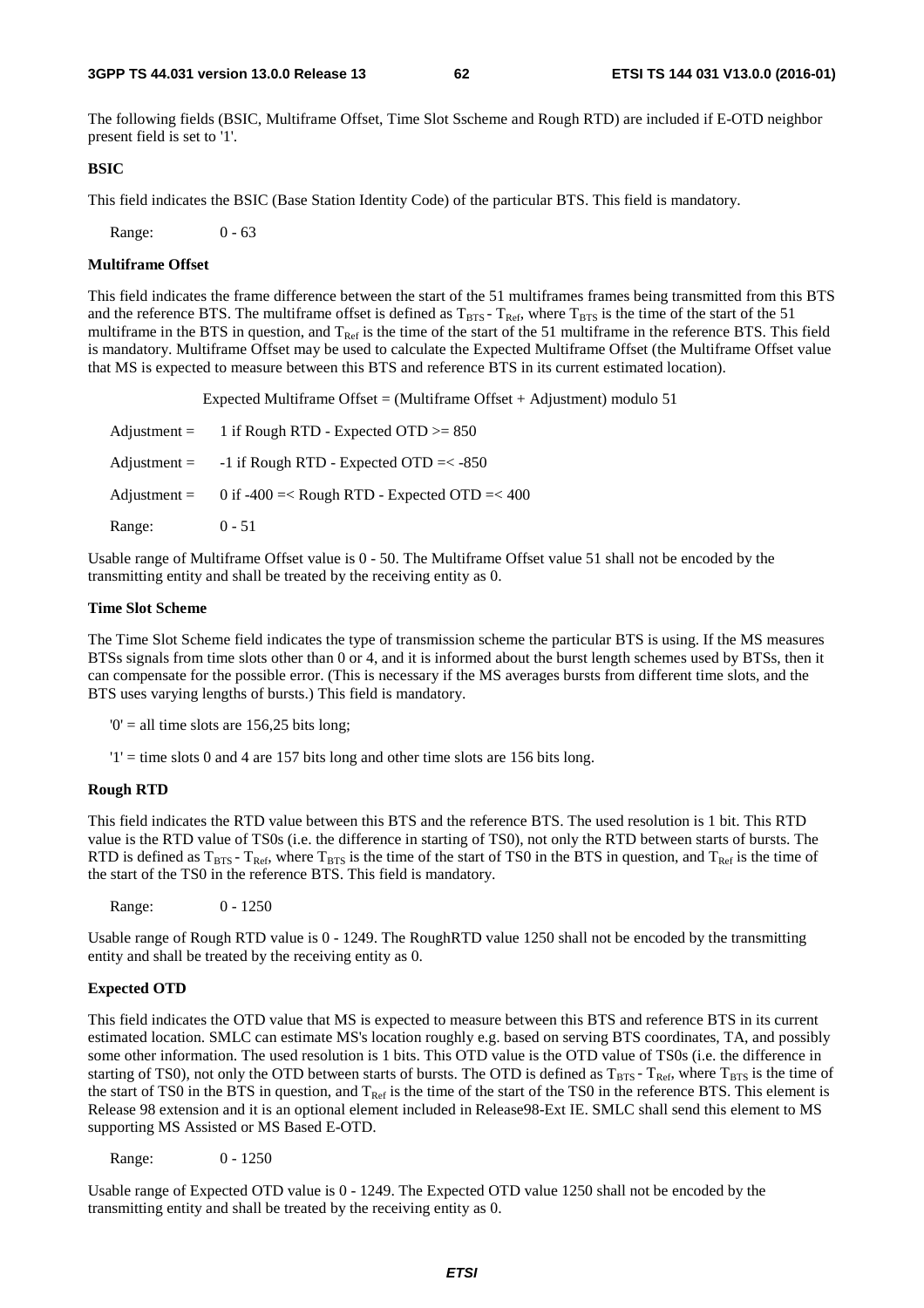### **Uncertainty Of Expected OTD**

This field indicates the uncertainty in Expected OTD value. The uncertainty is related to SMLC's estimation of MS's location. The uncertainty defines following search window for MS, that it can use to speed up the OTD measurements:

Expected OTD - Uncertainty < measured OTD < Expected OTD + Uncertainty.

This element is Release 98 extension and it is an optional element included in Release98-Ext IE. SMLC shall send this element to MS supporting MS Assisted or MS Based E-OTD.

Range is 0 - 7 with following encoding:

| 'n' | $0$ < uncertainty <= 2 bit;      |
|-----|----------------------------------|
| '1' | 2 < uncertainty $\leq$ 4 bit;    |
| 2'  | $4$ < uncertainty $\leq 8$ bit;  |
| '3' | $8$ < uncertainty $\leq 12$ bit; |
| '4' | $12$ < uncertainty <= 16 bit;    |
| '5' | $16$ < uncertainty <= 22 bit;    |
| '6' | $22$ < uncertainty <= 30 bit;    |
| '7' | uncertainty $>$ 30 bit.          |

NOTE: If uncertainty in MS's location is x bits, uncertainty in Expected OTD is 2\*x (in the worst case). When the uncertainty is given with value '7' no upper bound exist for the uncertainty.

The following fields tell the coordinates of neighbor BTSs that are used for E-OTD measurements, and also fine RTD values. This information allows the MS to calculate its own location. These fields (Fine RTD, Relative north, Relative east and Relative altitude) are optional. All of Fine RTD, Relative north, and Relative east fields must be present, if some of them is included.

### **Fine RTD**

This field indicates the fine RTD value between this BTS and reference BTS. It provides the 1/256 bit duration resolution to the value expressed in the corresponding Rough RTD field. This RTD value is the RTD value of TS0s (i.e. the difference in starting of TS0), not only the RTD between starts of bursts. The RTD is defined as  $T_{BTS}$  -  $T_{Ref}$ , where  $T_{\text{BTS}}$  is the time of the start of TS0 in the BTS in question, and  $T_{\text{Ref}}$  is the time of the start of the TS0 in the reference BTS. This field is optional.

Range: 0 - 255

### **Relative North**

This field indicates the distance of the neighbor BTS from the reference BTS in north- (negative values mean south) direction. This field is optional. The units are 0,03 seconds. The used reference ellipsoid is WGS 84 ellipsoid.

Range: -200000...200000

#### **Relative East**

This field indicates the distance of the neighbor BTS from the reference BTS in east (negative values mean west) direction. This field is optional. The units are 0,03 seconds. The used reference ellipsoid is WGS 84 ellipsoid.

Range: -200000 ... 200000

### **Relative Altitude**

This field indicates the altitude of the neighbor BTS relative to the reference BTS in meters. This field is optional.

Range:  $-4000$ ... 4000 meters

### A.2.2.4a GPS Time Assistance Measurement Request element

This component does not have any information contents. If this component is present, the MS is requested to return GPS time assistance measurements.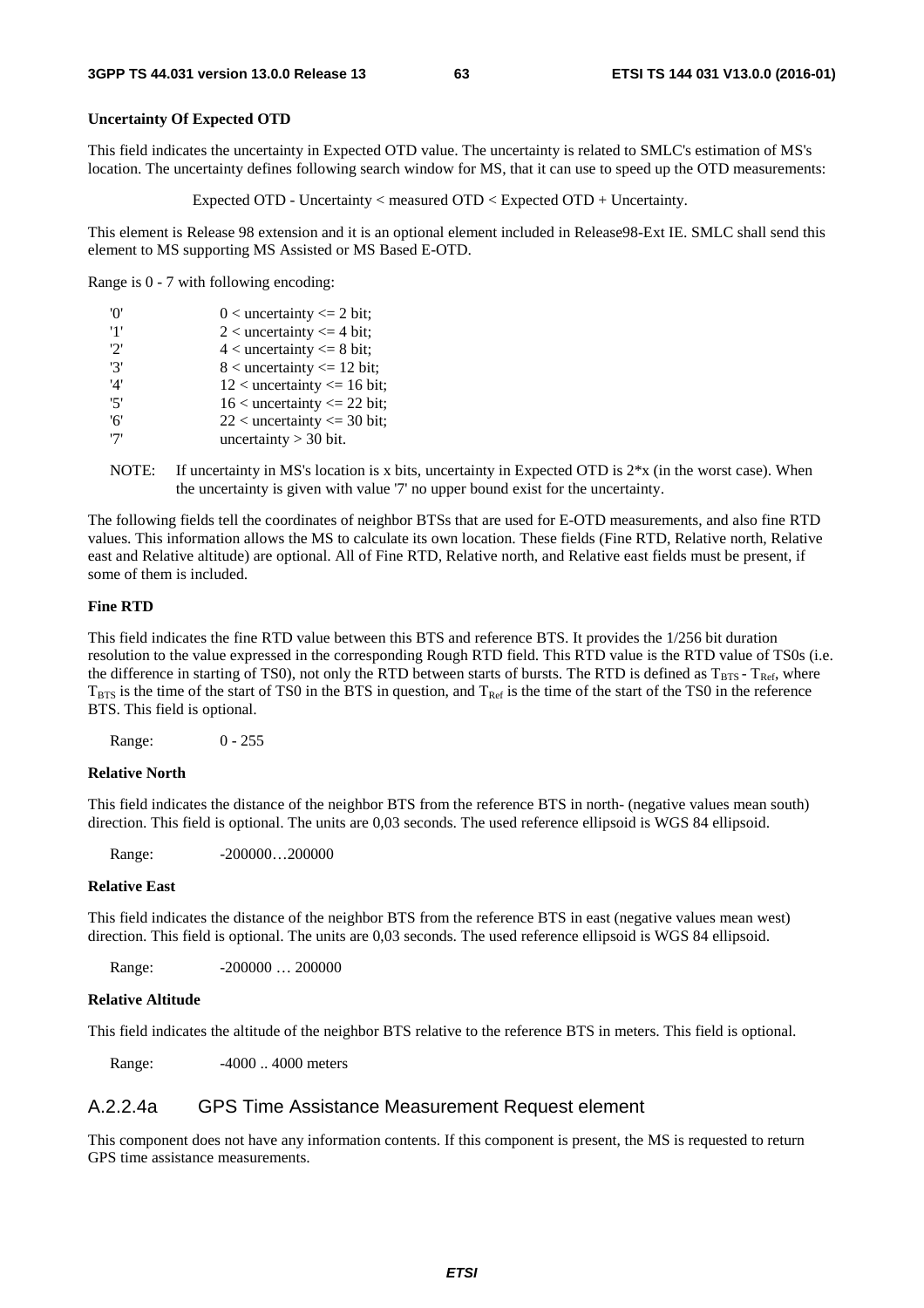### A.2.2.4b GPS Reference Time Uncertainty element

This element provides the accuracy of the relation GPS and GSM time in the Reference Time field in GPS Assistance Data IE. If GPS TOW is the given GPS time, then the true GPS time, corresponding to the provided GSM time as observed at the MS location, lies in the interval (GPS TOW - GPS Reference Time Uncertainty, GPS TOW + GPS Reference Time Uncertainty). An entity that supports this element shall always include it when appropriate. This means that when the element is expected but is not received, lack of support at the sender can be assumed and some implementation dependent default interpretation can then be applied.

The uncertainty *r*, expressed in microseconds, is mapped to a number K, with the following formula:

$$
r = C^*((1+x)^K)-1)
$$

with  $C = 0.0022$  and  $x = 0.18$ . With  $0 \le K \le 127$ , a suitably useful range between 0 and 3 second is achieved for the uncertainty, while still being able to code down to values as small as 0,3 nanoseconds. To encode any higher value of uncertainty than that corresponding in the above formula to  $K=127$ , the same value,  $K=127$ , shall also be used. The uncertainty is then coded on 7 bits, as the binary encoding of K.

| <b>Value of uncertainty</b> |
|-----------------------------|
| 0 nanoseconds               |
| $ 0,396$ nanoseconds        |
| $0,863$ nanoseconds         |
|                             |
| 8,64 microseconds           |
|                             |
| $\geq$ 2,96 seconds         |
|                             |

### **Table A.1a: Example values for the GPS Reference Time Uncertainty Parameter Format**

### A.2.2.4c Velocity Request element

If this element is present, the MS is requested to return a velocity estimate along with the location estimate. Requesting velocity does not guarantee its delivery, if conditions support its availability and it is requested it will be provided.

### A.2.2.4d GANSS Carrier-Phase Measurement Request Element

This component does not have any information contents. If this component is present, the MS is requested to return carrier phase measurements in the GANSS Measurement Information IE.

### A.2.2.4e GANSS TOD - GSM Time Association Request Element

This component does not have any information contents. If this component is present, the MS is requested to return GANSS TOD - GSM time association measurements. Only either GPS Timing Assistance Measurement Request Element or GANSS TOD - GSM Time Association Measurement Request should be present in Measure Position Request.

### A.2.2.4f Required Response Time

This element indicates the maximum response time that shall be allowed for the positioning request in the MS. When this element is received, the MS shall send an RRLP Measure Position Response before the required response time has elapsed.

When this element is received, the MS shall ignore the Response Time field in the Positioning Instructions element.

The Required Response Time has a value from 1 to 128 seconds.

### A.2.2.4g GANSS Multi-frequency Measurement Request Element

This component does not have any information contents.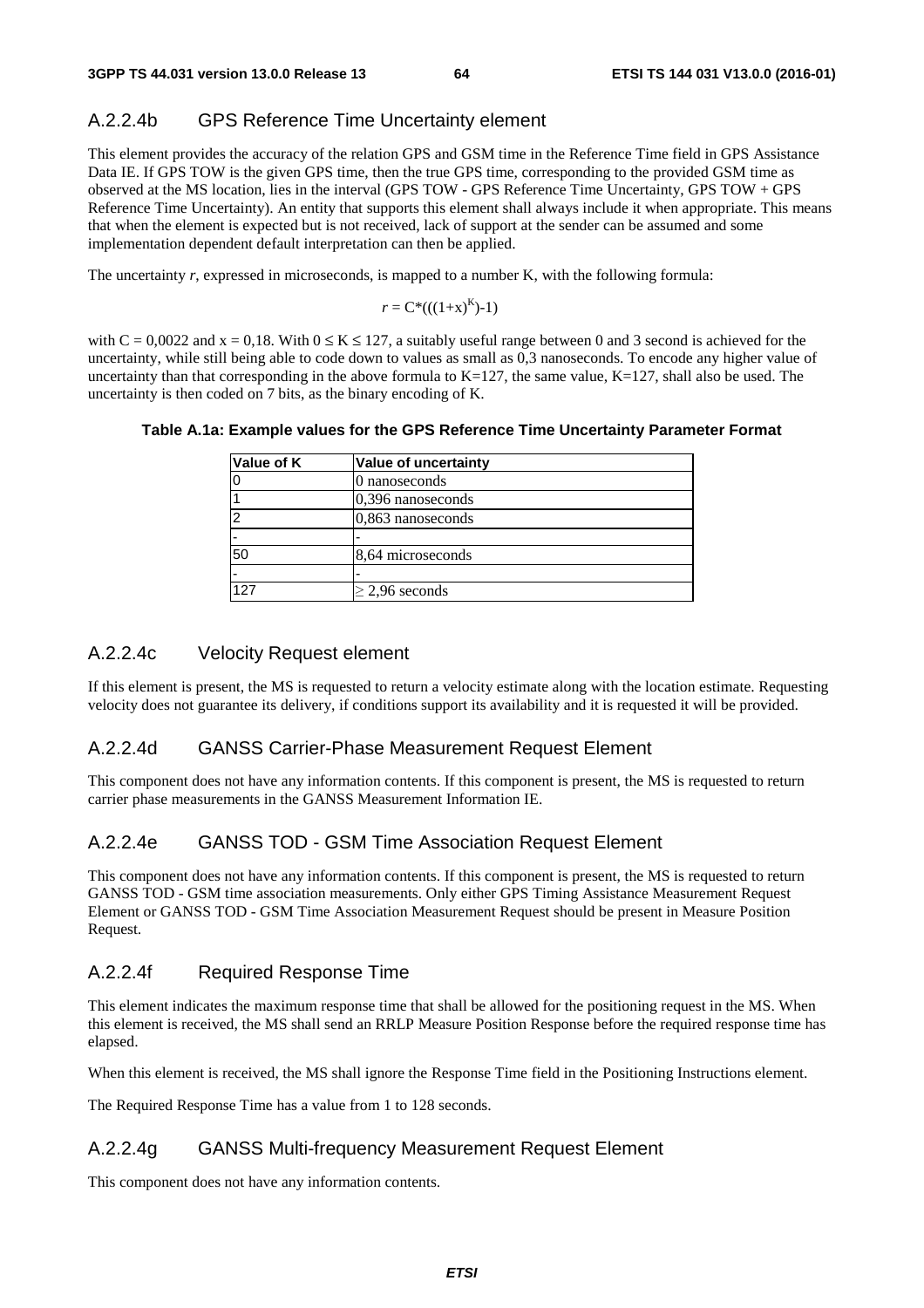If this component is present, the MS is requested to return measurements performed on multiple GANSS signal types if the MS supports this capability. If this component is not present, the MS shall report only one signal type for each GANSS.

If SMLC has indicated supported signal types in Positioning Capability Request, the MS shall only report signals that are supported by SMLC.

### A.2.2.5 Extended Reference IE

This element is mandatory in any RRLP Measure Position Request component, any RRLP Assistance Data component, any RRLP Positioning Capability Request component and any RRLP Positioning Capability response component.

NOTE: For reasons of backward compatibility, the IE is not defined for a Release 4 or earlier SMLC and would be ignored, when received, by a Release 4 or earlier MS. Additionally, other requirements associated with this IE would not be supported by a Release 4 or earlier MS or SMLC.

The Extended Reference IE contains the following elements:

- SMLC code: an integer in the range 0-63 distinguishing any SMLC from other neighbour SMLCs in the same Routing Area. Each SMLC is assigned a specific SMLC ID value. The values assigned to neighbour SMLCs in the same Routing Area between which inter-NSE cell change is possible should be different.
- Transaction ID: an integer in the range 0-262143 distinguishing different RRLP transactions in different MSs currently being served by the same SMLC. An SMLC shall assign a different transaction ID to each currently open RRLP transaction for positioning and assistance data delivery among all target MSs. When any RRLP transaction for any MS is completed in the SMLC (e.g. the MS has sent a correctly formatted RRLP Measure Position Response or Assistance Data Ack.) or if the transaction is aborted (e.g. SMLC timeout on an RRLP response), the associated transaction ID value shall become free and may be later assigned to a new RRLP transaction by the SMLC. When any transaction ID value becomes free, an SMLC should attempt to wait for at least 128 seconds (the maximum defined RRLP response time from an MS) before reassigning the same value.

## A.3 Measure Position Response

### A.3.1 General

The Measure Position Response is a RRLP component from the MS to the network. It is the response to the Measure Position Request. It contains the following elements. One of the five elements containing measurement data or location estimate (*E-OTD Measurement Information*, *Location Information*, *GPS Measurement Information, GANSS Measurement Information or GANSS Location Information)* or *Location Information Error element* must be included.

| <b>Element</b>                          | <b>Type/Reference</b>                       | <b>Presence</b> |
|-----------------------------------------|---------------------------------------------|-----------------|
| <b>Multiple Sets</b>                    | Multiple Sets 3.2.1                         |                 |
| Reference BTS Identity                  | Reference BTS Identity 3.2.2                |                 |
| E-OTD Measurement Information           | E-OTD Measurement Information 3.2.3         |                 |
| Location Information                    | Location Information 3.2.4                  | ∩               |
| <b>GPS Measurement Information</b>      | GPS Measurement Information 3.2.5           | ∩               |
| <b>Location Information Error</b>       | Location Information Error 3.2.6            | C               |
| <b>GPS Time Assistance Measurements</b> | GPS Time Assistance Measurements 3.2.6a     | ∩               |
| <b>Velocity Estimate</b>                | Velocity Estimate 3.2.6b                    | ∩               |
| <b>Extended Reference</b>               | Extended Reference 3.2.7                    |                 |
| <b>Uplink RRLP Pseudo Segmentation</b>  | Uplink RRLP Pseudo Segmentation Indication  | C               |
| Indication                              | 3.2.8                                       |                 |
| <b>GANSS Location Information</b>       | <b>GANSS Location Information 3.2.9</b>     | ∩               |
| <b>GANSS Measurement Information</b>    | <b>GANSS Measurement Information 3.2.10</b> |                 |

### **Table A.2: Measure Position Response component content**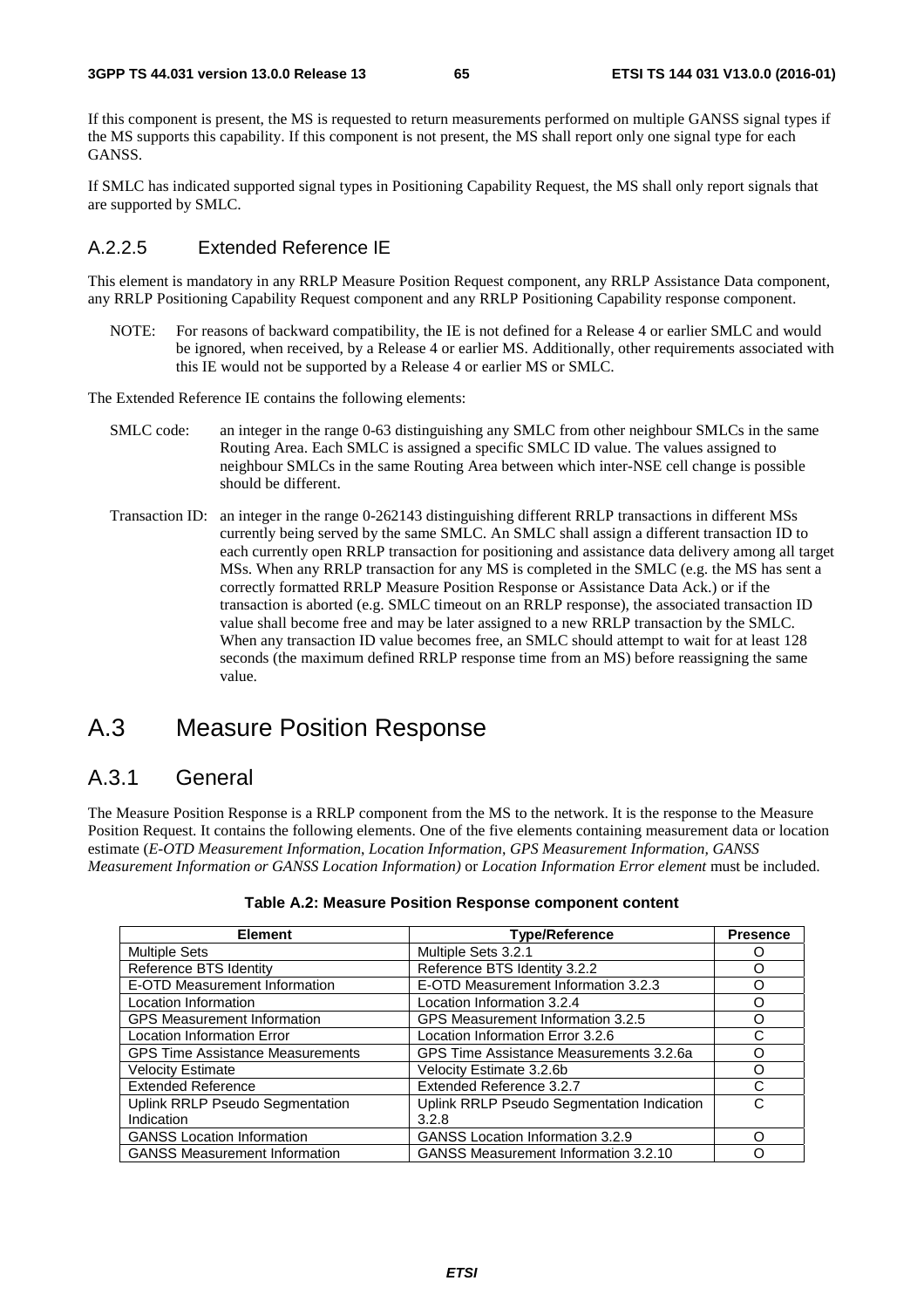## A.3.2 Elements

### A.3.2.1 Multiple Sets Element

This element indicates how many E-OTD Measurement Information sets, GPS Measurement Information sets or GANSS Measurement Information sets, and Reference BTS Identities are included to this element. This element is optional. If this element is absent, a single measurement set is included.

### **Number of E-OTD/GPS/GANSS Measurement Information Sets**

This field indicates the number of *Number of E-OTD/GPS/GANSS Measurement Information* sets included to this component. This field is mandatory. If two or more types of measurement elements are present, then there are the equal number of them, and each pair has the same reference BTS.

Range: 2 - 3

### **Number of Reference BTS**

This field indicates the number of reference BTSs used in this component. This field is mandatory.

Range: 1-3

### **Reference BTS relation to Measurement Elements**

This field indicates how the reference BTSs listed in this element relate to measurement sets later in this component. This field is conditional and included only if Number of E-OTD/GPS/GANSS Measurement Information Sets is '3' and Number of Reference BTSs is '2'.

- '0' = First reference BTS is related to first and second E-OTD/GPS/GANSS Measurement Information Sets, and second reference BTS is related to third E-OTD/GPS Measurement Information Sets.
- '1' = First reference BTS is related to first and third E-OTD/GPS/GANSS Measurement Information Sets, and second reference BTS is related to second E-OTD/GPS/GANSS Measurement Information Sets.
- '2' = First reference BTS is related to first E-OTD/GPS/GANSS Measurement Information Sets, and second reference BTS is related to second and third E-OTD/GPS/GANSS Measurement Information Sets.

If this field is not included, the relation between reference BTS and Number of E-OTD/GPS/GANSS Measurement Information Sets is as follows:

- if there are three sets and three reference BTSs -> First reference BTS relates to first set, second reference BTS relates to second set, and third reference BTS relates to third set;
- if there are two sets and two reference BTS -> First reference BTS relates to first set, and second reference BTS relates to second set;
- if there is only one reference BTS and 1-3 sets -> this reference BTS relates to all sets.

### A.3.2.2 Reference BTS Identity Element

This element identifies the reference BTS(s). This element is conditional to the number of reference BTSs. It is mandatory, if there is more than one reference BTS, and optional otherwise. If this element is not included, the Reference BTS, used in other elements, is the current serving BTS of MS. If this element is included, the BTSs defined here are used as Reference BTSs in all other elements.

*The following fields are repeated for the number of reference BTSs included in the Number of Reference BTS field.* 

### **CellIdType**

This field indicates is the identity method of the Reference BTS. This field is mandatory within this element.

- '0' = Cell identity is told using BSIC and BCCH carrier.
- '1' = Cell identity is told using CI, and the LAC is the same as the current serving BTS.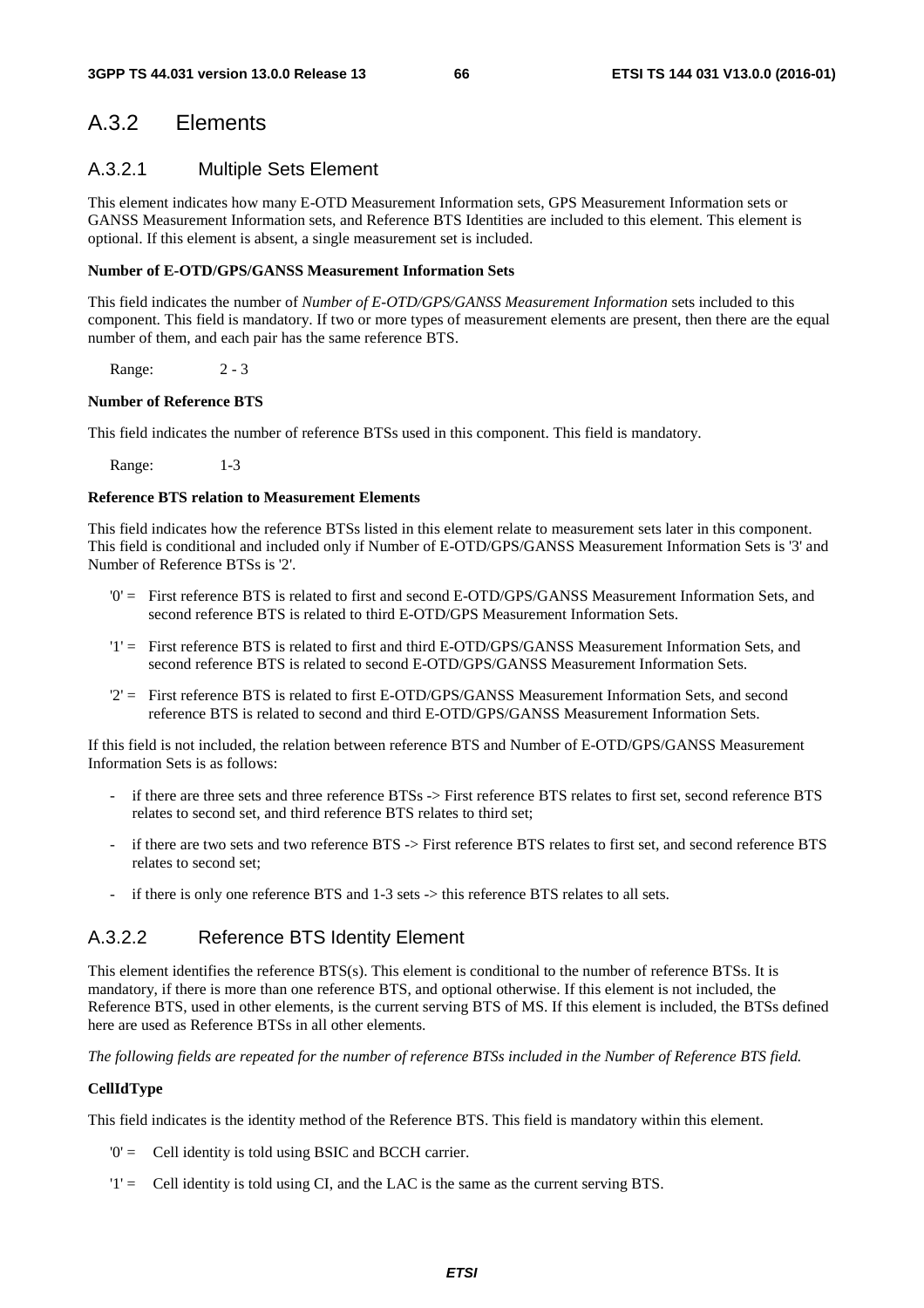- $2'$  = Cell identity is told using an index referring to the BTS listed in the Measure Position Request component (the indicated reference BTS is 1)
- '3' = Cell identity is told using an index referring to the BTS listed in the BCCH allocation list (System Information Neighbor Lists) of the serving BTS. This type of reference identity shall not be used by the MS unless it has received the "E-OTD Measurement Assistance Data for System Information List Element" from the SMLC for this cell.
- '4' = Cell identity is told using CI, and the LAC.

### **Reference LAC**

This field indicates the Location Area Code of the reference BTS. The purpose of the Location Area Code is to identify a location area. This field is conditional, and included, if CellIDType field is '4'.

Range: 0 - 65535

### **Reference CI**

This field indicates the Cell Identity value of the reference BTS. The purpose of the Cell Identity value is to identify a cell within a location area. This field is conditional, and included, if CellIDType field is '1' or '4'.

Range: 0 - 65535

#### **Reference BCCH Carrier**

This field indicates the absolute RF channel number of the BCCH of the reference base station. BCCH carrier field is conditional and is included only if CellIdType is set '0'.

Range: 0 - 1023

### **Reference BSIC**

This field indicates the BSIC (Base Station Identity Code of the base station).

BSIC field is conditional and is included only if CellIdType is set '0' or '3'.

Range: 0 - 63

### **Request Index**

This field indicates an index identifying the reference BTS by referring to the BTSs listed in the Measure Position Request component (the indicated reference BTS in the Measure Position Request component has the index value 1, and possible next BTS '2', and so on )

This field is conditional and included only if CellIdType is set to '2'.

Range: 1-16

### **System Info Index**

This field indicates an index identifying the reference BTS by referring to the BCCH allocation list (System Information Neighbor List) of the serving BTS .

This field is conditional and included only if CellIdType is set to '3'.

Range: 1-32

### A.3.2.3 E-OTD Measurement Information Element

The purpose of the E-OTD Measurement Information element is to provide OTD measurements of signals sent from the reference and neighbor based stations. The length of this element depends on the number of neighbor cells for which OTD measurements have been collected. This element is optional in the Measure Position Response component. It is included in the Measure Position Response component, if the network has requested the mobile to perform the MS assisted E-OTD method. BTSs which cannot be measured or whose measurements are excessively inaccurate need not be reported. The MS may include measurements for other BTSs not given in the assistance data by the SMLC.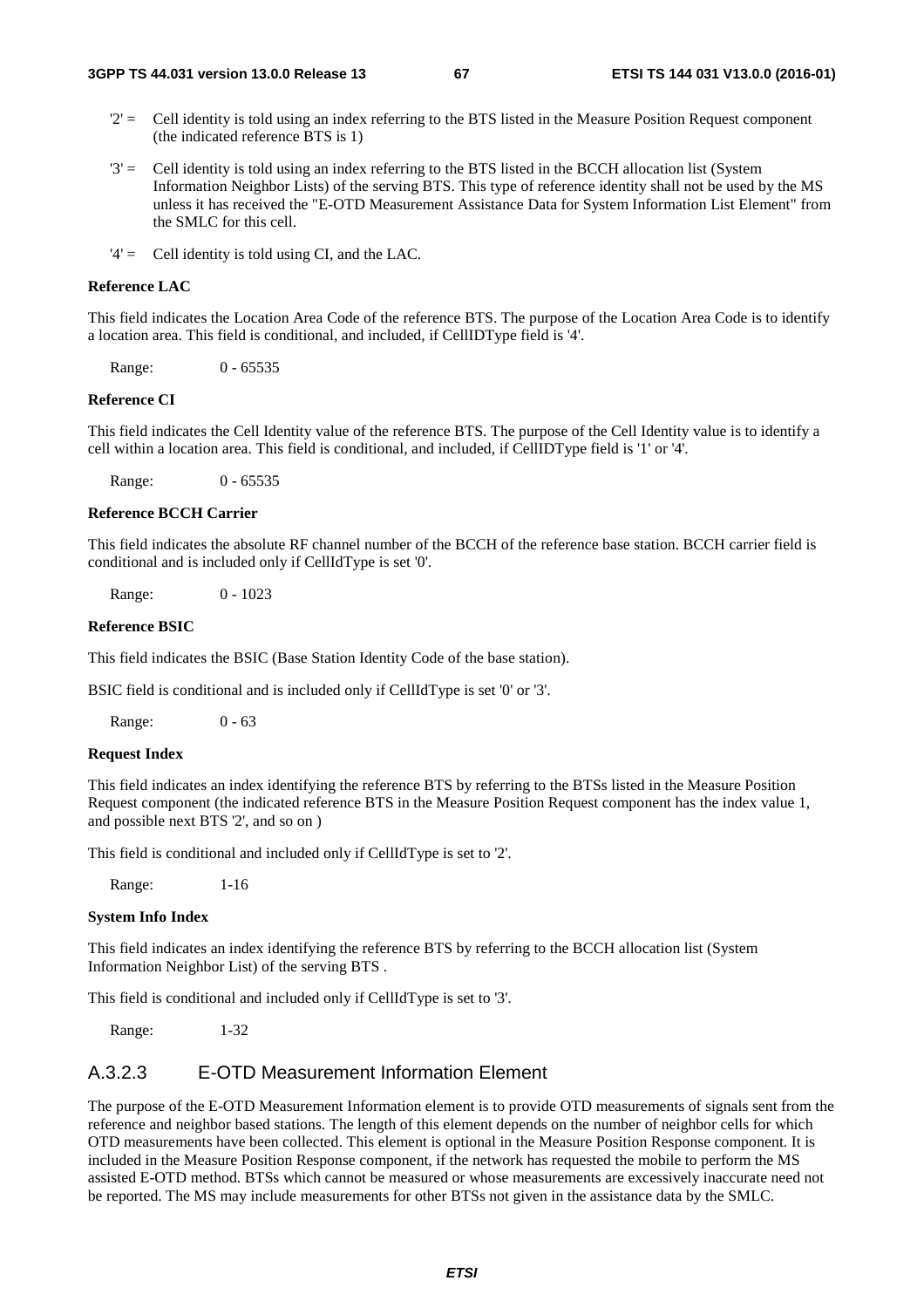The E-OTD and 51 multiframe offset values are reported relative to the reference BTS as defined in the previous subclauses.

The following fields are repeated for each measurement set.

### **Reference Frame Number**

This field indicates the frame number of the last measured burst from the reference BTS modulo 42432. This information can be used as a time stamp for the measurements. This field is mandatory.

Range: 0 - 42431

### **Reference Time Slot**

Reference Time Slot indicates the time slot modulo 4 relative to which the MS reports the reference BTS measurements. This field is mandatory.

Range: 0 to 3

NOTE 1: If MS does not know timeslot scheme, the MS reports the used timeslot. MS can only report results based on one time slot  $(N)$  or two time slots  $(N \text{ and } N+4)$ . If the MS knows the timeslot scheme, it can make measurements from several timeslots and reports that the used timeslot is zero (and makes correction).

#### **Reference Quality**

Reference Quality field includes the standard deviation of the TOA measurements from the reference BTS with respect to  $T_{\text{Ref}}$  (where  $T_{\text{Ref}}$  is the time of arrival of signal from the reference BTS used to calculate the OTD values). This field is optional. The Reference Quality field can be used to evaluate the reliability of E-OTD measurements in the SMLC and in weighting of the E-OTD values in the location calculation.

Following linear 5 bit encoding is used:

| '00000' | $0 - (R*1-1)$ meters;   |
|---------|-------------------------|
| '00001' | $R*1 - (R*2-1)$ meters; |
| '00010' | $R*2 - (R*3-1)$ meters; |
| '11111' | $R*31$ meters or more.  |

where R is the resolution defined by Std Resolution field. For example, if R=20 meters, corresponding values are 0 - 19 meters, 20 - 39 meters, 40 - 59 meters, …, 620+ meters.

#### **Number of Measurements**

Number of Measurements for the Reference Quality field is used together with Reference Quality to define quality of the reference base site TOA. The field indicates how many measurements have been used in the MS to define the standard deviation of the measurements. Following 3 bit encoding is used:

| $'000$ .  | $2-4:$      |
|-----------|-------------|
| $'001'$ : | $5-9:$      |
| $'010'$ : | $10-14$ ;   |
| $'011'$ : | $15 - 24$ ; |
| $'100'$ : | $25 - 34$ ; |
| $'101'$ : | $35 - 44:$  |
| $'110'$ : | $45 - 54$ ; |
| '111':    | 55 or more. |

This field is optional.

### **Std Resolution**

Std Resolution field includes the resolution used in Reference Quality field and Std of EOTD Measurements field. Encoding on 2 bits as follows:

| 'OO'            | 10 meters: |
|-----------------|------------|
| $^{\prime}$ 01' | 20 meters; |
| '10'            | 30 meters; |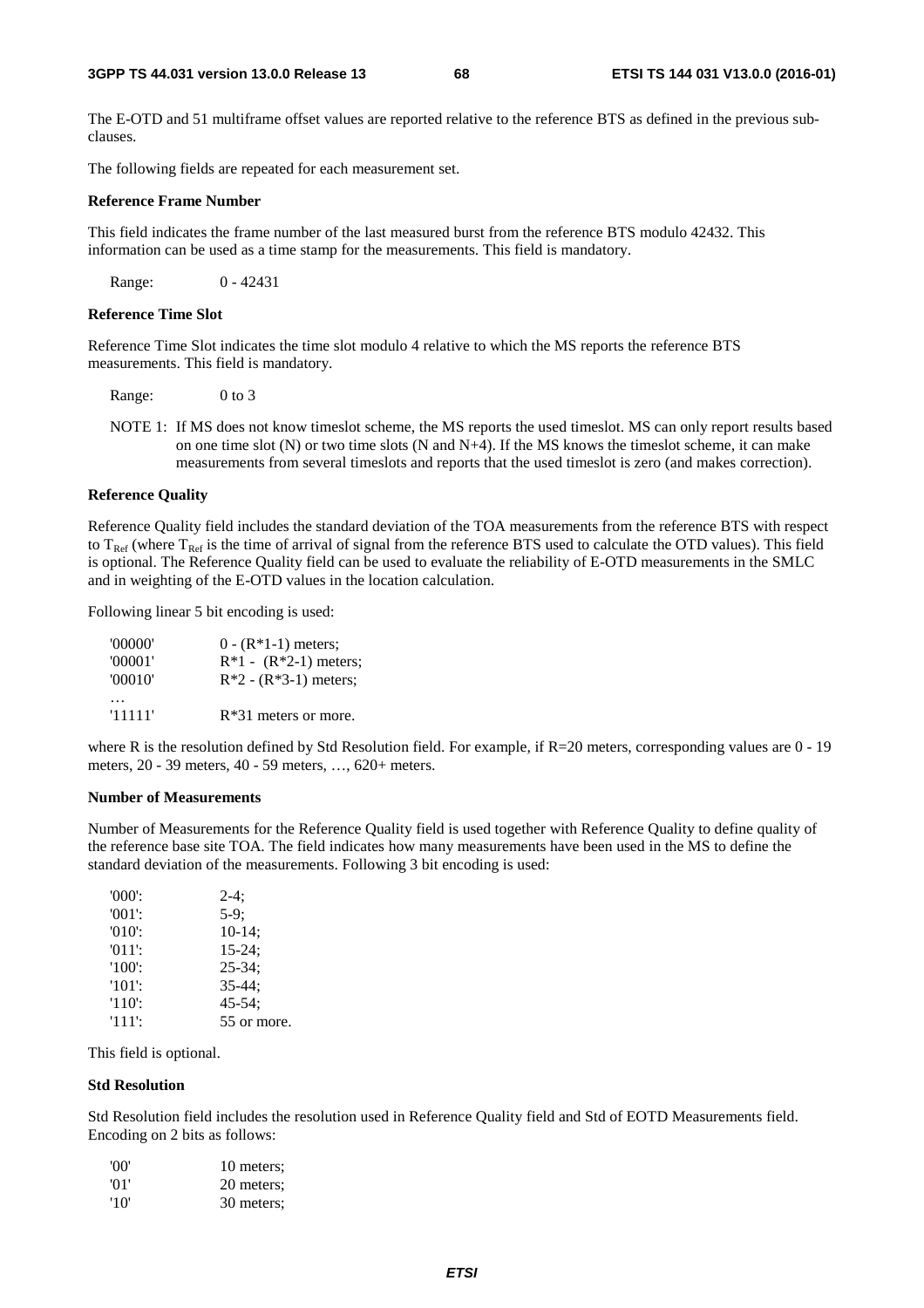'11' Reserved.

This field is mandatory.

### **TA Correction**

This field indicates the estimate of the time difference between the moment that the MS uses to adjust its internal timing for reception and transmission (e.g. corresponding to maximum energy) and the estimate of the reception of the first arriving component from the serving BTS. This value can be used as a correction by the SMLC to the Timing Advance (TA) value when the distance between the MS and the serving BTS is estimated based on TA.

The value *TACor* in this field corresponds to the TA Correction in bit periods as follows:

- TA Correction in bit periods = *TACor*/64 -8.

TA Correction has the resolution of 1/64 bit period, and the range - 8 … +7 bit periods. Negative TA Correction in bits indicates that the first signal component from the serving BTS is estimated to arrive before the moment used for communication. This field is optional.

Range: 0-960

### **Number of Measured Neighbors**

This field indicates the number of different neighbor BTSs. This field is mandatory.

Range: 0 - 10

NOTE 2: If the MS can not measure any neighbor BTSs, then this value is set to '0'.

*The following fields are repeated for the number of BTSs included in the Number of Measured Neighbors field.* 

### **Neighbor Identity Present**

The presence of this field is conditional, it shall not be present in the first set. It is mandatory for the other sets. This field indicates whether the identity information (i.e. CellIDType and possibly Neighbor CI / Neighbor BCCH Carrier / Neighbor BSIC / Neighbor Multiframe Offset / Request Index / System Info Index fields) concerning a certain BTS is present or whether the BTS identity is given as reference to the first measurement set.

- '0' Identity information not included, and identity of this BTS is same as the identity of BTS in first set with same sequence number.
- '1' Identity information is included.

### **CellIdType**

This field indicates is the identity method of the cell. This field is conditional, and included if Neighbor Identity Present is '1'**.** If CellIdType field is not present, the following fields can not be present either: Neighbor CI, Neighbor BCCH Carrier, Neighbor BSIC, Neighbor Multiframe Offset, Request Index, System Info Index.

- '0' = Cell identity is told using BSIC and BCCH carrier.
- '1' = Cell identity is told using CI, and the LAC is the same as the current serving BTS.
- '2' = Cell identity is told using 51 Multiframe offset and BCCH carrier.
- '3' = Cell identity is told using an index referring to the BTS listed in the Measure Position Request component (the indicated reference BTS is 1).
- '4' = Cell identity is told using an index referring to the BTS listed in the BCCH allocation list (System Information Neighbor Lists) of the serving BTS. This type of neighbor identity shall not be used by the MS unless it has received the "E-OTD Measurement Assistance Data for System Information List Element" from the SMLC for this cell.
- $5'$  = Cell identity is told using CI and the LAC.
- NOTE: The MS can decide which of these methods to use. The CellIdType '3' and '4' are preferred.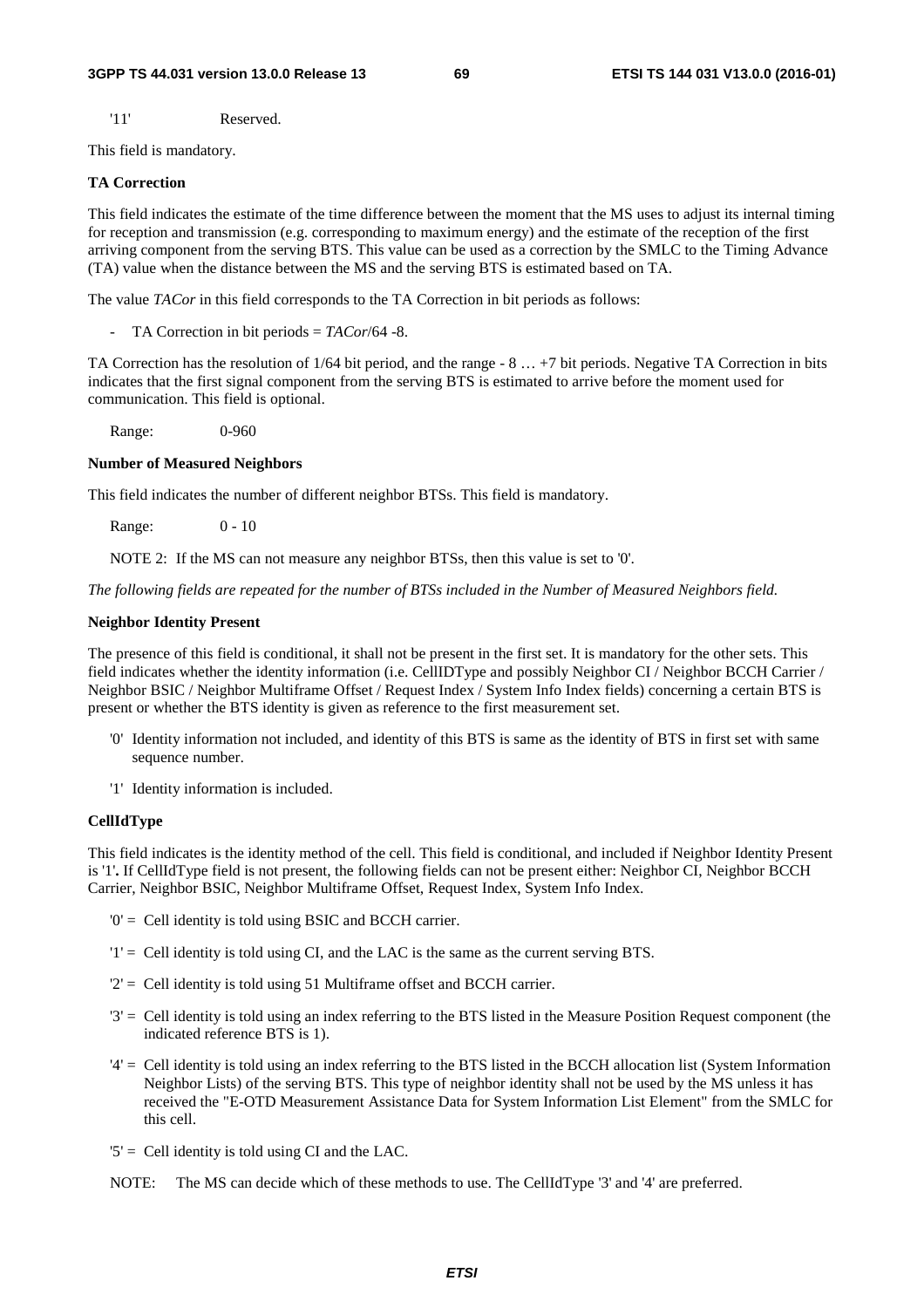#### **Neighbor LAC**

This field indicates the Location Area Code of the neighbor BTS. The purpose of the Location Area Code is to identify a location area. This field is conditional, and included, if CellIDType field is '5'.

Range: 0 - 65535

### **Neighbor CI**

This field indicates the Cell Identity of the particular neighbor cell. The purpose of the Cell Identity value is to identify a cell within a location area.

Neighbor CI field is conditional and is included only if CellIdType is set '1' or '5' and the CI value of the given cell is available.

Range: 0 - 65535

#### **Neighbor BCCH Carrier**

This field indicates the absolute RF channel number of the BCCH of the neighbor base station. BCCH carrier field is conditional and is included only if CellIdType is set '0' or '2'.

Range: 0 - 1023

#### **Neighbor BSIC**

This field indicates the BSIC (Base Station Identity Code of the base station).

BSIC field is conditional and is included only if CellIdType is set '0' or '4'.

Range: 0 - 63

### **Neighbor Multiframe Offset**

This field indicates the frame difference between the start of the 51 multiframes frames arriving from this BTS and the reference BTS. The multiframe offset is defined as  $T_{BTS}$  -  $T_{Ref}$ , where  $T_{BTS}$  is the time of the start of the 51 multiframe in the BTS in question, and  $T_{Ref}$  is the time of the start of the 51 multiframe in the reference BTS. This field is conditional and included only if CellIdType is set to '2'.

Range: 0 - 51

### **Request Index**

This field indicates an index identifying the reference BTS by referring to the BTSs listed in the Measure Position Request component (the indicated reference BTS in the Measure Position Request component has the index value 1, and possible next BTS '2', and so on).

This field is conditional and included only if CellIdType is set to '3'.

Range: 1-16

#### **System Info Index**

This field indicates an index identifying the reference BTS by referring to the BCCH allocation list (System Information Neighbor List) of the serving BTS.

This field is conditional and included only if CellIdType is set to '4'.

Range: 1-32

### **Neighbor Time Slot**

Neighbor Time Slot indicates the time slot modulo 4 relative to which the MS reports the neighbor BTS measurements. This field is mandatory.

Range: 0 to 3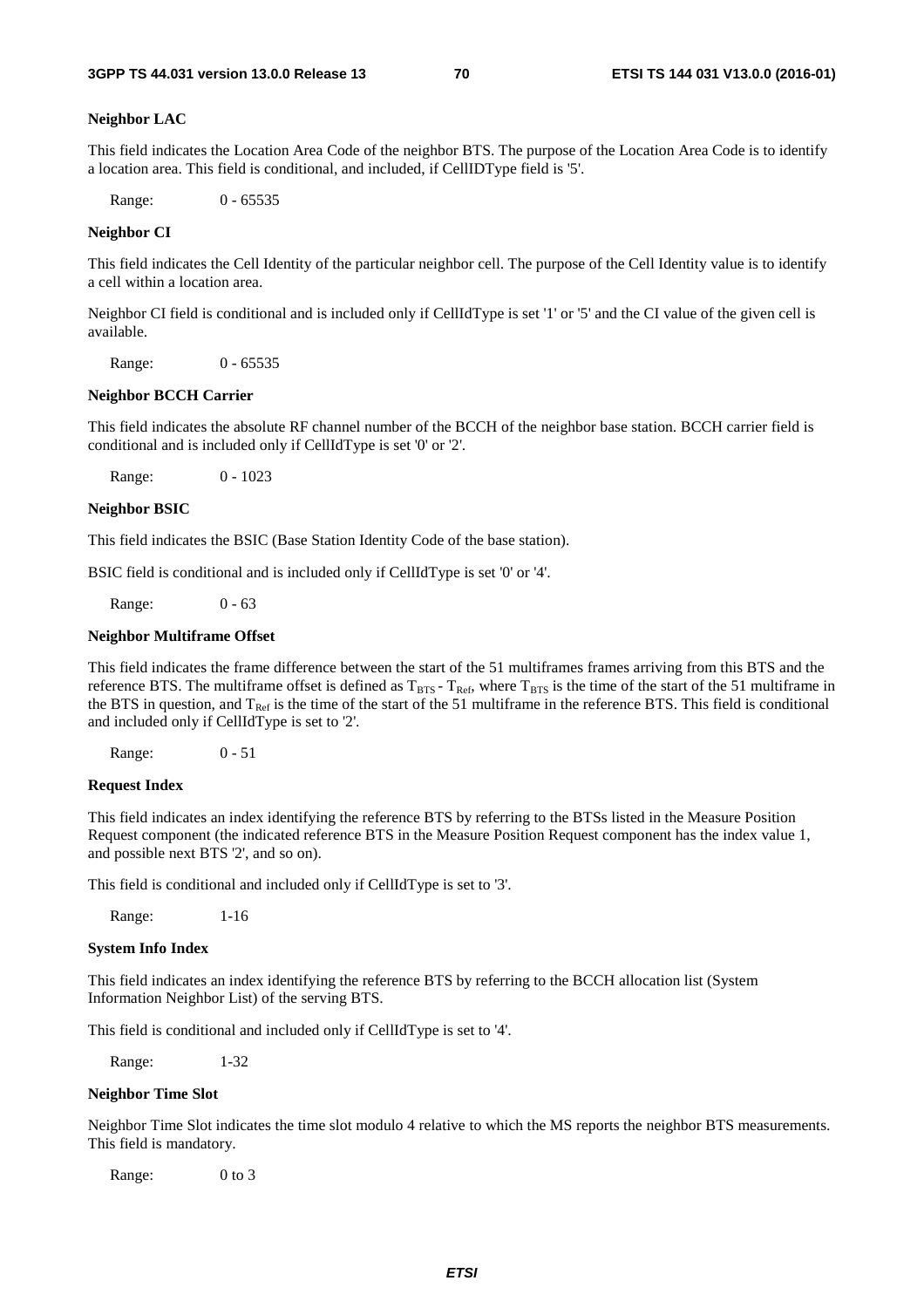NOTE 3: If the MS does not know the timeslot scheme, the MS reports the used timeslot. MS can only report a result based on one time slot (N) or two time slots (N and N+4). If the MS knows the timeslot scheme, the MS can make measurements from several timeslots and reports that the used timeslot is zero (and makes correction).

### **Number of EOTD Measurements**

Number of Measurements field is used together with Std of EOTD Measurements field to define quality of a reported EOTD measurement. The field indicates how many EOTD measurements have been used in the MS to define the standard deviation of these measurements. Following 3 bit encoding is used.

| $'000'$ : | $2-4:$      |
|-----------|-------------|
| $'001$ :  | $5-9:$      |
| $'010'$ : | $10-14;$    |
| $'011'$ : | $15 - 24$ ; |
| $'100'$ : | $25 - 34$ ; |
| $'101'$ : | $35 - 44:$  |
| $'110'$ : | $45 - 54$ ; |
| $'111'$ : | 55 or more. |

This field is mandatory.

### **Std of EOTD Measurements**

Std of EOTD Measurements field includes standard deviation of EOTD measurements. This field is mandatory. It can be used to evaluate the reliability of EOTD measurements in the SMLC and in weighting of the OTD values in location calculation.

Following linear 5 bit encoding is used:

| '00000' | $0 - (R*1-1)$ meters;   |
|---------|-------------------------|
| '00001' | $R*1 - (R*2-1)$ meters; |
| '00010' | $R*2 - (R*3-1)$ meters; |
|         |                         |
| '11111' | $R*31$ meters or more.  |

where R is the resolution defined by Std Resolution field. For example, if R=20 meters, corresponding values are 0 - 19 meters, 20 - 39 meters, 40 - 59 meters, …, 620+ meters.

### **OTD**

This field indicates the measured OTD value between the receptions of signals from the reference and the neighbor BTS. The OTD is defined as  $T_{Nbor}$  -  $T_{Ref}$  (modulo burst length) where  $T_{Nbor}$  is the time of arrival of signal from the neighbor BTS, and  $T_{\text{Ref}}$  is the time of arrival of signal from the reference BTS. The reporting resolution of the OTD value is 1/256 bit. This field is mandatory.

Range: 0 - 39999

### A.3.2.3a E-OTD Measurement Extended Information Element

The purpose of the E-OTD Measurement Ext Information element is to provide OTD measurements of signals sent from the reference and neighbour base stations. The length of this element depends on the number of neighbour cells for which OTD measurements have been collected. This element is optional in the Measure Position Response component. It is included in the Measure Position Response component, if E-OTD measurements didn't fit in the E-OTD Measurement Information Element.

The E-OTD and 51 multiframe offset values are reported relative to the reference BTS as defined in the previous subclauses.

The following fields are valid only for the first set of measurements

### **Number of Measured Neighbors**

This field indicates the number of different neighbor BTSs. This field is mandatory.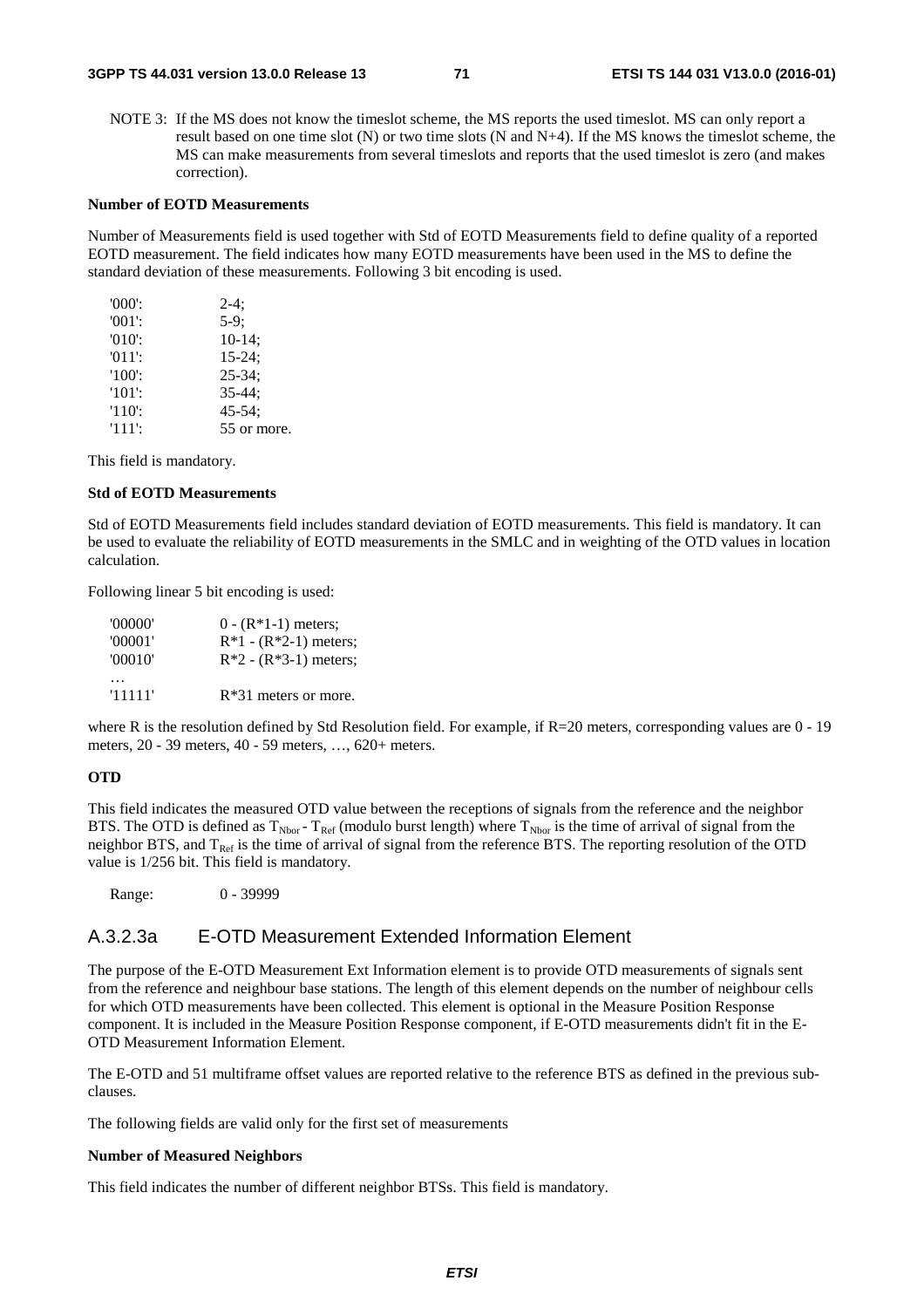Range: 0 - 5

NOTE: If the MS can not measure any neighbor BTSs, then this value is set to '0'.

*The following fields are repeated for the number of BTSs included in the Number of Measured Neighbors field. They are defined in the previous sub-clause :*

- CellIdType,
- Neighbor LAC,
- Neighbor CI,
- Neighbor BCCH Carrier,
- Neighbor BSIC,
- Neighbor Multiframe Offset,
- Request Index,
- System Info Index,
- Neighbor Time Slot,
- Number of EOTD Measurements,
- Std of EOTD Measurements,
- OTD

# A.3.2.4 Location Information Element

The purpose of Location Information element is to provide the location estimate from the MS to the network, if the MS is capable of determining its own position. Optionally, the element may contain the velocity parameters computed by the MS.

This element is optional. This element contains the following fields.

## **Reference Frame**

This field specifies the reference BTS Reference Frame number during which the location estimate was measured. The time of the Reference Frame boundary is as observed by the MS, ie without Timing Advance compensation. This field is mandatory. However, if the Reference Frame number is within (42432..65535), the value of this field shall be ignored and in that case the MS should provide GPS TOW if available.

| <b>Parameter</b> | # of Bits | <b>Resolution</b> | Range | Jnits  |
|------------------|-----------|-------------------|-------|--------|
| Reference Frame  | 16        | ---               | 65535 | trames |

**Table A.3: Reference Frame field contents** 

Note that expected values for Reference Frame are in range 0 - 42431.

#### **GPS TOW**

This field specifies the GPS TOW for which the location estimate is valid , rounded down to the nearest millisecond unit. This field is optional but shall be included if GPS Time Assistance Measurements are included. If GPS Time Assistance Measurements are included in the RRLP Measure Position Response, the MS shall align GPS System time (as defined by the GPS TOW and the GPS TOW Subms fields) with the reported GSM frame boundary observed by the MS at that time.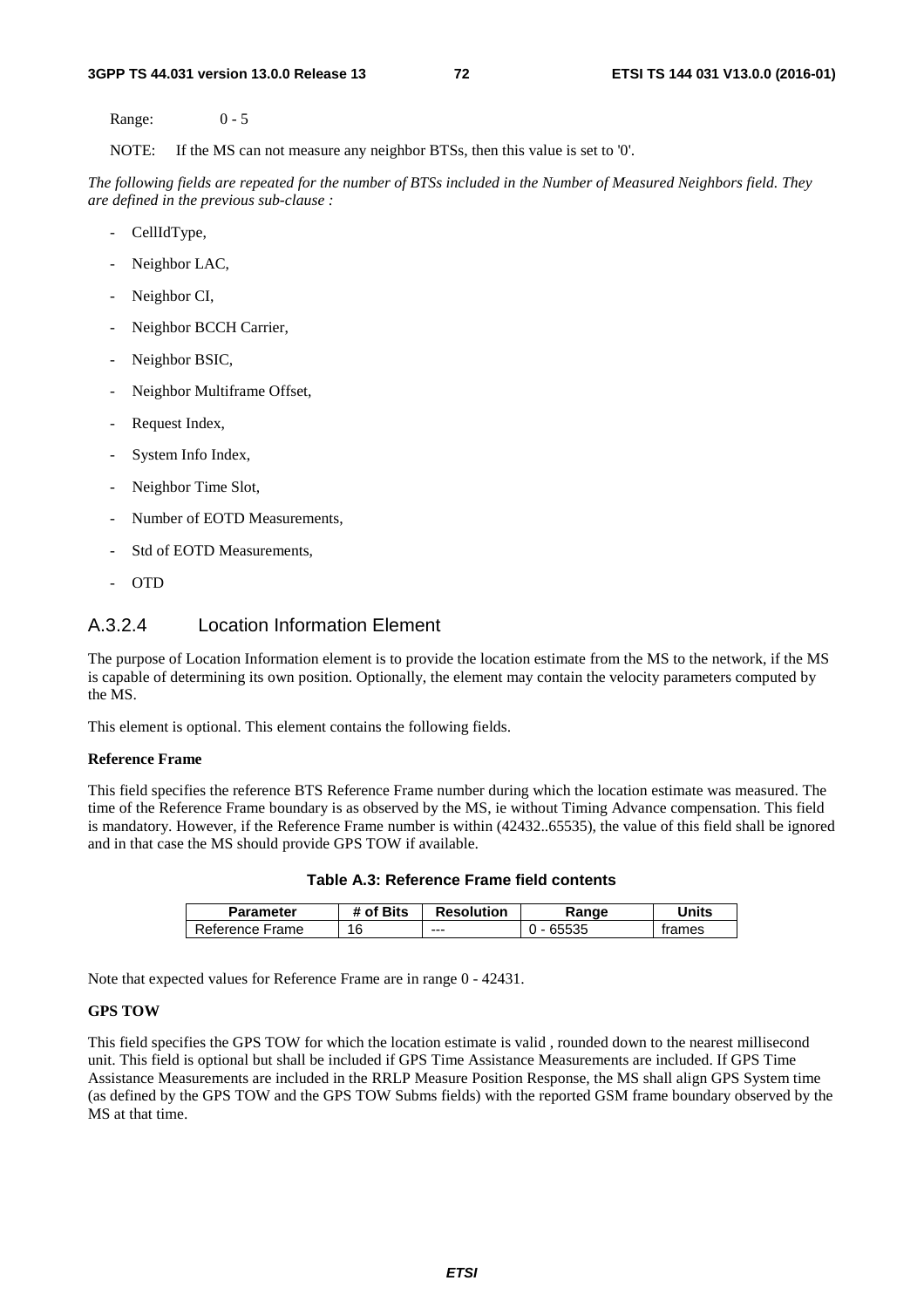## **Table A.4: GPS TOW field contents**

| Parameter | <b>'</b> Bits<br>οf | <b>Resolution</b> | `anae<br>naı. | Units |
|-----------|---------------------|-------------------|---------------|-------|
| ۱W<br>GPS | 24<br>--            | ms                | aaac          | ms    |

The 24 bits of GPS TOW are the least significant bits. The most significant bits shall be derived by the Serving Mobile Location Center to unambiguously derive the GPS TOW.

# **Fix Type**

This field contains an indication as to the type of measurements performed by the MS: 2D or 3D. This field is mandatory.

 $0' = 2D$  fix.

 $'1' = 3D$  fix.

#### **Position Estimate**

This field contains the calculated position estimate in the format defined in 3GPP TS 23.032. The allowed shapes are:

- ellipsoid Point;
- ellipsoid point with uncertainty circle;
- ellipsoid point with uncertainty ellipse;
- ellipsoid point with altitude and uncertainty ellipsoid.

# A.3.2.5 GPS Measurement Information Element

The purpose of the GPS Measurement Information element is to provide GPS measurement information from the MS to the SMLC. This information includes the measurements of code phase and Doppler, which enables the network-based GPS method where position is computed in the SMLC. The proposed contents are shown in table A.5, and the individual fields are described subsequently. See also Figure A.1 for an illustration of the relation between some of the fields.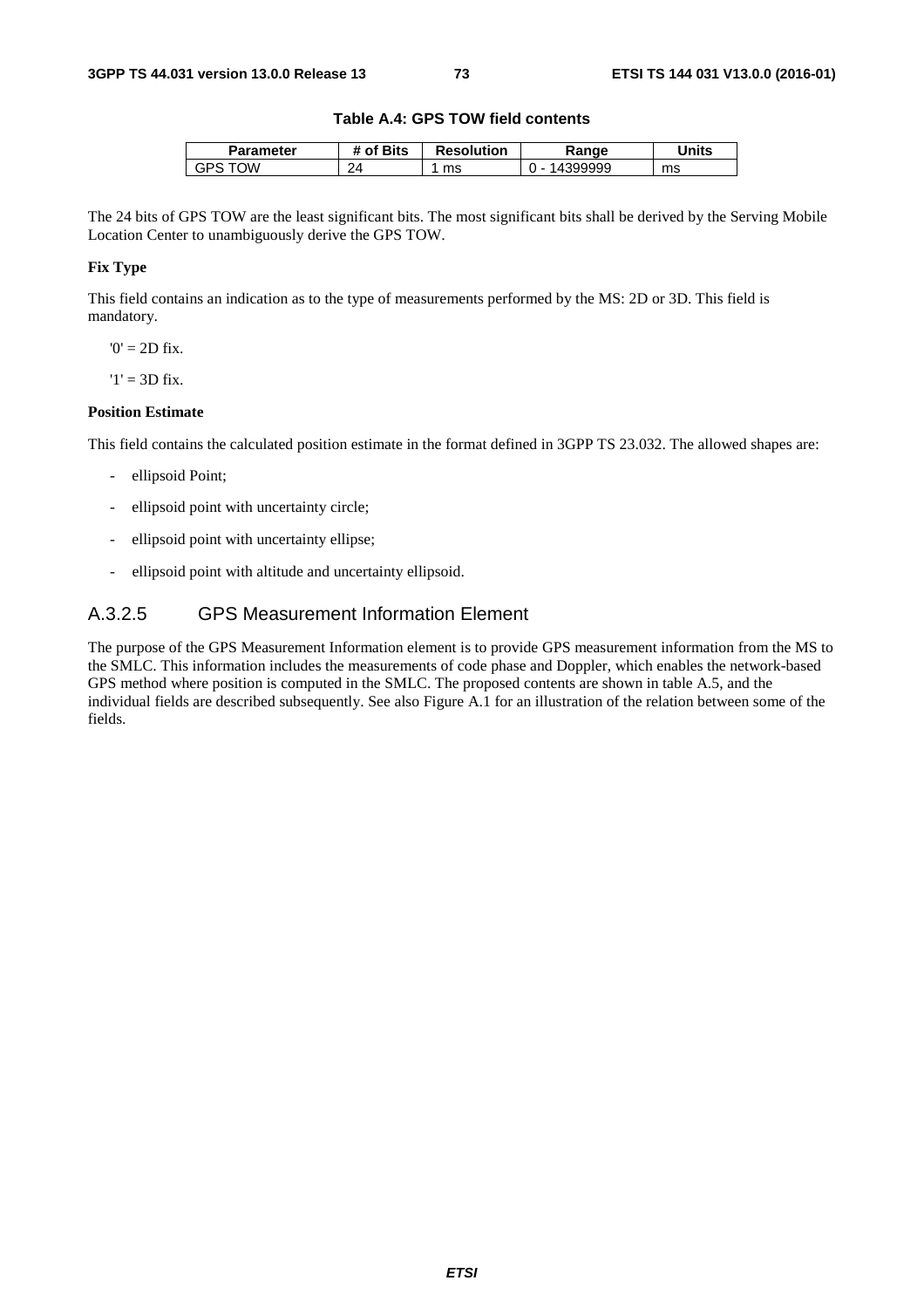

**Figure A.1. Exemplary definitions of GPS measurement information fields.**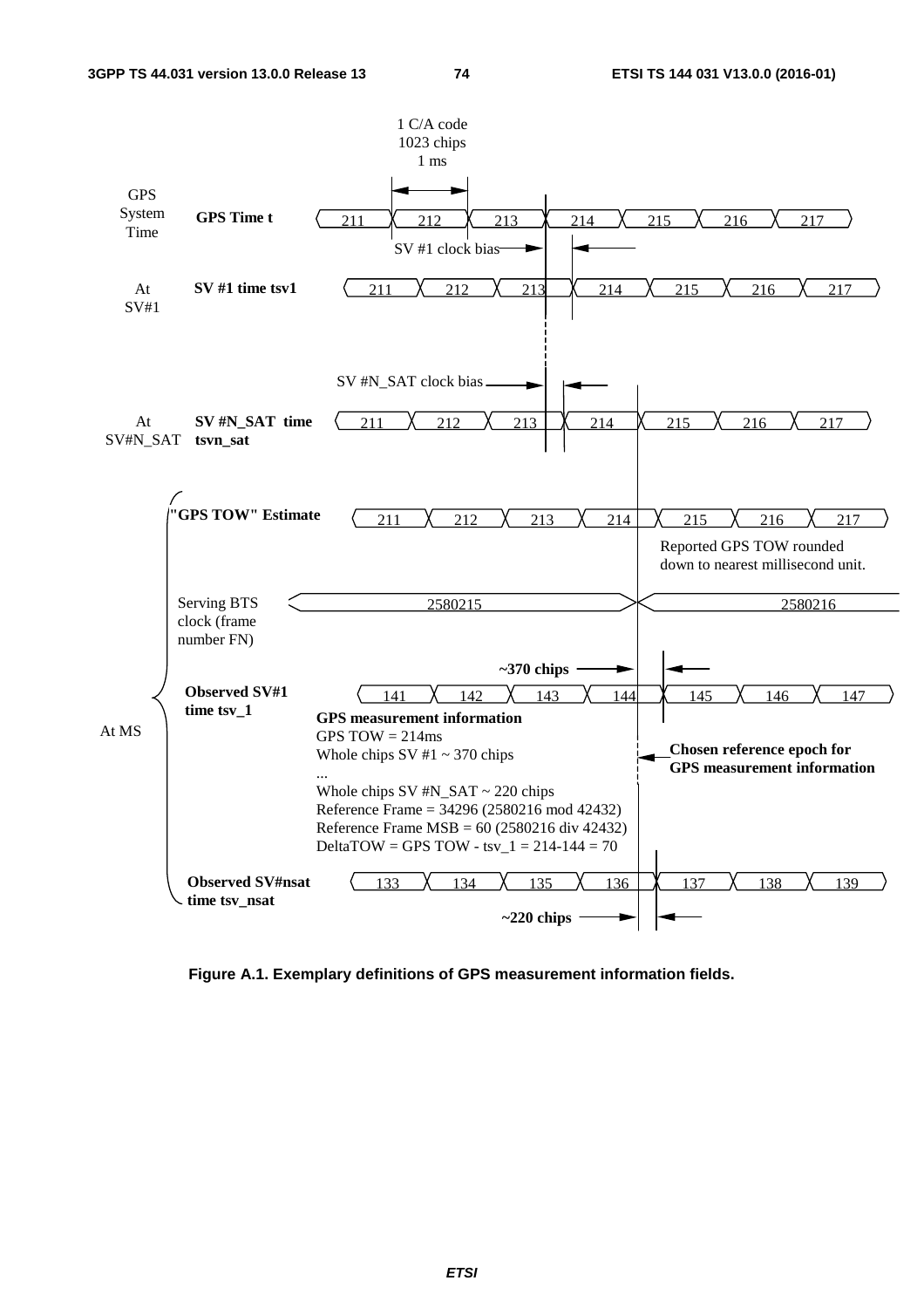This element is included in the Measure Position Response component if the network has requested the mobile to perform mobile-assisted location measurements using a GPS location method.

Following fields are repeated a number of times told in Number of E-OTD/GPS Measurement *Sets* field if Multiple Sets element is included. If Multiple Sets element is not included, the default value for sets is one (i.e. the following fields are present only once).

| <b>Element fields</b>         | <b>Presence</b> | <b>Occurrences</b> |
|-------------------------------|-----------------|--------------------|
| Reference Frame               |                 |                    |
| <b>GPS TOW</b>                |                 |                    |
| # of Satellites (N SAT)       |                 |                    |
| <b>Measurement Parameters</b> |                 |                    |

**Table A.5: GPS Measurement Information element content** 

The following paragraphs describe the content of each information field of this element.

#### **Reference Frame**

This field is optional.

## **Table A.6: Reference Frame field contents**

| Parameter       | # of Bits | <b>Resolution</b> | Range | Jnits  |
|-----------------|-----------|-------------------|-------|--------|
| Reference Frame | 16        | $--$              | 65535 | trames |

Note that expected values for Reference Frame are in range 0 - 42431. If Reference Frame and GPS Time Assistance Measurements both are included in the RRLP Measure Position Response, the code phase measurements shall be aligned with the reported GSM frame boundary observed by the MS at that time, as indicated in Figure A.1. The time of the Reference Frame boundary is as observed by the MS, ie without Timing Advance compensation.

## **GPS TOW**

This field specifies the GPS TOW for which the location estimate is valid, rounded down to the nearest millisecond unit.This field is mandatory.

## **Table A.7: GPS TOW field contents**

| Parameter | of Bits | <b>Resolution</b> | Range                              | Units |
|-----------|---------|-------------------|------------------------------------|-------|
| ١W<br>GPS | 24      | ms                | 399999<br>$\overline{\phantom{a}}$ | ms    |

The 24 bits of GPS TOW are the least significant bits. The most significant bits shall be derived by the Serving Mobile Location Center to unambiguously derive the GPS TOW.

NOTE: The GPS Reference Time Uncertainty, if present, indicates the accuracy of GPSTOW, as described in sub-clause A.3.2.6.a.

### **# of Satellites (***N\_SAT***)**

#### **Number of Measurements**

This field specifies the number of measurements for which measurements satellites are provided in the component. This value represents the number of satellites that were measured by the MS. This value of *N\_SAT* determines the length of the payload portion of the component. Typical range for *N\_SAT* is four to a maximum of 12. This field is mandatory and occurs once per set.

| <b>Parameter</b> | of Bits | <b>Resolution</b> | Range | <b>Inits</b> |
|------------------|---------|-------------------|-------|--------------|
| N<br>_           | {       | $- - -$           |       | $- - -$      |

#### **Measurement Parameters**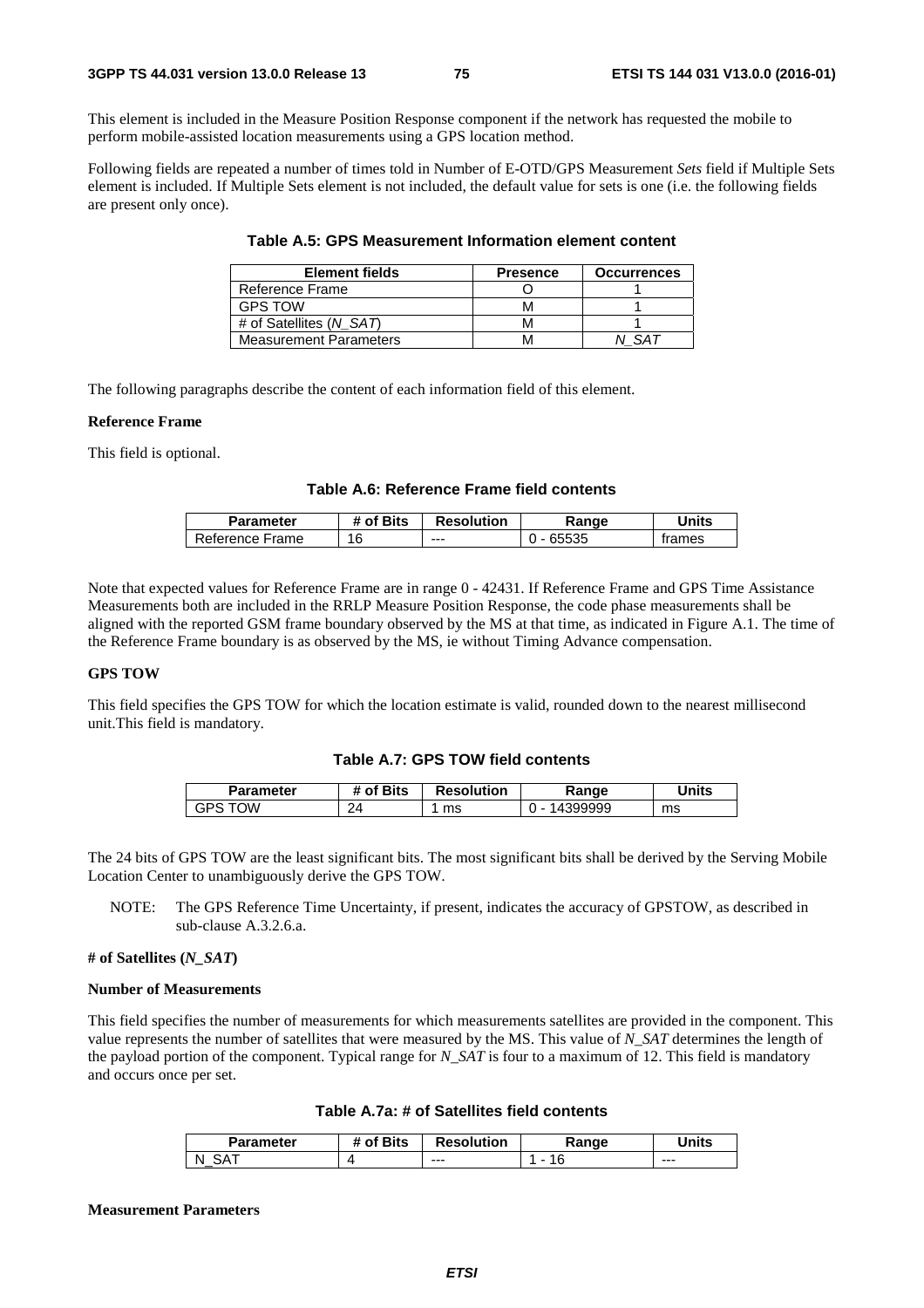This field contains information about the measurements of code phase and Doppler, which enables the network-based method where position is computed in the SMLC. This field is mandatory and occurs *N\_SAT* times per message.

| <b>Parameter</b>        | # of Bits | <b>Resolution</b> | Range               | <b>Units</b> |
|-------------------------|-----------|-------------------|---------------------|--------------|
| Satellite ID            | 6         | ---               | $0 - 63$            | ---          |
| C/N <sub>o</sub>        | 6         |                   | $0 - 63$            | dB-Hz        |
| Doppler                 | 16        | 0.2               | ±6553,6             | Hz           |
| <b>Whole Chips</b>      | 10        |                   | $0 - 1022$          | chips        |
| <b>Fractional Chips</b> | 11        | $2^{-10}$         | $0 - (1 - 2^{-10})$ | chips        |
| Multipath Indicator     | 2         | see Table A.9     | TBD                 | ---          |
| Pseudorange RMS         | 6         | 3 bit mantissa    | $0.5 - 112$         | m            |
| Error                   |           | 3 bit exp         |                     |              |

**Table A.8: Measurement Parameters field contents** 

#### **Satellite ID**

This field identifies the particular satellite for which the measurement data is valid. This values 0 - 63 represent satellite PRNs 1 - 64, respectively.

#### **C/N0**

This field contains the estimate of the carrier-to-noise ratio of the received signal from the particular satellite used in the measurement. It is given in whole dBs and has a range of 0 to 63. Typical levels observed by MS-based GPS units will be in the range of 20 dB to 50 dB.

## **Doppler**

This field contains the Doppler measured by the MS for the particular satellite signal. This information can be used to compute the 3-D velocity of the MS. The Doppler range is sufficient to cover the potential range of values measured by the MS.

## **Whole Chips**

This field contains the whole value of the code-phase measurement made by the MS for the particular satellite signal at the time of measurement, in units of 1 GPS chip in the range from 0 to 1022 chips, where increasing binary values of the field signify increasing measured pseudoranges. The code phase measurement is divided into two fields, "Whole Chips" and "Fractional Chips".

## **Fractional Chips**

This field contains the fractional value of the code-phase measurement made by the MS for the particular satellite signal at the time of measurement. The resolution of the fractional portion is approximately 0,3 m.

NOTE: The actual ASN.1 coding of this field reserves 11 bits for legacy compatibility. Only the 10 least significant bits are actually required to code the values (0..1023)

#### **Multipath Indicator**

This field contains the Multipath Indicator value. This parameter is specified according to the representation described in table A.9.

| Value | <b>Multipath Indication</b>     |  |
|-------|---------------------------------|--|
| 00    | Not measured                    |  |
| 01    | Low, MP error $<$ 5m            |  |
| 10    | Medium, $5m < MP$ error $<$ 43m |  |
| 11    | High, MP error $>$ 43m          |  |

Range: 0 - 3

## **Pseudorange RMS Error**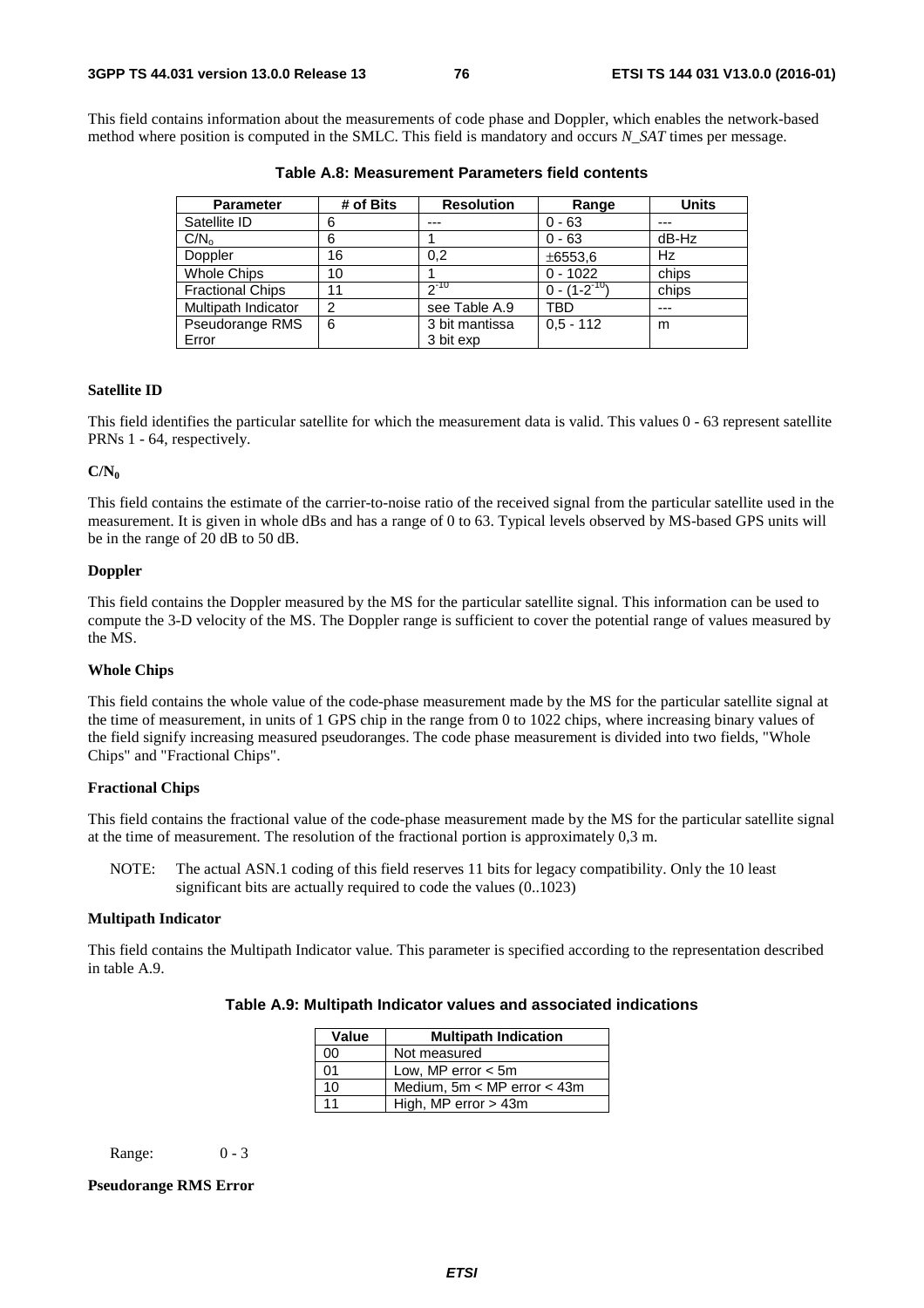This field contains a Pseudorange RMS Error value.

Range: 0,5 m to 112 m

NOTE: This parameter is specified according to a floating-point representation as described in Table A.10.

| <b>Index</b> | <b>Mantissa</b> | <b>Exponent</b> | Floating-Point value, $x_i$ | Pseudorange<br>value, P  |
|--------------|-----------------|-----------------|-----------------------------|--------------------------|
|              | 000             | 000             | 0.5                         | P < 0.5                  |
|              | 001             | 000             | 0,5625                      | $0,5 \leq P \leq 0,5625$ |
|              |                 |                 | $0.5*(1 + x/8)*2^{y}$       | $x_{i-1}$ <= P < $x_i$   |
| 62           | 110             | 111             | 112                         | $104 \leq P \leq 112$    |
| 63           | 111             | 111             | --                          | $112 \le P$              |

## **Table A.10: Pseudorange RMS Error representation**

# A.3.2.6 Location Information Error Element

The purpose of Location Information Error element is to provide the indication of error and the reason for it, when the MS can not perform the required location or the network can not determine the position estimate. The element may also indicate what further assistance data may be needed by the target MS to produce a successful location estimate or location measurements. This element is optional. This element has the following fields.

#### **Error Reason**

This field indicates the reason for error. This field is mandatory.

| '0'      | Undefined error.                                                                   |
|----------|------------------------------------------------------------------------------------|
| 11:      | There were not enough BTSs to be received when performing mobile based E-OTD.      |
| $'2$ :   | There were not enough GPS satellites to be received, when performing GPS location. |
| $'3'$ :  | E-OTD location calculation assistance data missing.                                |
| $'4$ :   | E-OTD assistance data missing.                                                     |
| $'5$ :   | GPS location calculation assistance data missing.                                  |
| $'6$ :   | GPS assistance data missing.                                                       |
| $'7$ :   | Requested method not supported.                                                    |
| $'8$ :   | Location request not processed.                                                    |
| 'Q':     | Reference BTS for GPS is not the serving BTS.                                      |
| $'10'$ : | Reference BTS for E-OTD is not the serving BTS.                                    |
| -'11':   | There were not enough GANSS satellites received, when performing GANSS location.   |
| 12:      | GANSS assistance data missing.                                                     |
| $'13'$ : | Reference BTS for GANSS is not the serving BTS.                                    |

## **Additional Assistance Data**

This field is optional. Its presence indicates that the target MS will retain assistance data already sent by the SMLC. The SMLC may send further assistance data for any new location attempt but need not resend previous assistance data. The field may contain the following:

| GPS Assistance Data:          | Necessary additional GPS assistance data (structure and encoding as for the GPS<br>Assistance Data IE in 3GPP TS 49.031 excluding the IEI and length octets)     |
|-------------------------------|------------------------------------------------------------------------------------------------------------------------------------------------------------------|
| <b>GANSS</b> Assistance Data: | Necessary additional GANSS assistance data (structure and encoding as for the GANSS<br>Assistance Data IE in 3GPP TS 49.031 excluding the IEI and length octets) |

# A.3.2.6a GPS Time Assistance Measurements Element

This IE contains measurements that are used to define an accurate relation between GSM and GPS time or to provide additional GPS TOW information for MS Assisted A-GPS. The contents are shown in Table A.10a, and the individual fields are described subsequently.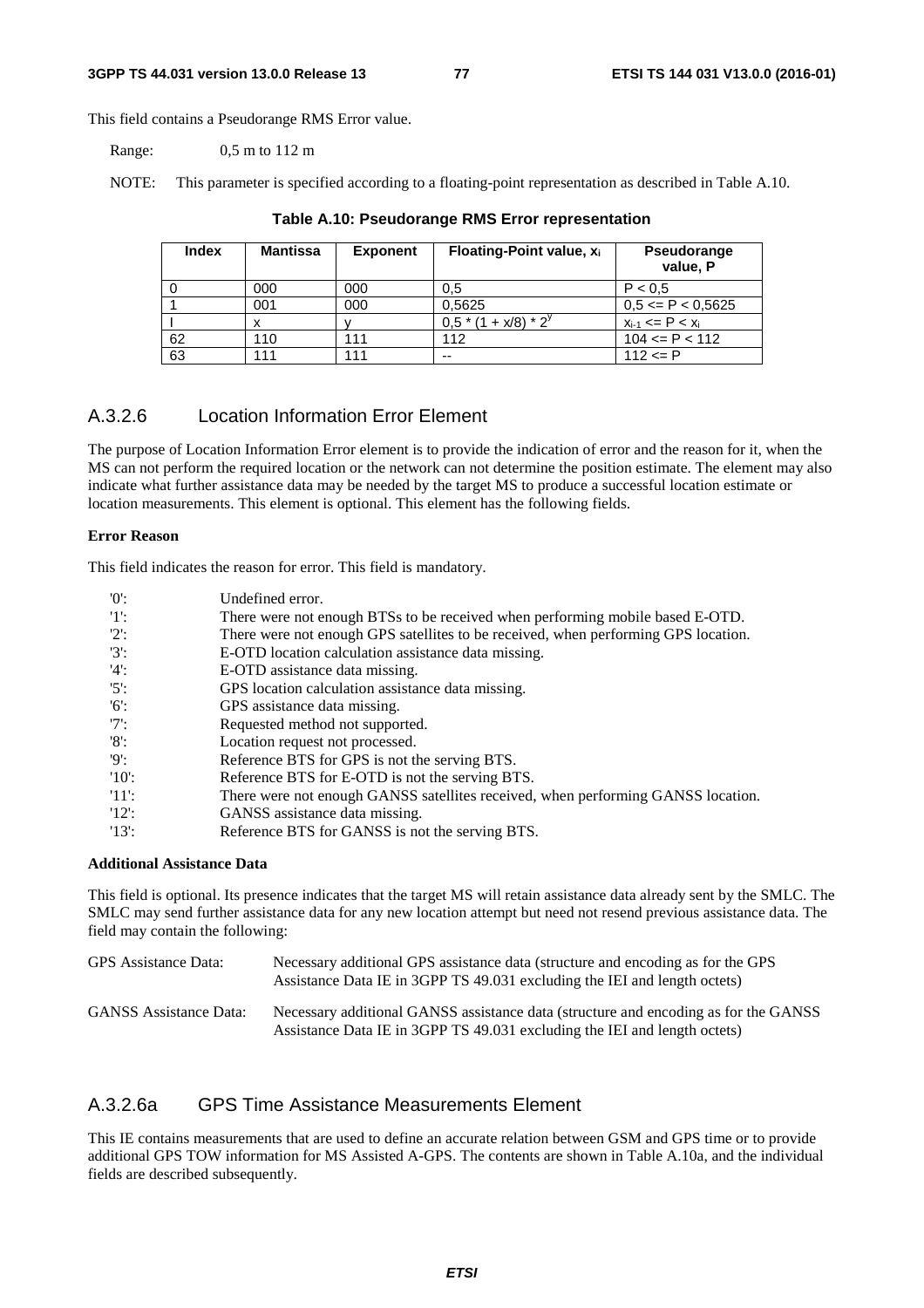#### **Table A.10a: GPS Time Assistance Measurements Information element content**

| <b>Element fields</b>                 | <b>Presence</b> |
|---------------------------------------|-----------------|
| Reference Frame MSB                   |                 |
| <b>GPS TOW Subms</b>                  |                 |
| Delta TOW                             |                 |
| <b>GPS Reference Time Uncertainty</b> |                 |

#### **Reference Frame MSB**

This field shall be included when GPS-GSM time association is provided for either MS Based A-GPS or MS Assisted A-GPS. It indicates the Most Significant Bits (MSBs) of the frame number of the reference BTS corresponding to the GPS measurement or location estimate. Starting from the complete GSM frame number denoted FN, the MS calculates Reference Frame MSB as

Reference Frame MSB = floor(FN/42432)

The complete GSM frame number FN can then be reconstructed in the SMLC by combining the fields Reference Frame with Reference Frame MSB in the following way

FN = Reference Frame MSB\*42432+Reference Frame

Range: 0-63

#### **GPS TOW Subms**

This field is only applicable for MS-Based A-GPS. This field indicates in units of 100ns the submillisecond part of the GPS time of measurement. This field together with the GPS TOW field in the Location Information Element provides a more accurate time stamp of the location estimate for MS based AGPS Expressed in units of microseconds. The precise GPS time of measurements in milliseconds is thus equal to

GPS TOW + 0,0001\*GPS TOW Subms

The estimation of precise GPS time of measurement using AGPS is vulnerable to millisecond ambiguities. Therefore the MS shall only report this field when it is confident that any millisecond ambiguities have been avoided.

Range: 0-9999

## **Delta TOW**

This field is only applicable for MS-Assisted A-GPS. This field specifies the difference in milliseconds between the GPS TOW reported in the GPS Measurement Information Element and the millisecond part of the SV time tsv\_1 of the first SV in the list reported from the MS. Figure A.1 shows an example of Delta TOW calculation. The Delta TOW is defined as Delta TOW = GPS TOW - fix(tsy\_1)

where fix() denotes rounding to the nearest integer towards zero. The estimation of tsv $1$  which forms the basis for the calculation of Delta TOW is vulnerable to millisecond ambiguities. Therefore the MS shall only report this field when it is confident that the correct millisecond event has been recovered.

Range: 0-127

### **GPS Reference Time Uncertainty**

This element is optional. It provides the accuracy of the relation GPS and GSM time in the Location Information or GPS Measurement Information Element when GPS-GSM time association is provided. For MS Assisted A-GPS when GPS-GSM time association is not provided, even if GPS Time Assistance Measurement Request is not included in the Measure Position Request, this element can be included to provide the accuracy of the reported GPS TOW. The interval, range and treatment is as described in sub-clause 2.2.4b.

# A.3.2.6b Velocity Estimate Element

This field contains the calculated velocity estimate in the format defined in 3GPP TS 23.032. The allowed encodings are:

- Horizontal Velocity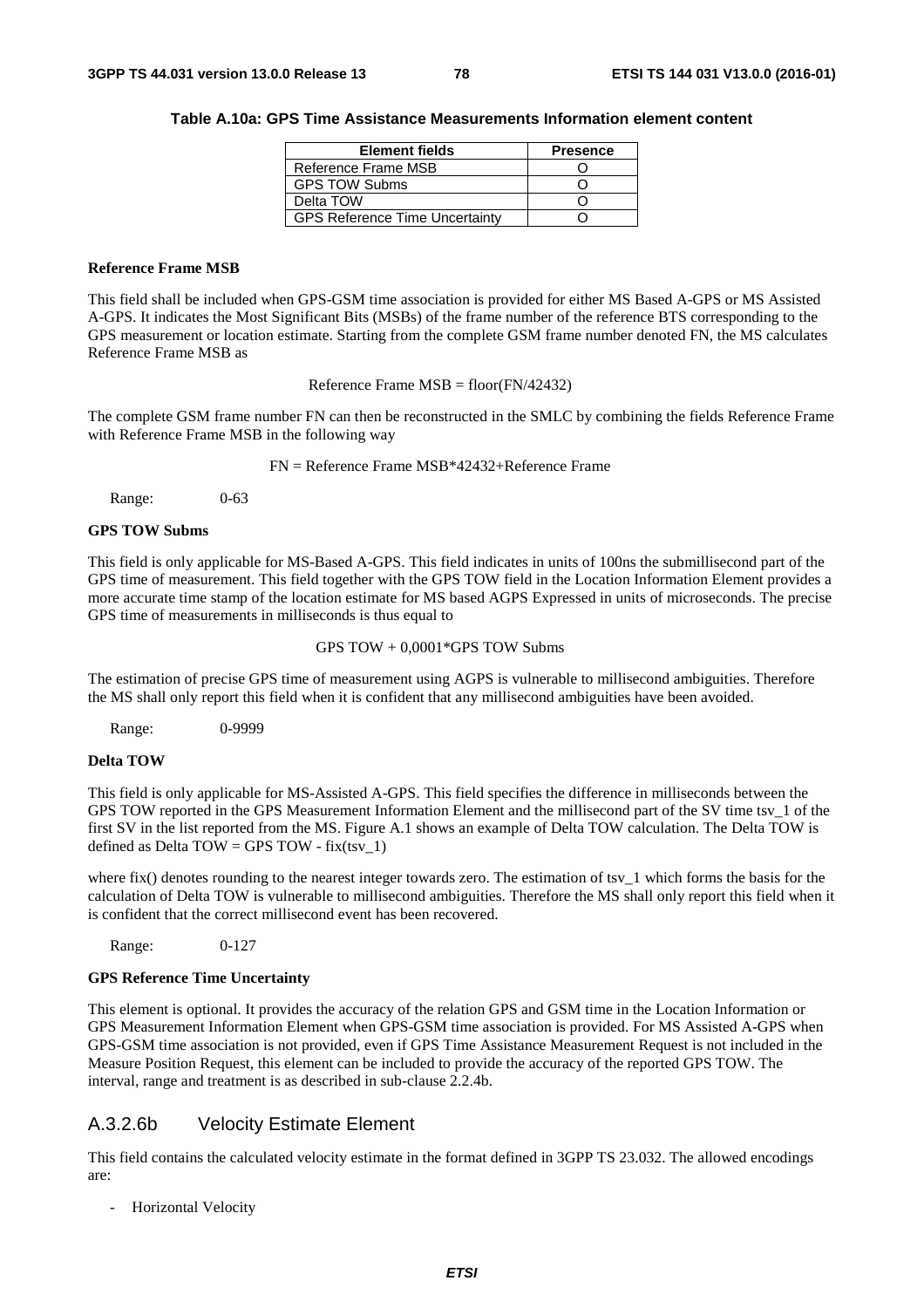- Horizontal with Vertical Velocity
- Horizontal Velocity with uncertainty
- Horizontal with Vertical Velocity and uncertainty

# A.3.2.7 Extended Reference IE

This IE shall be included in any Measure Position Response if and only if an Extended Reference IE was received in the corresponding previous Measure Position Request message.

NOTE: For reasons of backward compatibility, a Release 4 or earlier MS will not include this IE.

The Extended Reference IE contains the following elements.

- SMLC code: an integer in the range 0-63. The value returned by a target MS in a Measure Position Response shall equal the value received from the SMLC in the earlier Measure Position Request.
- Transaction ID: an integer in the range 0-262143 distinguishing different RRLP transactions in different MSs currently being served by the same SMLC. The value returned by a target MS in a Measure Position Response shall equal the value received from the SMLC in the earlier Measure Position Request.

When an MS employs pseudo-segmentation to return an RRLP response, the same Extended Reference IE shall be included in each RRLP Measure Position Response component.

# A.3.2.8 Uplink RRLP Pseudo Segmentation Indication

This element is included by the MS when up-link RRLP pseudo-segmentation is used. In the first segment, 'first of many' is indicated and in the second 'second of many' is indicated. It is not included when up-link pseudo-segmentation is not used.

# A.3.2.9 GANSS Location Information Element

The purpose of GANSS Location Information element is to provide the GANSS location estimate from the MS to the SMLC, if the MS is capable of determining its own position. Optionally, the element may contain Reference Frame element for including accurate relation between the cellular frame and GANSS Time of Day (TOD) for the serving cell if requested by the SMLC.

If GANSS Positioning Method was included in a Measure Position Request component, this field shall be used to report the location estimate from the MS to the network.

The time reference of GANSS TOD in GANSS Location Information Element can be any GNSS specific system time. The time reference is indicated by GANSS\_TIME\_ID.

The contents of GANSS Location Information are shown in Table A.10.1, and the individual fields are described subsequently.

| <b>Element fields</b>                       | <b>Presence</b> |  |
|---------------------------------------------|-----------------|--|
| Reference Frame                             | (note 1)        |  |
| <b>GANSS TOD</b>                            | $O$ (note 1)    |  |
| <b>GANSS TOD Frac</b>                       |                 |  |
| <b>GANSS TOD Uncertainty</b>                |                 |  |
| GANSS_TIME_ID                               | (note 2)        |  |
| <b>Fix Type</b>                             | М               |  |
| <b>Position Data</b>                        | М               |  |
| Stationary Indication                       |                 |  |
| <b>Location Estimate</b>                    | М               |  |
| NOTE 1: Either Reference Frame or GANSS     |                 |  |
| Reference Time shall always be included.    |                 |  |
| NOTE 2. Absence of this field means Galileo |                 |  |

| Table A.10.1: GANSS Location Information Element Content |  |  |
|----------------------------------------------------------|--|--|
|----------------------------------------------------------|--|--|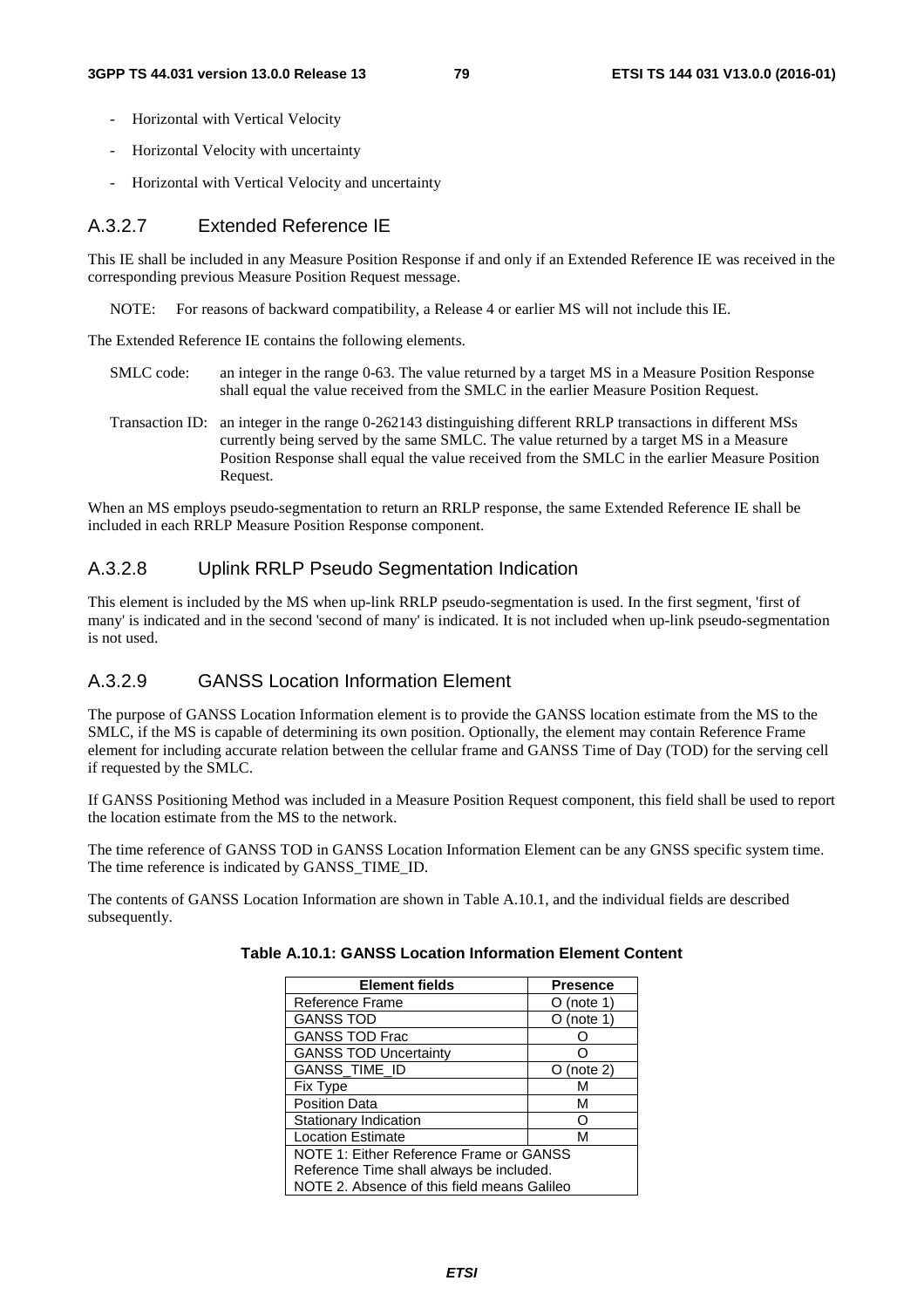#### **Reference Frame**

This element contains Reference FN and Reference FN MSB fields. Reference FN field specifies the reference BTS reference frame number during which the location estimate was measured. The time of the reference frame boundary is as observed by the MS, i.e. without Timing Advance compensation.

Note that expected values for Reference FN are in range 0 - 42431.

Reference FN MSB field specifies the Most Significant Bits (MSB) of the frame number of the reference BTS corresponding to the GANSS Measurement Information or Location Estimate. Starting from the complete GSM frame number denoted FN, the MS calculates Reference FN MSB as

Reference FN  $MSB = floor(FN/42432)$ 

The complete GSM frame number FN can then be reconstructed in the SMLC by combining the fields Reference Frame with Reference FN MSB in the following way

FN = Reference FN MSB\*42432+Reference FN

Range: 0-63

## **Table A.10.2: Reference Frame field contents**

| Parameter        | # of Bits | <b>Resolution</b> | Range | Unit  | Incl. |
|------------------|-----------|-------------------|-------|-------|-------|
| Reference FN     | 16        | $- - -$           | 65535 | trame | М     |
| Reference FN MSB |           | $--$              | 63    | trame |       |

#### **GANSS TOD**

This field specifies the time for which the location estimate is valid, rounded down to the nearest integer millisecond. This field is optional but shall be included if GANSS TOD - GSM time association is included in which case the MS shall align GANSS TOD with the reported GSM frame boundary observed by the MS at that time. The time reference of GANSS TOD is indicated by GANSS\_TIME\_ID.

| Table A.10.3: GANSS TOD contents |  |  |  |
|----------------------------------|--|--|--|
|----------------------------------|--|--|--|

| Parameter     | ື ^f Bits artis | <b>Resolution</b> | Range   | Unit |
|---------------|-----------------|-------------------|---------|------|
| TOD<br>GANSS. | n n<br>$\sim$   |                   | 3599999 | ms   |

The 22 bits of GANSS TOD are the least significant bits. The most significant bits shall be derived by the SMLC to unambiguously derive the GANSS TOD.

#### **GANSS TOD Frac**

This field is the submillisecond part of the GANSS time of day. This field together with the GANSS TOD field provides a more accurate time stamp of the Location Estimate having resolution of ~61 ns. This field is optional but shall be included if GANSS TOD - GSM time association is included.

#### **Table A.10.4: GANSS TOD Frac contents**

| <b>Parameter</b>   | <b>Bits</b><br>nt. | <b>Resolution</b> | ange | <b>Jnit</b> |
|--------------------|--------------------|-------------------|------|-------------|
| Eroc<br>GAN:<br>au | $\Delta$           | $\sim$ - 14<br>-  |      | ms          |

#### **GANSS TOD Uncertainty**

.

This parameter provides the accuracy of the relation between GANSS TOD and GSM time if GANSS TOD- GSM time association is provided. When GANSS TOD-GSM time association is not provided, this element can be included to provide the accuracy of the reported GANSS TOD.

The uncertainty *r*, expressed in microseconds, is mapped to a number K, with the following formula:

 $r = C^*((1+x)^K)-1)$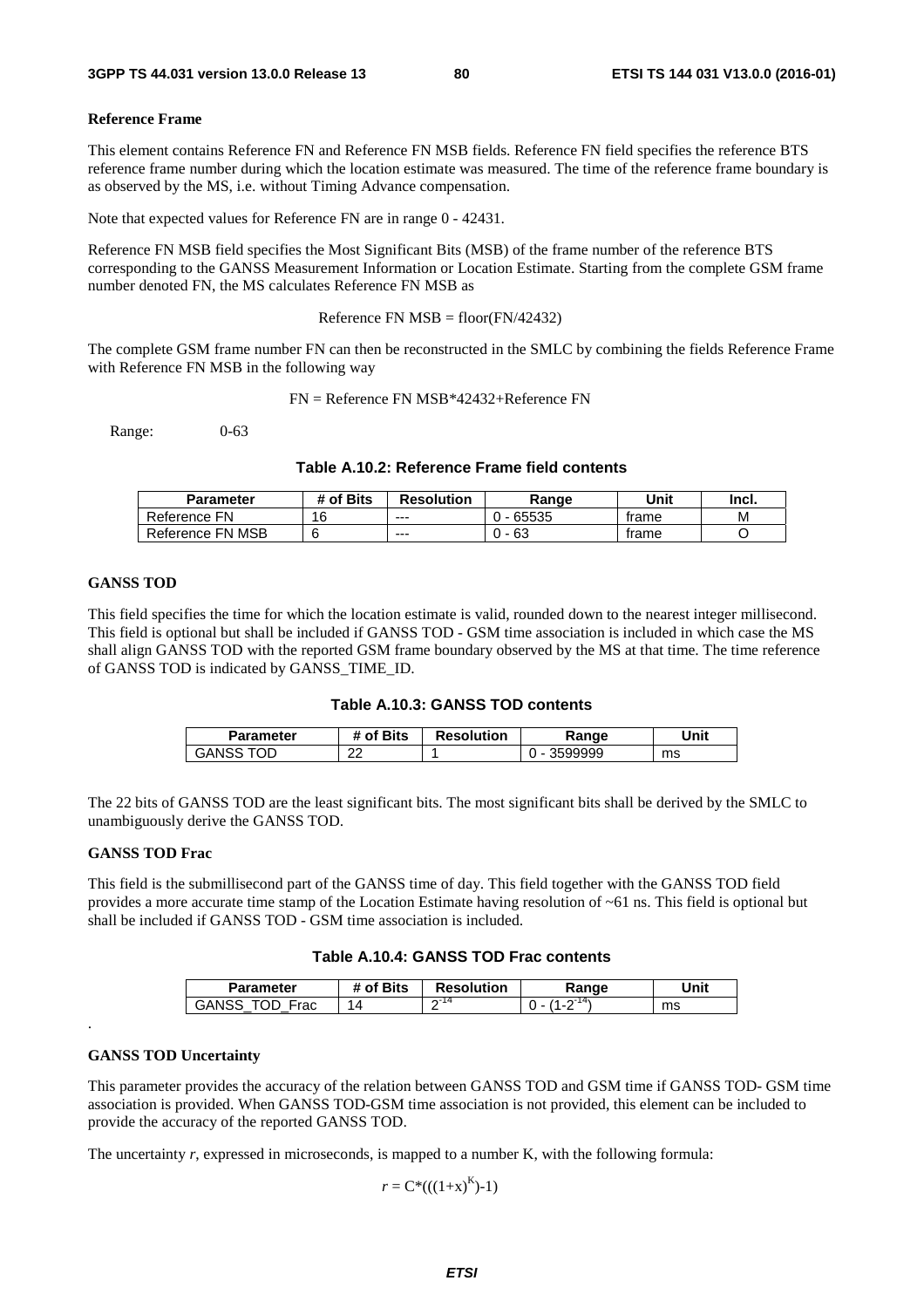with  $C = 0.0022$  and  $x = 0.18$ . With  $0 \le K \le 127$ , a suitably useful range between 0 and 3 second is achieved for the uncertainty, while still being able to code down to values as small as 0,3 nanoseconds. To encode any higher value of uncertainty than that corresponding in the above formula to  $K=127$ , the same value,  $K=127$ , shall also be used. The uncertainty is then coded on 7 bits, as the binary encoding of K.

| Value of K | Value of uncertainty |
|------------|----------------------|
|            | 0 nanoseconds        |
|            | $0,396$ nanoseconds  |
|            | 0,863 nanoseconds    |
|            |                      |
| 50         | 8,64 microseconds    |
|            |                      |
| 127        | $\geq$ 2,96 seconds  |

| Table A.10.5: Example values for the GANSS TOD Uncertainty Parameter Format |  |  |  |
|-----------------------------------------------------------------------------|--|--|--|
|-----------------------------------------------------------------------------|--|--|--|

#### **GANSS\_TIME\_ID**

This field indicates which GNSS has been used as the time reference for GANSS Location Information. This field is optional and absence of this field means that Galileo system time is used as time reference.

#### **Table A.10.6: GANSS\_TIME\_ID**

| <b>GANSS TIME ID</b>    | <b>Indication</b> |
|-------------------------|-------------------|
| <b>GPS</b>              |                   |
| QZSS                    |                   |
| <b>GLONASS</b>          | ◠                 |
| <b>BDS</b>              | ◠                 |
| Reserved for future use | $4-7$             |

## **Fix Type**

This field contains an indication as to the type of measurements performed by the MS: 2D or 3D. This field is mandatory.

 $'0' = 2D$  fix.

 $'1' = 3D$  fix.

#### **Position Data**

This element provides a list of positioning methods and satellite systems used to calculate the Position Estimate. Each bit of this bitmap is of type Boolean, where TRUE ('1') means the particular positioning method or signal(s) from a satellite system has been used.

| "bit $0$ ":    | E-OTD:          |
|----------------|-----------------|
| "bit $1$ "     | GPS:            |
| "bit $2$ ":    | Galileo:        |
| "bit $3$ ":    | SBAS:           |
| "bit $4$ ":    | Modernized GPS; |
| "bit $5$ ":    | OZSS:           |
| 'bit $6$ ':    | GLONASS:        |
| 'bit $7$ ':    | BDS:            |
| "bit $8-15$ ": | Reserved.       |
|                |                 |

#### **Stationary Indication**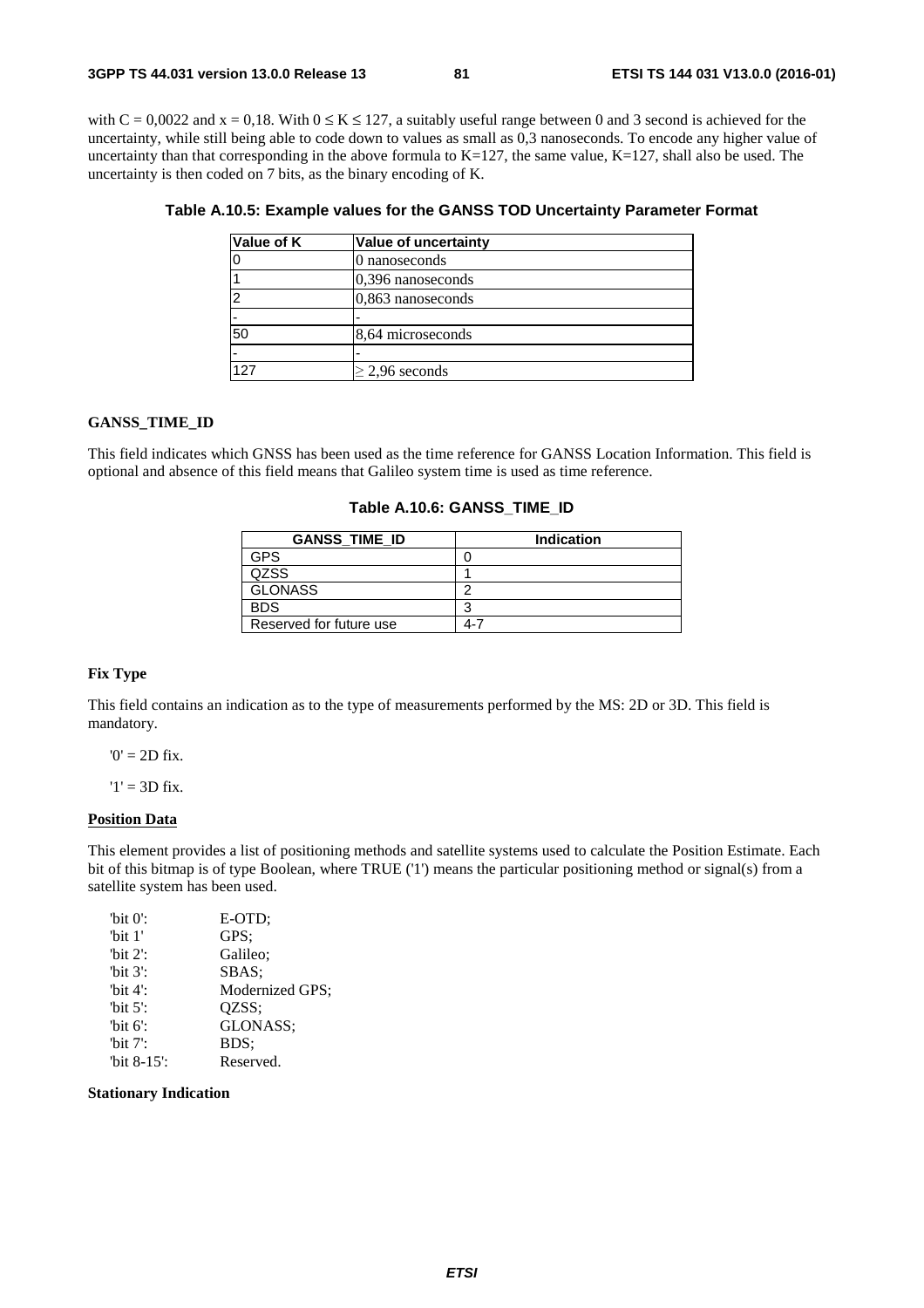This field indicates whether the MS is stationary (horizontal and vertical speeds less than the resolution of the Velocity Estimate parameters as defined in 3GPP TS 23.032).

If Velocity Estimate is requested and the MS is stationary, then the Stationary Indication is set to '1' and Velocity Estimate may not be included in Measure Position Response Element.

## **Position Estimate**

This field contains the calculated position estimate in the format defined in 3GPP TS 23.032. The allowed shapes are:

- ellipsoid Point;
- ellipsoid point with uncertainty circle;
- ellipsoid point with uncertainty ellipse;
- ellipsoid point with altitude and uncertainty ellipsoid.

As defined in 3GPP TS 23.032, the position estimate is provided in WGS-84 reference system.

# A.3.2.10 GANSS Measurement Information Element

The purpose of the GANSS Measurement Information element is to provide GANSS measurement information from the MS to the SMLC and GANSS TOD - GSM time association if requested by the SMLC. This information includes the measurements of code phase, Doppler,  $CN_0$  and optionally accumulated carrier phase, also called accumulated deltarange (ADR), which enable the network-based GANSS method where position is computed in the SMLC. The contents are shown in table A.10.7, and the individual fields are described subsequently. See also Figure A.1a for an illustration of the relation between some of the fields.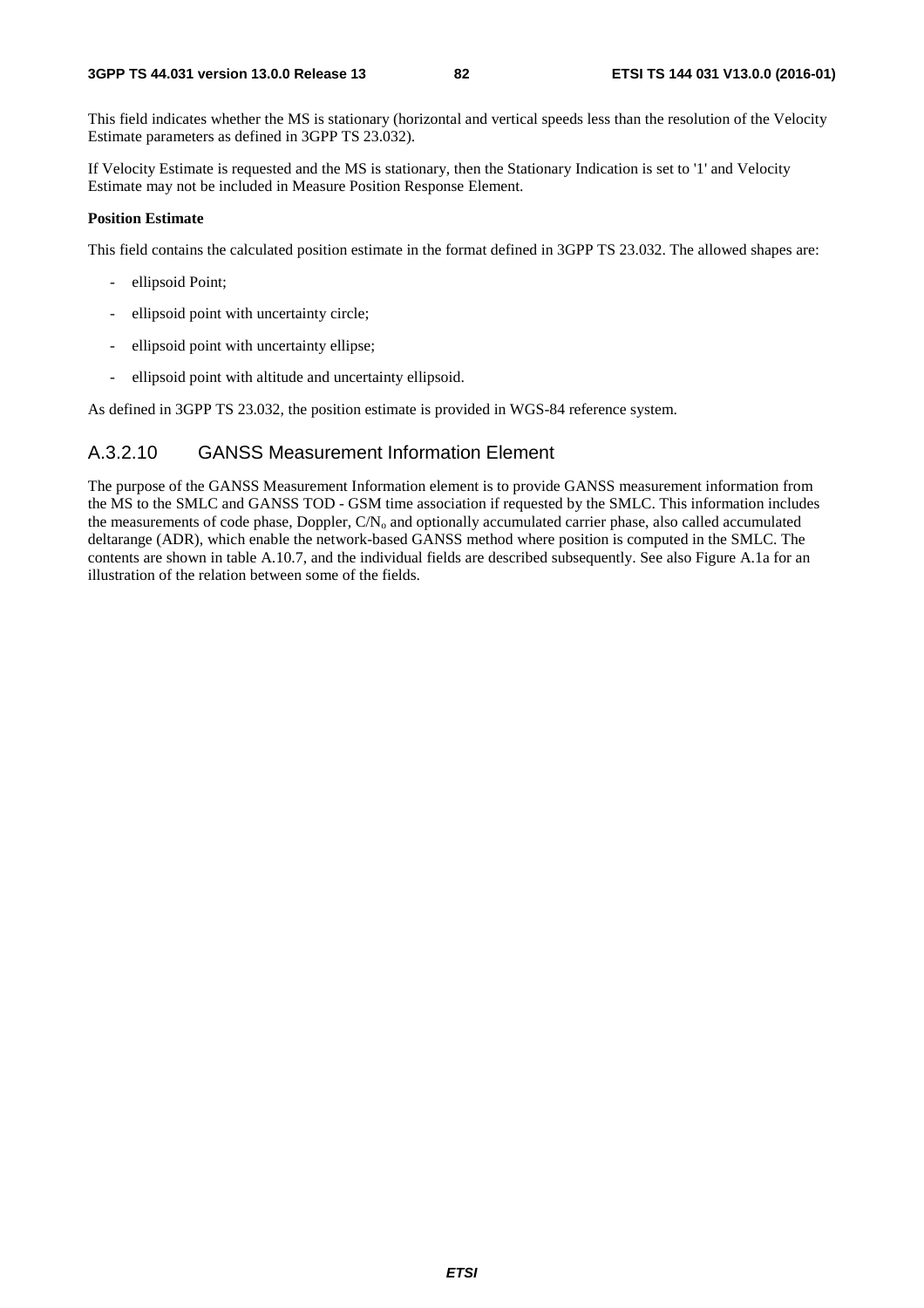

**Figure A.1a. Exemplary definitions of GANSS measurement information fields.**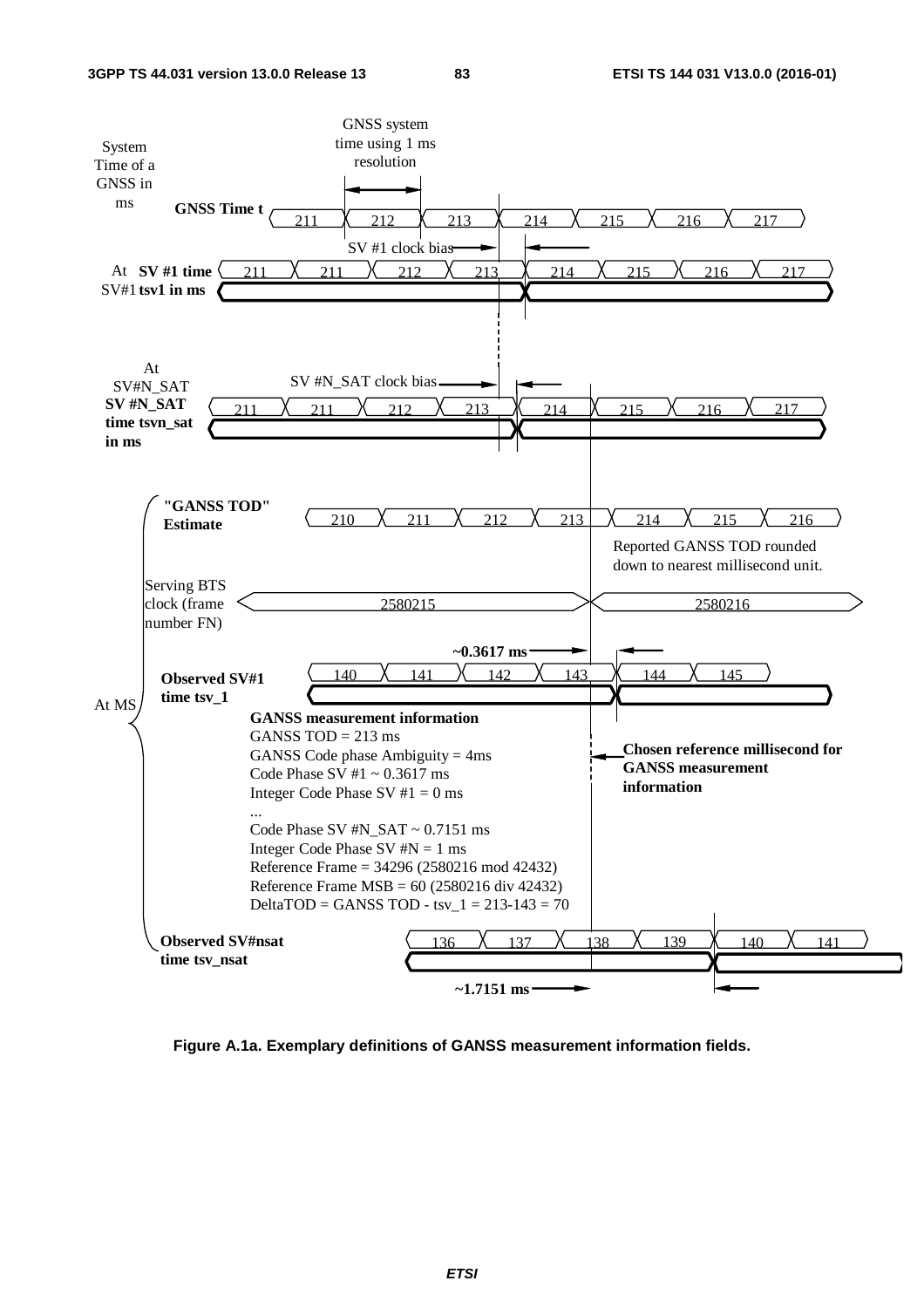GANSS Measurement Information element is included in the Measure Position Response component if the network has requested the mobile to perform mobile-assisted location measurements using GANSS Positioning Method. GANSS Measurement Information element will also optionally include carrier phase measurements if SMLC has requested the MS to perform carrier phase measurements.

The following fields are repeated the number of times indicated in Number of E-OTD/GPS/GANSS Measurement Sets field if Multiple Sets element is included. If Multiple Sets element is not included, the default value for sets is one (i.e. the following fields are present only once).

| <b>Element fields</b>                                                       | <b>Presence</b> | <b>Occurrences</b> |  |  |
|-----------------------------------------------------------------------------|-----------------|--------------------|--|--|
| Reference Frame                                                             |                 |                    |  |  |
| <b>GANSS TOD</b>                                                            | $O$ (note 1)    |                    |  |  |
| <b>DeltaTOD</b>                                                             |                 |                    |  |  |
| <b>GANSS TOD Uncertainty</b>                                                |                 |                    |  |  |
| <b>GANSS Generic Measurement Information</b><br>N GANSS<br>м                |                 |                    |  |  |
| NOTE 1: If GPS Measurement Information element is not included in a Measure |                 |                    |  |  |
| Position Response component, this field shall be present.                   |                 |                    |  |  |

The following paragraphs describe the content of each information field of this element.

#### **Reference Frame**

These fields are shown in Table A.10.8 and are optional, but shall be included when GANSS TOD- GSM time association is provided.

Note that expected values for Reference FN are in range  $0 - 42431$ . The time of the reference frame boundary is as observed by the MS, ie without Timing Advance compensation.

Reference FN MSB field indicates the Most Significant Bits (MSB) of the frame number of the reference BTS corresponding to the GANSS Measurement Information.

Starting from the complete GSM frame number denoted FN, the MS calculates Reference FN MSB as

#### Reference FN  $MSB = floor(FN/42432)$

The complete GSM frame number FN can then be reconstructed in the SMLC by combining the fields Reference Frame with Reference FN MSB in the following way

FN = Reference FN MSB\*42432+Reference FN

|  | Table A.10.8: Reference Frame field contents |  |  |
|--|----------------------------------------------|--|--|
|--|----------------------------------------------|--|--|

| <b>Parameter</b> | # of Bits | <b>Resolution</b> | Range       | Unit  |
|------------------|-----------|-------------------|-------------|-------|
| Reference FN     | 16        | $- - -$           | $0 - 65535$ | trame |
| Reference FN MSB |           | $--$              | - 63<br>ົາ. | trame |

## **GANSS TOD**

This field specifies the GANSS TOD for which the GANSS Measurement Parameters in GANSS Generic Measurement Information Element are valid. This field shall be included when GANSS TOD-GSM time association is provided or if GPS Measurement Information element is not present in a Measure Position Response component. If GPS Measurement Information element is present in a Measure Position Response component, and GANSS TOD field is absent in the GANSS Measurement Information element, the GPS TOW included in the GPS Measurement Information element specifies the reference time for which the GANSS Measurement Parameters are valid.

The 22 bits of GANSS TOD are the least significant bits. The most significant bits shall be derived by the Serving Mobile Location Centre to unambiguously derive the GANSS TOD.

The value for GANSS TOD is derived from the GNSS specific system time of the GNSS reported first in the GANSS Measurement IE rounded down to the nearest millisecond unit.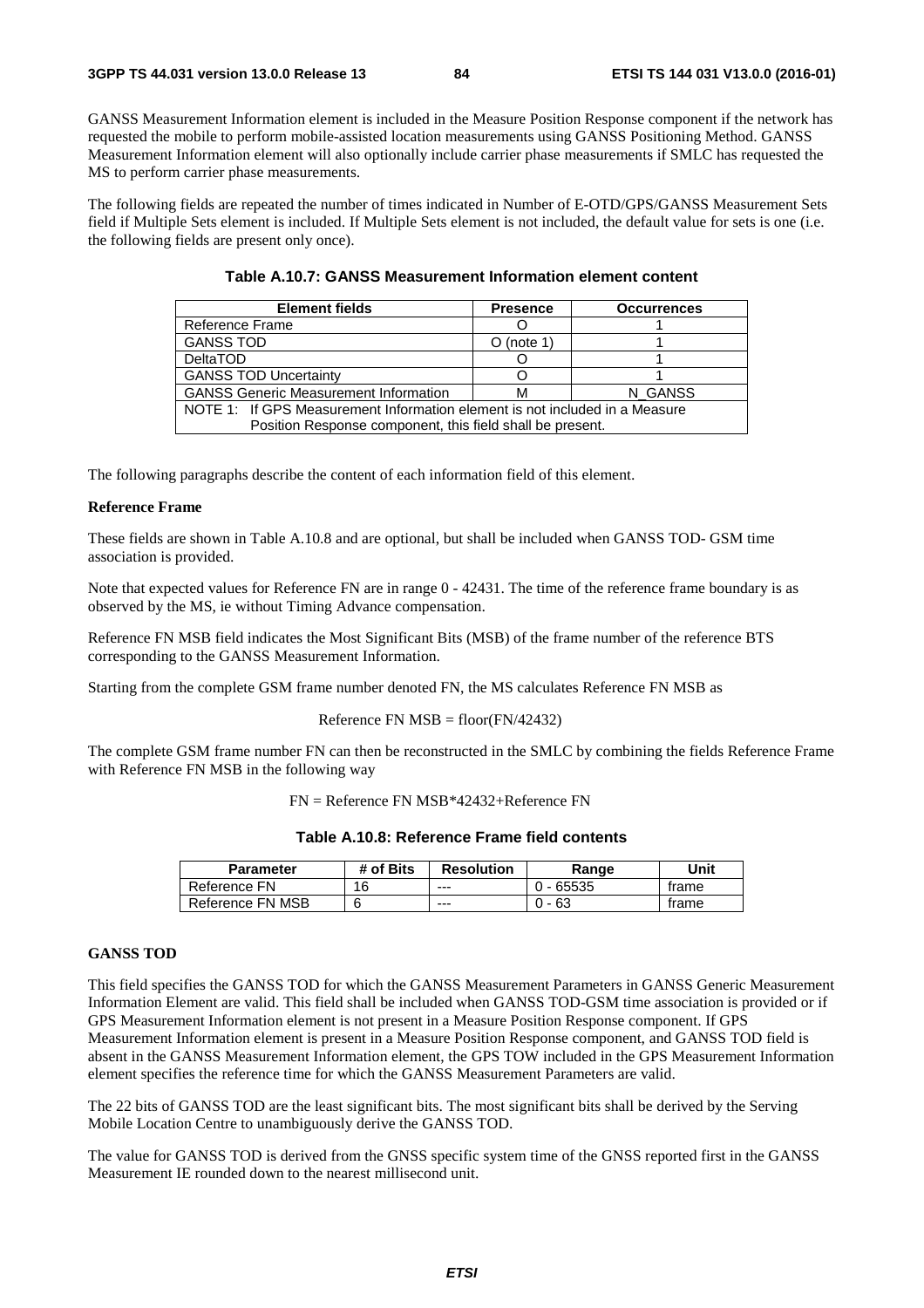## **Table A.10.9: GANSS TOD field contents**

| Parameter   | <b>'</b> Bits<br>.nt | <b>Resolution</b> | Ranqe   | Units |
|-------------|----------------------|-------------------|---------|-------|
| OГ<br>GANSS | $\sim$<br>∠∠         | ms                | 3599999 | ms    |

## **DeltaTOD**

This field specifies the difference in milliseconds between GANSS TOD reported in the GANSS Measurement Information Element and the millisecond part of the SV time tsv\_1 of the first SV in the list reported from the MS. The DeltaTOD is defined as

 $DeltaTOP = GANSS TOP - fix(tsv_1)$ 

where fix() denotes rounding to the nearest integer towards zero.

Range: 0-127

#### **GANSS TOD Uncertainty**

This element provides the accuracy of the relation GANSS TOD -GSM time when GANSS TOD-GSM time association is provided. When GANSS TOD-GSM time association is not provided, even if GANSS TOD - GSM Time Association Measurement Request is not included in the Measure Position Request, this element can be included to provide the accuracy of the reported GANSS TOD.

If GANSS TOD is the given GNSS time, then the true GNSS time, corresponding to the provided GSM time as observed at the MS location, lies in the interval (GANSS TOD – GANSS TOD Uncertainty, GANSS TOD + GANSS TOD Uncertainty).

The uncertainty *r*, expressed in microseconds, is mapped to a number K, with the following formula:

$$
r = C^*(( (1+x)^K )-1)
$$

with  $C = 0.0022$  and  $x = 0.18$ . With  $0 \le K \le 127$ , a suitably useful range between 0 and 3 second is achieved for the uncertainty, while still being able to code down to values as small as 0,3 nanoseconds. To encode any higher value of uncertainty than that corresponding in the above formula to  $K=127$ , the same value,  $K=127$ , shall also be used. The uncertainty is then coded on 7 bits, as the binary encoding of K.

Examples of GANSS TOD Uncertainty value are shown in Table A.10.10.

## **Table A.10.10: Example values for the GANSS TOD-GSM Time Uncertainty Parameter Format**

| Value of uncertainty |
|----------------------|
| 0 nanoseconds        |
| $ 0,396$ nanoseconds |
| $0,863$ nanoseconds  |
|                      |
| 8,64 microseconds    |
|                      |
| $>$ 2.96 seconds     |
|                      |

## **N\_GANSS, Number of GANSS Generic Measurement Information Elements**

N\_GANSS specifies the number of GANSS Generic Measurement Information Element occurrences in GANSS Measurement Information element, one occurrence for each reported GANSS. The range is from 1 to 8.

# A.3.2.10.1 GANSS Generic Measurement Information Element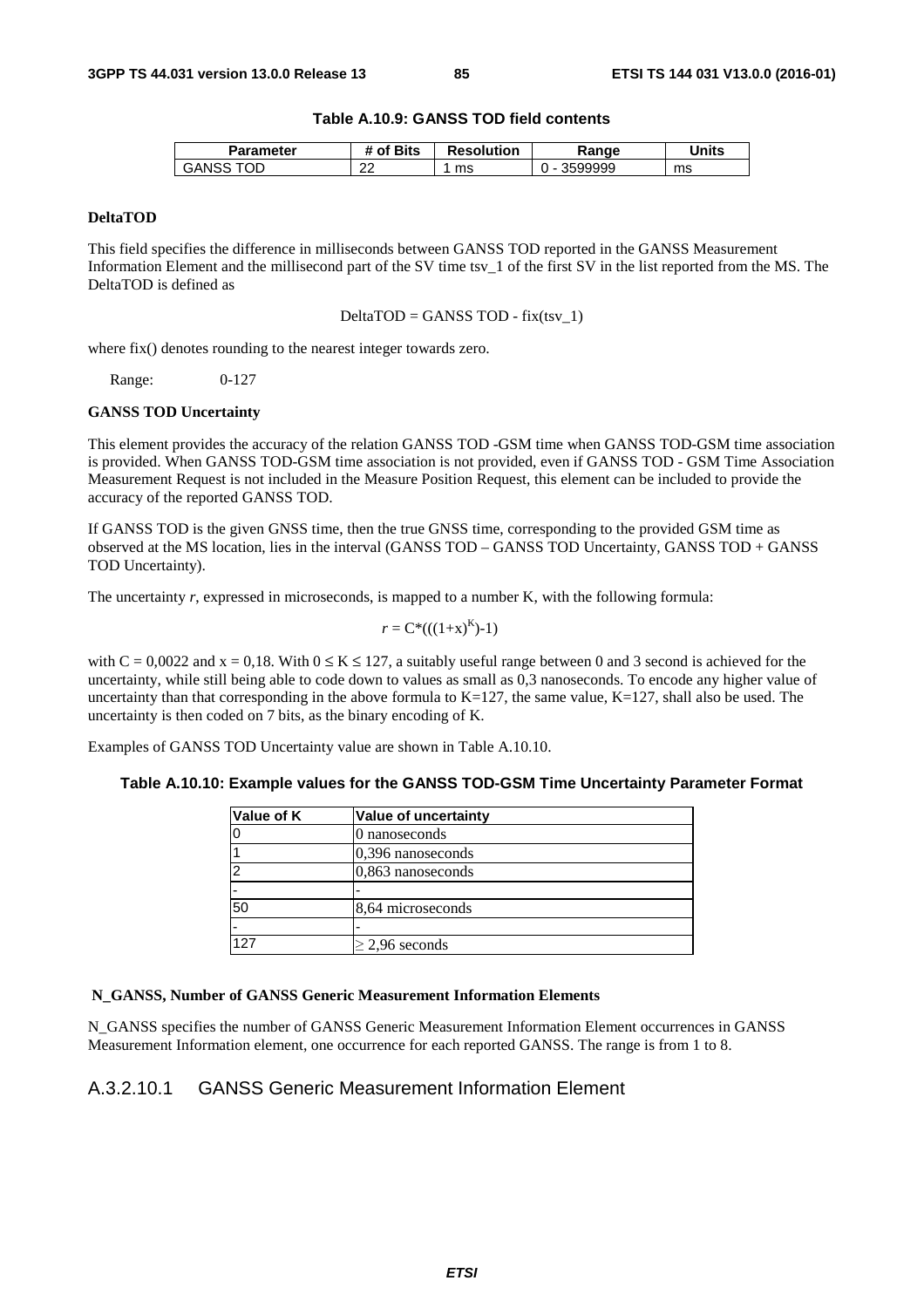| Element fields                               | <b>Presence</b> | <b>Occurrences</b> |
|----------------------------------------------|-----------------|--------------------|
| <b>GANSS ID</b>                              | $O$ (note 1)    |                    |
| <b>GANSS Generic Measurement Element</b>     | м               | N SGN TYPE         |
| Note 1: Absence of this field means Galileo. |                 |                    |

**Table A.10.11: GANSS Generic Measurement Information** 

# **GANSS ID**

GANSS ID field identifies the GNSS constellation on which GANSS Measurement Parameters were measured according to Table A.40.

Range:  $0 - 7$ 

#### **N\_SGN\_TYPE, Number of GANSS Generic Measurement Elements**

N\_SGN\_TYPE specifies the number of GANSS Generic Measurement Element occurrences in GANSS Generic Measurement Information element. The range for N\_SGN\_TYPE is from 1 to 8.

|  | Table A.10.12: GANSS Generic Measurement Element contents |
|--|-----------------------------------------------------------|
|--|-----------------------------------------------------------|

| <b>Element fields</b>               | <b>Presence</b> | <b>Occurrences</b> |
|-------------------------------------|-----------------|--------------------|
| <b>GANSS Signal ID</b>              | м               |                    |
| <b>GANSS Code Phase Ambiguity</b>   |                 |                    |
| <b>GANSS Measurement Parameters</b> | м               | -SGN               |

This element contains measurement information for one GNSS signal type indicated by GANSS Signal ID.

#### **GANSS Signal ID**

GANSS Signal ID field identifies the signal on which GANSS Measurement Parameters were measured. The supported signals are listed in Table A.59.

Range: 0 - 7

#### **GANSS Code Phase Ambiguity**

The GANSS Code Phase Ambiguity field gives the ambiguity of the code phase measurement. It is given in ms and is an integer between 0 and 127.

The Total Code Phase for a satellite k (Satk) is given modulo this GANSS Code Phase Ambiguity and is reconstructed with :

Code Phase Tot(Satk) = Code Phase (Satk)+ Integer Code Phase(Satk) + n \* Code Phase Ambiguity, n= 0,1,2,...

If there is no code phase ambiguity, the GANSS Code Phase Ambiguity shall be set to 0.

The field is optional. If GANSS Code Phase Ambiguity is absent, the default value is 0.

#### *N\_SGN***, Number of Signal Measurements**

*N\_SGN* specifies the number of GANSS Measurement Parameters element occurrence in GANSS Generic Measurement Information element. Typical range for *N\_SGN* is 4 to a maximum of 16.

#### **GANSS Measurement Parameters**

This field contains information about the measurements of code phase and Doppler, which enables the network-based method where position is computed in the SMLC. This field is mandatory and occurs *N\_SGN* times in GANSS Generic Measurement Information element.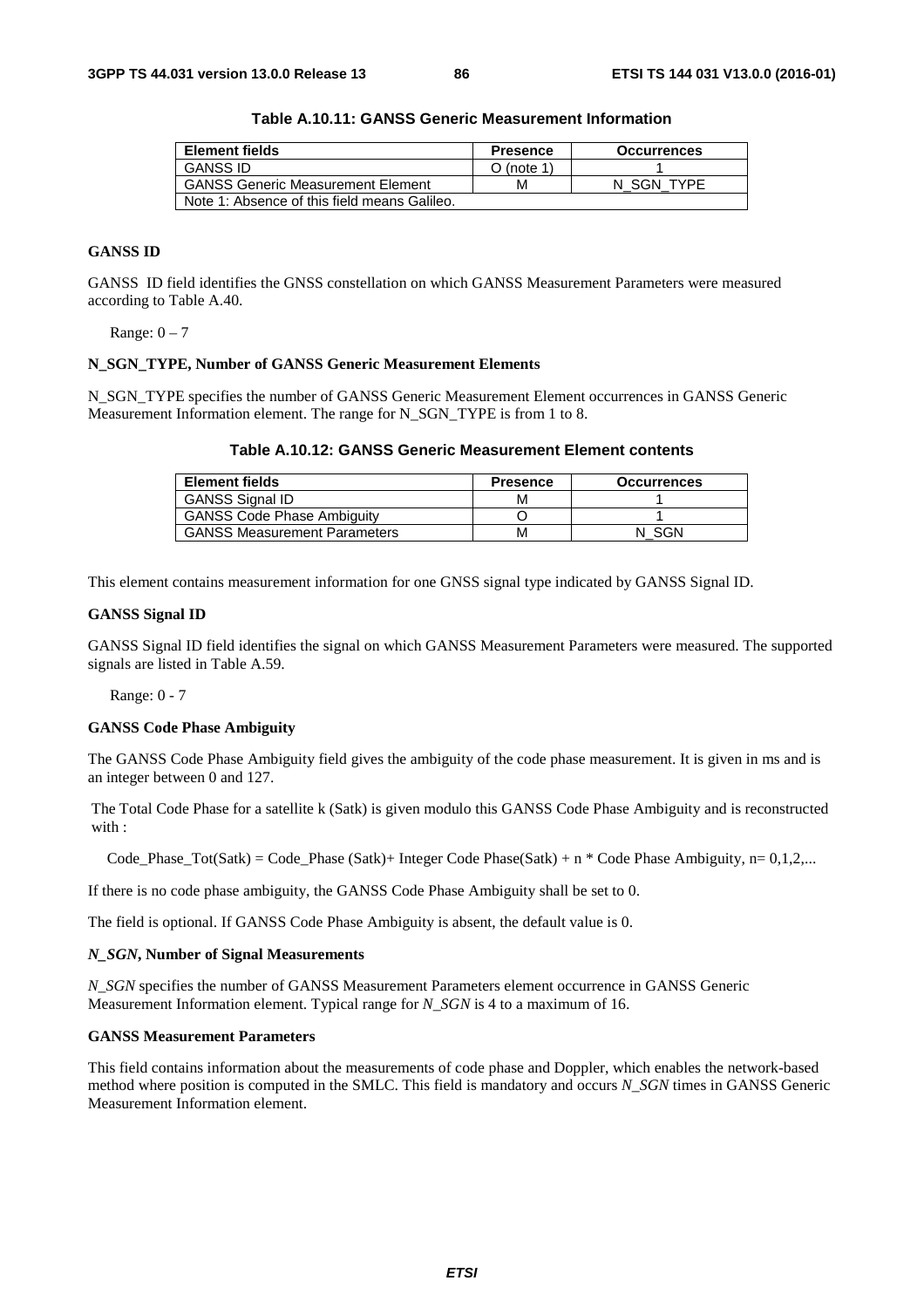| <b>Parameter</b>                                                                         | # of Bits | <b>Resolution</b>       | Range               | <b>Units</b> | Incl.     |
|------------------------------------------------------------------------------------------|-----------|-------------------------|---------------------|--------------|-----------|
| <b>Signal Quality Parameters</b>                                                         |           |                         |                     |              |           |
| SV ID                                                                                    | 6         | ---                     |                     |              | М         |
| C/N <sub>o</sub>                                                                         | 6         |                         | $0 - 63$            | $dB-Hz$      | М         |
| Multipath Indicator                                                                      | 2         | ---                     | See Table A.9       | ---          | M         |
| <b>Carrier Quality</b>                                                                   | 2         |                         |                     |              | $O^{(1)}$ |
| Indication                                                                               |           |                         |                     |              |           |
|                                                                                          |           | Code Phase Measurements |                     |              |           |
| Code Phase                                                                               | 21        | $2^{-21}$               | $0 - (1 - 2^{-21})$ | ms           | M         |
| Integer Code Phase                                                                       | 7         |                         | $0 - 127$           | ms           | Ω         |
| Code Phase RMS                                                                           | 6         | 3 bit mantissa          | $0.5 - 112$         | m            | М         |
| Error                                                                                    |           | 3 bit exp               |                     |              |           |
| <b>Doppler Frequency Measurements</b>                                                    |           |                         |                     |              |           |
| Doppler                                                                                  | 16        | 0.04                    | ±1310.7             | m/s          | O         |
| <b>ADR</b>                                                                               | 25        | $2^{-10}$               | $0 - 32767.5$       | m            | $O^{(1)}$ |
| NOTE 1: All of these fields shall be present together, or none of them shall be present. |           |                         |                     |              |           |

| Table A.10.13: GANSS Measurement Parameters field contents |  |
|------------------------------------------------------------|--|
|------------------------------------------------------------|--|

# **SV ID**

The SV ID is an index number for a satellite within a satellite system. The SV ID value range starts from 0 for each satellite system. The interpretation of SV ID for each GANSS is defined in Table A.10.14.

| <b>System</b>  | Value of SV ID | Interpretation of SV ID              |
|----------------|----------------|--------------------------------------|
| Galileo        | $'0' - '35'$   | Code No. 1 to 36                     |
|                | $'36' - '63'$  | Reserved                             |
| Modernized GPS | $'0' - '62'$   | Satellite PRN Signal No. 1 to 63     |
|                | '63'           | Reserved                             |
| <b>SBAS</b>    | $'0' - '38'$   | Satellite PRN Signal No. 120 to 158  |
|                | $'39' - '63'$  | Reserved                             |
| QZSS           | $'0' - '4'$    | Satellite PRN Signal No. 193 to 197  |
|                | $5 - 63'$      | Reserved                             |
| <b>GLONASS</b> | $'0' - '23'$   | Slot Number 1 to 24                  |
|                | $'24 - '63'$   | Reserved                             |
| <b>BDS</b>     | $'0' - '36'$   | Satellite ranging code number signal |
|                |                | No.1 to 37 [18]                      |
|                | $'37' - '63'$  | Reserved                             |

## **Table A.10.14: Interpretation of SV ID**

#### **C/N0**

This field contains the estimate of the carrier-to-noise ratio of the received signal from the particular satellite. It is given in whole dB-Hz and has a range of 0 to 63. Typical levels observed by GNSS receivers will be in the range of 16 dB-Hz to 50 dB-Hz.

#### **Carrier Quality Indication**

This field indicates the quality of a carrier phase measurement as a bit field. The LSB indicates the data polarity, that is. if the data from a specific satellite is received inverted, this is indicated by setting the LSB value to '1'. In the case the data is not inverted, the LSB is set to '0'. The MSB indicates if accumulation of the carrier phase has been continuous, that is, without cycle slips since the previous measurement report. If the carrier phase accumulation has been continuous, the MSB value is set to '1X'. Otherwise, the MSB is set to '0X'.

This field is optional and shall be included only when carrier phase measurements are requested.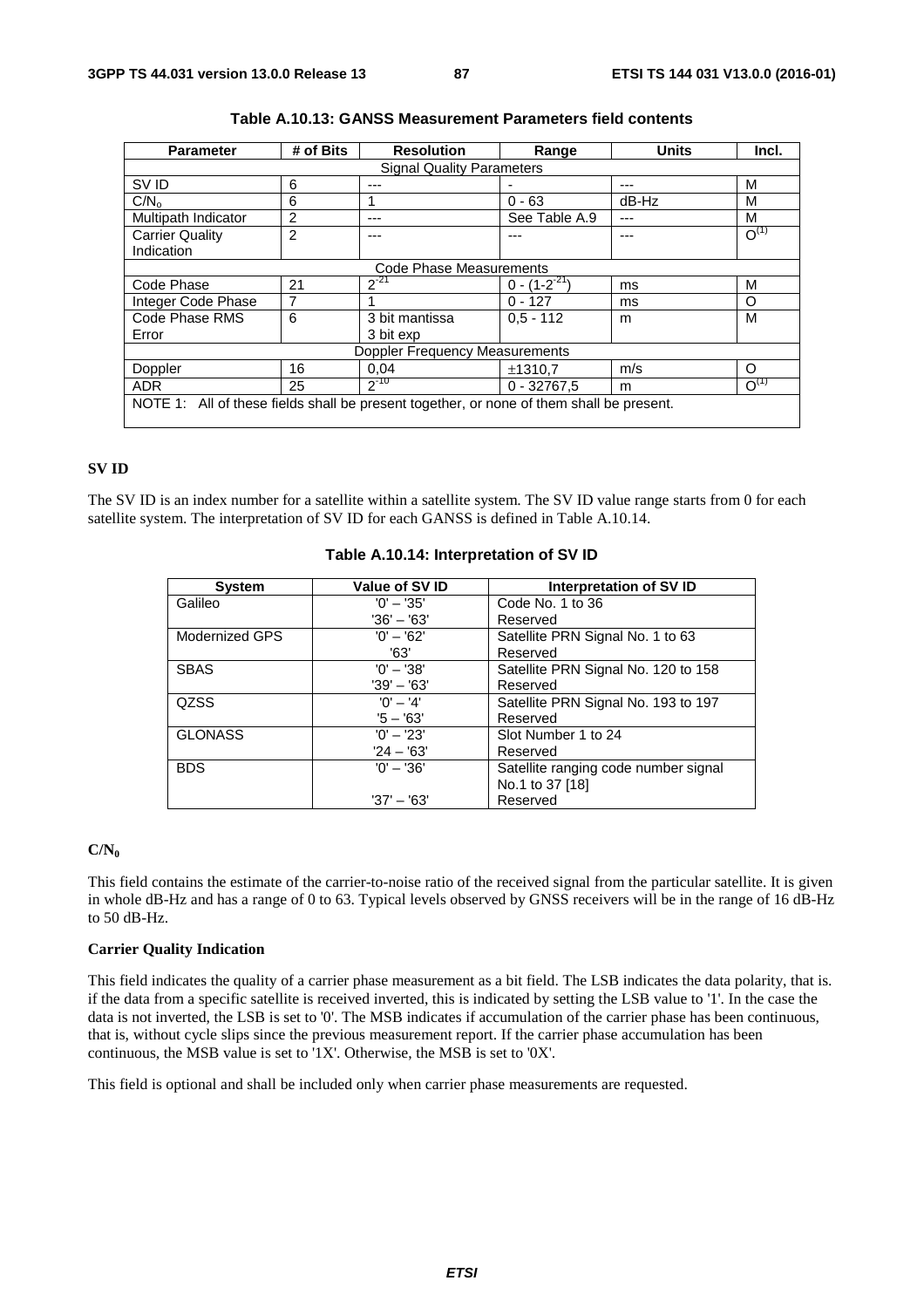| Rit                                  | <b>Polarity Indication</b> |  |  |  |
|--------------------------------------|----------------------------|--|--|--|
| n                                    | Data Direct                |  |  |  |
| ا 1                                  | Data Inverted              |  |  |  |
| 'OX'<br>Carrier phase not continuous |                            |  |  |  |
| '1X'<br>Carrier phase continuous     |                            |  |  |  |
| $X =$ do not care                    |                            |  |  |  |

## **Table A.10.16: Carrier Phase Quality Indication values and associated indications**

#### **Code Phase**

This field contains the whole and fractional value of the code-phase measurement made by the MS for the particular satellite signal at the time of measurement in the units of ms. GNSS specific code phase measurements (e.g. chips) are converted into unit of ms by dividing the measurements by the *nominal* values of the measured signal chipping rate (e.g. Galileo L1 OS measurement is divided by 1023,0 chip/ms).

## **Integer Code Phase**

This field indicates the integer millisecond part of the code phase that is expressed modulo the GANSS Code PhaseAmbiguity.

The value of the ambiguity is given in the GANSS Ambiguity field of the GANSS Generic Measurement Information element.

The Integer code phase is optional. The default value is 0.

## **Code Phase RMS Error**

This field contains Code Phase RMS Error value. This parameter has the same range as described in Table A.10.

## **Doppler**

This field contains the Doppler measured by the MS for the particular satellite signal. This information can be used to compute the 3-D velocity of the MS.

The Doppler range is sufficient to cover the potential range of values measured by the MS. Doppler measurements are converted into unit of m/s by multiplying the Doppler measurement in Hz by the *nominal* wavelength of the measured signal.

## **ADR**

This field contains the ADR measurement measured by the MS for the particular satellite signal. This information can be used to compute the 3-D velocity or high-accuracy position of the MS. ADR measurements are converted into units of m by multiplying the ADR measurement by the *nominal* wavelength of the measured signal.

This field is optional and shall be included only when carrier phase measurements are requested.

# A.4 Assistance Data

# A.4.1 General

The Assistance Data is a RRLP component from the network to the MS. It is used by the network to provide assistance data to enable MS-based E-OTD or MS-based Assisted GPS capabilities in the MS and may be used to help support MS-assisted E-OTD and MS-assisted Assisted GPS. It contains the following elements.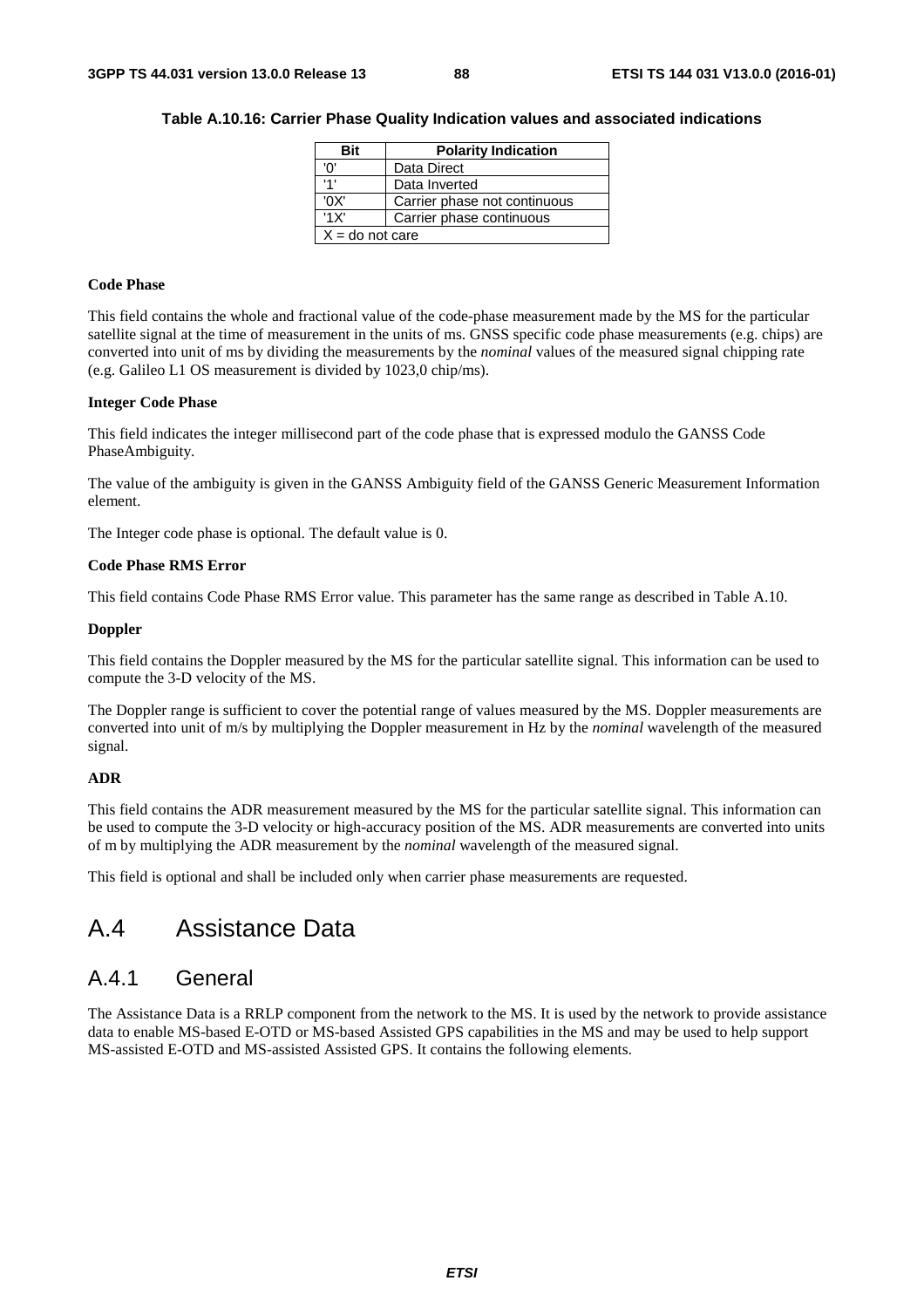| <b>Element</b>                         | <b>Type/Reference</b>                           | <b>Presence</b> |
|----------------------------------------|-------------------------------------------------|-----------------|
| E-OTD Reference BTS for                | E-OTD Reference BTS for Assistance Data 2.2.3   | C               |
| Assistance Data                        |                                                 |                 |
| E-OTD Measurement Assistance           | E-OTD Measurement Assistance Data 2.2.4         | С               |
| Data                                   |                                                 |                 |
| E-OTD Measurement Assistance           | E-OTD Measurement Assistance Data for System    | C               |
| Data for System Information List       | Information List 2.2.5                          |                 |
| <b>GPS Assistance Data</b>             | GPS Assistance Data 4.2.4                       | С               |
| Additional GPS Assistance Data         | Additional GPS Assistance Data 4.2.4c           | O               |
| <b>GPS Time Assistance Measurement</b> | <b>GPS Time Assistance Measurement Request</b>  | O               |
| Request                                | 4.2.4a                                          |                 |
| <b>GPS Reference Time Uncertainty</b>  | GPS Reference Time Uncertainty 4.2.4b           | O               |
| More Assistance Data To Be Sent        | More Assistance Data To Be Sent 4.2.5           | C               |
| Extended Reference                     | Extended Reference 2.2.5                        | C               |
| <b>GANSS Assistance Data</b>           | GANSS Assistance Data 4.2.6                     | С               |
| <b>GANSS Carrier-Phase</b>             | GANSS Carrier-Phase Measurement Request 4.2.7   | റ               |
| <b>Measurement Request</b>             |                                                 |                 |
| <b>GANSS TOD - GSM Time</b>            | <b>GANSS TOD - GSM Time Association Request</b> | Ω               |
| <b>Association Request</b>             | 4.2.8                                           |                 |

**Table A.11: Assistance Data component content** 

# A.4.2 Elements

# A.4.2.1 E-OTD Reference BTS for Assistance Data Element

This element is conditional. It is as described in sub-clause 2.2.3. If the network can provide assistance data, and data for E-OTD has been requested, this element is included.

# A.4.2.2 E-OTD Measurement Assistance Data Element

This element is conditional. It is as described in sub-clause 2.2.4. If the network can provide assistance data, and data for E-OTD has been requested, this element is included.

# A.4.2.3 E-OTD Measurement Assistance Data for System Information List Element

This element is conditional. It is as described in sub-clause 2.2.5. If the network can provide assistance data, and data for E-OTD has been requested, this element is included.

# A.4.2.4 GPS Assistance Data Element

The GPS Assistance Data element contains a single GPS assistance message that supports both MS-assisted and MSbased GPS methods. This element can contain one or more of the fields listed in table A.12 below, which support both MS-assisted and MS-based GPS methods. As table A.12 shows, all fields are optional.

Note that certain types of GPS Assistance data may be derived, wholly or partially, from other types of GPS Assistance data.

In addition, an Integrity Monitor (IM) shall detect unhealthy (e.g., failed/failing) satellites and also shall inform users of measurement quality in DGPS modes when satellites are healthy. Excessively large pseudo range errors, as evidenced by the magnitude of the corresponding DGPS correction, shall be used to detect failed satellites. Unhealthy satellites should be detected within 10 seconds of the occurrence of the satellite failure. When unhealthy (e.g., failed/failing) satellites are detected, the assistance and/or DGPS correction data shall not be supplied for these satellites. When the error in the IM computed position is excessive for solutions based upon healthy satellites only, DGPS users shall be informed of measurement quality through the supplied UDRE values. After bad satellites have been indicated in the Real Time Integrity field, if the satellites return to healthy condition for some period of time, the indications for them shall be removed from this field.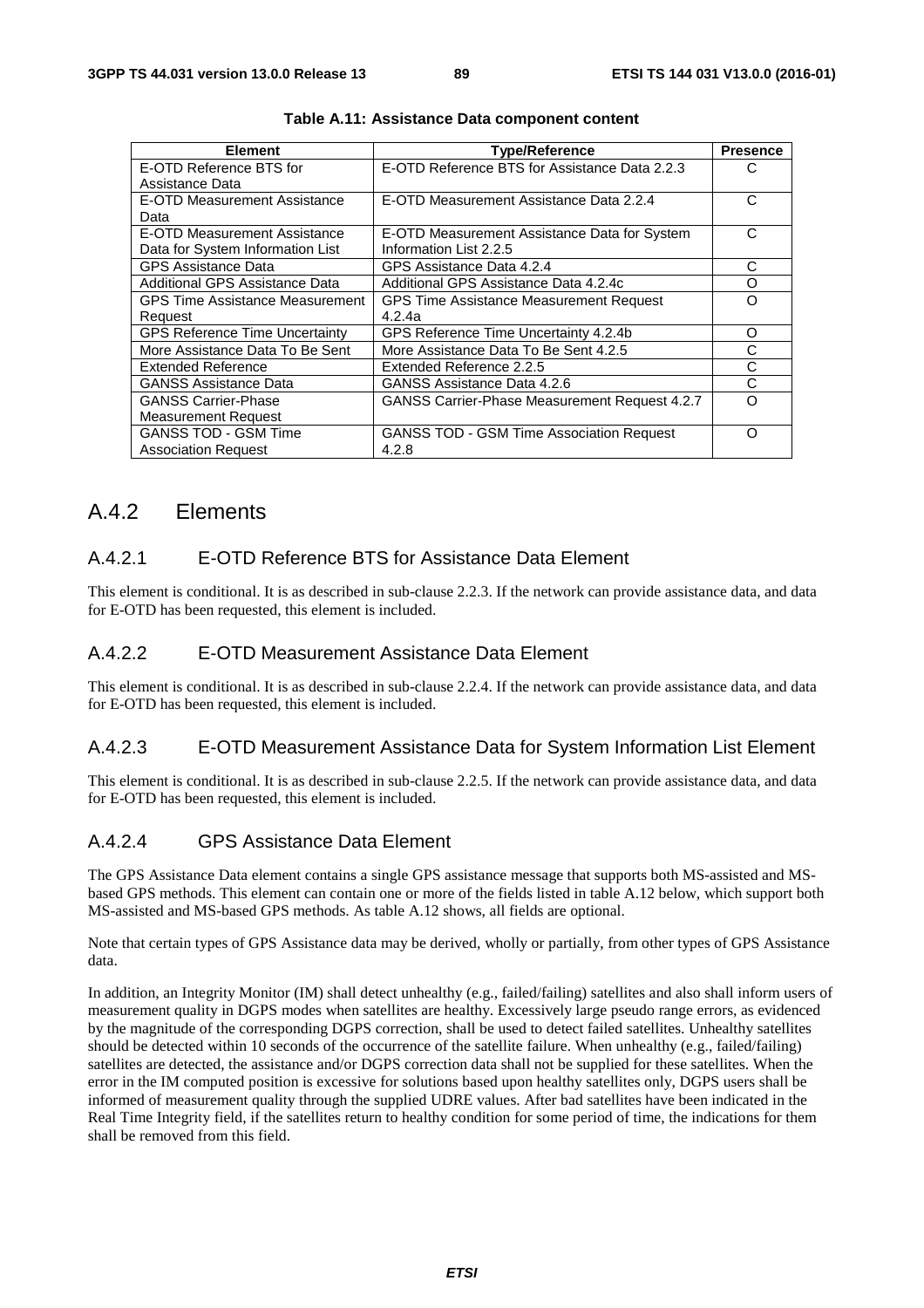| <b>Parameter</b>              | <b>Presence</b> | <b>Repetition</b> |
|-------------------------------|-----------------|-------------------|
| Reference Time                |                 | Yes               |
| Reference Location            |                 | No                |
| <b>DGPS Corrections</b>       |                 | Yes               |
| Navigation Model              |                 | Yes               |
| Ionospheric Model             |                 | No                |
| <b>UTC Model</b>              |                 | No                |
| Almanac                       |                 | Yes               |
| <b>Acquisition Assistance</b> |                 | Yes               |
| Real-Time Integrity           |                 | Yes               |

| Table A.12: Fields in the GPS Assistance Data element |  |
|-------------------------------------------------------|--|
|-------------------------------------------------------|--|

When RRLP pseudo-segmentation is used, Table A.12 indicates which parameters may be repeated in more than one RRLP segment in order to provide data for multiple satellites. When any such parameter appears in more than one segment, the following rules shall apply.

- 1. There shall be no repetition of data for the same satellite.
- 2. Optional and conditional elements in the parameter not associated with a particular satellite shall each appear in at most one RRLP segment.
- 3. Any mandatory element not associated with a particular satellite shall assume consistent values in the case of an element related to current GPS time and the same value otherwise.
- 4. The maximum number of satellites defined in sub-clause 5.1 for which data can be included for any parameter in one RRLP segment shall apply also when counted over all RRLP segments.

#### **Reference Time**

These fields specify the relationship between GPS time and air-interface timing of the BTS transmission in the reference cell. These fields occur once per message; some are mandatory and some are conditional, as shown in table A.14. Note that Reference Time may also be present within the Acquisition Assistance parameter. In such a case, the SMLC shall ensure consistency.

| <b>Parameter</b>                                                                         | # Bits   | <b>Scale</b>  | Range              | <b>Units</b> | Incl.        |
|------------------------------------------------------------------------------------------|----------|---------------|--------------------|--------------|--------------|
|                                                                                          |          | <b>Factor</b> |                    |              |              |
| <b>GPS Week</b>                                                                          | 10       |               | $0 - 1023$         | weeks        | М            |
| <b>GPS TOW</b>                                                                           | 23       | 0.08          | 0-604799,92        | sec          | м            |
| <b>BCCH Carrier</b>                                                                      | 10       |               | $0 - 1023$         | ---          | $O$ (note 1) |
| <b>BSIC</b>                                                                              | 6        |               | $0 - 63$           | ---          | $O$ (note 1) |
| <b>FNm</b>                                                                               | 21       |               | $0 - (2^{27} - 1)$ | frames       | $O$ (note 1) |
| <b>TN</b>                                                                                | 3        |               | $0 - 7$            | timeslots    | $O$ (note 1) |
| <b>BN</b>                                                                                | 8        |               | $0 - 156$          | bits         | $O$ (note 1) |
| <b>GPS TOW Assist</b>                                                                    | 24*N_SAT | ---           |                    | ---          | O            |
| NOTE 1: All of these fields shall be present together, or none of them shall be present. |          |               |                    |              |              |

**Table A.14: Reference Time (Fields occurring once per message)** 

#### **GPS Week**

This field specifies the GPS week number of the assistance being provided. GPS Week eliminates one-week ambiguities from the time of the GPS assistance. This field is mandatory.

NOTE: The number of 1024 week cycles since the GPS zero time-point is provided in the GPS Reference Time Extension in Table A.29u.

#### **GPS TOW**

The GPS TOW (time-of-week) is a mandatory field and is specified with 80 msec resolution. When GSM Time Present is "1", GPS TOW and BCCH/BSIC/FNm/TN/BN IEs provide a valid relationship between GPS and GSM time, as seen at the approximate location of the MS, ie the propagation delay from BTS to MS shall be compensated for by the SMLC. Depending on implementation, the relation between GPS and GSM time may have varying accuracy. Therefore, the uncertainty of the timing relation may be provided in the optional field GPS Reference Time Uncertainty. If the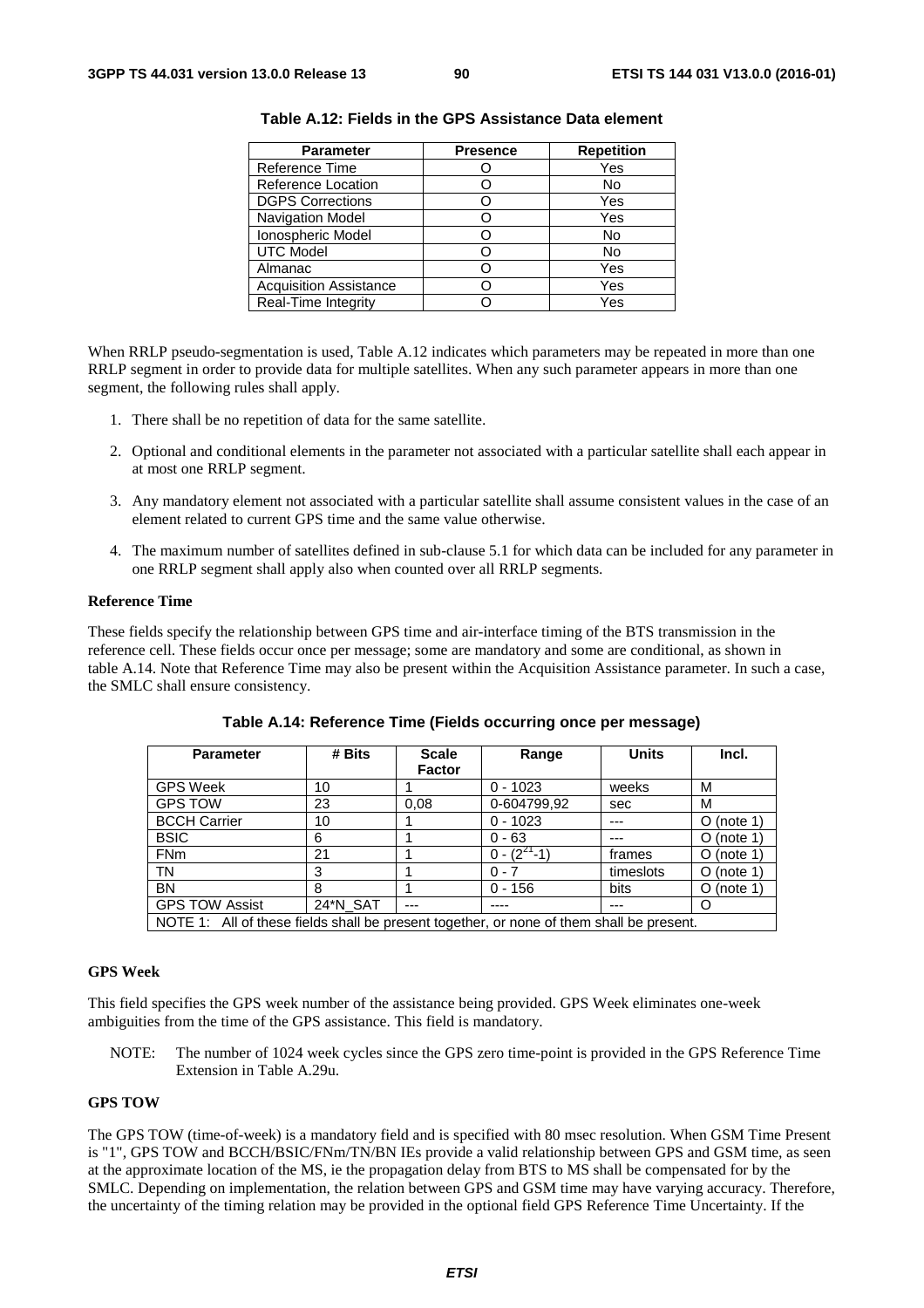propagation delay from BTS to MS is not accurately known, the SMLC shall use the best available approximation of the propagation delay and take the corresponding delay uncertainty into account in the calculation of the field GPS Reference Time Uncertainty. When GSM Time Present is "0", GPS TOW is an estimate of current GPS time of week at time of reception of the RRLP segment containing this data by the MS. The SMLC should achieve an accuracy of +/- 3 seconds for this estimate including allowing for the transmission delay between SMLC and MS of the RRLP segment containing GPS TOW. Note that the MS should further compensate GPS TOW for the time between the reception of the segment containing GPS TOW and the time when the GPS TOW field is used.

## **BCCH Carrier/BSIC/FNm/TN/BN**

These fields specify the state of the GSM frame number, timeslot number, and bit number, respectively, of the reference BTS with the specified BCCH carrier and BSIC at the time that correspond to GPS TOW. The SMLC shall use the current serving BTS as the reference BTS. The frame number field is given modulo  $2^{21}$ , i.e., the MSB of the GSM frame number is truncated. The MS shall interpret FNm as the most recent of the two possible frame numbers that FNm could represent. The target MS has the option of rejecting a GPS position request or GPS assistance data if the reference BTS is not the serving BTS.

## **GPS TOW Assist**

This field contains several fields in the Telemetry (TLM) Word and Handover Word (HOW) that are currently being broadcast by the respective GPS satellites. Combining this information with GPS TOW enables the MS to know the entire 1,2-second (60-bit) pattern of TLM and HOW that is transmitted at the start of each six-second subframe by the particular GPS satellite. This field contains information for each of N\_SAT satellites, and optional. The individual fields for each satellite in the message are shown in table A.15a.

| <b>Parameter</b>    | # Bits | <b>Scale</b><br><b>Factor</b> | Range       | <b>Units</b>     | Incl. |
|---------------------|--------|-------------------------------|-------------|------------------|-------|
| SatID               |        | ---                           | $0 - 63$    | ---              | M     |
| <b>TLM Message</b>  | 14     | ---                           | $0 - 16383$ | <b>Bit field</b> | M     |
| Anti-Spoof          |        |                               | $0 - 1$     | <b>Bit field</b> | M     |
| Alert               |        |                               | 0 - 1       | <b>Bit field</b> | M     |
| <b>TLM Reserved</b> |        | ---                           | $0 - 3$     | <b>Bit field</b> | M     |

**Table A.15a: GPS TOW Assist (Fields occurring N\_SAT times per message)** 

#### **SatID**

This field identifies the satellite for which the corrections are applicable. The values ranging from 0 to 63 represent satellite PRNs ranging from 1 to 64, respectively.

#### **TLM Message**

This field contains a 14-bit value representing the Telemetry Message (TLM) being broadcast by the GPS satellite identified by the particular SatID, with the MSB occurring first in the satellite transmission.

#### **Anti-Spoof/Alert**

These fields contain the Anti-Spoof and Alert flags that are being broadcast by the GPS satellite identified by SatID.

## **TLM Reserved**

These fields contain the two reserved bits in the TLM Word being broadcast by the GPS satellite identified by SatID, with the MSB occurring first in the satellite transmission.

#### **Reference Location**

The Reference Location field contains a 3-D location (with uncertainty) specified as per 3GPP TS 23.032. The purpose of this field is to provide the MS with a priori knowledge of its location in order to improve GPS receiver performance. The allowed shape is 3-D location with uncertainty (ellipsoid point with altitude and uncertainty ellipsoid).

#### **DGPS Corrections**

These fields specify the DGPS corrections to be used by the MS. All fields are mandatory when DGPS Corrections are present in the GPS Assistance Data.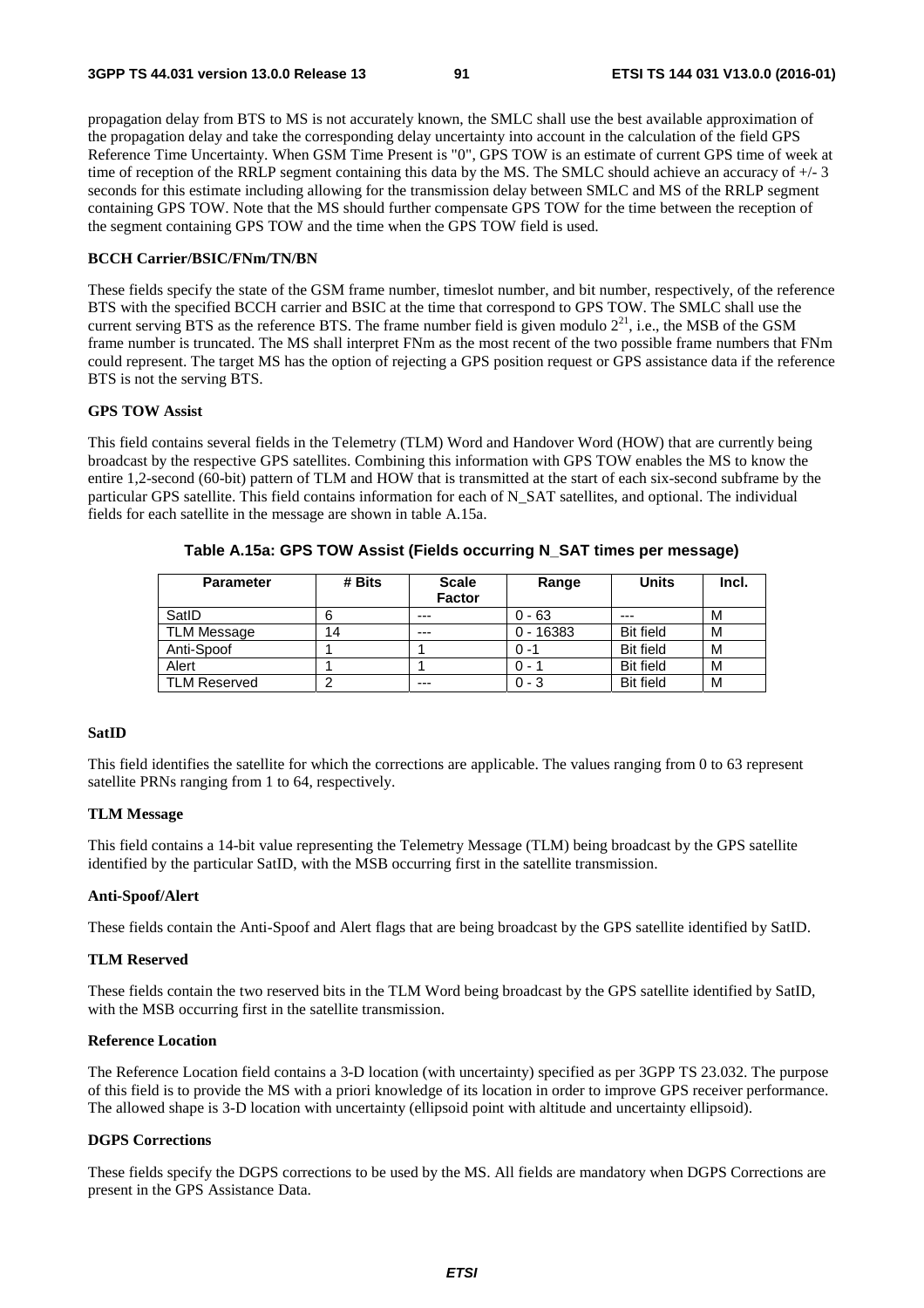| <b>Parameter</b> | # Bits | <b>Scale Factor</b><br>Range                                |              | <b>Units</b> | Incl. |
|------------------|--------|-------------------------------------------------------------|--------------|--------------|-------|
|                  |        | The following fields occur once per message                 |              |              |       |
| <b>GPS TOW</b>   | 20     |                                                             | $0 - 604799$ | sec          | м     |
| Status/Health    | 3      |                                                             | $0 - 7$      |              | м     |
| N SAT            | 4      |                                                             | $1 - 16$     |              | м     |
|                  |        | The following fields occur once per satellite (N_SAT times) |              |              |       |
| SatID            | 6      |                                                             | $0 - 63$     | ---          | м     |
| <b>IODE</b>      | 8      |                                                             | $0 - 255$    |              | м     |
| <b>UDRE</b>      | 2      |                                                             | $0 - 3$      |              | м     |
| <b>PRC</b>       | 12     | 0,32                                                        | ±655,04      | meters       | м     |
| <b>RRC</b>       | 8      | 0.032                                                       | ±4.064       | meters/sec   | м     |
| Delta PRC2       | 8      |                                                             |              |              | м     |
| Delta RRC2       | 4      |                                                             |              |              | м     |
| Delta PRC3       | 8      |                                                             |              |              | м     |
| Delta RRC3       | 4      |                                                             |              |              | м     |

#### **Table A.15: DGPS Corrections**

## **GPS TOW**

This field indicates the baseline time for which the corrections are valid.

## **Status/Health**

This field indicates the status of the differential corrections contained in the broadcast message. The values of this field and their respective meanings are shown below in table A.16.

| Code | <b>Indication</b>                            |  |  |
|------|----------------------------------------------|--|--|
| 000  | UDRE Scale Factor = $1,0$                    |  |  |
| 001  | UDRE Scale Factor = $0.75$                   |  |  |
| 010  | UDRE Scale Factor = $0.5$                    |  |  |
| 011  | UDRE Scale Factor = $0.3$                    |  |  |
| 100  | UDRE Scale Factor = $0,2$                    |  |  |
| 101  | UDRE Scale Factor = $0.1$                    |  |  |
| 110  | Reference Station Transmission Not Monitored |  |  |
| 111  | Data is invalid - disregard                  |  |  |

## **Table A.16: Values of Status/Health IE**

The first six values in this field indicate valid differential corrections. When using the values described below, the "UDRE Scale Factor" value is applied to the UDRE values contained in the message. The purpose is to indicate an estimate in the amount of error in the corrections.

The value "110" indicates that the source of the differential corrections (e.g., reference station or external DGPS network) is currently not being monitored. The value "111" indicates that the corrections provided by the source are invalid, as judged by the source. In the later case, the message shall contain no corrections for individual satellites. Any MS that receives DGPS Corrections in a GPS Assistance Data IE shall contain the appropriate logic to properly interpret this condition and look for the next IE.

#### **N\_SAT**

This field indicates the number of satellites for which differential corrections are available. Corrections for up to 16 satellites.

#### **SatID**

This field identifies the satellite for which the corrections are applicable. The values ranging from 0 to 63 represent satellite PRNs ranging from 1 to 64, respectively.

#### **IODE**

This IE is the sequence number for the ephemeris for the particular satellite. The MS can use this IE to determine if new ephemeris is used for calculating the corrections that are provided in the broadcast message. This eight-bit IE identifies a particular set of ephemeris data for a GPS satellite and may occupy the numerical range of [0, 255]. The transmitted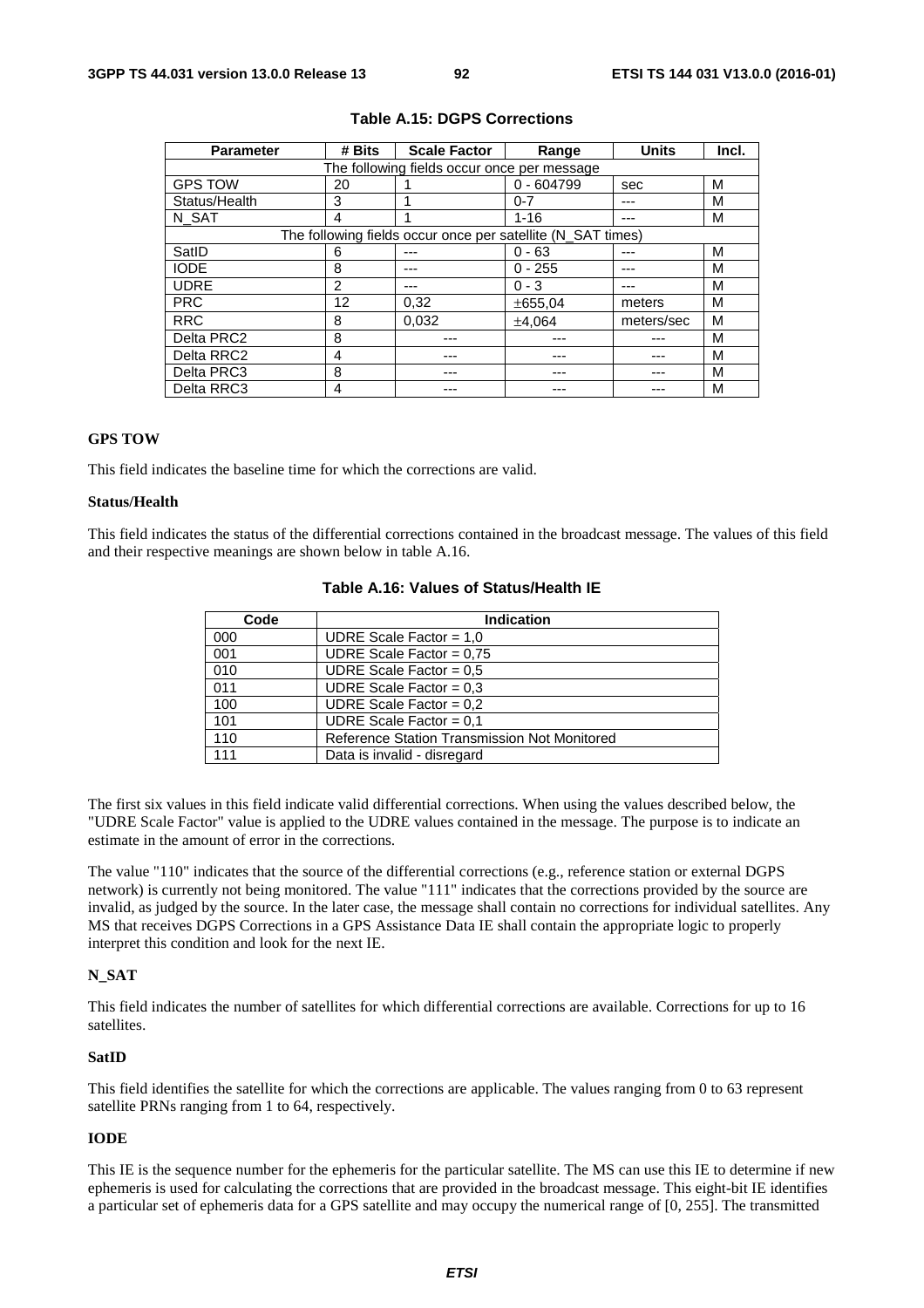IODE value will be different from any value transmitted by the GPS satellite during the preceding six hours. For more information about this field can be found from RTCM-SC104.

#### **User Differential Range Error (UDRE)**

This field provides an estimate of the uncertainty  $(1-\sigma)$  in the corrections for the particular satellite. The value in this field shall be multiplied by the UDRE Scale Factor in the common Corrections Status/Health field to determine the final UDRE estimate for the particular satellite. The meanings of the values for this field are described in table A.18.

| Value | <b>Indication</b>         |
|-------|---------------------------|
| ററ    | UDRE $\leq 1.0$ m         |
| ሰ1    | 1,0 m < UDRE $\leq$ 4,0 m |
| 10    | 4,0 m < UDRE $\leq$ 8,0 m |
|       | $8.0 m <$ UDRE            |

|  |  |  |  | Table A.18: Values of UDRE IE |  |
|--|--|--|--|-------------------------------|--|
|--|--|--|--|-------------------------------|--|

Each UDRE value shall be adjusted based on the operation of an Integrity Monitor (IM) function which exists at the network (SMLC, GPS server, or reference GPS receiver itself). Positioning errors derived at the IM which are excessive relative to DGPS expected accuracy levels shall be used to scale the UDRE values to produce consistency.

#### **Pseudo-Range Correction (PRC)**

This field indicates the correction to the pseudorange for the particular satellite at the GPS Reference Time, *t*0. The value of this field is given in meters (m) and the resolution is 0,32, as shown in table A.15 above. The method of calculating this field is described in [9].

If the SMLC has received a request for GPS assistance data from an MS which included a request for the navigation models and DGPS (i.e., bit D and E are set to one in 'Requested GPS Assistance Data, see 3GPP TS 49.031), the SMLC shall determine, for each satellite, if the navigation model stored by the MS is still suitable for use with DGPS corrections (also see navigation model update conditions right before Table A.19) and if so and if DGPS corrections are supported the SMLC should send DGPS corrections without including the navigation model.

The IODE value sent for a satellite shall always be the IODE value that corresponds to the navigation model for which the pseudo-range corrections are applicable.

The pseudo-range correction shall correspond to the available navigation model (the one already stored in and identified by the MS or the one included in the same procedure as the pseudo-range correction). The MS shall only use the PRC value when the IODE value received matches its available navigation model.

#### **Pseudo-Range Rate Correction (RRC)**

This field indicates the rate-of-change of the pseudorange correction for the particular satellite, using the satellite ephemeris identified by the IODE IE. The value of this field is given in meters per second (m/sec) and the resolution is 0,032, as shown in table A.15 above. For some time  $t_1 > t_0$ , the corrections for IODE are estimated by

$$
PRC(t_{1,\text{IODE}}) = PRC(t_{0,\text{IODE}}) + RRC(t_{0,\text{IODE}}) (t_1 - t_0),
$$

and the MS uses this to correct the pseudorange it measures at  $t_1$ ,  $PR_m(t_1 \text{ IODE})$ , by

$$
PR(t_{1,\text{IODE}}) = PR_{m}(t_{1,\text{IODE}}) + PRC(t_{1,\text{IODE}}).
$$

The SMLC shall always send the RRC value that corresponds to the PRC value that it sends (see above for details). The MS shall only use the RRC value when the IODE value received matches its available navigation model.

#### **Delta Pseudo-Range Correction 2 (Delta PRC2)**

This IE is not used. The sender shall set it to zero and the receiver shall ignore it.

#### **Delta Pseudo-Range Rate Correction 2 (Delta RRC2)**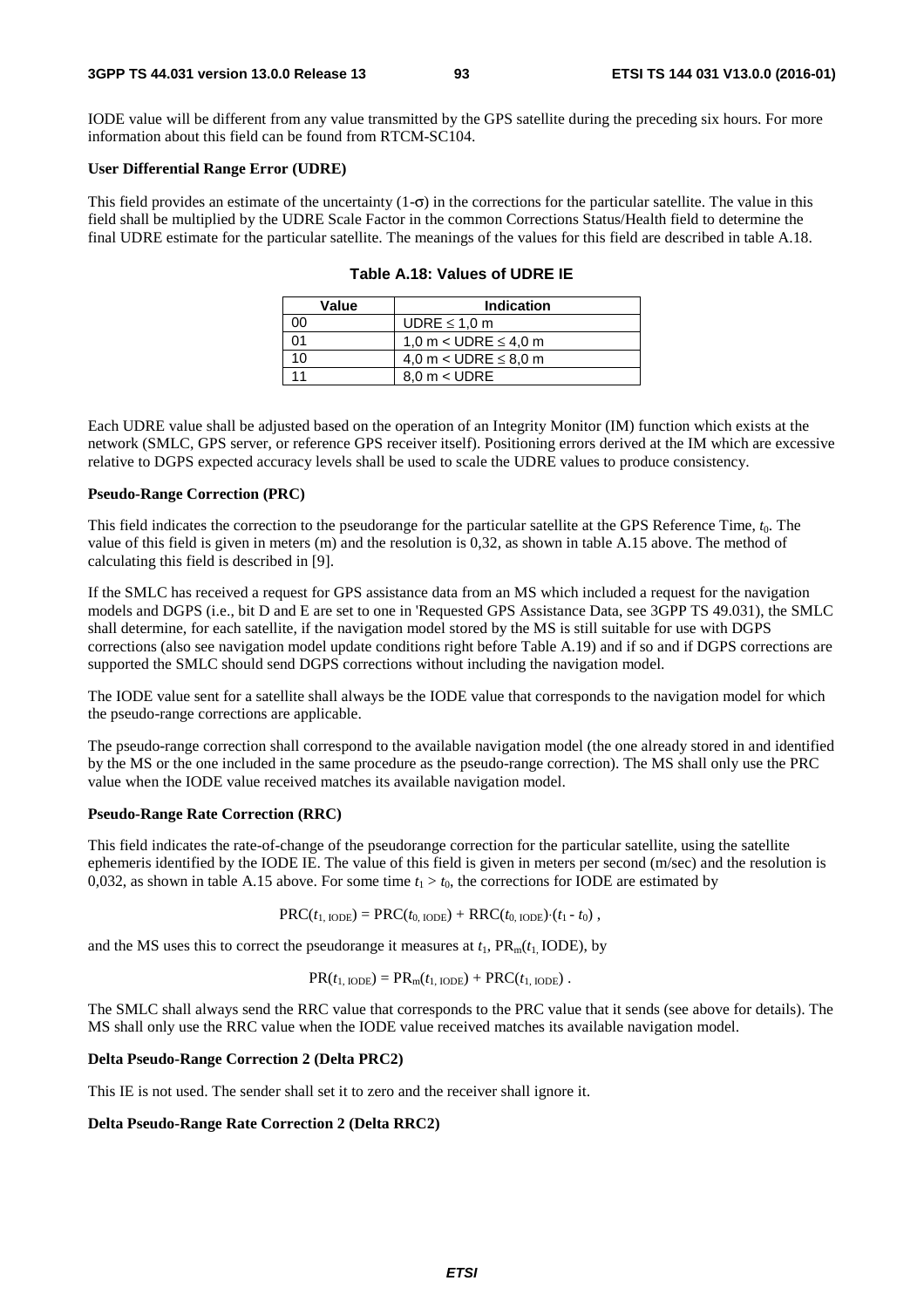This IE is not used. The sender shall set it to zero and the receiver shall ignore it.

#### **Delta Pseudo-Range Correction 3 (Delta PRC3)**

This IE is not used. The sender shall set it to zero and the receiver shall ignore it.

## **Delta Pseudo-Range Rate Correction 3 (Delta RRC3)**

This IE is not used. The sender shall set it to zero and the receiver shall ignore it.

#### **Navigation Model**

This set of fields contains information required to manage the transfer of precise navigation data to the GPS-capable MS. In response to a request from an MS for GPS assistance data, the SMLC shall determine whether to send the navigation model for a particular satellite to an MS based upon factors like the T-Toe limit specified by the MS and any request from the MS for DGPS (also see above). This information includes control bit fields as well as satellite ephemeris and clock corrections. The individual fields are given in Table A.19 below, and the conditions for their presence is discussed below.

| <b>Parameter</b>             | # Bits          | <b>Scale</b><br><b>Factor</b> | <b>Units</b>                                                        | Incl.                 |
|------------------------------|-----------------|-------------------------------|---------------------------------------------------------------------|-----------------------|
|                              |                 |                               | Navigation Model Flow Control (once per message)                    |                       |
| Num_Sats_Total               | $4^{(1)}$       | $\mathbf{1}$                  |                                                                     | M                     |
|                              |                 |                               | Satellite and Format Identification (once per satellite)            |                       |
| SatID                        | $6^{(1)}$       | $---$                         | $\overline{a}$                                                      | M                     |
| <b>Satellite Status</b>      | $\mathcal{P}$   | ---                           | Boolean                                                             | M                     |
|                              |                 |                               | Satellite Navigation Model and Associated Bits (once per satellite) |                       |
| C/A or P on L2               | 2               | $---$                         | Boolean                                                             | С                     |
| <b>URA Index</b>             | 4               | ---                           | <b>Boolean</b>                                                      | $\overline{\text{c}}$ |
| SV Health                    | 6               | ---                           | <b>Boolean</b>                                                      | $\overline{C}$        |
| <b>IODC</b>                  | $10^{(1)}$      | ---                           | $---$                                                               |                       |
| L <sub>2</sub> P Data Flag   | 1               | ---                           | <b>Boolean</b>                                                      | $rac{C}{C}$           |
| SF 1 Reserved                | 87              | ---                           | $\overline{a}$                                                      | $\bar{c}$             |
| $\mathsf{T}_{\mathsf{GD}}$   | 8               | $2^{31}$                      | sec                                                                 | $rac{\bar{C}}{C}$     |
| $\mathfrak{t}_{\mathrm{oc}}$ | $16^{(1)}$      | $2^4$                         | sec                                                                 |                       |
| af <sub>2</sub>              | 8               | $2^{-55}$                     | sec/sec <sup>2</sup>                                                | $\overline{\text{c}}$ |
| af <sub>1</sub>              | $\overline{16}$ | $2^{-43}$                     | sec/sec                                                             | $\overline{\text{c}}$ |
| $af_0$                       | 22              | $\frac{1}{2}$ <sup>-31</sup>  | sec                                                                 | $\overline{\text{c}}$ |
| $C_{rs}$                     | 16              | $2^{5}$                       | meters                                                              | $\overline{\text{c}}$ |
| Δn                           | 16              | $2^{-43}$                     | semi-circles/sec                                                    | $\overline{\text{c}}$ |
| $M_0$                        | $\overline{32}$ | $2^{-31}$                     | semi-circles                                                        | $\overline{\text{c}}$ |
| $\overline{C}_{uc}$          | 16              | $2^{-29}$                     | radians                                                             | $\overline{C}$        |
| e                            | $32^{(1)}$      | $2^{-33}$                     | $---$                                                               | $\overline{\text{c}}$ |
| $C_{us}$                     | 16              | $2^{-29}$                     | radians                                                             | C                     |
| $(A)^{1/2}$                  | $32^{(1)}$      | $2^{-19}$                     | meters $^{1/2}$                                                     | $\overline{\text{c}}$ |
| $\mathfrak{t}_{\text{oe}}$   | $16^{(1)}$      | $2^4$                         | sec                                                                 | $\overline{\text{c}}$ |
| Fit Interval Flag            | 1               |                               | Boolean                                                             | $\overline{\text{c}}$ |
| <b>AODO</b>                  | 5               | 900                           | sec                                                                 | $\overline{\text{c}}$ |
| $C_{ic}$                     | 16              | $2^{-29}$                     | radians                                                             | $\overline{\text{c}}$ |
| OMEGA <sub>0</sub>           | $\overline{32}$ | $2^{-31}$                     | semi-circles                                                        | $\overline{\text{c}}$ |
| $C_{is}$                     | 16              | $2^{-29}$                     | radians                                                             | $\overline{\rm c}$    |
| $\mathsf{i}_0$               | $\overline{32}$ | $2^{31}$                      | semi-circles                                                        | $\overline{\rm c}$    |
| $C_{rc}$                     | 16              | $2^{5}$                       | meters                                                              | $\overline{\text{c}}$ |
| ω                            | $\overline{32}$ | $2^{31}$                      | semi-circles                                                        | $\overline{\text{c}}$ |
| <b>OMEGAdot</b>              | 24              | $2^{-43}$                     | semi-circles/sec                                                    | $\overline{\text{c}}$ |
| Idot                         | 14              | $2^{-43}$                     | semi-circles/sec                                                    | $\overline{C}$        |

# **Table A.19: Navigation Model (per-satellite fields - (1) = Positive range only)**

#### **Num\_Sats\_Total**

This field specifies the number of satellites that are included in the provided Navigation Model. A range of 1-16 is available. This field is mandatory when the Navigation Model field is included in the message.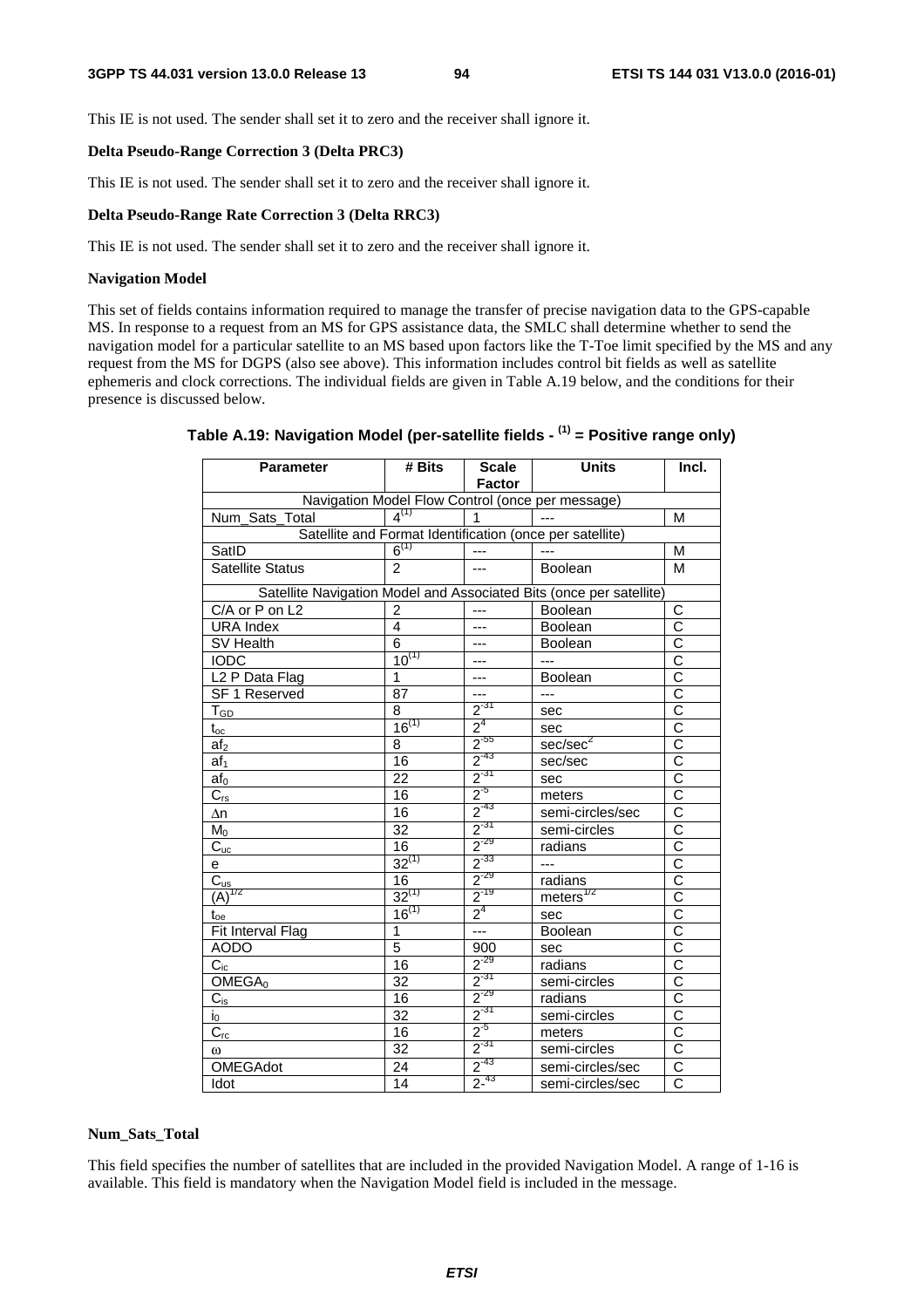#### **SatID**

This field identifies the satellite for which the assistance is applicable. This value is the same as the PRN number provided in the navigation message transmitted by the particular satellite. The range is 0 to 63, with 0-31 indicating GPS satellites 1-32, respectively, and 32-63 indicating satellites in future augmentation systems (e.g., WAAS or EGNOS). This field is mandatory for each included satellite.

#### **Satellite Status**

This field is a two-bit value that indicates the status of the Navigation Model for the particular satellite specified by SatID. This field is mandatory for each included satellite. The MS shall interpret the combinations of the two bits as follows.

| <b>MSB</b> | ∟SB. | Interpretation                            |
|------------|------|-------------------------------------------|
|            |      | New satellite, new Navigation Model       |
| 0          |      | Existing satellite, same Navigation Model |
|            |      | Existing satellite, new Navigation Model  |
|            |      | Reserved                                  |

**Table A.20: Satellite Status (per-satellite field)** 

This Satellite Navigation Model and associated bit fields include the parameters that accurately model the orbit and clock state of the particular satellite. For the particular satellite, these fields are conditional based on the value of Satellite Status for that satellite. The fields are absent when Satellite Status is "01", and present for all other values. The format for the ephemeris, clock corrections, and associate bits are specified in ICD-GPS-200.

#### **Ionospheric Model**

The Ionospheric Model contains fields needed to model the propagation delays of the GPS signals through the ionosphere. The information elements in this field are shown in table A.21. Proper use of these fields allows a single-frequency GPS receiver to remove approximately 50 % of the ionospheric delay from the range measurements. The Ionospheric Model is valid for the entire constellation and changes slowly relative to the Navigation Model. All of the fields must be included when Ionospheric Model is present.

| <b>Parameter</b> | # Bits | <b>Scale Factor</b> | <b>Units</b>                   | Incl. |
|------------------|--------|---------------------|--------------------------------|-------|
| $\alpha_0$       |        | $2^{-30}$           | seconds                        |       |
| $\alpha_1$       | 8      | $2^{27}$            | sec/semi-circle                |       |
| $\alpha_2$       | 8      | $2^{24}$            | $sec/(semi-circle)^2$          |       |
| $\alpha_3$       | 8      | $2^{24}$            | sec/(semi-circle) <sup>3</sup> |       |
| $\beta_0$        | 8      | ∩11                 | seconds                        |       |
| $\beta_1$        | 8      | ົາ <sup>14</sup>    | sec/semi-circle                |       |
| $\beta_2$        | 8      | 216                 | sec/(semi-circle) <sup>2</sup> |       |
| $\beta_3$        | 8      | $2^{16}$            | sec/(semi-circle) <sup>3</sup> |       |

**Table A.21: Ionospheric Model (occurs once per message, when present)** 

## **UTC Model**

The UTC Model field contains a set of parameters needed to relate GPS time to Universal Time Coordinate (UTC). All of the fields in the UTC Model are mandatory when the field is present.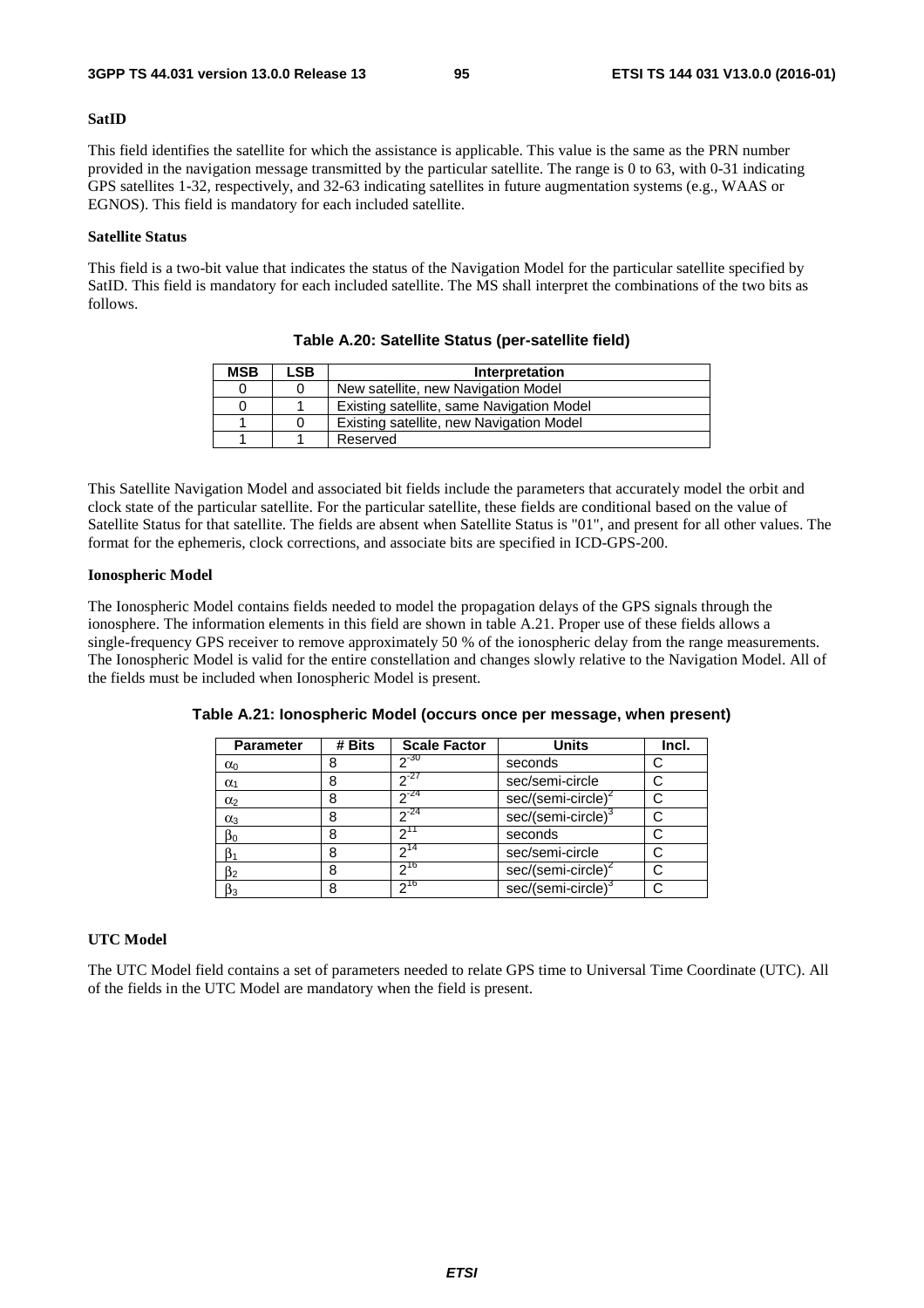| <b>Parameter</b>                      | # Bits | <b>Scale Factor</b> | <b>Units</b> | Incl. |
|---------------------------------------|--------|---------------------|--------------|-------|
| A٠                                    | 24     | $2^{-50}$           | sec/sec      | C     |
| Aი                                    | 32     | $20 - 30$           | seconds      | С     |
| $\mathfrak{t}_{\mathrm{ot}}$          | 8      | 712                 | seconds      | С     |
| $\mathsf{WN}_{\mathsf{t}}^\mathsf{C}$ | 8      |                     | weeks        | С     |
| $\Delta t_{LS}$                       | 8      |                     | seconds      | С     |
| $WN_{LSF}$ <sup>(1)</sup>             | 8      |                     | weeks        |       |
| DN                                    | 8      |                     | days         |       |
| $\Delta t_{\text{LSF}}$               | 8      |                     | seconds      | С     |

## **Table A.22: UTC Model (occurs once per message, when present per-satellite fields - (1) = Positive range only)**

#### **Almanac**

These fields specify the coarse, long-term model of the satellite positions and clocks. These fields are given in table A.23. With one exception (δi), these parameters are a subset of the ephemeris and clock correction parameters in the Navigation Model, although with reduced resolution and accuracy. The almanac model is useful for receiver tasks that require coarse accuracy, such as determining satellite visibility. The model is valid for up to one year, typically. Since it is a long-term model, the field should be provided for all satellites in the GPS constellation. If almanac is not provided for the full GPS constellation, the SMLC shall set the Complete Almanac Provided field in Table A.29w to FALSE. All fields in the Almanac are mandatory when the Almanac is present. The fields  $t_{oa}$  and WN<sub>a</sub> specify the GPS time-of-week and week number, respectively, that are the reference points for the Almanac parameters.

The Almanac also is useful as an acquisition aid for network-based GPS methods. Given a recent Almanac (< 3-4 weeks old), the MS only needs Reference Time and Reference Location information to quickly acquire the signals and return measurements to the network.

The Almanac also contains information about the health of that satellite as described in ICD-GPS-200. If this Alamanc has been captured from the satellite signal, the SV Health field represents the predicted satellite health at the time the GPS control segment uploaded the Almanac to the satellite. According to ICD-GPS-200, this health information may differ from the SV Health field in the Navigation Model (table A.19) due to different upload times.

The parameters Num\_Sats\_Total and SatID shall be interpreted in the same manner as described under table A19.

| <b>Parameter</b>   | # Bits    | <b>Scale Factor</b>                           | <b>Units</b>          | Incl. |
|--------------------|-----------|-----------------------------------------------|-----------------------|-------|
|                    |           | The following fields occur once per message   |                       |       |
| Num_Sats_Total     | $6^{(1)}$ |                                               |                       | M     |
| WN <sub>a</sub>    | $8^{(1)}$ |                                               | weeks                 | M     |
|                    |           | The following fields occur once per satellite |                       |       |
| SatID              | $6^{(1)}$ |                                               |                       | M     |
| $e^{(1)}$          | 16        | $2^{-21}$                                     | dimensionless         | M     |
| $t_{oa}^{(1)}$     | 8         | $2^{12}$                                      | sec                   | M     |
| δi                 | 16        | $2^{-19}$                                     | semi-circles          | M     |
| <b>OMEGADOT</b>    | 16        | $2^{-38}$                                     | semi-circles/sec      | M     |
| SV Health          | 8         | ---                                           | <b>Boolean</b>        | M     |
| $A^{1/2(1)}$       | 24        | $2^{-11}$                                     | meters <sup>1/2</sup> | M     |
| OMEGA <sub>0</sub> | 24        | $2^{-23}$                                     | semi-circles          | M     |
| $\omega$           | 24        | $2^{-23}$                                     | semi-circles          | М     |
| $M_0$              | 24        | $2^{-23}$                                     | semi-circles          | M     |
| af <sub>0</sub>    | 11        | $2^{-20}$                                     | seconds               | M     |
| af <sub>1</sub>    | 11        | $2^{-38}$                                     | sec/sec               | M     |

# **Table A.23: Almanac (per-satellite fields - (1) = Positive range only)**

#### **Acquisition Assistance**

The Acquisition Assistance field of the GPS Assistance Data Information Element contains parameters that enable fast acquisition of the GPS signals in network-based GPS positioning. Essentially, these parameters describe the range and derivatives from respective satellites to the Reference Location at the Reference Time. Table A.24 illustrates the assistance data occurring once per message and table A.25 illustrates the assistance data occurring per number of satellites for which acquisition assistance is being provided. Figure A.2 illustrates the relation between some of the fields.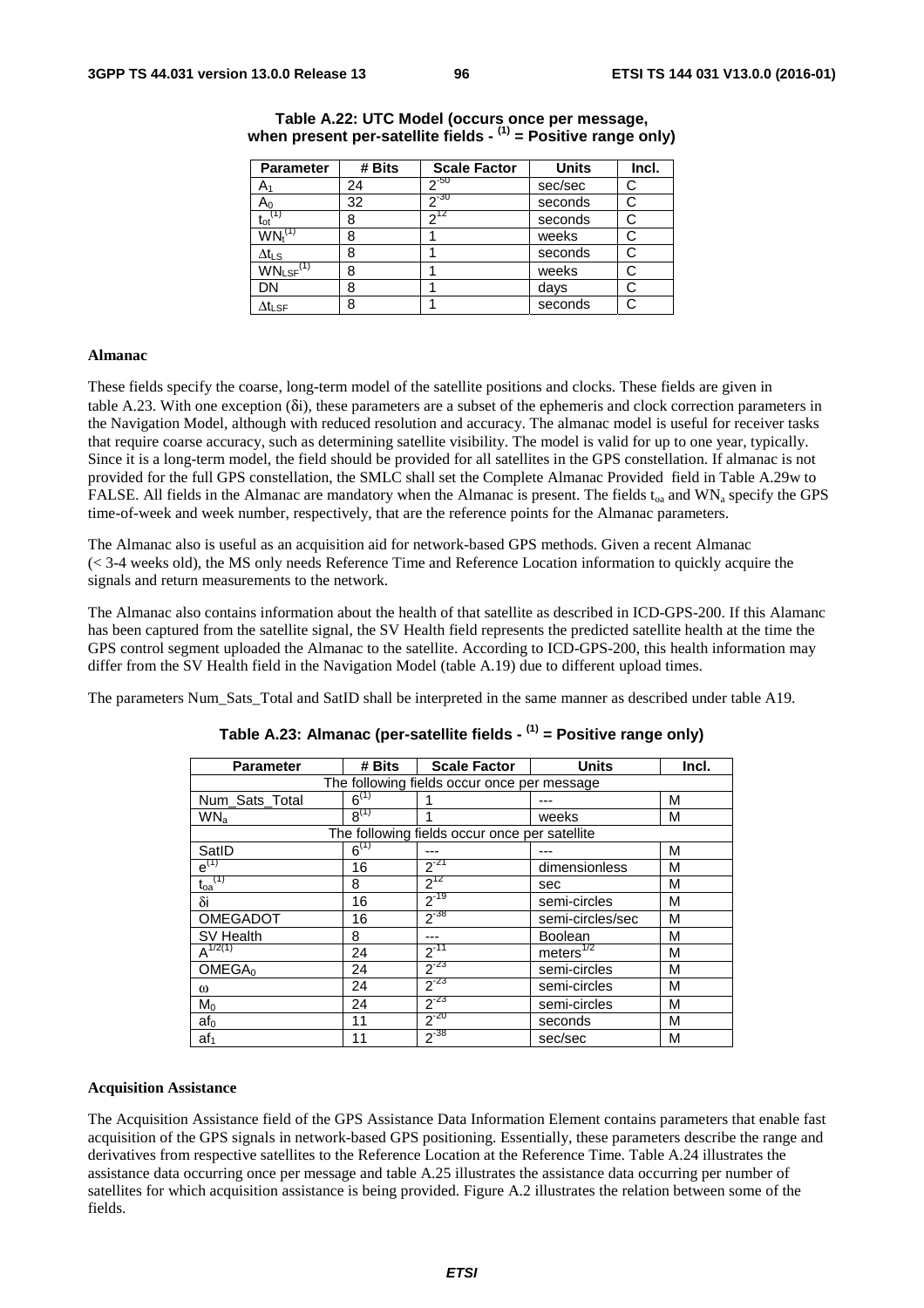This field is optional. The field would probably appear when the Method Type field of the Positioning Instructions IE is set to 0 (MS-Assisted) and the Positioning Methods field of the Position Instructions IE is set to 1 (GPS) or 2 (GPS or E-OTD).

| <b>Parameter</b>            |                     | Range                                                                           | <b>Bits</b> | <b>Resolution</b> | Incl. | <b>Notes</b> |
|-----------------------------|---------------------|---------------------------------------------------------------------------------|-------------|-------------------|-------|--------------|
| <b>Number of Satellites</b> |                     | $0 - 15$                                                                        |             |                   | M     |              |
| Reference Time              | <b>GPS TOW</b>      | 0-604799,92 sec                                                                 | 23          | $0.08$ sec        | M     |              |
|                             | <b>BCCH Carrier</b> | $0 - 1023$                                                                      | 10          |                   |       |              |
|                             | <b>BSIC</b>         | $0 - 63$                                                                        | 6           |                   |       |              |
|                             | Frame #             | $0 - 2097151$                                                                   | 21          |                   |       |              |
|                             | Timeslots #         | $0 - 7$                                                                         |             |                   |       |              |
|                             | Bit #               | $0 - 156$                                                                       |             |                   |       |              |
| NOTE:                       |                     | All of these field shall be present together, or none of them shall be present. |             |                   |       |              |

**Table A.24: GPS Acquisition Assist - Parameters appearing once per message** 

NOTE: All of these field shall be present together, or none of them shall be present.

# **Table A.25: GPS Acquisition Assist - Parameters appearing [number of satellites] times per message**

| <b>Parameter</b>                                                                                               | Range                        | <b>Bits</b> | <b>Resolution</b> | Incl.     | <b>Notes</b> |
|----------------------------------------------------------------------------------------------------------------|------------------------------|-------------|-------------------|-----------|--------------|
| SVID/PRNID                                                                                                     | 1 - 64 (0 - 63 )             | 6           |                   | м         |              |
| Doppler (0 <sup>th</sup> order term)                                                                           | -5120 Hz to 5117,5 Hz        | 12          | $2.5$ Hz          | M         |              |
| Doppler (1 <sup>st</sup> order term)                                                                           | $-1.0 - 0.5$ Hz/sec.         | 6           | 1/42 Hz/sec.      | $\Omega$  |              |
| <b>Doppler Uncertainty</b>                                                                                     | 12.5 Hz - 200 Hz             | 3           |                   | $O^{1,3}$ |              |
|                                                                                                                | $[2^{n}(200)$ Hz, n = 0 - 4] |             |                   |           |              |
| Code Phase                                                                                                     | 0 - 1022 chips               | 10          | 1 chip            | м         |              |
| Integer Code Phase                                                                                             | $0 - 19$                     | 5           | 1 C/A period      | м         |              |
| GPS Bit number                                                                                                 | $0 - 3$                      | 2           |                   | м         |              |
| Code Phase Search Window                                                                                       | 1 - 192 chips                | 4           |                   | M         |              |
| Azimuth                                                                                                        | $0 - 348,75$ deg             | 5           | 11,25 deg         | $O^2$     |              |
| Elevation                                                                                                      | $0 - 78,75$ deg              | 3           | 11,25 deg         | $O^2$     |              |
| NOTE 1: Both of these fields shall be present together, or none of them shall be present.                      |                              |             |                   |           |              |
| NOTE 2: Both of these fields shall be present together, or none of them shall be present.                      |                              |             |                   |           |              |
| NOTE 3: If Doppler Uncertainty Extension (Table A.29x) is present, Doppler Uncertainty shall be set to value 0 |                              |             |                   |           |              |
| (200 Hz).                                                                                                      |                              |             |                   |           |              |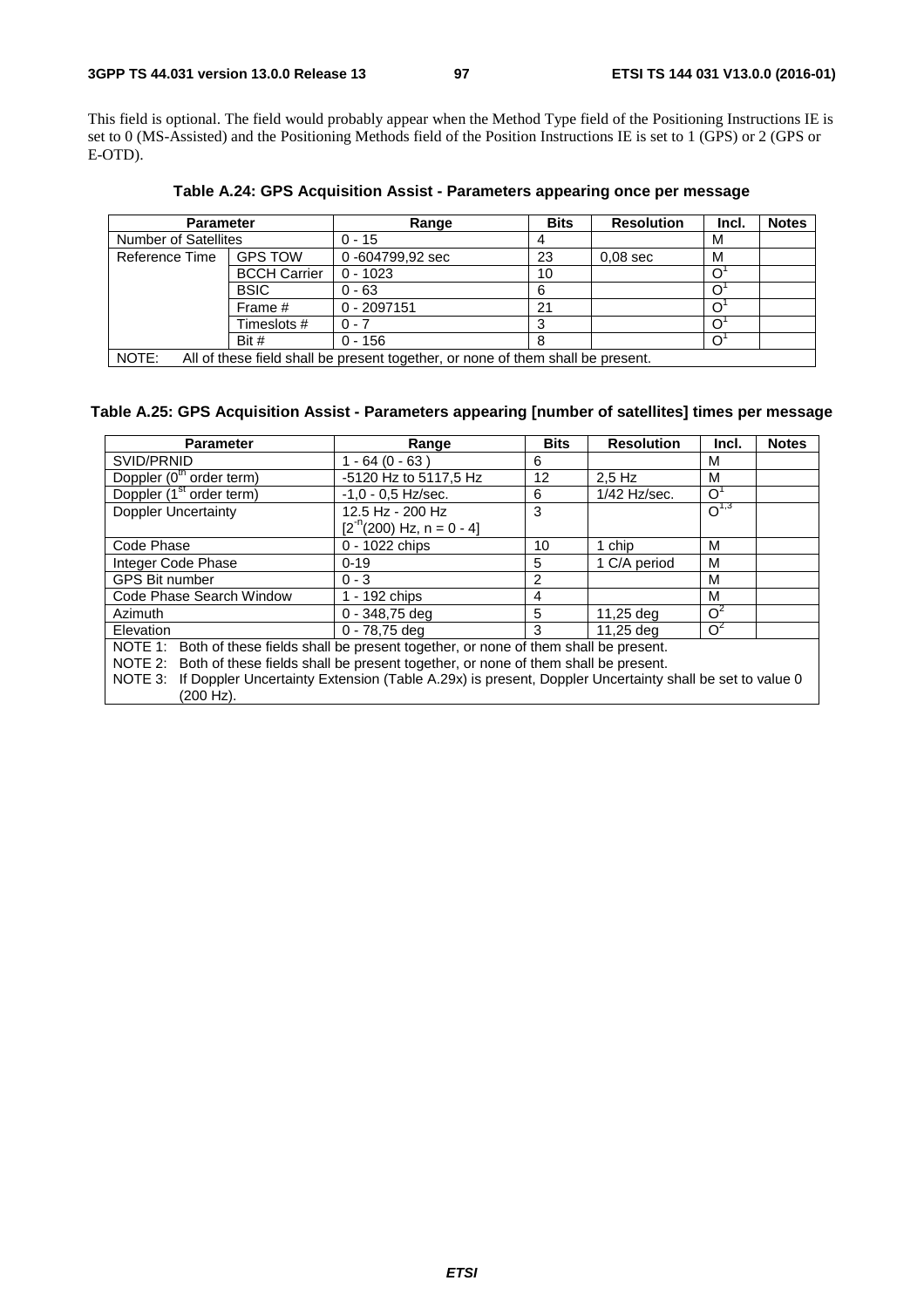

#### **Figure A.2. Exemplary calculations of Acquisition Assistance fields.**

This field indicates whether or not angle information is present in this message. The MS shall interpret a value of "1" to mean that angle (Azimuth and Elevation) information is present, and "0" to mean that it is not provided. This field is mandatory.

#### **Number of Satellites**

This field contains the number of satellites identified in this information element. This field is mandatory.

Range: 0 - 15

#### **Reference Time**

The Reference Time field of the GPS Acquisition Assistance Data IE specifies the relationship between GPS time and air-interface timing of the BTS transmission in the reference cell.

**GPS TOW** subfield specifies the GPS TOW for which the location estimate is valid. When the parameters BCCH Carrier/BSIC/Frame #/Timeslots #/Bit # are present, together with GPSTOW they provide a valid relationship between GPS and GSM time, as seen at the approximate location of the MS, ie the propagation delay from BTS to MS shall be compensated for by the SMLC. Depending on implementation, the relation between GPS and GSM time may have varying accuracy. The uncertainty of the timing relation may be provided in the optional field GPS Reference Time Uncertainty. If the propagation delay from BTS to MS is not accurately known, the SMLC shall use the best available approximation of the propagation delay and take the corresponding delay uncertainty into account in the calculation of the field GPS Reference Time Uncertainty. GPS TOW is mandatory when the GPS Acquisition Assistance Data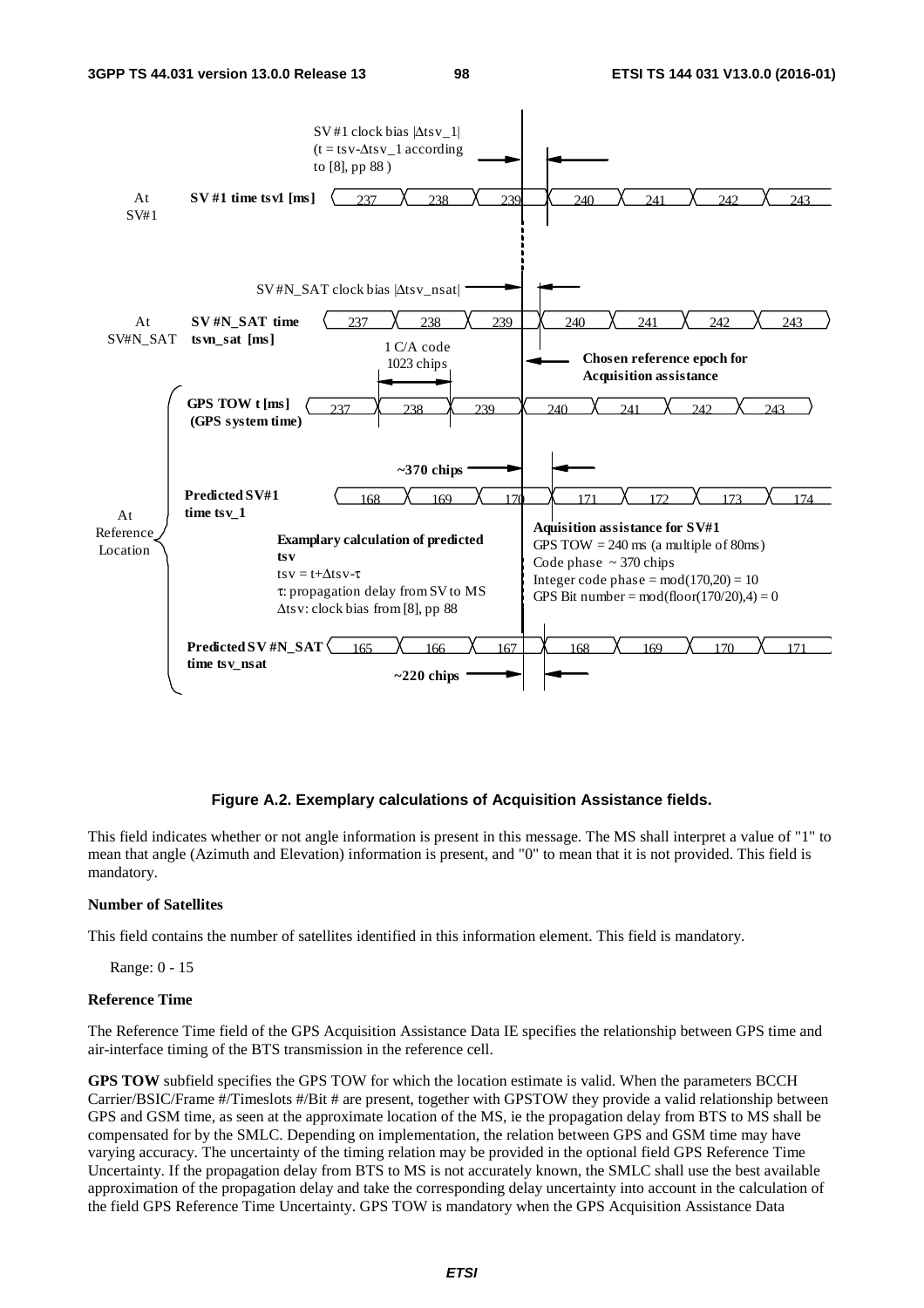Information Element is included. When the GSM time parameters are not present the GPS TOW is an estimate of current GPS time of week at time of reception of the RRLP segment containing the GPS TOW by the MS. The SMLC should achieve an accuracy of +/- 3 seconds for this estimate including allowing for the transmission delay between SMLC and MS of the RRLP segment containing GPS TOW. Note that the MS should further compensate GPS TOW for the time between the reception of the segment containing GPS TOW and the time when the GPS TOW field is used.

Range: 0 - 604799,92 sec

The **BCCH Carrier** # and **BSIC** subfields specify the reference cell for which GSM timing is provided. These subfields are optional when the GPS Acquisition Assistance Data Information Element is included. If included, the SMLC shall set the reference cell to the current serving cell. A target MS has the option of rejecting a GPS position request or GPS assistance data if the reference cell is not the serving cell.

The **Frame #** subfield specifies the GSM frame number of the BTS transmissions for the reference cell that occur at the given GPS TOW. This subfield is optional when the GPS Acquisition Assistance Data Information Element is included.

Range: 0 - 2097151

The **Timeslots #** subfield specifies the GSM timeslot of the BTS transmissions for the reference cell that occur at the given GPS TOW. This subfield is optional when the GPS Acquisition Assistance Data Information Element is included.

Range: 0 - 7

The **Bit #** subfield specifies the GSM and bit number of the BTS transmissions for the reference cell that occur at the given GPS TOW. This subfield is optional when the GPS Acquisition Assistance Data Information Element is included.

Range: 0 - 156

#### **SVID/PRNID**

This field identifies the particular satellite for which the measurement data is supplied. This value is the same as the PRN number provided in the navigation message transmitted by the particular satellite.

The range is 0 to 63, where  $SVID = PRNID - 1$ 

## **Doppler (0th order term)**

This field contains the Doppler  $(0<sup>th</sup>$  order term) value. A positive value defines the increase in satellite signal frequency due to velocity towards the MS. A negative value defines the decrease in satellite signal frequency due to velocity away from the MS. This field is mandatory.

Range: 5120 Hz to 5117,5 Hz

## **Doppler (1st order term**)

This field contains the Doppler  $(1<sup>st</sup>$  order term) value. A positive value defines the rate of increase in satellite signal frequency due to acceleration towards the MS. A negative value defines the rate of decrease in satellite signal frequency due to acceleration away from the MS. This field is optional.

Range: -1,0 Hz to 0,5 Hz / s

## **Doppler Uncertainty**

This field contains the Doppler uncertainty value. It is defined such that the Doppler experienced by a stationary MS is in the range "Doppler − Doppler Uncertainty" to "Doppler + Doppler Uncertainty". This field is optional. If Doppler Uncertainty (together with Doppler  $1<sup>st</sup>$  order term) is omitted, the terminal shall interpret Doppler Uncertainty as greater than +/-200 Hz. If the Doppler Uncertainty Extension (Table A.29x) field is present, the MS that supports the Doppler Uncertainty Extension shall ignore this field.

Permitted Values: 12,5 Hz, 25 Hz, 50 Hz, 100 Hz, 200 Hz as encoded by an integer n in the range 0-4 according to the formula in Table A.25

## **Code Phase**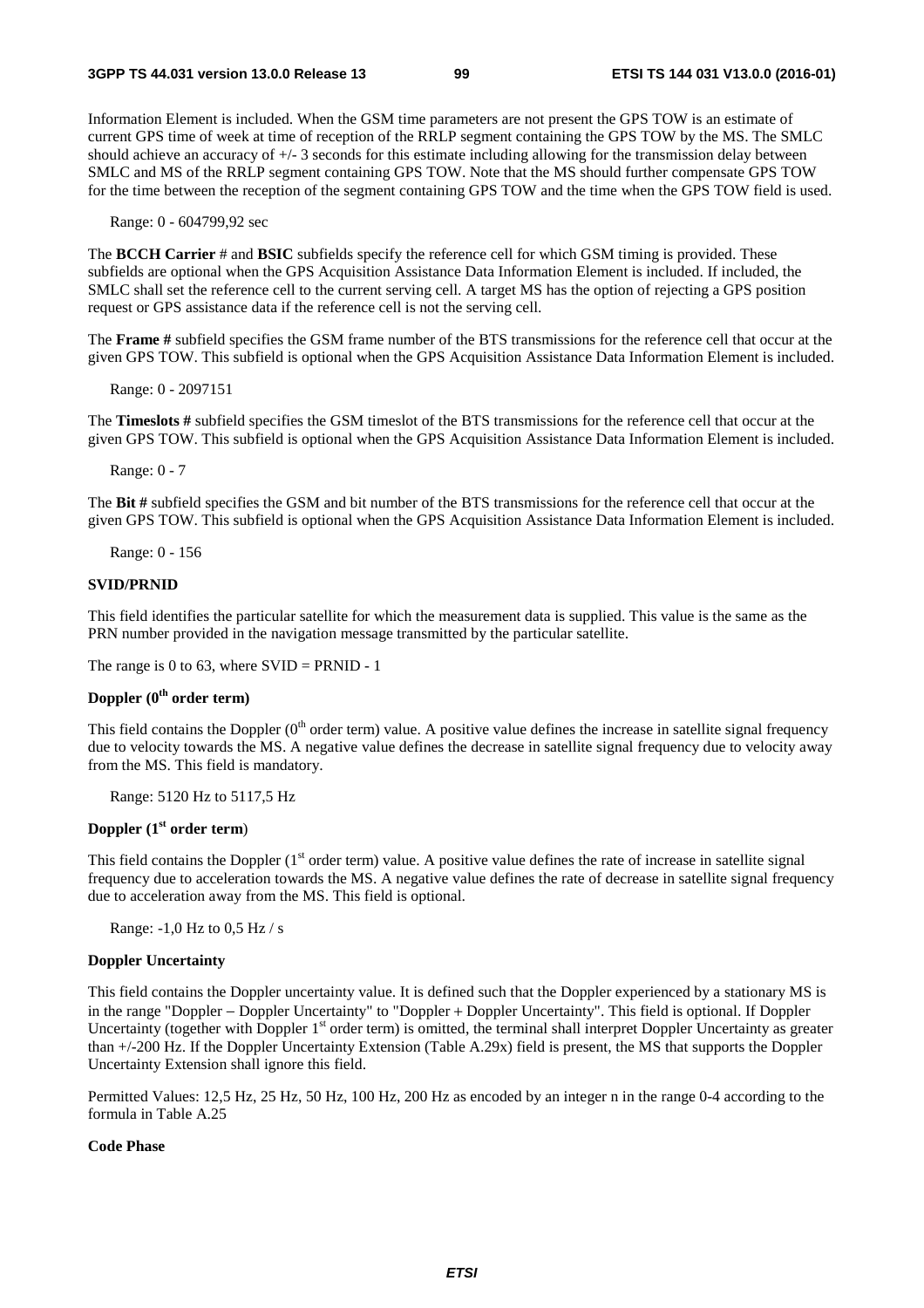This field contains code phase, in units of 1 GPS chip, in the range from 0 to 1022 GPS chips, where increasing binary values of the field signify increasing predicted pseudoranges, as seen by a receiver at the Reference Location at the time GPS TOW. The Reference Location would typically be an apriori estimate of the MS location. This field is mandatory.

Range: 0-1022 chips

#### **Integer Code Phase**

This field contains integer code phase, i.e. the number of the code periods that have elapsed since the latest GPS bit boundary, in units of C/A code period, as seen by a receiver at the Reference Location at the time GPS TOW. This field is mandatory.

Range: 0-19

#### **GPS Bit Number**

This field contains GPS bit number (expressed modulo 4) currently being transmitted at the time GPS TOW, as seen by a receiver at the Reference Location. This field is mandatory.

Range: 0-3

## **Code Phase Search Window**

This field contains the code phase search window. The code phase search window accounts for the uncertainty in the estimated MS location but not any uncertainty in GPS TOW. It is defined such that the expected code phase is in the range "Code Phase - Code Phase Search Window" to "Code Phase + Code Phase Search Window". This field is mandatory.

Range: 0-15 (i.e. 1-512 chips according to following table)

| <b>CODE PHASE WIN</b> | <b>Code Phase Search</b><br><b>Window (GPS chips)</b> |
|-----------------------|-------------------------------------------------------|
| '0000'                | 512                                                   |
| '0001'                | 1                                                     |
| '0010'                | 2                                                     |
| '0011'                | 3                                                     |
| '0100'                | 4                                                     |
| '0101'                | 6                                                     |
| '0110'                | 8                                                     |
| '0111'                | 12                                                    |
| '1000'                | 16                                                    |
| '1001'                | 24                                                    |
| '1010'                | 32                                                    |
| '1011'                | 48                                                    |
| '1100'                | 64                                                    |
| '1101'                | 96                                                    |
| '1110'                | 128                                                   |
| '1111'                | 192                                                   |

**Table A.26: Code Phase Search Window Parameter Format** 

#### **Azimuth**

This field together with the Azimuth LSB included in Acquisition Assistance Extension in Table A.29v contains the azimuth angle. An angle of x degrees means the satellite azimuth a is in the range ( $x \le a < x+0.703125$ ) degrees. This field is optional.

Range: 0 – 359,296875 degrees.

## **Elevation**

This field together with the Elevation LSB included in Acquisition Assistance Extension in Table A.29v contains the elevation angle. An angle of y degrees means the satellite elevation e is in the range ( $y \le e \lt y+0.703125$ ) degrees except for  $y = 89,296875$  where the range is extended to include 90 degrees. This field is optional.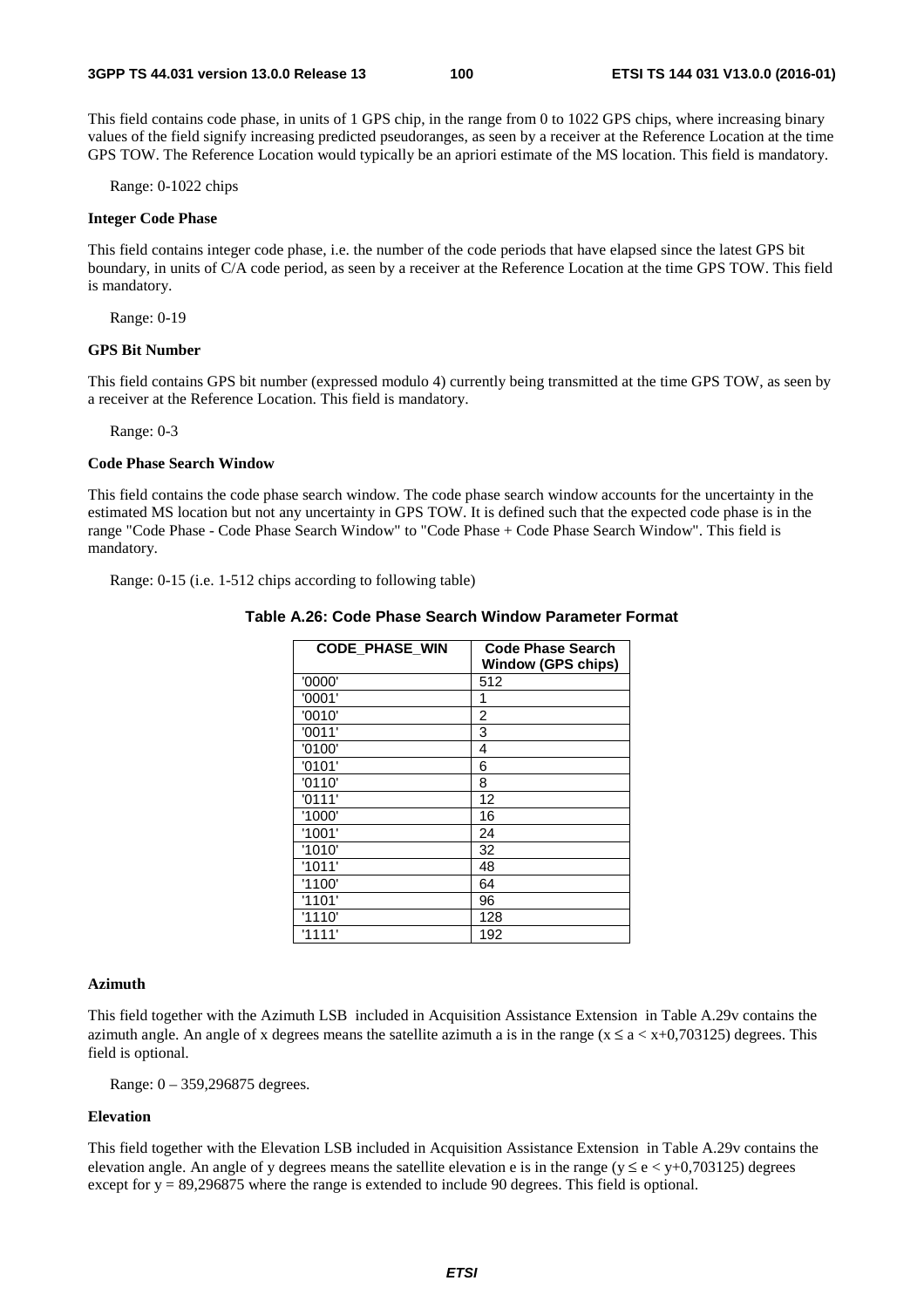Range: 0 – 89,296875 degrees

#### **Real-Time Integrity**

The Real-Time Integrity field of the GPS Assistance Data Information Element contains parameters that describe the real-time status of the L1C/A signal in GPS constellation. Primarily intended for non-differential applications, the realtime integrity of the satellite constellation is of importance as there is no differential correction data by which the mobile can determine the soundness of each satellite signal. The Real-Time GPS Satellite Integrity data communicates the health of the L1C/A signal to the mobile in real-time. The format is shown in table A.29. The SMLC shall always transmit the Real Time Integrity field with the current list of satellites with unhealthy L1C/A signal, for any A-GPS positioning attempt and whenever A-GPS assistance data is sent. The same applies for GANSS positioning attempt and assistance data when modernized GPS is involved. If the number of bad satellites (NBS) is zero, then the Real Time Integrity field shall be omitted. When the Extended Reference IE is included in the RRLP Measure Position Request message or in the RRLP Assistance Data message, then the MS shall interpret the absence of a Real Time Integrity field in the assistance data provided by the SMLC to mean that NBS is zero. If the Extended Reference IE is not present, this interpretation applies when the assistance data is provided by the SMLC following a previous request of the MS for Real Time Integrity data.

## **Table A.29: Real-Time Integrity - Parameters appearing NBS times**

| Parameter   | <b>*</b> Bits | Scale<br>Factor | Range | <b>Units</b> | Incl. |
|-------------|---------------|-----------------|-------|--------------|-------|
| SVID<br>Bad |               |                 | 0-63  | $- - -$      |       |

#### **NBS (Number of Bad Satellites)**

The NBS value indicates the number of satellite ID's that follow. The user should not use the L1C/A signal of those satellites at this time in a fix. This NBS value is determined from the Bad\_SVID list.

## **Bad\_SVID**

This six bit field appears NBS times, and indicates the SVID of satellites which L1C/A signal should not be used for fix by the user at this time. The values ranging from 0 to 63 represent satellite PRNs ranging from 1 to 64, respectively.

# A.4.2.4a GPS Time Assistance Measurement Request Element

This element is optional and controls if the MS should return GPS time assistance measurements or not to the SMLC. The inclusion of this parameter implies use of measure Position Request The description is found in sub-chapter 2.2.4a.

# A.4.2.4b GPS Reference Time Uncertainty Element

This element is conditional and provides the accuracy of the relation GPS and GSM time in the Acquisition Assistance in GPS Assistance Data Element. The interval, range and treatment is as described in sub-clause 2.2.4b.

# A.4.2.4c Additional GPS Assistance Data

The Additional GPS Assistance Data Element contains additional GPS assistance data which are not included in the GPS Assistance Data Element. This element can contain one or more of the fields listed in Table A.29a below.

# **Table A.29a: Fields in the Additional GPS Assistance Data element**

| <b>Parameter</b>                            | <b>Presence</b> | <b>Repetition</b> |
|---------------------------------------------|-----------------|-------------------|
| <b>GPS Ephemeris Extension</b>              |                 | Yes               |
| <b>GPS Ephemeris Extension Check</b>        |                 | Yes               |
| <b>DGPS Corrections Validity Period</b>     |                 | Yes               |
| <b>GPS Reference Time Extension</b>         |                 | No                |
| <b>GPS Acquisition Assistance Extension</b> |                 | Yes               |
| <b>GPS Almanac Extension</b>                |                 | <b>No</b>         |
| GPS Acquisition Assistance Extension-R12    |                 | Yes               |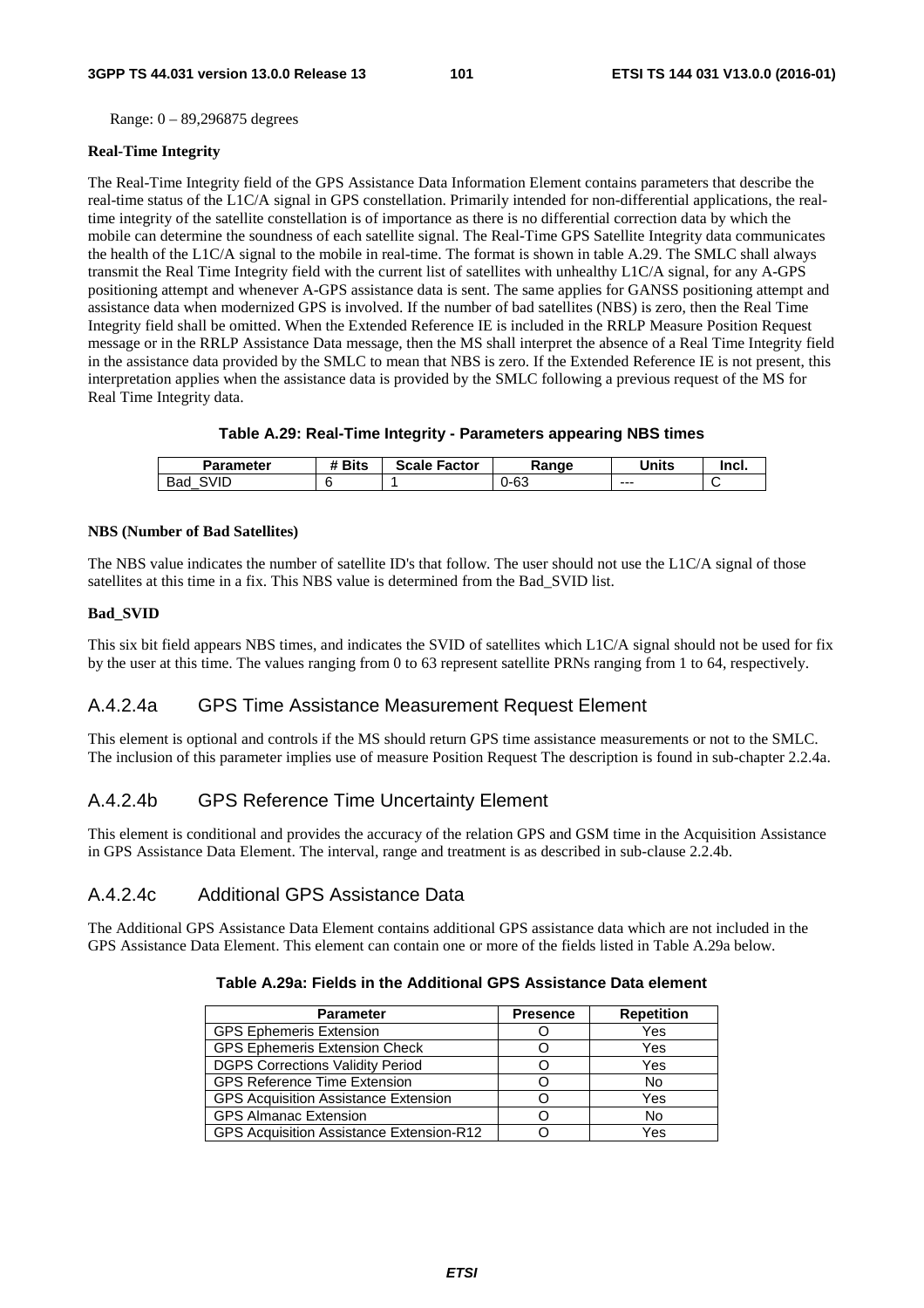When RRLP pseudo-segmentation is used, Table A.29a indicates which parameters may be repeated in more than one RRLP segment in order to provide data for multiple satellites. When any such parameter appears in more than one segment, the following rules shall apply.

- 1. There shall be no repetition of the same data for the same satellite, even though there might be multiple realizations of the IEs for the same satellite. For example, GPS Ephemeris Extension may occur multiple times for the same satellite, but with different data content.
- 2. Optional and conditional elements in the parameter not associated with a particular satellite shall each appear in at most one RRLP segment.
- 3. Any mandatory element not associated with a particular satellite shall assume consistent values in the case of an element related to current GPS time and the same value otherwise.
- 4. The maximum number of satellites defined in sub-clause 5.1 for which data can be included for any parameter in one RRLP segment shall apply also when counted over all RRLP segments.

#### **GPS Ephemeris Extension**

The GPS Ephemeris extension contains parameters designed to extend the time of applicability of the Ephemeris terms by the continuous addition of the delta ephemeris terms to the respective terms of the referenced ephemeris.

This message can provide extension information for every satellite for many days into the future; doing so may create a large message, thus care must be taken to consider the transport bandwidth. The SMLC can limit the duration of the extension to decrease the message size. For example if the extension duration is limited to twelve hours the payload will be approximately 2,000 octets, for a typical 27 satellite constellation.

## **Table A.29.b: GPS Ephemeris Extension**

| <b>Parameter</b>     | # Bits                          | <b>Scale Factor</b> | Units   | Incl. |
|----------------------|---------------------------------|---------------------|---------|-------|
| apsEphemerisHeader   | See Table A.29.c                |                     | $- - -$ |       |
| gpsReferenceSet      | See Table A.29.e                |                     | $- - -$ |       |
| ephemerisDeltaMatrix | List of GPSEphemerisDeltaEpochs |                     |         |       |

#### **Table A.29.c: GPS Ephemeris Header**

| <b>Parameter</b>                           | # Bits           | <b>Scale Factor</b> | Units | Incl. |
|--------------------------------------------|------------------|---------------------|-------|-------|
| GPS Ephemeris Extension (Once per message) |                  |                     |       |       |
| timeOfEstimation                           | See Table A.29.d |                     | ---   | M     |
| validityPeriod                             |                  |                     | Hours | M     |
| ephemerisExtensionDuration                 | 9                |                     | Hours | M     |

## **Time of Estimation**

The GPS Time at Estimation provides the GPS time at which the ephemeris extensions were created.

## **Table A.29.d: Time of Estimation**

| Parameter                    | # Bits   | <b>Scale Factor</b> | 'Jnits  | Incl. |
|------------------------------|----------|---------------------|---------|-------|
| GPS Week of Estimation       | 10       |                     | Week    | М     |
| <b>GPS TOW of Estimation</b> | ററ<br>∠∪ |                     | Seconds | M     |

## **GPS Week of Estimation**

This field specifies the week of the time that the estimation was determined.

Range: 0 - 1023 weeks

#### **GPS TOW of Estimation**

Integer number of GPS TOW seconds within the current week of the time that the estimation was determined.

Range: 0 - 604800 s.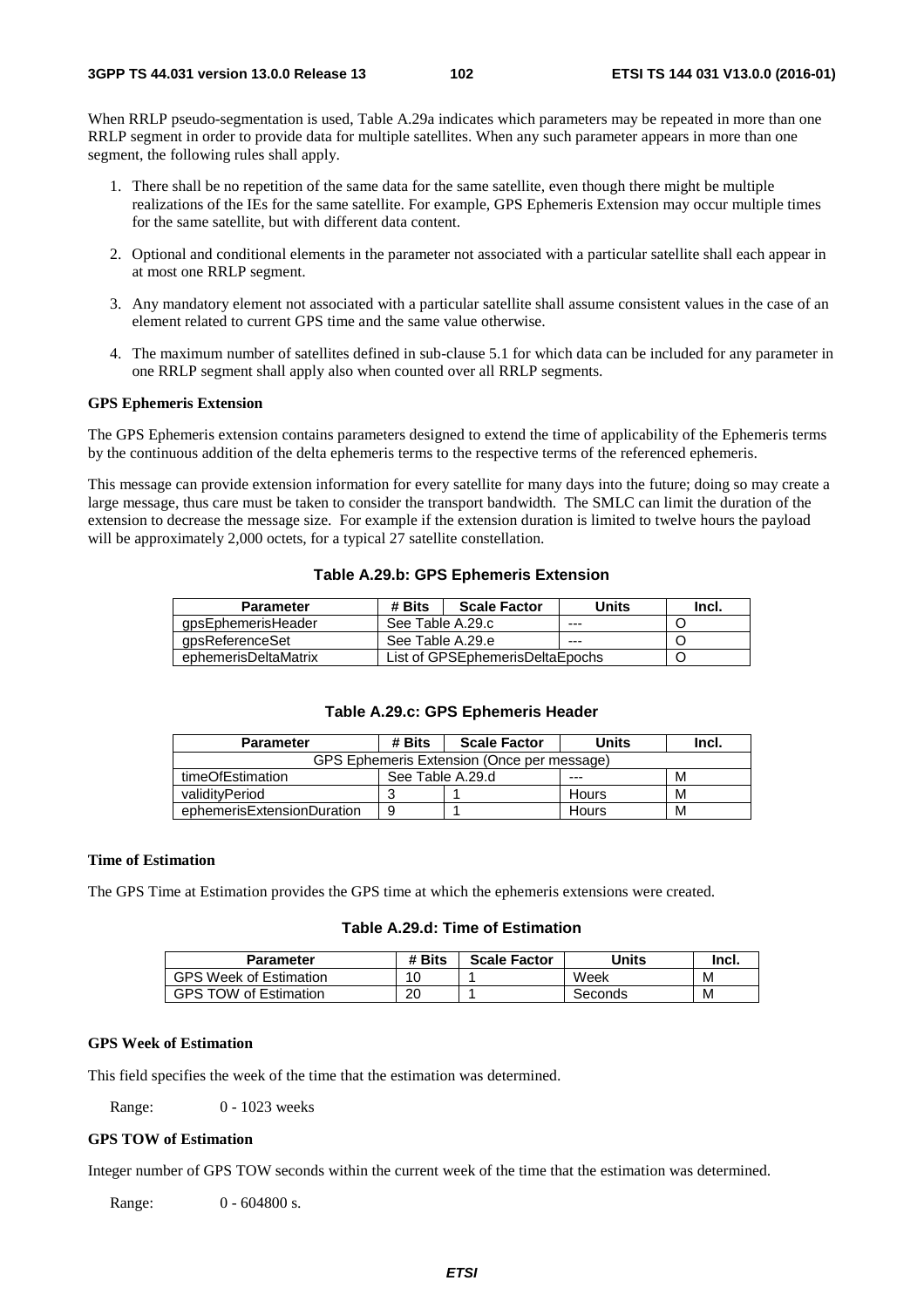## **Validity Period**

The validityPeriod indicates the validity period of the GPS Reference Set. It also indicates the default validity period of each individual delta ephemeris packet in the case that the individual validityPeriod is not present in the GPS Delta Epoch Header (see Table A.29.j). It is the length of time that the GPS Reference Set is intended to last and, if applicable, it is the length of time that the ephemeris constructed by application of the delta is intended to last.

Range:  $1 - 8$  hours.

#### **Ephemeris Extension Duration**

The Ephemeris Extension duration indicates the total block of time measured in units of hours that the extended ephemeris covers.

Range:  $1 - 512$  hours.

The gpsEphemeris header is mandatory only once in the delivery of the GPS Ephemeris Extension message.

#### **GPS Reference Set**

## **Table A.29.e: GPS Reference Set**

| Parameter       | Presence | <b>Note</b>             |
|-----------------|----------|-------------------------|
| Reference Orbit | м        | .29.f<br>'able A<br>⊿≙⊱ |

The GPS Reference Set is a list of GPS Reference Orbits, one for each healthy satellite vehicle at the time of construction.

## **GPSReference Orbit**

#### **Table A.29.f: GPS Reference Orbit**

| <b>Parameter</b> | # Bits           | <b>Scale Factor</b> | Units | Inci. |
|------------------|------------------|---------------------|-------|-------|
| svID             |                  |                     | ---   | M     |
| apsOrbitModel    | See Table A.29.g |                     | $-$   | M     |
| gpsClockModel    | See Table A.29.h |                     | --    | M     |

## **SvID**

The satellite vehicle ID identifying to which satellite the following orbital and clock model apply

#### **GPSOrbitModel**

This field is a structure that contains the Reference Nav Model satellite orbit information upon which all subsequent delta information will be applied to create the next ephemeris for use in navigation.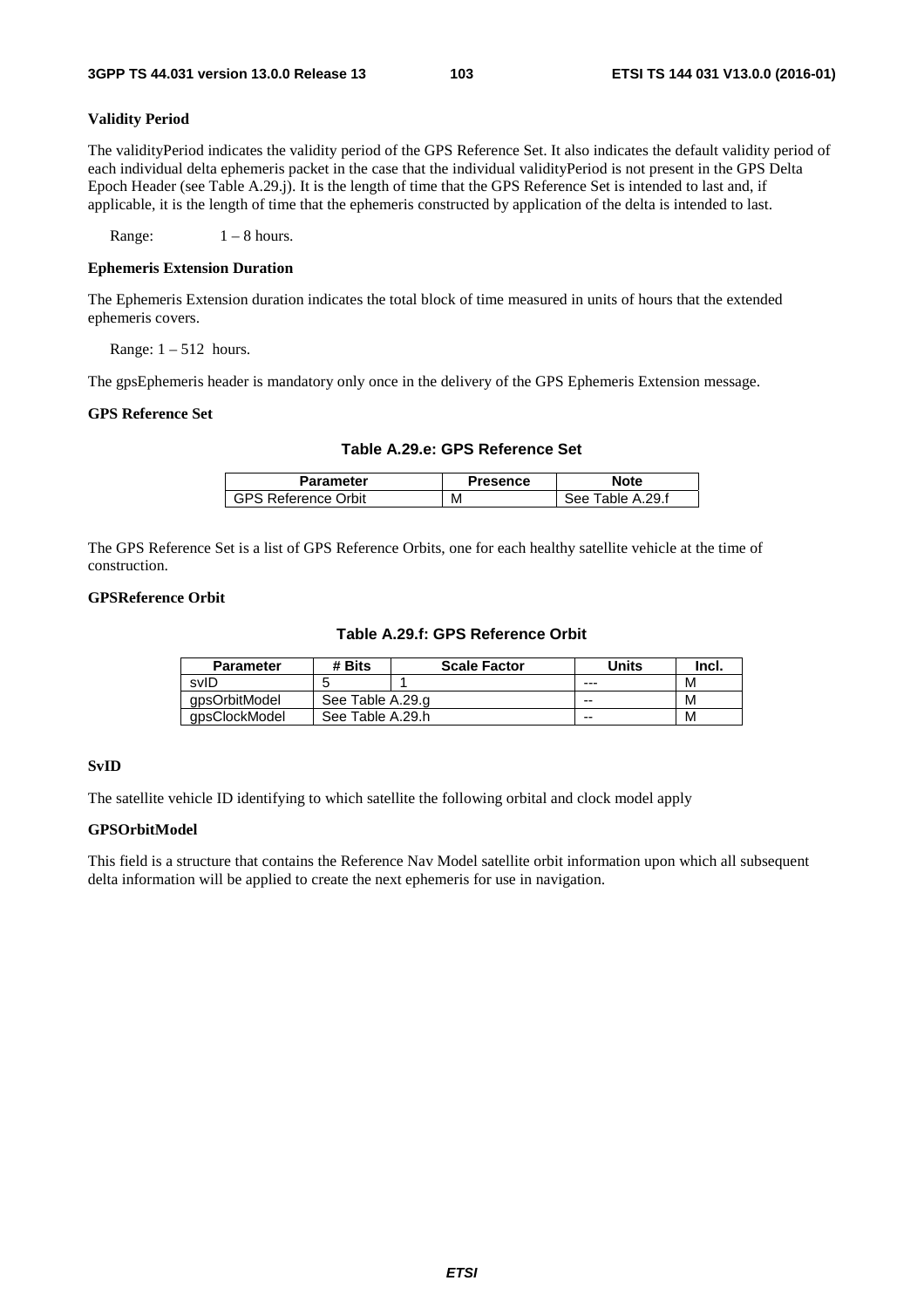| <b>Parameter</b> | # Bits | <b>Scale Factor</b> | <b>Units</b>     | Incl. |
|------------------|--------|---------------------|------------------|-------|
| keplerToe        | 16     | 24                  | seconds          | м     |
| keplerW          | 32     | $2 - 31$            | hours            | M     |
| keplerDeltaN     | 16     | $2 - 43$            | semi-circles/sec | M     |
| keplerM0         | 32     | $2^{-31}$           | semi-circles     | M     |
| keplerOmegaDot   | 27     | $2^{-43}$           | semi-circles/sec | M     |
| keplerE          | 32     | $2^{-33}$           |                  | M     |
| keplerIDot       | 14     | $2^{-43}$           | semi-circles/sec | M     |
| keplerAPowerHalf | 32     | $2^{-19}$           | Meters $^{1/2}$  | M     |
| keplerIO         | 32     | $2^{-31}$           | semi-circles     | M     |
| kelerOmega0      | 32     | $2^{-31}$           | semi-circles     | M     |
| keplerCrs        | 16     | $2^{5}$             | meters           | M     |
| keplerCis        | 16     | $2^{-29}$           | radians          | M     |
| keplerCus        | 16     | $2^{-29}$           | radians          | M     |
| keplerCrc        | 16     | $2^{-5}$            | meters           | M     |
| keplerCic        | 16     | $2^{-29}$           | radians          | M     |
| KeplerCuc        | 16     | $2^{-29}$           | radians          | M     |

# **Table A.29.g: Reference Nav Model**

## **GPSClockModel**

This field is a structure that contains the satellite clock model upon which all subsequent clock information will be applied to create the next clock model for use in navigation.

## **GPS Clock Model**

#### **Table A.29.h: GPS Clock Model**

| <b>Parameter</b> | # Bits | <b>Scale Factor</b> | Units            | Incl. |
|------------------|--------|---------------------|------------------|-------|
| aF <sub>2</sub>  |        | $\sim$ -55          | seconds/seconds2 | М     |
| aF1              | 16     | $\sim$ 43           | seconds/seconds  | м     |
| aF0              | າາ     | ∩-31                | seconds          | м     |
| tad              |        | $\sim$ 31           | seconds          | м     |

## **GPS Ephemeris Delta Matrix**

GPS Ephemeris Delta Matrix is a list of GPS Ephemeris Delta Epochs. Each epoch is indicated by a unique seqNum. Each epoch corresponds to a specific update interval and contains a delta epoch header and ephemeris delta elements for all PRNs for that epoch.

#### **GPS Ephemeris Delta Epoch**

## **Table A.29.i: GPS Ephemeris Delta Epoch**

| Parameter           | <b>Note</b>                          | Incl. |
|---------------------|--------------------------------------|-------|
| qpsDeltaEpochHeader | See Table A.29.j                     |       |
| gpsDeltaElementList | List of GPS Ephemeris Delta Elements | M     |

## **GPS Delta Epoch Header**

# **Table A.29.j: GPS Delta Epoch Header**

| <b>Parameter</b>     | # Bits           | <b>Scale Factor</b> | Units | Incl. |
|----------------------|------------------|---------------------|-------|-------|
| validityPeriod       |                  |                     | Hours |       |
| ephemerisDeltaSizes  | See Table A.29.k |                     |       |       |
| ephemerisDeltaScales |                  | See Table A.29.I    |       |       |

#### **Validity Period**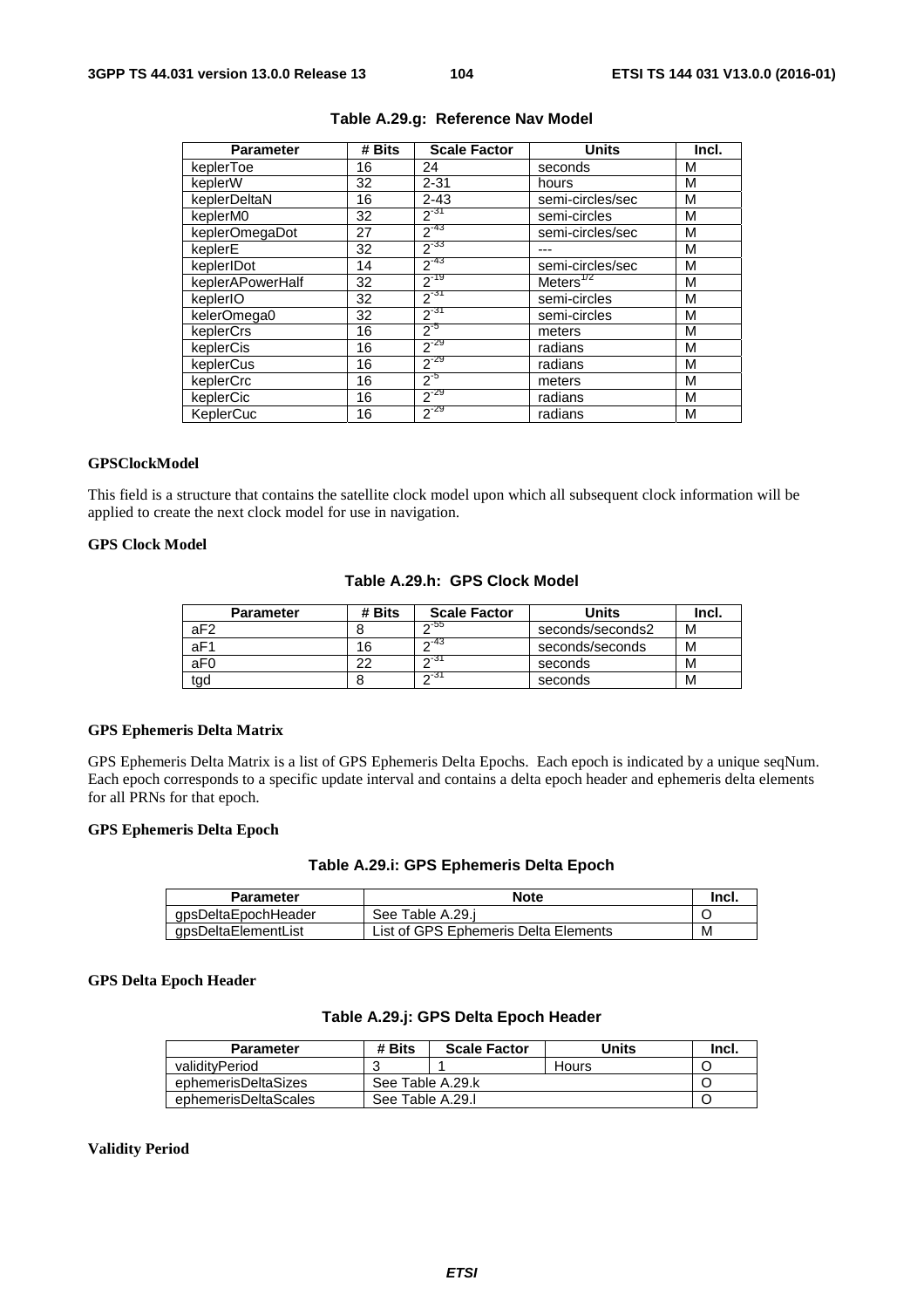The validityPeriod indicates the validity period of each individual delta ephemeris packet. It is the length of time that the ephemeris constructed by application of the delta is intended to last. If not present then the default validityPeriod in the GPS Ephemeris Header IE applies (see Table A.29.c).

Range:  $1 - 8$  hours.

#### **Ephemeris Delta Sizes**

This field is a structure that indicates the bit sizes for all the fields in the GPS Ephemeris Delta structure.

| <b>Parameter</b>       | # Bits | <b>Scale Factor</b> | <b>Units</b> | Incl. |
|------------------------|--------|---------------------|--------------|-------|
| bitSize delta $\omega$ | 5      | 1                   |              | М     |
| bitSize delta ∆n       | 4      |                     |              | М     |
| bitSize_delta_M0       | 5      |                     |              | M     |
| bitSize_delta_OMEGAdot | 5      | 1                   |              | М     |
| bitSize delta e        | 5      | 1                   |              | M     |
| bitSize delta Idot     | 4      |                     |              | М     |
| bitSize_delta_sqrtA    | 5      |                     |              | М     |
| bitSize delta i0       | 5      |                     |              | M     |
| bitSize_delta_OMEGA0   | 5      |                     |              | M     |
| bitSize delta Crs      | 4      | 1                   |              | М     |
| bitSize_delta_Cis      | 4      | 1                   |              | М     |
| bitSize delta Cus      | 4      |                     |              | М     |
| bitSize_delta_Crc      | 4      |                     |              | М     |
| bitSize delta Cic      | 4      | 1                   |              | M     |
| bitSize_delta_Cuc      | 4      | 1                   |              | M     |
| bitSize delta tgd      | 4      |                     |              | М     |

**Table A.29.k: GPS Ephemeris Delta Sizes** 

#### **Ephemeris Delta Scales**

This field is a structure that indicates the scale factor modifiers for all the fields in the GPS Ephemeris Delta structure.

| <b>Parameter</b>     | # Bits | <b>Scale Factor</b> | <b>Units</b> | Incl. |
|----------------------|--------|---------------------|--------------|-------|
| scale_delta_ω        | 5      |                     |              | М     |
| scale_delta_An       | 5      |                     |              | M     |
| scale_delta_M0       | 5      |                     |              | М     |
| scale_delta_OMEGAdot | 5      |                     |              | М     |
| scale_delta_e        | 5      |                     |              | М     |
| scale delta Idot     | 5      |                     |              | М     |
| scale_delta_sqrtA    | 5      |                     |              | М     |
| scale_delta_i0       | 5      |                     |              | M     |
| scale_delta_OMEGA0   | 5      |                     |              | М     |
| scale delta Crs      | 5      |                     |              | М     |
| scale_delta_Cis      | 5      |                     |              | М     |
| scale_delta_Cus      | 5      |                     |              | М     |
| scale_delta_Crc      | 5      |                     |              | M     |
| scale_delta_Cic      | 5      |                     |              | М     |
| scale_delta_Cuc      | 5      |                     |              | М     |
| scale delta tod      | 5      |                     |              | М     |

**Table A.29.l: GPS Ephemeris Delta Scales** 

#### **GPS Delta Element List**

GPS Delta Element List is a list of GPS Ephemeris Delta Elements

#### **GPS Ephemeris Delta Element**

Each GPS Ephemeris Delta Element is encoded as an octet string of up to 47 octets. Each element is uniquely identified by the pair (seqNum, sv\_ID) and it is defined as a structure as shown in table A.29.m. The MS should parse the octet string according to the fields specified in table A.29.m. Each element in table A.29.m but for seqNum and sv\_ID should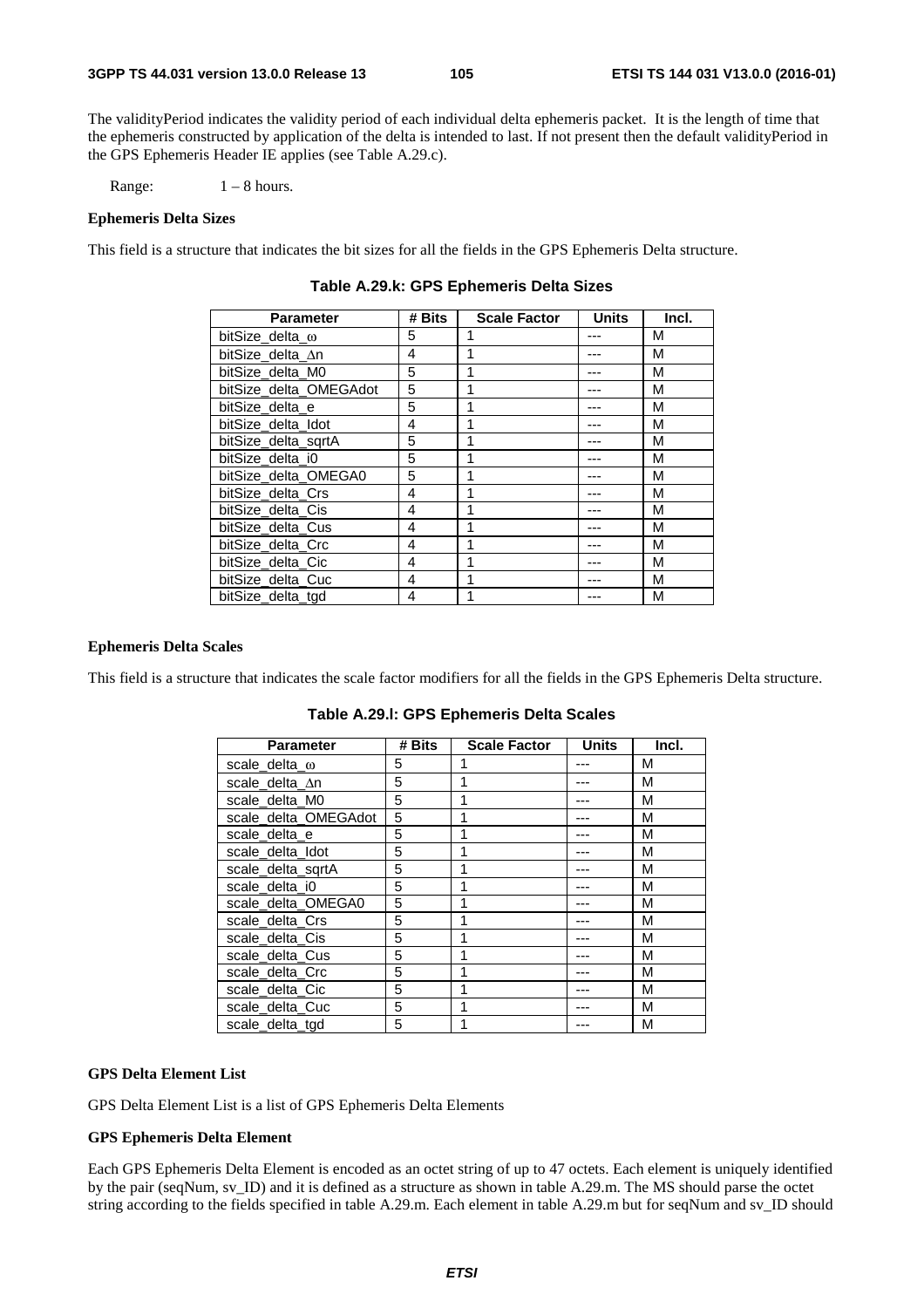be treated as a signed integer. The actual number of octets is determined by the size of the bit fields in the GPS Ephemeris Delta Sizes table (table A.29.k). Each set of up to 47 octets represents a single extension for a single satellite vehicle. Each element encodes the satellite vehicle ID and the sequence number. The sequence number specifies the order in which the individual ephemeris extension elements are assembled as time marches forward to create the next ephemeris. The sequence number is the same for all satellite vehicle IDs for a particular update period.

| <b>Parameter</b> | # Bits | <b>Default</b> | <b>Default</b><br><b>Scale Factor</b>                   |              | <b>Units</b>     | Incl. |
|------------------|--------|----------------|---------------------------------------------------------|--------------|------------------|-------|
|                  |        | # Bits         |                                                         | <b>Scale</b> |                  |       |
| sequenceNum      | 7      |                | 1                                                       |              | ---              | M     |
| svID             | 5      |                | 1                                                       |              | ---              | M     |
| delta_o          | 132(1) | 21             | $2^{-16*2^{-31}} \cdot 2^{15*2^{-31}}$ ( <sup>2</sup> ) | $2^{-31}$    | semi-circles     | M     |
| delta ∆n         | 116(1) | 12             | $2^{-16*2^{-43}} \cdot 2^{15*2^{-43}}$                  | $2^{-43}$    | semi-circles/sec | M     |
| delta M0         | 132(1) | 21             | $2^{-16}*2^{-31}$ $2^{15}*2^{-31}$                      | $2^{-31}$    | semi-circles     | M     |
| delta OMEGAdot   | 124(1) | 13             | $2^{-16}*2^{-43}$ $2^{15}*2^{-43}$                      | $2^{-43}$    | semi-circles/sec | M     |
| delta e          | 132(1) | 18             | $2^{-16*2^{-33}}$ $2^{15*2^{-33}}$                      | $2^{-33}$    | ---              | M     |
| delta Idot       | 114(1) | 11             | $2^{-16*2^{-43}} \cdot 2^{15*2^{-43}t^2}$               | $2^{-43}$    | semi-circles/sec | M     |
| delta_sqrtA      | 132(1) | 14             | $2^{.16*2^{.19}}$ , $2^{15*2^{.19}}$                    | $2^{-19}$    | meters1/2        | M     |
| delta i0         | 132(1) | 14             | $2^{-16*2^{-31}}$ $2^{15*2^{-31}}$                      | $2^{-31}$    | semi-circles     | M     |
| delta OMEGA0     | 132(1) | 14             | $2^{-16}*2^{-31}$ $2^{15}*2^{-31}$ $1^2$                | $2^{-31}$    | semi-circles     | M     |
| delta_Crs        | 116(1) | 12             | $2^{-16}*2^{-5}$ $2^{15}*2^{-5}$ $(2)$                  | $2^{5}$      | meters           | м     |
| delta Cis        | 116(1) | 11             | $2^{-16}*2^{-29}$ , $2^{15}*2^{-29}$                    | $2^{-29}$    | radians          | M     |
| delta Cus        | 116(1) | 12             | $2^{-16*2^{29}}$ , $2^{15*2^{29}}$ $\binom{2}{1}$       | $2^{-29}$    | radians          | M     |
| delta_Crc        | 116(1) | 12             | $2^{-16*2^{-5}} \cdot 2^{15*2^{-5}}$                    | $2^{5}$      | meters           | M     |
| delta_Cic        | 116(1) | 11             | $2^{-16*2^{-29}} \cdot 2^{15*2^{-29}}$                  | $2^{-29}$    | radians          | M     |
| delta Cuc        | 116(1) | 12             | $2^{-16}*2^{-29}$ $2^{15}*2^{-29}$ $3^{-16}$            | $2^{-29}$    | radians          | M     |
| delta_tgd        | 116(1) | 2              | $2^{-16*2^{-31}} \cdot 2^{15*2^{-31}$ (2)               | $2^{-31}$    | seconds          | M     |

#### **Table A.29.m: GPS Ephemeris Delta Element**

- (1) The number of bits of each signed integer field is variable and it is indicated once for all numEphemerisDeltas by the structure ephemerisDeltasSizes. When the ephemerisDeltaSizes field is not present, the values found in the columns "Default # Bits" shall be used.
- (2) The scale factor of each parameter is variable around the default scale factor. The variation for each field is indicated once for all numEphemerisDeltas by the structure ephemerisDeltasScales. For example, if the scale factor modifier for delta\_omega has a value of 4, the scale factor for delta\_omega is  $2^4 * 2^{31}$ . When the ephemerisDeltaScales is not used, the values found in the column "Default Scale" shall be used.

#### **sequenceNum**

This field indicates the order of the Ephemeris delta terms. The ephemeris constructed for use in satellite positioning is built by adding the delta terms to the referenced GPS\_Navigation Model in the order dictated by this sequence number. The sequence number shall remain the same for each svID in an epoch of Ephemeris Deltas corresponding to a particular update interval.

#### **svID**

This field identifies the satellite ID within a particular sequenceNum or epoch.

These fields, with the exception of sequenceNum and svID, specify the deltas to be added to the existing Ephemeris to create a new Ephemeris suite that is extended from its predecessor by the time provided in the "validityPeriod" parameter. To compute the time of ephemeris for the newly constructed ephemeris, validityPeriod is added to the preceding toe. The ephemeris time of clock (toc) is set equal to the toe.

For each of the other ephemeris terms the corresponding delta ephemeris term is added in order to create the updated ephemeris. The terms delta\_M0, delta\_i0, and delta\_OMEGA0 of the delta ephemeris must be extrapolated prior to the addition of the delta terms as follows:

$$
delta_{i} M_{0(i+1)} = delta_{i} M_{0(i)} + (\sqrt{\frac{\mu}{A_i^{3}}} + \Delta n_i)^* dt
$$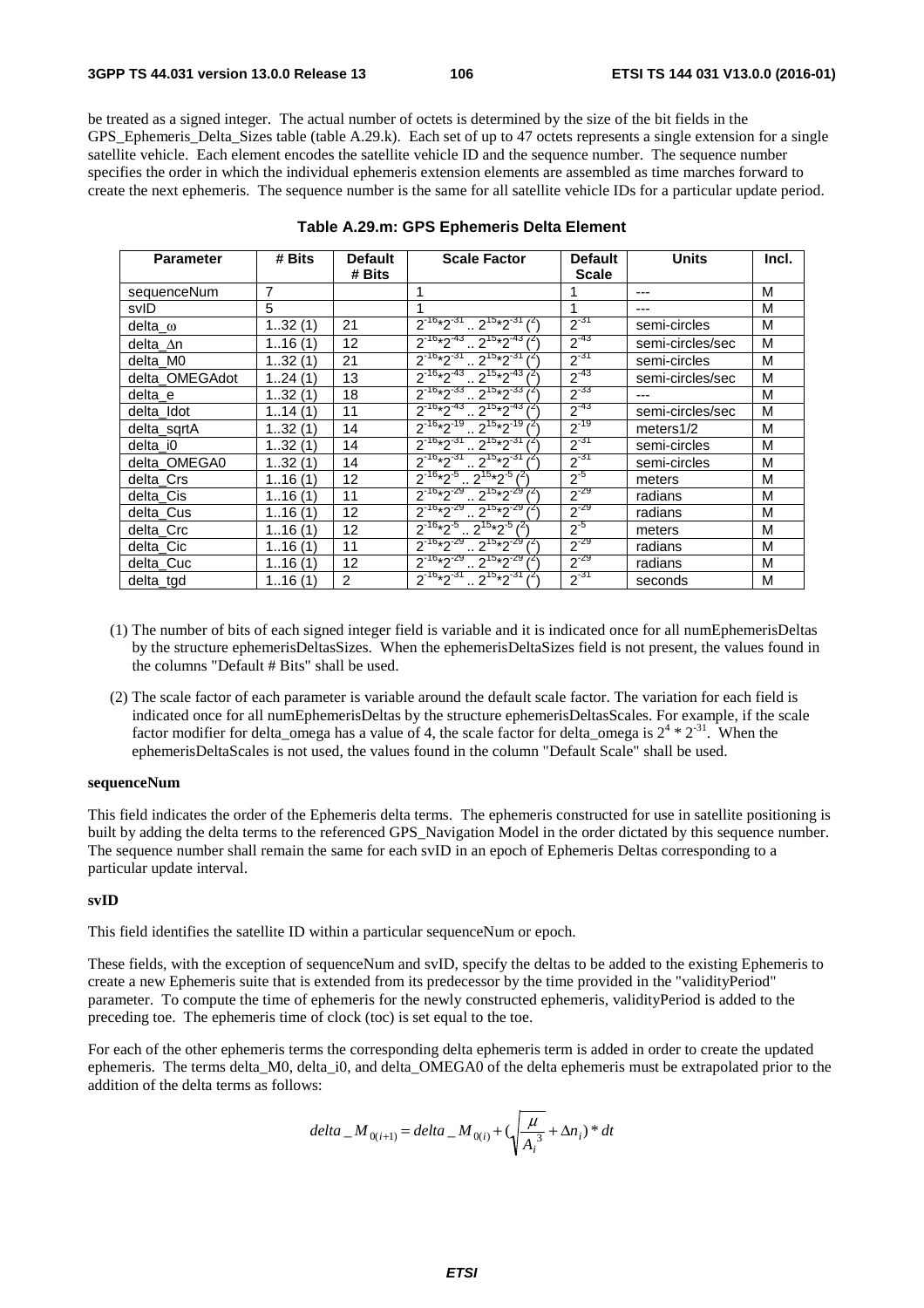Where  $\mu$  is the WGS 84 value of the earth's gravitational constant for GPS user and is equal to 3,986005  $*$  10<sup>14</sup>  $m<sup>3</sup>/sec<sup>2</sup>$ , and A(i) is the semi-major axis associated with this satellite's update. The extrapolation of delta\_M0, uses the prior set's sqrtA term to compute  $A_{(i)}$  as the square of sqrt $A_{(i)}$ .

$$
delta\_OMEGA0_{(i+1)} = delta\_OMEGA0_{(i)} + delta\_OMEGA0_{(i)} * dt
$$

$$
i0_{(i+1)} = i0_{(i)} + Idot_{(i)} * dt
$$

Where dt is equal to the validity period \* 3600. The terms af0, and af1 from the GPS clock model must be extrapolated as follows:

$$
af0_{(i+1)} = af0_{(i)} + af1_{(i)} * dt + af2 * dt2
$$

$$
af1_{(i+1)} = af1_{(i)} + 2 * af2_{(i)} * dt
$$

$$
af2_{(i+1)} = af2_{(i)}
$$

Where af0, af1, and af2 are the clock model terms as shown in table A.29.c

dt is equal to the validity period represented in seconds (validityPeriod \* 3600)

The following demonstrates the application of the ephemeris extension technique. Assume the validityPeriod  $= 5$ , representing: (5+1) hours = 6 hours, and the GPS Navigation model for a particular satellite, identified by the reference IOD has a toe  $= 0$  seconds.

The toe for sequenceNumber 1 is computed by adding the validityPeriod to the initial toe of 0 as  $0 + 6$  hours =  $0 + 6$ 21600 seconds. The new ephemeris is constructed by adding the delta ephemeris terms from set 1 to the reference ephemeris creating the new ephemeris, which will be used for the next six hours. For the five terms listed above (delta\_M0, delta\_i0, delta\_OMEGA0, af0, and af1) the extrapolation described must occur prior to the addition of the delta term.

The next ephemeris computation will occur by adding the validityPeriod to the current toe of  $21600$  as:  $21600 + 6$  hours  $= 21600 + 21600 = 43200$ . The ephemeris delta terms from set two are added to the ephemeris resulting from the prior addition to create the next ephemeris. This is done for each satellite vehicle ID.

#### **GPS Ephemeris Extension check**

The GPS Ephemeris Extension check provides information about non foreseen events that occurred during the period starting at the gpsBeginTime to the current time. An event is signified through a bit string . Each bits refers to one PRN. If a bit is set to one, this means that the ephemeris extension is no longer valid for this specific PRN. In order to indicate planned future manuvers an end time is provided. The SMLC can indicate that a future event is planned between the current time and the end time of this ephemeris extension.

| <b>Parameter</b> | <b>Presence</b> | <b>Note</b>     |
|------------------|-----------------|-----------------|
| qpsBeginTime     | M               | See Table A.29o |
| apsEndTime       | M               | See Table A.29p |
| gpsSatEventsInfo | M               | See Table A.29g |

#### **Table A.29.n: Ephemeris Extension check**

#### **GPS Begin Time**

The GPS begin time corresponds to the GPS Week and GPS Seconds of Estimation of the ephemeris extensions block.

| <b>Parameter</b> | # Bits | <b>Scale Factor</b> | Units   | Incl. |
|------------------|--------|---------------------|---------|-------|
| <b>GPS Week</b>  | 10     |                     | Weeks   | м     |
| <b>GPS TOW</b>   | 20     |                     | Seconds | М     |

#### **Table A.29.o: GPS Begin Time**

#### **GPS End Time**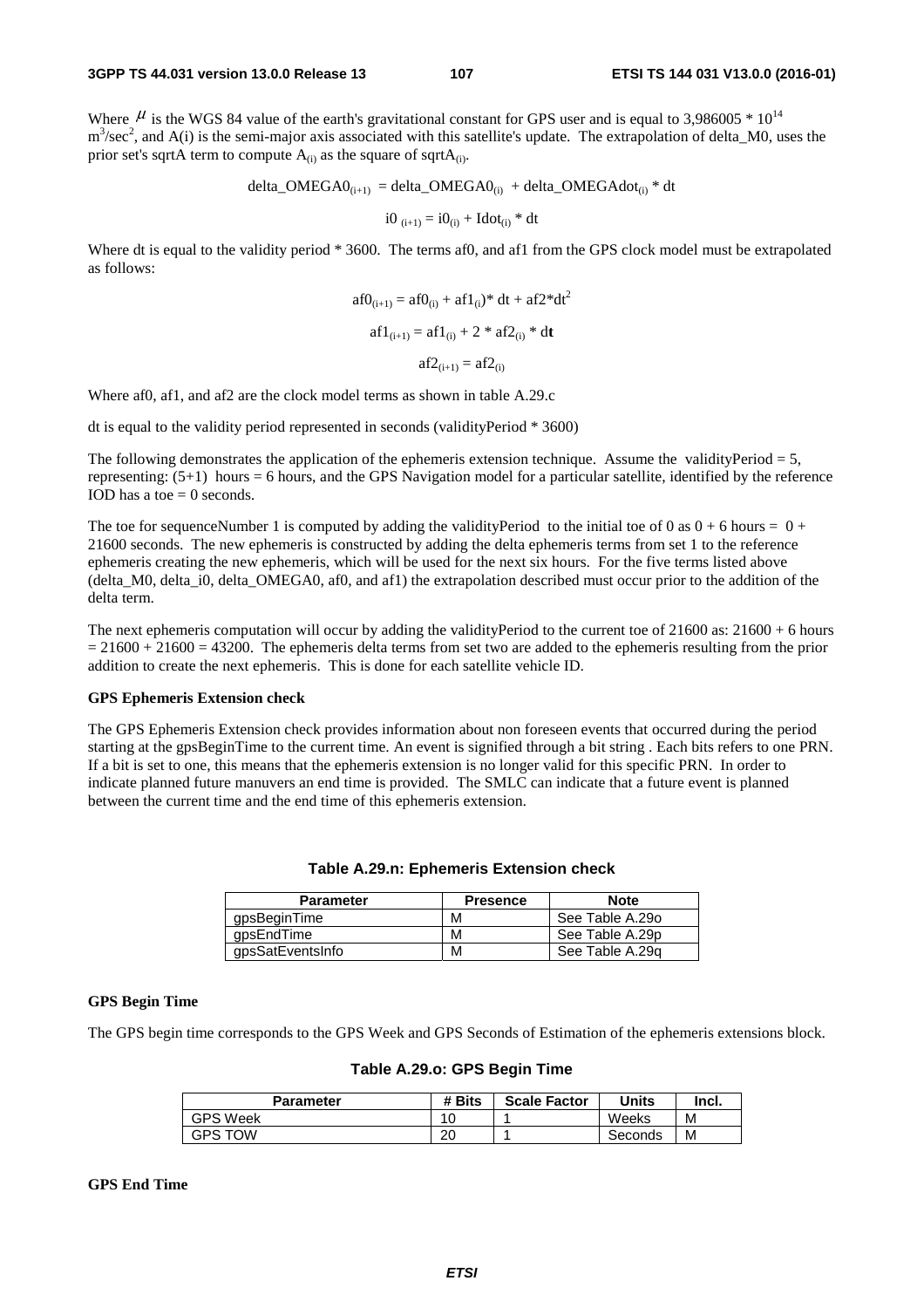The GPS end time represents the final time the Ephemeris extension is valid.

| Table A.29.p: GPS End Time |  |
|----------------------------|--|
|----------------------------|--|

| Parameter       | # Bits   | <b>Scale Factor</b> | Units   | Incl. |
|-----------------|----------|---------------------|---------|-------|
| <b>GPS Week</b> | 10<br>U  |                     | Weeks   | м     |
| <b>GPS TOW</b>  | ാല<br>۷J |                     | Seconds | м     |

### **GPS Sat Event Information**

This IE is designed to indicate events that have or may occur between the gpsBeginTime and the gpsEndTime.

|  |  |  | Table A.29.q: GPS Sat Event Information |
|--|--|--|-----------------------------------------|
|--|--|--|-----------------------------------------|

| Parameter        | # Bits    | <b>Scale Factor</b> | <b>Units</b>             | Incl. |
|------------------|-----------|---------------------|--------------------------|-------|
| EventOccurred    | nn,<br>ےت | -                   | -                        | M     |
| FutureEventNoted | nn,<br>ےں | -                   | $\overline{\phantom{0}}$ | M     |

#### **EventOccurred**

If a bit is is clear in the eventOccured field it indicates that a satellite maneuver has not occurred since the ganssBeginTime nor is a maneuver planned for the next sixty minutes.

#### **FutureEventNoted**

If a bit is set in the futureEventNoted field it indicates that a maneuver is planned during the time period between current time plus sixty minutes and gpsEndTime

#### **DGPS Corrections Validity Period**

This element is an extension to the DGPS Corrections IE and provides the validity period of the differential corrections for each satellite included in the DGPS Corrections IE (see Table A.15). This element may only be included if the DGPS Corrections IE is included in the GPS Assistance Data element.

| <b>Parameter</b>        | # Bits | <b>Scale Factor</b>                                         | Range    | <b>Units</b> | Incl. |
|-------------------------|--------|-------------------------------------------------------------|----------|--------------|-------|
| N SAT                   |        |                                                             | $1 - 16$ | ---          | M     |
|                         |        | The following fields occur once per satellite (N SAT times) |          |              |       |
| SatID                   | 6      | $- - -$                                                     | $0 - 63$ | $- -$        | М     |
| <b>UDRE Growth Rate</b> | ົ      | ---                                                         | $0 - 7$  | ---          | М     |
| Time of Validity for    | 2      | ---                                                         | $0 - 7$  | $- - -$      | M     |
| <b>UDRE Growth Rate</b> |        |                                                             |          |              |       |

**Table A.29r: DGPS Corrections Validity Period** 

## **N\_SAT**

This field indicates the number of satellites for which differential corrections validity period is available. This field shall be set to the same value as the N\_SAT parameter in the DGPS Corrections element in Table A.15.

#### **SatID**

This field identifies the satellite for which the corrections validity period is applicable. The values ranging from 0 to 63 represent satellite PRNs ranging from 1 to 64, respectively. The UDRE Growth Rate and Time of Validity for UDRE Growth Rate IEs shall be included for the same satellite IDs as the differential corrections in Table A.15 are provided.

#### **UDRE Growth Rate**

This field provides an estimate of the growth rate of uncertainty  $(1-\sigma)$  in the corrections for the particular satellite identified by SatID. The estimated UDRE at time value specified in the "Time of Validity for UDRE Growth Rate"  $t_1$  is calculated as follows:

 $\text{UDRE}(t_0+t_1) = \text{UDRE}(t_0) \times \text{UDRE}$  Growth Rate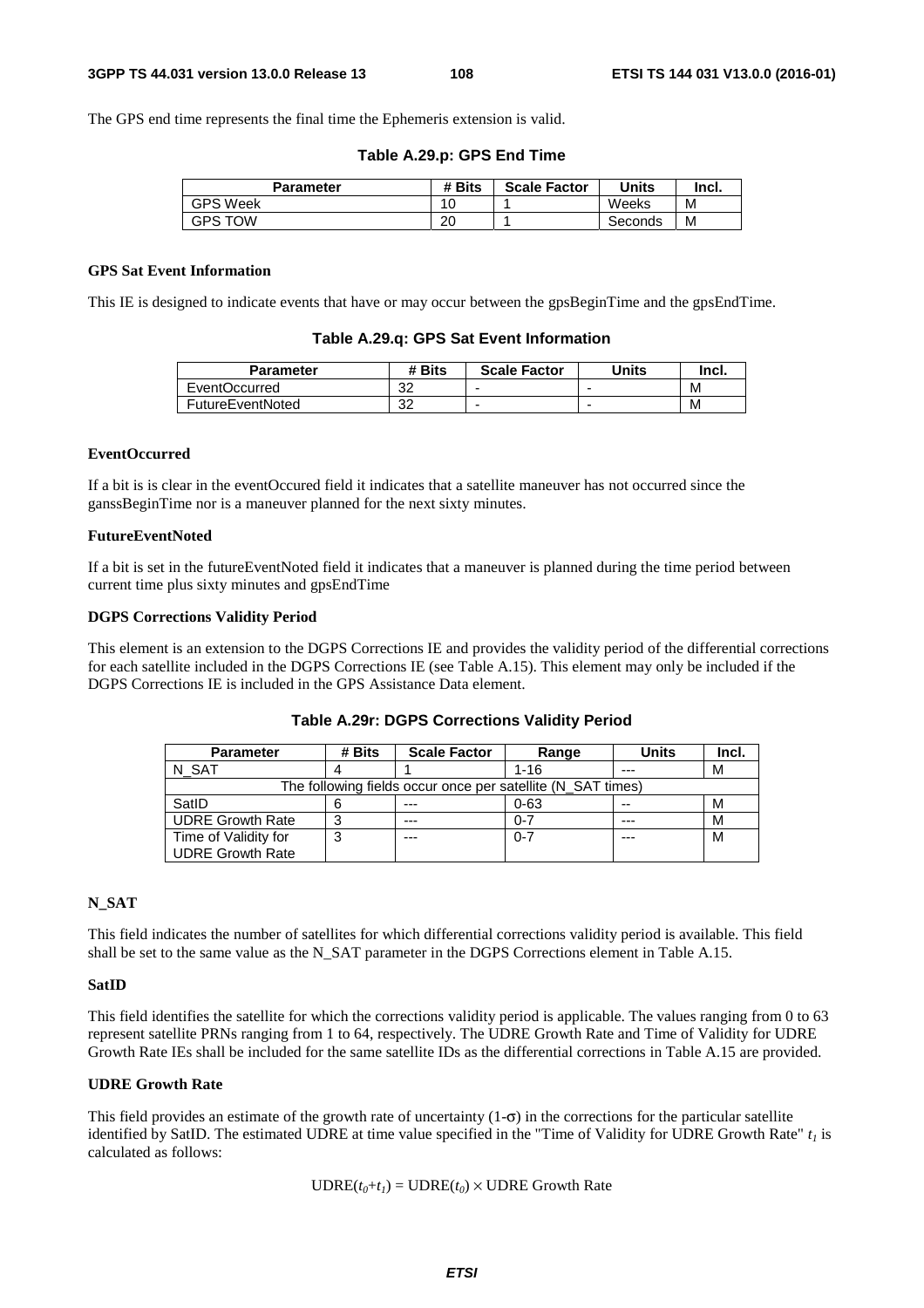where  $t_0$  is the DGPS Reference Time GPS TOW for which the corrections in Table A.15 are valid,  $t_1$  is the "Time of Validity for UDRE Growth Rate" field as shown in Table A.29t, UDRE( $t_0$ ) is the User Differential Range Error field as provided in Table A.15, and "UDRE Growth Rate" field is the factor as shown in Table A.29s.

## **Table A.29s: Values of UDRE Growth Rate IE**

| Value            | <b>Indication</b> |
|------------------|-------------------|
| 000              | 1,5               |
| 001              | 2                 |
| $\overline{010}$ | 4                 |
| 011              | 6                 |
| 100              | 8                 |
| 101              | 10                |
| 110              | 12                |
| $\overline{1}11$ | 16                |

#### **Time of Validity for UDRE Growth Rate**

This field specifies the time when the "UDRE Growth Rate" field applies. The meaning of the values for this field is described in Table A.29t.

## **Table A.29t: Time of Validity for UDRE Growth Rate IE**

| Value | <b>Indication</b> |
|-------|-------------------|
|       | [seconds]         |
| 000   | 20                |
| 001   | 40                |
| 010   | 80                |
| 011   | 160               |
| 100   | 320               |
| 101   | 640               |
| 110   | 1280              |
| 111   | 2560              |

## **GPS Reference Time Extension**

This element is an extension to the Reference Time IE and is shown in Table A.29u. If Reference Time is provided by the SMLC, the GPS Reference Time Extension shall also be provided.

NOTE: For reasons of backward compatibility, this IE is not defined for a Release 9 or earlier SMLC and would be ignored, when received, by a Release 9 or earlier MS. This means that when the element is expected but is not received, the SMLC is Release 9 or earlier.

|  |  | Table A.29u: Reference Time Extension |
|--|--|---------------------------------------|
|--|--|---------------------------------------|

| Parameter                  | <b>"Bits</b> | <b>Scale Factor</b> | Ranɑe | <b>Jnits</b>   | Incl. |
|----------------------------|--------------|---------------------|-------|----------------|-------|
| GPS Week '<br>Cvcle Number |              |                     |       | 24- ا<br>weeks | M     |

## **GPS Week Cycle Number**

This field provides the number of 1024 GPS week cycles occurred since the GPS zero time-point (midnight of the night of January 5, 1980/morning of January 6, 1980). The first 1024 GPS weeks since the zero time-point is GPS Week Cycle Number 0.

# **GPS Acquisition Assistance Extension**

This element is an extension to the Acquisition Assistance IE and is shown in Table A.29v. If Acquisition Assistance is provided by the SMLC, the GPS Acquisition Assistance Extension shall also be provided.

NOTE: For reasons of backward compatibility, this IE is not defined for a Release 9 or earlier SMLC and would be ignored, when received, by a Release 9 or earlier MS. This means that when the element is expected but is not received, the SMLC is Release 9 or earlier.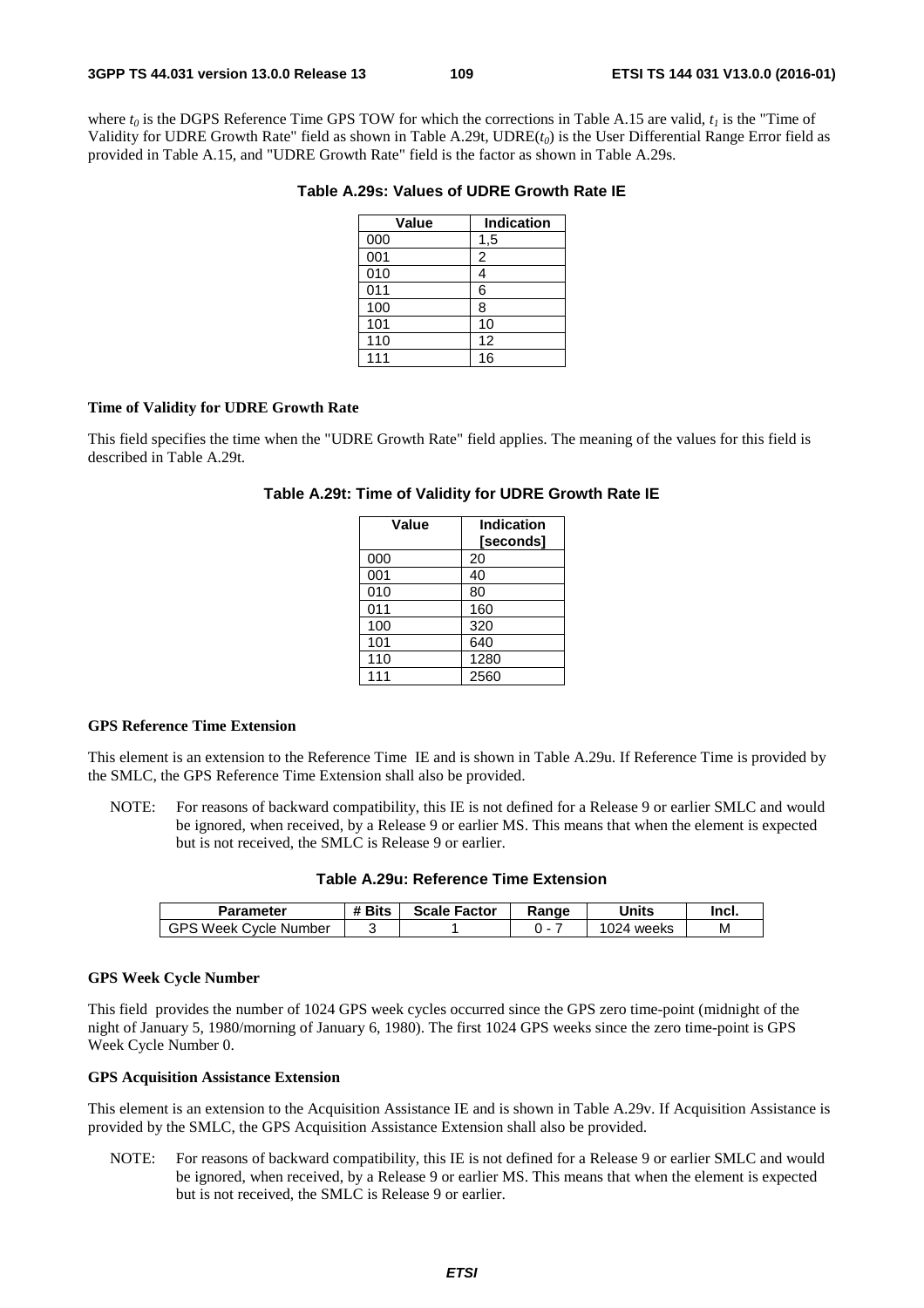| <b>Parameter</b>                                            | # Bits | <b>Scale Factor</b> | Range       | <b>Units</b> | Incl. |  |
|-------------------------------------------------------------|--------|---------------------|-------------|--------------|-------|--|
| N SAT                                                       |        |                     | $0 - 15$    | $- - -$      | М     |  |
| The following fields occur once per satellite (N SAT times) |        |                     |             |              |       |  |
| SatID                                                       |        | ---                 | $0 - 63$    | $- -$        | м     |  |
| Azimuth LSB                                                 |        | 0.703125            | 0-10,546875 | degrees      | м     |  |
| <b>Elevation LSB</b>                                        |        | 0.703125            | 0-10,546875 | degrees      | М     |  |

**Table A.29v: Acquisition Assistance Extension** 

## **N\_SAT**

This field indicates the number of satellites for which Acquisition Assistance is provided. This field shall be set to the same value as the Number of Satellites parameter in theAcquisition Assist element in Table A.24.

#### **SatID**

This field identifies the satellite for which the Acquisition Assistance is provided. This field shall be set to the same value as the SVID/PRN field in Table A.25.

## **Azimuth LSB**

This field specifies the 4 least significant bits of the satellite azimuth angle. The 5 most significant bits are provided in the Azimuth field in Table A.25. The full satellite azimuth is constructed as "Azimuth"  $\times$  11,25 + "Azimuth LSB"  $\times$ 0,703125 degrees.

## **Elevation LSB**

This field specifies the 4 least significant bits of the satellite elevation angle. The 5 most significant bits are provided in the Elevation field in Table A.25. The full satellite elevation is constructed as "Elevation"  $\times$  11,25 + "Elevation LSB"  $\times$ 0,703125 degrees.

## **GPS Almanac Extension**

This element is an extension to the Almanac IE and and is shown in Table A.29w. If Almanac is provided by the SMLC, the Almanac Extension shall also be provided.

NOTE: For reasons of backward compatibility, this IE is not defined for a Release 9 or earlier SMLC and would be ignored, when received, by a Release 9 or earlier MS. This means that when the element is expected but is not received, the SMLC is Release 9 or earlier.

#### **Table A.29w: Almanac Extension**

| Parameter                       | <b>"Bits</b> | <b>Scale Factor</b> | Ranɑe | `Inits  | Incl. |
|---------------------------------|--------------|---------------------|-------|---------|-------|
| Provided<br>Complete<br>Almanac |              | $--$                | $--$  | Boolean | М     |

#### **Complete Almanac Provided**

This field indicates whether the SMLC provided Almanac for the full GPS constellation or not. TRUE means complete GPS almanac is provided.

#### **GPS Acquisition Assistance Extension-R12**

This element is an extension to the Acquisition Assistance IE and is shown in Table A.29x. The SMLC should include this field only if supported by the MS.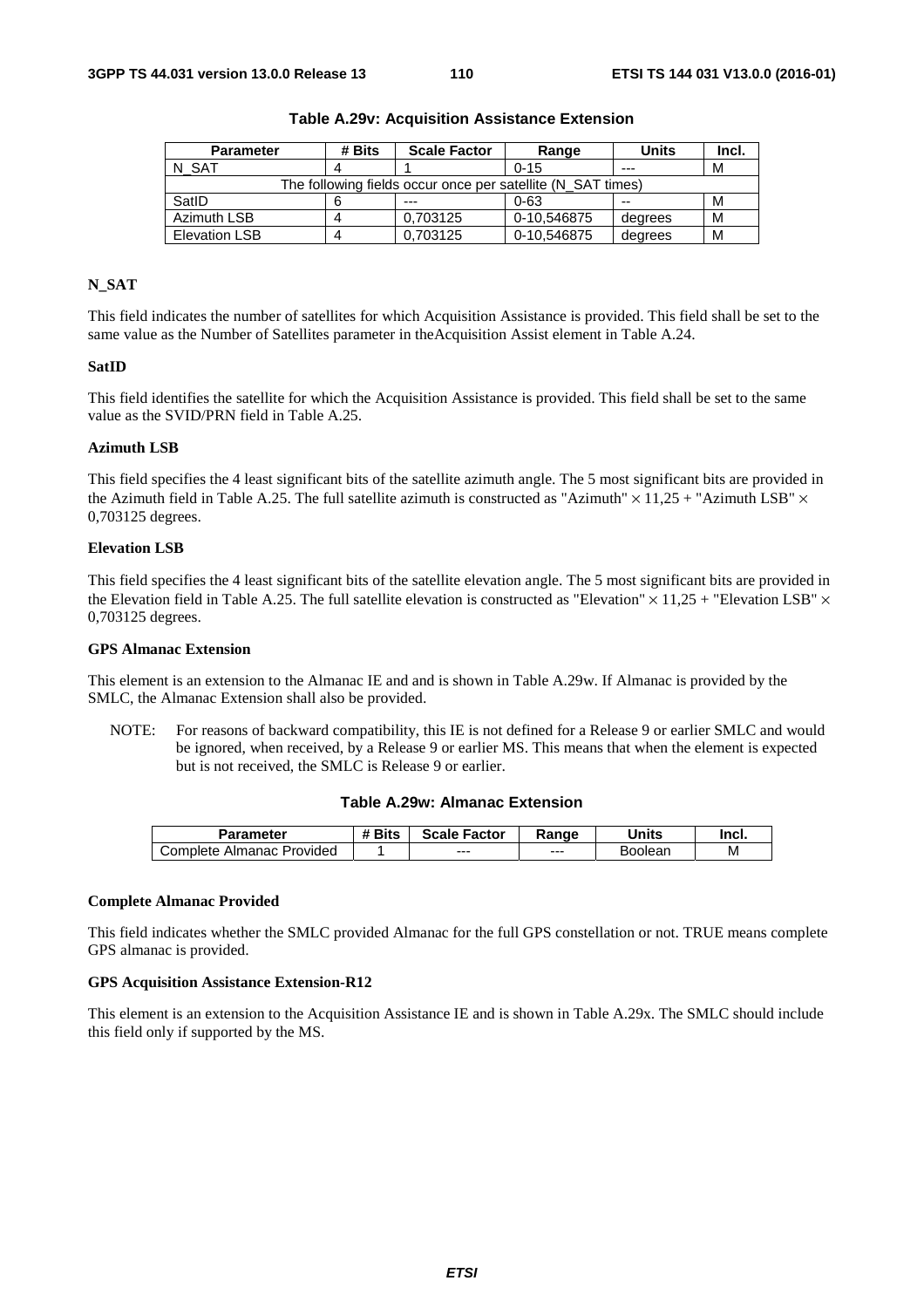| <b>Parameter</b>                                            | # Bits | <b>Scale Factor</b> | Range          | <b>Units</b> | Incl. |
|-------------------------------------------------------------|--------|---------------------|----------------|--------------|-------|
| Confidence                                                  |        |                     | $0 - 100$      | percent      |       |
| N SAT                                                       |        |                     | $0 - 15$       | $---$        |       |
| The following fields occur once per satellite (N SAT times) |        |                     |                |              |       |
| SatID                                                       |        |                     | $0 - 63$       | --           | М     |
| <b>Doppler Uncertainty</b>                                  | ≏<br>C | $- - -$             | 300, 400, 500, | Hz           | м     |
| Extension                                                   |        |                     | 600, 'No       |              |       |
|                                                             |        |                     | Information'   |              |       |

**Table A.29x: Acquisition Assistance Extension-R12** 

## **Confidence**

This field specifies the confidence level of the reference location area or volume used to calculate the GPS Acquisition Assistance parameters (search windows). A high percentage value (e.g., 98% or more) indicates to the MS that the provided search windows are reliable. The SMLC should include this field to indicate the confidence level of the provided information.

Range: 0 – 100

## **N\_SAT**

This field indicates the number of satellites for which GPS Acquisition Assistance Extension-R12 is provided.

## **SatID**

This field identifies the satellite for which the GPS Acquisition Assistance Extension-R12 is provided.

## **Doppler Uncertainty Extension**

If this field is present, the MS that supports this field shall ignore the Doppler Uncertainty (Table A.25) field. This field specifies additional Doppler uncertainty values. It is defined such that the Doppler experienced by a stationary MS is in the range [Doppler-Doppler Uncertainty Extension] to [Doppler+Doppler Uncertainty Extension].

Enumerated values define 300 Hz, 400 Hz, 500 Hz, 600 Hz, and "No Information".

# A.4.2.5 More Assistance Data To Be Sent Element

# A.4.2.5 More Assistance Data To Be Sent Element

This element is set by the SMLC to indicate to the MS if more Assistance Data components or a the final RRLP Measure Position Request component will be sent in the current procedure in order to deliver the entire set of assistance data.

# A.4.2.6 GANSS Assistance Data

The GANSS Assistance Data consists of two or more data elements depending on the number of GNSS constellations included in the GANSS Assistance Data. GANSS Assistance Data elements are of two different types: GANSS Common Assistance Data and GANSS Generic Assistance Data. GANSS Common Assistance Data element is included at most only once and it contains Information Elements that can be used with any GNSS constellation. GANSS Generic Assistance data element can be included multiple times depending on the number of GNSS constellations supported in the GANSS Assistance Data. One GANSS Generic Assistance Data element contains Information Elements dedicated only for one specific GNSS constellation at a time. If two or more constellations are supported, GANSS Generic Assistance Data is given for each constellation separately.

The fields in GANSS Assistance Data are listed in Table A.30 below. As table A.30 shows, all fields are optional.

## **Table A.30: Fields in the GANSS Assistance Data element**

| <b>Element</b>                       | <b>Presence</b> | <b>Repetition</b> |
|--------------------------------------|-----------------|-------------------|
| <b>GANSS Common Assistance Data</b>  |                 | N٥                |
| <b>GANSS Generic Assistance Data</b> |                 | Yes               |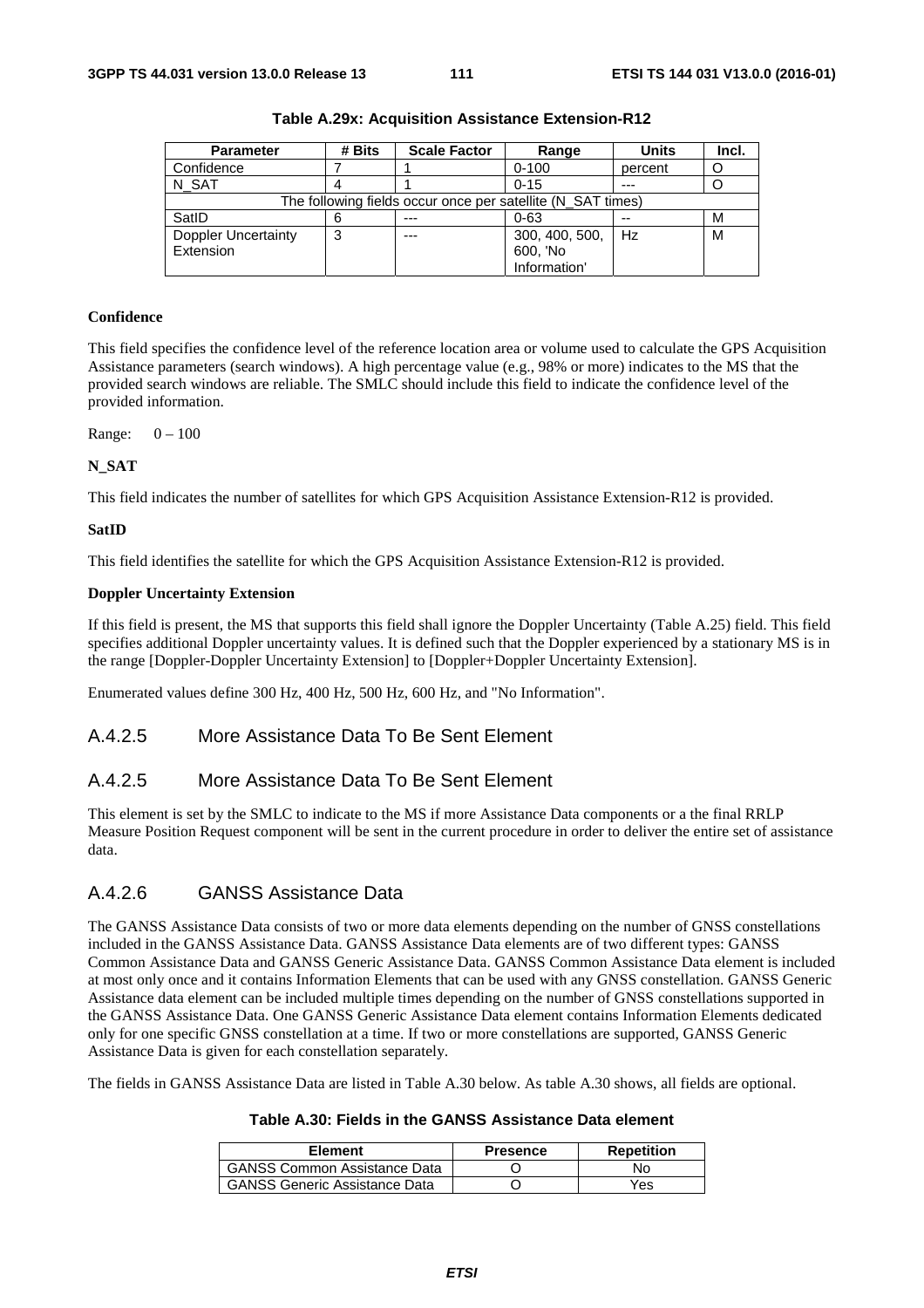When RRLP pseudo-segmentation is used, Tables A.30, A.31 and A.39 indicate which elements may be repeated in more than one RRLP segment in order to provide data for multiple constellations, satellites or signals. When any such element – with the exception of the GANSS ID and SBAS ID element – appears in more than one segment, the following rules shall apply.

- 1. There shall be no repetition of the same data for the same constellation, satellite or signal even though there might be multiple realizations of the IEs for the same constellation, satellite or signal. For example, DGANSS corrections may occur multiple times for the same satellite.
- 2. Optional and conditional fields in the element not associated with a particular satellite or signal shall each appear in at most one RRLP segment.
- 3. Any mandatory field not associated with a particular satellite or signal shall assume consistent values in the case of a field related to current reference time and the same value otherwise.
- 4. The maximum number of constellations, satellites or signals defined in sub-clause 5.1 for which data can be included for any parameter in one RRLP segment shall apply also when counted over all RRLP segments.

# A.4.2.6.1 GANSS Common Assistance Data

GANSS Common Assistance Data element contains GNSS constellation independent information elements that can be applied on any specific GNSS or on a combination of GNSS. GANSS Common Assistance Data fields are included in GANSS Assistance Data only once. This element can contain one or more of the fields listed in table A.31 below. As Table A.31 shows, all fields are optional.

| <b>Element</b>                            | <b>Presence</b> | <b>Repetition</b> |
|-------------------------------------------|-----------------|-------------------|
| <b>GANSS Reference Time</b>               |                 | No                |
| <b>GANSS Reference Location</b>           |                 | No                |
| <b>GANSS Ionospheric Model</b>            |                 | No                |
| <b>GANSS Additional Ionospheric Model</b> |                 | No                |
| <b>GANSS Earth Orientation Parameters</b> |                 | No                |
| <b>GANSS Reference Time Extension</b>     |                 | N٥                |

## **Table A.31: GANSS Common Assistance Data content**

## **GANSS Reference Time**

This field specifies the GANSS Time Of Day (TOD) with uncertainty and relationship between GANSS Reference Time and air-interface timing of the BTS transmission in the reference cell. These fields occur once per message; some are mandatory and some are optional, as shown in Table A.33.

When GANSS TOD -GSM Time association is present, GANSS TOD and BCCH/BSIC/FN<sub>m</sub>/TN/BN IEs provide a valid relationship between GANSS TOD and GSM time, as seen at the approximate location of the MS, i.e. the propagation delay from BTS to MS shall be compensated for by the SMLC. Depending on implementation, the relation between GANSS TOD and GSM time may have varying accuracy. Therefore, the uncertainty of the timing relation is provided in GANSS TOD Uncertainty. If the propagation delay from BTS to MS is not accurately known, the SMLC shall use the best available approximation of the propagation delay and take the corresponding delay uncertainty into account in the calculation of the field GANSS TOD Uncertainty. When GANSS TOD -GSM Time association is not present, GANSS TOD is an estimate of current GANSS TOD at time of reception of the RRLP segment containing this data by the MS. The SMLC should achieve an accuracy of +/- 3 seconds for this estimate including allowing for the transmission delay between SMLC and MS of the RRLP segment containing GANSS TOD. Note that the MS should further compensate GANSS TOD for the time between the reception of the segment containing GANSS TOD and the time when the GANSS TOD field is used.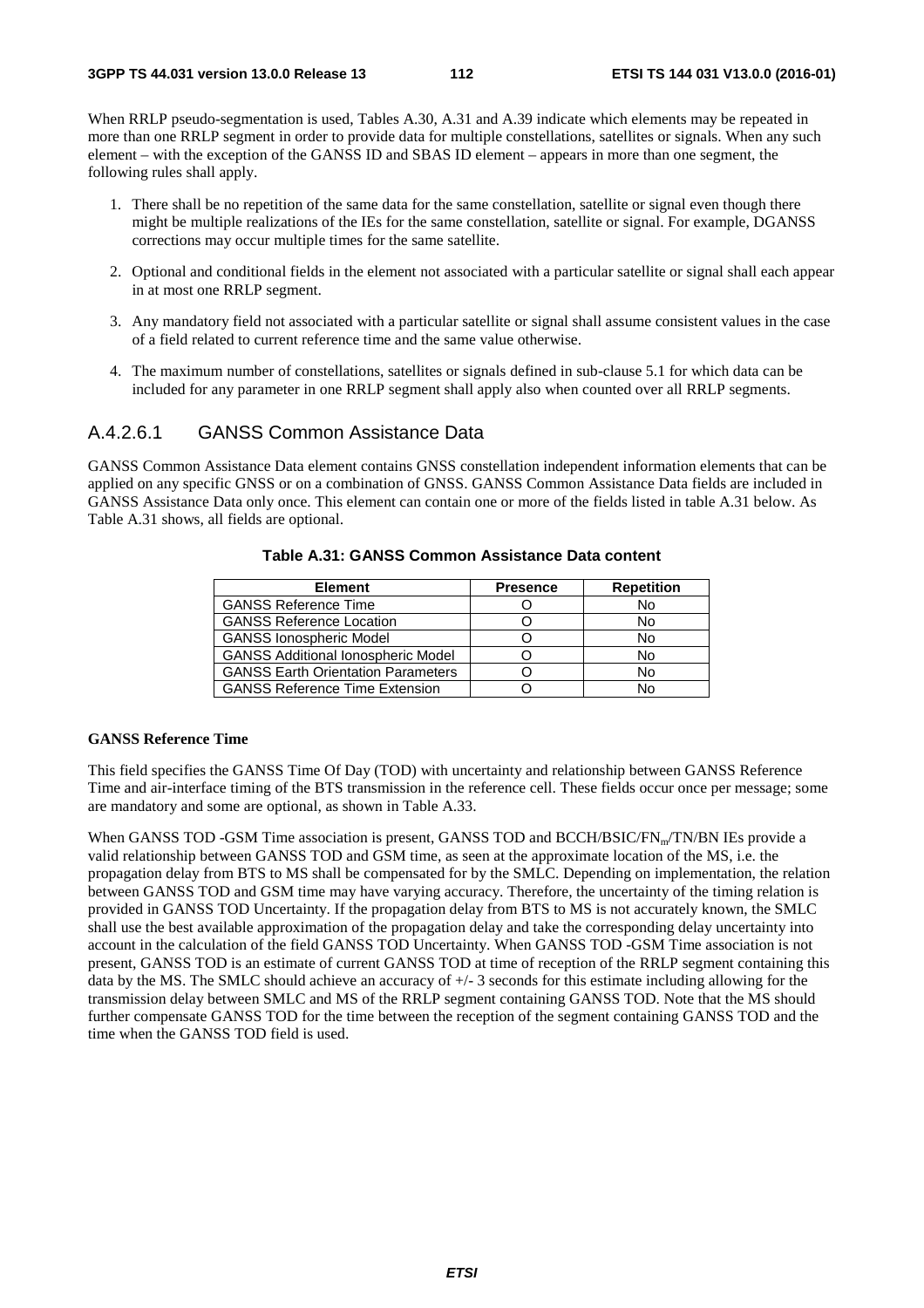| <b>Parameter</b>                                                                              | # Bits | <b>Scale Factor</b>                                 | Range              | <b>Units</b> | Incl.        |  |  |
|-----------------------------------------------------------------------------------------------|--------|-----------------------------------------------------|--------------------|--------------|--------------|--|--|
| GANSS Reference Time Information (once per message)                                           |        |                                                     |                    |              |              |  |  |
| <b>GANSS Day</b>                                                                              | 13     |                                                     | $0 - 8191$         | dav          | M            |  |  |
| <b>GANSS TOD</b>                                                                              | 17     |                                                     | $0 - 86399$        | sec          | м            |  |  |
| <b>GANSS TOD Uncertainty</b>                                                                  |        |                                                     | 0127               | -            | O            |  |  |
| GANSS_TIME_ID                                                                                 | 3      | ---                                                 | ---                | ---          | $O$ (note 3) |  |  |
|                                                                                               |        | GANSS TOD - GSM Time Association (once per message) |                    |              |              |  |  |
| <b>BCCH Carrier</b>                                                                           | 10     |                                                     | $0 - 1023$         | ---          | $O$ (note 1) |  |  |
| <b>BSIC</b>                                                                                   | 6      |                                                     | $0 - 63$           |              | $O$ (note 1) |  |  |
| <b>FNm</b>                                                                                    | 21     |                                                     | $0 - (2^{21} - 1)$ | frames       | $O$ (note 1) |  |  |
| TN                                                                                            | 3      |                                                     | $0 - 7$            | timeslots    | $O$ (note 1) |  |  |
| <b>BN</b>                                                                                     | 8      |                                                     | $0 - 156$          | bits         | $O$ (note 1) |  |  |
| $FN_1$                                                                                        | 7      | $2^{-30}$                                           | $-5.9605e-8 -$     | sec/sec      | $O$ (note 2) |  |  |
|                                                                                               |        |                                                     | +5,8673e-8         |              |              |  |  |
| NOTE 1: All of these fields shall be present together, or none of them shall be present.      |        |                                                     |                    |              |              |  |  |
| NOTE 2: This field can be optionally included if GANSS TOD - GSM Time association is present. |        |                                                     |                    |              |              |  |  |
| NOTE 3.<br>Absence of this field means Galileo system time.                                   |        |                                                     |                    |              |              |  |  |

# **Table A.33: GANSS Reference Time**

### **GANSS Day**

This field specifies the sequential number of days (with day count starting at 0) from the origin of the GNSS system time indicated by GANSS\_TIME\_ID modulo 8192 days (about 22 years). The GNSS system time origin is defined in Table A.34 for each GANSS.

NOTE: The number of 8192 day cycles since the GANSS zero time-point is provided in the GANSS Reference Time Extension in Table A.35c.

## **GANSS TOD**

Integer number of GANSS TOD seconds within the current day.

Range: 0 - 86399 s.

#### **GANSS TOD Uncertainty**

GANSS TOD uncertainty value as described in 3.2.9. This field is optional.

## **GANSS\_TIME\_ID**

This field specifies the GNSS system time used in GANSS Reference Time. The SMLC shall set the GANSS\_TIME\_ID only to system times for corresponding GANSSs supported by the MS.

| <b>GANSS_TIME_ID</b>       | <b>Indication</b> | <b>GNSS System Time Origin</b>                             |
|----------------------------|-------------------|------------------------------------------------------------|
| Galileo System Time        | (default)         | Days from Galileo System Time (GST) start                  |
|                            |                   | epoch, defined as 13 seconds before midnight               |
|                            |                   | between 21st August and 22nd August 1999; i.e.,            |
|                            |                   | GST was equal to 13 seconds at August 22nd                 |
|                            |                   | 1999 00:00:00 UTC                                          |
| <b>GPS System Time</b>     |                   | January 6, 1980; 00:00:00 UTC(USNO)                        |
| QZSS System Time           |                   | January 6, 1980; 00:00:00 UTC(USNO)                        |
| <b>GLONASS System Time</b> | 2                 | December 31 <sup>st</sup> 1995 21:00:00 UTC (SU), which is |
|                            |                   | local UTC Moscow January 1 <sup>st</sup> 1996 00:00:00,    |
|                            |                   | defined as UTC(SU) + 3 hours in [17]                       |
| <b>BDS</b>                 | 3                 | January 1, 2006 00:00:00 UTC (NTSC)                        |
| Reserved for future use    | $4 - 7$           |                                                            |

#### **Table A.34: GANSS\_TIME\_ID**

#### BCCH Carrier/BSIC/FN<sub>m</sub>/TN/BN/FN<sub>1</sub>

These fields specify the state of the GSM frame number, respectively, of the reference BTS with the specified BCCH carrier and BSIC at the time that correspond to GANSS TOD. Also, the drift rate of the frame timing, FN<sub>1</sub>, with respect to the GANSS TOD is optionally given. The SMLC shall use the current serving BTS as the reference BTS. The target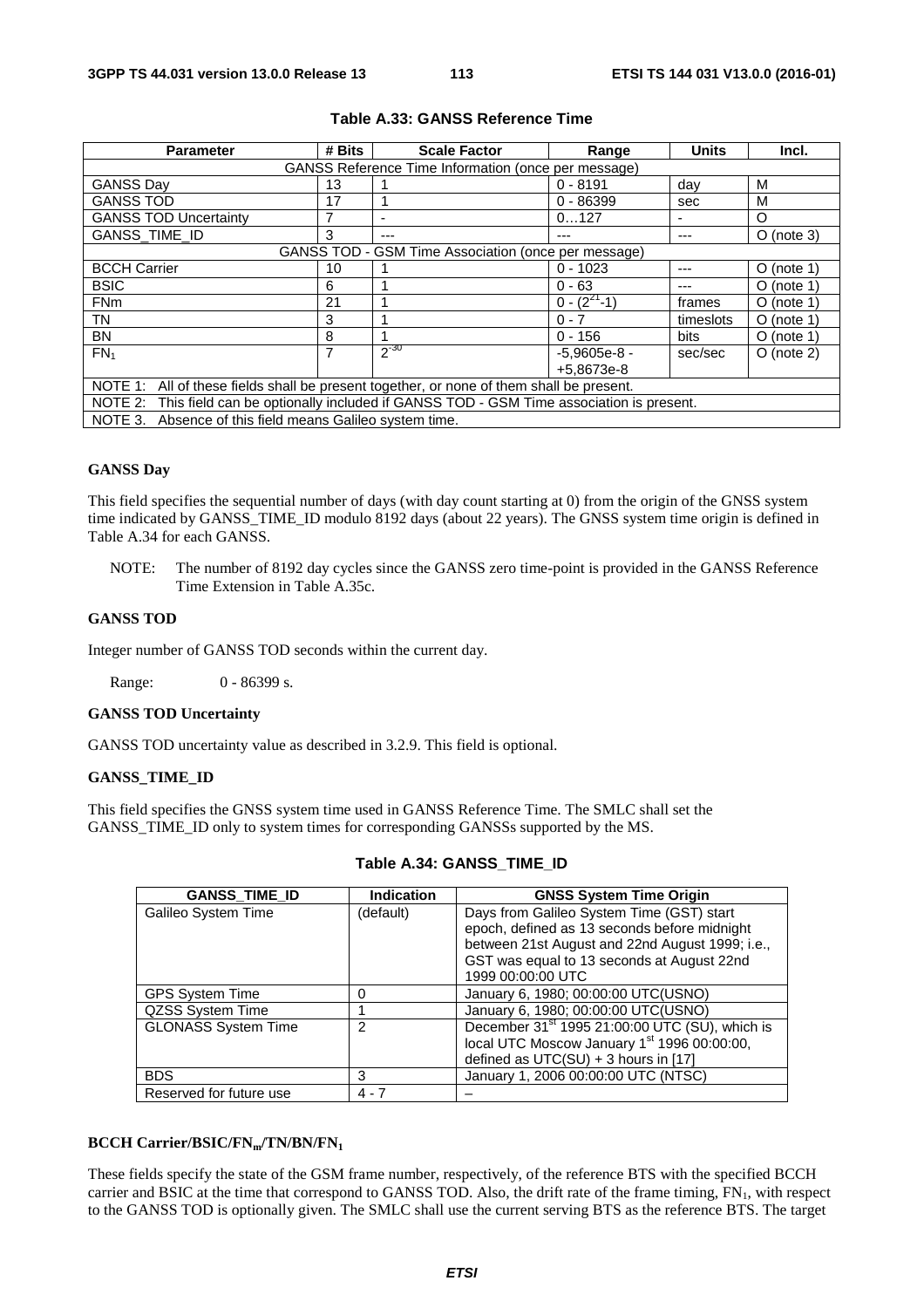MS has the option of rejecting a GANSS position request or GANSS assistance data if the reference BTS is not the serving BTS. If  $FN_m$  field is present in the assistance, cellular time parameters  $FN_m/TN/BN$  shall be aligned with the integer GANSS TOD second given in GANSS TOD field.

### **GANSS Reference Location**

The Reference Location field contains a 3-D location (with uncertainty) specified as per 3GPP TS 23.032. The purpose of this field is to provide the MS with a priori knowledge of its location in order to improve GNSS receiver performance. The allowed shape is 3-D location with uncertainty (ellipsoid point with altitude and uncertainty ellipsoid). As defined in 3GPP TS 23.032, the GANSS Reference Location is provided in WGS-84 reference system.

NOTE: If GPS Assistance Data component is present as well, the SMLC should include the Reference Location either in the GPS Assistance Data or GANSS Common Assistance Data element.

## **GANSS Ionospheric Model**

GANSS Ionospheric Model contains parameters to model the propagation delay of the GNSS signals through the ionosphere. The information elements in this field are shown in Table A.35. Proper use of these fields as defined in [11] allows a single-frequency GNSS receiver to remove the ionospheric delay from the pseudorange measurements.

| <b>Parameter</b>                                                                | # Bits | <b>Scale Factor</b>                          | <b>Units</b>              | Incl.           |  |  |  |
|---------------------------------------------------------------------------------|--------|----------------------------------------------|---------------------------|-----------------|--|--|--|
| <b>GANSS lonosphere Model Parameters</b>                                        |        |                                              |                           |                 |  |  |  |
| $a_{i0}$                                                                        | 11     | $2^{-2}$                                     | <b>Solar Flux Units</b>   | м               |  |  |  |
| $a_{i1}$                                                                        | 11     | $2^{-8}$                                     | Solar Flux                | м               |  |  |  |
|                                                                                 |        |                                              | Units/degree              |                 |  |  |  |
| $a_{i2}$                                                                        | 14     | $2^{-15}$                                    | Solar Flux                | м               |  |  |  |
|                                                                                 |        |                                              | Units/degree <sup>2</sup> |                 |  |  |  |
|                                                                                 |        | <b>GANSS lonosphere Regional Storm Flags</b> |                           |                 |  |  |  |
| Storm Flag 1                                                                    |        |                                              |                           | (note 1)<br>O   |  |  |  |
| Storm Flag 2                                                                    |        |                                              |                           | (note 1)<br>0   |  |  |  |
| Storm Flag 3                                                                    |        |                                              |                           | (note 1)<br>( ) |  |  |  |
| Storm Flag 4                                                                    |        |                                              |                           | (note 1)<br>0   |  |  |  |
| Storm Flag 5<br>(note 1)<br>Ő                                                   |        |                                              |                           |                 |  |  |  |
| NOTE 1: All of these fields shall be present together, or none of them shall be |        |                                              |                           |                 |  |  |  |
| present.                                                                        |        |                                              |                           |                 |  |  |  |

**Table A.35: GANSS Ionospheric Model** 

#### **GANSS Ionosphere Parameters**

The ionosphere model parameters are used to estimate the ionospheric distortions on pseudoranges as described in [11] section 5.1.6.

#### **GANSS Ionosphere Regional Storm Flags**

These fields specify the Ionosphere disturbance flags  $(1, \ldots, 5)$  for five different regions as described in [11] section 5.1.6. If the ionosphere disturbance flag for a region is not present the target device shall treat the ionosphere disturbance condition as unknown.

#### **GANSS Additional Ionospheric Model**

The GANSS Additional Ionospheric Model contains parameters to model the propagation delays of the GANSS signals through the ionosphere. The information elements in this field are shown in table A.35.a.

When Data ID has the value '11' it indicates that the parameters have been generated by QZSS, and the parameters have been specialized and are applicable within the area defined in [16]. When Data ID has the value '00' it indicates the parameters are applicable worldwide [16]. All other values for Data ID are reserved. When Data ID has the value '01' it indicates that the parameters have been generated by BDS, and UE shall use these parameters according to the description given in 5.2.4.7 in [18].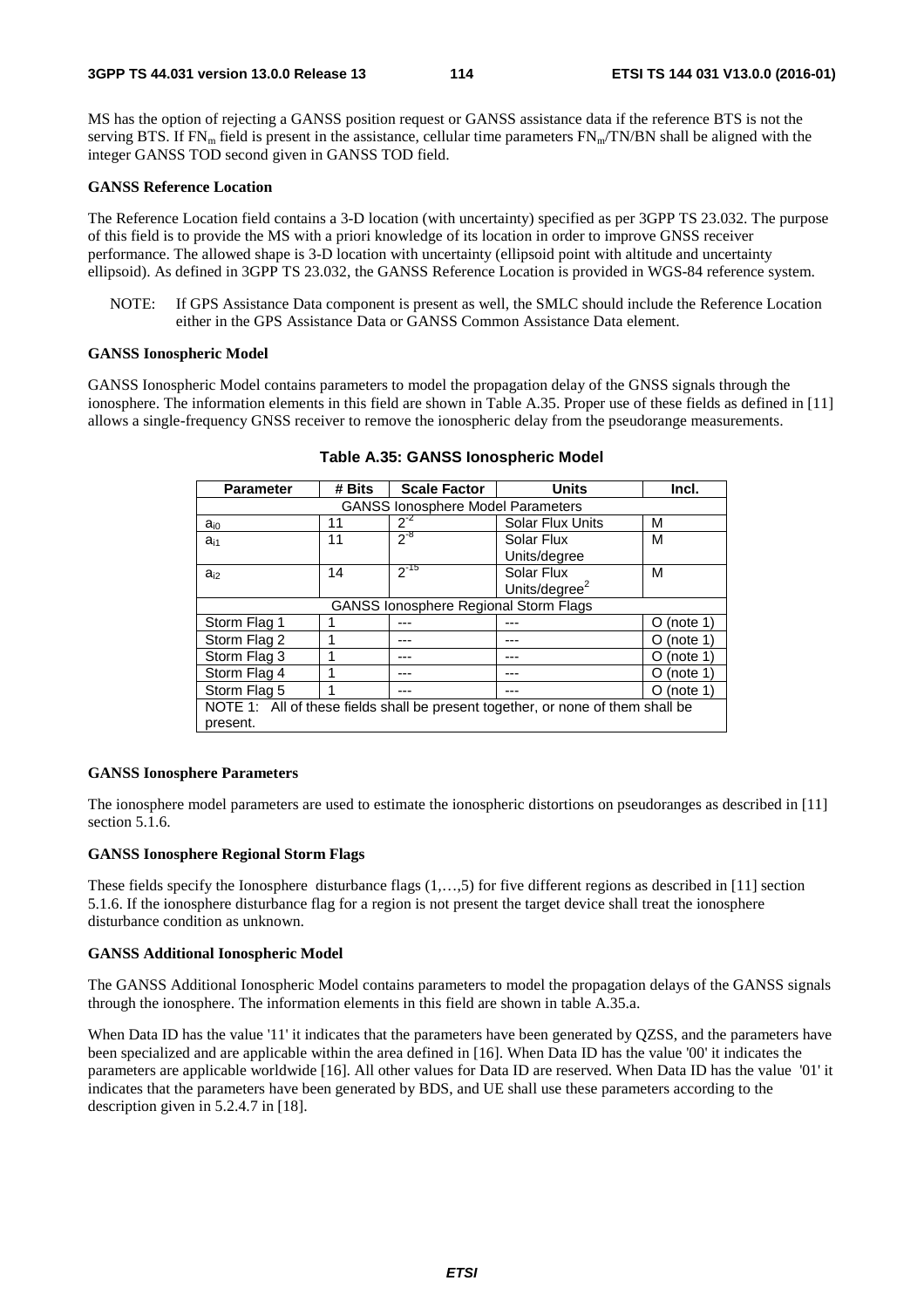| <b>Parameter</b> | # Bits | <b>Scale Factor</b> | <b>Units</b>                   | Incl. |
|------------------|--------|---------------------|--------------------------------|-------|
| Data ID          | 2      |                     | See text                       | М     |
| $\alpha_0$       | 8      | $2^{-30}$           | seconds                        | М     |
| $\alpha_1$       | 8      | $2^{-27}$           | sec/semi-circle                | М     |
| $\alpha_2$       | 8      | $2^{-24}$           | sec/(semi-circle) <sup>2</sup> | М     |
| $\alpha_3$       | 8      | $2^{-24}$           | sec/(semi-circle) <sup>3</sup> | М     |
| $\beta_0$        | 8      | $2^{11}$            | seconds                        | М     |
| ß1               | 8      | $2^{14}$            | sec/semi-circle                | М     |
| $\beta_2$        | 8      | $2^{16}$            | $sec/(semi-circle)^2$          | М     |
| $\beta_3$        | 8      | $2^{16}$            | sec/(semi-circle) <sup>3</sup> | М     |

**Table A.35.a: GANSS Additional Ionospheric Model** 

#### **GANSS Earth Orientation Parameters**

The GANSS Earth Orientation Parameters provides parameters to construct the ECEF and ECI coordinate transformation as defined in [12] and are shown in Table A.35.b. GANSS Earth Orientation Parameters indicate the relationship between the Earth's rotational axis and WGS-84 reference system.

| <b>Parameter</b> | # Bits | <b>Scale Factor</b> | <b>Units</b>    | Incl. |
|------------------|--------|---------------------|-----------------|-------|
| t <sub>EOP</sub> | 16     |                     | seconds         | м     |
| PM X             | 21     | $20 - 20$           | arc-seconds     | М     |
| PM X dot         | 15     | $2^{21}$            | arc-seconds/day | М     |
| PM Y             | 21     | 20                  | arc-seconds     | М     |
| PM Y dot         | 15     | 21                  | arc-seconds/day | М     |
| $\triangle$ UT1  | 31     | $2^{24}$            | seconds         | М     |
| $\Delta$ UT1 dot | 19     | 25                  | seconds/day     | М     |

**Table A.35.b: GANSS Earth Orientation Paramaters** 

## **GANSS Reference Time Extension**

This element is an extension to the GANSS Reference Time IE and is shown in Table A.35c. If GANSS Reference Time is provided by the SMLC, the GANSS Reference Time Extension shall also be provided.

NOTE: For reasons of backward compatibility, this IE is not defined for a Release 9 or earlier SMLC and would be ignored, when received, by a Release 9 or earlier MS. This means that when the element is expected but is not received, the SMLC is Release 9 or earlier.

| Table A.35c: GANSS Reference Time Extension |  |
|---------------------------------------------|--|
|---------------------------------------------|--|

| Parameter                     | # Bits | <b>Scale Factor</b> | Range | <b>Units</b>                  | Incl. |
|-------------------------------|--------|---------------------|-------|-------------------------------|-------|
| <b>GANSS Day Cycle Number</b> |        |                     | . .   | -92<br>O <sub>4</sub><br>davs | М     |

#### **GANSS Day Cycle Number**

This field provides the number of 8192 day cycles occurred since the GANSS zero time-point defined in Table A.34. The first 8192 GANSS days since the zero time-point is GANSS Day Cycle Number 0.

# A.4.2.6.2 GANSS Generic Assistance Data

GANSS Generic Assistance data elements contain Information Elements that are applied on one specific GNSS at a time indicated by GANSS\_ID. The format of the IE's remains the same regardless of the GANSS; only the values of the parameters and inclusion of certain optional fields will vary.

GANSS Generic Assistance Data is repeated for each GNSS included in GANSS Assistance Data. GANSS Generic Assistance Data can contain one or more of the elements listed in Table A.39 below. As Table A.39 shows, all fields are optional.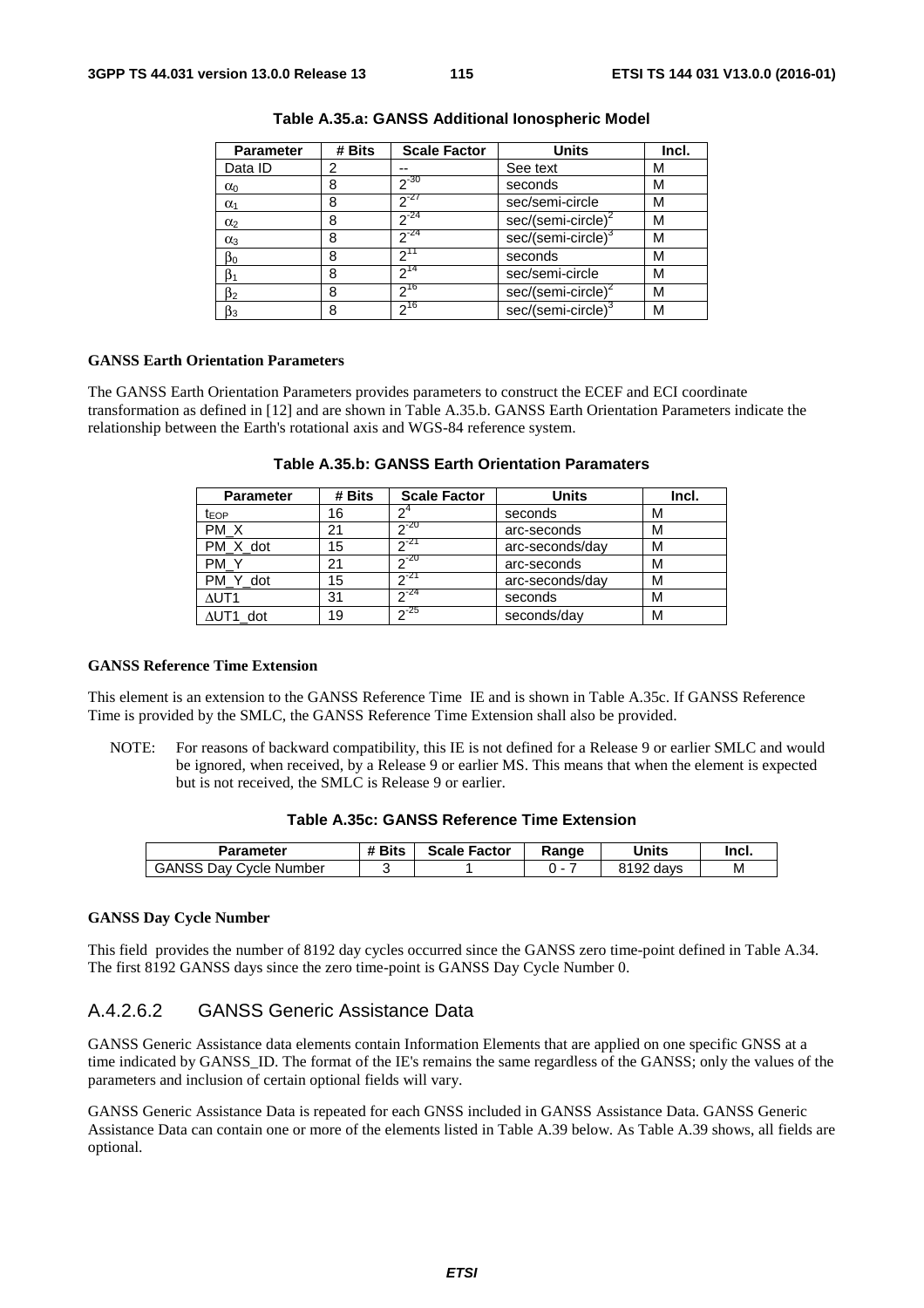| <b>Element</b>                                                                          | <b>Presence</b> | <b>Repetition</b> |  |  |  |  |
|-----------------------------------------------------------------------------------------|-----------------|-------------------|--|--|--|--|
| <b>GANSS ID</b>                                                                         | $O$ (note 1)    | Yes               |  |  |  |  |
| <b>GANSS Time Model</b>                                                                 | O               | Yes               |  |  |  |  |
| <b>DGANSS Corrections</b>                                                               | O               | Yes               |  |  |  |  |
| <b>GANSS Navigation Model</b>                                                           | O               | Yes               |  |  |  |  |
| <b>GANSS Real-Time Integrity</b>                                                        | O               | Yes               |  |  |  |  |
| <b>GANSS Data Bit Assistance</b>                                                        | O               | Yes               |  |  |  |  |
| <b>GANSS Reference Measurement Information</b>                                          | O               | Yes               |  |  |  |  |
| <b>GANSS Almanac Model</b>                                                              | O               | Yes               |  |  |  |  |
| <b>GANSS UTC Model</b>                                                                  | O               | Yes               |  |  |  |  |
| <b>GANSS Ephemeris Extension</b>                                                        | $\Omega$        | Yes               |  |  |  |  |
| <b>GANSS Ephemeris Ext Check</b>                                                        | O               | Yes               |  |  |  |  |
| SBAS ID                                                                                 | $\Omega$        | Yes               |  |  |  |  |
| <b>GANSS Additional UTC Model</b>                                                       | O               | Yes               |  |  |  |  |
| <b>GANSS Auxiliary Information</b>                                                      | O               | Yes               |  |  |  |  |
| <b>DGANSS Corrections Validity Period</b>                                               | O               | Yes               |  |  |  |  |
| <b>GANSS Time Model Extension</b>                                                       | O               | Yes               |  |  |  |  |
| <b>GANSS Reference Measurement Extension</b>                                            | O               | Yes               |  |  |  |  |
| <b>GANSS Almanac Model Extension</b>                                                    | O               | Yes               |  |  |  |  |
| <b>GANSS Almanac Model Extension-R12</b>                                                | Ω               | Yes               |  |  |  |  |
| <b>GANSS Reference Measurement Extension-R12</b>                                        | $\Omega$        | Yes               |  |  |  |  |
| <b>DBDS Corrections</b>                                                                 | (note 2)<br>O   | Yes               |  |  |  |  |
| <b>BDS Grid Model</b>                                                                   | O (note 2)      | Yes               |  |  |  |  |
| NOTE 1: Absence of this field means Galileo.                                            |                 |                   |  |  |  |  |
| NOTE 2: The field may be present if the GANSS $ID = BDS$ ; otherwise it is not present. |                 |                   |  |  |  |  |

# **Table A.39: GANSS Generic Assistance Data content**

# **GANSS\_ID**

This field indicates the GNSS for which the following assistance data IE's in GANSS Generic Assistance Data element are dedicated. The supported GANSS are listed in Table A.40. Absence of this field indicates Galileo. If GANSS ID indicates SBAS, the SBAS ID shall be included to indicate the specific SBAS addressed.

Range: 0 - 7

## **Table A.40: GANSS\_ID**

| <b>GANSS ID</b>         | <b>Indication</b> |
|-------------------------|-------------------|
| <b>SBAS</b>             |                   |
| <b>Modernized GPS</b>   |                   |
| QZSS                    | ╭                 |
| <b>GLONASS</b>          | З                 |
| <b>BDS</b>              |                   |
| Reserved for future use | $5-7$             |

#### **GANSS Time Model**

This field specifies a model to relate GNSS system time to a selected time reference. GNSS Time Offset ID (GNSS\_TO\_ID) identifies the GNSS for which the relation is provided.

The SMLC may send multiple GANSS Time Models (up to 7) for a specific GNSS depending on the number of the allowed satellite systems in GANSS Positioning Method. For example, the SMLC may send two GANSS Time Models for Galileo to give the relations between Galileo and two GNSS system times.

NOTE: The integer number of seconds of the GNSS-GNSS Time Offset is provided in the GANSS Time Model Extension in Table A.55.22.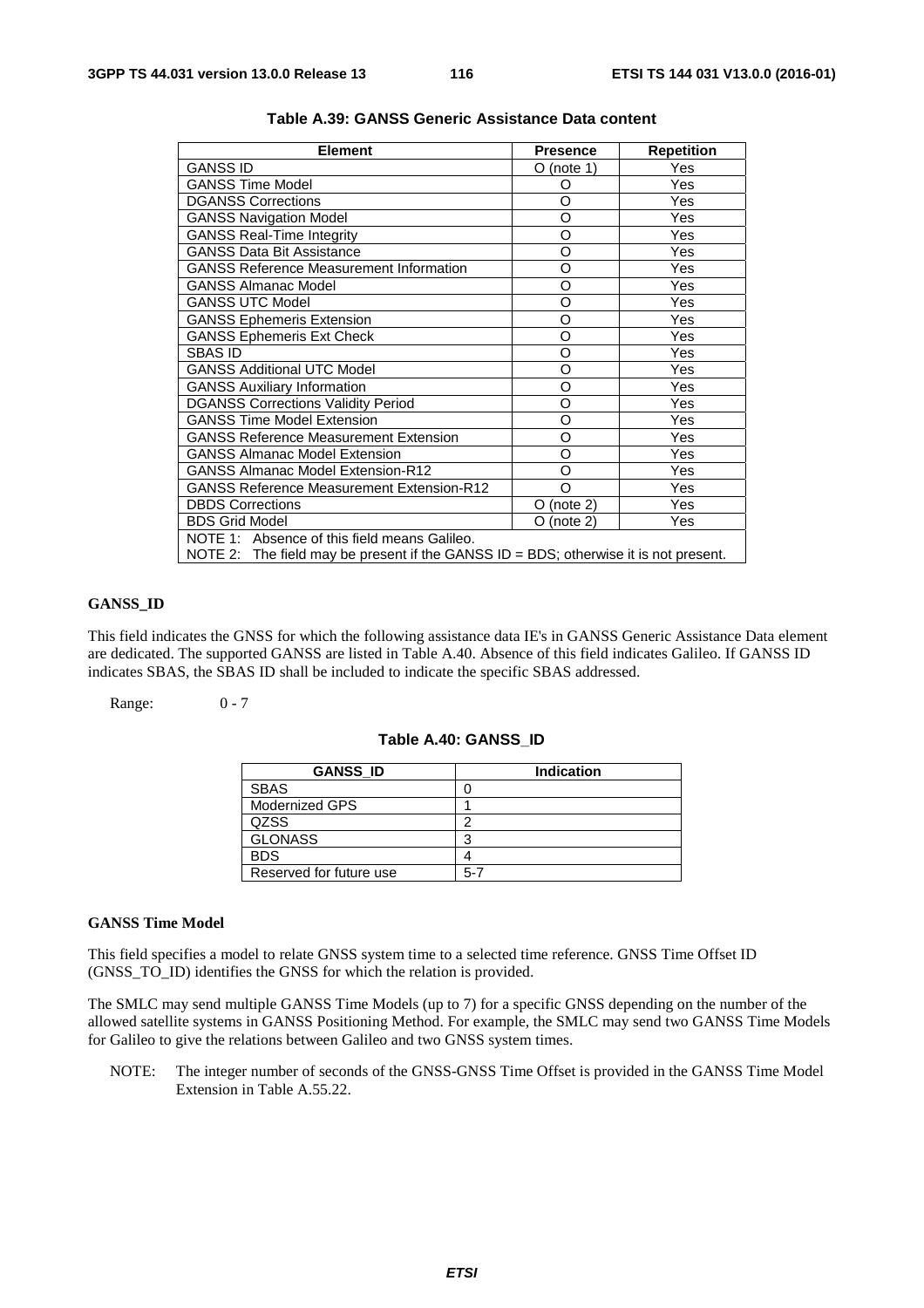| <b>Parameter</b>                  | # Bits | <b>Scale Factor</b> | Range      | <b>Units</b> | Incl. |
|-----------------------------------|--------|---------------------|------------|--------------|-------|
| <b>GANSS Time Model Reference</b> | 16     | ົດ"                 | 0 - 604784 | o            | M     |
| Time                              |        |                     |            |              |       |
| T <sub>A0</sub>                   | 32     | _ი-პნ               |            | sec          | M     |
| $T_{A1}$                          | 24     | $\sim$ -51          |            | sec/sec      | U     |
| $T_{A2}$                          |        | $\sim$ -68          |            | sec/sec      |       |
| GNSS_TO_ID                        |        | $---$               | $---$      | $---$        | м     |
| Week Number                       | 13     |                     | $0 - 8191$ | week         |       |

## **Table A.41: GANSS Time Model**

# **GANSS Time Model Reference Time**

This field specifies the reference time of week for GANSS Time Model and it is given in GNSS specific system time.

Range: 0 604784 seconds

#### $T_{A0}/T_{A1}/T_{A2}$

These fields specify the GANSS Time Model for a specific GNSS system by constant and first and second order terms of polynomial. The first and second order terms are optional.

## **GNSS\_TO\_ID**

This field specifies GNSS Time Offset ID. GANSS Time Model contains parameters to convert GNSS System Time from the system indicated by GANSS\_ID to GNSS System Time indicated by GNSS\_TO\_ID. The conversion is defined in [12,13,14].

| <b>GNSS TO ID</b>       | <b>Indication</b> |
|-------------------------|-------------------|
| <b>GPS</b>              |                   |
| <b>GALILEO</b>          |                   |
| QZSS                    | ◠                 |
| <b>GLONASS</b>          | ິ                 |
| <b>BDS</b>              |                   |
| Reserved for future use | $5 - 7$           |

## **Table A.42: GNSS\_TO\_ID**

#### **Week Number**

This field specifies the reference week of GANSS Time Model given in GNSS specific system time. This field is optional.

## **DGANSS Corrections**

These fields specify the DGANSS corrections to be used by the MS.

# **Table A.43: DGANSS Corrections**

| <b>Parameter</b>             | # Bits         | <b>Scale Factor</b>                                                      | Range      | <b>Units</b> | Incl. |
|------------------------------|----------------|--------------------------------------------------------------------------|------------|--------------|-------|
|                              |                | The following fields occur once per message                              |            |              |       |
| <b>DGANSS Reference Time</b> |                | 30                                                                       | $0 - 3570$ | seconds      | М     |
| N_SGN_TYPE                   | $\mathfrak{p}$ |                                                                          | $1 - 3$    |              | м     |
|                              |                | The following fields occur once per GANSS signal type (N_SGN_TYPE times) |            |              |       |
| GANSS_Signal_ID              | 3              | ---                                                                      |            |              | М     |
| Status/Health                | 3              |                                                                          | $0 - 7$    |              | М     |
| N SAT                        | 4              |                                                                          | $1 - 16$   |              | м     |
|                              |                | The following fields occur once per satellite (N_SAT times)              |            |              |       |
| SV_ID                        | 6              |                                                                          | 063        |              | М     |
| <b>IOD</b>                   | 10             | ---                                                                      |            |              | м     |
| <b>UDRE</b>                  | 2              | ---                                                                      | $0 - 3$    |              | М     |
| <b>PRC</b>                   | 12             | 0,32                                                                     | ±655.04    | meters       | М     |
| <b>RRC</b>                   | 8              | 0.032                                                                    | ±4.064     | meters/sec   | М     |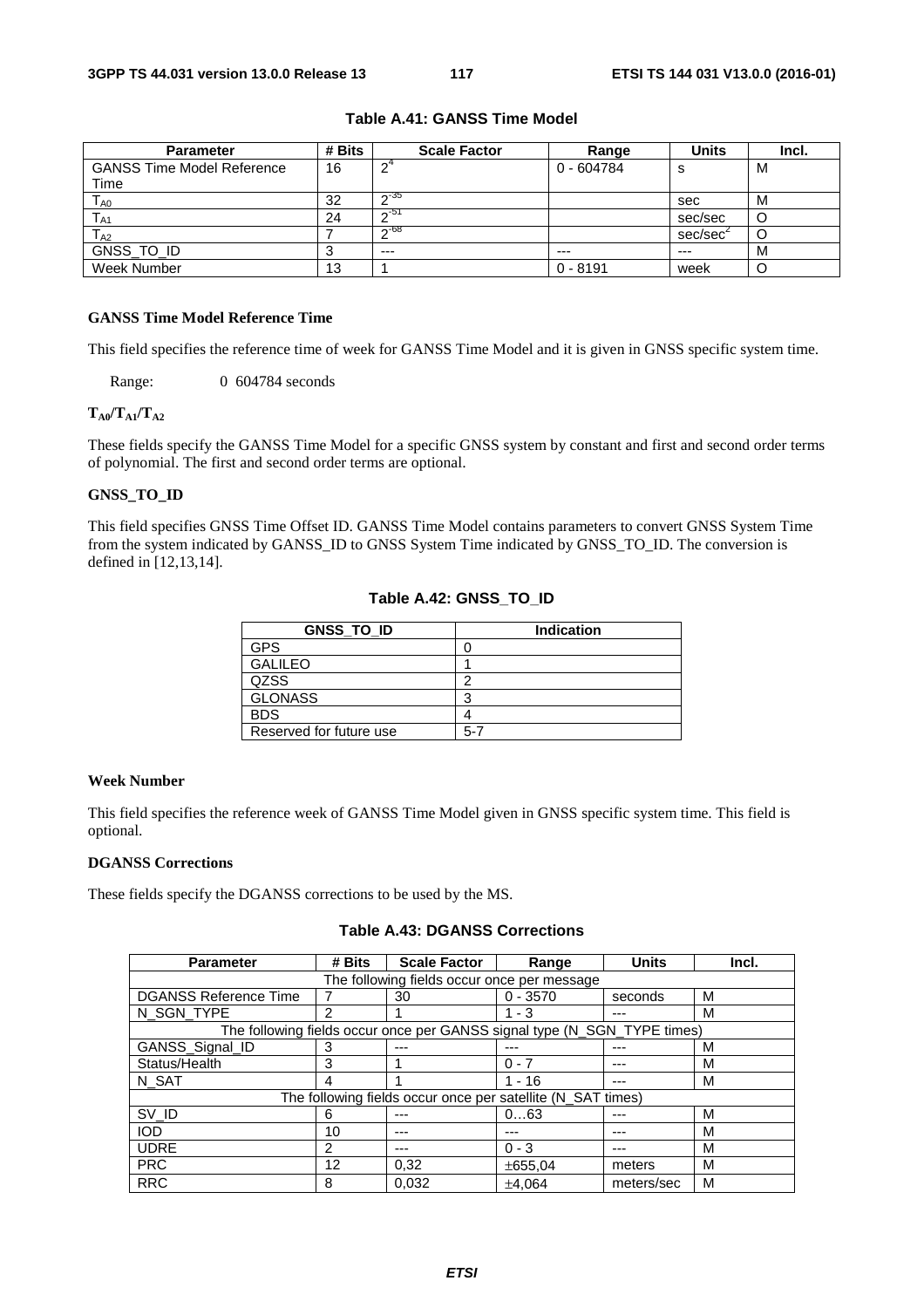## **DGANSS Reference Time**

This field indicates the baseline time for which the DGANSS corrections are valid as modulo 3600 s. DGANSS Reference Time is given in GNSS system time.

Range: 0 - 3600 s

## **N\_SGN\_TYPE**

This field indicates the number of GNSS signal types included in DGANSS Corrections IE.

Range: 1 - 3

#### **GANSS\_Signal\_ID**

DGANSS corrections are provided per GNSS signal type identified by GANSS\_Signal\_ID. The supported signals are listed in Table A.59.

#### **Status/Health**

This field indicates the status of the differential corrections contained in the broadcast message. The values of this field and their respective meanings are shown below in Table A.44.

| Code | <b>Indication</b>                            |
|------|----------------------------------------------|
| 000  | UDRE Scale Factor = $1,0$                    |
| 001  | UDRE Scale Factor = $0.75$                   |
| 010  | UDRE Scale Factor = $0.5$                    |
| 011  | UDRE Scale Factor = $0,3$                    |
| 100  | UDRE Scale Factor = $0.2$                    |
| 101  | UDRE Scale Factor = $0.1$                    |
| 110  | Reference Station Transmission Not Monitored |
| 111  | Data is invalid - disregard                  |

**Table A.44: Values of Status/Health IE** 

The first six values in this field indicate valid differential corrections. When using the values described below, the "UDRE Scale Factor" value is applied to the UDRE values contained in the message. The purpose is to indicate an estimate in the amount of error in the corrections.

The value "110" indicates that the source of the differential corrections (e.g., reference station or external DGANSS network) is currently not being monitored. The value "111" indicates that the corrections provided by the source are invalid, as judged by the source. In the later case, the message shall contain no corrections for individual satellites. Any MS that receives DGANSS Corrections in a GANSS Assistance Data IE shall contain the appropriate logic to properly interpret this condition and look for the next IE.

#### **N\_SAT**

This field indicates the number of satellites (per specified GANSS\_Signal\_ID) for which differential corrections areincluded in this element.

Range: 1 - 16

### **SV\_ID**

The SV ID is an index number for a satellite. The interpretation of SV ID is defined in Table A.10.14.

## **Issue Of Data**

Issue of Data field contains the identity for the GANSS Navigation Model, as defined in Table A.48.2 (i.e., excluding the IOD\_MSB, if applicable for the particular GANSS or signal).

### **User Differential Range Error (UDRE)**

This field provides an estimate of the uncertainty  $(1-\sigma)$  in the corrections for the particular satellite. The value in this field shall be multiplied by the UDRE Scale Factor in the common Corrections Status/Health field to determine the final UDRE estimate for the particular satellite. The meanings of the values for this field are described in Table A.45.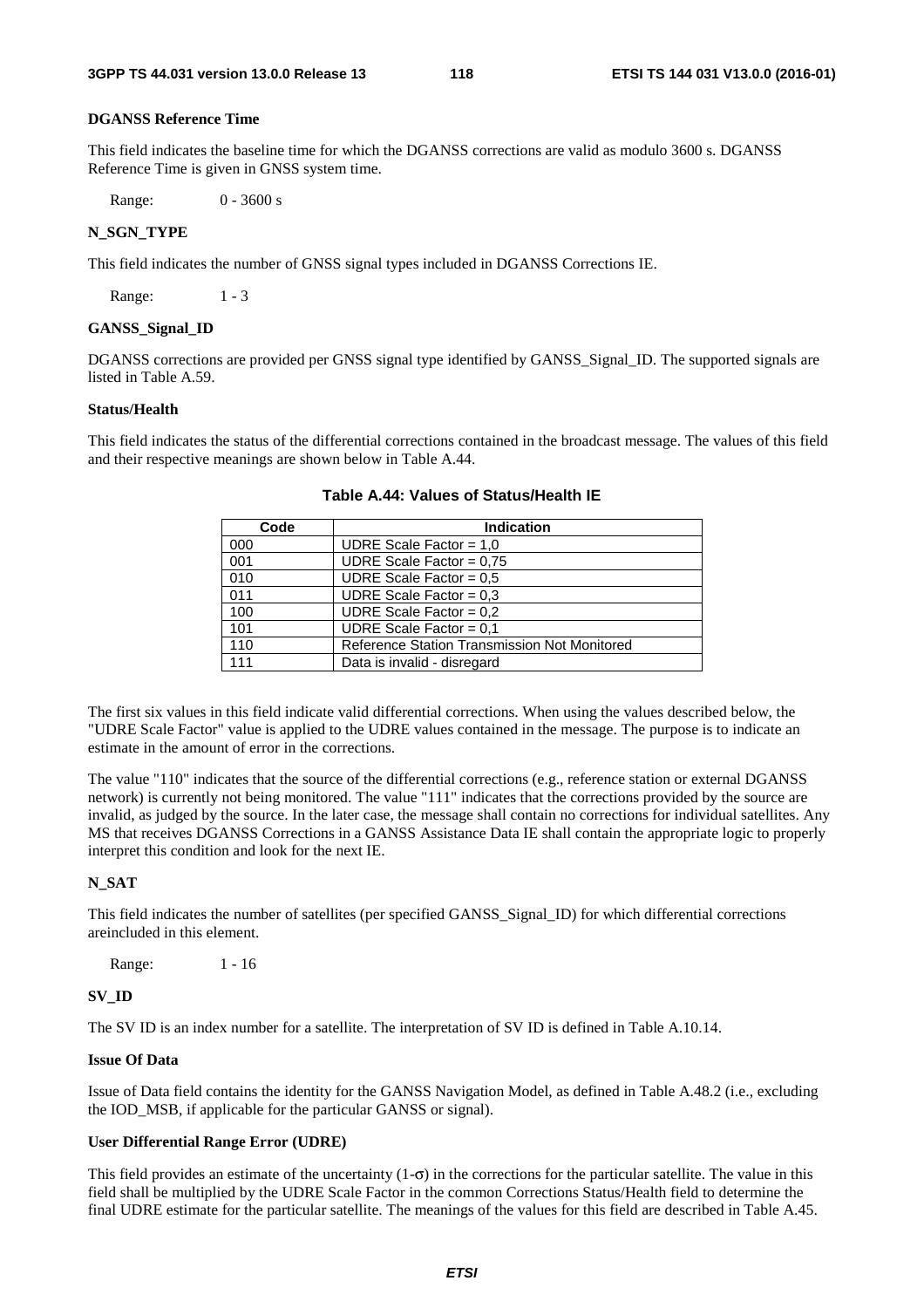| Value      | <b>Indication</b>         |
|------------|---------------------------|
|            | UDRE $\leq$ 1.0 m         |
| $^{\circ}$ | 1,0 m < UDRE $\leq$ 4,0 m |
| 10         | 4,0 m < UDRE $\leq$ 8,0 m |
|            | $8.0 m <$ UDRE            |

**Table A.45: Values of UDRE IE** 

Each UDRE value shall be adjusted based on the operation of an Integrity Monitor (IM) function which exists at the network (SMLC, GPS server, or reference GPS receiver itself). Positioning errors derived at the IM which are excessive relative to DGPS expected accuracy levels shall be used to scale the UDRE values to produce consistency.

#### **Pseudo-Range Correction (PRC)**

This field indicates the correction to the pseudorange for the particular satellite at DGANSS Reference Time, *t*0. The value of this field is given in meters (m) and the resolution is 0,32, as shown in Table A.43 above. The method of calculating this field is described in [9].

If the SMLC has received a request for GANSS assistance data from an MS which included a request for the navigation models and DGANSS (i.e., bit J and M are set to one in 'Requested GANSS Assistance Data, see 3GPP TS 49.031), the SMLC shall determine, for each satellite, if the navigation model stored by the MS is still suitable for use with DGANSS corrections (also see navigation model update conditions right before Table A.46) and if so and if DGANSS corrections are supported the SMLC should send DGANSS corrections without including the navigation model.

The IOD value sent for a satellite shall always be the IOD value that corresponds to the navigation model for which the pseudo-range corrections are applicable.

The pseudo-range correction shall correspond to the available navigation model (the one already stored in and identified by the MS or the one included in the same procedure as the pseudo-range correction). The MS shall only use the PRC value when the IOD value received matches its available navigation model.

Pseudo-range corrections are provided with respect to GNSS specific geodetic datum (e.g., PZ-90.02 if GANSS ID indicates GLONASS).

#### **Pseudo-Range Rate Correction (RRC)**

This field indicates the rate-of-change of the pseudorange correction for the particular satellite, using the satellite ephemeris and clock corrections identified by the IOD IE. The value of this field is given in meters per second (m/sec) and the resolution is 0,032, as shown in table A.43 above. For some time  $t_1 > t_0$ , the corrections for IOD are estimated by

$$
PRC(t_{1,\text{IOD}}) = PRC(t_{0,\text{IOD}}) + RRC(t_{0,\text{IOD}}) (t_1 - t_0),
$$

and the MS uses this to correct the pseudorange it measures at  $t_1$ ,  $PR_m(t_1 \text{ IOD})$ , by

$$
PR(t_{1, IOD}) = PR_m(t_{1, IOD}) + PRC(t_{1, IOD}).
$$

The SMLC shall always send the RRC value that corresponds to the PRC value that it sends (see above for details). The MS shall only use the RRC value when the IOD value received matches its available navigation model.

#### **GANSS Navigation Model**

This set of fields contains information required to manage the transfer of precise navigation data to the GANSS-capable MS. In response to a request from a MS for GANSS Assistance Data, the SMLC shall determine whether to send the navigation model for a particular satellite to an MS based upon factors like the T-Toe limit specified by the MS and any request from the MS for DGANSS (also see above). This information includes control bit fields as well as satellite ephemeris and clock corrections and clock and orbit accuracy models. GANSS Orbit Model can be given in Keplerian parameters or as state vector in Earth-Centered Earth-Fixed coordinates, dependent on the GANSS-ID and the MS capabilities. The meaning of these parameters is defined in relevant ICDs of the particular GANSS and GNSS specific interpretations apply. For example, Modernized GPS and QZSS use the same model parameters but some parameters have a different interpretation [16].

GANSS Navigation Model element can contain data up to at most 32 satellites. The individual fields are given in Table A.46 and the conditions for their presence is discussed below.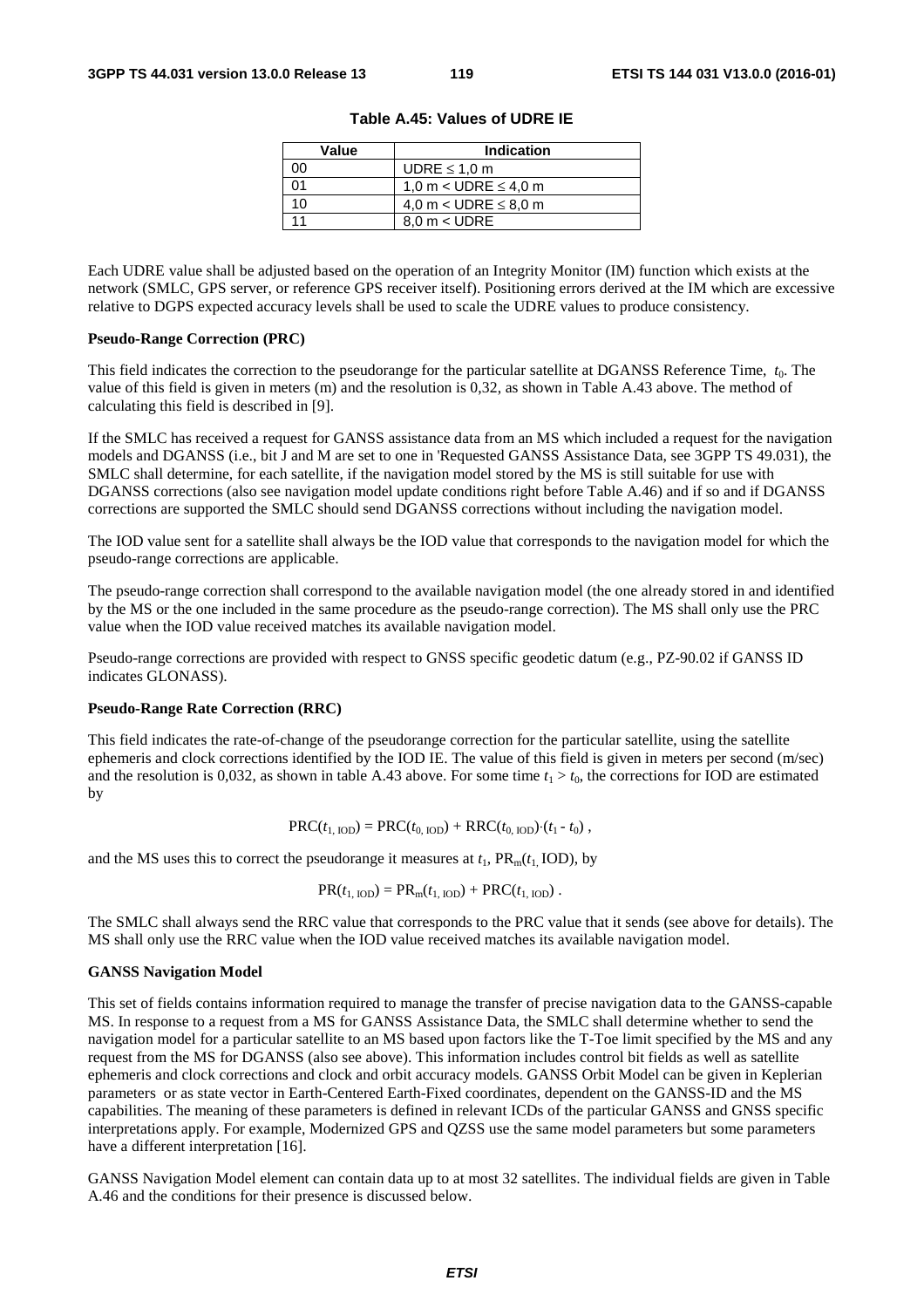| <b>Parameter</b>           | # Bits                                                        | <b>Scale Factor</b> | <b>Units</b> | Incl. |
|----------------------------|---------------------------------------------------------------|---------------------|--------------|-------|
|                            | <b>Navigation Model Flow Control (once per message)</b>       |                     |              |       |
| Num_Sat                    |                                                               |                     |              | M     |
| Non-Broadcast Indication   |                                                               |                     |              | м     |
|                            | The following fields occur once per satellite (Num_Sat times) |                     |              |       |
| <b>SVID</b>                |                                                               |                     |              | М     |
| <b>SV Health</b>           | 5                                                             |                     |              | М     |
| <b>IOD</b>                 | 10                                                            |                     |              | М     |
| <b>GANSS Clock Model</b>   | See Table A.49.1                                              |                     |              | м     |
| <b>GANSS Orbit Model</b>   | See Table A.49.2                                              |                     |              | М     |
| SV Health MSB              |                                                               |                     |              |       |
| <b>IOD MSB</b>             |                                                               |                     |              |       |
| <b>SV Health Extension</b> |                                                               |                     |              |       |

#### **Table A.46: GANSS Navigation Model contents**

#### **Num\_Sat**

This field specifies the number of satellites that are included in the provided GANSS Navigation Model element. A range of 1-32 is available. This field is mandatory when the GANSS Navigation Model field is included in the GANSS Assistance Data message.

#### **Non-Broadcast Indication**

This field indicates if the GANSS Navigation Model Elements are not derived from satellite broadcast data or are given in a format not native to the GANSS.

## **Table A.47: Values of Non-Broadcast Indication Flag**

| Value | <b>Non-Broadcast Indication</b>                                           |
|-------|---------------------------------------------------------------------------|
|       | <b>GANSS Navigation Data elements corresponding with broadcasted</b>      |
|       | data                                                                      |
|       | <b>GANSS Navigation Data element not derived from satellite broadcast</b> |

#### **SV\_ID**

The field specifies the SV/Slot ID for which the GANSS Navigation Model Elements is given. The interpretation of SV ID is defined in Table A.10.14.

Range: 0 - 63

## **SV Health and SV Health\_MSB**

This parameter gives information about the satellite's current health. The health values are GNSS system specific. The SV Health bits have the encoding as in Table A.48.1 for a particular GANSS. The SV Health\_MSB may be present for some GANSS or signals as defined in Table A.48.1. If SV Health\_MSB is present, the total SV Health information is created by appending the SV Health field to the SV Health\_MSB field.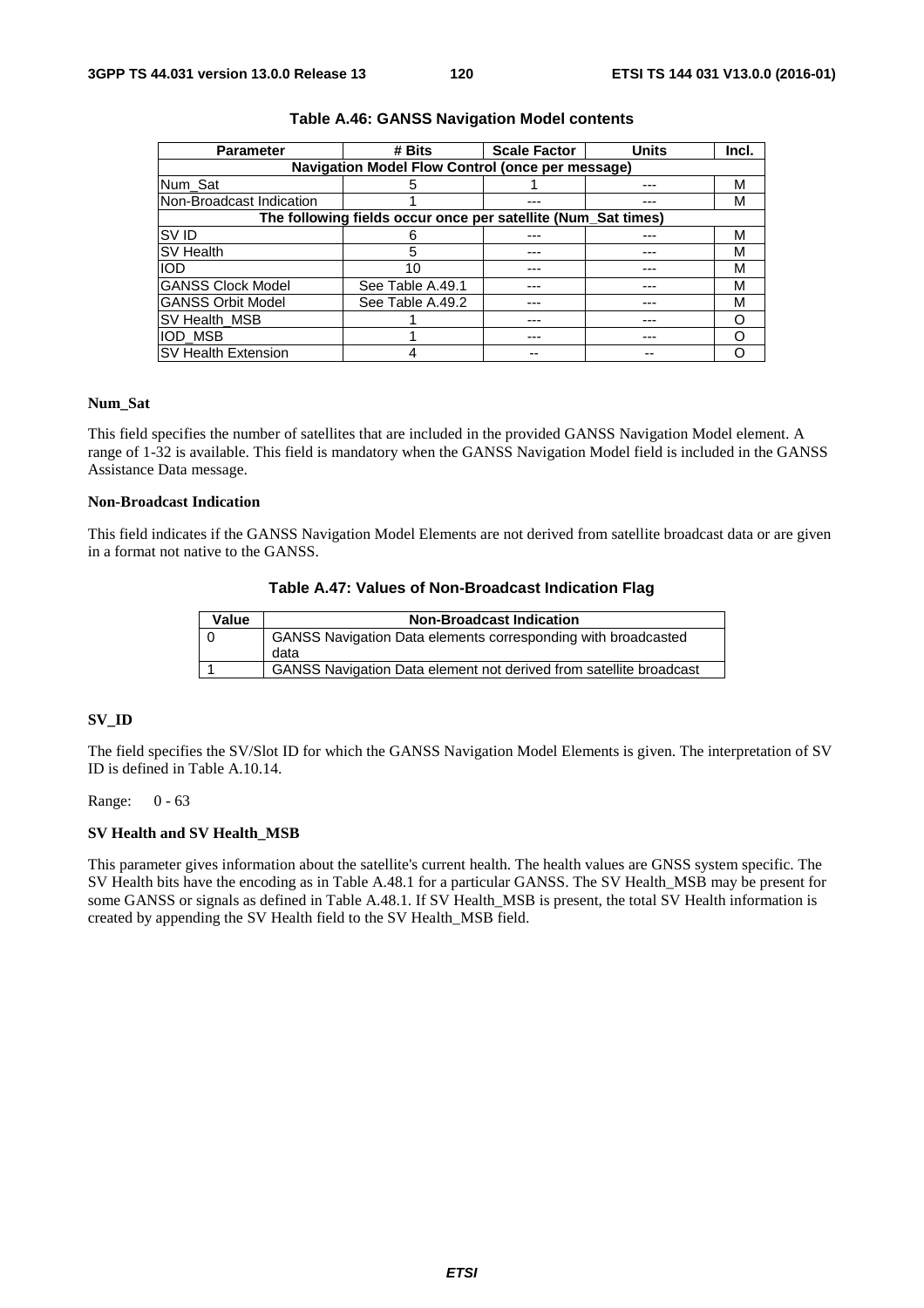| <b>GANSS</b>        | <b>SV</b>         | SV Health Bit String(5) |                        |                          |            |                          |  |
|---------------------|-------------------|-------------------------|------------------------|--------------------------|------------|--------------------------|--|
|                     | <b>Health_MSB</b> | Bit 1 (MSB)             | Bit 2                  | Bit 3                    | Bit 4      | Bit 5 (LSB)              |  |
| Galileo             | $-(-1)$           | E5a Data                | E5b Data               | E <sub>1</sub> -B Data   |            | E5a Signal Health Status |  |
| [11, section]       |                   | <b>Validity Status</b>  | <b>Validity Status</b> | <b>Validity Status</b>   |            |                          |  |
| 5.1.9.3             |                   |                         |                        |                          |            |                          |  |
| Modernized          | $-(-1)$           | L <sub>1</sub> C Health | L1 Health              | L <sub>2</sub> Health    | L5 Health  | 'ח'                      |  |
| $GPS^{(2)}$         |                   | [14]                    | [12, 13]               | [12,13]                  | [12, 13]   | (reserved)               |  |
| SBAS <sup>(3)</sup> | $-$ (1)           | Ranging On              | Corrections            | Integrity On             | 'ח'        | 'ח'                      |  |
|                     |                   | $(0)$ , Off $(1)$       | On (0), Off (1)        | $(0)$ , Off $(1)$        | (reserved) | (reserved)               |  |
| QZSS                | MSB of SV         |                         |                        | 5 LSBs of SV Health [16] |            |                          |  |
| $QZS-L1^{(4)}$      | Health [16]       |                         |                        |                          |            |                          |  |
| QZSS                | $-$ (1)           | L1C Health              | L1 Health              | L <sub>2</sub> Health    | L5 Health  | 'ח'                      |  |
| QZS-                |                   | $[16]$                  | $[16]$                 | $[16]$                   | $[16]$     | (reserved)               |  |
| $L1C/L2C/L5^{(5)}$  |                   |                         |                        |                          |            |                          |  |
| <b>GLONASS</b>      | $-$ (1)           | $B_n$ (MSB)             | $F_T$                  |                          |            |                          |  |
|                     |                   | [17, page 23]           | [17, Table 4.4]        |                          |            |                          |  |
| <b>BDS</b>          | $---(1)$          | <b>B1I Health</b>       | 'ח'                    |                          |            |                          |  |
|                     |                   | (SatH1) [18]            | (reserved)             |                          |            |                          |  |

### **Table A.48.1: Interpretation SV Health Bits**

Note 1: The SV Health\_MSB field shall not be present in GANSS Navigation Model for these GANSS or GANSS signals. Note 2: If a certain signal is not supported on the satellite indicated by SV\_ID, the corresponding health bit shall be set to '1' (i.e., signal can not be used).

Note 3: SV Health in case of GANSS ID indicates SBAS includes the 5 LSBs of the Health included in GEO Almanac Message Parameters (Type 17) [15].

Note 4: If GANSS ID indicates 'QZSS', and GANSS Orbit Model-2 is included, this interpretation of SV Health applies. Note 5: If GANSS ID indicates 'QZSS', and GANSS Orbit Model-3 is included, this interpretation of SV Health applies.

#### **SV Health Extension**

This parameter gives additional information about the satellite's current health. The health values are GNSS system specific. The SV Health Extension bits have the encoding as in Table A.48.1a for a particular GANSS.

|  | Table A.48.1a: Interpretation SV Health Extension Bits |  |  |  |
|--|--------------------------------------------------------|--|--|--|
|--|--------------------------------------------------------|--|--|--|

| <b>GANSS</b>                  | SV Health Extension Bit String(4) |       |       |                           |
|-------------------------------|-----------------------------------|-------|-------|---------------------------|
|                               | Bit 1 (MSB)                       | Bit 2 | Bit 3 | Bit 4 (LSB)               |
| Galileo [11, section 5.1.9.3] | E5b Signal Health Status          |       |       | E1-B Signal Health Status |

#### **Issue Of Data**

Issue of Data field contains the identity for GANSS Navigation Model. The IOD\_MSB may be present for some GANSS or signals as defined in Table A.48.2a. If IOD\_MSB is present, the total IOD information is constructed as defined in Table A.48.2a.

In the case of broadcasted Galileo ephemeris, the IOD contains the IODnav as described in [11].

In case of broadcasted Modernized GPS ephemeris, the IOD contains the 11-bit parameter  $t_{oe}$  as defined in [12, Table 30-I] [14, Table 3.5-1] and is constructed using IOD and IOD\_MSB fields.

In case of broadcasted SBAS ephemeris, the IOD contains the 8 bits Issue of Data as defined in [15] Message Type 9.

In case of broadcasted QZSS QZS-L1 ephemeris, the IOD contains the IODC as described in [16].

In case of broadcasted QZSS QZS-L1C/L2C/L5 ephemeris, the IOD contains the 11-bit parameter  $t_{oe}$  as defined in [16] and is constructed using IOD and IOD\_MSB fields.

In case of broadcasted GLONASS ephemeris, the IOD contains the parameter  $t<sub>h</sub>$  as defined in [17].

In case of broadcasted BDS ephemeris, the IOD contains the 11 MSB bits of  $t_{oe}$  as defined in [18].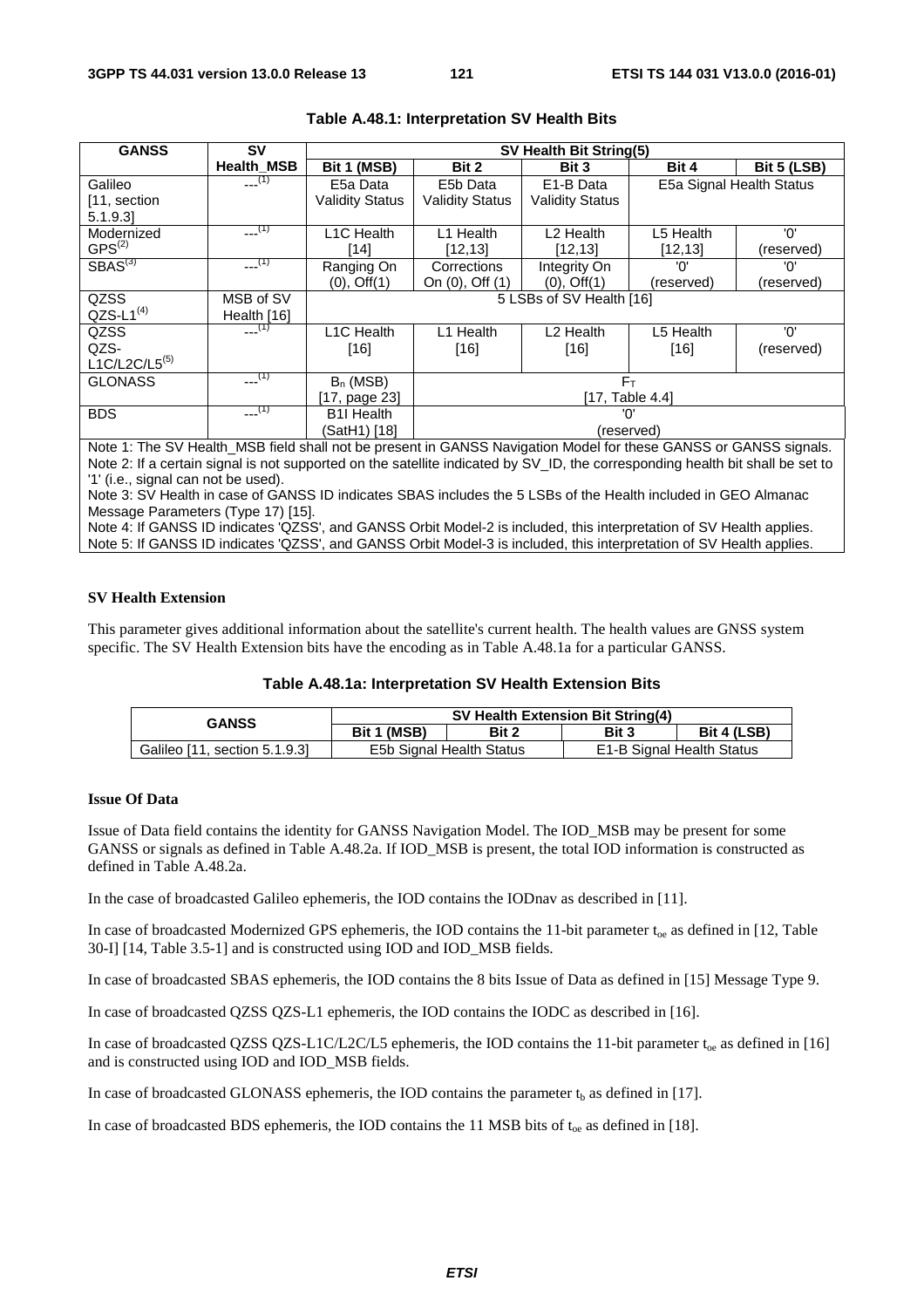| <b>GANSS</b>                                                     | <b>Parameter</b>                                             | # Bits | <b>Scale Factor</b> | Range      | <b>Units</b> |  |
|------------------------------------------------------------------|--------------------------------------------------------------|--------|---------------------|------------|--------------|--|
| Galileo                                                          | <b>IODnav</b>                                                | 10     | $- -$               | $0 - 1023$ | $- -$        |  |
| Modernized GPS <sup>(1)</sup>                                    | $\mathsf{LSBs}\hspace{0.04cm}$ of $\mathfrak{t}_\mathsf{oe}$ | 10     | 300                 | 0-306900   | seconds      |  |
| <b>SBAS</b>                                                      | <b>IOD</b>                                                   | 8      | $- -$               | $0 - 255$  | $- -$        |  |
| $QZSS - QZS - \overline{L1^{(2)}}$                               | <b>IODC</b>                                                  | 10     | $- -$               | $0 - 1023$ | --           |  |
| $QZSS - QZS -$                                                   | $LSBs$ of $t_{\text{one}}$                                   | 10     | 300                 | 0-306900   | seconds      |  |
| $L1C/L2C/L5^{(1)(3)}$                                            |                                                              |        |                     |            |              |  |
| <b>GLONASS</b>                                                   | th                                                           |        | 15                  | 15-1425    | minutes      |  |
| BDS <sup>(4)</sup>                                               | bit 2 (MSB) to                                               | 10     | 512                 | 0-524288   | seconds      |  |
|                                                                  | bit 11 (MSB)                                                 |        |                     |            |              |  |
|                                                                  | $of t_{oe}$                                                  |        |                     |            |              |  |
| Note 1: The MSB of t <sub>oe</sub> is provided in IOD_MSB field. |                                                              |        |                     |            |              |  |

|  |  | Table A.48.2: Interpretation of Issue Of Data |
|--|--|-----------------------------------------------|
|--|--|-----------------------------------------------|

Note 2: If GANSS ID indicates 'QZSS', and GANSS Clock and Orbit Model-2 are included, this interpretation of IOD applies.

Note 3: If GANSS ID indicates 'QZSS', and GANSS Clock and Orbit Model-3 are included, this interpretation of IOD applies .

Note 4: If GANSS ID indicates 'BDS', the bit 2 (MSB) to bit 11 (MSB) are provided in IOD field and the bit 1 (MSB) is provided in IOD\_MSB field.

| GANSS <sup>(1)</sup> | <b>IOD MSB</b>            | <b>Scale Factor</b>        | Units   | Comment                                                                                             |  |  |  |  |
|----------------------|---------------------------|----------------------------|---------|-----------------------------------------------------------------------------------------------------|--|--|--|--|
| Modernized GPS       | $MSB$ of $t_{oe}$         | 307200                     | seconds | The full $t_{\text{oe}}$ is constructed as "MSB of                                                  |  |  |  |  |
|                      |                           |                            |         | $t_{\text{oe}}$ " x 307200 + "LSBs of $t_{\text{oe}}$ " x 300                                       |  |  |  |  |
|                      |                           |                            |         | (Effective range of full $t_{\text{oe}}$ is 0-                                                      |  |  |  |  |
|                      |                           |                            |         | 604500 seconds)                                                                                     |  |  |  |  |
| $QZSS - QZS$         | $MSB$ of $t_{\text{one}}$ | 307200                     | seconds | The full $t_{\text{oe}}$ is constructed as "MSB of                                                  |  |  |  |  |
| L1C/L2C/L5           |                           |                            |         | $t_{\rm oe}$ " x 307200 + "LSBs of $t_{\rm oe}$ " x 300                                             |  |  |  |  |
|                      |                           |                            |         | (Effective range of full $t_{\text{oe}}$ is 0-                                                      |  |  |  |  |
|                      |                           |                            |         | 604500 seconds)                                                                                     |  |  |  |  |
| <b>BDS</b>           | Bit 1 (MSB) of            | 524288                     | seconds | The full IOD is constructed as "                                                                    |  |  |  |  |
|                      | <b>L</b> oe               |                            |         | IOD MSB " x 524288+ "IOD" x 512                                                                     |  |  |  |  |
|                      |                           |                            |         | (Effective range of IOD is 0-604672                                                                 |  |  |  |  |
| seconds)             |                           |                            |         |                                                                                                     |  |  |  |  |
|                      |                           |                            |         | Note 1: The IOD_MSB field shall not be present in GANSS Navigation Model for GANSS or GANSS signals |  |  |  |  |
|                      |                           | not defined in this Table. |         |                                                                                                     |  |  |  |  |

## **Table A.48.2a: Interpretation of IOD\_MSB**

#### **GANSS Clock Model**

GANSS clock model (Model-1) contains one or two clock model elements. If included, Clock Model-1 shall be included once or twice depending on the MS capability.

If the MS is supporting multiple Galileo signals, the SMLC shall include both F/Nav and I/Nav clock models in GANSS Clock Model IE if the SMLC assumes the MS to perform Location Information calculation using multiple signals. The MS capabilities to support multiple GNSS frequencies are indicated in the Positioning Capability Response element (clause A.8). Otherwise, SMLC shall include only the model suitable for the GNSS.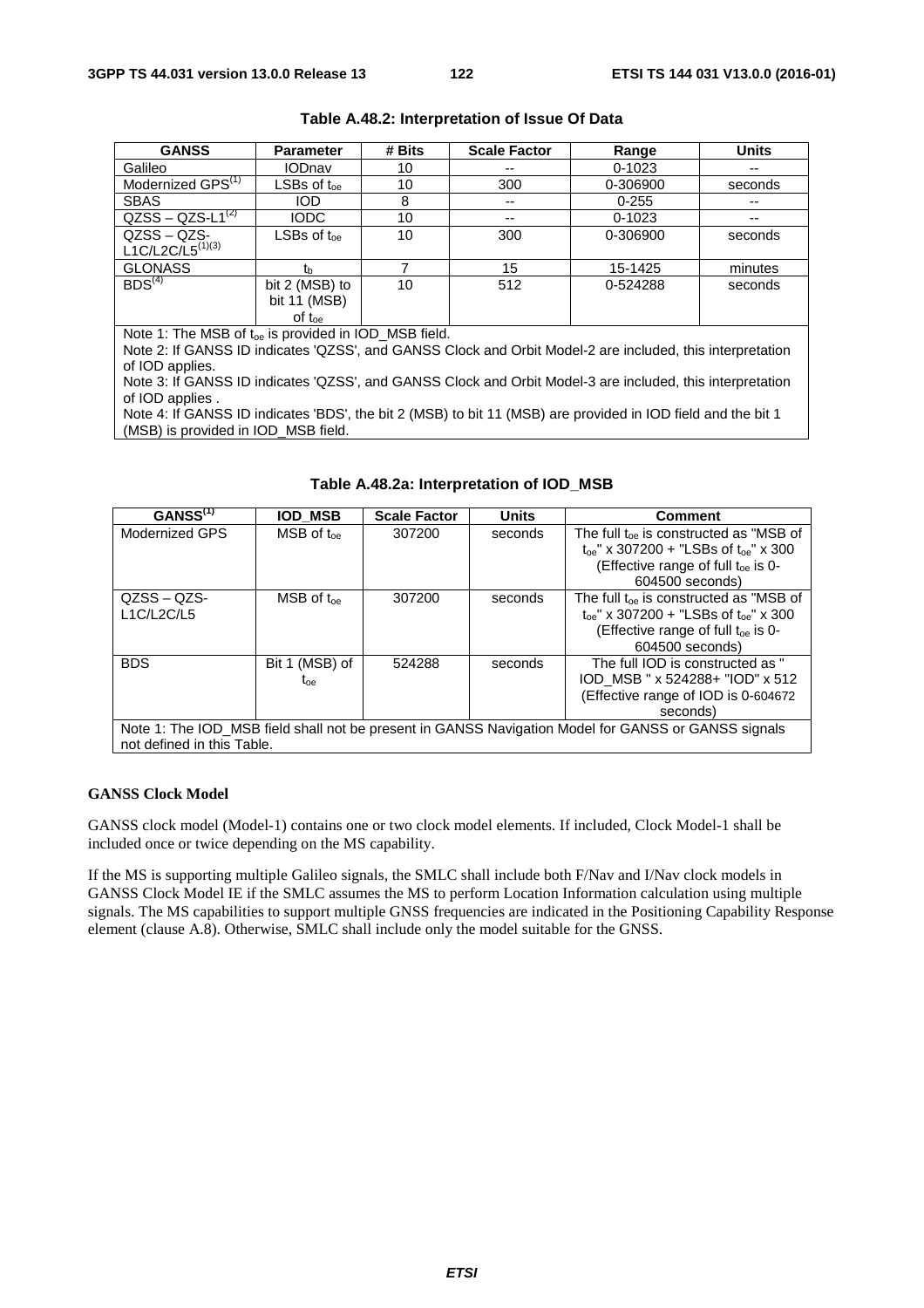| <b>Parameter</b>                             | # Bits          | <b>Scale Factor</b>                                                               | <b>Units</b>                          | Incl.                                             |
|----------------------------------------------|-----------------|-----------------------------------------------------------------------------------|---------------------------------------|---------------------------------------------------|
|                                              |                 | One of the following models can be included:                                      |                                       |                                                   |
|                                              |                 | Model-1:                                                                          |                                       |                                                   |
|                                              |                 | Satellite Clock Model (Galileo [11])                                              |                                       |                                                   |
| $t_{\underline{oc}}$                         | $14^{(u)}$      | 60<br>$2^{59}$                                                                    | $\frac{\text{sec}}{\text{sec/sec}^2}$ | $\frac{\mathsf{C}^{(1)}}{\mathsf{C}^{(1)}}$       |
| af <sub>2</sub>                              | 6               |                                                                                   |                                       |                                                   |
| af <sub>1</sub>                              | 21              | $\frac{2^{46}}{2^{34}}$<br>$\frac{2^{34}}{2^{32}}$                                | sec/sec                               | $\frac{\rm C^{(1)}}{\rm C^{(1)}}$                 |
| af <sub>0</sub>                              | 31              |                                                                                   | sec                                   |                                                   |
| $T_{GD}$ (BGD)                               | 10              |                                                                                   | sec                                   |                                                   |
| Model ID                                     | 1               |                                                                                   |                                       | $\overline{0}$                                    |
|                                              |                 | Model-2:                                                                          |                                       |                                                   |
|                                              |                 | <b>NAV Clock Model</b>                                                            |                                       |                                                   |
| $t_{oc}$                                     | 16              | 2 <sup>4</sup>                                                                    | seconds                               | $C^{(1)}$                                         |
| af <sub>2</sub>                              | 8               | $\frac{2^{55}}{2^{43}}$<br>$\frac{2^{37}}{2^{37}}$                                | sec/sec <sup>2</sup>                  | $\frac{C^{(1)}}{C^{(1)}}$                         |
| af <sub>1</sub>                              | 16              |                                                                                   | sec/sec                               |                                                   |
| af <sub>0</sub>                              | $\overline{22}$ |                                                                                   | seconds                               | $\frac{C^{(1)}}{C^{(1)}}$                         |
| $T_{GD}$                                     | 8               | $2^{-31}$                                                                         | seconds                               |                                                   |
|                                              |                 | Model-3:                                                                          |                                       |                                                   |
|                                              | 11              | CNAV/CNAV-2 Clock Model                                                           |                                       | $C^{(1)}$                                         |
| $t_{\rm oc}$                                 | 11              | 300<br>300                                                                        | seconds                               | $C^{(1)}$                                         |
| $t_{op}$<br><b>URA<sub>oc</sub></b> Index    | 5               |                                                                                   | seconds                               | $\overline{C}^{(1)}$                              |
| URA <sub>oc1</sub> Index                     | $\overline{3}$  |                                                                                   | $---$                                 | $C^{(1)}$                                         |
| URA <sub>oc2</sub> Index                     | $\overline{3}$  | $\hspace{0.05cm} \dashrightarrow$                                                 | ---<br>---                            |                                                   |
|                                              | 10              | $\overline{\phantom{a}}$                                                          | sec/sec <sup>2</sup>                  | $\frac{\overline{C}^{(1)}}{C^{(1)}}$              |
| $a_{f2-n}$                                   | 20              |                                                                                   | sec/sec                               | $C^{(1)}$                                         |
| $a_{f1-n}$<br>$a_{f0-n}$                     | $\overline{26}$ | $\frac{2^{-60}}{2^{-35}}$<br>$\frac{2^{-35}}{2^{-35}}$                            | seconds                               | $C^{(1)}$                                         |
| $T_{GD}$                                     | 13              |                                                                                   | seconds                               | $C^{(1)}$                                         |
| <b>ISCL1CP</b>                               | $\overline{13}$ |                                                                                   | seconds                               | $O^{(2)}$                                         |
| <b>ISC<sub>L1CD</sub></b>                    | $\overline{13}$ | $\frac{2^{35}}{2^{35}}$<br>$\frac{2^{35}}{2^{35}}$<br>$\frac{2^{35}}{2^{35}}$     | seconds                               | $O^{(2)}$                                         |
| $\overline{\text{ISC}}_{\text{L1C/A}}$       | $\overline{13}$ |                                                                                   | seconds                               | $O^{(3)}$                                         |
| $ISC_{L2C}$                                  | 13              |                                                                                   | seconds                               | $O^{(3)}$                                         |
| ISC <sub>L515</sub>                          | $\overline{13}$ |                                                                                   | seconds                               | O <sup>(4)</sup>                                  |
| ISC <sub>L5Q5</sub>                          | 13              | $2^{-35}$                                                                         | seconds                               | $O^{(4)}$                                         |
|                                              |                 | Model-4:                                                                          |                                       |                                                   |
|                                              |                 | <b>GLONASS Satellite Clock Model</b>                                              |                                       |                                                   |
| $\tau_n(t_b)$                                | 22              | $2^{-30}$                                                                         | seconds                               | $C^{(1)}$                                         |
| $\gamma_n(t_b)$                              | $\overline{11}$ | $2^{-40}$                                                                         |                                       | $C^{(1)}$                                         |
| $\Delta\tau_{\text{n}}$                      | 5               | $2^{-30}$                                                                         | seconds                               | $\overline{\circ}$                                |
|                                              |                 | Model-5:                                                                          |                                       |                                                   |
|                                              |                 | <b>SBAS Satellite Clock Model</b>                                                 |                                       |                                                   |
| t0                                           | 13              | 16                                                                                | seconds                               | $C^{(1)}$                                         |
| a <sub>Gfo</sub>                             | 12              | $2^{31}$<br>$2^{-40}$                                                             | seconds                               | $C^{(1)}$<br>$\text{C}^{\scriptscriptstyle{(1)}}$ |
| a <sub>Gf1</sub>                             | 8               |                                                                                   | Seconds/sec                           |                                                   |
| Model-6:<br><b>BDS Satellite Clock Model</b> |                 |                                                                                   |                                       |                                                   |
| <b>AODC</b>                                  | $\overline{5}$  |                                                                                   |                                       | $C^{(1)}$                                         |
|                                              | 17              | $2^3$                                                                             | seconds                               | $C^{(1)}$                                         |
| $t_{oc}$                                     | 24              | $2^{-33}$                                                                         | sec/sec                               | $C^{(1)}$                                         |
| $a_0$<br>$a_1$                               | 22              | $2^{50}$                                                                          | sec/sec <sup>2</sup>                  | $C^{(1)}$                                         |
| a <sub>2</sub>                               | 11              | $2^{.66}$                                                                         | seconds                               | $\mathsf{C}^{(1)}$                                |
| $\mathsf{T}_{\mathsf{GD}}$                   | 10              | $10^{-10}$                                                                        | seconds                               | $C^{(1)}$                                         |
| NOTE 1:                                      |                 | All of these fields shall be present together, or none of them shall be present.  |                                       |                                                   |
| NOTE 2:                                      |                 | Both of these fields shall be present together, or none of them shall be present. |                                       |                                                   |
| NOTE 3:                                      |                 | Both of these fields shall be present together, or none of them shall be present. |                                       |                                                   |
| NOTE 4:                                      |                 | Both of these fields shall be present together, or none of them shall be present. |                                       |                                                   |

# **Table A.49.1: GANSS Clock Model**

**Model ID**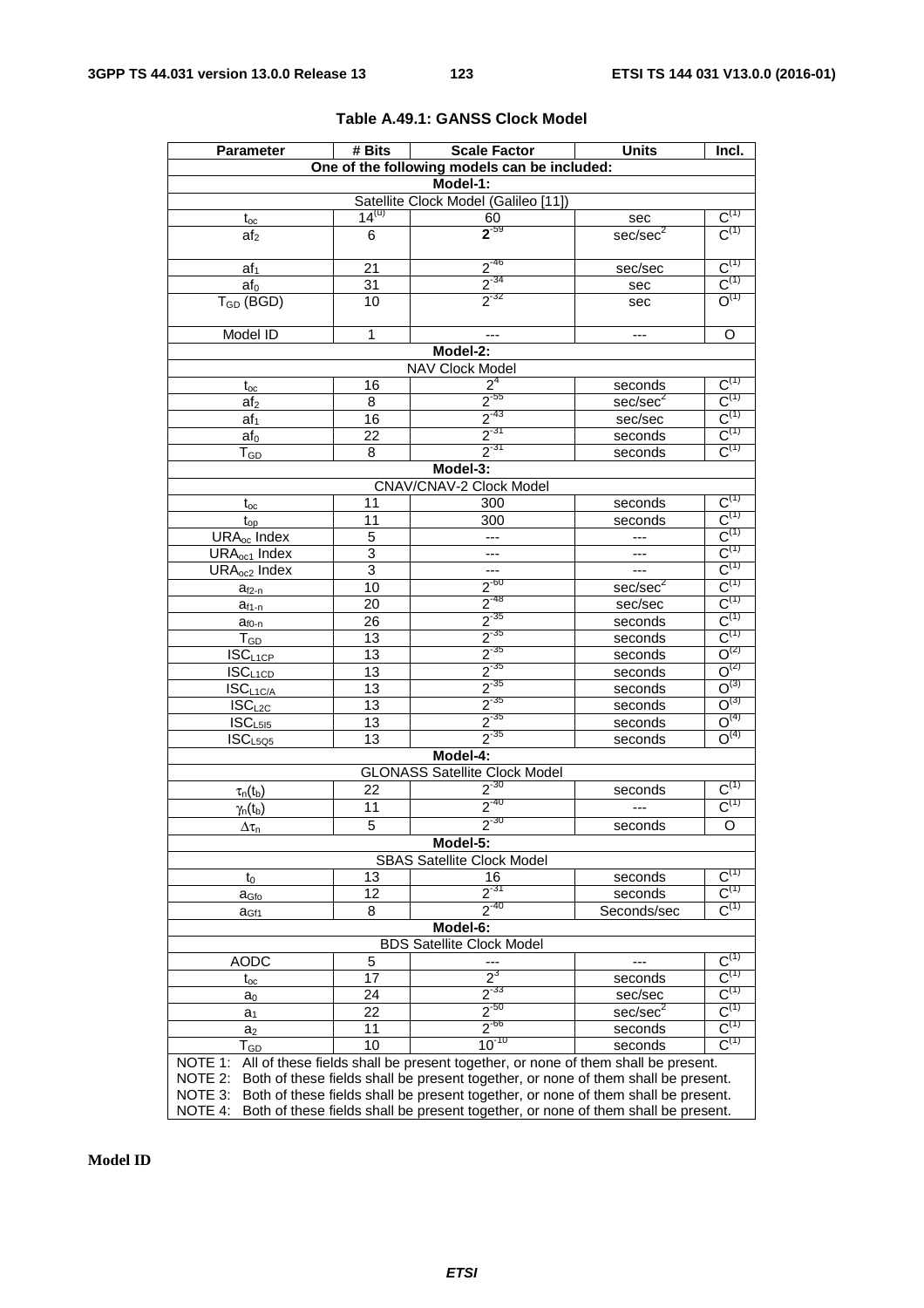This field specifies the identity of the clock model according to Table A.49.1a. This field is optional.

# **Table A.49.1a: Galileo Clock Model Identity**

| Value | <b>Identity</b> |
|-------|-----------------|
|       | I/Nav           |
|       | F/Nav           |

# **GANSS Orbit Model**

GANSS Orbit Model IE contains the following presentation: Satellite Navigation Model Using Keplerian Parameters or Satellite Navigation Model Using Earth-Centered, Earth-fixed Parameters as described in Table A.49.2.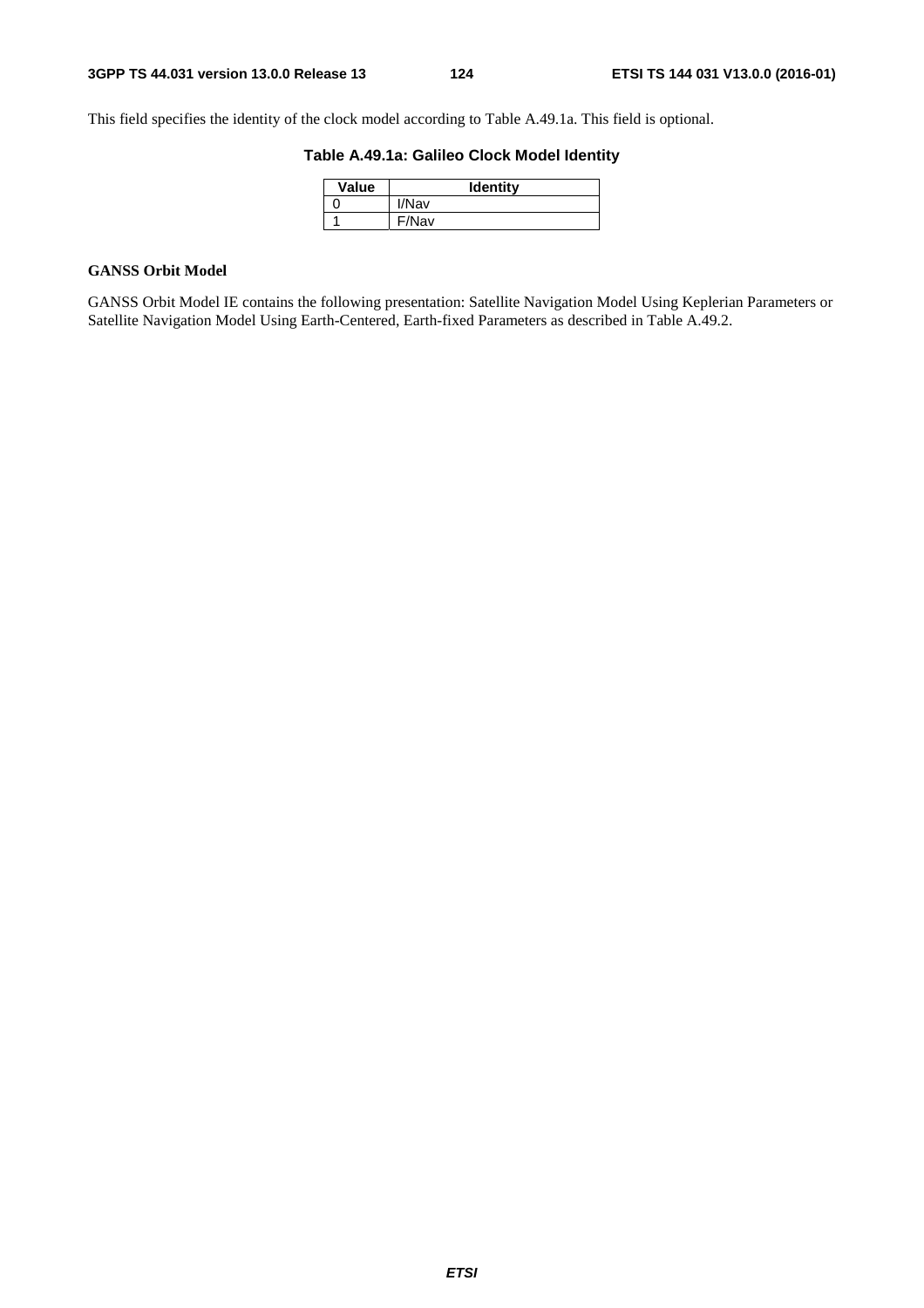| <b>Parameter</b>        | # Bits           | <b>Scale Factor</b>                                               | <b>Units</b>                                                                    | Incl.                                          |  |
|-------------------------|------------------|-------------------------------------------------------------------|---------------------------------------------------------------------------------|------------------------------------------------|--|
|                         |                  | One of the following models can be included:                      |                                                                                 |                                                |  |
|                         |                  | Model-1:                                                          |                                                                                 |                                                |  |
|                         |                  | Satellite Navigation Model Using Keplerian Parameters             |                                                                                 |                                                |  |
| $t_{oe}$                | $14^{(u)}$       | 60                                                                | sec                                                                             | $\mathsf C$                                    |  |
| $\omega$                | 32               | $2^{-31}$                                                         | semi-circles                                                                    | C                                              |  |
| Δn                      | 16               | $2^{-43}$                                                         | semi-circles/sec                                                                | $\overline{\text{c}}$                          |  |
| Mo                      | 32               | $2^{-31}$                                                         | semi-circles                                                                    | $\overline{C}$                                 |  |
| <b>OMEGAdot</b>         | $\overline{24}$  | $2^{-43}$                                                         | semi-circles/sec                                                                | $\overline{\text{c}}$                          |  |
| е                       | $32^{(u)}$       | $2^{-33}$                                                         | $\scriptstyle\cdots$                                                            | $\overline{C}$                                 |  |
| Idot                    | 14<br>$32^{(u)}$ | $\frac{2^{-43}}{2^{-19}}$                                         | semi-circles/sec                                                                | $\overline{\text{c}}$<br>$\overline{\text{c}}$ |  |
| sqrtA                   |                  | $2^{-31}$                                                         | meters <sup>1/2</sup>                                                           |                                                |  |
| I <sub>0</sub>          | 32               | $2^{-31}$                                                         | semi-circles                                                                    | $\overline{C}$<br>$\overline{\text{c}}$        |  |
| OMEGA <sub>0</sub>      | $\overline{32}$  | $2^{5}$                                                           | semi-circles                                                                    |                                                |  |
| $C_{rs}$                | 16<br>16         | $2^{-29}$                                                         | meters                                                                          | C<br>$\overline{\text{c}}$                     |  |
| $C_{is}$                | 16               | $2^{-29}$                                                         | radians                                                                         | $\overline{\text{c}}$                          |  |
| $C_{us}$<br>$C_{rc}$    | 16               | $2^{5}$                                                           | radians                                                                         | $\overline{\text{c}}$                          |  |
| $C_{ic}$                | 16               | $2^{-29}$                                                         | meters<br>radians                                                               | $\overline{C}$                                 |  |
| $C_{uc}$                | 16               | $2^{-29}$                                                         | radians                                                                         | $\mathsf{C}$                                   |  |
|                         |                  | Model-2:                                                          |                                                                                 |                                                |  |
|                         |                  | Satellite Navigation Model Using NAV Keplerian Parameters         |                                                                                 |                                                |  |
| <b>URA</b> Index        | 4                | --                                                                |                                                                                 | C                                              |  |
| Fit Interval Flag       | 1                | $\ddotsc$                                                         | Boolean                                                                         | $\overline{\text{c}}$                          |  |
| $t_{oe}$                | 16               | 2 <sup>4</sup>                                                    | sec                                                                             | $\mathsf{C}$                                   |  |
| $\omega$                | 32               | $2^{31}$                                                          | semi-circles                                                                    | $\overline{C}$                                 |  |
| Δn                      | 16               | $2^{-43}$                                                         | semi-circles/sec                                                                | $\overline{\text{c}}$                          |  |
| $M_0$                   | 32               | $2^{31}$                                                          | semi-circles                                                                    | $\overline{C}$                                 |  |
| OMEGAdot                | $\overline{24}$  | $2^{-43}$                                                         | semi-circles/sec                                                                | $\overline{\text{c}}$                          |  |
| e                       | $32^{(u)}$       | $2^{-33}$                                                         | $\overline{a}$                                                                  | $\overline{C}$                                 |  |
| Idot                    | 14               | $2^{-43}$                                                         | semi-circles/sec                                                                | $\overline{\text{c}}$                          |  |
| sqrtA                   | $32^{(u)}$       | $2^{-19}$                                                         | meters <sup>1/2</sup>                                                           | C                                              |  |
| İ0.                     | 32               | $2^{31}$                                                          | semi-circles                                                                    | $\overline{\text{c}}$                          |  |
| OMEGA <sub>0</sub>      | $\overline{32}$  | $2^{-31}$                                                         | semi-circles                                                                    | $\overline{\text{c}}$                          |  |
| $C_{rs}$                | 16               | $2^{5}$                                                           | meters                                                                          | $\overline{\text{c}}$                          |  |
| $C_{is}$                | 16               | $2^{-29}$                                                         | radians                                                                         | $\overline{\text{c}}$                          |  |
| $C_{us}$                | 16               | $2^{-29}$                                                         | radians                                                                         | $\overline{\text{c}}$                          |  |
| $C_{rc}$                | 16               | $2^{5}$                                                           | meters                                                                          | $\overline{\text{c}}$                          |  |
| $C_{ic}$                | 16               | $2^{-29}$                                                         | radians                                                                         | $\overline{C}$                                 |  |
| $C_{uc}$                | 16               | $2^{-29}$                                                         | radians                                                                         | $\overline{\text{c}}$                          |  |
| Model-3:                |                  |                                                                   |                                                                                 |                                                |  |
|                         |                  | Satellite Navigation Model Using CNAV/CNAV-2 Keplerian Parameters |                                                                                 |                                                |  |
| $t_{op}$                | 11               | 300                                                               | seconds                                                                         | С                                              |  |
| URA <sub>oe</sub> Index | $\overline{5}$   | ---                                                               | ---                                                                             | $\overline{\mathsf{C}}$                        |  |
| ΔΑ                      | 26               | $2^{-9}$                                                          | meters                                                                          | $\overline{\mathsf{C}}$                        |  |
| A_dot                   | 25               | $2^{-21}$                                                         | meters/sec                                                                      | $\overline{\mathsf{C}}$                        |  |
| $\Delta n_0$            | 17               | $2^{-44}$                                                         | semi-circles/sec                                                                | $\overline{C}$                                 |  |
| $\Delta n_0$ _dot       | 23               | $2^{57}$                                                          | semi-circles/sec <sup>2</sup>                                                   | $\overline{C}$                                 |  |
| $M_{0-n}$               | 33               | $2^{-32}$                                                         | semi-circles                                                                    | $\overline{\mathsf{C}}$                        |  |
| $e_n$                   | 33               | $2^{-34}$                                                         | $\cdots$                                                                        | C                                              |  |
| $\omega_{n}$            | 33               | $2^{-32}$                                                         | semi-circles                                                                    | $\overline{\text{c}}$                          |  |
| $\Omega_{0-n}$          | 33               | $2^{-32}$                                                         | semi-circles                                                                    | $\overline{\text{c}}$                          |  |
| $\Delta\Omega$ dot      | 17               | $2^{-44}$                                                         | semi-circles/sec                                                                | $\overline{C}$                                 |  |
| $i_{o-n}$               | 33               | $2^{-32}$                                                         | semi-circles                                                                    | $\overline{C}$                                 |  |
| $i_{0-n}$ _dot          | 15               | $2^{-44}$                                                         | semi-circles/sec                                                                | $\overline{C}$                                 |  |
| $C_{is-n}$              | 16               | $2^{-30}$                                                         | radians                                                                         | $\overline{C}$                                 |  |
| $C_{ic-n}$              | 16               | $2^{-30}$                                                         | radians                                                                         | С                                              |  |
| $C_{rs-n}$              | 24               | $2^{-8}$                                                          | meters                                                                          | $\overline{\text{c}}$                          |  |
| $C_{rc-n}$              | 24               | $2^{-8}$                                                          | meters                                                                          | $\overline{C}$                                 |  |
| $C_{us-n}$              | 21               | $2^{-30}$                                                         | radians                                                                         | $\overline{\text{c}}$                          |  |
| $C_{uc-n}$              | 21               | $2^{-30}$                                                         | radians                                                                         | $\overline{C}$                                 |  |
|                         |                  | Model-4:                                                          |                                                                                 |                                                |  |
|                         |                  |                                                                   | Satellite Navigation Model Using GLONASS Earth-Centered, Earth-fixed Parameters |                                                |  |

# **Table A.49.2: GANSS Orbit Model**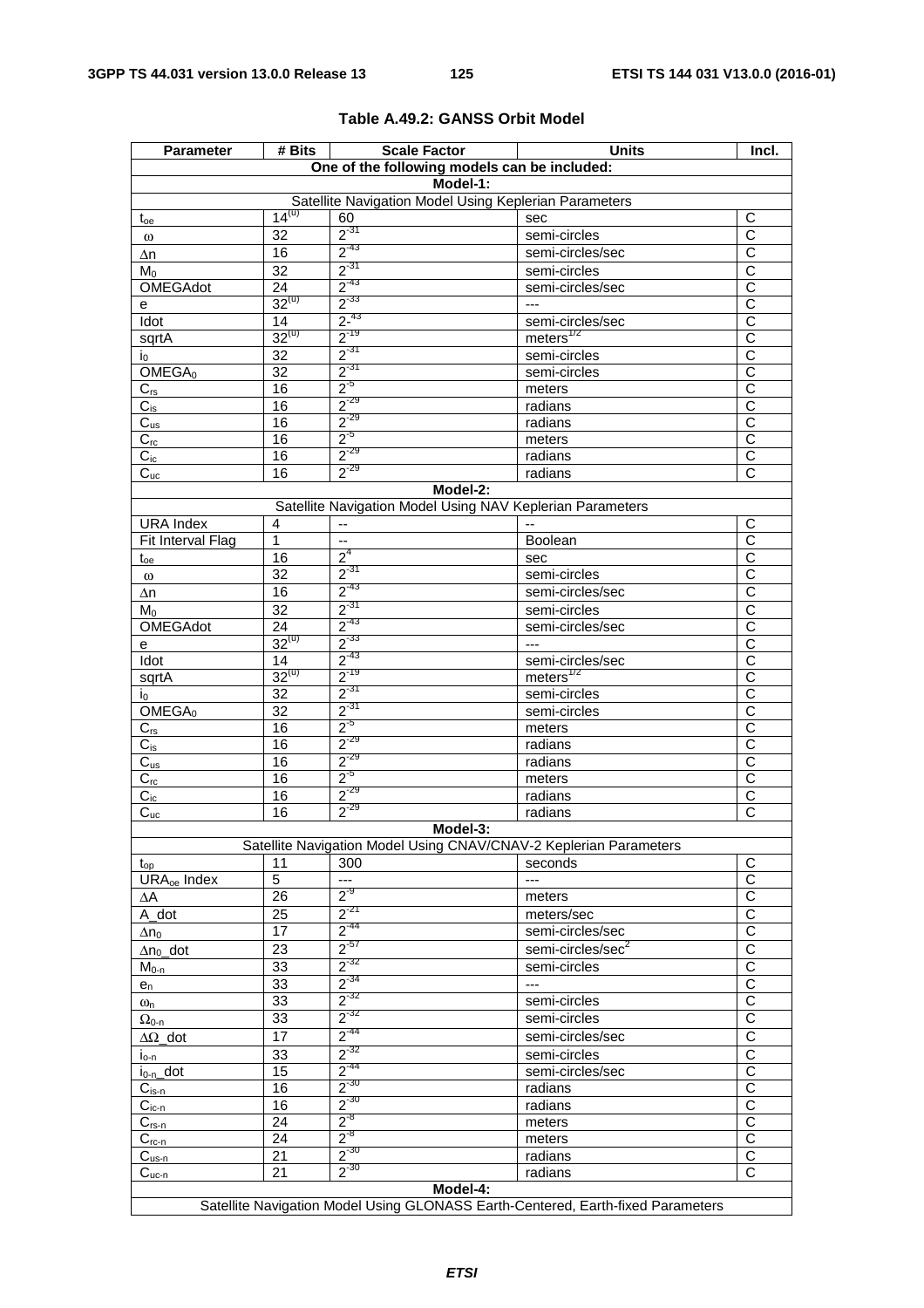| $E_n$                         | $5^{(u)}$ | 1                                                                            | days                                                                         | C                         |  |  |
|-------------------------------|-----------|------------------------------------------------------------------------------|------------------------------------------------------------------------------|---------------------------|--|--|
| P <sub>1</sub>                | $2^{(u)}$ | --                                                                           | ---                                                                          | C                         |  |  |
| P <sub>2</sub>                | $1^{(u)}$ | 1                                                                            |                                                                              | $\overline{C}$            |  |  |
| M                             | $2^{(u)}$ | 1                                                                            |                                                                              | $\overline{\circ}$        |  |  |
| $x_n(t_b)$                    | 27        | $2^{-11}$                                                                    | kilometers                                                                   | $\mathsf{C}$              |  |  |
| $\dot{x}_n(t_b)$              | 24        | $2^{-20}$                                                                    | kilometres/second                                                            | $\mathsf C$               |  |  |
| $\ddot{x}_n(t_b)$             | 5         | $2^{-30}$                                                                    | kilometres/second <sup>2</sup>                                               | $\overline{C}$            |  |  |
| $y_n(t_b)$                    | 27        | $2^{-11}$                                                                    | kilometers                                                                   | $\overline{\text{c}}$     |  |  |
| $\dot{y}_n(t_b)$              | 24        | $2^{-20}$                                                                    | kilometres/second                                                            | C                         |  |  |
| $\ddot{y}_n(t_b)$             | 5         | $2^{-30}$                                                                    | kilometres/second <sup>2</sup>                                               | $\overline{\mathsf{c}}$   |  |  |
| $z_n(t_b)$                    | 27        | $2^{-11}$                                                                    | kilometers                                                                   | $\overline{C}$            |  |  |
| $\dot{z}_n(t_b)$              | 24        | $2^{-20}$                                                                    | kilometres/second                                                            | C                         |  |  |
| $\ddot{z}_n(t_b)$             | 5         | $2^{-30}$                                                                    | kilometres/second <sup>2</sup>                                               | $\mathsf{C}$              |  |  |
|                               |           | Model-5:                                                                     |                                                                              |                           |  |  |
|                               |           |                                                                              | Satellite Navigation Model Using SBAS Earth-Centered, Earth-fixed Parameters |                           |  |  |
| $t_0$                         | 13        | 16                                                                           | seconds                                                                      | $O^{(1)}$                 |  |  |
| Accuracy                      | 4         | Ξ.                                                                           |                                                                              | $\overline{C}$            |  |  |
| $X_G$                         | 30        | 0,08                                                                         | meters                                                                       | $\overline{C}$            |  |  |
| $Y_G$                         | 30        | 0,08                                                                         |                                                                              | $\overline{C}$            |  |  |
|                               |           |                                                                              | meters                                                                       |                           |  |  |
| $Z_{\text{G}}$                | 25        | 0,4                                                                          | meters                                                                       | $rac{C}{C}$               |  |  |
| $X_G$<br>Rate-of-Change       | 17        | 0,000625                                                                     | meters/sec                                                                   |                           |  |  |
| $Y_G$<br>Rate-of-Change       | 17        | 0,000625                                                                     | meters/sec                                                                   | C                         |  |  |
| $Z_{\rm G}$<br>Rate-of-Change | 18        | 0,004                                                                        | meters/sec                                                                   | C                         |  |  |
| $X_G$ Acceleration            | 10        | 0,0000125                                                                    | meters/sec <sup>2</sup>                                                      | $\overline{C}$            |  |  |
| Y <sub>G</sub> Acceleration   | 10        | 0,0000125                                                                    | meters/sec <sup>2</sup>                                                      | $\mathsf C$               |  |  |
| Z <sub>G</sub> Acceleration   | 10        | 0,0000625                                                                    | meters/sec <sup>2</sup>                                                      | $\overline{\text{c}}$     |  |  |
|                               |           |                                                                              |                                                                              |                           |  |  |
|                               | Model-6:  |                                                                              |                                                                              |                           |  |  |
|                               |           | Satellite Navigation Model Using BDS Keplerian Parameters                    |                                                                              |                           |  |  |
| <b>AODE</b>                   | 5         |                                                                              |                                                                              | C                         |  |  |
| <b>URA Index</b>              | 4         | $\overline{\phantom{a}}$                                                     |                                                                              | $\overline{C}$            |  |  |
| t <sub>oe</sub>               | 17        | $2^3$                                                                        | seconds                                                                      | $\overline{\overline{C}}$ |  |  |
| $A^{1/2}$                     | 32        | $2^{-19}$                                                                    | meters <sup>1/2</sup>                                                        | $\overline{C}$            |  |  |
| e                             | 32        | $2^{-33}$                                                                    | --                                                                           | $\overline{C}$            |  |  |
| $\omega$                      | 32        | $2^{-31}$                                                                    | semi-circles                                                                 | $\overline{\text{c}}$     |  |  |
| $\Delta n$                    | 16        | $2^{-43}$                                                                    | semi-circles/sec                                                             | $\overline{\text{c}}$     |  |  |
| M <sub>0</sub>                | 32        | $2^{31}$                                                                     | semi-circles                                                                 | $\overline{\text{c}}$     |  |  |
| $\Omega_0$                    | 32        | $2^{-31}$                                                                    | semi-circles                                                                 | $\overline{\mathrm{c}}$   |  |  |
|                               | 24        | $2^{-43}$                                                                    | semi-circles/sec                                                             | $\overline{C}$            |  |  |
| $\Omega$ _dot                 |           | $2^{-31}$                                                                    |                                                                              | $\overline{\text{c}}$     |  |  |
| $i_0$                         | 32        |                                                                              | semi-circles                                                                 |                           |  |  |
| Idot                          | 14        | $2^{-43}$                                                                    | semi-circles/sec                                                             | $\overline{\text{c}}$     |  |  |
| $C_{\text{UC}}$               | 18        | $2^{-31}$                                                                    | radians                                                                      | $\overline{C}$            |  |  |
| $\overline{C_{us}}$           | 18        | $2^{-31}$                                                                    | radians                                                                      | $\overline{\mathsf{c}}$   |  |  |
| $C_{\text{rc}}$               | 18        | $2^{6}$                                                                      | meters                                                                       | $\overline{\mathsf{c}}$   |  |  |
| $C_{rs}$                      | 18        | $2^{6}$                                                                      | meters                                                                       | $\overline{C}$            |  |  |
|                               |           | $2^{-31}$                                                                    |                                                                              |                           |  |  |
| $C_{ic}$                      | 18        |                                                                              | radians                                                                      | $\overline{C}$            |  |  |
| $C_{iS}$                      | 18        | $2^{-31}$                                                                    | radians                                                                      | $\overline{C}$            |  |  |
|                               |           | Note 1: If GANSS Clock Model-5 is not included, this field shall be present. |                                                                              |                           |  |  |
| NOTE u: unsigned parameter    |           |                                                                              |                                                                              |                           |  |  |
|                               |           |                                                                              |                                                                              |                           |  |  |

## **GANSS Real-Time Integrity**

Integrity Monitor (IM) shall detect unhealthy (e.g., failed/failing) satellite signals and also shall inform users of measurement quality in DGANSS modes when satellite signals are healthy. Excessively large pseudo range errors, as evidenced by the magnitude of the corresponding DGANSS correction, shall be used to detect failed satellite signals.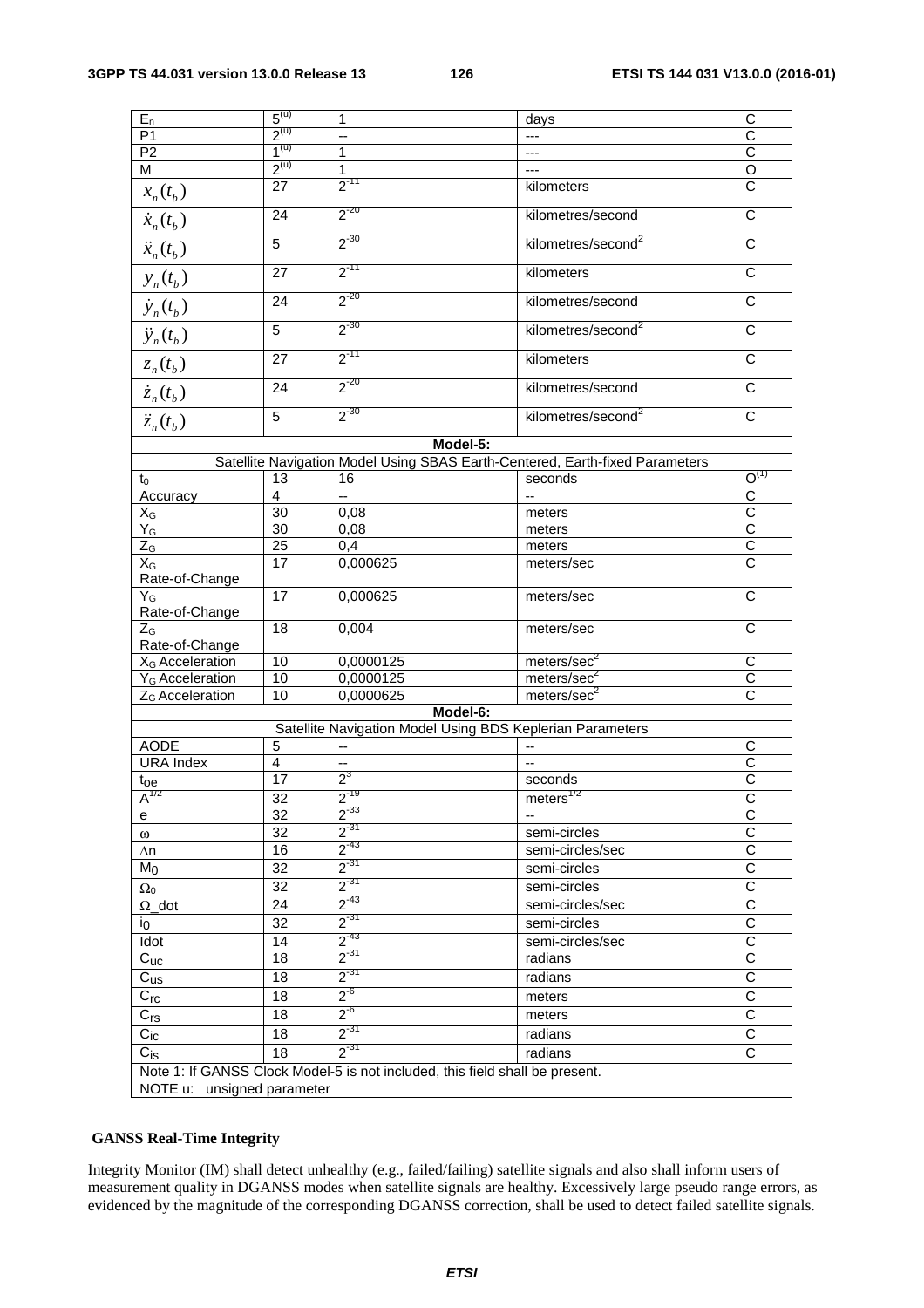Unhealthy satellite signals should be detected within 10 seconds of the occurrence of the satellite signal failure. When unhealthy (e.g., failed/failing) satellite signals are detected, the assistance and/or DGANSS correction data shall not be supplied for these satellite signals. When the error in the IM computed position is excessive for solutions based upon healthy satellite signals only, DGANSS users shall be informed of measurement quality through the supplied UDRE values. After bad satellite signals have been indicated in the Real Time Integrity field, if the satellite signals return to healthy condition for some period of time, the indications for them shall be removed from this field.

GANSS Real-Time Integrity field of the GANSS Assistance Data Information Element contains parameters that describe the real-time status of the GANSS constellations. Primarily intended for non-differential applications, the realtime integrity of the satellite constellation is of importance as there is no differential correction data by which the mobile can determine the soundness of each satellite signal. GANSS Real-Time Integrity data communicates the health of the GNSS signals to the mobile in real-time. The format is shown in Table A.50. The SMLC shall always transmit the GANSS Real Time Integrity field with the current list of unhealthy signals, for any GANSS positioning attempt and whenever GANSS Assistance Data is sent. If the number of bad signals (NBS) is zero, then the GANSS Real Time Integrity field shall be omitted.

## **Table A.50: GANSS Real-Time Integrity**

| <b>Parameter</b>                                                   | # Bits | <b>Scale Factor</b> | Range   | Units   | Incl. |
|--------------------------------------------------------------------|--------|---------------------|---------|---------|-------|
| The following fields occur once per SV with bad signal (NBS times) |        |                     |         |         |       |
| Bad_GNSS_SV_ID                                                     |        |                     | $- - -$ | $- - -$ | м     |
| Bad GNSS Signal ID                                                 |        |                     | $- - -$ | $- - -$ |       |

## **NBS (Number of satellites with bad signal)**

The NBS value indicates the number of satellites with bad signal.

#### **Bad\_GNSS\_SV\_ID**

This field specifies the SV ID of the satellite with bad signal or signals. The interpretation of SV ID is defined in Table A.10.14.

#### **Bad\_GNSS\_Signal\_ID**

This field identifies the bad signal of a satellite. Absence of this field means that all signals on the specific SV are bad. The interpretation of Bad\_GNSS\_Signal\_ID is listed in Table A.59. If the satellite in question belongs to the modernized GPS constellation and has some healthy signals but bad L1C/A signal, Bad\_GNSS\_Signal\_ID shall be present but may have all the bits set to '0'. Status of L1C/A signal shall be indicated with Real-Time Integrity IE in GPS Assistance Data Element.

## **GANSS Data Bit Assistance**

This element provides data bit assistance data for specific satellite signals for data wipe-off. The data bits included in the assistance data depends on the GANSS and its signal.

| <b>Parameter</b> | <b>Bits</b> | <b>Resolution</b>                                           | Range    | Incl. |
|------------------|-------------|-------------------------------------------------------------|----------|-------|
| <b>GANSS TOD</b> |             |                                                             | $0 - 59$ | М     |
|                  |             | The following fields occur once per satellite (N_SAT times) |          |       |
| SV ID            |             |                                                             |          | М     |
|                  |             | The following fields occur once per signal (N_SGN times)    |          |       |
| GANSS_Signal_ID  |             |                                                             |          | М     |
| N BIT            |             |                                                             | $-1024$  | М     |
| Data Bits        |             |                                                             |          | M     |

**Table A.51: GANSS Data Bit Assistance** 

## **GANSS TOD**

This field indicates the reference time of the first bit of the data in GANSS Data Bit Assistance in integer seconds in GNSS specific system time.

Data Bit Reference Time is given as modulo 60 s from GANSS TOD.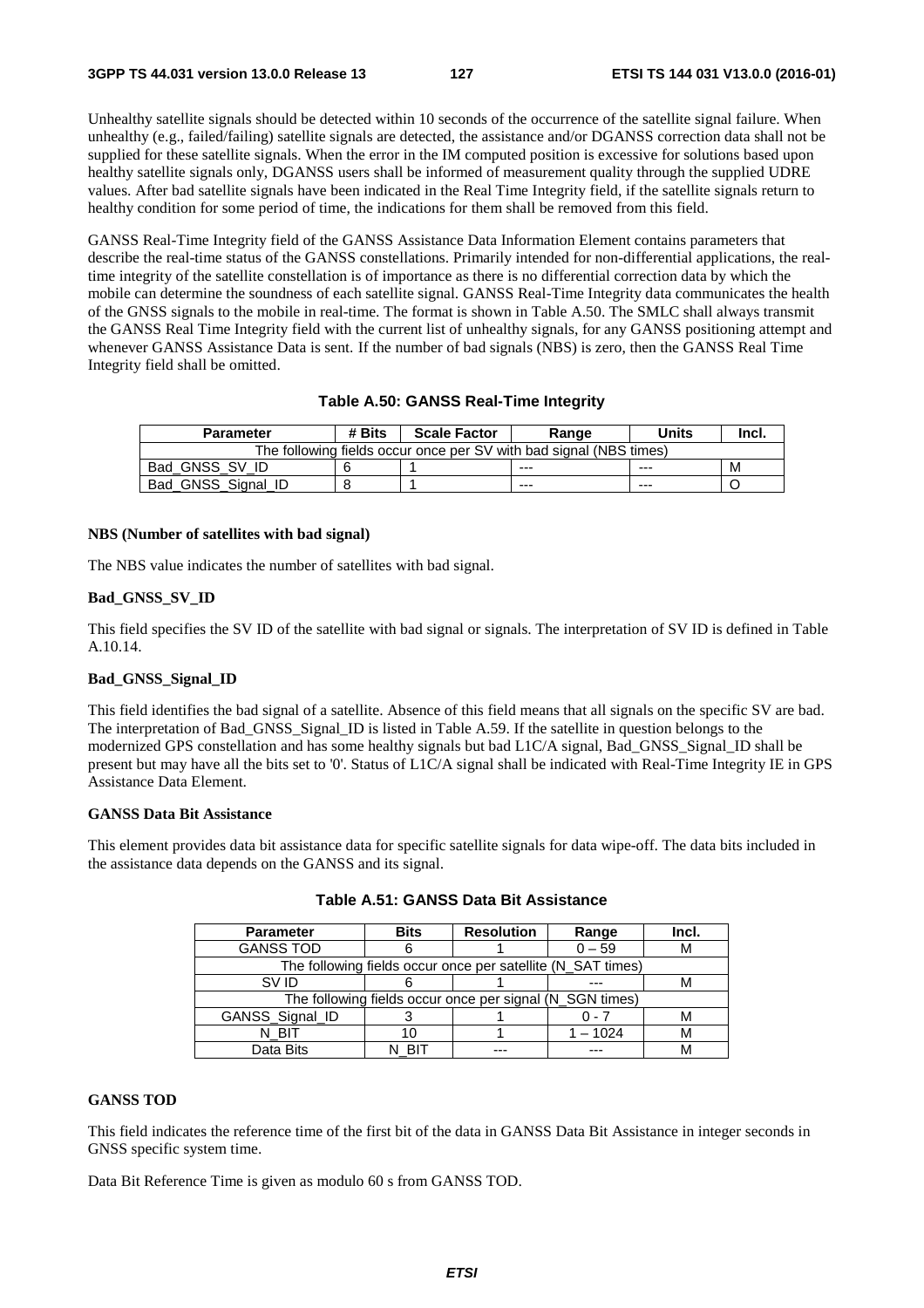# **N\_SAT**

This field specifies the number of satellites in GANSS Data Bit Assistance element.

# **SV\_ID**

The field specifies the SV for which the GANSS Data Bit Assistance is given. The interpretation of SV ID is defined in Table A.10.14.

Range:  $0 - 63$ 

# **N\_SGN**

This field specifies the number of signals for which GANSS Data Bit Assistance is provided.

Range:  $1-8$ 

# **GANSS\_Signal\_ID**

This field specifies the GANSS signal type of the GANSS Data Bit Assistance as listed in Table A.59.

# **N\_BIT**

This field indicates the number of bits (or symbols) included in the IE.

## **Data Bits**

Data bits are contained in GNSS system and data type specific format.

In case of Galileo, it contains the FEC encoded and interleaved modulation symbols. The logical levels 1 and 0 correspond to signal levels -1 and +1, respectively. In case of Modernized GPS L1C, it contains the encoded and interleaved modulation symbols as defined in [14] section 3.2.3.1.

In case of Modernized GPS L2C, it contains either the NAV data modulation bits, the FEC encoded NAV data modulation symbols, or the FEC encoded CNAV data modulation symbols, dependent on the current signal configuration of this satellite as defined in [12, Table 3-III].

In case of Modernized GPS L5, it contains the FEC encoded CNAV data modulation symbols as defined in [13].

In case of SBAS, it contains the FEC encoded data modulation symbols as defined in [15].

In case of QZSS QZS-L1, it contains the NAV data modulation bits as defined in [16] section 5.2. In case of QZSS QZS-L1C, it contains the encoded and interleaved modulation symbols as defined in [16] section 5.3. In case of QZSS QZS-L2C, it contains the encoded modulation symbols as defined in [16] section 5.5. In case of QZSS QZS-L5, it contains the encoded modulation symbols as defined in [16] section 5.6.

In case of GLONASS, it contains the 100 sps differentially Manchester encoded modulation symbols as defined in [17] section 3.3.2.2.

In case of BDS, it contains the encoded and interleaved modulation symbols as defined in [18] section 5.1.3.

## **GANSS Reference Measurement Information**

This field provides reference code and Doppler measurement information of visible satellites of a GANSS constellation. The information can be used as acquisition assistance to improve the sensitivity of the receiver.

These parameters describe the range and optionally the derivatives from respective satellites to the GANSS Reference Location at the GANSS Reference Time. The code phase and Doppler fields are aligned with the time provided in GANSS Reference Time. Figure A.4a illustrates the relation between some of the fields with respect to the GANSS TOD.

If GPS Acquisition Assistance is included the Reference Time included in the GPS Acquisition Assistance is also valid for the GANSS Reference Measurement fields and the parameters are referenced to GPS TOW. Figure A.4b illustrates the relation between some of the fields with respect to GPS TOW.

The parameters are given in units of ms and m/s which makes it possible to convert the values to any nominal frequency and chipping and code rate.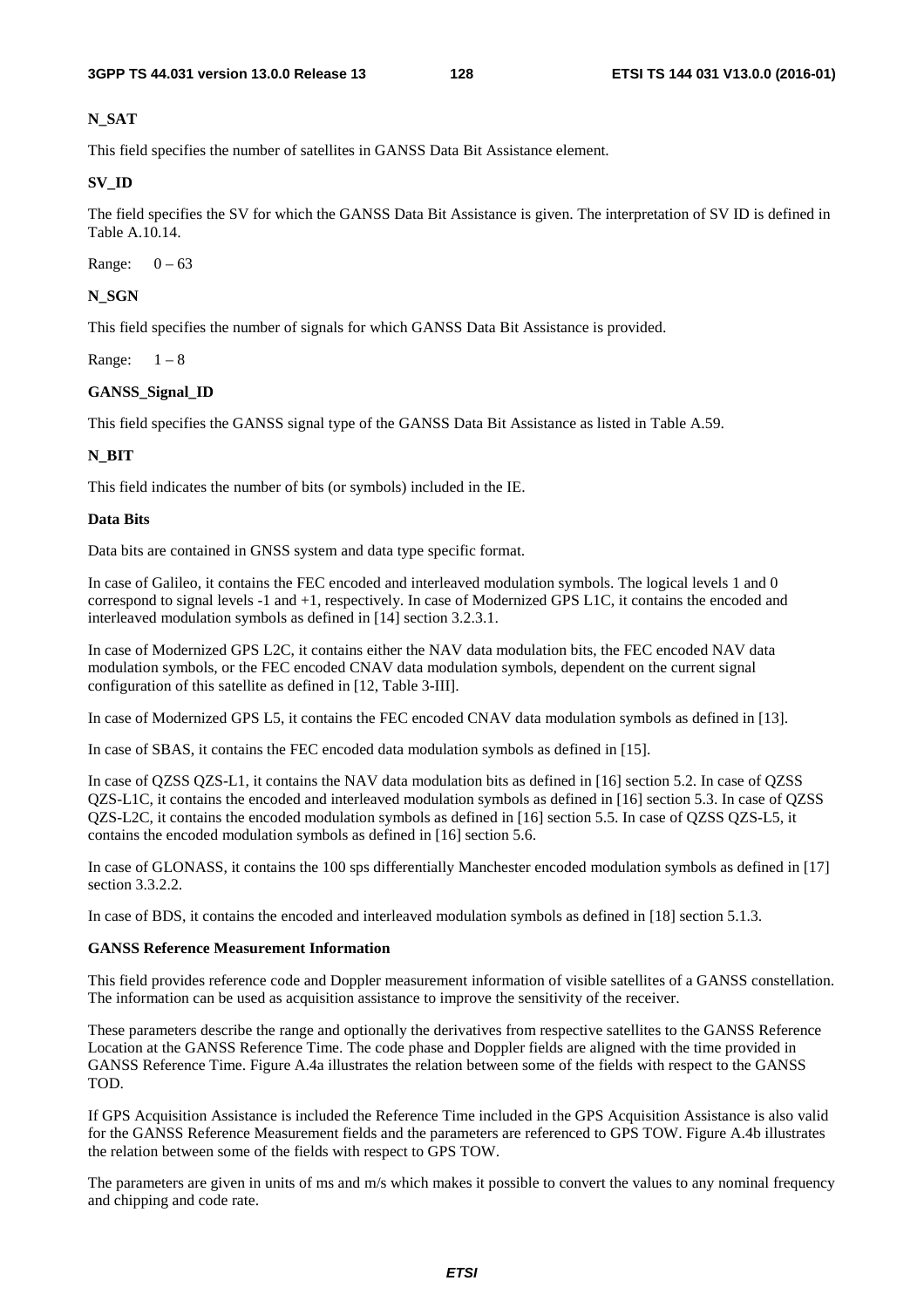| <b>Parameter</b>                                                                                                                                                                                                                         | Range                                                         | <b>Bits</b> | <b>Resolution</b>          | Incl.       |  |
|------------------------------------------------------------------------------------------------------------------------------------------------------------------------------------------------------------------------------------------|---------------------------------------------------------------|-------------|----------------------------|-------------|--|
| <b>GANSS Signal ID</b>                                                                                                                                                                                                                   | $0 - 7$                                                       | 3           |                            | м           |  |
|                                                                                                                                                                                                                                          | The following fields occur once per satellite (Num_Sat times) |             |                            |             |  |
| SV_ID                                                                                                                                                                                                                                    | $0 - 63$                                                      | 6           |                            | м           |  |
| Doppler $(0th$ order term)                                                                                                                                                                                                               | $-1024$ m/s to 1023,5 m/s                                     | 12          | $0.5$ m/s                  | М           |  |
| Doppler (1 <sup>st</sup> order term)                                                                                                                                                                                                     | $-0.2 - 0.1$ m/s <sup>2</sup> .                               | 6           | $1/210$ m/s <sup>2</sup> . | $O^{(1)}$   |  |
| <b>Doppler Uncertainty</b>                                                                                                                                                                                                               | 2,5 m/s - 40 m/s                                              | 3           |                            | $O^{(1,3)}$ |  |
|                                                                                                                                                                                                                                          | $[2-n(40)$ m/s, n = 0 - 4]                                    |             |                            |             |  |
| Code Phase                                                                                                                                                                                                                               | $0 - (1 - 2^{-10})$ ms                                        | 10          | $2^{-10}$ ms               | м           |  |
| Integer Code Phase                                                                                                                                                                                                                       | $0 - 127$ ms                                                  | 7           | 1 ms                       | М           |  |
| Code Phase Search                                                                                                                                                                                                                        | See Table A.53                                                | 5           |                            | М           |  |
| Window                                                                                                                                                                                                                                   |                                                               |             |                            |             |  |
| Azimuth                                                                                                                                                                                                                                  | $0 - 348,75$ deg                                              | 5           | 11,25 deg                  | $O^{(2)}$   |  |
| Elevation                                                                                                                                                                                                                                | $0 - 78,75$ deg                                               | 3           | 11,25 deg                  | $O^{(2)}$   |  |
| Code Phase 1023                                                                                                                                                                                                                          | boolean                                                       |             |                            | $\circ$     |  |
| <b>NOTE 1,2:</b><br>All of these fields shall be present together, or none of them shall be present.<br>If Doppler Uncertainty Extension (Table A.55.25) is present, Doppler Uncertainty shall be set to<br>NOTE 3:<br>value 0 (40 m/s). |                                                               |             |                            |             |  |

| <b>Table A.52: GANSS Reference Measurement Information Contents</b> |  |
|---------------------------------------------------------------------|--|
|---------------------------------------------------------------------|--|



**Figure A.4a. Exemplary calculations of some GANSS Reference Measurement fields with respect to GANSS TOD.**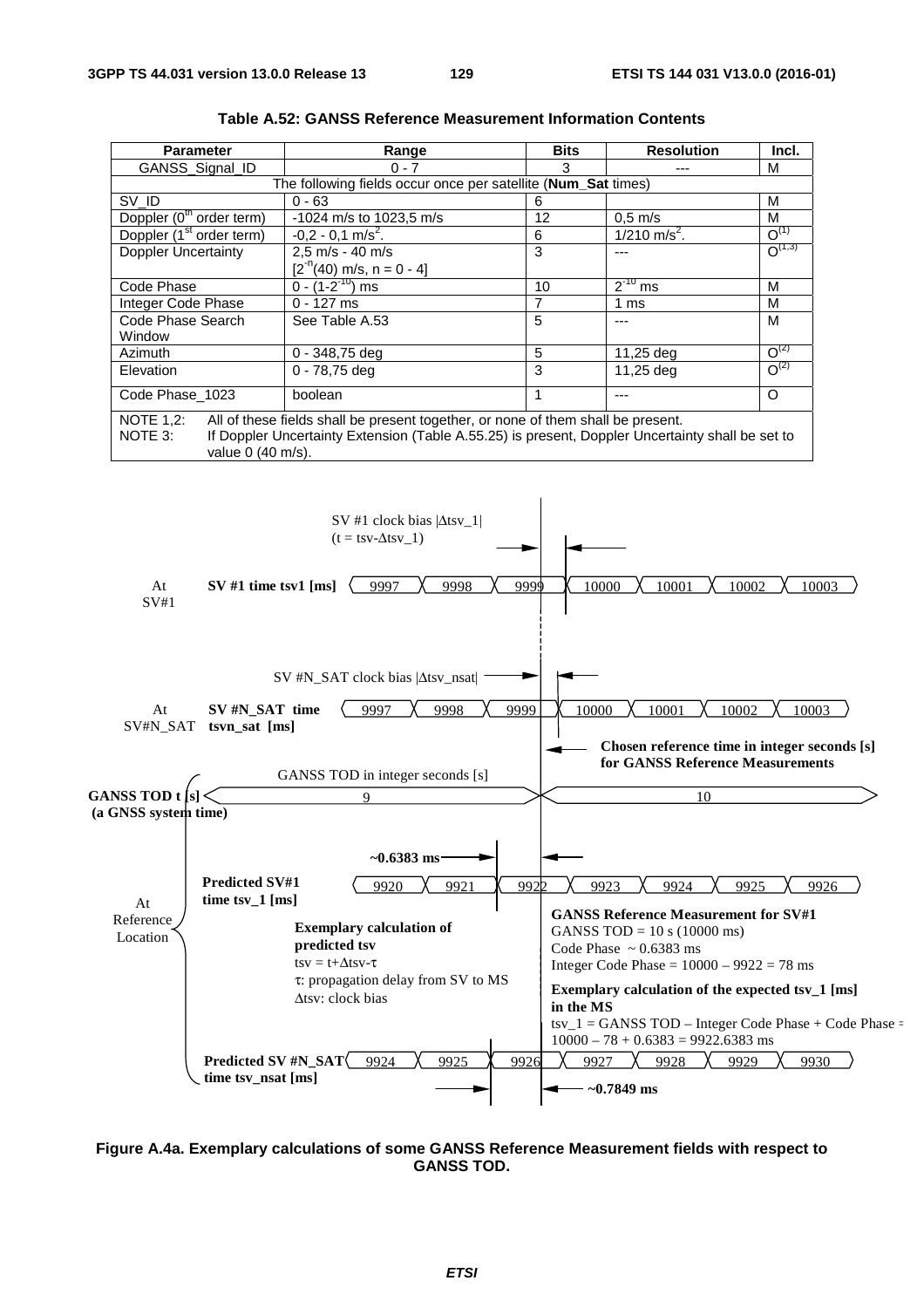

# **Figure A.4b. Exemplary calculations of some GANSS Reference Measurement fields with respect to GPS TOW.**

## **GANSS\_Signal\_ID**

This field specifies the GNSS signal type. The supported signals are listed in Table A.59.

## **Num\_Sat**

This field specifies the number of satellites in GANSS Reference Measurement Information element.

# **SV\_ID**

This field specifies the SV for which the GANSS Reference Measurement Assistance is given. The interpretation of SV ID is defined in Table A.10.14.

## Range:  $0 - 63$

# **Doppler (0th order term)**

This field contains the Doppler  $(0<sup>th</sup>$  order term) value. A positive value in Doppler defines the increase in satellite signal frequency due to velocity towards the MS. A negative value in Doppler defines the decrease in satellite signal frequency due to velocity away from the MS.

Doppler is given in unit of m/s by multiplying the Doppler value in Hz by the *nominal* wavelength of the assisted signal.

This field is mandatory.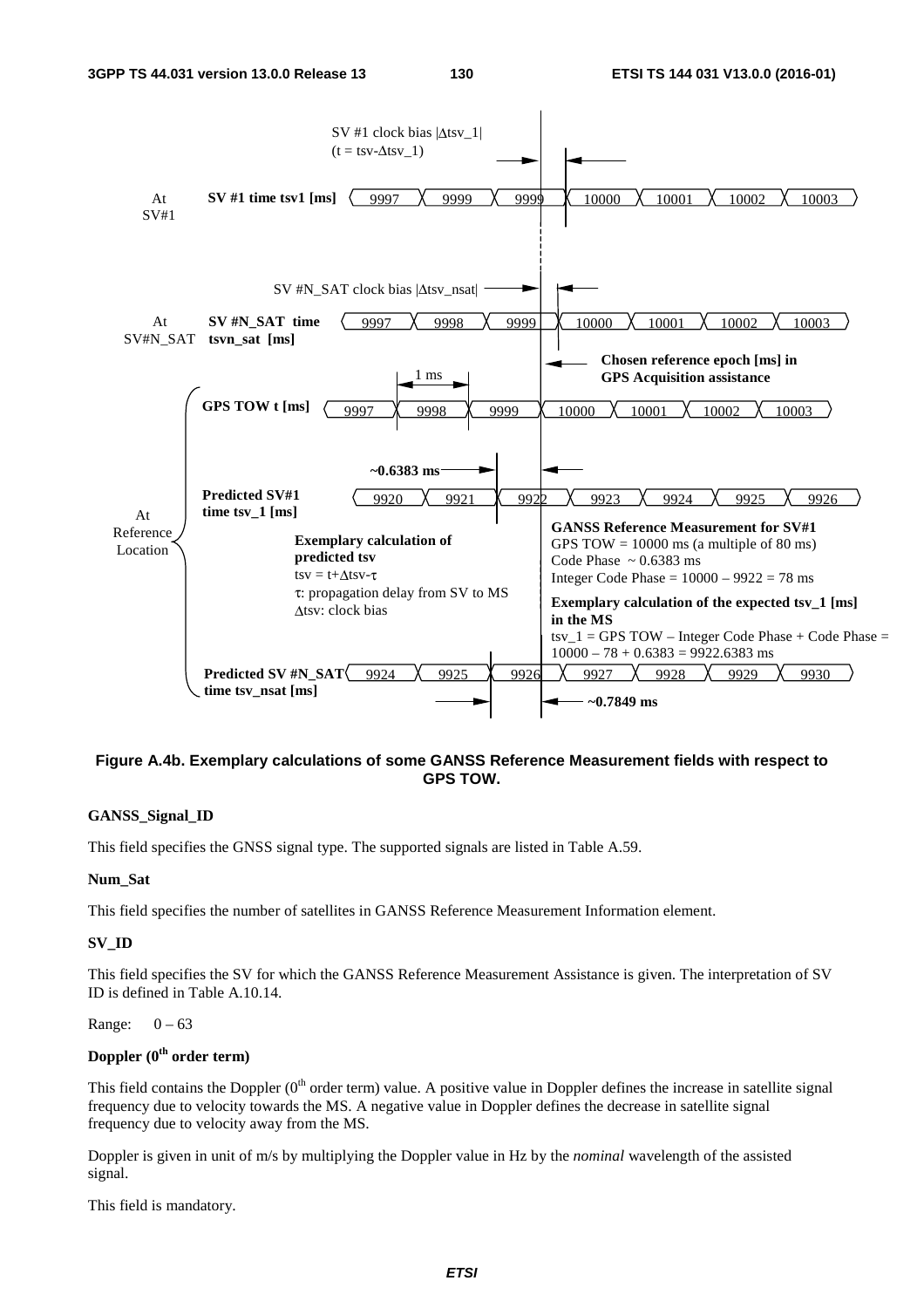## **Doppler (1st order term**)

This field contains the Doppler  $(1<sup>st</sup> order term)$  value. A positive value defines the rate of increase in satellite signal frequency due to acceleration towards the MS. A negative value defines the rate of decrease in satellite signal frequency due to acceleration away from the MS.

Doppler (1<sup>st</sup> order term) is given in unit of m/s by multiplying the Doppler value in Hz by the *nominal* wavelength of the assisted signal.

This field is optional.

#### **Doppler Uncertainty**

This field contains the Doppler uncertainty value. It is defined such that the Doppler experienced by a stationary MS is in the range "Doppler − Doppler Uncertainty" to "Doppler + Doppler Uncertainty". This field is optional. If Doppler Uncertainty (together with Doppler  $1<sup>st</sup>$  order term) is omitted, the terminal shall interpret Doppler Uncertainty as greater than +/-40 m/s. If the Doppler Uncertainty Extension (Table A.55.25) field is present, the MS that supports the Doppler Uncertainty Extension shall ignore this field.

Doppler Uncertainty is given in unit of m/s by multiplying the Doppler Uncertainty value in Hz by the *nominal* wavelength of the assisted signal.

Permitted Values: 2,5 m/s, 5 m/s, 10 m/s, 20 m/s, 40 m/s as encoded by an integer n in the range 0-4 according to the formula in Table A.52.

## **Code Phase**

This field together with the Code Phase\_1023 field contains code phase, in units of milliseconds, in the range from 0 to 1 millisecond scaled by the *nominal* chipping rate of the GNSS signal, where increasing values of the field signify increasing predicted signal code phases, as seen by a receiver at the Reference Location at the GANSS Reference Time. The Reference Location would typically be an apriori estimate of the MS location. This field is mandatory.

Range:  $0 - (1 - 2^{-10})$  ms

NOTE: The value  $(1-2^{-10})$  ms is encoded using the Code Phase 1023 field.

#### **Integer Code Phase**

This field contains integer code phase (expressed modulo 128 ms). The satellite integer milliseconds code phase currently being transmitted at the GANSS Reference Time, as seen by a receiver at the Reference Location is calculated as reference time (GANSS TOD or GPS TOW, expressed in milliseconds) minus (Integer\_Code\_Phase + (n×128 ms)), as shown in Figure A.4a/b, with  $n = ... -2, -1, 0, 1, 2, ...$  This field is mandatory.

Range: 0-127 ms

#### **Code Phase Search Window**

This field contains the code phase search window. The code phase search window accounts for the uncertainty in the estimated MS location but not any uncertainty in GANSS Reference Time. It is defined such that the expected code phase is in the range "Code Phase - Code Phase Search Window" to "Code Phase + Code Phase Search Window" given in units of milliseconds. This field is mandatory.

Range: 0-31 (i.e. 0,002 - 2,000 ms according to following table)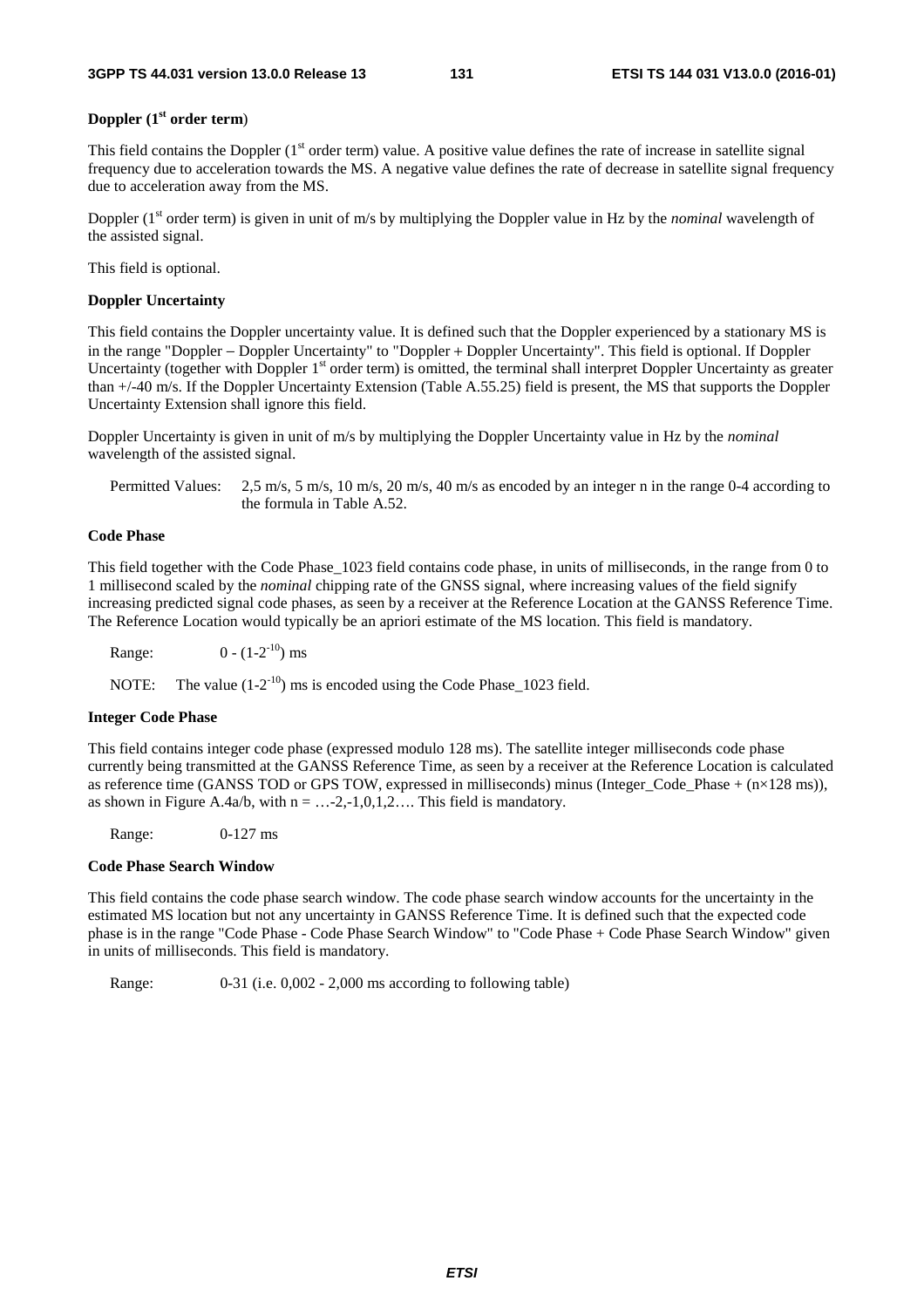| '00001'<br>0,002<br>'00010'<br>0,004<br>'00011'<br>0,008<br>'00100'<br>0,012<br>'00101'<br>0,016<br>'00110'<br>0,024<br>'00111'<br>0,032<br>'01000'<br>0,048<br>'01001'<br>0,064<br>'01010'<br>0,096<br>'01011'<br>0,128<br>'01100'<br>0,164<br>'01101'<br>0,200<br>'01110'<br>0,250<br>'01111'<br>0,300<br>'10000'<br>0,360<br>'10001'<br>0,420<br>'10010'<br>0,480<br>'10011'<br>0,540<br>'10100'<br>0,600<br>'10101'<br>0,660<br>'10110'<br>0,720<br>'10111'<br>0,780<br>'11000'<br>0,850<br>'11001'<br>1,000<br>'11010'<br>1,150<br>'11011'<br>1,300<br>'11100'<br>1,450<br>'11101'<br>1,600<br>'11110'<br>1,800<br>'11111'<br>2,000 | CODE PHASE SEARCH WINDOW | <b>Code Phase Search Window [ms]</b> |
|------------------------------------------------------------------------------------------------------------------------------------------------------------------------------------------------------------------------------------------------------------------------------------------------------------------------------------------------------------------------------------------------------------------------------------------------------------------------------------------------------------------------------------------------------------------------------------------------------------------------------------------|--------------------------|--------------------------------------|
|                                                                                                                                                                                                                                                                                                                                                                                                                                                                                                                                                                                                                                          | '00000'                  | No information                       |
|                                                                                                                                                                                                                                                                                                                                                                                                                                                                                                                                                                                                                                          |                          |                                      |
|                                                                                                                                                                                                                                                                                                                                                                                                                                                                                                                                                                                                                                          |                          |                                      |
|                                                                                                                                                                                                                                                                                                                                                                                                                                                                                                                                                                                                                                          |                          |                                      |
|                                                                                                                                                                                                                                                                                                                                                                                                                                                                                                                                                                                                                                          |                          |                                      |
|                                                                                                                                                                                                                                                                                                                                                                                                                                                                                                                                                                                                                                          |                          |                                      |
|                                                                                                                                                                                                                                                                                                                                                                                                                                                                                                                                                                                                                                          |                          |                                      |
|                                                                                                                                                                                                                                                                                                                                                                                                                                                                                                                                                                                                                                          |                          |                                      |
|                                                                                                                                                                                                                                                                                                                                                                                                                                                                                                                                                                                                                                          |                          |                                      |
|                                                                                                                                                                                                                                                                                                                                                                                                                                                                                                                                                                                                                                          |                          |                                      |
|                                                                                                                                                                                                                                                                                                                                                                                                                                                                                                                                                                                                                                          |                          |                                      |
|                                                                                                                                                                                                                                                                                                                                                                                                                                                                                                                                                                                                                                          |                          |                                      |
|                                                                                                                                                                                                                                                                                                                                                                                                                                                                                                                                                                                                                                          |                          |                                      |
|                                                                                                                                                                                                                                                                                                                                                                                                                                                                                                                                                                                                                                          |                          |                                      |
|                                                                                                                                                                                                                                                                                                                                                                                                                                                                                                                                                                                                                                          |                          |                                      |
|                                                                                                                                                                                                                                                                                                                                                                                                                                                                                                                                                                                                                                          |                          |                                      |
|                                                                                                                                                                                                                                                                                                                                                                                                                                                                                                                                                                                                                                          |                          |                                      |
|                                                                                                                                                                                                                                                                                                                                                                                                                                                                                                                                                                                                                                          |                          |                                      |
|                                                                                                                                                                                                                                                                                                                                                                                                                                                                                                                                                                                                                                          |                          |                                      |
|                                                                                                                                                                                                                                                                                                                                                                                                                                                                                                                                                                                                                                          |                          |                                      |
|                                                                                                                                                                                                                                                                                                                                                                                                                                                                                                                                                                                                                                          |                          |                                      |
|                                                                                                                                                                                                                                                                                                                                                                                                                                                                                                                                                                                                                                          |                          |                                      |
|                                                                                                                                                                                                                                                                                                                                                                                                                                                                                                                                                                                                                                          |                          |                                      |
|                                                                                                                                                                                                                                                                                                                                                                                                                                                                                                                                                                                                                                          |                          |                                      |
|                                                                                                                                                                                                                                                                                                                                                                                                                                                                                                                                                                                                                                          |                          |                                      |
|                                                                                                                                                                                                                                                                                                                                                                                                                                                                                                                                                                                                                                          |                          |                                      |
|                                                                                                                                                                                                                                                                                                                                                                                                                                                                                                                                                                                                                                          |                          |                                      |
|                                                                                                                                                                                                                                                                                                                                                                                                                                                                                                                                                                                                                                          |                          |                                      |
|                                                                                                                                                                                                                                                                                                                                                                                                                                                                                                                                                                                                                                          |                          |                                      |
|                                                                                                                                                                                                                                                                                                                                                                                                                                                                                                                                                                                                                                          |                          |                                      |
|                                                                                                                                                                                                                                                                                                                                                                                                                                                                                                                                                                                                                                          |                          |                                      |
|                                                                                                                                                                                                                                                                                                                                                                                                                                                                                                                                                                                                                                          |                          |                                      |

**Table A.53: Code Phase Search Window Parameter Format** 

## **Azimuth**

This field together with the Azimuth LSB included in GANSS Reference Measurement Extension in Table A.55.23 contains the azimuth angle. An angle of x degrees means the satellite azimuth a is in the range ( $x \le a$  < x+0,703125) degrees. This field is optional.

Range: 0 - 359,296875 degrees.

#### **Elevation**

This field together with the Elevation LSB included in GANSS Reference Measurement Extension in Table A.55.23 contains the elevation angle. An angle of y degrees means the satellite elevation e is in the range ( $y \le e \lt y+0.703125$ ) degrees except for y = 89,296875 where the range is extended to include 90 degrees. This field is optional.

Range: 0 - 89,296875 degrees

## **Code Phase\_1023**

This field if set to TRUE indicates that the code phase has the value  $1023 \times 2^{-10} = (1-2^{-10})$  ms. This field may only be set to TRUE if the value provided in the Code Phase field is 1022. If this field is set to FALSE, the code phase is the value provided in the Code Phase field in the range from 0 to  $(1 - 2 \times 2^{-10})$  ms. If this field is not present and the Code Phase field has the value 1022, the MS may assume that the code phase is between  $(1 - 2 \times 2^{-10})$  and  $(1 - 2^{-10})$  ms.

#### **GANSS Almanac Model**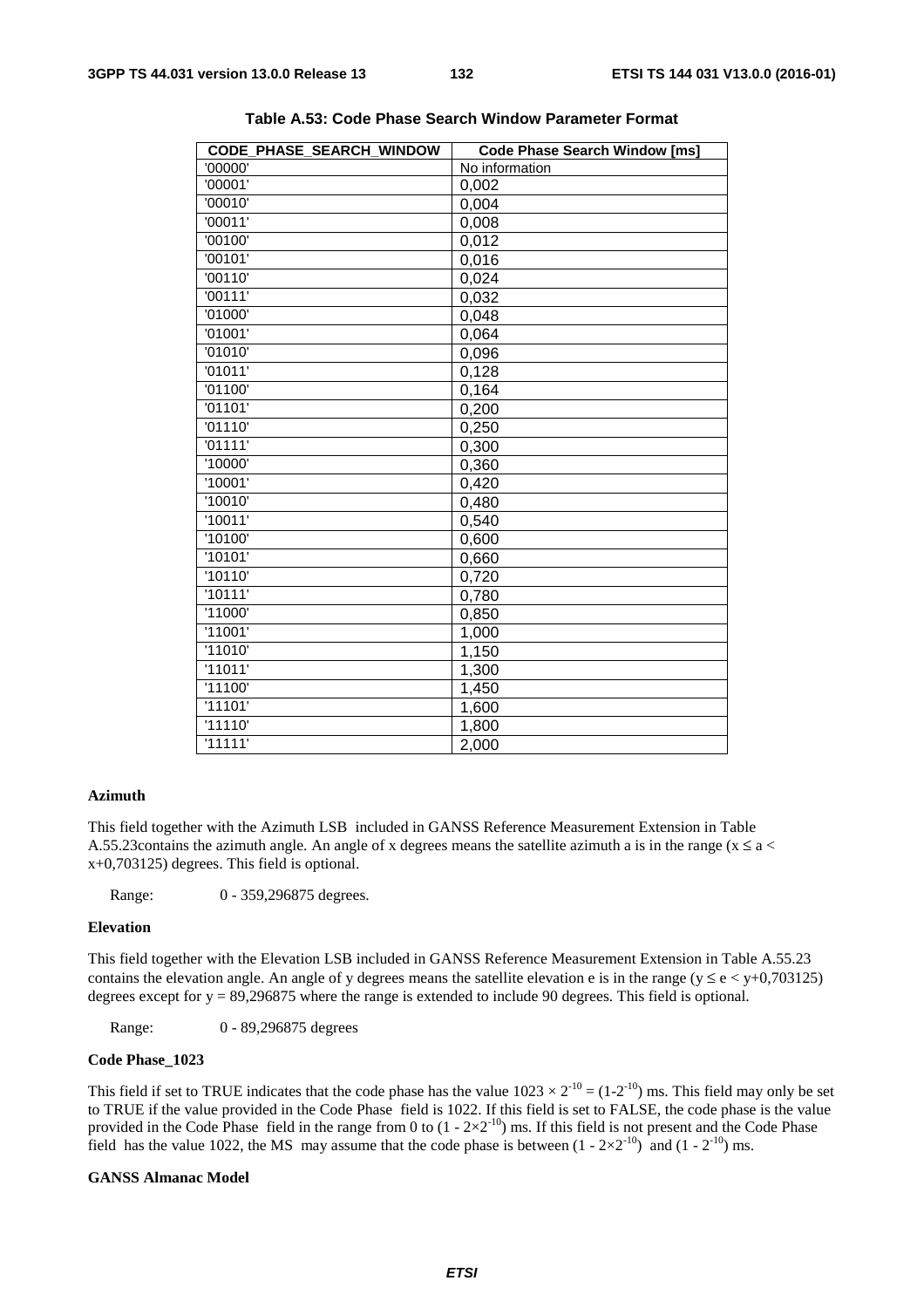These fields specify the coarse, long-term model of the satellite positions and clocks. These fields are given in Table A.54. The meaning of these parameters is defined in relevant ICDs of the particular GANSS and GNSS specific interpretations apply. For example, Modernized GPS and QZSS use the same model parameters but some parameters have a different interpretation [16].

GANSS Almanac Model is useful for receiver tasks that require coarse accuracy, such as determining satellite visibility. The model is valid for up to few weeks, typically. Since it is a long-term model, the field should be provided for all satellites in the GNSS constellation. If almanac is not provided for the full GNSS constellation, the SMLC shall set the Complete Almanac Provided field in Table A.55.24 to FALSE.

| Table A.54: GANSS Almanac Model (per-satellite fields - <sup>(1)</sup> = Positive range only) |  |  |
|-----------------------------------------------------------------------------------------------|--|--|
|-----------------------------------------------------------------------------------------------|--|--|

| The following fields occur once per message<br>Num_Sats_Total<br>6<br>м<br>1<br>Week Number<br>8<br>M<br>1<br>weeks<br>2 <sup>12</sup> if GANSS-<br>$\Omega$<br>8<br>$T_{oa}$<br>S<br>ID is not<br>Galileo.<br>600 if GANSS-<br>ID is Galileo<br>2<br>IOD <sub>a</sub><br>$---$<br>O<br>---<br>One of the following models can be included:<br>Model-1:<br>This model occurs once per satellite (Num_Sats_Total times)<br><b>GANSS Almanac Model Using Keplerian Parameters</b><br>SV_ID<br>6<br>м<br>$2^{-16}$<br>11<br>dimensionless<br>М<br>e<br>$2^{-14}$<br>$\overline{11}$<br>δi<br>M<br>semi-circles<br>$2^{-33}$<br>OMEGADOT<br>11<br>semi-circles/sec<br>М<br>SV Status INAV<br>$\overline{\phantom{a}}$<br>4<br>dimensionless<br>M<br>SV Status FNAV<br>$\overline{2}$<br>O<br>44<br>dimensionless<br>meters $^{1/2}$<br>delta_ $A^{1/2}$<br>$2^{9}$<br>13<br>М<br>$2^{-15}$<br>OMEGA <sub>0</sub><br>16<br>M<br>semi-circles<br>$2^{-15}$<br>16<br>semi-circles<br>M<br>$\omega$<br>$2^{-15}$<br>16<br>semi-circles<br>М<br>$M_0$<br>$2^{-19}$<br>16<br>M<br>af <sub>0</sub><br>seconds<br>$2^{-38}$<br>13<br>M<br>$af_1$<br>sec/sec<br>Model-2:<br>This model occurs once per satellite (Num_Sats_Total times)<br>GANSS Almanac Model Using NAV Keplerian Parameters<br>SV_ID<br>6<br>м<br>$2^{-21}$<br>M<br>16<br>dimensionless<br>e<br>$2^{-19}$<br>δi<br>16<br>semi-circles<br>M<br>$2^{-38}$<br>OMEGADOT<br>semi-circles/sec<br>16<br>М<br>SV Health<br>M<br>8<br>---<br><b>Boolean</b><br>$2^{-11}$<br>$\mathsf{A}^{1/2}$<br>meters $^{1/2}$<br>24<br>M<br>$2^{-23}$<br>OMEGA <sub>0</sub><br>24<br>М<br>semi-circles<br>$2^{-23}$<br>24<br>M<br>semi-circles<br>$\omega$<br>$2^{-23}$<br>$\overline{24}$<br>M <sub>0</sub><br>semi-circles<br>M<br>$2^{-20}$<br>11<br>seconds<br>$af_0$<br>М<br>$2^{-38}$<br>11<br>M<br>af <sub>1</sub><br>sec/sec<br>Model-3:<br>This model occurs once per satellite (Num_Sats_Total times)<br>GANSS Almanac Model Using Reduced Keplerian Parameters<br>SV_ID<br>6<br>---<br>M<br>---<br>$2^{+9}$<br>8<br>M<br>$\delta_{\mathsf{A}}$<br>meters<br>$2^{6}$<br>7<br>M<br>semi-cicles<br>$\Omega_0$<br>$\overline{7}$<br>$2^{6}$<br>M<br>semi-circles<br>$\Phi_0$<br>1<br>L1 Health<br>---<br>M<br>---<br>L2 Health<br>1<br>м<br>---<br>---<br>M<br>L5 Health<br>1<br>---<br>--- | <b>Parameter</b> | # Bits | <b>Scale Factor</b> | Units | Incl. |  |
|------------------------------------------------------------------------------------------------------------------------------------------------------------------------------------------------------------------------------------------------------------------------------------------------------------------------------------------------------------------------------------------------------------------------------------------------------------------------------------------------------------------------------------------------------------------------------------------------------------------------------------------------------------------------------------------------------------------------------------------------------------------------------------------------------------------------------------------------------------------------------------------------------------------------------------------------------------------------------------------------------------------------------------------------------------------------------------------------------------------------------------------------------------------------------------------------------------------------------------------------------------------------------------------------------------------------------------------------------------------------------------------------------------------------------------------------------------------------------------------------------------------------------------------------------------------------------------------------------------------------------------------------------------------------------------------------------------------------------------------------------------------------------------------------------------------------------------------------------------------------------------------------------------------------------------------------------------------------------------------------------------------------------------------------------------------------------------------------------------------------------------------------------------------------------------------------------------------------------------------------------------------------------------------------------------------------------------|------------------|--------|---------------------|-------|-------|--|
|                                                                                                                                                                                                                                                                                                                                                                                                                                                                                                                                                                                                                                                                                                                                                                                                                                                                                                                                                                                                                                                                                                                                                                                                                                                                                                                                                                                                                                                                                                                                                                                                                                                                                                                                                                                                                                                                                                                                                                                                                                                                                                                                                                                                                                                                                                                                    |                  |        |                     |       |       |  |
|                                                                                                                                                                                                                                                                                                                                                                                                                                                                                                                                                                                                                                                                                                                                                                                                                                                                                                                                                                                                                                                                                                                                                                                                                                                                                                                                                                                                                                                                                                                                                                                                                                                                                                                                                                                                                                                                                                                                                                                                                                                                                                                                                                                                                                                                                                                                    |                  |        |                     |       |       |  |
|                                                                                                                                                                                                                                                                                                                                                                                                                                                                                                                                                                                                                                                                                                                                                                                                                                                                                                                                                                                                                                                                                                                                                                                                                                                                                                                                                                                                                                                                                                                                                                                                                                                                                                                                                                                                                                                                                                                                                                                                                                                                                                                                                                                                                                                                                                                                    |                  |        |                     |       |       |  |
|                                                                                                                                                                                                                                                                                                                                                                                                                                                                                                                                                                                                                                                                                                                                                                                                                                                                                                                                                                                                                                                                                                                                                                                                                                                                                                                                                                                                                                                                                                                                                                                                                                                                                                                                                                                                                                                                                                                                                                                                                                                                                                                                                                                                                                                                                                                                    |                  |        |                     |       |       |  |
|                                                                                                                                                                                                                                                                                                                                                                                                                                                                                                                                                                                                                                                                                                                                                                                                                                                                                                                                                                                                                                                                                                                                                                                                                                                                                                                                                                                                                                                                                                                                                                                                                                                                                                                                                                                                                                                                                                                                                                                                                                                                                                                                                                                                                                                                                                                                    |                  |        |                     |       |       |  |
|                                                                                                                                                                                                                                                                                                                                                                                                                                                                                                                                                                                                                                                                                                                                                                                                                                                                                                                                                                                                                                                                                                                                                                                                                                                                                                                                                                                                                                                                                                                                                                                                                                                                                                                                                                                                                                                                                                                                                                                                                                                                                                                                                                                                                                                                                                                                    |                  |        |                     |       |       |  |
|                                                                                                                                                                                                                                                                                                                                                                                                                                                                                                                                                                                                                                                                                                                                                                                                                                                                                                                                                                                                                                                                                                                                                                                                                                                                                                                                                                                                                                                                                                                                                                                                                                                                                                                                                                                                                                                                                                                                                                                                                                                                                                                                                                                                                                                                                                                                    |                  |        |                     |       |       |  |
|                                                                                                                                                                                                                                                                                                                                                                                                                                                                                                                                                                                                                                                                                                                                                                                                                                                                                                                                                                                                                                                                                                                                                                                                                                                                                                                                                                                                                                                                                                                                                                                                                                                                                                                                                                                                                                                                                                                                                                                                                                                                                                                                                                                                                                                                                                                                    |                  |        |                     |       |       |  |
|                                                                                                                                                                                                                                                                                                                                                                                                                                                                                                                                                                                                                                                                                                                                                                                                                                                                                                                                                                                                                                                                                                                                                                                                                                                                                                                                                                                                                                                                                                                                                                                                                                                                                                                                                                                                                                                                                                                                                                                                                                                                                                                                                                                                                                                                                                                                    |                  |        |                     |       |       |  |
|                                                                                                                                                                                                                                                                                                                                                                                                                                                                                                                                                                                                                                                                                                                                                                                                                                                                                                                                                                                                                                                                                                                                                                                                                                                                                                                                                                                                                                                                                                                                                                                                                                                                                                                                                                                                                                                                                                                                                                                                                                                                                                                                                                                                                                                                                                                                    |                  |        |                     |       |       |  |
|                                                                                                                                                                                                                                                                                                                                                                                                                                                                                                                                                                                                                                                                                                                                                                                                                                                                                                                                                                                                                                                                                                                                                                                                                                                                                                                                                                                                                                                                                                                                                                                                                                                                                                                                                                                                                                                                                                                                                                                                                                                                                                                                                                                                                                                                                                                                    |                  |        |                     |       |       |  |
|                                                                                                                                                                                                                                                                                                                                                                                                                                                                                                                                                                                                                                                                                                                                                                                                                                                                                                                                                                                                                                                                                                                                                                                                                                                                                                                                                                                                                                                                                                                                                                                                                                                                                                                                                                                                                                                                                                                                                                                                                                                                                                                                                                                                                                                                                                                                    |                  |        |                     |       |       |  |
|                                                                                                                                                                                                                                                                                                                                                                                                                                                                                                                                                                                                                                                                                                                                                                                                                                                                                                                                                                                                                                                                                                                                                                                                                                                                                                                                                                                                                                                                                                                                                                                                                                                                                                                                                                                                                                                                                                                                                                                                                                                                                                                                                                                                                                                                                                                                    |                  |        |                     |       |       |  |
|                                                                                                                                                                                                                                                                                                                                                                                                                                                                                                                                                                                                                                                                                                                                                                                                                                                                                                                                                                                                                                                                                                                                                                                                                                                                                                                                                                                                                                                                                                                                                                                                                                                                                                                                                                                                                                                                                                                                                                                                                                                                                                                                                                                                                                                                                                                                    |                  |        |                     |       |       |  |
|                                                                                                                                                                                                                                                                                                                                                                                                                                                                                                                                                                                                                                                                                                                                                                                                                                                                                                                                                                                                                                                                                                                                                                                                                                                                                                                                                                                                                                                                                                                                                                                                                                                                                                                                                                                                                                                                                                                                                                                                                                                                                                                                                                                                                                                                                                                                    |                  |        |                     |       |       |  |
|                                                                                                                                                                                                                                                                                                                                                                                                                                                                                                                                                                                                                                                                                                                                                                                                                                                                                                                                                                                                                                                                                                                                                                                                                                                                                                                                                                                                                                                                                                                                                                                                                                                                                                                                                                                                                                                                                                                                                                                                                                                                                                                                                                                                                                                                                                                                    |                  |        |                     |       |       |  |
|                                                                                                                                                                                                                                                                                                                                                                                                                                                                                                                                                                                                                                                                                                                                                                                                                                                                                                                                                                                                                                                                                                                                                                                                                                                                                                                                                                                                                                                                                                                                                                                                                                                                                                                                                                                                                                                                                                                                                                                                                                                                                                                                                                                                                                                                                                                                    |                  |        |                     |       |       |  |
|                                                                                                                                                                                                                                                                                                                                                                                                                                                                                                                                                                                                                                                                                                                                                                                                                                                                                                                                                                                                                                                                                                                                                                                                                                                                                                                                                                                                                                                                                                                                                                                                                                                                                                                                                                                                                                                                                                                                                                                                                                                                                                                                                                                                                                                                                                                                    |                  |        |                     |       |       |  |
|                                                                                                                                                                                                                                                                                                                                                                                                                                                                                                                                                                                                                                                                                                                                                                                                                                                                                                                                                                                                                                                                                                                                                                                                                                                                                                                                                                                                                                                                                                                                                                                                                                                                                                                                                                                                                                                                                                                                                                                                                                                                                                                                                                                                                                                                                                                                    |                  |        |                     |       |       |  |
|                                                                                                                                                                                                                                                                                                                                                                                                                                                                                                                                                                                                                                                                                                                                                                                                                                                                                                                                                                                                                                                                                                                                                                                                                                                                                                                                                                                                                                                                                                                                                                                                                                                                                                                                                                                                                                                                                                                                                                                                                                                                                                                                                                                                                                                                                                                                    |                  |        |                     |       |       |  |
|                                                                                                                                                                                                                                                                                                                                                                                                                                                                                                                                                                                                                                                                                                                                                                                                                                                                                                                                                                                                                                                                                                                                                                                                                                                                                                                                                                                                                                                                                                                                                                                                                                                                                                                                                                                                                                                                                                                                                                                                                                                                                                                                                                                                                                                                                                                                    |                  |        |                     |       |       |  |
|                                                                                                                                                                                                                                                                                                                                                                                                                                                                                                                                                                                                                                                                                                                                                                                                                                                                                                                                                                                                                                                                                                                                                                                                                                                                                                                                                                                                                                                                                                                                                                                                                                                                                                                                                                                                                                                                                                                                                                                                                                                                                                                                                                                                                                                                                                                                    |                  |        |                     |       |       |  |
|                                                                                                                                                                                                                                                                                                                                                                                                                                                                                                                                                                                                                                                                                                                                                                                                                                                                                                                                                                                                                                                                                                                                                                                                                                                                                                                                                                                                                                                                                                                                                                                                                                                                                                                                                                                                                                                                                                                                                                                                                                                                                                                                                                                                                                                                                                                                    |                  |        |                     |       |       |  |
|                                                                                                                                                                                                                                                                                                                                                                                                                                                                                                                                                                                                                                                                                                                                                                                                                                                                                                                                                                                                                                                                                                                                                                                                                                                                                                                                                                                                                                                                                                                                                                                                                                                                                                                                                                                                                                                                                                                                                                                                                                                                                                                                                                                                                                                                                                                                    |                  |        |                     |       |       |  |
|                                                                                                                                                                                                                                                                                                                                                                                                                                                                                                                                                                                                                                                                                                                                                                                                                                                                                                                                                                                                                                                                                                                                                                                                                                                                                                                                                                                                                                                                                                                                                                                                                                                                                                                                                                                                                                                                                                                                                                                                                                                                                                                                                                                                                                                                                                                                    |                  |        |                     |       |       |  |
|                                                                                                                                                                                                                                                                                                                                                                                                                                                                                                                                                                                                                                                                                                                                                                                                                                                                                                                                                                                                                                                                                                                                                                                                                                                                                                                                                                                                                                                                                                                                                                                                                                                                                                                                                                                                                                                                                                                                                                                                                                                                                                                                                                                                                                                                                                                                    |                  |        |                     |       |       |  |
|                                                                                                                                                                                                                                                                                                                                                                                                                                                                                                                                                                                                                                                                                                                                                                                                                                                                                                                                                                                                                                                                                                                                                                                                                                                                                                                                                                                                                                                                                                                                                                                                                                                                                                                                                                                                                                                                                                                                                                                                                                                                                                                                                                                                                                                                                                                                    |                  |        |                     |       |       |  |
|                                                                                                                                                                                                                                                                                                                                                                                                                                                                                                                                                                                                                                                                                                                                                                                                                                                                                                                                                                                                                                                                                                                                                                                                                                                                                                                                                                                                                                                                                                                                                                                                                                                                                                                                                                                                                                                                                                                                                                                                                                                                                                                                                                                                                                                                                                                                    |                  |        |                     |       |       |  |
|                                                                                                                                                                                                                                                                                                                                                                                                                                                                                                                                                                                                                                                                                                                                                                                                                                                                                                                                                                                                                                                                                                                                                                                                                                                                                                                                                                                                                                                                                                                                                                                                                                                                                                                                                                                                                                                                                                                                                                                                                                                                                                                                                                                                                                                                                                                                    |                  |        |                     |       |       |  |
|                                                                                                                                                                                                                                                                                                                                                                                                                                                                                                                                                                                                                                                                                                                                                                                                                                                                                                                                                                                                                                                                                                                                                                                                                                                                                                                                                                                                                                                                                                                                                                                                                                                                                                                                                                                                                                                                                                                                                                                                                                                                                                                                                                                                                                                                                                                                    |                  |        |                     |       |       |  |
|                                                                                                                                                                                                                                                                                                                                                                                                                                                                                                                                                                                                                                                                                                                                                                                                                                                                                                                                                                                                                                                                                                                                                                                                                                                                                                                                                                                                                                                                                                                                                                                                                                                                                                                                                                                                                                                                                                                                                                                                                                                                                                                                                                                                                                                                                                                                    |                  |        |                     |       |       |  |
|                                                                                                                                                                                                                                                                                                                                                                                                                                                                                                                                                                                                                                                                                                                                                                                                                                                                                                                                                                                                                                                                                                                                                                                                                                                                                                                                                                                                                                                                                                                                                                                                                                                                                                                                                                                                                                                                                                                                                                                                                                                                                                                                                                                                                                                                                                                                    |                  |        |                     |       |       |  |
|                                                                                                                                                                                                                                                                                                                                                                                                                                                                                                                                                                                                                                                                                                                                                                                                                                                                                                                                                                                                                                                                                                                                                                                                                                                                                                                                                                                                                                                                                                                                                                                                                                                                                                                                                                                                                                                                                                                                                                                                                                                                                                                                                                                                                                                                                                                                    |                  |        |                     |       |       |  |
|                                                                                                                                                                                                                                                                                                                                                                                                                                                                                                                                                                                                                                                                                                                                                                                                                                                                                                                                                                                                                                                                                                                                                                                                                                                                                                                                                                                                                                                                                                                                                                                                                                                                                                                                                                                                                                                                                                                                                                                                                                                                                                                                                                                                                                                                                                                                    |                  |        |                     |       |       |  |
|                                                                                                                                                                                                                                                                                                                                                                                                                                                                                                                                                                                                                                                                                                                                                                                                                                                                                                                                                                                                                                                                                                                                                                                                                                                                                                                                                                                                                                                                                                                                                                                                                                                                                                                                                                                                                                                                                                                                                                                                                                                                                                                                                                                                                                                                                                                                    |                  |        |                     |       |       |  |
|                                                                                                                                                                                                                                                                                                                                                                                                                                                                                                                                                                                                                                                                                                                                                                                                                                                                                                                                                                                                                                                                                                                                                                                                                                                                                                                                                                                                                                                                                                                                                                                                                                                                                                                                                                                                                                                                                                                                                                                                                                                                                                                                                                                                                                                                                                                                    |                  |        |                     |       |       |  |
|                                                                                                                                                                                                                                                                                                                                                                                                                                                                                                                                                                                                                                                                                                                                                                                                                                                                                                                                                                                                                                                                                                                                                                                                                                                                                                                                                                                                                                                                                                                                                                                                                                                                                                                                                                                                                                                                                                                                                                                                                                                                                                                                                                                                                                                                                                                                    |                  |        |                     |       |       |  |
|                                                                                                                                                                                                                                                                                                                                                                                                                                                                                                                                                                                                                                                                                                                                                                                                                                                                                                                                                                                                                                                                                                                                                                                                                                                                                                                                                                                                                                                                                                                                                                                                                                                                                                                                                                                                                                                                                                                                                                                                                                                                                                                                                                                                                                                                                                                                    |                  |        |                     |       |       |  |
|                                                                                                                                                                                                                                                                                                                                                                                                                                                                                                                                                                                                                                                                                                                                                                                                                                                                                                                                                                                                                                                                                                                                                                                                                                                                                                                                                                                                                                                                                                                                                                                                                                                                                                                                                                                                                                                                                                                                                                                                                                                                                                                                                                                                                                                                                                                                    |                  |        |                     |       |       |  |
|                                                                                                                                                                                                                                                                                                                                                                                                                                                                                                                                                                                                                                                                                                                                                                                                                                                                                                                                                                                                                                                                                                                                                                                                                                                                                                                                                                                                                                                                                                                                                                                                                                                                                                                                                                                                                                                                                                                                                                                                                                                                                                                                                                                                                                                                                                                                    |                  |        |                     |       |       |  |
|                                                                                                                                                                                                                                                                                                                                                                                                                                                                                                                                                                                                                                                                                                                                                                                                                                                                                                                                                                                                                                                                                                                                                                                                                                                                                                                                                                                                                                                                                                                                                                                                                                                                                                                                                                                                                                                                                                                                                                                                                                                                                                                                                                                                                                                                                                                                    |                  |        |                     |       |       |  |
|                                                                                                                                                                                                                                                                                                                                                                                                                                                                                                                                                                                                                                                                                                                                                                                                                                                                                                                                                                                                                                                                                                                                                                                                                                                                                                                                                                                                                                                                                                                                                                                                                                                                                                                                                                                                                                                                                                                                                                                                                                                                                                                                                                                                                                                                                                                                    |                  |        |                     |       |       |  |
|                                                                                                                                                                                                                                                                                                                                                                                                                                                                                                                                                                                                                                                                                                                                                                                                                                                                                                                                                                                                                                                                                                                                                                                                                                                                                                                                                                                                                                                                                                                                                                                                                                                                                                                                                                                                                                                                                                                                                                                                                                                                                                                                                                                                                                                                                                                                    |                  |        |                     |       |       |  |
|                                                                                                                                                                                                                                                                                                                                                                                                                                                                                                                                                                                                                                                                                                                                                                                                                                                                                                                                                                                                                                                                                                                                                                                                                                                                                                                                                                                                                                                                                                                                                                                                                                                                                                                                                                                                                                                                                                                                                                                                                                                                                                                                                                                                                                                                                                                                    |                  |        |                     |       |       |  |
|                                                                                                                                                                                                                                                                                                                                                                                                                                                                                                                                                                                                                                                                                                                                                                                                                                                                                                                                                                                                                                                                                                                                                                                                                                                                                                                                                                                                                                                                                                                                                                                                                                                                                                                                                                                                                                                                                                                                                                                                                                                                                                                                                                                                                                                                                                                                    |                  |        |                     |       |       |  |
|                                                                                                                                                                                                                                                                                                                                                                                                                                                                                                                                                                                                                                                                                                                                                                                                                                                                                                                                                                                                                                                                                                                                                                                                                                                                                                                                                                                                                                                                                                                                                                                                                                                                                                                                                                                                                                                                                                                                                                                                                                                                                                                                                                                                                                                                                                                                    |                  |        |                     |       |       |  |
|                                                                                                                                                                                                                                                                                                                                                                                                                                                                                                                                                                                                                                                                                                                                                                                                                                                                                                                                                                                                                                                                                                                                                                                                                                                                                                                                                                                                                                                                                                                                                                                                                                                                                                                                                                                                                                                                                                                                                                                                                                                                                                                                                                                                                                                                                                                                    |                  |        |                     |       |       |  |
|                                                                                                                                                                                                                                                                                                                                                                                                                                                                                                                                                                                                                                                                                                                                                                                                                                                                                                                                                                                                                                                                                                                                                                                                                                                                                                                                                                                                                                                                                                                                                                                                                                                                                                                                                                                                                                                                                                                                                                                                                                                                                                                                                                                                                                                                                                                                    |                  |        |                     |       |       |  |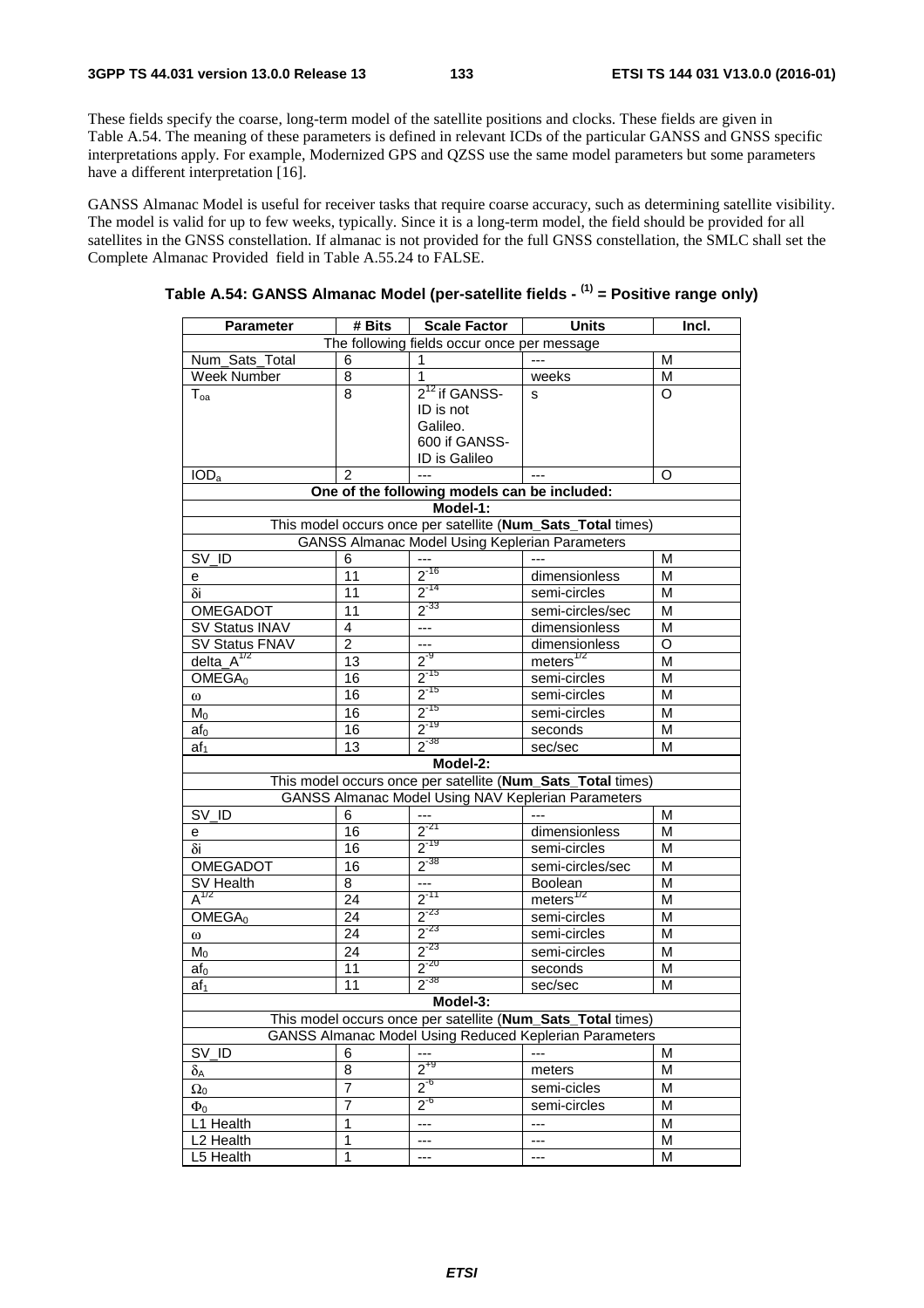|                                                                                   | Model-4:        |                          |                                                             |                         |  |  |
|-----------------------------------------------------------------------------------|-----------------|--------------------------|-------------------------------------------------------------|-------------------------|--|--|
|                                                                                   |                 |                          | This model occurs once per satellite (Num_Sats_Total times) |                         |  |  |
|                                                                                   |                 |                          | GANSS Almanac Model Using Midi Keplerian Parameters         |                         |  |  |
| SV_ID                                                                             | 6               |                          |                                                             | M                       |  |  |
|                                                                                   | 11              | $2^{-16}$                |                                                             | М                       |  |  |
| е                                                                                 | 11              | $2^{-14}$                |                                                             | M                       |  |  |
| $\delta_{i}$                                                                      |                 |                          | semi-circles                                                |                         |  |  |
| $\Omega$ _dot                                                                     | 11              | $2^{-33}$                | semi-circles/sec                                            | M                       |  |  |
| sqrtA                                                                             | 17              | $2^{-4}$                 | meters $^{1/2}$                                             | M                       |  |  |
| $\Omega_0$                                                                        | 16              | $2^{-15}$                | semi-circles                                                | М                       |  |  |
| $\omega$                                                                          | 16              | $2^{-15}$                | semi-circles                                                | М                       |  |  |
| $M_0$                                                                             | 16              | $2^{-15}$                | semi-circles                                                | M                       |  |  |
| a <sub>fo</sub>                                                                   | $\overline{11}$ | $2^{-20}$                | seconds                                                     | M                       |  |  |
| $a_{f1}$                                                                          | 10              | $2^{-37}$                | sec/sec                                                     | M                       |  |  |
| L1 Health                                                                         | 1               | ---                      | ---                                                         | M                       |  |  |
| L2 Health                                                                         | 1               | $---$                    | ---                                                         | M                       |  |  |
| L5 Health                                                                         | 1               | ---                      | ---                                                         | М                       |  |  |
|                                                                                   |                 | Model-5:                 |                                                             |                         |  |  |
|                                                                                   |                 |                          | This model occurs once per satellite (Num_Sats_Total times) |                         |  |  |
|                                                                                   |                 |                          | GANSS Almanac Model Using GLONASS Keplerian Parameters      |                         |  |  |
| $N^A$                                                                             | 11              | 1                        | days                                                        | M                       |  |  |
| $n^A$                                                                             | 5               | 1                        | ---                                                         | M                       |  |  |
| $H_n^A$                                                                           | $\overline{5}$  | 1                        | ---                                                         | M                       |  |  |
| $\lambda_n^A$                                                                     | 21              | $2^{-20}$                | semi-circles                                                | M                       |  |  |
|                                                                                   | $\overline{21}$ | $2^{5}$                  | seconds                                                     | M                       |  |  |
| $\frac{\frac{r_{\lambda n}}{t_{\lambda n}^A}}{\frac{\Delta i_n^A}{\Delta T_n^A}}$ | 18              | $2^{-20}$                |                                                             | М                       |  |  |
|                                                                                   |                 | $2^{-9}$                 | semi-circles                                                |                         |  |  |
|                                                                                   | 22              |                          | seconds/orbit<br>period                                     | M                       |  |  |
| $\Delta T$ _DOT <sub>n</sub> <sup>A</sup>                                         | $\overline{7}$  | $2^{-14}$                | seconds/orbit<br>period <sup>2</sup>                        | M                       |  |  |
| $\epsilon_n^A$                                                                    | 15              | $2^{-20}$                | $\overline{a}$                                              | м                       |  |  |
| $\omega_n^{\ A}$                                                                  | 16              | $2^{-15}$                | semi-circles                                                | M                       |  |  |
| $\tau_n^{\ A}$                                                                    | 10              | $2^{-18}$                | seconds                                                     | M                       |  |  |
| $C_n^A$                                                                           | 1               | $\mathbf{1}$             | ---                                                         | M                       |  |  |
| $M_n^A$                                                                           | $\overline{2}$  | 1                        | ---                                                         | O                       |  |  |
|                                                                                   |                 | Model-6:                 |                                                             |                         |  |  |
|                                                                                   |                 |                          | This model occurs once per satellite (Num_Sats_Total times) |                         |  |  |
|                                                                                   |                 |                          | <b>GANSS Almanac Model Using SBAS ECEF Parameters</b>       |                         |  |  |
| Data ID                                                                           | $\overline{2}$  | 1                        | $-$                                                         | M                       |  |  |
| SV_ID                                                                             | 6               |                          |                                                             | M                       |  |  |
| Health                                                                            | 8               | --                       | --                                                          | М                       |  |  |
|                                                                                   | $\overline{15}$ | 2600                     | --                                                          | $\overline{\mathsf{M}}$ |  |  |
| $\mathsf{X}_{\mathsf{G}}$                                                         | 15              |                          | meters                                                      | М                       |  |  |
| $Y_G$<br>$Z_{G}$                                                                  | 9               | 2600                     | meters                                                      |                         |  |  |
|                                                                                   |                 | 26000                    | meters                                                      | M                       |  |  |
| X <sub>G</sub> Rate-of-Change                                                     | 3               | 10                       | meters/sec                                                  | M                       |  |  |
| Y <sub>G</sub> Rate-of-Change                                                     | 3               | 10                       | meters/sec                                                  | M                       |  |  |
| $Z_G$ Rate-of-Change                                                              | 4               | 40,96                    | meters/sec                                                  | M                       |  |  |
| $t_0$                                                                             | 11              | 64                       | seconds                                                     | М                       |  |  |
|                                                                                   |                 | Model-7:                 |                                                             |                         |  |  |
|                                                                                   |                 |                          | This model occurs once per satellite (Num_Sats_Total times) |                         |  |  |
|                                                                                   |                 |                          | <b>GANSS Almanac Model Using BDS Keplerian Parameters</b>   |                         |  |  |
| SV_ID                                                                             |                 | $\overline{\phantom{a}}$ |                                                             | M                       |  |  |
| t <sub>oa</sub>                                                                   | 8               | $2^{12}$                 | seconds                                                     | O(note 2)               |  |  |
| $\overline{\underline{A}}^{\frac{3}{1/2}}$                                        | 24              | $2^{-11}$                | meters1/2                                                   | м                       |  |  |
| е                                                                                 | 17              | $2^{-21}$                | --                                                          | M                       |  |  |
| $\omega$                                                                          | 24              | $2^{-23}$                | semi-circles                                                | M                       |  |  |
| $M_0$                                                                             | 24              | $2^{-23}$                | semi-circles                                                | M                       |  |  |
| $\Omega_0$                                                                        | 24              | $2^{-23}$                | semi-circles                                                | M                       |  |  |
| $\Omega$ _dot                                                                     | 17              | $2^{-38}$                | semi-circles/sec                                            | M                       |  |  |
| $\delta_{\rm i}$                                                                  | 16              | $2^{-19}$                | semi-circles                                                | M                       |  |  |
| $a_0$                                                                             | 11              | $2^{-20}$                | seconds                                                     | M                       |  |  |
| a <sub>1</sub>                                                                    | 11              | $2^{-38}$                | sec/sec                                                     | M                       |  |  |
| Hea                                                                               | 9               | --                       | --                                                          | $O$ (note 3)            |  |  |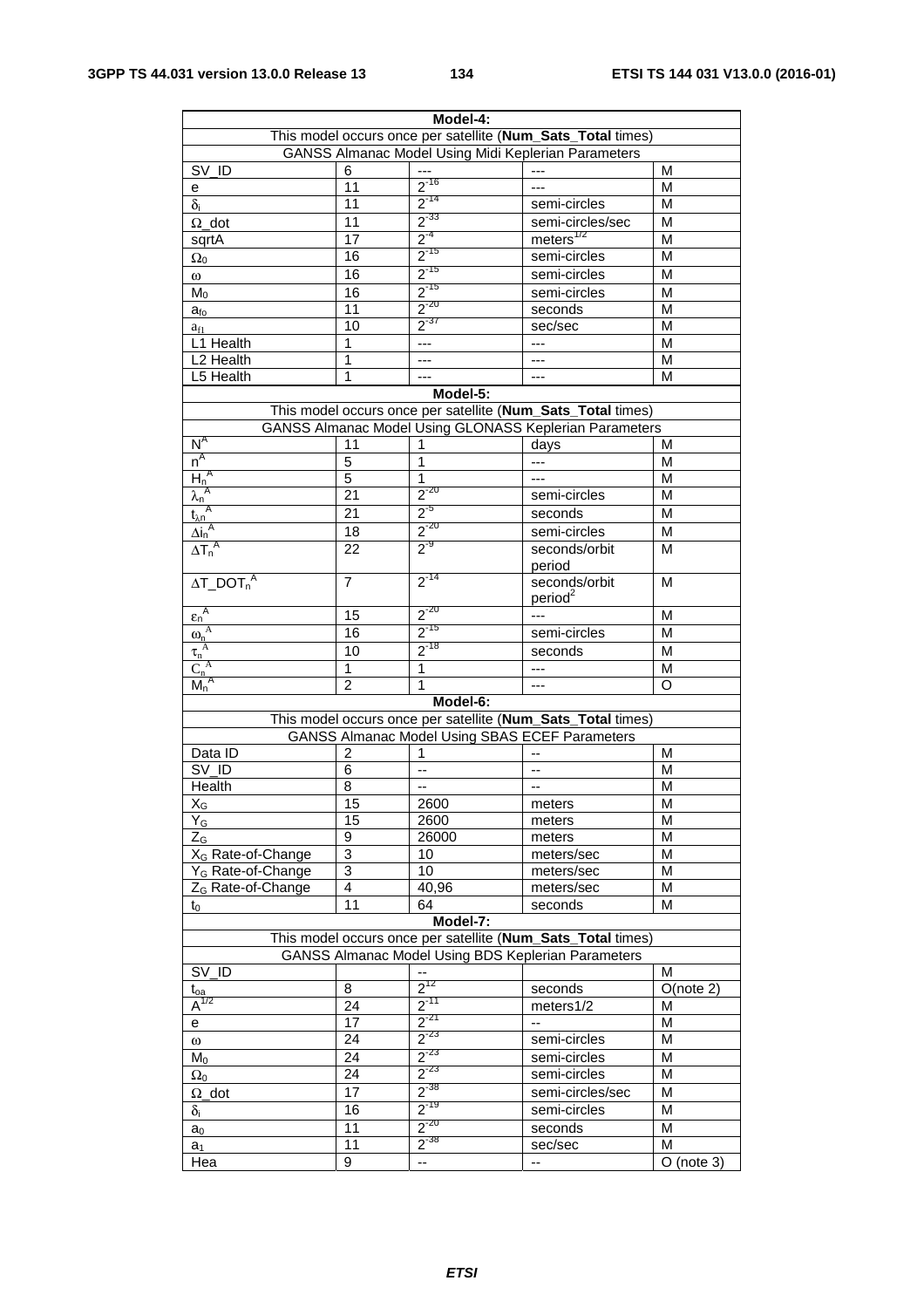NOTE 2: This field may be present if the toa is not the same for all SVs; otherwise it is not present and the toa is provided in GANSSAlmanacModel NOTE 3: This IE is mandatory present if the IE "SV ID" is between 0 and 29 and not needed otherwise.

#### **Num\_Sats\_Total**

This field specifies the total number of satellites in GANSS Almanac Model.

Range: 1 - 36

#### **Week Number**

This field specifies the Almanac reference week number in GNSS specific system time to which the Almanac Reference Time  $T_{oa}$  is referenced, modulo 256 weeks. If  $T_{oa}$  is not included in GANSS Almanac Model, the MS shall ignore the Week Number.

Range: 0 - 255

NOTE: In case of Galileo, the almanac reference week number  $WN_a$  natively contains only the 2 LSB's [11, section 5.1.10].

### $T_{\alpha a}$

This field specifies the Almanac Reference Time common to all satellites in GANSS Almanac Model Using Keplerian Parameters given in GNSS specific system time.

Range: 0 - 255

In case of GNSS-ID does not indicate Galileo, the scale factor is  $2^{12}$  seconds. In case of GNSS-ID does indicate Galileo. the scale factor is 600 seconds.

NOTE: Range extension of  $T_{oa}$  may be present in the GANSS Almanac Model Extension-R12 element (Table A.55.25), if GANSS-ID indicates Galileo.

## **IODa**

This field specifies the Issue-Of-Data common to all satellites in GANSS Almanac Model using Keplerian Parameters.

Range: 0 - 3

NOTE: Range extension of  $\text{IOD}_a$  may be present in the GANSS Almanac Model Extension-R12 element (Table A.55.25), if GANSS-ID indicates Galileo.

### **SV\_ID**

This field identifies the satellite for which the GANSS Almanac Model is given. The interpretation of SV ID is defined in Table A.10.14.

Range: 0 - 63

**SV Status INAV** 

This field contains the I/NAV health status bits [11, section 5.1.10].

#### **SV Status FNAV**

This field contains the F/NAV health status bits [11, section 5.1.10]. If the MS is supporting multiple Galileo signals, the SMLC shall include this field.

#### **GANSS UTC Model**

The GANSS UTC Model field contains a set of parameters needed to relate GNSS system time to Universal Time Coordinate (UTC). All of the fields in the GANSS UTC Model are mandatory when the field is present. The UTC time standard, UTC(k), is GNSS specific. E.g., if GANSS ID indicates QZSS, GANSS UTC Model field contains a set of parameters needed to relate QZST to UTC(NICT).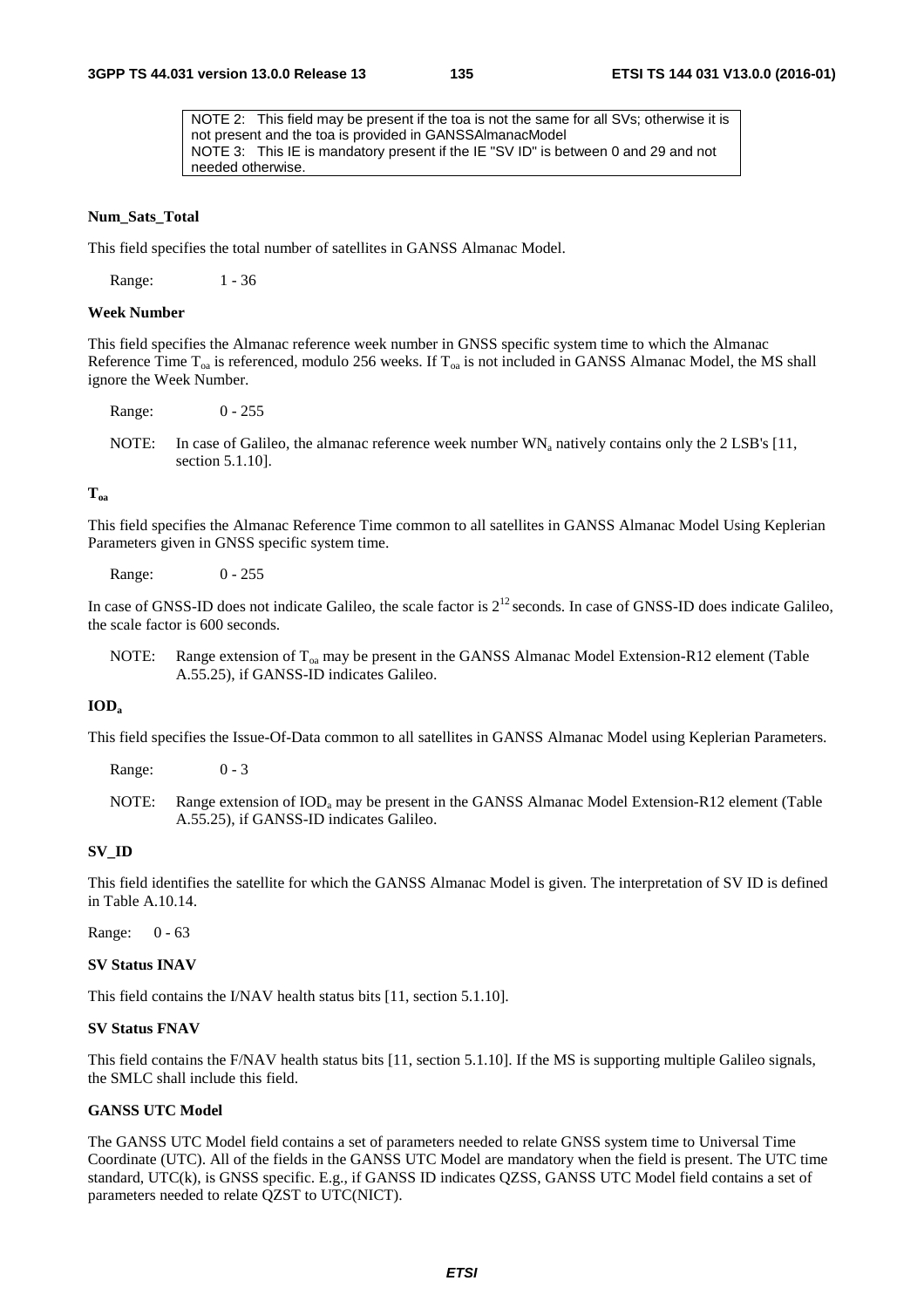| <b>Parameter</b>          | # Bits | <b>Scale Factor</b> | <b>Units</b> | Incl. |
|---------------------------|--------|---------------------|--------------|-------|
| A <sub>1</sub>            | 24     | $2^{-50}$           | sec/sec      | С     |
| $A_0$                     | 32     | $2 - 30$            | seconds      | C     |
| $t_{ot}$                  | 8      | $2^{12}$            | seconds      | С     |
| WN <sub>t</sub>           | 8      |                     | weeks        | С     |
| $\Delta t$ <sub>LS</sub>  | 8      |                     | seconds      | С     |
| <b>WNLSF</b>              | 8      |                     | weeks        |       |
| DN                        | 8      |                     | days         |       |
| $\Delta t_{\textsf{LSF}}$ | 8      |                     | seconds      |       |

**Table A.55: GANSS UTC Model (Model-1)** 

#### **GANSS Ephemeris Extension**

The GANSS Ephemeris extension contains parameters designed to extend the time of applicability of the Ephemeris terms by the continuous addition of the delta ephemeris terms to the respective terms of the referenced ephemeris.

This message can provide extension information for every satellite for many days into the future; doing so may create a large message, thus care must be taken to consider the transport bandwidth. The SMLC can limit the duration of the extension to decrease the message size. For example if the extension duration is limited to twelve hours the payload will be approximately 2,000 octets, for a typical 27 satellite constellation.

#### **Table A.55.2: GANSS Ephemeris Extension**

| <b>Parameter</b>          | # Bits<br><b>Scale Factor</b>     |  | Units | Incl. |
|---------------------------|-----------------------------------|--|-------|-------|
| qanssEphemerisHeader      | See Table A.55.3                  |  | ---   |       |
| ganssReferenceSet         | See Table A.55.5                  |  | $--$  |       |
| ganssEphemerisDeltaMatrix | List of GANSSEphemerisDeltaEpochs |  |       |       |

## **Table A.55.3: GANSS Ephemeris Header**

| <b>Parameter</b>                                    | # Bits<br><b>Scale Factor</b> |  | Units | Incl. |
|-----------------------------------------------------|-------------------------------|--|-------|-------|
| <b>GANSS Ephemeris Extension (Once per message)</b> |                               |  |       |       |
| timeAtEstimation                                    | See Table A.55.4              |  | ---   | м     |
| validityPeriod                                      |                               |  | Hours | м     |
| ephemerisExtensionDuration                          | 9                             |  | Hours | M     |

## **Time at Estimation**

The Time at Estimation provides the GANSS time at which the ephemeris extensions were created.

|  |  |  |  | Table A.55.4: Time at Estimation |
|--|--|--|--|----------------------------------|
|--|--|--|--|----------------------------------|

| Parameter                      | # Bits | <b>Scale Factor</b> | Units   | Incl. |
|--------------------------------|--------|---------------------|---------|-------|
| <b>GANSS Dav of Estimation</b> | 12     |                     | Dav     | М     |
| <b>GANSS TOD of Estimation</b> |        |                     | Seconds | M     |

#### **GANSS Day of Estimation**

This field specifies the sequential number of days (with day count starting at 0) from the origin of the GNSS system time indicated by GANSS\_TIME\_ID modulo 8192 days (about 22 years) of the time that the estimation was determined. The GNSS system time origin is defined in Table A.34 for each GANSS.

Range: 0 - 8191 days

#### **GANSS TOD of Estimation**

Integer number of GANSS TOD seconds within the current day of the time that the estimation was determined.

Range: 0 - 86399 s.

## **Validity Period**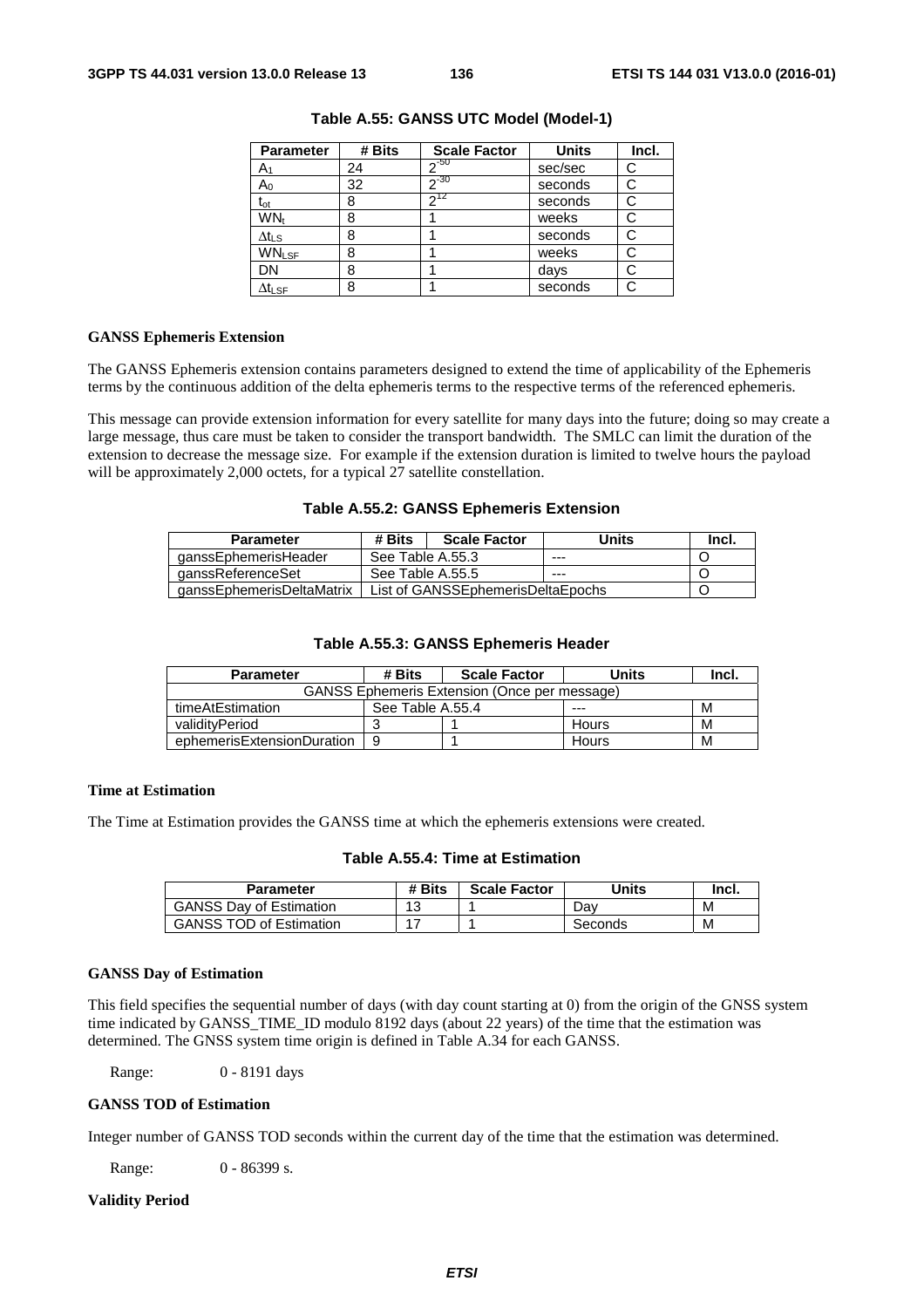The validityPeriod indicates the validity period of the GANSS Reference Set. It also indicates the default validity period of each individual delta ephemeris packet in the case that the individual validityPeriod is not present in the GANSS Delta Epoch Header (see Table A.55.8). It is the length of time that the GANSS Reference Set is intended to last and, if applicable, it is the length of time that the ephemeris constructed by application of the delta is intended to last.

Range:  $1 - 8$  hours.

### **Ephemeris Extension Duration**

The Ephemeris Extension duration indicates the total block of time measured in units of hours that the extended ephemeris covers.

Range: 1 - 512 Hours.

The ganssEphemeris header is mandatory only once in the delivery of the GANSS Ephemeris Extension message

### **GANSS Reference Set**

|  |  |  |  | Table A.55.5: GANSS Reference Set |  |
|--|--|--|--|-----------------------------------|--|
|--|--|--|--|-----------------------------------|--|

| <b>Parameter</b>             | Presence | lote                 |
|------------------------------|----------|----------------------|
| <b>GANSS Reference Orbit</b> | М        | Table A.55.6<br>See. |

## **GANSS Reference Orbit**

## **Table A.55.6: GANSS Reference Orbit**

| <b>Parameter</b> | # Bits           | <b>Scale Factor</b> | Units   | Inci. |
|------------------|------------------|---------------------|---------|-------|
| svID             |                  |                     | $- - -$ | M     |
| qanssOrbitModel  | See Table A.29.g |                     | $- -$   | M     |
| qanssClockModel  | See Table A.49.1 |                     | $- -$   | M     |

#### **SvID**

The satellite vehicle ID identifying to which satellite the following orbital and clock model apply. The interpretation of SV ID is defined in Table A.10.14.

## **GANSS OrbitModel**

This field is a structure that contains the Reference Nav Model (see Table A.29.g) satellite orbit information upon which all subsequent delta information will be applied to create the next ephemeris for use in navigation.

#### **GANSS ClockModel**

This field is a structure that contains the satellite clock model upon which all subsequent clock information will be applied to create the next clock model for use in navigation.

#### **GANSA Ephemeris Delta Matrix**

GANSS Ephemeris Delta Matrix is a list of GANSS Ephemeris Delta Epochs. Each epoch is indicated by a unique seqNum. Each epoch corresponds to a specific update interval and contains a delta epoch header and ephemeris delta elements for all PRNs for that epoch.

## **GANSS Ephemeris Delta Epoch**

| Table A.55.7: GANSS Ephemeris Delta Epoch |  |  |
|-------------------------------------------|--|--|
|-------------------------------------------|--|--|

| <b>Parameter</b>      | <b>Note</b>                            | Incl. |
|-----------------------|----------------------------------------|-------|
| qanssDeltaEpochHeader | See Table A.55.8                       |       |
| ganssDeltaElementList | List of GANSS Ephemeris Delta Elements | M     |

#### **GANSS Delta Epoch Header**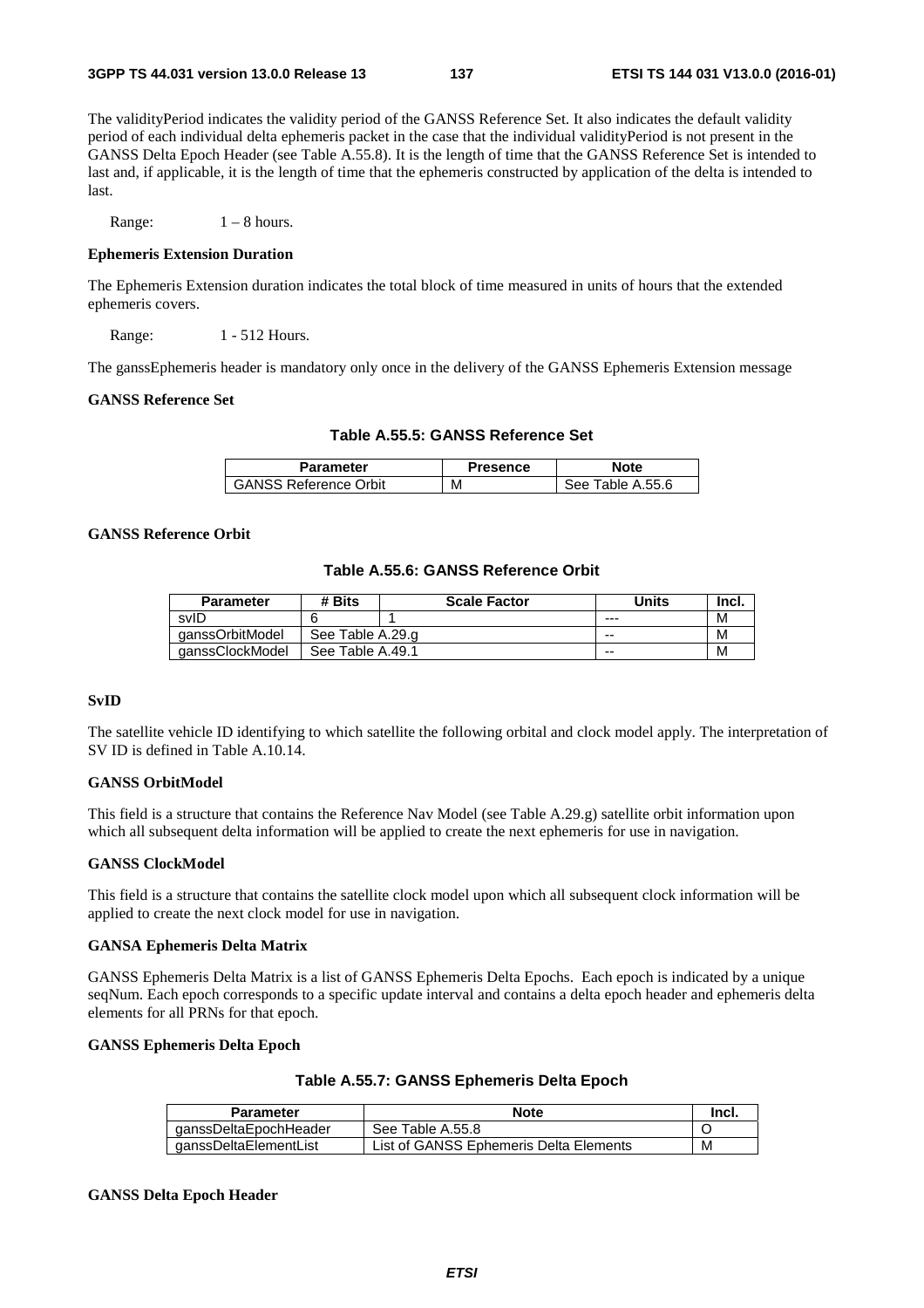| <b>Parameter</b>     | # Bits            | <b>Scale Factor</b> | Units | Incl. |
|----------------------|-------------------|---------------------|-------|-------|
| validityPeriod       |                   |                     | Hours |       |
| ephemerisDeltaSizes  | See Table A.55.9  |                     |       |       |
| ephemerisDeltaScales | See Table A.55.10 |                     |       |       |

# **Table A.55.8: GANSS Delta Epoch Header**

## **Validity Period**

The validityPeriod indicates the validity period of each individual delta ephemeris packet. It is the length of time that the ephemeris constructed by application of the delta is intended to last. If not present then the default validityPeriod in the GANSS Ephemeris Header IE applies (see Table A.55.3).

Range:  $1 - 8$  hours.

## **Ephemeris Delta Sizes**

This field is a structure that indicates the bit sizes for all the fields in the GANSS Ephemeris Delta structure

| <b>Parameter</b>       | # Bits | <b>Scale Factor</b> | <b>Units</b> | Incl. |
|------------------------|--------|---------------------|--------------|-------|
| bitSize delta $\omega$ | 5      |                     |              | M     |
| bitSize delta ∆n       | 4      |                     |              | М     |
| bitSize delta M0       | 5      |                     |              | М     |
| bitSize_delta_OMEGAdot | 5      |                     |              | M     |
| bitSize delta e        | 5      |                     |              | M     |
| bitSize delta Idot     | 4      |                     |              | M     |
| bitSize delta sgrtA    | 5      |                     |              | M     |
| bitSize delta i0       | 5      |                     | ---          | М     |
| bitSize_delta_OMEGA0   | 5      |                     |              | M     |
| bitSize_delta_Crs      | 4      |                     | ---          | M     |
| bitSize_delta_Cis      | 4      |                     |              | M     |
| bitSize delta Cus      | 4      |                     |              | M     |
| bitSize delta Crc      | 4      |                     |              | M     |
| bitSize delta Cic      | 4      |                     |              | М     |
| bitSize delta Cuc      | 4      |                     |              | M     |
| bitSize delta tgd1     | 4      | 4                   |              | M     |
| bitSize_delta_tgd2     | 4      |                     |              | М     |

**Table A.55.9: GANSS Ephemeris Delta Sizes** 

### **Ephemeris Delta Scales**

This field is a structure that indicates the scale factor modifiers for all the fields in the GANSS Ephemeris Delta structure.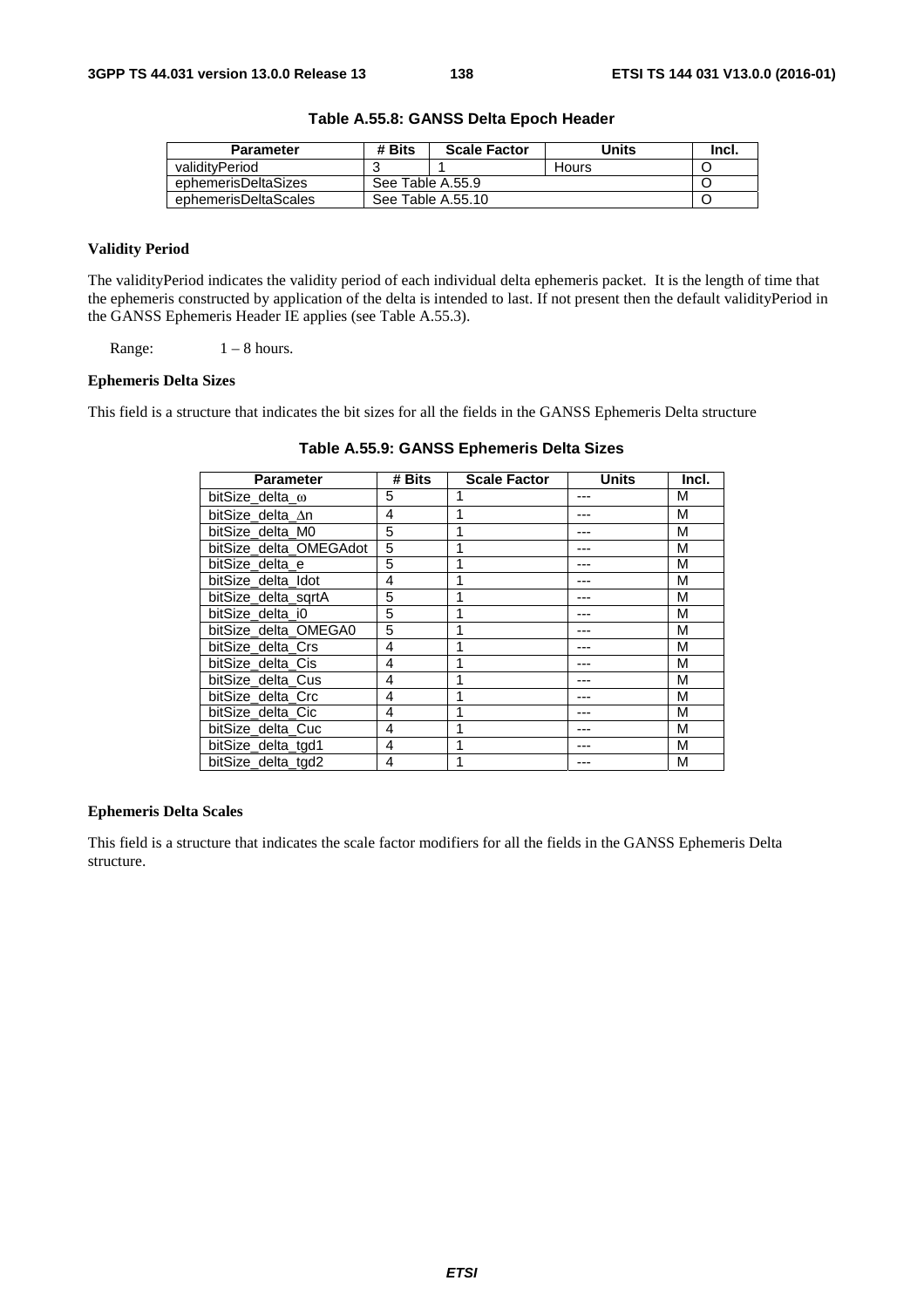| <b>Parameter</b>     | # Bits | <b>Scale Factor</b> | <b>Units</b> | Incl. |
|----------------------|--------|---------------------|--------------|-------|
| scale delta $\omega$ | 5      |                     |              | M     |
| scale delta An       | 5      |                     |              | М     |
| scale_delta_M0       | 5      |                     |              | М     |
| scale_delta_OMEGAdot | 5      |                     |              | M     |
| scale delta e        | 5      | 1                   |              | M     |
| scale delta Idot     | 5      | 1                   |              | M     |
| scale delta sgrtA    | 5      | 1                   |              | M     |
| scale delta i0       | 5      | 1                   |              | M     |
| scale_delta_OMEGA0   | 5      | 1                   |              | M     |
| scale_delta_Crs      | 5      | 1                   |              | M     |
| scale_delta_Cis      | 5      | 1                   |              | M     |
| scale_delta_Cus      | 5      |                     |              | M     |
| scale_delta_Crc      | 5      |                     |              | M     |
| scale_delta_Cic      | 5      |                     |              | M     |
| scale delta Cuc      | 5      |                     |              | M     |
| scale_delta_tgd1     | 5      | 1                   | ---          | M     |
| scale delta tgd2     | 5      | 1                   |              | M     |

### **Table A.55.10: GANSS Ephemeris Delta Scales**

#### **GANSS Delta Element List**

GANSS Delta Element List is a list of GANSS Ephemeris Delta Elements

#### **Ephemeris Delta Element**

Each GANSS Ephemeris Delta element is uniquely identified by the pair (seqNum, sv\_ID) and it is defined as a structure as shown in table A.55.11. The MS should parse the octet string according to the fields specified in table A.55.4. Each element in table A.55.4 but for seqNum and sv\_ID should be treated as a signed integer. Each Ephemeris delta is transmitted as an octet string of up to 49 octets. The actual number of octets is determined by the size of the bit fields in the GPS\_Ephemeris\_Delta\_Sizes table (table A.55.9). Each set of up to 49 octets represents a single extension for a single satellite vehicle. Each set encodes the satellite vehicle ID and the sequence number. The sequence number specifies the order in which the individual ephemeris extension elements are assembled as time marches forward to create the next ephemeris. The sequence number is the same for all satellite vehicle IDs for a particular update period.

| <b>Parameter</b> | # Bits   | Default #<br><b>Bits</b> | <b>Scale Factor</b>                                    | <b>Default</b><br>Scale | <b>Units</b>     | Incl. |
|------------------|----------|--------------------------|--------------------------------------------------------|-------------------------|------------------|-------|
| sequenceNum      | 7        |                          |                                                        |                         |                  | M     |
| svID             | 6        |                          |                                                        | 1                       |                  | M     |
| delta $\omega$   | 132(1)   | 21                       | $2^{-16*}2^{-31}$ $2^{15*}2^{-31}$ $(2)$               | $2^{-31}$               | semi-circles     | M     |
| delta_∆n         | 116(1)   | 12                       | $2^{-16*}2^{-43}$ , $2^{15*}2^{-43}$                   | $2^{-43}$               | semi-circles/sec | M     |
| delta M0         | 132(1)   | 21                       | $2^{-16*2^{31}}$ $2^{15*2^{31}}$                       | $2^{-31}$               | semi-circles     | M     |
| delta OMEGAdot   | 124(1)   | 13                       | $2^{16*2^{43}} \cdot 2^{15*2^{43}}$                    | $2^{-43}$               | semi-circles/sec | M     |
| delta e          | 132(1)   | 18                       | $2^{-16}*2^{-33}$ $2^{15}*2^{-33}$ $2^{15}$            | $2^{-33}$               |                  | M     |
| delta Idot       | 114(1)   | 11                       | $2^{-16*2^{-43}}$ , $2^{15*2^{-43}}$ $\binom{2}{1}$    | $2^{-43}$               | semi-circles/sec | M     |
| delta_sqrtA      | 132(1)   | 14                       | $2^{-16}*2^{-19}$ $2^{15}*2^{-19}$                     | $2^{-19}$               | meters $1/2$     | M     |
| delta_i0         | 132(1)   | 14                       | $2^{-16}*2^{-31}$ $2^{15}*2^{-31}$                     | $2^{31}$                | semi-circles     | M     |
| delta OMEGA0     | 132(1)   | 14                       | $2^{16*2^{31}} \cdot 2^{15*2^{31}}$                    | $2^{-31}$               | semi-circles     | M     |
| delta_Crs        | 116(1)   | 12                       | $2^{-16}*2^{-5}$ $2^{15}*2^{-5}$ $1^2$                 | $2^{5}$                 | meters           | M     |
| delta Cis        | 116(1)   | 11                       | $2^{-16}*2^{-29}$ , $2^{15}*2^{-29}$                   | $2^{-29}$               | radians          | M     |
| delta_Cus        | 116(1)   | $12 \overline{ }$        | $2^{-16*2^{-29}} \cdot 2^{15*2^{-29}}$                 | $2^{-29}$               | radians          | M     |
| delta_Crc        | 116(1)   | 12                       | $2^{-16}*2^{-5}$ $2^{15}*2^{-5}$ $1^{21}$              | $2^{-5}$                | meters           | M     |
| delta Cic        | 116(1)   | 11                       | $2^{-16*}2^{-29}$ , $2^{15*}2^{-29}$                   | $2^{-29}$               | radians          | M     |
| delta Cuc        | 1, 16(1) | $12 \overline{ }$        | $2^{-16*2^{-29}} \cdot 2^{15*2^{-29}}$                 | $2^{-29}$               | radians          | М     |
| delta_tgd1       | 116(1)   | $\overline{2}$           | 2 <sup>15</sup> *2 <sup>-31</sup><br>$2^{-16*}2^{-31}$ | $2^{31}$                | seconds          | M     |
| delta_tgd2       | 116(1)   | $\overline{2}$           | $2^{16*2^{31}} \cdot 2^{15*2^{31}}$                    | $2^{-31}$               | seconds          | M     |

|  | Table A.55.11: GANSS Ephemeris Delta Element |
|--|----------------------------------------------|
|--|----------------------------------------------|

(1) The number of bits of each signed integer field is variable and it is indicated once for all numEphemerisDeltas by the structure ephemerisDeltasSizes. When the ephemerisDeltaSizes field is not present, the values found in the columns "Default # Bits" shall be used.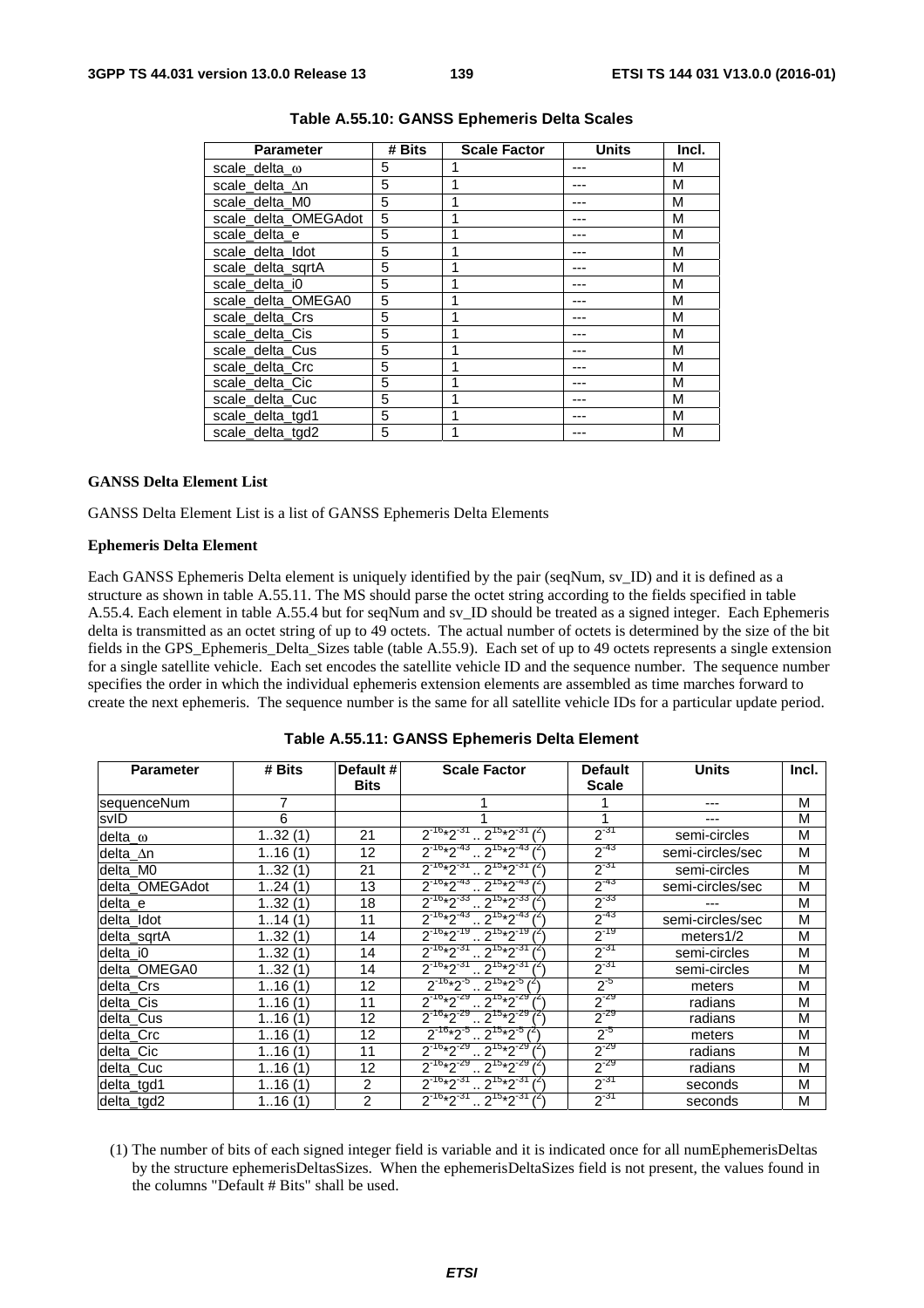(2) The scale factor of each parameter is variable around the default scale factor. The variation for each field is indicated once for all numEphemerisDeltas by the structure ephemerisDeltasScales. For example, if the scale factor modifier for delta\_omega has a value of 4, the scale factor for delta\_omega is  $2^4 * 2^{31}$ . When the ephemerisDeltaScales is not used, the values found in the column "Default Scale" shall be used.

#### **sequenceNum**

This field indicates the order of the Ephemeris delta terms. The ephemeris constructed for use in satellite positioning is built by adding the delta terms to the referenced GANSS\_Navigation Model in the order dictated by this sequence number. The sequence number shall remain the same for each svID in a group of Ephemeris Deltas corresponding to a particular update epoch.

#### **svID**

This field identifies the satellite ID within a particular sequenceNum.

These fields, with the exception of sequenceNum and svID, specify the deltas to be added to the existing Ephemeris to create a new Ephemeris suite that is extended from its predecessor by the time provided in the "validityPeriod" parameter. To compute the time of ephemeris for the newly constructed ephemeris, validityPeriod is added to the preceding toe. The ephemeris time of clock (toc) is set equal to the toe.

For each of the other ephemeris terms the corresponding delta ephemeris term is added in order to create the updated ephemeris. The terms delta M0, delta i0, and delta OMEGA0 of the delta ephemeris must be extrapolated prior to the addition of the delta terms as follows:

$$
M_{0(i+1)} = M_{0(i)} + delta \_M_{0(i)} + (\sqrt{\frac{\mu}{A_{(i)}}^3 + \Delta n_{(i)}}) \cdot dt
$$

Where  $\mu$  is the WGS 84 value of the earth's gravitational constant for GANSS user, and  $A_{(i)}$  is the semi-major axis associated with this satellite's update. The extrapolation of delta\_M0, uses the prior set's sqrtA term to compute  $A_{(i)}$ .

 $OMEGAO<sub>(i+1)</sub>=OMEGAO<sub>(i)</sub> +deltaOMEGAO<sub>(i)</sub>+OMEGAO<sub>(i)</sub> +dMAIGAA<sub>(i)</sub> *dt$ 

$$
i0_{(i+1)} = i0_{(i)} + delta_i 0_{(i)} + Idot_{(i)} * dt
$$

Where dt is equal to validityPeriod\*3600. The terms af0, and af1 from the GANSS clock model must be extrapolated as follows:

$$
af0_{(i+1)} = af0_{(i)} + af1_{(i)} * dt + af2_{(i)} * dt2
$$

$$
af1_{(i+1)} = af1_{(i)} + 2 * af2_{(i)} * dt
$$

$$
af2_{(i+1)} = af2_{(i)}
$$

Where af0, af1, and af2 are the clock model terms as shown in table A.49.1.

The following demonstrates the application of the ephemeris extension technique. Assume the validityPeriod  $= 5$ , representing: (5+1)hours = 6 hours, and the GANSS Navigation model for a particular satellite, identified by the reference IOD has a toe  $= 0$  seconds.

The toe for sequenceNumber 1 is computed by adding the validityPeriod to the initial toe of 0 as  $0 + 6$  hours =0 + 21600 seconds. The new ephemeris is constructed by adding the delta ephemeris terms from set 1 to the reference ephemeris creating the new ephemeris, which will be used for the next six hours. For the five terms listed above (delta\_M0, delta\_i0, delta\_OMEGA0, af0, and af1) the extrapolation described must occur prior to the addition of the delta term. Of course if one of these three delta ephemeris terms was provided in full via the exception table then the extrapolation is unnecessary and the exception term combined with the delta\_ephemeris term is used directly.

The next ephemeris computation will occur by adding the validityPeriod to the current toe of  $21600$  as:  $21600 + 6$  hours  $= 21600 + 21600 = 43200$ . The ephemeris delta terms from set two are added to the ephemeris resulting from the prior addition to create the next ephemeris. This is done for each satellite vehicle ID listed in the provided satellite list indicated in the ganssSatRef field.

#### **GANSS Ephemeris Extension check**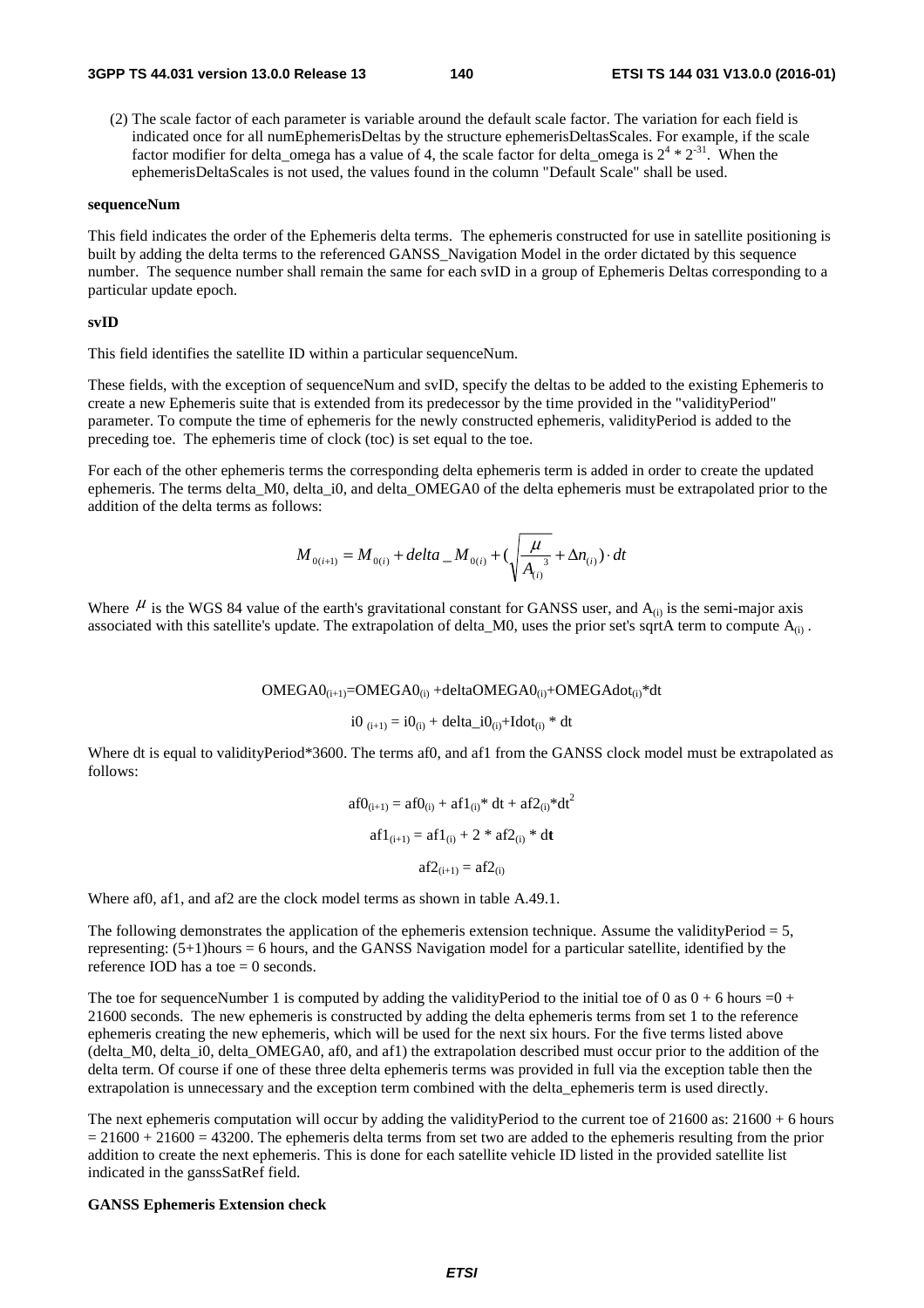The GANSS Ephemeris Extension check provides information about non foreseen events that occurred during the period starting at the ganssBeginTime to the current time. An event is signified through a bit string . Each bits refers to

If a bit is clear in the eventOccured field it indicates that a satellite maneuver has not occurred since the ganssBeginTime nor is

one PRN. If a bit is set to one, this means that the ephemeris extension is no longer valid for this specific PRN. In order to indicate planned future manuvers an end time is provided. The SMLC can indicate that a future event is planned between the current time and the end time of this ephemeris extension.

| Table A.55.12: Ephemeris Extension check |  |  |  |
|------------------------------------------|--|--|--|
|------------------------------------------|--|--|--|

| <b>Parameter</b>   | <b>Presence</b> | <b>Note</b>       |
|--------------------|-----------------|-------------------|
| qanssBeginTime     | м               | See Table A.55.13 |
| qanssEndTime       | М               | See Table A.55.14 |
| ganssSatEventsInfo | М               | See Table A.55.15 |

## **GANSS Begin Time**

The GANSS begin time corresponds to the GANSS Day and GANSS Seconds of Estimation of the ephemeris extensions block.

**Table A.55.13: GANSS Begin Time** 

| Parameter        | # Bits  | <b>Scale Factor</b> | Units   | Incl. |
|------------------|---------|---------------------|---------|-------|
| <b>GANSS Dav</b> | 10<br>ں |                     | Dav     | M     |
| GANSS TOD        |         |                     | Seconds | М     |

## **GANSS End Time**

The GANSS end time represents the final time the Ephemeris extension is valid.

# **Table A.55.14: GANSS End Time**

| Parameter        | # Bits      | <b>Scale Factor</b> | Units   | Incl. |
|------------------|-------------|---------------------|---------|-------|
| <b>GANSS Dav</b> | $\sim$<br>w |                     | Dav     | M     |
| <b>GANSS TOD</b> |             |                     | Seconds | M     |

## **GANSS Sat Event Information**

This IE is designed to indicate events that have or may occur between the ganssBeginTime and the ganssEndTime.

**Table A.55.15: GANSS Sat Event Information** 

| <b>Parameter</b> | # Bits | <b>Scale Factor</b> | Units | Incl. |
|------------------|--------|---------------------|-------|-------|
| EventOccurred    | 64     |                     |       | M     |
| FutureEventNoted | 64     |                     |       | М     |

## **EventOccurred**

#### **FutureEventNoted**

If a bit is set in the futureEventNoted field it indicates that a maneuver is planned during the time period between current time plus sixty minutes and ganssEndTime

## **SBAS ID**

If GANSS ID indicates SBAS, this field defines the specific SBAS for which the GANSS specific assistance data are provided according to Table A.55.16.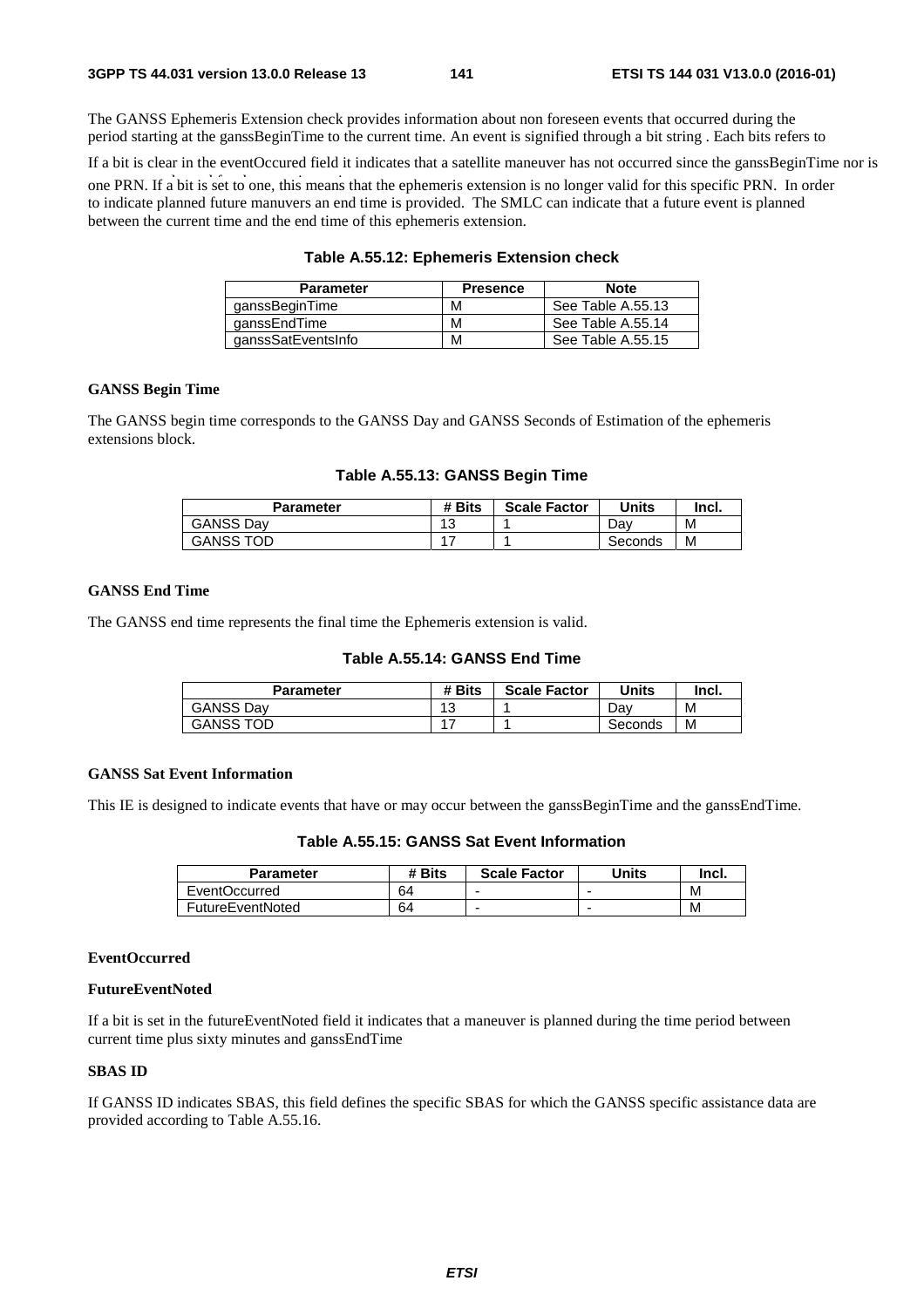| <b>SBAS</b>  | <b>Value of SBAS ID</b> |
|--------------|-------------------------|
| <b>WAAS</b>  |                         |
| <b>EGNOS</b> |                         |
| <b>MSAS</b>  |                         |
| <b>GAGAN</b> |                         |
| Reserved     | 4-7                     |

|  | Table A.55.16: SBAS ID |  |  |
|--|------------------------|--|--|
|--|------------------------|--|--|

#### **GANSS Additional UTC Model**

The GANSS Additional UTC Model field contains several sets of parameters needed to relate GNSS system time to Universal Time Coordinate (UTC), as defined in [12, 13, 14, 15, 16, 17]. Only one parameter set can be included in one GANSS Additional UTC Model and which set of parameters to include depends on the GANSS-ID and MS capabilities.

The UTC time standard, UTC(k), is GNSS specific. E.g., if GANSS ID indicates QZSS, GANSS Additional UTC Model field contains a set of parameters needed to relate QZST to UTC(NICT). If GANSS ID indicates Modernized GPS, GANSS Additional UTC Model field contains a set of parameters needed to relate GPS system time to UTC(USNO). If GANSS ID indicates GLONASS, GANSS Additional UTC Model field contains a set of parameters needed to relate GLONASS system time to UTC(RU). If GANSS ID indicates SBAS, GANSS Additional UTC Model field contains a set of parameters needed to relate SBAS network time for the SBAS indicated by SBAS ID to the UTC standard defined by the UTC Standard ID. If GANSS ID indicates BDS, GANSS Additional UTC Model field contains a set of parameters needed to relate BDS system time to UTC (NTSC).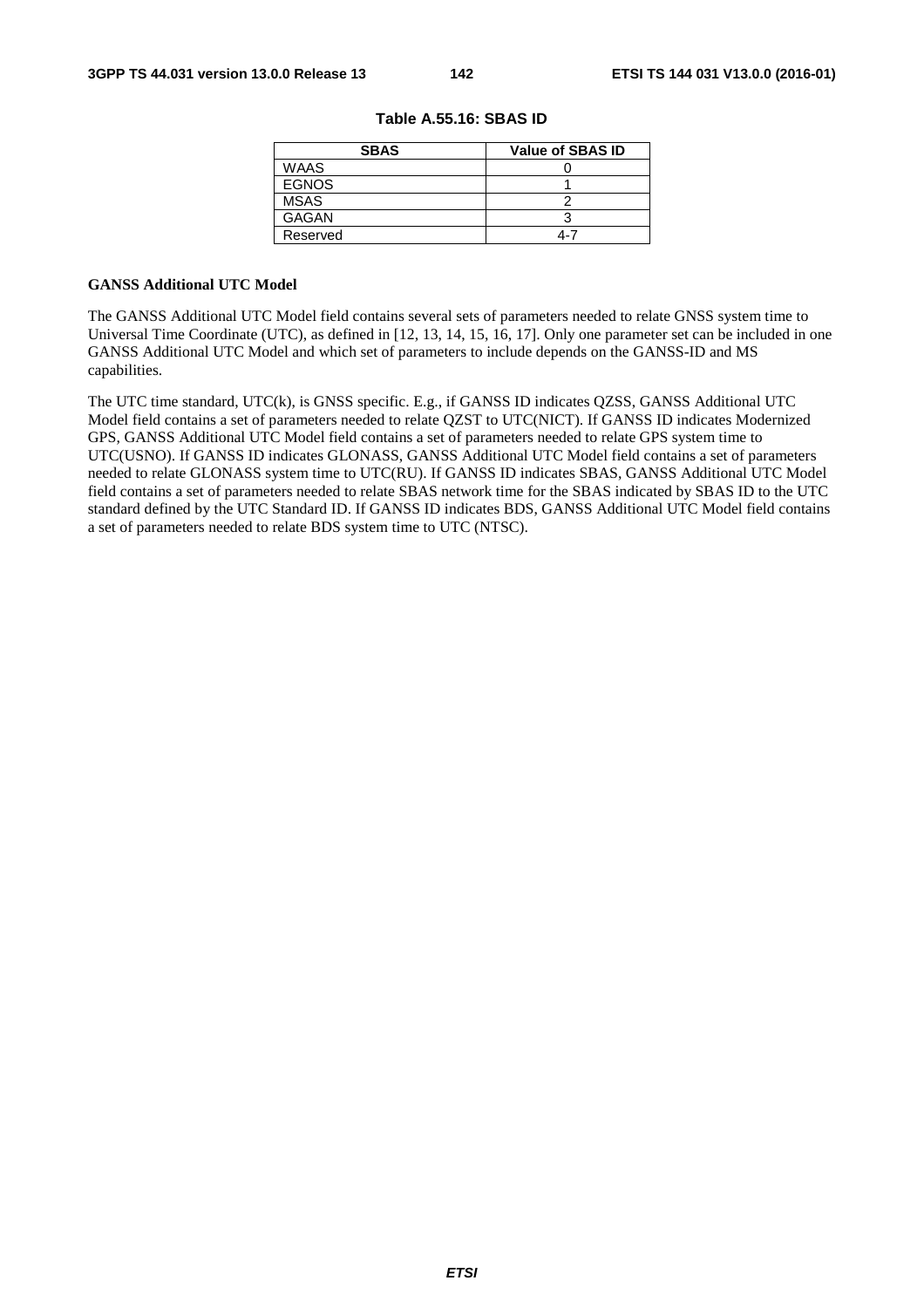| <b>Parameter</b>          | $\overline{\textbf{H}}$ Bits                                          | <b>Scale Factor</b>                                               | <b>Units</b>         | Incl.                                  |  |  |
|---------------------------|-----------------------------------------------------------------------|-------------------------------------------------------------------|----------------------|----------------------------------------|--|--|
|                           |                                                                       | One of the following models can be included:                      |                      |                                        |  |  |
|                           | Model-2 (as defined in [12,13,14,16])                                 |                                                                   |                      |                                        |  |  |
| $A_{0-n}$                 | 16                                                                    | $2^{-35}$                                                         | seconds              | $C^{(1)}$                              |  |  |
| $A_{1-n}$                 | 13                                                                    | $2^{51}$                                                          | sec/sec              | $C^{(1)}$                              |  |  |
| $A_{2-n}$                 | $\overline{7}$                                                        | $2^{68}$                                                          | sec/sec <sup>2</sup> | $C^{(1)}$                              |  |  |
| ∆t∟s                      | 8                                                                     | 1                                                                 | seconds              | $C^{(1)}$                              |  |  |
| $t_{\rm ot}$              | 16                                                                    | $2^4$                                                             | seconds              | $C^{(1)}$                              |  |  |
| <b>WN</b> <sub>ot</sub>   | 13                                                                    | 1                                                                 | weeks                | $C^{(1)}$                              |  |  |
| <b>WNLSF</b>              | 8                                                                     | 1                                                                 | weeks                | $C^{(1)}$                              |  |  |
| DN                        | 4                                                                     | 1                                                                 | days                 | $C^{(1)}$                              |  |  |
| $\Delta t_{\textsf{LSF}}$ | 8                                                                     | 1                                                                 | seconds              | $C^{(1)}$                              |  |  |
|                           |                                                                       | Model-3 (as defined in [17])                                      |                      |                                        |  |  |
| $N^A$                     | 11                                                                    | 1                                                                 | days                 | $\textsf{C}^{\textsf{(1)}}$            |  |  |
| $\tau_{\rm c}$            | 32                                                                    | $2^{-31}$                                                         | seconds              | $\overline{C^{(1)}}$                   |  |  |
| <b>B1</b>                 | 11                                                                    | $2^{-10}$                                                         | seconds              | $O^{(2)}$                              |  |  |
| B <sub>2</sub>            | 10                                                                    | $2^{-16}$                                                         | sec/msd              | $O^{(2)}$                              |  |  |
| $\overline{KP}$           | 2                                                                     | 1                                                                 | ---                  | O                                      |  |  |
|                           |                                                                       | Model-4 (as defined in [15], Message Type 12)                     |                      |                                        |  |  |
| A <sub>1WNT</sub>         | 24                                                                    | $2^{-50}$                                                         | sec/sec              | $C^{(1)}$                              |  |  |
| AOWNT                     | 32                                                                    | $2^{-30}$                                                         | seconds              | $C^{(1)}$                              |  |  |
| $t_{\text{ot}}$           | 8                                                                     | $2^{12}$                                                          | seconds              | $C^{(1)}$                              |  |  |
| $WN_t$                    | 8                                                                     | 1                                                                 | weeks                | $C^{(1)}$                              |  |  |
| $\Delta t_{LS}$           | 8                                                                     | 1                                                                 | seconds              | $C^{(1)}$                              |  |  |
| <b>WNLSF</b>              | 8                                                                     | 1                                                                 | weeks                | $\textsf{C}^{\textsf{(1)}}$            |  |  |
| DN                        | 8                                                                     | 1                                                                 | days                 | $C^{(1)}$                              |  |  |
| $\Delta t_{\textsf{LSF}}$ | 8                                                                     | 1                                                                 | seconds              | $C^{(1)}$                              |  |  |
| <b>UTC</b>                | 3                                                                     | 1                                                                 | ---                  | $\overline{C^{(1)}}$                   |  |  |
| Standard                  |                                                                       |                                                                   |                      |                                        |  |  |
| ID                        |                                                                       |                                                                   |                      |                                        |  |  |
|                           |                                                                       | Model-5 (as defined in [18])                                      |                      |                                        |  |  |
| $A_{\text{OUTC}}$         | 32                                                                    | $2^{-30}$                                                         | Seconds              | $\text{C}^{\scriptscriptstyle{(1)}}$   |  |  |
| $A_{1UTC}$                | 24                                                                    | $2^{50}$                                                          | sec/sec              | $C^{(1)}$                              |  |  |
| ∆t∟s                      | 8                                                                     | 1                                                                 | Seconds              | $C^{(1)}$                              |  |  |
| <b>WNLSF</b>              | 8                                                                     | 1                                                                 | Weeks                | $\textsf{C}^{\scriptscriptstyle{(1)}}$ |  |  |
| <b>DN</b>                 | 8                                                                     | 1                                                                 | Days                 | $C^{(1)}$                              |  |  |
| $\Delta t_{\textsf{LSF}}$ | 8                                                                     | $\overline{1}$                                                    | Seconds              | $C^{(1)}$                              |  |  |
|                           |                                                                       | Note 1: All of these fields shall be present together, or none of |                      |                                        |  |  |
| them shall be present.    |                                                                       |                                                                   |                      |                                        |  |  |
|                           | Note 2: If the optional elements are included, both elements shall be |                                                                   |                      |                                        |  |  |
| included.                 |                                                                       |                                                                   |                      |                                        |  |  |

# **Table A.55.17: GANSS Additional UTC Model**

# **UTC Standard ID**

If GANSS ID indicates SBAS, this field indicates the UTC standard used for the SBAS network time indicated by SBAS ID to UTC relation as defined in Table A.55.18 ( [15], Message Type 12).

# **Table A.55.18: UTC Standard ID**

| <b>UTC Standard</b>                                                           | Value of UTC<br><b>Standard ID</b> |
|-------------------------------------------------------------------------------|------------------------------------|
| UTC as operated by the Communications Research Laboratory (CRL), Tokyo, Japan |                                    |
| UTC as operated by the National Institute of Standards and Technology (NIST)  |                                    |
| UTC as operated by the U.S. Naval Observatory (USNO)                          |                                    |
| UTC as operated by the International Bureau of Weights and Measures (BIPM)    |                                    |
| Reserved for future definition                                                | 4-7                                |

# **GANSS Auxiliary Information**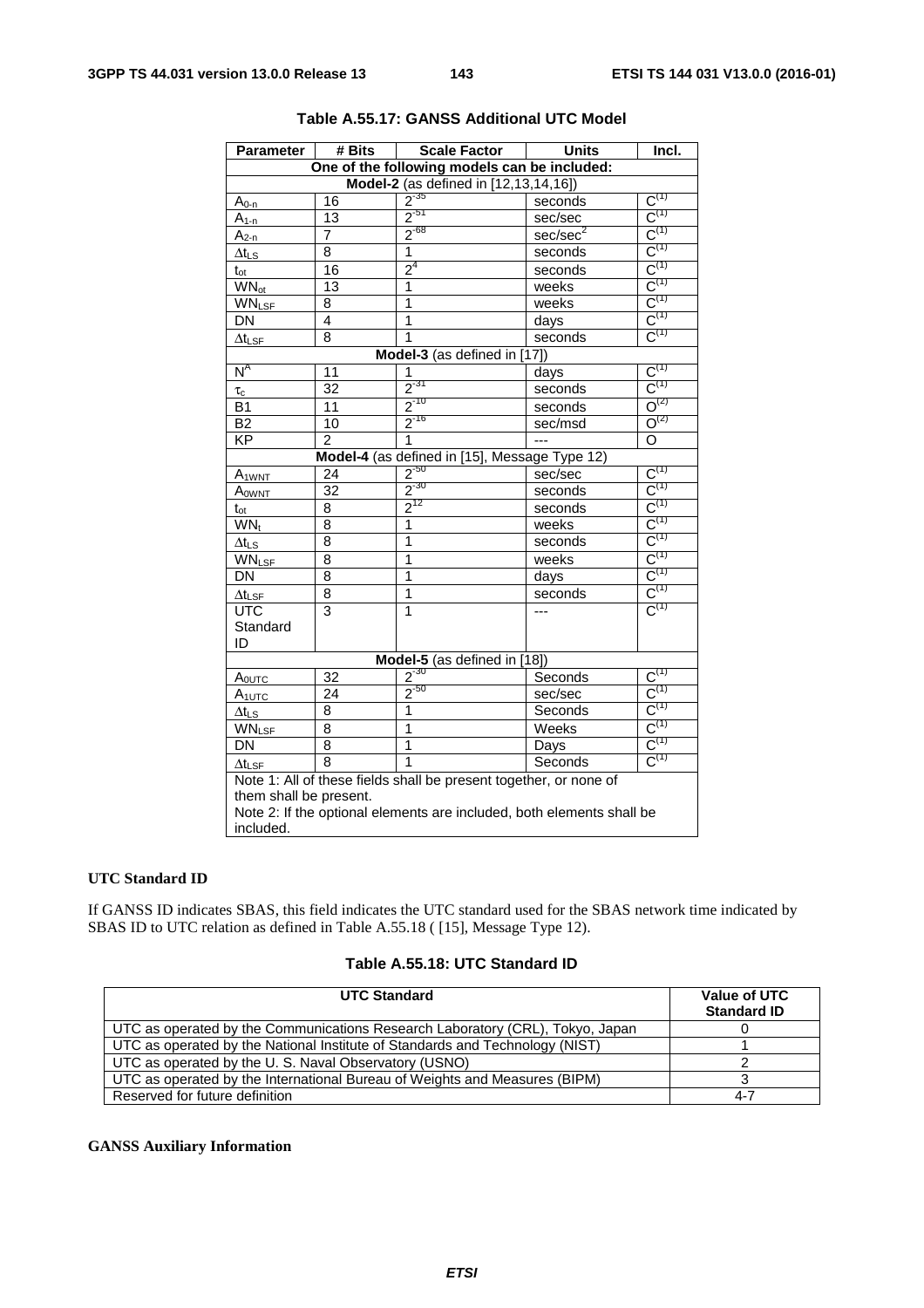This field contains additional information dependent on the GANSS ID and is shown in Table A.55.19. If GANSS Auxiliary Information is provided together with other satellite dependent GANSS assistance data (i.e., any of DGANSS Corrections, GANSS Navigation Model, GANSS Data Bit Assistance, or GANSS Reference Measurement Information IEs) and RRLP pseudo-segmentation is used, the GANSS Auxiliary Information should be provided for the same satellites and in the same RRLP segment as the other satellite dependent GANSS assistance data.

#### **Table A.55.19: GANSS Auxiliary Information Parameter Format**

| <b>Parameter</b>                                                                                           | Range          | <b>Bits</b> | <b>Resolution</b> | Incl. |  |  |  |  |
|------------------------------------------------------------------------------------------------------------|----------------|-------------|-------------------|-------|--|--|--|--|
| One of the following group of elements can be included, dependent on the GANSS ID                          |                |             |                   |       |  |  |  |  |
| The following fields may only be present if GANSS ID indicates Modernized GPS and occur once per satellite |                |             |                   |       |  |  |  |  |
|                                                                                                            | (N SAT times): |             |                   |       |  |  |  |  |
| SV ID                                                                                                      | $0 - 63$       | 6           | $- - -$           | м     |  |  |  |  |
| Signals Available                                                                                          | Table A.59     | 8           | ---               | м     |  |  |  |  |
| The following fields may only be present if GANSS ID indicates GLONASS and occur once per satellite        |                |             |                   |       |  |  |  |  |
|                                                                                                            | (N SAT times): |             |                   |       |  |  |  |  |
| SV ID                                                                                                      | $0 - 63$       | 6           | $--$              | M     |  |  |  |  |
| Signals Available                                                                                          | Table A.59     | 8           | ---               | м     |  |  |  |  |
| Channel number                                                                                             | $-7 - 13$      | 5           | ---               | м     |  |  |  |  |

#### **SV\_ID**

This field specifies the SV for which the GANSS Auxiliary Information is given. The interpretation of SV ID is defined in Table A.10.14.

Range:  $0 - 63$ 

#### **Signals Available**

This field indicates the ranging signals supported by the satellite indicated by SV ID. This field is given as a bit string as shown in Table A.59 for a particular GANSS. If a bit is set to '1' it indicates that the satellite identified by SV ID transmits ranging signals according to the signal correspondence in Table A.59. If a bit is set to '0' it indicates that the corresponding signal is not supported on the satellite identified by SV ID.

#### **Channel number**

This field indicates the GLONASS carrier frequency number of the satellite identified by SV ID, as defined in [17].

#### **DGANSS Corrections Validity Period**

This element is an extension to the DGANSS Corrections IE and provides the validity period of the differential corrections for each satellite and signal included in the DGANSS Corrections IE (see Table A.43). This element may only be included if the DGANSS Corrections IE is included in the GANSS Generic Assistance Data element.

| <b>Parameter</b>                                            | # Bits | <b>Scale Factor</b>                                                      | Range    | <b>Units</b> | Incl. |
|-------------------------------------------------------------|--------|--------------------------------------------------------------------------|----------|--------------|-------|
| N_SGN_TYPE                                                  | າ      |                                                                          | $1 - 3$  | ---          | М     |
|                                                             |        | The following fields occur once per GANSS signal type (N_SGN_TYPE times) |          |              |       |
| GANSS_Signal_ID                                             |        |                                                                          |          | ---          | М     |
| N SAT                                                       | 4      |                                                                          | $1 - 16$ | ---          | М     |
| The following fields occur once per satellite (N_SAT times) |        |                                                                          |          |              |       |
| SV ID                                                       | 6      |                                                                          | $0 - 63$ |              | М     |
| <b>UDRE Growth Rate</b>                                     | 3      |                                                                          | $0 - 7$  | ---          | М     |
| Time of Validity for                                        | 3      | ---                                                                      | $0 - 7$  | ---          | M     |
| <b>UDRE Growth Rate</b>                                     |        |                                                                          |          |              |       |

**Table A.55.20: DGANSS Corrections Validity Period** 

#### **N\_SGN\_TYPE**

This field indicates the number of GNSS signal types included in DGANSS Corrections Validity Period IE. This field shall be set to the same value as the N\_SGN\_TYPE parameter in the DGANSS Corrections element in Table A.43.

#### **GANSS\_Signal\_ID**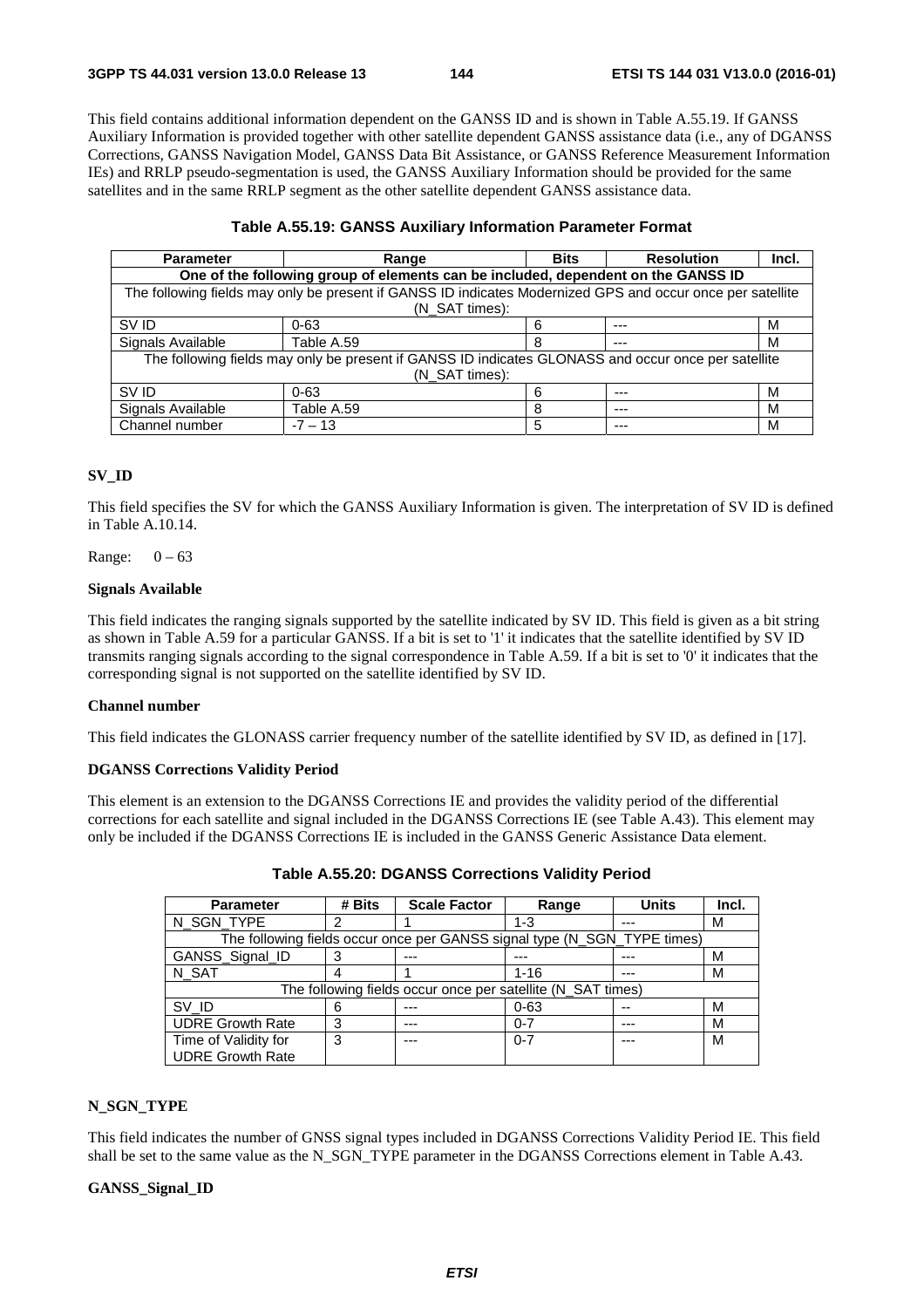DGANSS corrections validity period are provided per GNSS signal type identified by GANSS\_Signal\_ID. The supported signals are listed in Table A.59. This field shall be set to the same value as the GANSS\_Signal\_ID parameter in the DGANSS Corrections element in Table A.43.

#### **N\_SAT**

This field indicates the number of satellites for which differential corrections validity period is available. This field shall be set to the same value as the N\_SAT parameter in the DGANSS Corrections element in Table A.43.

#### **SV\_ID**

This field identifies the satellite for which the corrections validity period is applicable. The interpretation of SV ID is defined in Table A.10.14. The UDRE Growth Rate and Time of Validity for UDRE Growth Rate IEs shall be included for the same SV\_IDs as the differential corrections in Table A.43 are provided.

#### **UDRE Growth Rate**

This field provides an estimate of the growth rate of uncertainty  $(1-\sigma)$  in the corrections for the particular satellite identified by SV<sub>\_</sub>ID. The estimated UDRE at time value specified in the "Time of Validity for UDRE Growth Rate"  $t_1$ is calculated as follows:

 $\text{UDRE}(t_0+t_1) = \text{UDRE}(t_0) \times \text{UDRE}$  Growth Rate

where  $t_0$  is the DGANSS Reference Time for which the corrections in Table A.43 are valid,  $t_1$  is the "Time of Validity" for UDRE Growth Rate" field as shown in Table A.55.21, UDRE(*t0*) is the User Differential Range Error field as provided in Table A.43, and "UDRE Growth Rate" field is the factor as shown in Table A.55.21.

#### **Table A.55.21: Values of UDRE Growth Rate IE**

| <b>Value</b>     | <b>Indication</b> |
|------------------|-------------------|
| 000              | 1,5               |
| 001              | 2                 |
| 010              | 4                 |
| $\overline{011}$ | 6                 |
| 100              | 8                 |
| 101              | 10                |
| 110              | 12                |
| 111              | 16                |

#### **Time of Validity for UDRE Growth Rate**

This field specifies the time when the "UDRE Growth Rate" field applies. The meaning of the values for this field is described in Table A.55.21a.

| Table A.55.21a: Time of Validity for UDRE Growth Rate IE |
|----------------------------------------------------------|
|----------------------------------------------------------|

| Value | <b>Indication</b><br>[seconds] |
|-------|--------------------------------|
| 000   | 20                             |
| 001   | 40                             |
| 010   | 80                             |
| 011   | 160                            |
| 100   | 320                            |
| 101   | 640                            |
| 110   | 1280                           |
| 111   | 2560                           |

#### **GANSS Time Model Extension**

This element is an extension to the GANSS Time Model IE and is shown in Table A.55.22. If GANSS Time Model is provided by the SMLC, the GANSS Time Model Extension shall also be provided.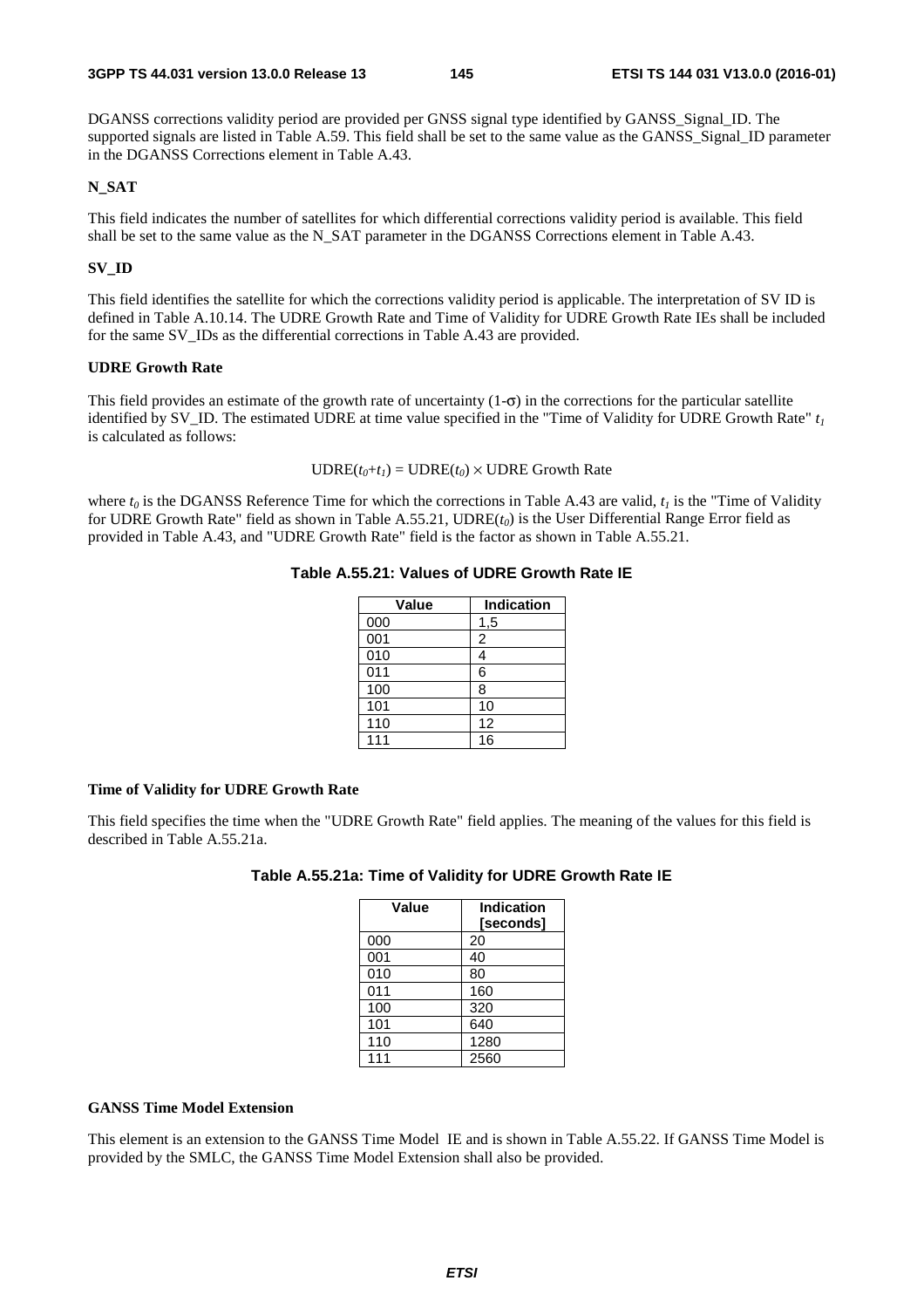NOTE: For reasons of backward compatibility, this IE is not defined for a Release 9 or earlier SMLC and would be ignored, when received, by a Release 9 or earlier MS. This means that when the element is expected but is not received, the SMLC is Release 9 or earlier.

**Table A.55.22: GANSS Time Model Extension** 

| <b>Parameter</b> | # Bits | <b>Scale Factor</b> | Range                | Units   | Incl. |
|------------------|--------|---------------------|----------------------|---------|-------|
| GNSS<br>ID<br>⇁⌒ | ັ      | $--$                | $- - -$              | $- - -$ | М     |
| Delta            |        |                     | 127<br>128<br>$\sim$ | seconds | М     |

#### **GNSS\_TO\_ID**

This field is the same as defined in Table A.41 and specifies GNSS for which the GANSS Time Model Extension is provided.

#### **Delta T**

This field specifies the integer seconds of the GNSS-GNSS Time Offset provided in the GANSS Time Model in Table A.41.

#### **GANSS Reference Measurement Extension**

This element is an extension to the GANSS Reference Measurement Information IE and is shown in Table A.55.23. If GANSS Reference Measurement Information is provided by the SMLC, the GANSS Reference Measurement Extension shall also be provided.

NOTE: For reasons of backward compatibility, this IE is not defined for a Release 9 or earlier SMLC and would be ignored, when received, by a Release 9 or earlier MS. This means that when the element is expected but is not received, the SMLC is Release 9 or earlier.

| Table A.55.23: GANSS Reference Measurement Extension |  |
|------------------------------------------------------|--|
|                                                      |  |

| <b>Parameter</b>                                              | # Bits | <b>Scale Factor</b> | Range       | <b>Units</b> | Incl. |
|---------------------------------------------------------------|--------|---------------------|-------------|--------------|-------|
| Num Sat                                                       |        |                     | $0 - 15$    | $---$        | м     |
| The following fields occur once per satellite (Num Sat times) |        |                     |             |              |       |
| SV ID                                                         |        | $- - -$             | 0-63        | --           | М     |
| Azimuth LSB                                                   |        | 0.703125            | 0-10.546875 | degrees      | м     |
| <b>Elevation LSB</b>                                          | Δ      | 0.703125            | 0-10.546875 | degrees      | М     |

#### **Num\_Sat**

This field indicates the number of satellites for which GANSS Reference Measurement is provided. This field shall be set to the same value as the Num\_Sat parameter in the GANSS Reference Measurement Information element in Table A.52.

#### **SV\_ID**

This field identifies the satellite for which the GANSS Reference Measurement is provided. This field shall be set to the same value as the SV\_ID field in Table A.52.

#### **Azimuth LSB**

This field specifies the 4 least significant bits of the satellite azimuth angle. The 5 most significant bits are provided in the Azimuth field in Table A.52. The full satellite azimuth is constructed as "Azimuth"  $\times$  11,.25 + "Azimuth LSB"  $\times$ 0,703125 degrees.

#### **Elevation LSB**

This field specifies the 4 least significant bits of the satellite elevation angle. The 5 most significant bits are provided in the Elevation field in Table A.52. The full satellite elevation is constructed as "Elevation"  $\times$  11,25 + "Elevation LSB"  $\times$ 0,703125 degrees.

#### **GANSS Almanac Model Extension**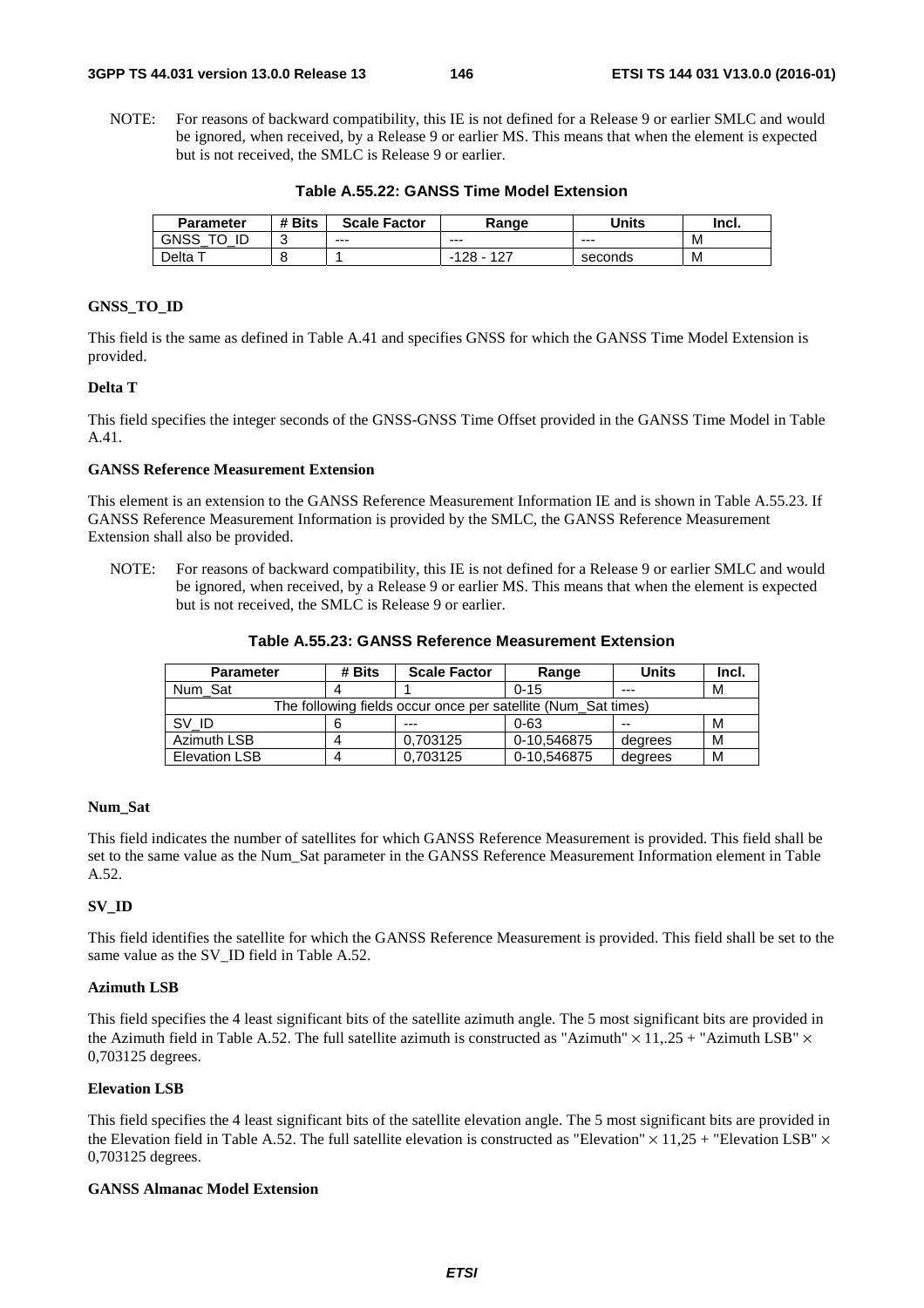This element is an extension to the GANSS Almanac Model IE and is shown in Table A.55.24. If GANSS Almanac Model is provided by the SMLC, the GANSS Almanac Model Extension shall also be provided.

NOTE: For reasons of backward compatibility, this IE is not defined for a Release 9 or earlier SMLC and would be ignored, when received, by a Release 9 or earlier MS. This means that when the element is expected but is not received, the SMLC is Release 9 or earlier.

#### **Table A.55.24: GANSS Almanac Model Extension**

| Parameter                           | <b>Bits</b><br><br>77 | Scale<br>Factor | Range | <b>Jnits</b> | Incl. |
|-------------------------------------|-----------------------|-----------------|-------|--------------|-------|
| Provided<br>. Almanac<br>' ompleteت |                       | $- - -$         | $--$  | 300lean      | M     |

#### **Complete Almanac Provided**

This field indicates whether the SMLC provided Almanac for the full GANSS constellation or not. TRUE means complete GANSS almanac is provided.

#### **GANSS Almanac Model Extension-R12**

This element is an extension to the GANSS Almanac Model IE and is shown in Table A.55.25. It is used only if GANSS-ID is Galileo in this version of protocol.

| Table A.55.25: GANSS Almanac Model Extension-R12 |  |  |
|--------------------------------------------------|--|--|
|--------------------------------------------------|--|--|

| <b>Parameter</b>                                                                                           | # Bits | <b>Scale Factor</b> | Units | Incl.        |  |  |  |
|------------------------------------------------------------------------------------------------------------|--------|---------------------|-------|--------------|--|--|--|
| $T_{0a}$ -Ext                                                                                              | 10     | 600                 | s     | $O$ (note 1) |  |  |  |
| $IODa-Ext$                                                                                                 |        | $-$                 | $-$   | $O$ (note 2) |  |  |  |
| NOTE 1: If $T_{\text{oa}}$ in GANSS Almanac Model element (Table A.54) is present, this field shall not be |        |                     |       |              |  |  |  |
| present.                                                                                                   |        |                     |       |              |  |  |  |
| NOTE 2: If IOD <sub>a</sub> in GANSS Almanac Model element (Table A.54) is present, this field shall not   |        |                     |       |              |  |  |  |
| be present.                                                                                                |        |                     |       |              |  |  |  |

#### **Toa-Ext**

This field specifies the Almanac Reference Time common to all satellites in GANSS Almanac Model using Keplerian Parameters given in GNSS specific system time.

Range: 256 - 1023

In case of GNSS-ID does indicate Galileo, the scale factor is 600 seconds.

#### **IODa-Ext**

This field specifies the Issue-Of-Data common to all satellites in GANSS Almanac Model using Keplerian Parameters.

Range: 4 - 15

#### **GANSS Reference Measurement Extension-R12**

This element is an extension to the GANSS Reference Measurement Information IE and is shown in Table A.55.25.a. The SMLC should include this field only if supported by the MS.

| <b>Parameter</b>           | # Bits | <b>Scale Factor</b>                                                         | Range        | <b>Units</b> | Incl. |
|----------------------------|--------|-----------------------------------------------------------------------------|--------------|--------------|-------|
| GANSS_Signal_ID            |        | $- - -$                                                                     | $0 - 7$      | $- - -$      | М     |
| Confidence                 |        |                                                                             | $0 - 100$    | percent      |       |
| Num Sat                    |        |                                                                             | $0 - 15$     | ---          |       |
|                            |        | The following fields, if included, occur once per satellite (Num_Sat times) |              |              |       |
| SV ID                      | 6      | $---$                                                                       | $0 - 63$     | $- -$        | М     |
| <b>Doppler Uncertainty</b> | 3      | $- - -$                                                                     | 60, 80, 100, | m/s          | М     |
| Extension                  |        |                                                                             | 120, 'No     |              |       |
|                            |        |                                                                             | Information' |              |       |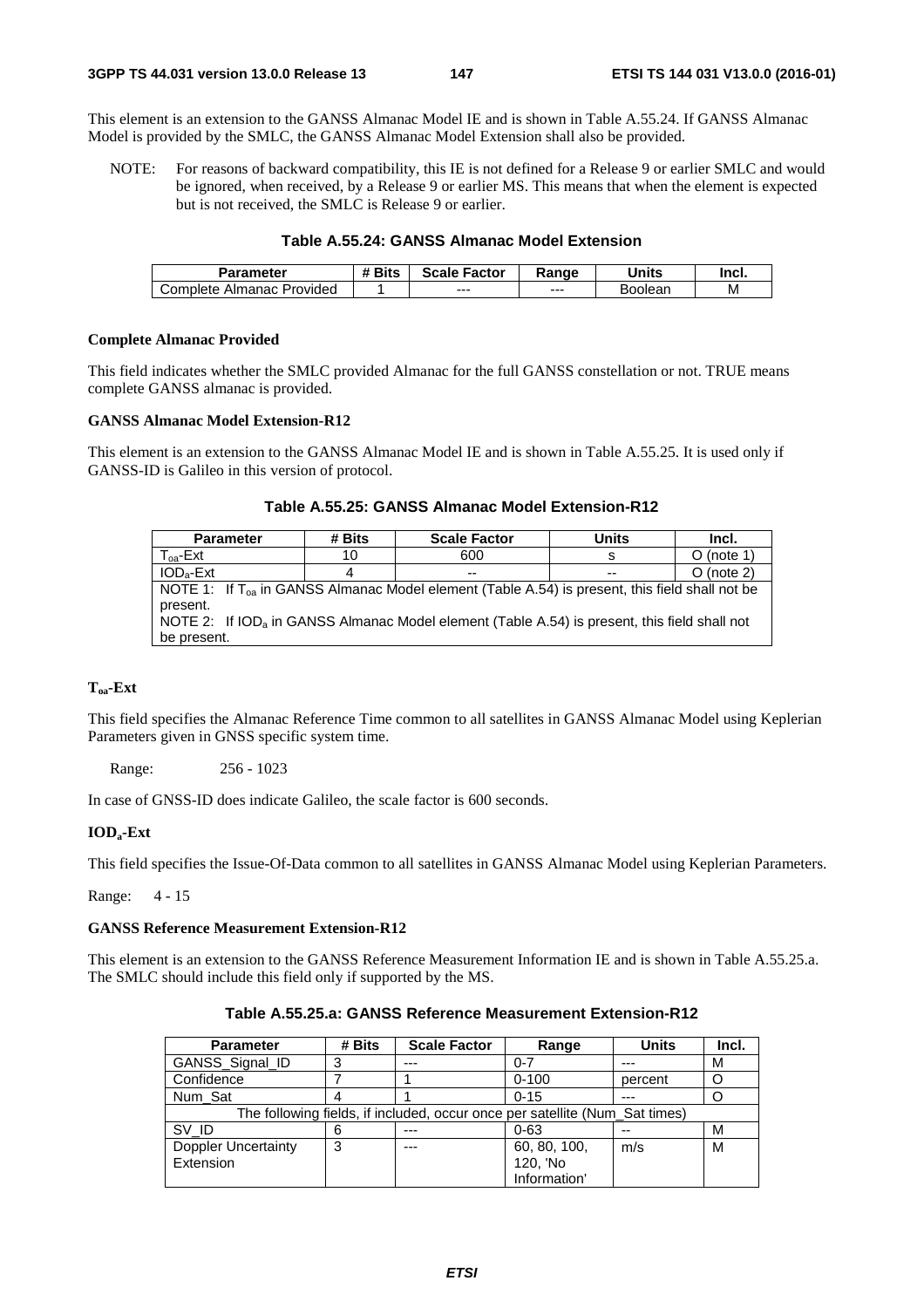#### **GANSS\_Signal\_ID**

This field specifies the GNSS signal type. The supported signals are listed in Table A.59.

#### **Confidence**

This field specifies the confidence level of the reference location area or volume used to calculate the GANSS Reference Measurement parameters (search windows). A high percentage value (e.g., 98% or more) indicates to the MS that the provided search windows are reliable. The SMLC should include this field to indicate the confidence level of the provided information.

Range: 0 – 100

#### **Num\_Sat**

This field indicates the number of satellites for which GANSS Reference Measurement Extension-R12 is provided.

#### **SV\_ID**

This field identifies the satellite for which the GANSS Reference Measurement Extension-R12 is provided.

#### **Doppler Uncertainty Extension**

If this field is present, the MS that supports this field shall ignore the Doppler Uncertainty (Table A.52) field. This field specifies additional Doppler uncertainty values. It is defined such that the Doppler experienced by a stationary MS is in the range [Doppler-Doppler Uncertainty Extension] to [Doppler+Doppler Uncertainty Extension]. Doppler Uncertainty Extension is given in unit of m/s by multiplying the Doppler Uncertainty Extension value in Hz by the nominal wavelength of the assisted signal.

Enumerated values define 60 m/s, 80 m/s, 100 m/s, 120 m/s, and "No Information".

#### **DBDS Corrections**

These fields specify the DBDS corrections to be used by the MS.

| <b>Parameter</b>                            | # Bits                                                      | <b>Scale Factor</b>                                                      | Range            | <b>Units</b> | Incl. |  |  |
|---------------------------------------------|-------------------------------------------------------------|--------------------------------------------------------------------------|------------------|--------------|-------|--|--|
| The following fields occur once per message |                                                             |                                                                          |                  |              |       |  |  |
| N_SGN_TYPE                                  | 2                                                           |                                                                          | - 3              |              | M     |  |  |
| <b>DBDS Reference Time</b>                  | 12                                                          |                                                                          | $0 - 3599$       | seconds      | м     |  |  |
|                                             |                                                             | The following fields occur once per GANSS signal type (N_SGN_TYPE times) |                  |              |       |  |  |
| N_SAT                                       | 6                                                           |                                                                          | - 64             |              | M     |  |  |
| <b>DBDS Signal ID</b>                       | 3                                                           | ---                                                                      | ---              |              | м     |  |  |
|                                             | The following fields occur once per satellite (N_SAT times) |                                                                          |                  |              |       |  |  |
| SV_ID                                       | 6                                                           | ---                                                                      | $0 - 63$         |              | м     |  |  |
| <b>UDREI</b>                                | 4                                                           | ---                                                                      | $0 - 15$         | $---$        | м     |  |  |
| <b>RURAI</b>                                | 4                                                           | ---                                                                      | $0 - 15$         |              | м     |  |  |
|                                             |                                                             |                                                                          |                  |              |       |  |  |
| Delta T                                     | 13                                                          | 0.1                                                                      | $-409.5 - 409.5$ | meters       | M     |  |  |

#### **Table A.55.25.b: DBDS Corrections**

#### **DBDS Reference Time**

This field indicates the baseline time for which the DBDS corrections are valid as modulo 3600 s. DBDS Reference Time is given in BDS system time.

Range: 0 - 3599 s

#### **DBDS Signal\_ID**

DBDS corrections are provided per BDS signal type identified by BDS Signal\_ID. The supported signals are listed in Table A.59.

#### **UDREI**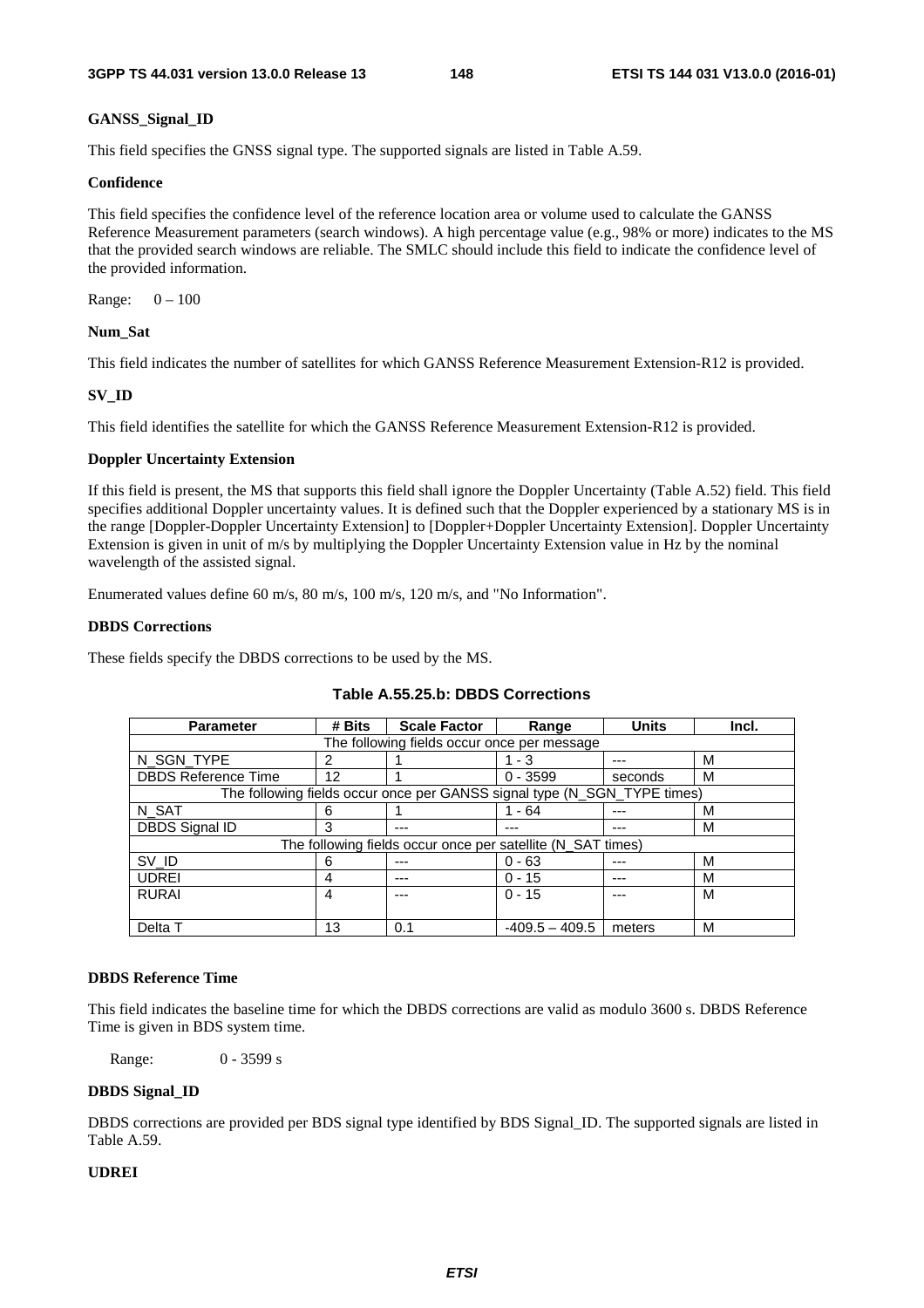UDRE is used to describe the error of equivalent clock correction in meters. It is indicated by user differential range error index (UDREI). It occupies 4 bits for each satellite within the range of 1~15 and the update rate is 3 seconds. The corresponding relationship between UDRE and UDREI is shown in A.55.26.

| <b>UDREI</b>   | <b>UDRE</b>     |
|----------------|-----------------|
|                | (meters, 99.9%) |
| 0              |                 |
| 1              | 1.5             |
| $\overline{c}$ | 2               |
| 3              | 3               |
| 4              | 4               |
| 5              | 5               |
| 6              | 6               |
| 7              | 8               |
| 8              | 10              |
| 9              | 15              |
| 10             | 20              |
| 11             | 50              |
| 12             | 100             |
| 13             | 150             |
| 14             | Not monitored   |
| 15             | Not available   |

**Table A.55.26: UDREI definitions** 

#### **RURAI**

Regional User Range Accuracy (RURA) is used to describe the satellite signal pseudo-range error in meters.The satellite signal integrity information is indicated with the Regional User Range Accuracy Index (RURAI). It occupies 4 bits for each satellite so the effective range of RURAI is 0 to 15. See Table A.55.27 for the corresponding relationship between RURAI and RURA.

| <b>RURAI</b>            | <b>RURA</b>     |
|-------------------------|-----------------|
|                         | (meters, 99.9%) |
| 0                       | 0.75            |
| 1                       |                 |
| $\overline{\mathbf{c}}$ | 1.25            |
| $\overline{3}$          | 1.75            |
| 4                       | 2.25            |
| 5                       | 3               |
| 6                       | 3.75            |
| 7                       | 4.5             |
| 8                       | 5.25            |
| 9                       | 6               |
| 10                      | 7.5             |
| 11                      | 15              |
| 12                      | 50              |
| 13                      | 150             |
| 14                      | 300             |
| 15                      | > 300.0         |

|  |  |  | Table A.55.27:  RURAI definitions |
|--|--|--|-----------------------------------|
|--|--|--|-----------------------------------|

#### **Delta\_T**

The BDS differential correction information is expressed in equivalent clock correction  $(\Delta t)$ . It occupies 13 bits for each satellite with the unit and scale factor of meter and 0.1 respectively and is expressed with two's complement. The MSB is for the sign bit  $(+ or -)$ .

#### **BDS Grid Model**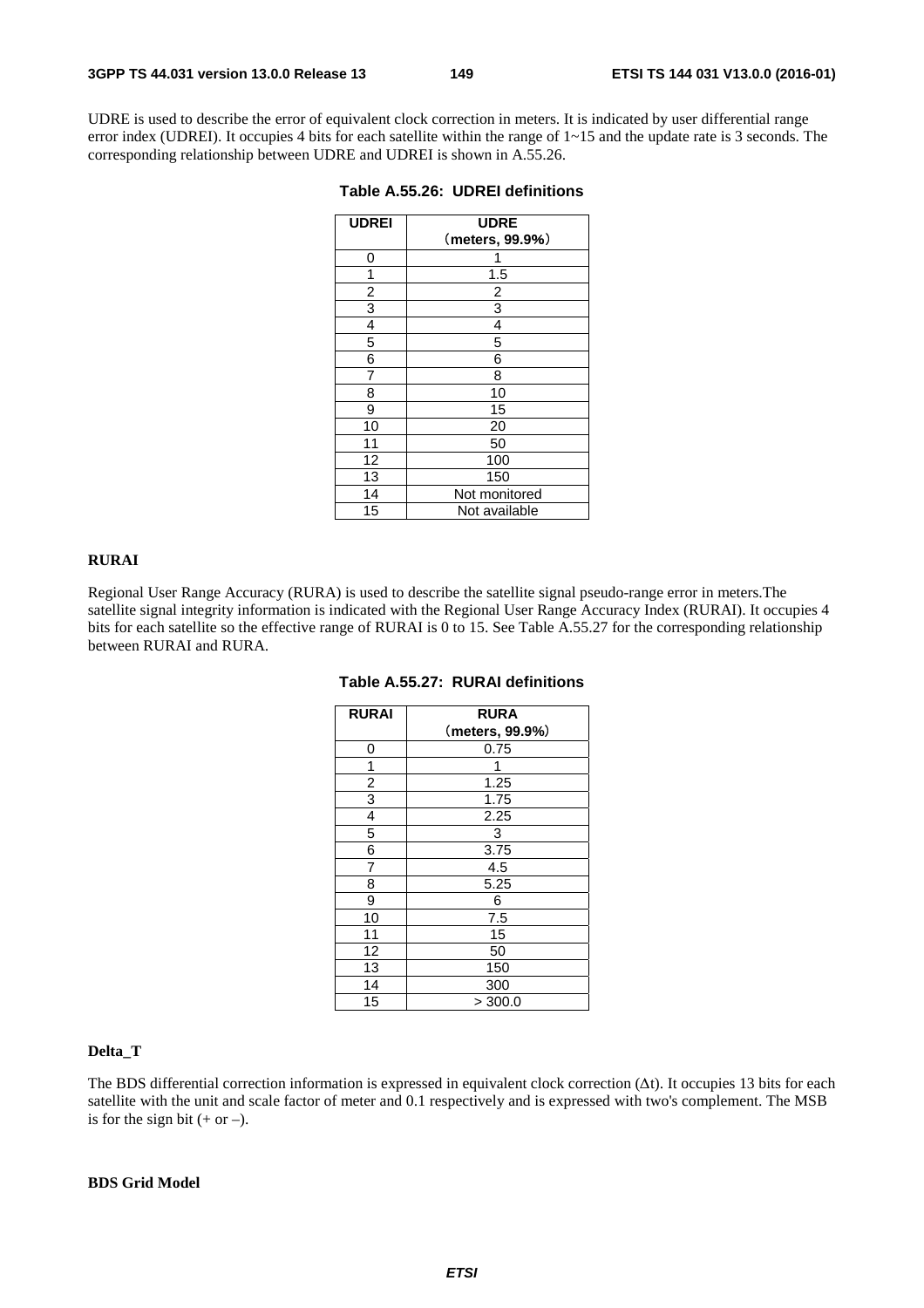The BDS Grid Model parameters are used to estimate the ionospheric distortions on pseudoranges as described in [18] on page 76.

| <b>Parameter</b>                                                                                   | # Bits                                                                          | <b>Scale Factor</b> | Range              | <b>Units</b> | Incl. |  |  |  |
|----------------------------------------------------------------------------------------------------|---------------------------------------------------------------------------------|---------------------|--------------------|--------------|-------|--|--|--|
|                                                                                                    | The following fields occur once per message                                     |                     |                    |              |       |  |  |  |
| <b>BDS Reference Time</b>                                                                          | 12                                                                              |                     | $0 - 3599$         | seconds      | м     |  |  |  |
| N IGP                                                                                              | 9                                                                               |                     | 1 - 320 $^{\circ}$ |              | M     |  |  |  |
|                                                                                                    | The following fields occur once per IGP $(N_{\text{I}}IGP \text{ times}^{(1)})$ |                     |                    |              |       |  |  |  |
| IGP number                                                                                         | 9                                                                               | --                  | 1320               | $- - -$      | M     |  |  |  |
| <b>Vertical Delay</b>                                                                              | 9                                                                               | 0.125               | $0 - 63.625$       | meters       | м     |  |  |  |
| <b>GIVEI</b>                                                                                       | 4                                                                               | --                  | $-$                | $- -$        | м     |  |  |  |
| NOTE 1: Up to 16 instances are used in this version of the specification. The values 17 to 320 are |                                                                                 |                     |                    |              |       |  |  |  |
| reserved for future use.                                                                           |                                                                                 |                     |                    |              |       |  |  |  |

**Table A.55.28: BDS Grid Model** 

#### **BDS Reference Time**

This field indicates the baseline time for which the BDS Grid Model are valid as modulo 3600 s. BDS Reference Time is given in BDS system time.

Range: 0 - 3599 s

#### **IGP number**

This field indicates the ionospheric grid point (IGP) number as defined in [18].

Vertical DelayVertical delay is used to indicate the vertical ionosphere delay on B1I signal at the i<sup>th</sup> grid point, expressed in scale factor of 0.125 and with unit of meters. The effective range of vertical delay is between 0 to 63.625 meters.

#### **GIVEI**

The grid ionosphere vertical error (GIVE) describes the delay correction accuracy at ionosphere grid points and is indicated with GIVEI. See Table A.55.29 for the relationship between GIVEI and GIVE.

| <b>GIVEI</b>            | <b>GIVE</b>     |
|-------------------------|-----------------|
|                         | (meters, 99.9%) |
| 0                       | 0.3             |
| 1                       | 0.6             |
| $\overline{\mathbf{c}}$ | 0.9             |
| 3                       | 1.2             |
| 4                       | 1.5             |
| 5                       | 1.8             |
| 6                       | 2.1             |
| 7                       | 2.4             |
| 8                       | 2.7             |
| 9                       | 3               |
| 10                      | 3.6             |
| 11                      | 4.5             |
| 12                      | 6               |
| 13                      | 9               |
| 14                      | 15              |
| 15                      | 45              |

#### **Table A.55.29: GIVEI definitions**

#### A.4.2.7 GANSS Carrier-Phase Measurement Request Element

This element is optional and controls if the MS should return carrier-phase measurements in GANSS Measurement Information IE or not to the SMLC. The inclusion of this parameter implies use of measure Position Request. The description is found in sub-chapter 2.2.4d.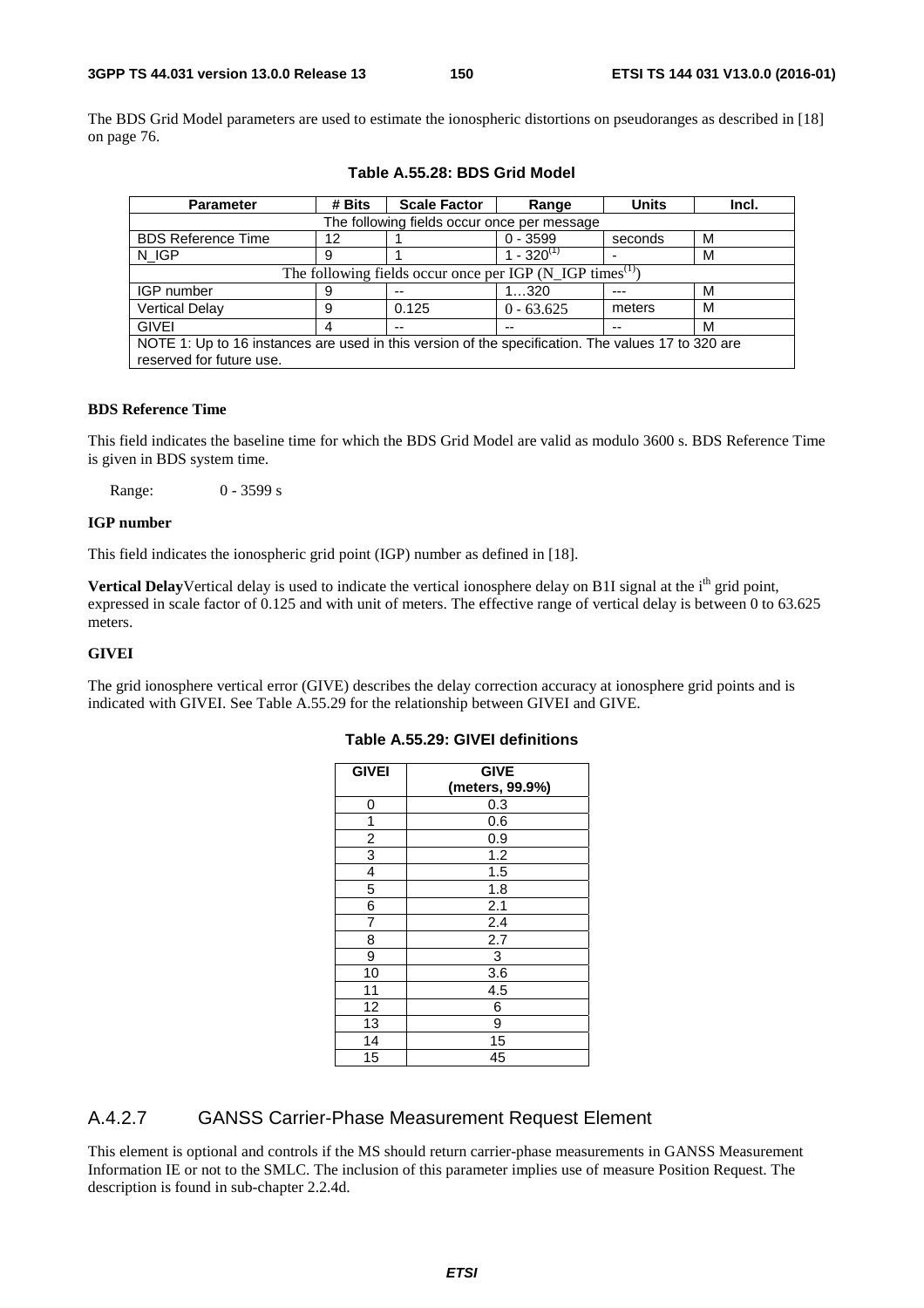#### A.4.2.8 GANSS TOD - GSM Time Association Request Element

This element is optional and controls if the MS should return GANSS TOD - GSM Time Association Measurements or not to the SMLC. The inclusion of this parameter implies use of measure Position Request. The description is found in sub-chapter 2.2.4e.

# A.5 Assistance Data Acknowledgement

# A.5.1 General

The MS sends the Assistance Data Acknowledgement component to the SMLC to indicate that it has received the whole Assistance Data component.

# A.6 Protocol Error

## A.6.1 General

This component is used by the receiving entity (SMLC or MS) to indicate to the sending entity, that there is a problem that prevents the receiving entity to receive a complete and understandable component.

This component has the following values:

| '0':    | Undefined:                                        |
|---------|---------------------------------------------------|
| -15     | Missing Component;                                |
| $2$ :   | Incorrect Data:                                   |
| $'3'$ : | Missing Information Element or Component Element; |
| $'4$ :  | Message Too Short:                                |
| $'5$ :  | Unknown Reference Number.                         |

# A.6.2 Extended Reference IE

This IE shall be included in any Protocol Error message if and only if an Extended Reference IE was received in the corresponding previous Measure Position Request or Assistance Data message.

NOTE: For reasons of backward compatibility, a Release 4 or earlier MS will not include this IE.

The Extended Reference IE contains the following elements.

- SMLC code: an integer in the range 0-63. The value returned by a target MS in a Protocol Error message shall equal the value received from the SMLC in the earlier Measure Position Request or Assistance Data message.
- Transaction ID: an integer in the range 0-262143 distinguishing different RRLP transactions in different MSs currently being served by the same SMLC. The value returned by a target MS in a Protocol Error message shall equal the value received from the SMLC in the earlier Measure Position Request or Assistance Data message.

# A.7 Positioning Capability Request

# A.7.1 General

The SMLC sends the Positioning Capability Request component to the MS to request the MS positioning capabilities, types of assistance data supported and any assistance data that may be needed. It contains the following elements.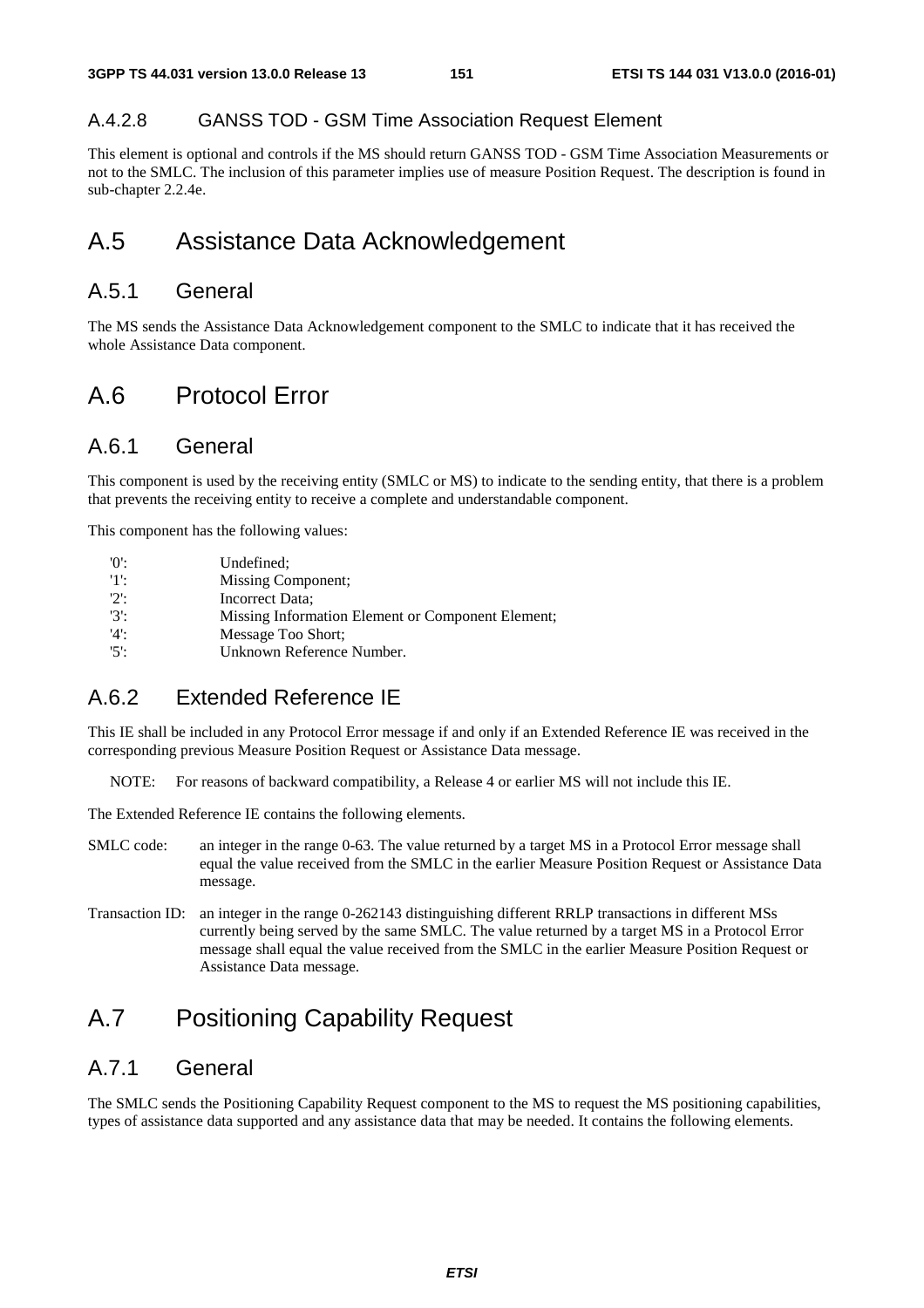| <b>Element</b>               | <b>Type/Reference</b>        | <b>Presence</b> |
|------------------------------|------------------------------|-----------------|
| Extended Reference           | <b>Extended Reference</b>    | м               |
|                              | 2.2.5                        |                 |
| <b>GANSS Position Method</b> | <b>GANSS Position Method</b> |                 |
| <b>Parameters</b>            | Parameters, Table A.58       |                 |

#### **Table A.56: Positioning Capability Request component content**

# A.8 Positioning Capability Response

# A.8.1 General

The Positioning Capability Response is a RRLP component from the MS to the network. It is the response to the Positioning Capability Request. It contains the following elements.

#### **Table A.57: Positioning Capability Response component content**

| <b>Element</b>            | <b>Type/Reference</b>           | <b>Presence</b> |
|---------------------------|---------------------------------|-----------------|
| <b>Extended Reference</b> | Extended Reference 2.2.5        | М               |
| Positioning Capabilities  | Positioning Capabilities 8.2.1  | м               |
| Assistance Data Supported | Assistance Data Supported 8.2.2 |                 |
| Assistance Data Needed    | Assistance Data Needed 8.2.3    |                 |

## A.8.2 Elements

#### A.8.2.1 Positioning Capabilities

This element indicates the positioning methods and other positioning capabilities supported by the MS. The inclusion of this element is mandatory.

The MS may indicate support for non-GANSS position methods and/or GANSS position methods. The MS indicates its support for non-GANSS position methods using a bit string with one bit representing each method, set to one if the method is supported and zero if it is not. The following Non-GANSS Position Methods can be identified:

- MS Assisted E-OTD;
- MS Based E-OTD:
- MS Assisted GPS;
- MS Based GPS;
- Standalone GPS.

The MS indicates its support for GANSS position methods by providing the parameters shown in Table A.58 for each GANSS system supported.

#### **GANSS Position Method Parameters** GANSS\_ID GANSS Position Method Types

# **Table A.58: GANSS Position Method Support**

GANSS Signals SBAS ID

Range: 0 - 7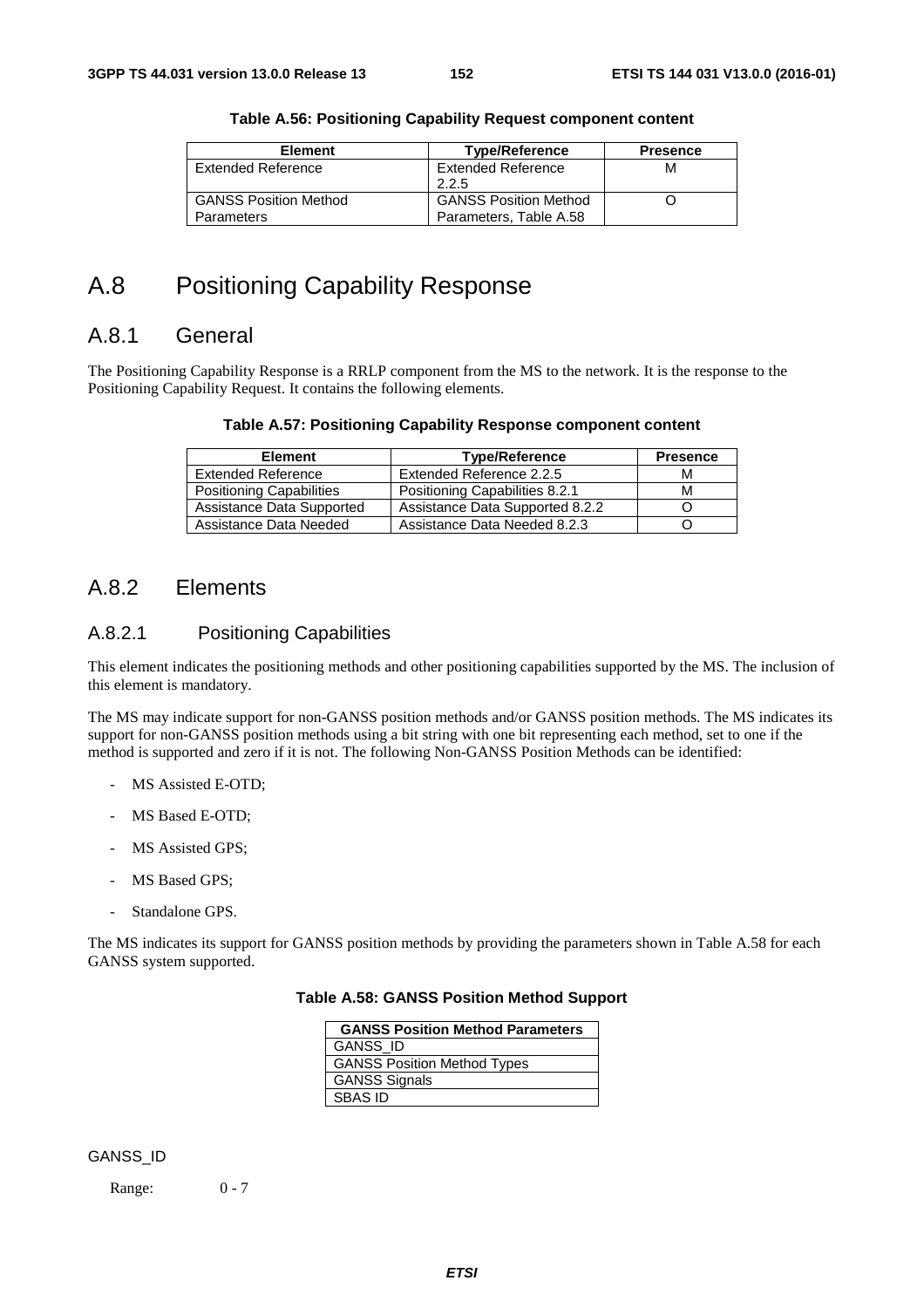This field indicates the GANSS. The supported GANSS are defined in sub-clause A.4.2.6.2 (Table A.40). Absence of this field indicates Galileo.

### GANSS Position Method Types

For each supported GANSS system, the MS shall and SMLC may indicate which method types are supported. This is represented using a bit string with one bit per method type where a one value indicates support and a zero value no support. The following GANSS Method Types can be identified:

- MS Assisted;
- MS Based:
- Standalone.

### GANSS Signals

For each supported GANSS system, the MS shall and SMLC may indicate which signals are supported. This is represented using a bit string with one bit per signal where a one value indicates support and a zero value no support. The individual signals are denoted generically as signal1, signal2 etc. in the ASN.1 in clause 5.l. Table A.59 shows the signal correspondence for each defined GANSS system. Unfilled table entries indicate no assignment and shall either not be included or set to zero if included.

The GANSS Signal Correspondence in Table A.59 is also used when a single signal is addressed (e.g., when reporting GANSS measurements or providing GANSS assistance data). In this case, an Integer value is used to indicate the signal, and the values 0 to 7 correspond to GANSS Signal 1 to 8, respectively.

| <b>GANSS System</b>      | Signal 1   | Signal 2                 | Signal 3         | Signal 4 | Signal 5    | Signal 6 | <b>Signal 7</b> | Signal 8 |
|--------------------------|------------|--------------------------|------------------|----------|-------------|----------|-----------------|----------|
| Galileo                  | E1         | E <sub>5a</sub>          | E <sub>5</sub> b | E6       | $E5a + E5b$ |          |                 |          |
| Modernized<br><b>GPS</b> | L1C        | L2C                      | L5               |          |             |          |                 |          |
| <b>SBAS</b>              |            |                          |                  |          |             |          |                 |          |
| QZSS                     | QZS-L1     | QZS-<br>L <sub>1</sub> C | QZS-<br>L2C      | QZS-L5   |             |          |                 |          |
| <b>GLONASS</b>           | G1         | G <sub>2</sub>           | G <sub>3</sub>   |          |             |          |                 |          |
| <b>BDS</b>               | <b>B1I</b> |                          |                  |          |             |          |                 |          |

### **Table A.59: GANSS Signal Correspondence**

#### SBAS\_ID

If GANSS ID in Table A.58 indicates support for SBAS, this field shall be present to indicate support of specific SBAS using a bit map with one bit per SBAS where a one value indicates support and a zero value no support.

#### **Table A.59.a: SBAS ID Correspondence**

| Bit C | Bit 1 | Bit 2       | Bit 3 | Bit      | Bit      | Bit 6    | Bit 7    |
|-------|-------|-------------|-------|----------|----------|----------|----------|
| WAAS  | EGNOS | <b>MSAS</b> | GAGAN | reserved | reserved | reserved | reserved |

The MS shall also indicate whether it supports multiple measurement sets for the MS Assisted position methods listed below. This is represented using a bit string with one bit representing each position method which is set to a one if multiple measurement sets are supported for that method and to a zero if not. The following MS Assisted Position Methods associated with Multiple Measurement Sets can be identified:

- E-OTD;
- GPS:
- GANSS.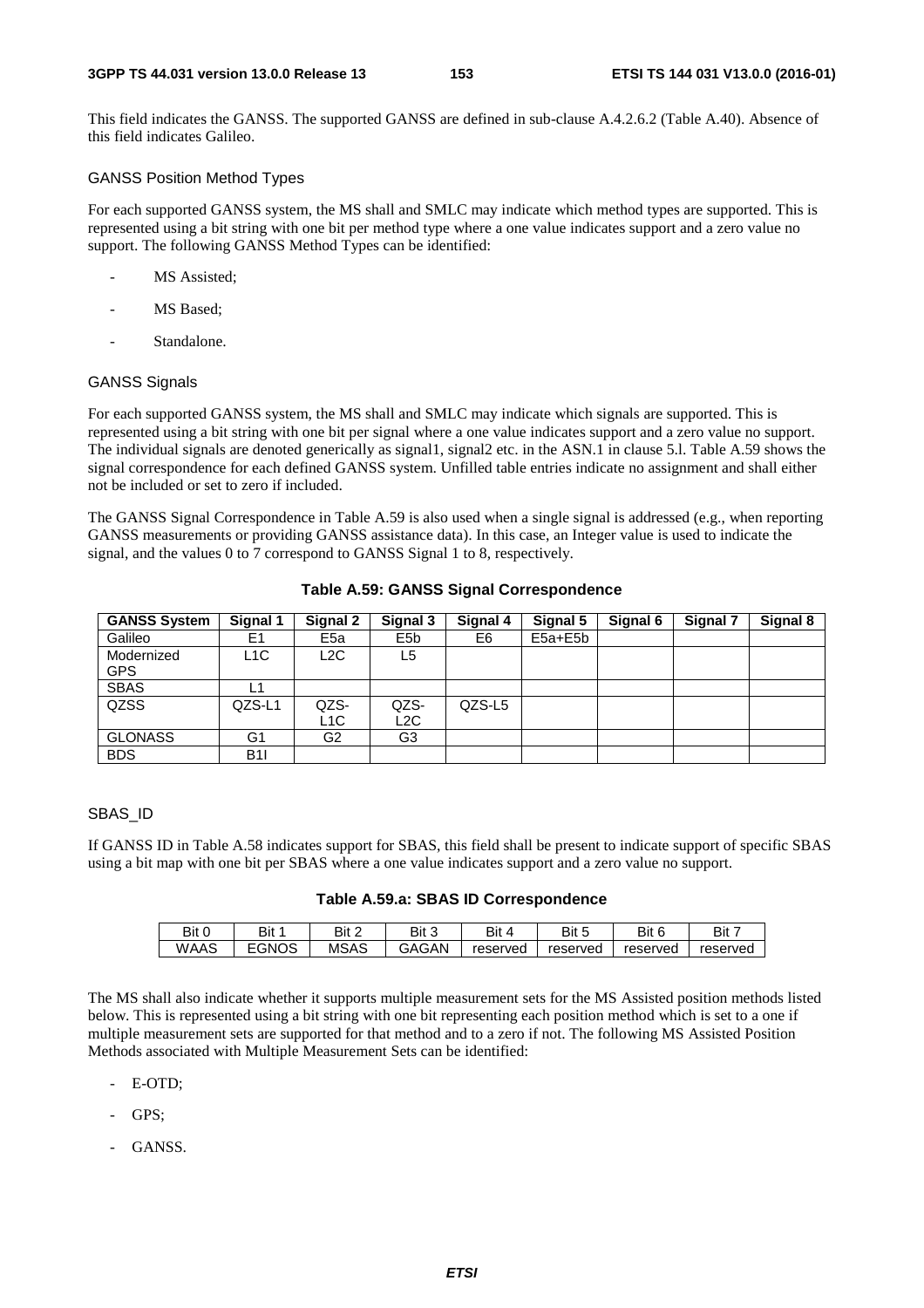# A.8.2.2 Assistance Data Supported

This element indicates the types of assistance data that the MS supports for GPS and GANSS and is shown in Table A.59.b.

**Table A.59.b: Assistance Data Supported** 

| <b>GANSS Position Method Parameters</b>         |  |  |  |  |
|-------------------------------------------------|--|--|--|--|
| <b>GPS Assistance Data</b>                      |  |  |  |  |
| GANSS Assistance Data                           |  |  |  |  |
| <b>GANSS Additional Assistance Data Choices</b> |  |  |  |  |

#### GPS Assistance Data

In the case of GPS, support for each of the following types of assistance data can be individually indicated using a bit string in which a one value indicates support and a zero no support. The following GPS Assistance Indications can be identified:

- Almanac:
- UTC model;
- Ionospheric Model;
- Navigation Model;
- DGPS Corrections:
- Reference Location:
- Reference Time;
- Acquisition Assistance;
- Real Time Integrity;
- Ephemeris Extension;
- Ephemeris Extension Check;
- GPS Acquisition Assistance Extension-R12.
- DBDS Corrections
- BDS Grid Model

#### GANSS Assistance Data

In the case of GANSS, support for each of the following types of common assistance data is indicated using a bit string in which each bit represents one type of assistance data and is set to a one to indicate support and a zero to indicate no support. The following Common GANSS Assistance Indications can be identified:

- GANSS Reference Time;
- GANSS Reference Location;
- GANSS Ionospheric Model;
- GANSS Additional Ionospheric Model;
- GANSS Earth Orientation Parameters.

The MS indicates its support for assistance data specific to each GANSS system by providing the parameters shown in Table A.60 for each GANSS system supported.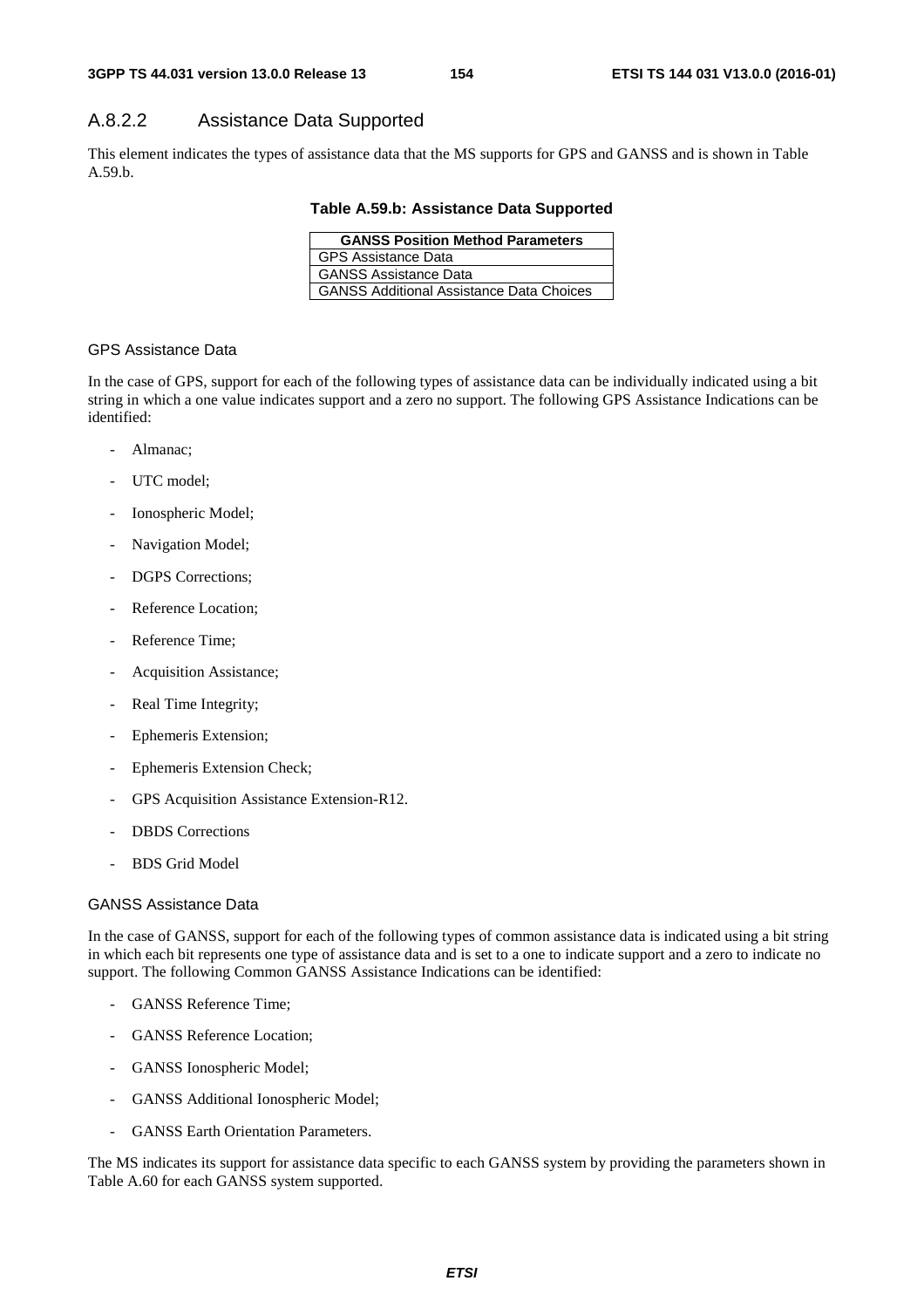#### **Table A.60: GANSS Assistance Support**

| <b>GANSS Assistance Parameters</b> |  |  |  |  |
|------------------------------------|--|--|--|--|
| <b>GANSS ID</b>                    |  |  |  |  |
| <b>GANSS Assistance</b>            |  |  |  |  |

#### GANSS\_ID

Range: 0 - 7

This field indicates the GANSS. The supported GANSS are defined in sub-clause A.4.2.6.2 (Table A.40). Absence of this field indicates Galileo.

#### GANSS Assistance

Supported GANSS Assistance data is indicated using a bit string in which each bit represents one type of assistance data and is set to a one to indicate support and a zero to indicate no support. The following types of Specific GANSS Assistance Indications can be identified.

- GANSS Real Time Integrity;
- GANSS Differential Corrections:
- GANSS Almanac;
- GANSS Reference Measurement Information;
- GANSS Navigation Model;
- GANSS Time Model GNSS-UTC;
- GANSS Time Model GNSS-GNSS;
- GANSS Data Bit Assistance:
- GANSS Ephemeris Extension;
- GANSS Ephemeris Extension Check;
- GANSS Additional UTC Model;
- GANSS Auxiliary Information;
- GANSS Reference Measurement Extension-R12.

#### GANSS Additional Assistance Data Choices

For GANSS Assistance Data elements for which multiple choices exist (GANSS Clock Model (Table A.49.1), GANSS Orbit Model (Table A.49.2), GANSS Almanac Model (Table A.54), and GANSS UTC Model/Additional UTC Model (Table A.55/A.55.17)) the MS and SMLC shall support the native formats choice as defined in the relevant ICDs for each GANSS signal. The MS can indicate which additional non-native choice(s) is(are) supported for a particular GANSS using a bit map with one bit per model where a one value indicates support and a zero value no support. Note that native support need not be indicated in this bit map.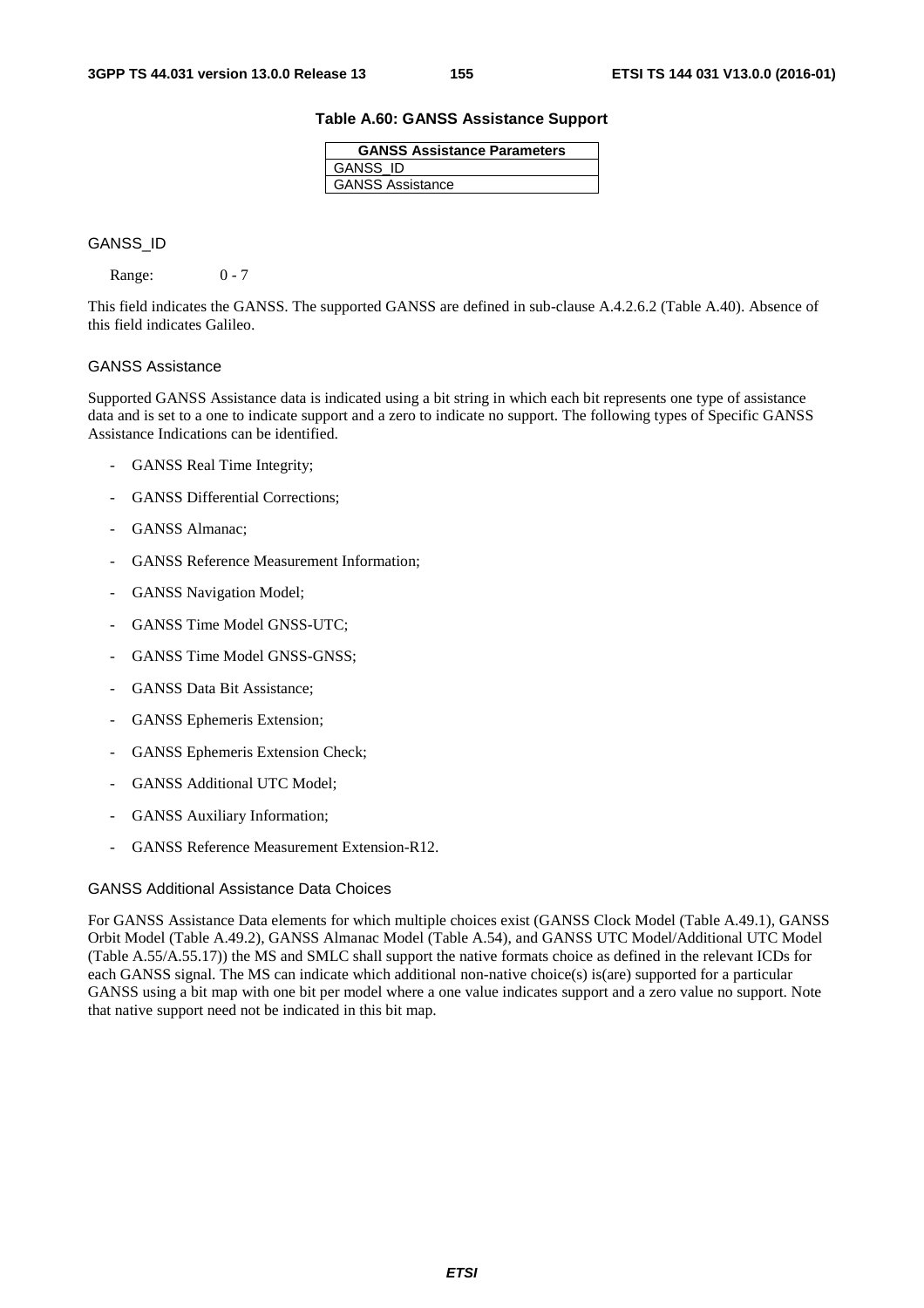| <b>Parameter</b>                                            | #Bits | <b>Type/Reference</b>   | <b>Prsesence</b>    |  |  |  |
|-------------------------------------------------------------|-------|-------------------------|---------------------|--|--|--|
| The following fields occur once per GANSS (Num_GANSS times) |       |                         |                     |  |  |  |
| <b>GANSS ID</b>                                             |       | Table A.40              | $\Omega^{(1)}$      |  |  |  |
| <b>GANSS Clock Model Choice</b>                             |       | Bit String - Table A.62 | $C^{(2)}$           |  |  |  |
| <b>GANSS Orbit Model Choice</b>                             |       | Bit String - Table A.62 | $C^{(2)}$           |  |  |  |
| <b>GANSS Almanac Model Choice</b>                           |       | Bit String - Table A.62 | $C^{(3)}$           |  |  |  |
| <b>GANSS UTC Model Choice</b>                               |       | Bit String - Table A.62 | $\mathcal{C}^{(4)}$ |  |  |  |
| Note 1: Absence of this field indicates Galileo             |       |                         |                     |  |  |  |

**Table A.61: GANSS Additional Assistance Data Choices** 

Note 1: Absence of this field indicates Galileo.

Note 2: These elements may only be present if GANSS Navigation Model support is indicated in GANSS Assistance.

Note 3: This element may only be present if GANSS Almanac support is indicated in GANSS Assistance.

Note 4: This element may only be present if GANSS Additional UTC Model support is indicated in GANSS Assistance.

#### **Table A.62: Bit String of GANSS Additional Assistance Data Choices**

| Model 1                                                                                     | Model 2                                                                                    | Model 3 | Model 4 | Model 5 | Model 6 | Model 7 | Model 8 |
|---------------------------------------------------------------------------------------------|--------------------------------------------------------------------------------------------|---------|---------|---------|---------|---------|---------|
|                                                                                             | The individual Models 1-8 are identified in Tables A.49.1, A.49.2, A.54, and A.55/A.55.17. |         |         |         |         |         |         |
| Non defined Models in Assistance Data Choices shall have the value '0' at the corresponding |                                                                                            |         |         |         |         |         |         |
| bit position.                                                                               |                                                                                            |         |         |         |         |         |         |

#### A.8.2.3 Assistance Data Needed

This element indicates the types of assistance data that the MS may need to obtain a location estimate or positioning measurements. The MS shall use this IE to indicate to the SMLC all the supported assistance data types for which the MS does not have current versions using the assistance data request IEs defined in 3GPP TS 49.031. The SMLC can then decide which subset of these assistance data types if any to download. The IE is encoded using the request for assistance data IEs defined for GPS and GANSS in 3GPP TS 49.031, with the following exceptions:

Requested GPS Assistance Data (clause 10.10 in 3GPP TS 49.031):

If the MS supports Navigation Model (Bit D), Ephemeris Extension (Bit J), and Ephemeris Extension Check (Bit K), all three bits D, J, and K can be set to value 1 if the MS has no current versions of these assistance data types. If bit D is set to value 1, the coding of octets 5 to 8+2n shall be according to Figure 10.10.2 in clause 10.10 of 3GPP TS 49.031.

Requested GANSS Assistance Data (clause 10.31 in 3GPP TS 49.031):

- If the MS supports Navigation Model (Bit M), Ephemeris Extension (Bit N), and Ephemeris Extension Check (Bit R), all three bits M, N, and R can be set to value 1 if the MS has no current versions of these assistance data types.
- If the MS supports GANSS Ephemeris Extension (Bit N) and the MS has no current version of this assistance data type, bit N shall be set to value 1 but the corresponding extension octets in Figure 10.31.3d of 3GPP TS 49.031 shall be omitted.
- If the MS supports GANSS Data Bit Assistance (Bit Q) and the MS has no current version of this assistance data type, bit Q shall be set to value 1 but the corresponding extension octets in Figure 10.31.3c of 3GPP TS 49.031 shall be omitted.
- If the MS supports GANSS Ephemeris Extension Check (Bit R) and the MS has no current version of this assistance data type, bit R shall be set to value 1 but the corresponding extension octets in Figure 10.31.3e of 3GPP TS 49.031 shall be omitted.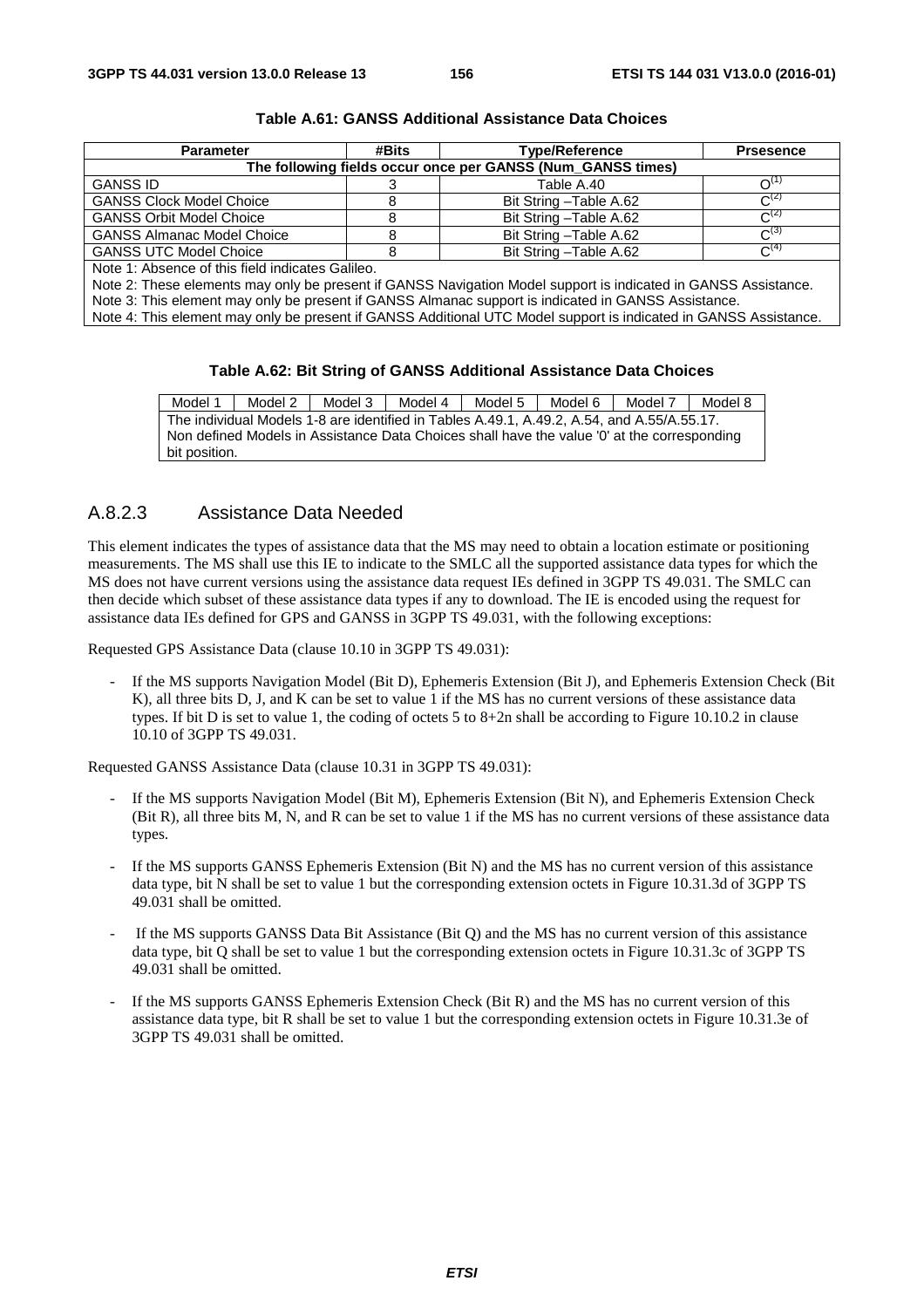# Annex B (informative): Change History

| Meeting#     | Tdoc | CR | I Rev | <b>Subject/Comment</b>           | <b>New</b>      |
|--------------|------|----|-------|----------------------------------|-----------------|
|              |      |    |       |                                  | <b>IVersion</b> |
| January 2016 |      |    |       | Rel-13 version based on v12.3.0. | $-13.0.$        |